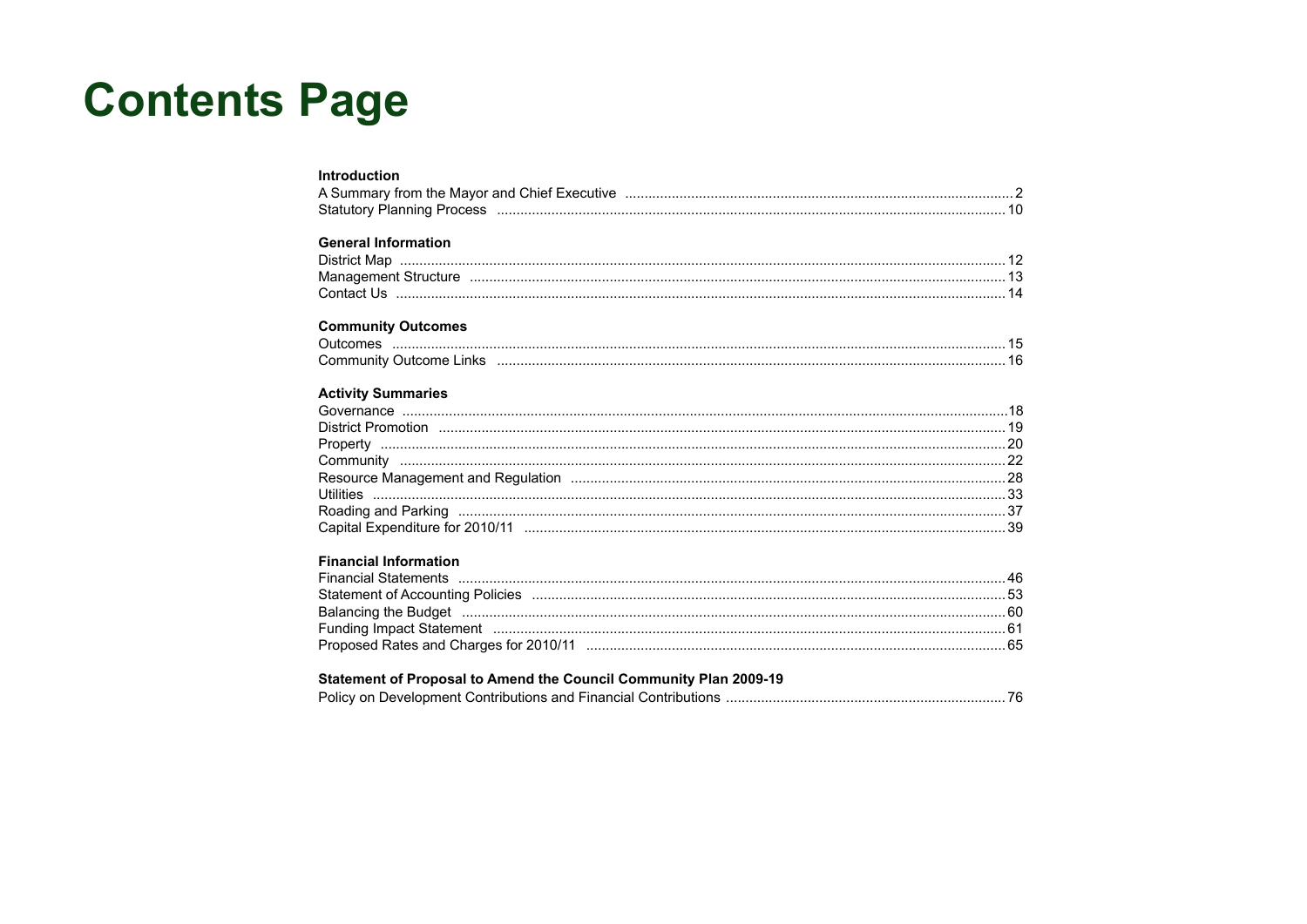# **The Year Ahead - A Summary from the Mayor and Chief Executive**



# **Introduction**

This Annual Plan seeks to deliver greater value for money to our ratepayers and the wider communities.

The plan sets out priorities for 2010/11 in the context of our 10-Year Community Plan. Since the adoption of the 10-Year-Plan, last year, the Council has worked to make improvements and keep promises.

This document outlines key changes and how those changes affect our ratepayers in the coming year.

# **10-Year-Plan**

When a 10-Year Community Plan is adopted, forecasting and assumptions must be made for the years ahead. The 10-Year-Plan continues to be the guiding document for the Council until it is reviewed in 2012. Before then, the Annual Plan process allows those assumptions and forecasts to be checked and where necessary amended in 2010/11 and 2011/12.

A key issue in last year's 10-Year-Plan was affordability for the ratepayer. The 10-Year-Plan identified that in the last six years of the plan, debt levels were not affordable. It forecast a debt level of \$413 million by the year 2019. The 10-Year-Plan said a review of the capital programme would be undertaken. That work is now one year on and the process will continue beyond adoption of this Annual Plan as the Council addresses affordability into the future.

#### **So what was included in Year 2 of the 10-Year-Plan?**

To give context to the proposed changes, the 10-Year-Plan budgets as they were adopted in 2009 for Year 2 need to be revisited.

The main differences between the 10-Year-Plan 2009/10 (Year 1) and the 10-Year-Plan 2010/11 (Year 2) were:

- a) An increase in operating costs of \$5.6 million (7.41%) this was primarily made up of increases in depreciation (loss of value over time) \$1.68 million and interest \$958,000. These two items accounted for 48% of the increase in operating costs for the year and flowed directly as a result of the capital programme from previous years. This meant an increase in cost was unavoidable.
- b) The balance of the increase in operating cost of around \$2.96 million was made up of projected increases in expenditure as a result of inflation and/or rate-base growth. On average, this combined (inflation and growth) adjustment represents an increase of around 3.9% for the year. The assumption built in for growth in the district was 3.2% and the inflation adjustment ranges between 2.7 and 3.8%. It should be noted that these adjustments are not factored in across the board but rather are applied to selected expenditure items.

#### **What has changed?**

Council officers were asked to produce budgets for 2010/11 with an emphasis on prioritisation of projects and value for money for ratepayers. This resulted in variations to the 10-Year-Plan, Year 2 budget. There are several budgetary issues which collectively had a negative impact on affordability to the ratepayer. These issues were not provided for in the 10-Year-Plan:

- 1. Reduced solid waste volumes leading to reduced net revenue (\$502,000).
- 2. Increased funding for Lakes Leisure programmes and activities (\$356,000).
- 3. Increased costs for legal and insurance in the regulatory activities (\$552,000).
- 4. Increased maintenance costs for additional reserves transferred to Council ownership (\$211,000).

The background to each of these issues will be covered in more detail on page 3 and 4. However it is important to understand that each of these issues has a direct impact on rates. The cumulative impact of these amounts is \$1.62 million. If this amount was added to the expenditure previously adopted as Year 2 of the 10-Year-Plan, the average rates increase would change from 8.5% to 11.9%.

**This was clearly an unacceptable position given the tough wider economic conditions. Council officers were therefore asked to present proposals for savings for consideration by Council.**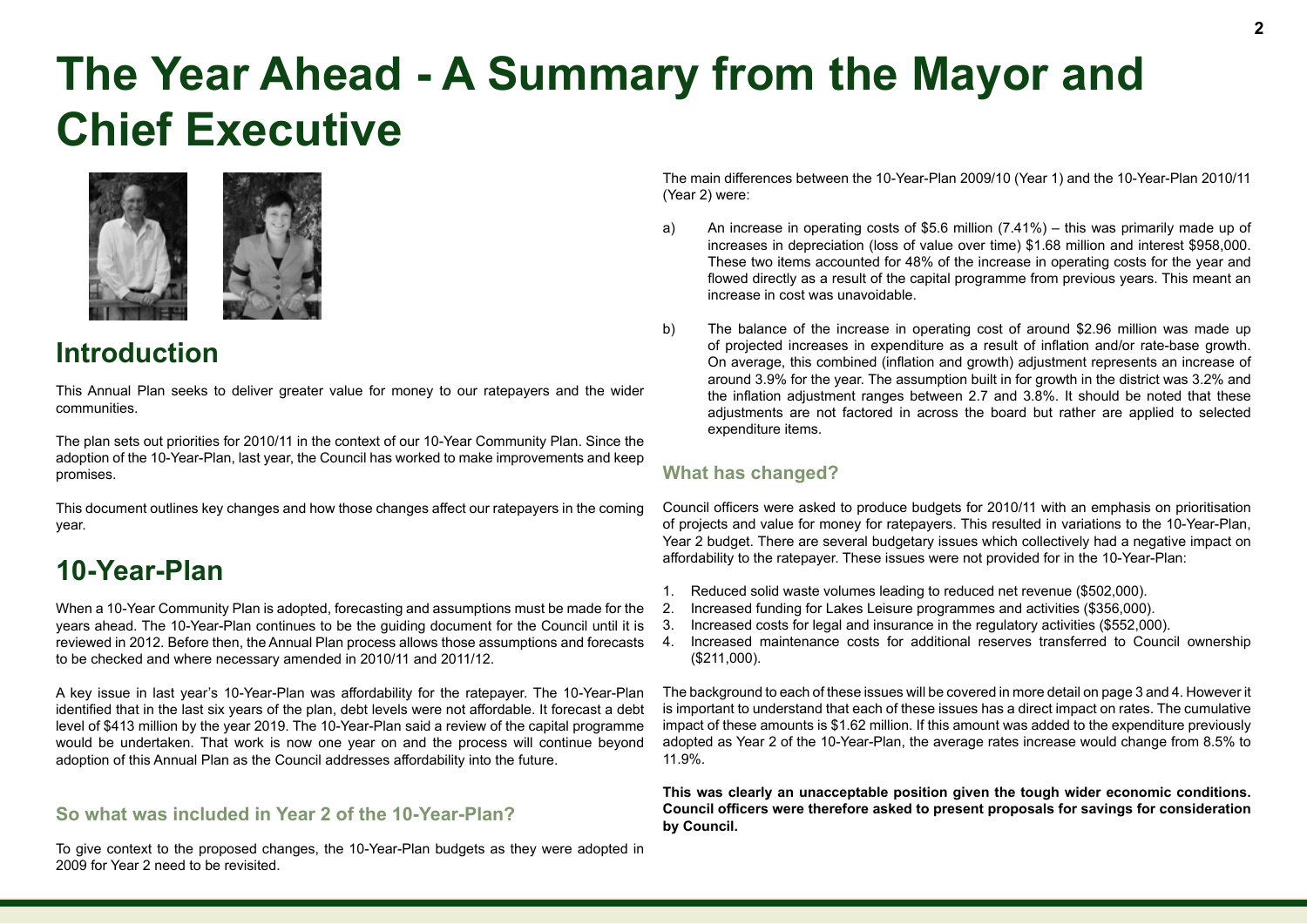This extensive exercise has been rigorously completed for both operating and capital expenditure. It has often been difficult to balance the issues of affordability against maintaining existing levels of service. The results of the exercise are that:

- Rate funded operating costs have been reduced by \$1.07 million this represents a significant saving to the original Year 2 budgets in the 10-Year-Plan. The savings have been achieved across the board and the impact is explained in more detail in a later section.
- The capital expenditure budget has decreased overall by \$9.23 million (13.2%) from \$68.4 million down to \$59.2 million. Budget carry forwards of \$11.84 million from the 2009/10 year take the total capital for the year to \$71.0 million.
- The property activity shows a reduction of \$2.86 million which again reflects the deferral of non-essential projects; this time in the form of development of Council land. This will be deferred until market conditions improve.
- As a result of the changes in the capital budgets, interest costs have reduced by \$196,000 and depreciation has reduced by \$843,000.

# **Rates in the 10-Year-Plan 2010/11**

The rating effect of this adopted budget for 2010/11 (Year 2) was an average overall rates increase of 8.51% (after allowing for growth).

# **Rates in the Draft Annual Plan 2010/11**

The rating effect of the revised budget for 2010/11 is an average overall rates increase of 7.7% (after allowing for growth). This is around 0.8% less than the increase signalled in the 10-Year-Plan and 0.25% lower than consulted through the Draft Annual Plan. In the circumstances, this is a good result. These amounts do not reflect the increase in GST which will take effect from 1 October 2010. This will increase the cost to ratepayers by an additional 1.66%.

# **Key Changes to the 10-Year-Plan**

### **1. Rubbish – the cost of less**

The combination of rubbish reduction incentives together with the 'buy in' for recycling in the community has resulted in a decrease of solid waste to landfill.

The 2009/10 Annual Plan was prepared on the forecast that 32,487 tonnes of waste from the district would be disposed of to landfill. It is anticipated by taking the actual tonnage for the first eight months of the financial year and projecting that over the remainder of the financial year that around 23,000 tonnes of waste from the district will be disposed of to landfill this financial year.

This is the single largest annual waste reduction since the landfill was built in 1999 and is in line with the objectives of the adopted waste management strategy. The drop in tonnage adds between 4-6 months of life to the landfill.

This result has affected the anticipated (10-Year-Plan 2009) operating revenue budgets.

Due to the reduction in waste being disposed of through the transfer stations and into landfill, the revenue from fees and charges will not be sufficient to cover the expenditure in the solid waste area this financial year.

The existing approach allows for the funding of 50% of the cost of recycling activities from a levy charged on residual waste. This is known as the landfill levy. For the 2009/10 year this levy is \$36 per tonne. The balance of the cost is recovered largely through rates (\$140 per residential property).

However, with the reduction in volumes going to the landfill, Council faces a funding problem. If Council continues to recover the 50% of recycling costs in the way outlined, the landfill levy will have to increase.

Early analysis suggests that the landfill levy would have to double to achieve this. This poses a real risk to our communities because the user charges for bags, transfer station fees and gate charges at the landfill would become less affordable. The risk is that the cost will lead to illegal dumping and disposal of waste outside of the district.

In order to deal with these risks proactively, Council has agreed to the following:

- Hold the landfill levy at \$36 (excluding GST) per tonne for the 2010/11 year.
- Reduce solid waste operational expenditure for 2010/11 to reflect lower than expected waste volumes.
- Agree changes to the current contractual position with Otago Southland Waste Services to provide greater efficiency in the collection service.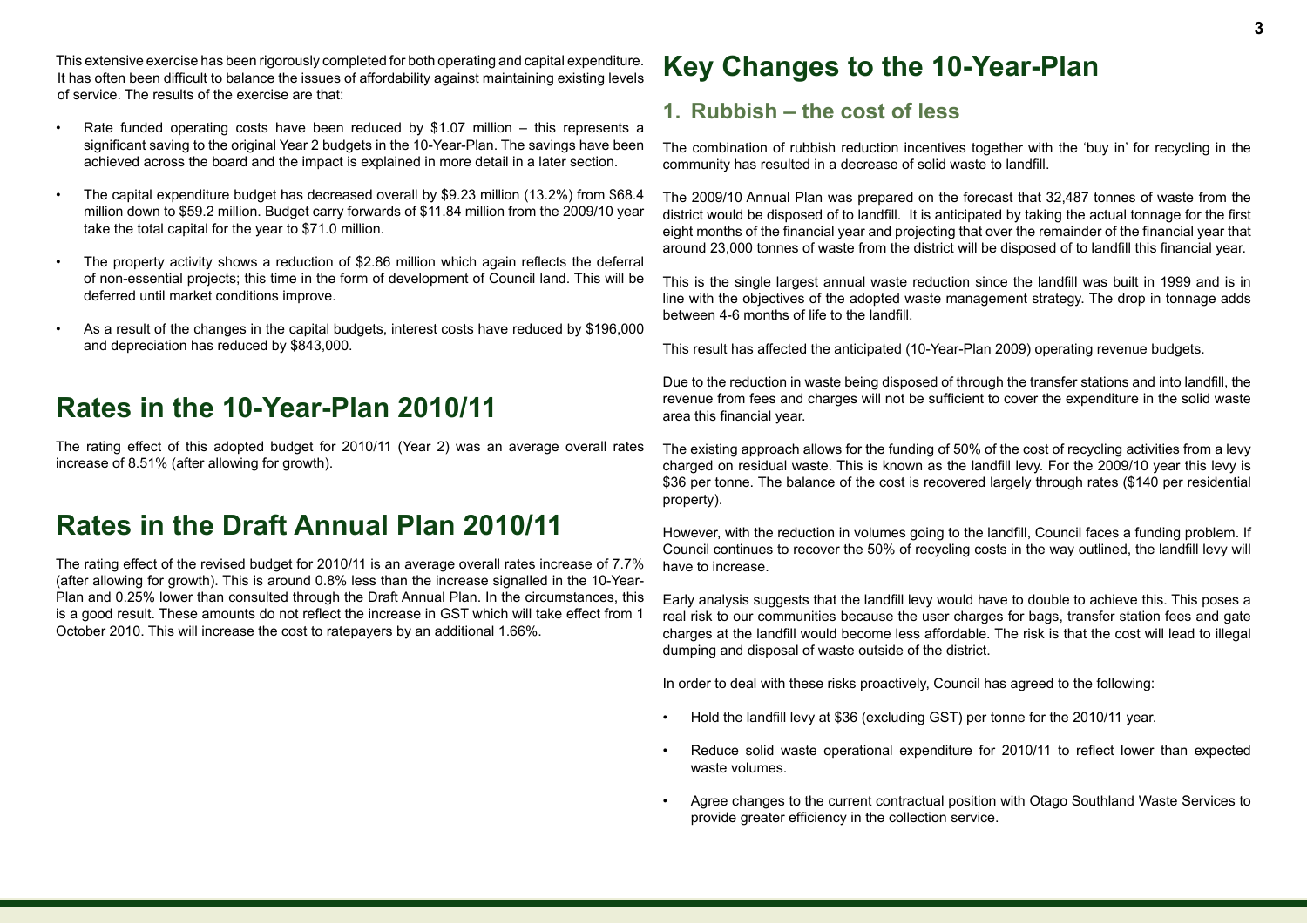This increases the Waste Management Charge from \$124.44 (excluding GST) to around \$149.33 (excluding GST) for a residential property. This was not anticipated in the 10-Year-Plan and the additional rates required of \$502,190 account for just over 1% of the average rates increase of 7.7%.

#### **Rubbish - contract streamlining**

Some changes to the solid waste (rubbish) collection service were considered by Council in April 2010 to streamline its delivery.

The Council introduced a range of options last year to reflect the wide range of users from those that create zero or minimal solid waste to those that filled a large wheelie bin.

Those options will be maintained but the introduction of the 120-litre council-owned wheelie bin, together with the ongoing provision of a 240-litre wheelie bin privately owned, has proved confusing.

To streamline this service, it is proposed that Otago Southland Waste Services will assume the provision of all wheelie bins, continuing to offer the 120 litre option. It will purchase Council's wheelie bin stock of 4000 bins 'at cost' for \$205,000. As a result the Council will save \$100,000 in collection costs.

The 30 litre and 60 litre bags continue to be available with no price increase. Importantly, the cost of the wheelie bin service will continue, unchanged as the Council has negotiated a price control mechanism, meaning the pricing structure will remain the same.

#### **Cost**

| Reduction in operating revenue for solid waste | \$2.77 million                            |
|------------------------------------------------|-------------------------------------------|
| Earned from sale of 120 litre bins to OSWS     | \$205,000                                 |
| Saving on collection costs                     | \$100,000                                 |
| Residential Waste Management Charge            | From \$124.44 to \$149.33 (excluding GST) |

### **2. Lakes Leisure Funding**

Lakes Leisure is a 'not-for-profit' company that operates and maintains the major recreational assets owned by the Council. These include Queenstown Events Centre; Alpine Aqualand; Lake Wanaka Centre; Wanaka and Arrowtown Community Pools; Memorial Hall and Arrowtown Hall as well as most of the sportsfields in the district.

Council provides funding to Lakes Leisure to cover the shortfall in the cost of operating and maintaining these facilities for the community. This equates to that portion of the cost that is not recovered from user charges.

Lakes Leisure has now had the benefit of a full year of trading and better understands the maintenance requirements of the facilities it manages. Unfortunately, the budget provided in the 10-Year-Plan for 2010/11 is inadequate to fund the projected net costs for the year.

The reasons for this are reduced revenue from aquatics; partly attributable to the end of the 'honeymoon' period and the continuing issues with the hydro-slide (the fast slide is closed).

Income from events is also likely to be lower than anticipated which reflects wider economic conditions.

Operational and maintenance costs are also increasing. The overall increase in funding for 2010/11 when compared to 2009/10 is \$478,000 with \$78,000 of this resulting from the recommended changes to the Community Pricing Policy, and the balance mostly impacting the aquatics activity with some increase for the halls and participation programmes. This excludes funding for the new gym, which is debt funded. It is intended the gym will fully cover its costs.

On this basis the budgets for capital expenditure for the 2010/11 year were reviewed with the following 10-Year-Plan funded projects revisited and in some cases reduced and included in the Annual Plan:

- Additional Parking \$350,000.
- Resurfacing Stadium Floors \$95,000.
- Improvements to Lighting in Events Centre \$27,000.
- Improvements to Lake Wanaka Centre (fire safety) \$24,000.

## **3. Regulatory Legal and Insurance Costs**

The legal expense budgets in the regulatory area for resource consents, district plan and building control were substantially reduced for the 2009/10 year. The budgets in the 10-Year-Plan for 2010/11 are at similar levels and are simply inadequate to cover the expected costs. An increase of around \$300,000 is required.

Insurance costs in relation to the leaky homes issue are set to rise. Council has cover for the three outstanding claims but the excess amount of \$50,000 per claim will need to be provided for. In addition to this, Council has now been required to pay a call into the local government insurance mutual (RiskPool) of \$102,000. This was not known about when the 10-Year-Plan budgets were set.

### **4. Reserve Maintenance Costs**

From time to time, areas of new reserve land are transferred to Council as a result of new development (i.e. subdivisions) or as a result of agreement with the Department of Conservation.

These new areas of reserve need to be maintained. The 10-Year-Plan assumes an even growth rate of around 3% per annum and maintenance budgets have been increased year by year to reflect this. In the past 18-months, however, large areas of reserve land have transferred and the impact on reserve maintenance budgets requires an increase of around \$211,000. The benefit to the community is one of recreational value and enhanced public amenity and access.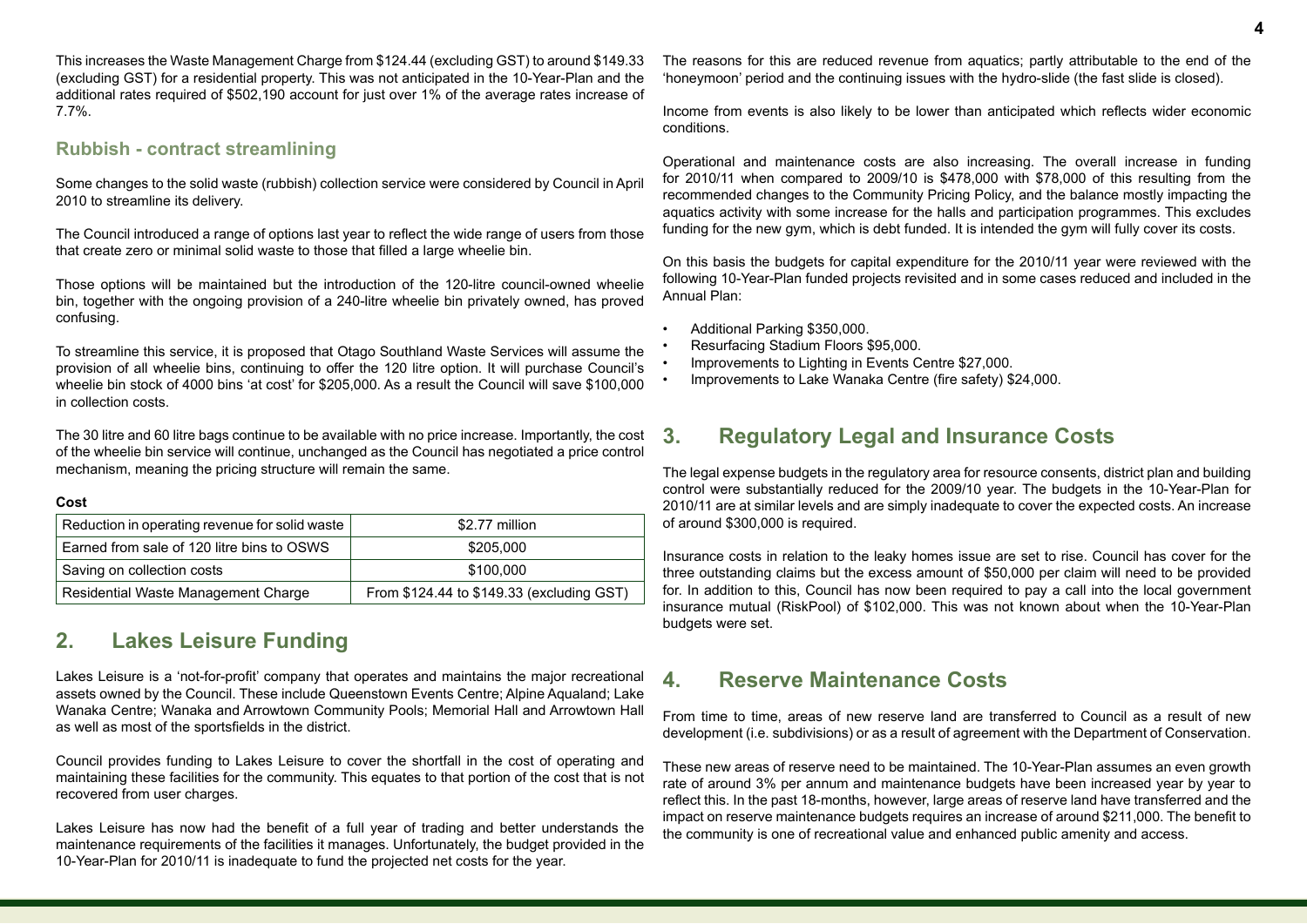## **5. Queenstown Library – future proofing**

In the 10-Year-Plan one of the key consultation projects was about constructing new council offices at Queenstown. This proposal was rejected by the community and was not included in the plan.

However the issue of future proofing the Queenstown library and finding an affordable solution to housing the council's staff (currently located in five leased offices in addition to the first floor offices of Gorge Road) continues to be an issue. Queenstown Library continues to grow and is now a key community space. The library currently occupies approximately 700 square metres of space on the ground floor of the Council Building in Gorge road. There is little room for expansion.

We have looked at a wide range of options. The best option appears to be the building diagonally opposite Memorial Hall and previously occupied by Pulse Gym. It is now vacant and the owners are prepared to completely renovate the building to house the library including installation of a lift, partitioning and air conditioning.

The Draft Annual Plan put forward a new proposal around relocation of the library and the conversion of the existing library to office space.

#### **Decision**

The majority of submissions regarding the library proposal were opposed, in main, because people liked the library where it was.

There were also some unforeseen costs associated with the proposal, which aimed to be cost neutral, namely the need for additional staff across three floors. This was not supported. The recommendation is for the library to remain where it is, however there continues to be an issue around staff accommodation. The option remains for Council to consider consolidating staff accommodation into two main buildings rather than having staff spread across six separate locations as they are at present.

### **6. Motor Camps**

Last year, Council reached agreement with the current lessees of Glendhu Bay Motor Camp to purchase the leaseholders assets and improvements and to terminate the lease after Easter 2010. The Council will therefore, be responsible for the management of the Camp from April, 2010.

The Council has commissioned a scoping report for the upgrade of the camp. The 2009 report identifies that around \$2.6 million of upgrade work is required, with the bulk of this needed for upgrades to the water supply and wastewater systems (\$1.87 million). The balance of the funds is required to upgrade facilities in line with the original 'Kiwi Camp concept'. It is important to note that this expenditure is seen as unavoidable if the camp is to continue to operate. Budget was provided in Year 2 of 10-Year-Plan for this work (\$2.5 million).

The current lease at the Wanaka Motor Camp expires on August 13, 2010. The current lessees have no interest in extending the lease beyond this date. The Council will therefore directly manage the camp from August, 2010.

At this point, there is a considerable amount of uncertainty surrounding the long-term future of the camp. Council has previously undertaken some preliminary economic feasibility assessment regarding the potential upgrade of the Wanaka Motor Camp as recommended in the strategy.

Unfortunately, the results of this analysis indicate that any large scale redevelopment is not a commercially viable option.

In terms of development, therefore, nothing is proposed. This will allow Council to operate the park 'as is' for an initial period until the final decisions regarding the future of the camp are made. It is expected however, that the camp will operate through the next two summers substantially as it has done in the past.

Budgets for the operation of both camps have been developed and are now included in the Annual Plan for 2010/11. This increases both operating income and operating expenditure within the Property activity. The net effect of the inclusion of operating budgets for these camps is an overall increase of \$250,000 net surplus available to offset rates.

## **7. Parking**

A proposal for improved parking for Queenstown shoppers and short-stay parkers has been included in this Annual Plan. The aim of the proposal is to enhance access to the Queenstown Central Business District, which is in line with the Council's long term Transportation Strategy.

It is proposed that on Ballarat Street charges would increase by fifty cents an hour to \$1 an hour (with no cap) and for Boundary Street a new charge would be introduced of fifty cents an hour (with a cap of \$2.50 per day). An exemption from fees for all mobility permit holders, which would allow parking anywhere, anytime for free is also proposed. The proposal affects 281 long-stay parks.

The Council accepts that any change is reliant on the introduction of good alternative travel choices for the community and in particular CBD commuters. The pricing options being considered can only be introduced together with improved travel options for those people that work in the CBD, including carpool incentives and improved bus services.

The change will be timed to coincide with the planned introduction by July this year of improved bus services by the Otago Regional Council and bus operator Connectabus. This includes an express Arrowtown service and services to Kelvin Heights and Arthur's Point. Also proposed by QLDC is the development of secure bicycle parking, and discounted carpooling parking spaces.

This proposal will also help improve parking debt. Through the acquisition of the Boundary Street carpark in the 1990s and the construction of the Church Street underground carpark, the level of debt for parking activities sits at \$1.1 million.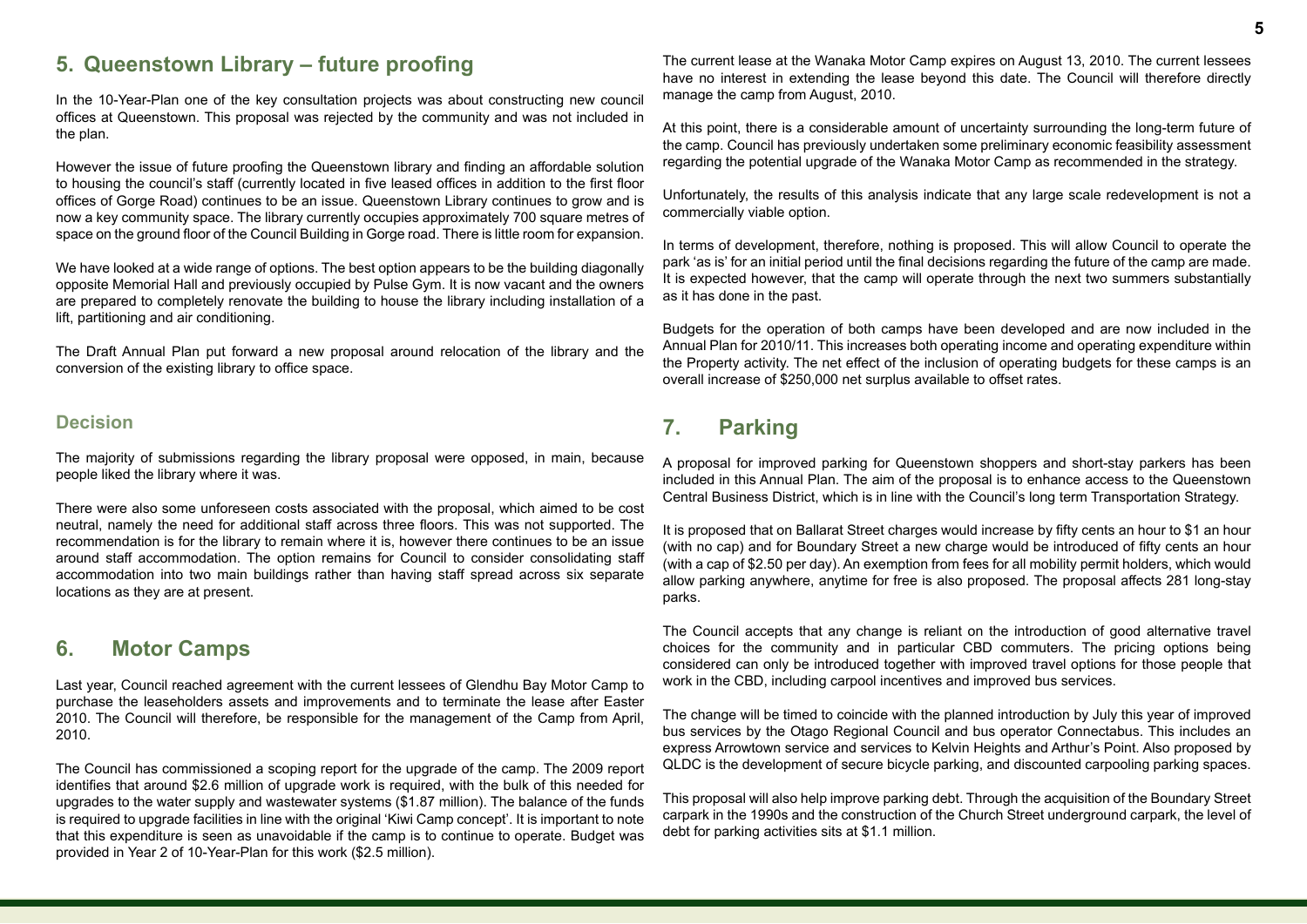## **8. District Plan Review**

The Council has made savings of \$196,000 in the District Plan area through a reduction in research, consultants and reduced legal fees. It has also agreed to move from its programme of a series of separate plan changes each year to a comprehensive review of most of the District Plan over the next three years.

This is being done as much of the plan will be due for review. The process will allow the plan to be restructured and simplified. Council will be able to take advantage of reforms to the Resource Management Act and fix the numerous minor problems with the plan. The review will also update references and include amendments arising from National Policy Statements and Environmental Standards.

It will also provide an opportunity to review much of the philosophy underpinning the plan, most of which was developed 15 to 20-years-ago.

The Council will be continuing to deliver of a number of plan changes (14) in the 2010/11 year. The most significant plan changes continue to be the two involving rezoning of major 'greenfield' areas, namely Frankton Flats in the Wakatipu Basin and Three Parks at Wanaka.

The Urban Growth Boundary Plan Changes will also be significant, as is the work around the Town Centre Plan Changes for Queenstown and Wanaka. Others include: Affordable Housing, Wanaka Airport, Kingston, Arrowtown Boundary and Wanaka Industrial Zone.

A total budget of \$1.79 million has been included in the Annual Plan.

### **9. Event Strategy**

The Council has chosen to consult through the Draft Annual Plan about removing funding for the Event Strategy (\$50,000).

It considered that the Council already gives significant support, without impacting on the ratepayer. Iconic events have demonstrated they can continue to succeed without additional ratepayer funds.

#### **Decision**

The Council has agreed to provide \$25,000 in the 2010/11 year to further investigate the establishment of an independent events facilitation organisation and an economic futures agency.

### **10. Community Grants**

Another budget saving has been found in the area of community grants. In previous years smaller communities could apply for funding for projects up to \$5,000 per annum.

The budget of \$50,000 has been cut to \$10,000 to allow for application for funding of no more than \$1,000 per association. Other, more sizable projects can be covered through the submission process but the council considered that a significant investment had now been made in many of the smaller communities.

#### **Decision**

The council received three strong submissions from smaller communities regarding the cutting of this funding. The council decided there was real value in the projects being undertaken by the smaller communities. It has agreed that work will need to be undertaken to determine how the money will be allocated , however a decision was made to include an additional \$40,000 in the 2010/11 year.

### **11. Aspiring Arts Trust**

Funding for the Aspiring Arts Trust for the 2010/11 year only, will be dropped from the Annual Plan.

The trust, which receives \$50,000 annually to allocate to works of public art in the district has sufficient funds to continue without funding in the 2010/11 year.

# **Key Projects Ongoing in 2010/11**

Council is continuing to deliver on projects approved in Year 2 of the 10-Year-Plan including:

### **1. Community**

A new fire appliance for Kingston has been included for \$100,000. The Council has also put \$50,000 towards a new emergency building, which has now received Community Trust of Southland Funding to ensure its construction.

The Earnslaw Park Toilet replacement is well overdue. The existing, aging toilets are proving difficult to clean and maintain to acceptable standards. Funding of \$550,000 is in the 10-Year-Plan.

Critical work around the restoration of essential wetland areas at Matakauri Reserve and Albert Town will be undertaken. Funding for \$25,000 is included.

Improved lighting of the Queenstown Gardens and Earnslaw Park at a cost of \$80,000 is included.

The National Cycleway project has funding of \$100,000 in the 10-Year-Plan with the main focus 2010/11, the Arrowtown to Gibbston Route.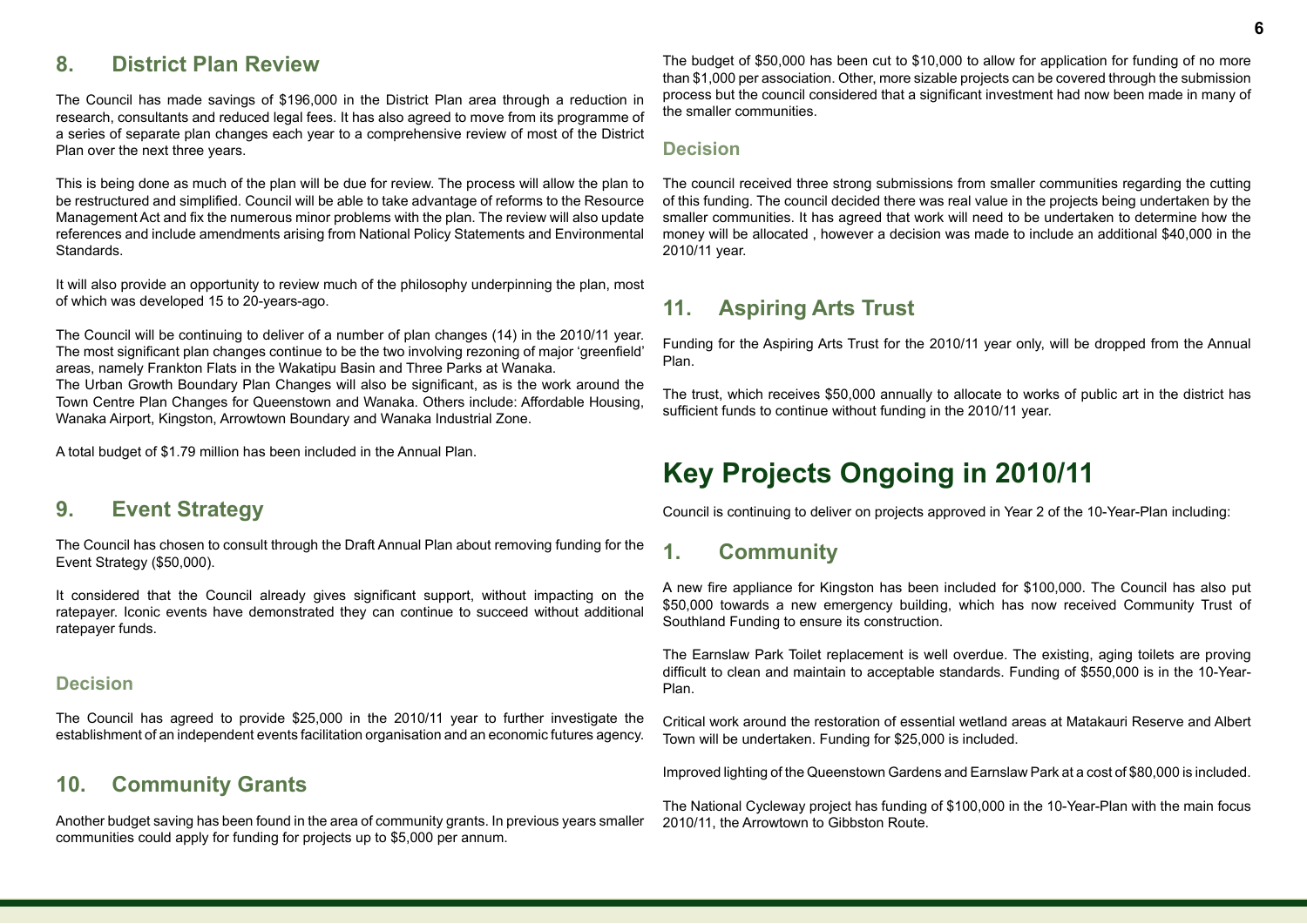#### **Wanaka Sports Facilities**

The Council resolved in February to further investigate a greenfield site. Funding for a sports facility and fields was allocated in the 10-Year-Plan in 2009.

The 10-Year-Plan had \$10.6 million to build the sports facility with a further \$350,000 to upgrade the Wanaka Pool, which will commence in June, this year. If the location of the sports facility can be agreed within the next few months, it may be built by 2013.

### **2. Infrastructure**

#### **Roading**

A significant investment in roading will be made and the following projects undertaken:

- Ardmore/Brownston Street intersection; reconfiguration of the intersection at a cost of \$1.09 million.
- Gorge Road urban section Henry Street to the edge of town. Road pavement reconstructed and resurfaced at a cost of \$1.61 million.
- Lake Esplanade from Lake Street to One Mile Roundabout. Road pavement reconstructed and resurfaced at a cost of \$1.35 million.
- Malaghans Road- a section joining the site constructed in April 2010; road pavement reconstructed and resurfaced at a cost of \$535,000.
- Crown Range Road. Sections above the Eastbourne Gates. Road pavement reconstructed and resurfaced at a cost of \$1.24 million.

Finally the Council and the New Zealand Transport Agency are in the advanced stages of planning for the improvement of access to Glenda Drive. This project will address long standing safety concerns at the existing intersection and provide for increasing traffic that will come with the expected development of the area.

NZTA proposes to build a new roundabout on the state highway while the Council is responsible for the local roads that will link the new roundabout with Glenda Drive. The 10-Year-Plan makes provision for Council's contribution to the cost of this roading.

#### **Project Shotover**

The 'waste water to land' disposal project for the Wakatipu Basin, Project Shotover is awaiting the outcome of Environment Court appeal on its consents. Meanwhile it is expected that procurement

of professional services, shortlisting of contractors for a Design Build Operate (DBO) contract and the advertising of tender documents for the construction of the project will happen in the 2010/11 year. Funding of \$998,772 is included in Year 2 of the 10-Year-Plan.

# **The cost**

#### **Rates**

As outlined, the revised budget in the Annual Plan means an average overall rates increase (after allowing for growth) of 7.7%, 0.8% lower than forecast. These amounts do not reflect the increase in GST which will take effect from 1 October 2010. This will increase the cost to ratepayers by an additional 1.66%.

An increase for one community may be a greater percentile but in monetary terms it could be less than another community. Therefore percentages are not comparative from community to community. The increase does not impact evenly over the district but is dependent on services received.

#### **What do rates pay for?**

#### **Targeted Rates**

These rates are applied through: the recreation charge; the roading rate; the governance charge; aquatic centre charge (Wakatipu); stormwater rate; tourism promotion rate; waste management charge; water supply rate; and sewerage rate and is applied to the services you receive and where you live.

#### **General Rate**

This rate covers things like walkways and reserves, public toilets, emergency services and Council management and is applied to all ratepayers.

#### **Uniform Annual General Charge**

This charge covers things like cemeteries, community development, health, enforcement and waterways control and is also applied to all ratepayers.

#### **How have the rates changed in Year 2 of the 10-Year-Plan?**

The main changes are (all are exclusive of GST):

- Waste Management Charge has increased by \$24.89 per residential property from \$124.44 to \$149.33.
- Waste Management Charge has increased by \$14.22 per non residential property from \$91.56 to \$105.78.
- Aquatic Centre Charge (Wakatipu only) has increased by \$16.89 per property to \$80.89.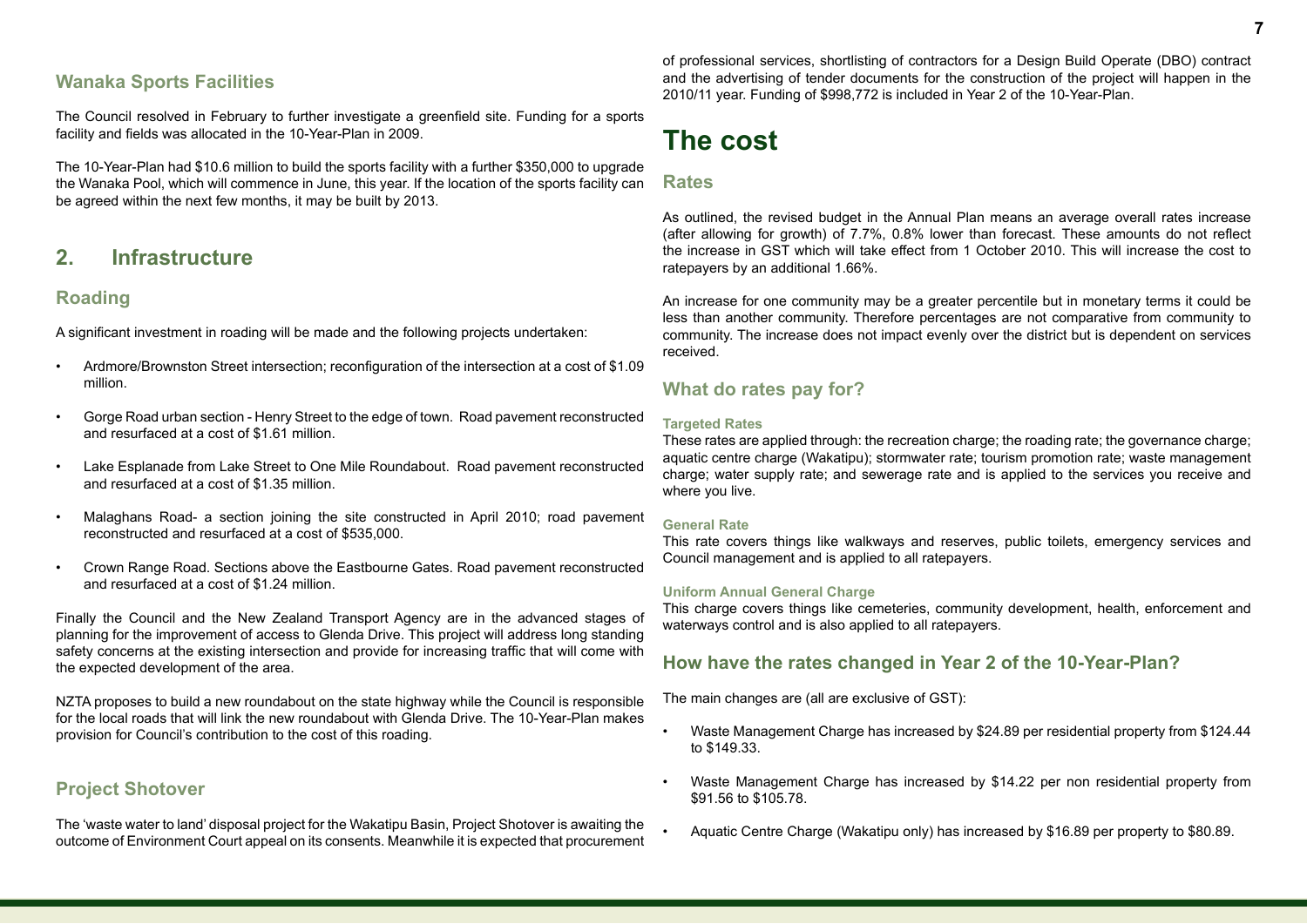- Recreation Charge has increased by \$18.67 per property to \$241.78.
- Governance Charge has decreased by \$1.78 per property to \$110.22.

Increases for some targeted rates for Water Supply and Wastewater as result of increases in depreciation, interest and the utilities maintenance contract:

| Water Supply (exclusive of GST) per annum | <b>Existing</b> | <b>Proposed</b> |
|-------------------------------------------|-----------------|-----------------|
| Queenstown                                | \$160.00        | \$186.67        |
| Wanaka                                    | \$160.00        | \$142.22        |
| Arrowtown                                 | \$133.33        | \$142.22        |
| Glenorchy                                 | \$515.56        | \$515.56        |
| Hawea                                     | \$248.89        | \$248.89        |
| <b>Arthurs Point</b>                      | \$515.56        | \$515.56        |
| Lake Hayes                                | \$391.11        | \$426.67        |
| Luggate                                   | \$346.67        | \$382.22        |

| Sewerage (exclusive GST) per annum | <b>Existing</b> | <b>Proposed</b> |  |
|------------------------------------|-----------------|-----------------|--|
| Queenstown                         | \$240.00        | \$245.33        |  |
| Wanaka                             | \$462.22        | \$462.22        |  |
| Arrowtown                          | \$302.22        | \$311.11        |  |
| Hawea                              | \$426.67        | \$426.67        |  |
| <b>Arthurs Point</b>               | \$444.44        | \$444.44        |  |
| Lake Hayes                         | \$320.00        | \$337.78        |  |
| Luggate                            | \$400.00        | \$426.67        |  |

## **How are you affected?**

The increase in general rates is reflected across the board but the effect of the increases in fixed charge rates (as outlined) impacts residential to a greater degree than higher capital value (CV) property types.

The increase in GST which applies from 1 October 2010 will increase cost to ratepayers by a further 1.66%.

The following table shows the indicative impact by location and land use (includes increase in GST):

|                         | <b>Movement</b> |                |        |          |
|-------------------------|-----------------|----------------|--------|----------|
| <b>Property Type</b>    | CV              | Location       | %      | \$       |
| Residential             | \$691,200       | Queenstown     | 12.25% | \$242.45 |
| Commercial              | \$1,287,600     | Queenstown     | 8.91%  | \$482.61 |
| Accommodation           | \$1,287,600     | Queenstown     | 8.57%  | \$605.92 |
| M/U Accommodation       | \$831,600       | Queenstown     | 11.19% | \$305.75 |
| Vacant                  | \$432,000       | Queenstown     | 11.71% | \$183.17 |
| M/U Commercial          | \$831,600       | Queenstown     | 11.26% | \$294.24 |
| Residential             | \$583,200       | Wanaka         | 6.11%  | \$129.12 |
| Commercial              | \$777,000       | Wanaka         | 8.03%  | \$305.28 |
| Accommodation           | \$777,000       | Wanaka         | 6.98%  | \$378.18 |
| M/U Accommodation       | \$648,000       | Wanaka         | 6.98%  | \$183.46 |
| Primary Industry        | \$3,597,000     | Wanaka         | 12.45% | \$410.21 |
| <b>Country Dwelling</b> | \$1,187,200     | Wanaka         | 13.53% | \$225.68 |
| Vacant                  | \$324,000       | Wanaka         | 6.55%  | \$99.20  |
| M/U Commercial          | \$648,000       | Wanaka         | 6.80%  | \$171.53 |
| Residential             | \$507,600       | Arrowtown      | 10.21% | \$186.84 |
| Commercial              | \$1,221,000     | Arrowtown      | 7.72%  | \$422.25 |
| Accommodation           | \$1,221,000     | Arrowtown      | 7.51%  | \$549.95 |
| M/U Accommodation       | \$680,400       | Arrowtown      | 9.55%  | \$244.21 |
| Vacant                  | \$270,000       | Arrowtown      | 10.15% | \$135.26 |
| M/U Commercial          | \$680,400       | Arrowtown      | 9.54%  | \$234.79 |
| Primary Industry        | \$2,943,000     | Wakatipu       | 12.02% | \$323.60 |
| <b>Country Dwelling</b> | \$1,534,400     | Wakatipu       | 11.65% | \$228.73 |
| Residential             | \$496,800       | Glenorchy      | 8.71%  | \$151.26 |
| Residential             | \$324,000       | Albert town    | 5.36%  | \$93.44  |
| Residential             | \$399,600       | Hawea          | 7.10%  | \$127.69 |
| Residential             | \$496,800       | Kingston       | 12.24% | \$141.59 |
| Residential             | \$540,000       | Arthur's Point | 7.24%  | \$165.12 |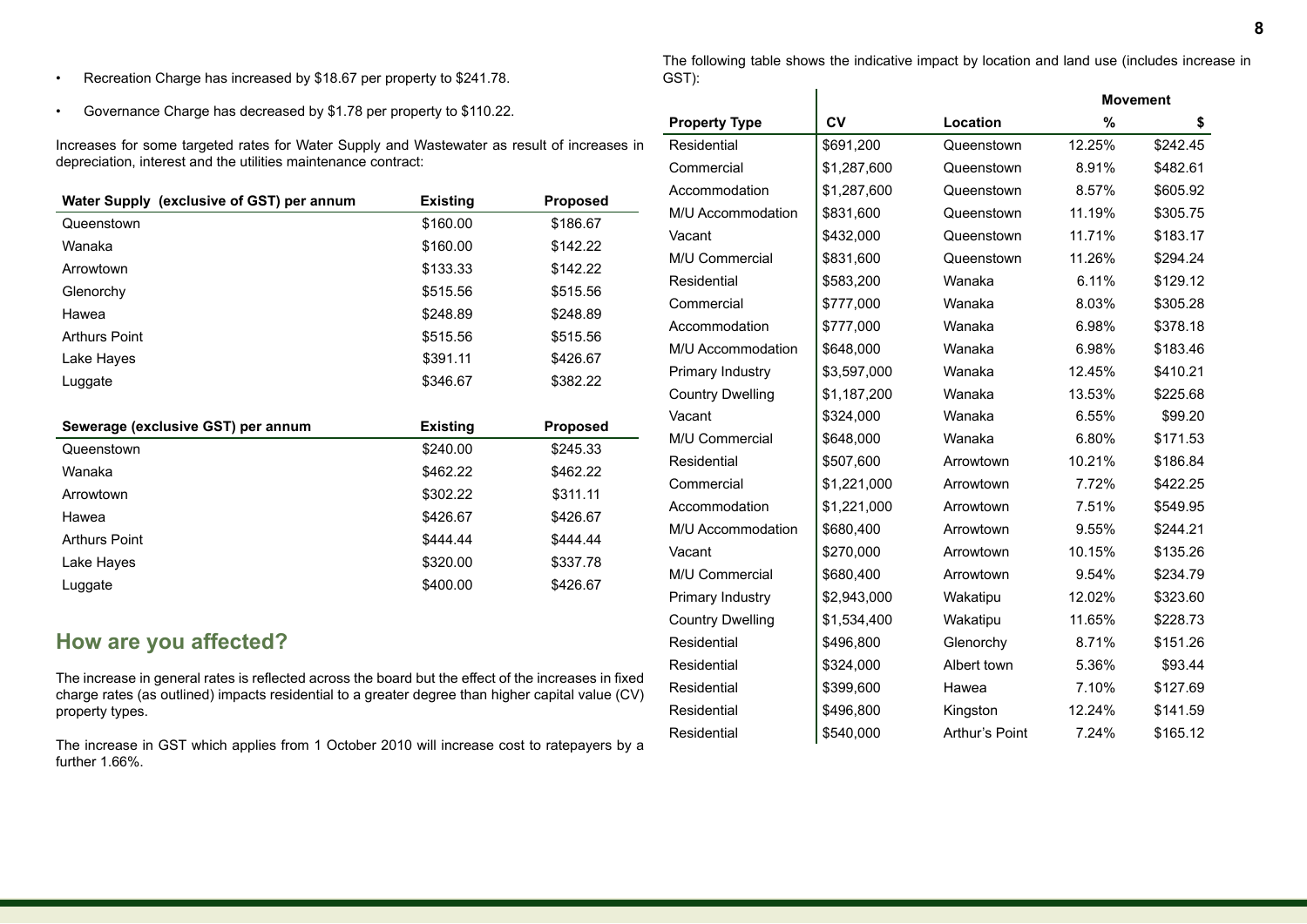# **In summary**

As outlined at the start of this commentary the Council recognised last year in its 10-Year-Plan that affordability for the ratepayer into the future was a key issue in a challenging economic climate. Last year, armed with the knowledge obtained from the 10-Year-Plan process, the Council began working on delivering value for money to our communities.

The Council has delivered on a commitment to prioritise projects and apply a lens of value to all its activities.

There are some activities that the Council has no choice but to deliver, like safe roads, treated wastewater and regulatory compliance.

There may also be additional things our communities want us to find budget for (this may be at the cost of something else). That is now the process we are in.

The reduced rate (compared to forecast and in the context of the unplanned-for-expenses) can only be viewed as a positive achievement.

Finally, in what is election year for Local Government (October 9, 2010), a vote of thanks to the elected members for their efforts, together with the hard work of Council officers to deliver this Annual Plan.

The Council is looking forward to getting on with delivering 'value for money' activities and projects that meet our communities' outcomes.

Debra Lawson Clive Geddes **Chief Executive Mayor**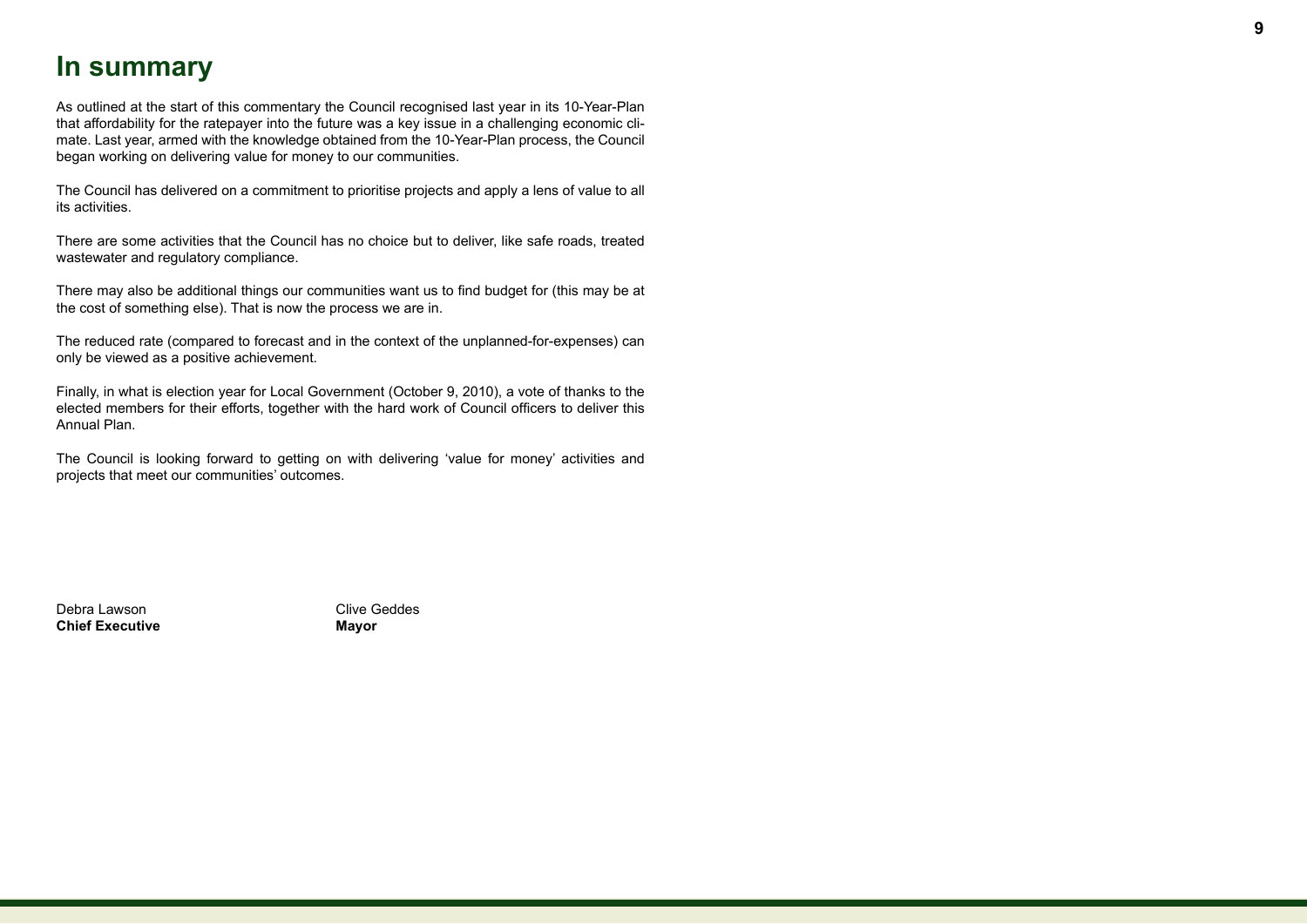# **The Statutory Planning Process**

Council received a total of 273 submissions. Of these, 54 (just under 20%) related to the Arrowtown to Gibbston Cycleway project; 31 related to the location of future Wanaka Sports facilities and 29 related to the proposed relocation of the Queenstown Library.

The balance covered a range of topics with many requesting additional funding. There were also several submissions (19) showing concern about the proposed rates increase. In addition, four submissions related to the proposal to update the Policy on Development Contributions.

Hearings were held to consider the submissions in early June followed by two days of deliberations. The Council heard 44 submitters who took the opportunity to speak to their submissions, for which Council is grateful.

All submissions were considered. Apart from the obvious funding constraints, there are often policy issues or jurisdictional considerations that must be taken into account as well. Council did, however, make a number of changes to the budgets as a direct result of the submission process.

The following is a summary of the changes to the 2010/11 Draft Annual Plan that have been approved as a result of external submissions:

- 1. Decide not to proceed with the Library relocation project due to recent management advice as to the effect of increased staffing costs needed to operate over three floors.
- 2. Increase Small Communities Grant funding to \$50,000 (this allows for up to \$40,000 of contestable project funding p.a.).
- 3. Increase grant to Lake Wanaka Tourism by \$64,790 to reflect approved 3-year business . plan. (Funded by Wanaka Tourism Promotion rate).
- 4. Approve one-off grant to Queenstown Life Trust of \$5,000.
- 5. Increase grant to Alpine Community Development Trust to \$28,750 for increased rent.
- 6. Provide \$25,000 to investigate and consult on options for a district-wide events organisation and an economic future agency.
- 7. Increase Wanaka waterways facilities maintenance budget by \$5,000 for Pontoon repairs.
- 8. Increase budget for Queenstown Town Centre Improvements by \$200,000 for improved CBD lighting and investigation of CCTV.
- 9. Increase Wanaka Cemeteries Capital budget by \$5,000 as seed funding for a memorial wall.
- 10. Provide for capital purchase of Queenstown Squash Club Building at \$200,000 (reinstatement of 2007/08 unused budget).
- 11. Provide additional capital budget of \$20,000 for review/concept design of potential Memorial Hall upgrade.
- 12. Bring forward \$550,000 Capital budget for sealing of Cemetery Road in Hawea.

The following is a summary of the changes that have been approved as a result of internal submissions:

- Cost adjustments to reflect correction of budgets or updated information for staff costs, valuations, lease costs, consultants and parking maintenance (increase \$76,593).
- Revenue adjustments to reflect correction of budgets or updated information for rates information, trade waste and lease revenue (increase \$44,809).
- Cost/Revenue adjustments to reflect impact of Community Pricing Policy (increase \$86,736).
- Cost adjustments to reflect or updated revenue/major maintenance information for Lakes Leisure funding (decrease \$82,000).
- Cost adjustments to reflect correction of budgets or updated information for Solid Waste (increase \$65,000).
- Cost adjustments to reflect correction of budgets or updated information for Rugby World Cup hosting (increase \$41,000).
- Reduce Infrastructure Depreciation funding requirement by \$532,987.
- Increase Interest expense budget by \$114,949 to reflect increasing interest rate.
- Increase Aquatic Centre Capital budget for loan repayments by \$400,000 to reflect progressive CTOS grant (\$400,000).
- Approve Capital Carry Forwards from 2009/10 budgets (various \$11.84 million).
- Approve various Capital Programming changes for Utilities and Roading projects (\$1.79 million).
- Approve various Capital Programming changes for Community and Property projects (\$124,680).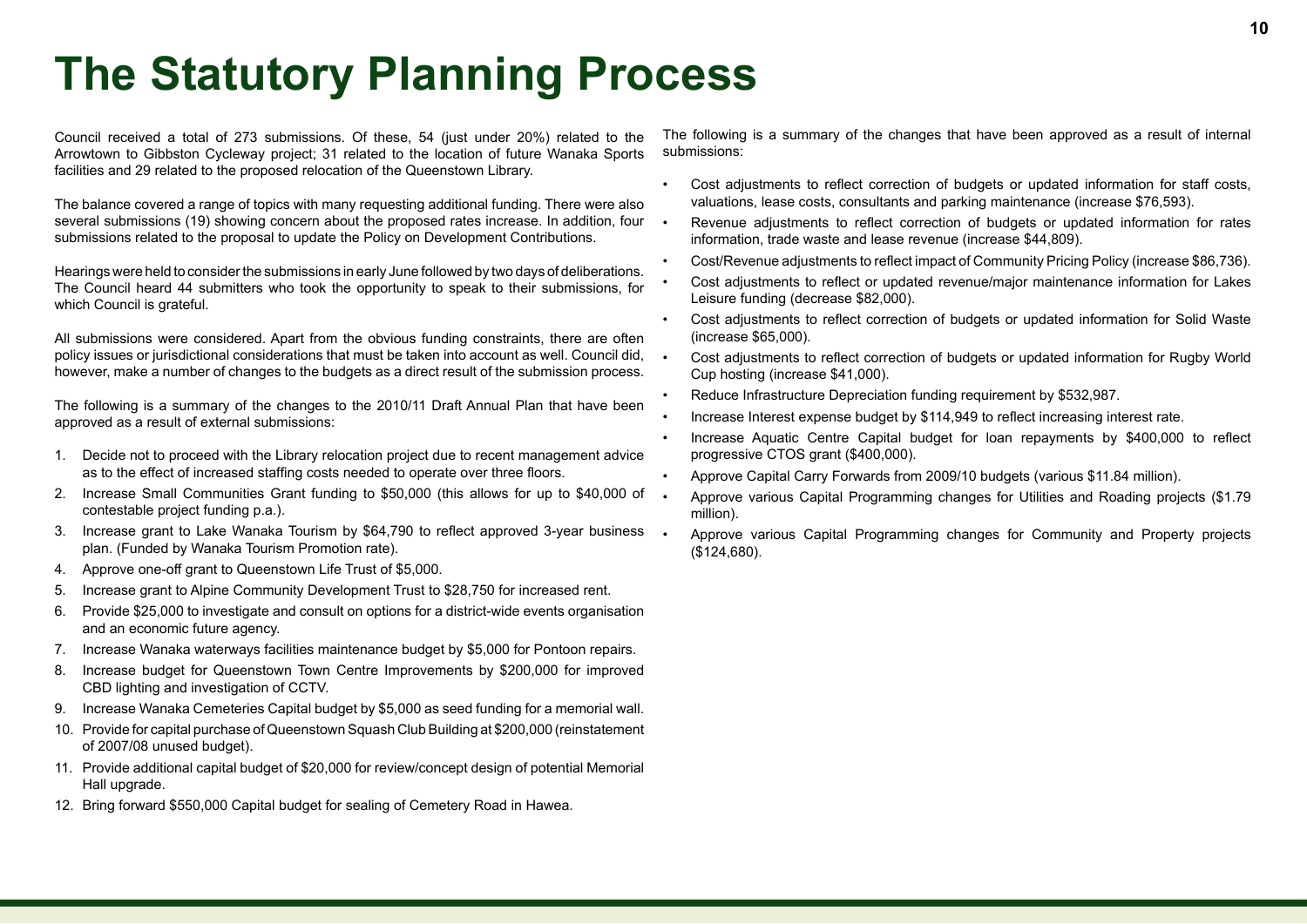# **The Statutory Planning Process**

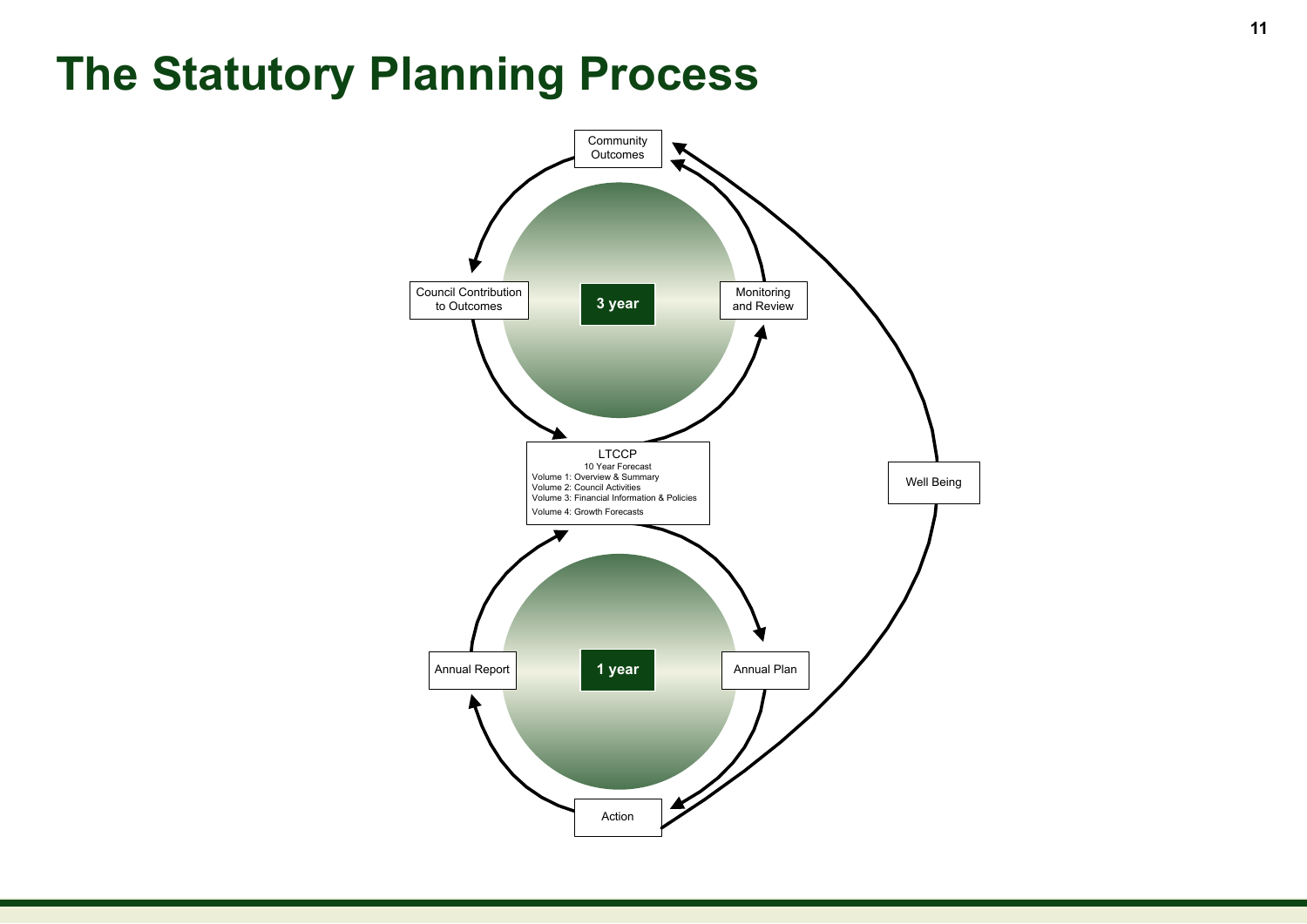# **District Map**



#### **Fact File**

**Area:** 8467 square kilometres **Peak Population 2006:** 77,543 *Peak Population 2029: 137,404* **Average Day Population 2006:** 35,777 (estimate) *Average Day Population 2029: 68,305* **Rateable properties 2009/10:** 19,506 *Source - Growth Projections 10-Year-Plan*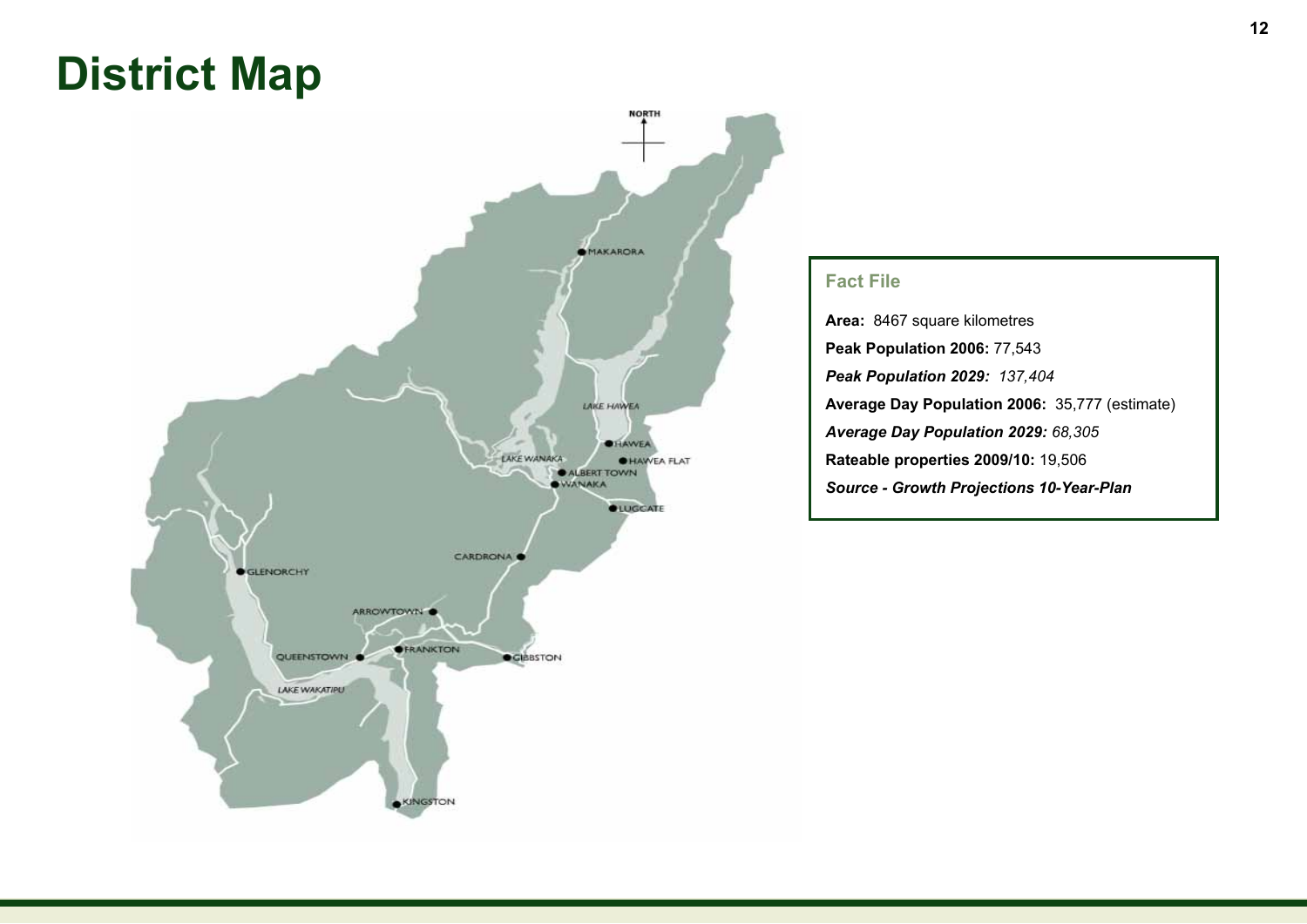# **Management Structure**

| <b>MAYOR</b><br><b>Clive Geddes</b>                                                                                                                      | Delegated Responsibilities as at June 2010                                    |                                                                       |                                                                                              |                                                                             |
|----------------------------------------------------------------------------------------------------------------------------------------------------------|-------------------------------------------------------------------------------|-----------------------------------------------------------------------|----------------------------------------------------------------------------------------------|-----------------------------------------------------------------------------|
| <b>DEPUTY MAYOR</b><br>John S Wilson                                                                                                                     | <b>Chief Executive</b><br>Debra Lawson                                        |                                                                       |                                                                                              |                                                                             |
| <b>COUNCILLORS</b>                                                                                                                                       | Deputy CEO / General Manager Finance<br><b>Stewart Burns</b>                  |                                                                       |                                                                                              |                                                                             |
| <b>Arrowtown Ward</b><br>John Wilson                                                                                                                     |                                                                               |                                                                       |                                                                                              |                                                                             |
| <b>Queenstown Ward</b><br>Vanessa Van Uden<br>Gillian Macleod<br>Lex Perkins<br>John Mann<br>Mel Gazzard<br>Cath Gilmour                                 | <b>General Manager</b><br><b>Policy and Planning</b><br><b>Philip Pannett</b> | <b>General Manager</b><br><b>Community Services</b><br>Paul Wilson    | <b>General Manager</b><br><b>Regulatory and Corporate</b><br><b>Services</b><br>Roger Taylor | <b>General Manager</b><br><b>Engineering Services</b><br><b>Mark Kunath</b> |
| Wanaka Ward<br>John S Wilson<br>Lyal Cocks<br>Leigh Overton                                                                                              | <b>Chief Information Officer</b><br><b>Kirsty Martin</b>                      | <b>District Secretary</b><br>Kelly Campbell                           | <b>Communications Manager</b><br>Meaghan Miller                                              | <b>Human Resources Manager</b><br><b>Rachel Reece</b>                       |
| <b>Wanaka Community Board</b><br>Lyal Cocks (Chairperson)<br>Jude Battson<br>Dick Kane<br>Ken Copland<br>Carrick Jones<br>John S Wilson<br>Leigh Overton | <b>Engineering Professional Services</b><br>MWH NZ Ltd<br><b>GHD Ltd</b>      |                                                                       | <b>Regulatory / Resource Management Services</b><br>Lakes Environmental Ltd                  | Roading<br>Downer EDI Works Ltd                                             |
| <b>COUNCIL COMMITTEES</b>                                                                                                                                |                                                                               |                                                                       |                                                                                              |                                                                             |
| Finance and Corporate<br><b>Accountability Committee</b><br><b>Community Services Committee</b><br><b>Strategy Committee</b><br>Utilities Committee      | <b>Reserves</b><br>Asplundh                                                   | <b>Property Management Services</b><br><b>Lakes Property Services</b> | <b>Three Waters</b><br>United Water PTY Ltd                                                  | <b>Facilities Management</b><br><b>Services</b><br>Lakes Leisure Ltd        |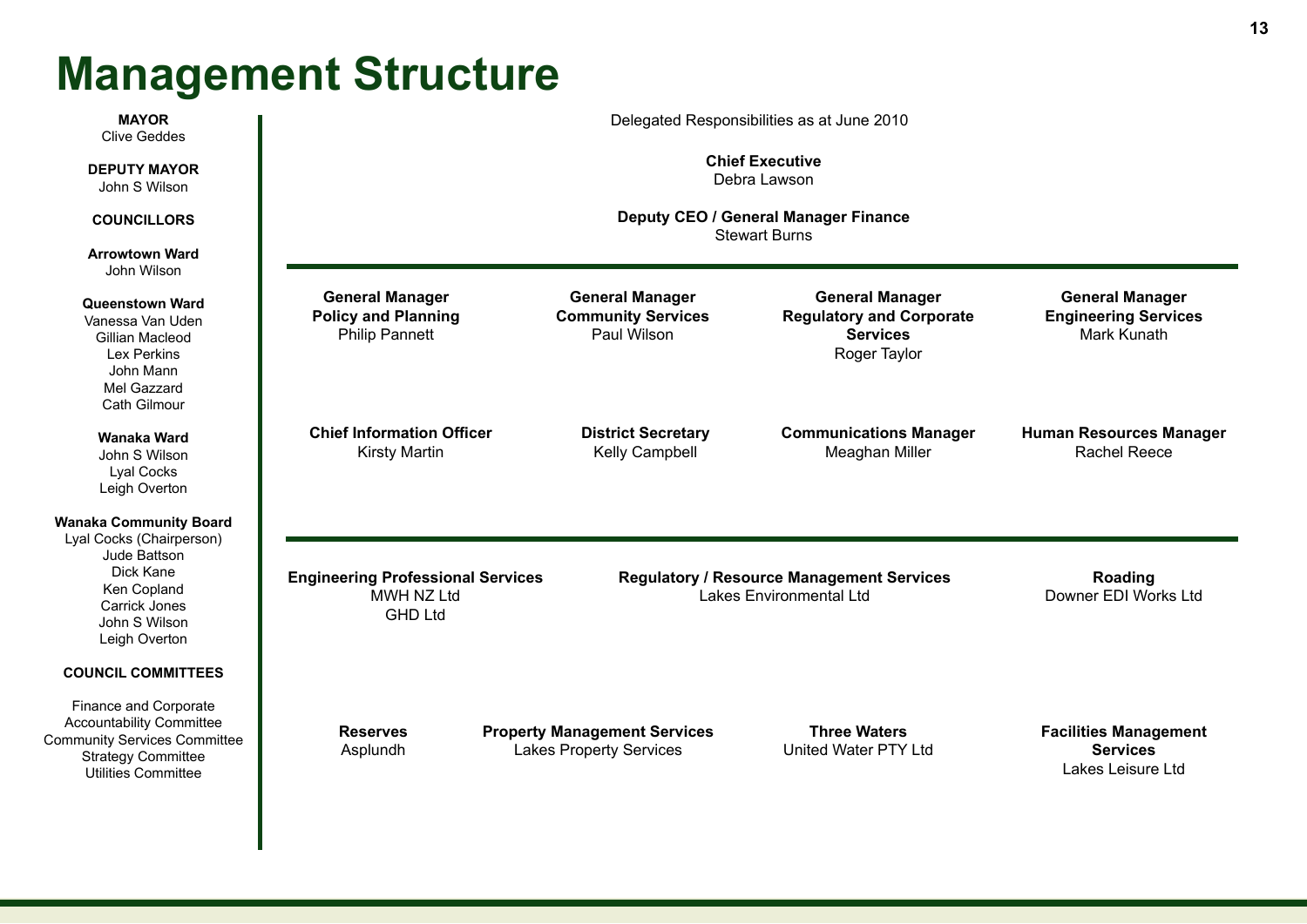# **Contact Us**

### **Council Offices**

Civic Centre 10 Gorge Road Private Bag 50072 Queenstown

Telephone and Facsimile Telephone: (03) 441 0499 Facsimile: (03) 450 2223 Email: services@qldc.govt.nz Website: www.qldc.govt.nz

### **Service Centres**

Arrowtown Library 58 Buckingham Street Arrowtown Phone: (03) 442 1607

Wanaka Office 47 Ardmore Street Wanaka Phone: (03) 443 0024 Fax: (03) 443 8826

## **QLDC Regulatory Services**

Lakes Environmental Ltd Private Bag 50077 Queenstown Phone: (03) 450 0300

## **Lakes Leisure Limited**

Joe O'Connell Drive, Frankton P O Box 2009 **Queenstown** Phone: (03) 442 9005

## **Queenstown Airport Corporation Limited**

Terminal Building, Queenstown Airport P O Box 64 **Queenstown** Phone: (03) 450 9031

#### **Auditors**

Deloitte on behalf of the Auditor General Dunedin

#### **Bankers**

Bank of New Zealand **Queenstown** 

#### **Solicitors**

MacTodd Queenstown

### **Sister Cities**

Aspen, Colorado, USA (Queenstown) Hikimi, Shimane, Japan (Wanaka)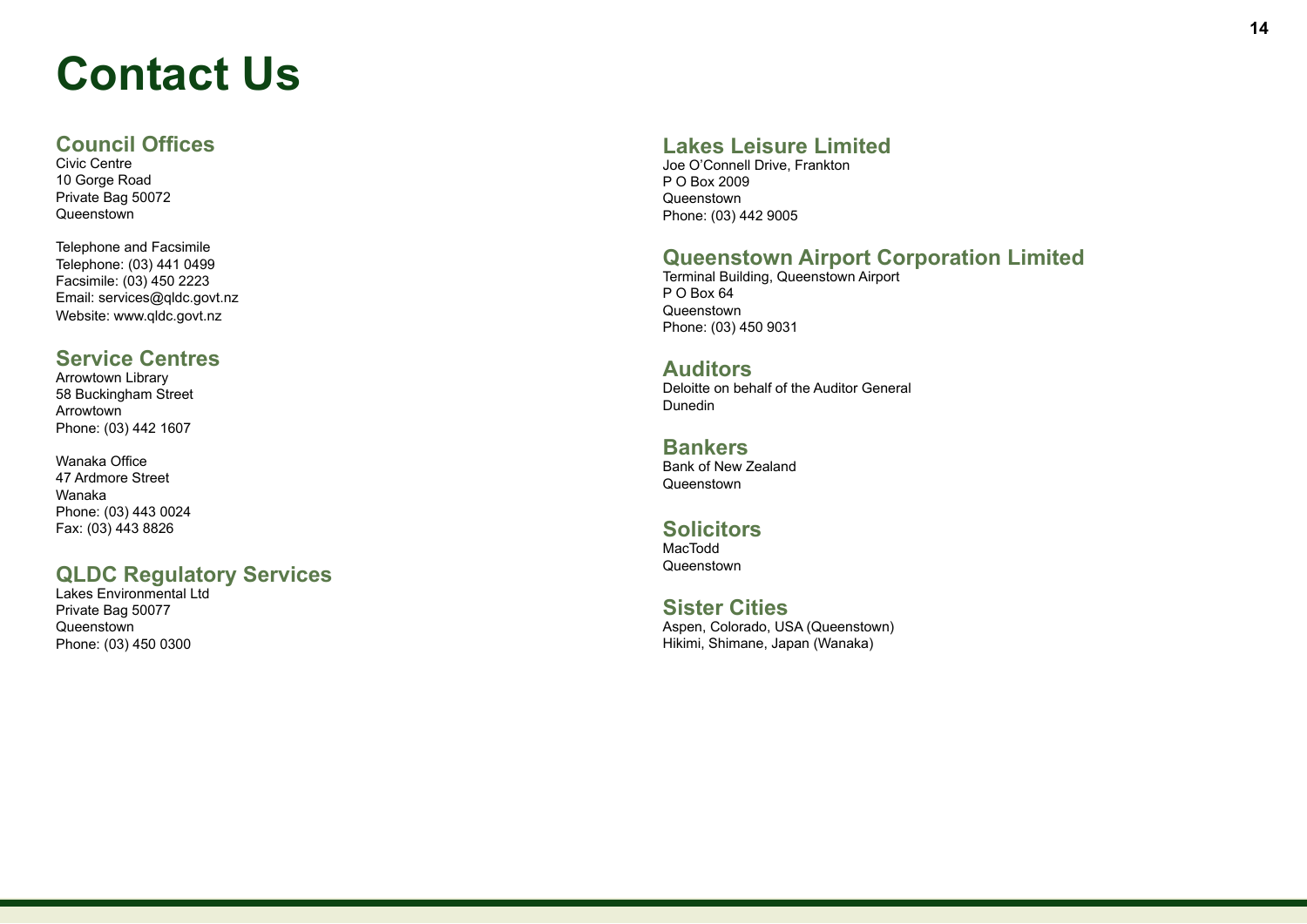# **Community Outcomes**

Our community outcomes were derived from a two-year community workshop process from 2002 to 2004. Common objectives were taken from nine district-wide 2020 workshops involving over 1300 residents. The resulting outcomes, with the over-riding outcome of sustainable growth management, represent the desires of our communities and provide a solid framework for ensuring that we protect and preserve what is important to the people of this district. The community outcomes now form a basis for all functions of the Council. The outcomes signify an opportunity for the Council and agencies to better understand our communities, their needs and hopes and how to best work within our organisations towards meeting those expectations. The community will need to revisit the outcomes for 2012.

# **Queenstown Lakes District Community Outcomes**



Sustainable Growth Management

Quality landscapes and natural environment and enhanced public access

A safe and healthy community that is strong, diverse and inclusive for all people of all age groups and incomes

Effective and efficient infrastructure\* that meets the needs of growth

High quality urban environments respectful of the character of individual communities

A strong and diverse economy

## *The outcomes are the communities not the Council's.*

#### **Feedback**

The 2009 Queenstown Lakes District Council Residents and Ratepayers Satisfaction and Opinion Survey indicated that 58.8% of residents and ratepayers were aware of the Community Outcomes. The survey listed the outcomes and asked if they were a good summary. The response was that 86.7% of respondents considered the outcomes a good summary.

#### **How Will The Council Further The Outcomes?**

The Council is committed, together with the community, organisations, Government agencies and stakeholders, to achieving the desired community outcomes. The Council will continue to nurture effective partnerships and will take appropriate roles towards achieving the community's outcomes. Our role includes:

Promote and facilitate Advocate and support Fund or supplement funding Service and provide Regulate **Monitor** 

The Council's process will be transparent. We will actively encourage our residents to share, participate and engage in all Council affairs.

How each activity contributes towards the community outcomes is a fundamental part of any substantial decision taken by the Council. This is achieved by ensuring there are linkages between the Council's strategic objective through to levels of service, with community outcomes.

#### **How do the outcomes relate to other key strategic planning documents and processes?**

The outcomes guide the Council in terms of:

The types of activities it is involved in, what role it takes in these activities and what level of service the community can expect. Managing and planning for growth.

Preservation and celebration of the districts local and cultural heritage

\*The term infrastructure includes network infrastructure, roads, trails, public transport and community facilities.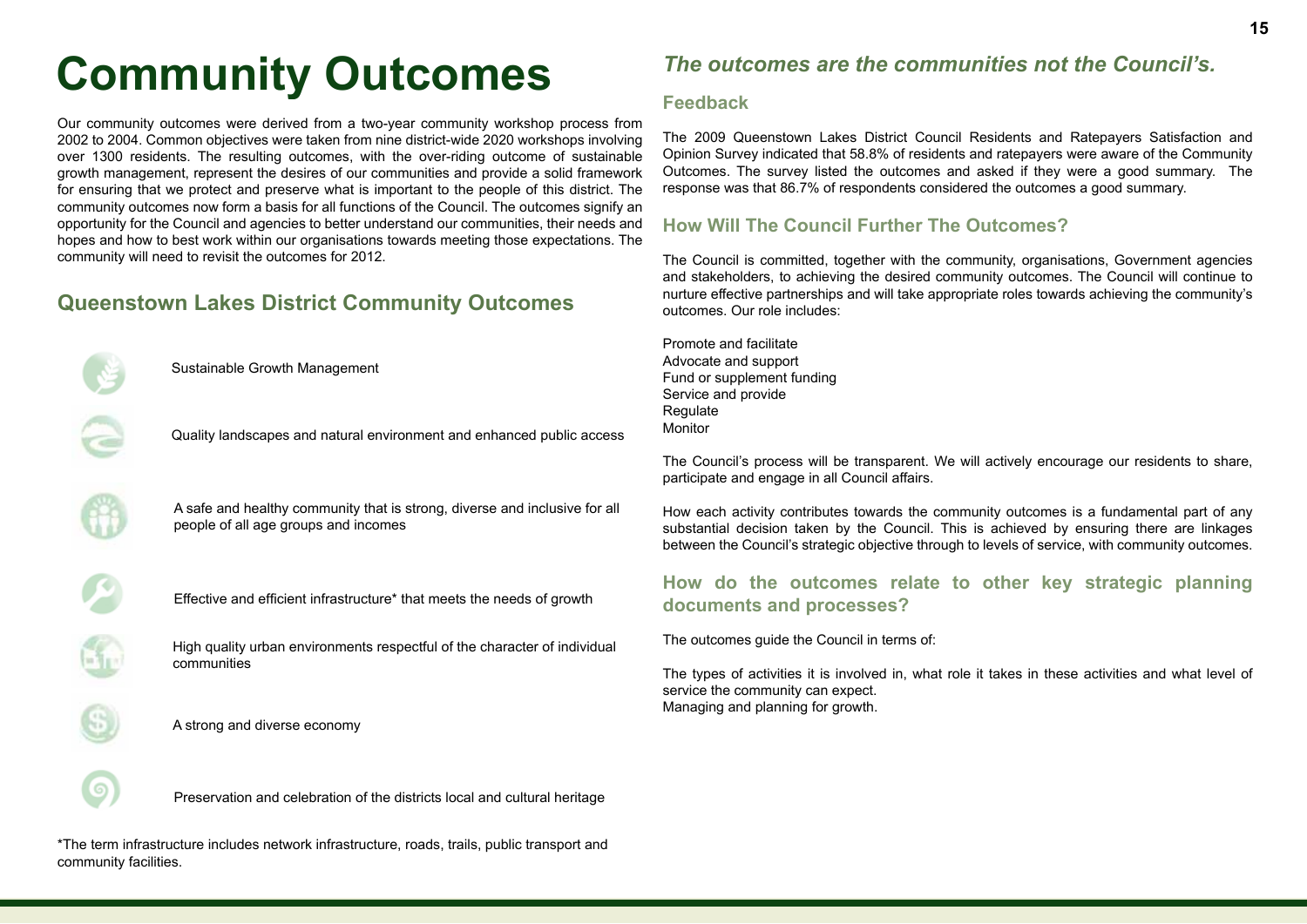# **Community Outcomes Linked to Activities**

Each of the Council's activities has a full management plan, which is outlined in the Council Community Plan. It includes information on how the activity contributes to the community outcomes and how that contribution will be measured. The diagram below represents the relationship between community outcomes and Council activities, showing primary linkages only.

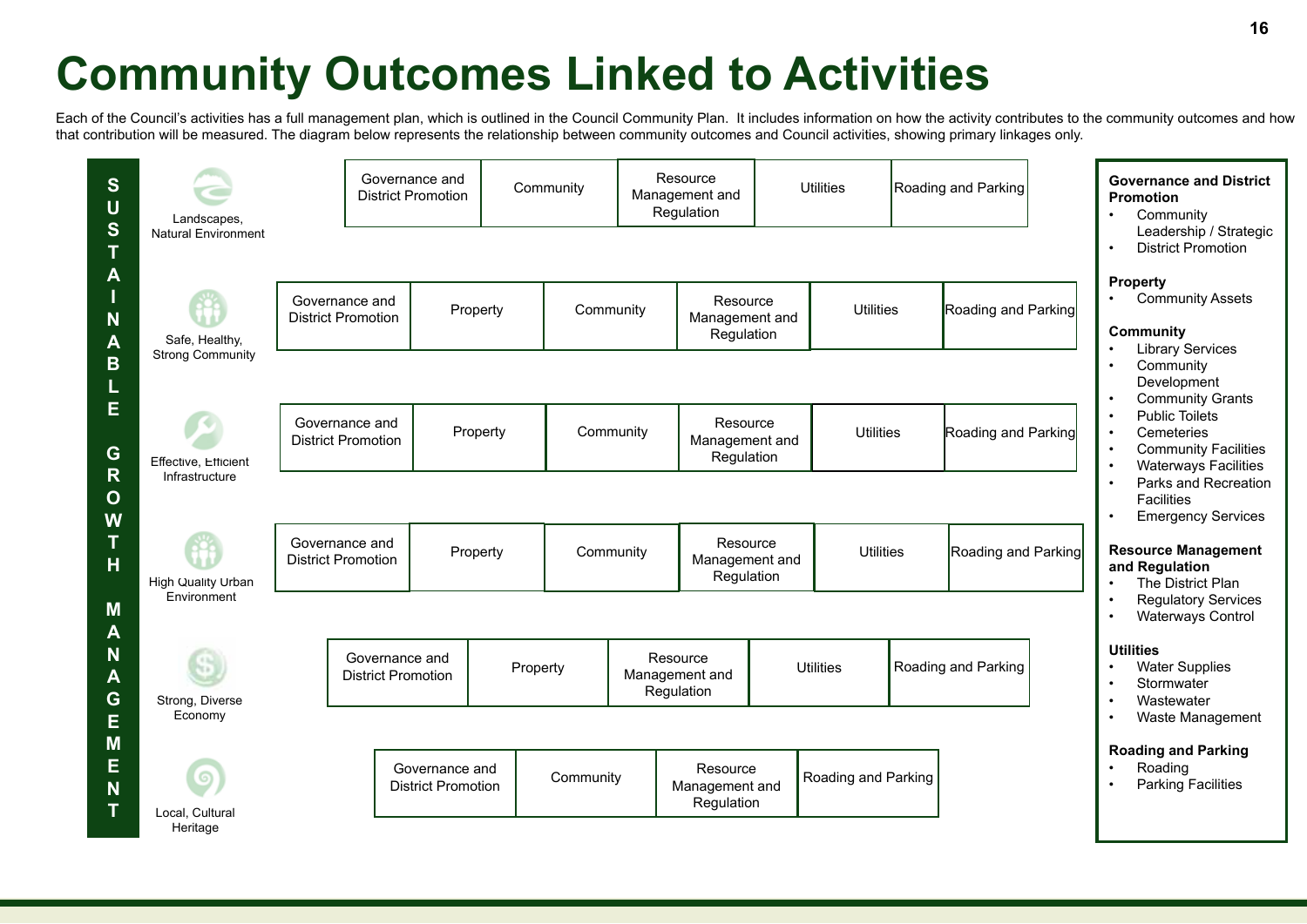# **Summary of Council Activities**

The performance measurement information that appears in the 'Our Accountability' section of the following activity statements is taken directly from Volume 2 of the 2009-19 10-Year-Plan. The 10-Year-Plan provides much more detail around the performance measurement framework for each activity.

#### **Governance and District Promotion**

- Community Leadership
- Tourism Marketing

#### **Property**

• Community Assets

#### **Community**

- Library Services
- Community Development
- Public Toilets
- Cemeteries
- Community Facilities
- Waterways Facilities
- Parks and Recreation Facilities
- Emergency Services

#### **Resource Management and Regulation**

- The District Plan
- Regulatory Services
- Waterways Control

#### **Utilities**

- Water Supplies
- **Stormwater**
- **Wastewater**
- Waste Management

#### **Roading and Parking**

- Roading
- **Parking Facilities**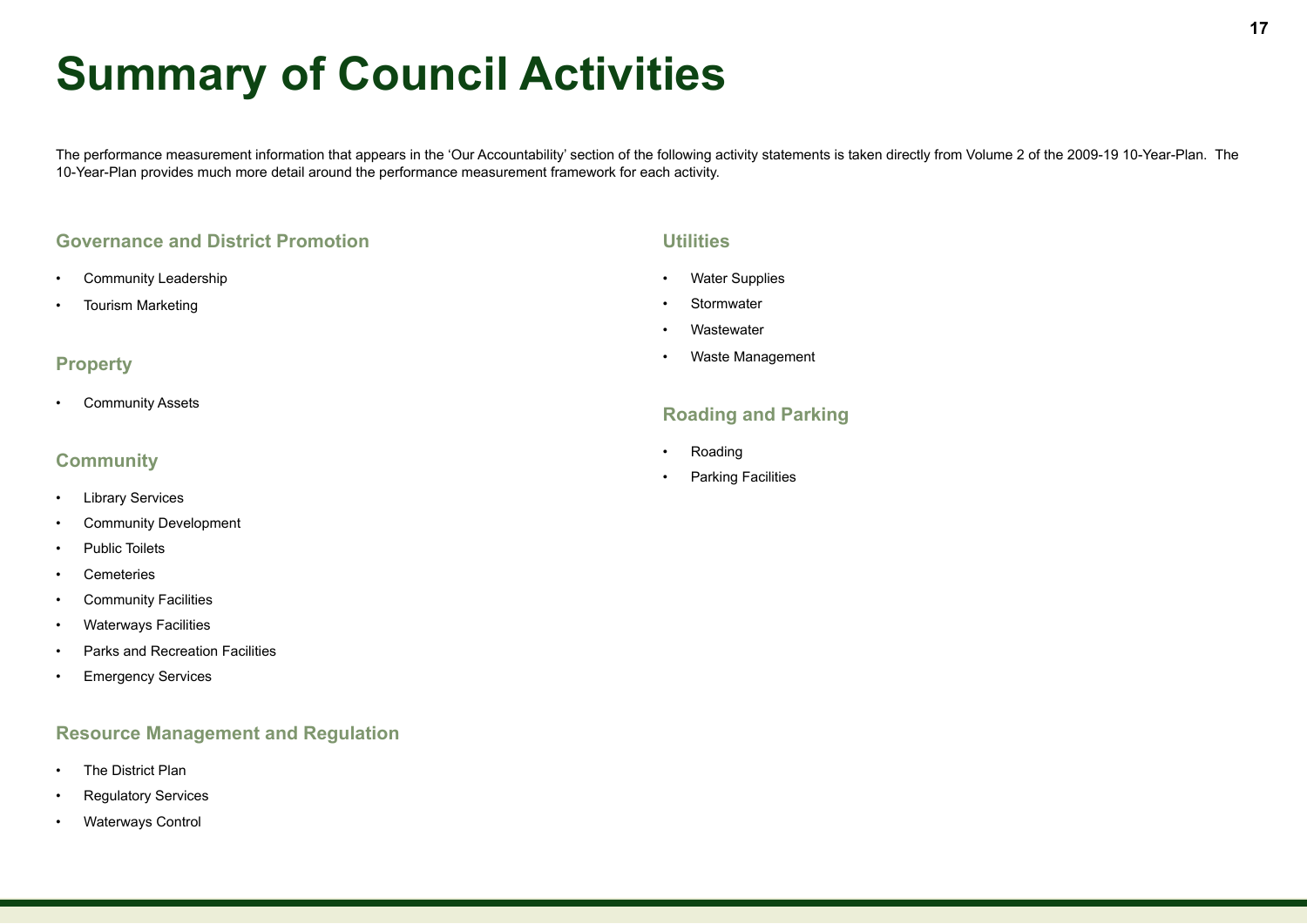# **Governance**

This includes:

- Community Leadership
- Tourism Marketing

## **Community Leadership and Strategic Direction**

Community leadership is the activity by which the Council and the Wanaka Community Board assist the community to make informed choices on important local issues.

This includes the power to rate property owners and use these funds in the wider public interest, establish strategic direction to regulate activities through the District Plan and Bylaws and to speak on behalf of the community it represents.

The underlying view is that more can be achieved where there is a common focus on the desired community outcomes. The outcomes guide all of Council's actions and strategic planning for the future.

The Council's strategic direction is made up broadly of seven key issues: heritage and culture, rural protection, growth, management, affordable housing, economic issues and urban design.

## **Our Accountability**

| 2009-2012 |
|-----------|
| 85%       |
| 100%      |
| 75%       |
| 83%       |
|           |

## **Forecasted Financial Performance**

| Governance                                         |                                      |                               |                       |  |
|----------------------------------------------------|--------------------------------------|-------------------------------|-----------------------|--|
| <b>Summary of Forecasted Financial Performance</b> |                                      |                               |                       |  |
| <b>Annual Plan</b><br>2009/10                      |                                      | <b>Annual Plan</b><br>2010/11 | <b>CCP</b><br>2010/11 |  |
| \$000                                              | <b>Expenditure</b>                   | \$000                         | \$000                 |  |
| 3,324                                              | Governance                           | 3,364                         | 3,582                 |  |
| 950                                                | Strategic Planning                   | 922                           | 995                   |  |
| 4,274                                              | <b>Operating Costs</b>               | 4,286                         | 4,577                 |  |
|                                                    | - Group Activity Income              |                               |                       |  |
| 4.274                                              | <b>Net Cost/(Surplus) of Service</b> | 4,286                         | 4,577                 |  |
|                                                    | - Capital Expenditure                | -                             |                       |  |
| 4.274                                              | <b>Funding Required/(Generated)</b>  | 4,286                         | 4,577                 |  |
|                                                    | <b>Funded By:-</b>                   |                               |                       |  |
| 2,137                                              | <b>Targeted Rates</b>                | 2,007                         | 2,289                 |  |
| 2,137                                              | <b>General Rates</b>                 | 2,142                         | 2,289                 |  |
|                                                    | Transfers (to)/from Reserves         | 137                           |                       |  |
| 4.274                                              | <b>Total Funding</b>                 | 4,286                         | 4,577                 |  |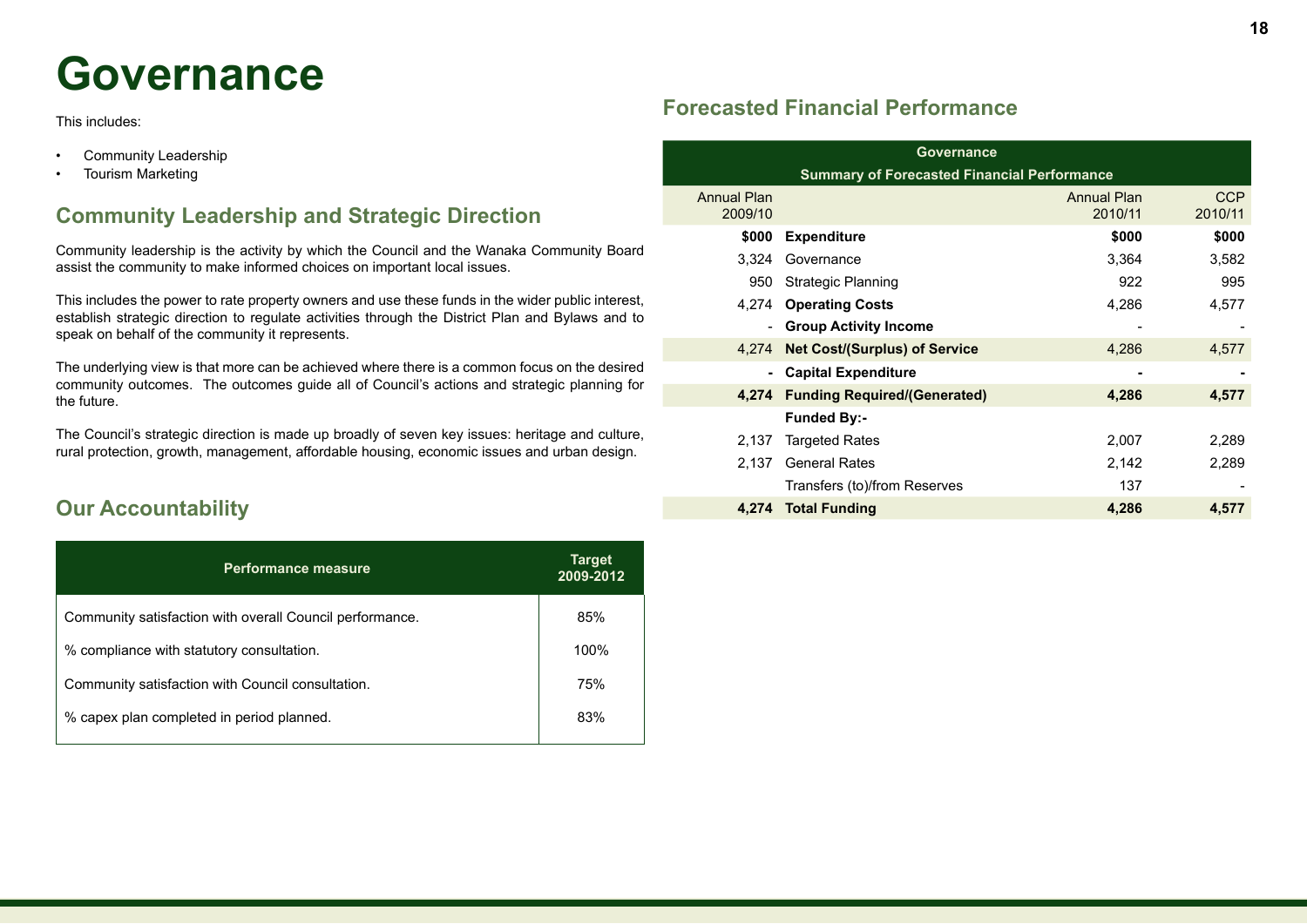# **District Promotion**

In the eighties the commercial sector of Queenstown approached the Council to collect and distribute a tourism marketing levy on each business which benefited from tourism growth. This took the form of a rate on every commercial premise (including those having mixed uses) within the Wakatipu Basin. Later, a similar scheme was adopted for Lake Wanaka Tourism and the Arrowtown Promotion Association.

This levy is collected on behalf of the commercial sector to ensure that all businesses contribute fairly to tourism marketing which in turn contributes to their individual success. It has worked well throughout that period. The funds are distributed to Destination Queenstown, Lake Wanaka Tourism and the Arrowtown Promotion Association. They in turn apply the funds in accordance with business plans agreed by their membership. The Council also supplements this funding by \$190,000 per annum from general rates to reflect the wider community benefit gained from tourism. As the rating authority the Council achieves its accountability by satisfying itself that the funding reflects the strategic planning and business plans of each regional tourism organisation.

The Council and Destination Queenstown have also concluded a strategic statement which places priority for marketing on the shoulder seasons, longer stay and high yield business. A similar strategic statement is planned for the relationship between Council and Lake Wanaka Tourism.

## **Our Accountability**

| <b>Performance measure</b>           | <b>Target</b><br>2009-2012 |
|--------------------------------------|----------------------------|
| GDP by sector.                       | 5.64m 2014                 |
| Visitor Nights.                      | 5% inc                     |
| Satisfaction with Tourism Promotion. | 88.9%                      |

## **Forecasted Financial Performance**

| <b>District Promotion</b>     |                                                    |                               |                       |  |  |
|-------------------------------|----------------------------------------------------|-------------------------------|-----------------------|--|--|
|                               | <b>Summary of Forecasted Financial Performance</b> |                               |                       |  |  |
| <b>Annual Plan</b><br>2009/10 |                                                    | <b>Annual Plan</b><br>2010/11 | <b>CCP</b><br>2010/11 |  |  |
| \$000                         | <b>Expenditure</b>                                 | \$000                         | \$000                 |  |  |
| 3.657                         | <b>Tourism Promotion</b>                           | 3.815                         | 3,838                 |  |  |
| 3.657                         | <b>Operating Costs</b>                             | 3.815                         | 3,838                 |  |  |
| $\overline{\phantom{0}}$      | <b>Group Activity Income</b>                       |                               |                       |  |  |
| 3.657                         | <b>Net Cost/(Surplus) of Service</b>               | 3,815                         | 3,838                 |  |  |
| Ξ.                            | <b>Capital Expenditure</b>                         |                               |                       |  |  |
| 3,657                         | <b>Funding Required/(Generated)</b>                | 3,815                         | 3,838                 |  |  |
|                               | <b>Funded By:-</b>                                 |                               |                       |  |  |
| 3.475                         | <b>Targeted Rates</b>                              | 3,624                         | 3,646                 |  |  |
| 182                           | <b>General Rates</b>                               | 191                           | 192                   |  |  |
| 3.657                         | <b>Total Funding</b>                               | 3,815                         | 3,838                 |  |  |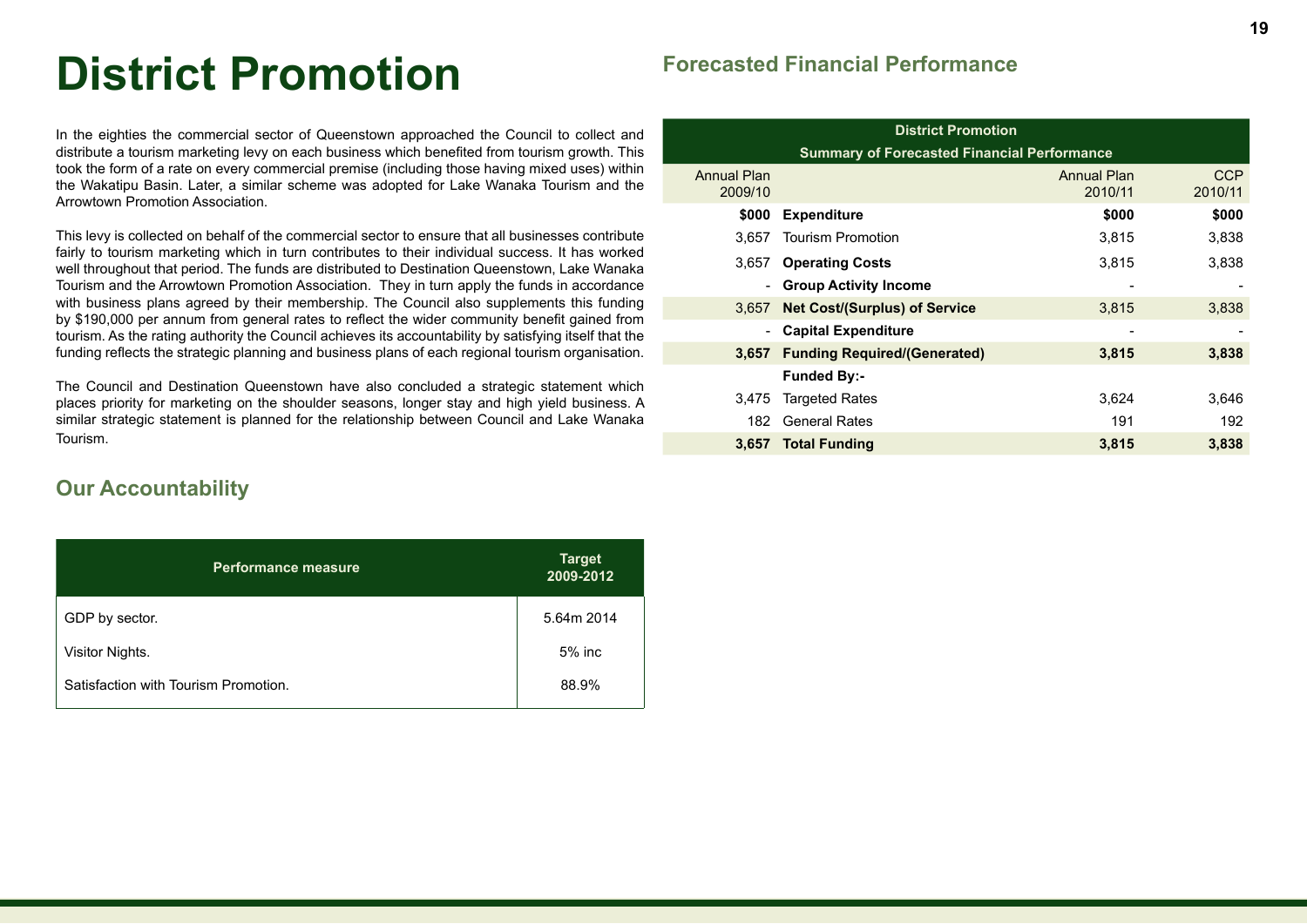# **Property**

# **Community Assets**

The Council is involved in this activity to provide the maximum possible return and benefit for the community. The Council portfolio includes residential and commercial subdivisions, freehold land, leased camping grounds, reserve land, airports, rental properties, housing and elderly housing. Cemeteries, community and recreational facilities or utilities are regarded as part of these land holdings. The Council also manages a production forest jointly with the Central Otago District Council and administers wilding conifer cover on recreation reserve, including the harvest of timber. This activity includes road legislation management. Please refer to page 5 for an update on Glendhu Bay and Wanaka Motor Camps.

#### **Our Accountability - Community Assets**

| <b>Performance measure</b>                                                                                                    | <b>Target</b><br>2009-2012 |
|-------------------------------------------------------------------------------------------------------------------------------|----------------------------|
|                                                                                                                               |                            |
| Community satisfaction:                                                                                                       |                            |
| Sports Grounds.                                                                                                               | 90%                        |
| Community Halls.<br>٠                                                                                                         | 85%                        |
| Sense of pride.                                                                                                               | 60%                        |
| Urban Design Panel consideration.                                                                                             | 100%                       |
| Resource conditions met.                                                                                                      | 100%                       |
| Meeting financial forecasts.                                                                                                  | 100%                       |
| Achieve target deadlines for the development and marketing of<br>subdivisions and achieve target levels of subdivision sales. | 100%                       |

## **Our Accountability - Housing**

| <b>Performance measure</b>                                               | Target<br>2009-2012                                      |
|--------------------------------------------------------------------------|----------------------------------------------------------|
| Community Housing Trust delivery.                                        | 19 households<br>established by<br>the Housing<br>Trust. |
| Compliance with the Buildings Asset Management Plans 2002-2012.          | 100%                                                     |
| Occupancy of other Council owned housing.                                | 100%                                                     |
| Occupancy of elderly housing.                                            | 100%                                                     |
| Number of significant historical buildings lost or changed in character. | none                                                     |

## **Our Accountability - Camping Grounds**

| <b>Performance measure</b>                    | <b>Target</b><br>2009-2012 |
|-----------------------------------------------|----------------------------|
| Visitor satisfaction for all camping grounds. | 80%                        |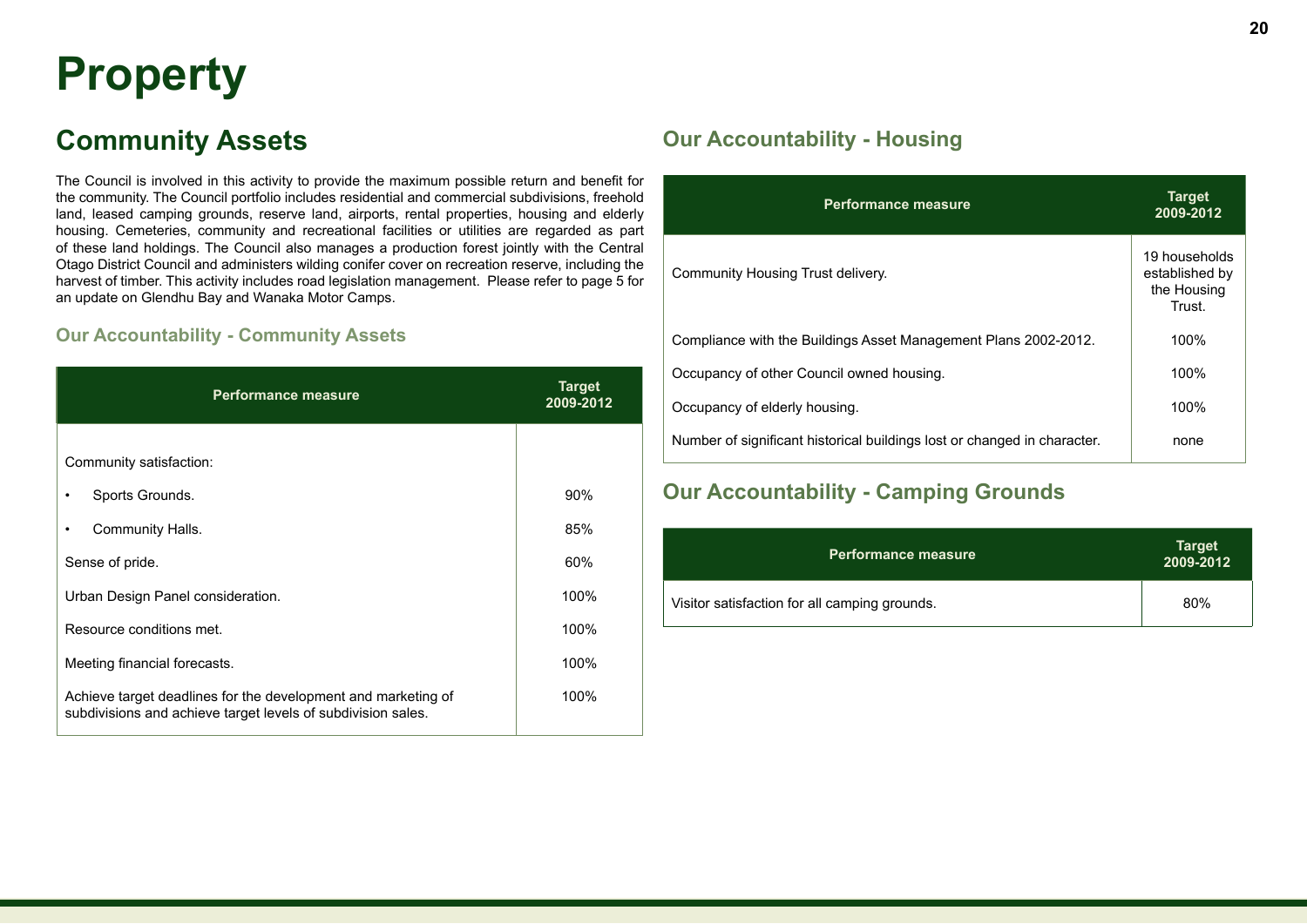## **Forecast Financial Performance**

| <b>Property</b>                                     |                                                    |                               |                       |
|-----------------------------------------------------|----------------------------------------------------|-------------------------------|-----------------------|
|                                                     | <b>Summary of Forecasted Financial Performance</b> |                               |                       |
| <b>Annual Plan</b><br>2009/10                       |                                                    | <b>Annual Plan</b><br>2010/11 | <b>CCP</b><br>2010/11 |
| \$000                                               | <b>Expenditure</b>                                 | \$000                         | \$000                 |
| 554                                                 | Council Land                                       | 536                           | 566                   |
| 201                                                 | Housing                                            | 177                           | 208                   |
| 290<br>345<br>Wanaka Airport                        |                                                    | 329                           |                       |
| 348                                                 | Forestry                                           | 327                           | 371                   |
| 3,865                                               | <b>Holiday Parks</b>                               | 4,844                         | 4,072                 |
| 5,258                                               | <b>Operating Costs</b>                             | 6,229                         | 5,546                 |
| 5,608                                               | <b>Group Activity Income (1)</b>                   | 6,784                         | 5,789                 |
| (350)                                               | <b>Net Cost/(Surplus) of Service</b>               | (555)                         | (243)                 |
|                                                     | <b>Capital Expenditure</b>                         |                               |                       |
| 3,506                                               | Council Land                                       | 538                           | 3,378                 |
| 158                                                 | Housing                                            | 134                           | 139                   |
| 306                                                 | Wanaka Airport                                     | 490                           | 490                   |
| 1,870                                               | <b>Holiday Parks</b>                               | 2,752                         | 2,770                 |
| 3,914<br>5,840<br><b>Capital and Debt Repayment</b> |                                                    | 6,777                         |                       |
| 5,490                                               | <b>Funding Required/(Generated)</b>                | 3,359                         | 6,534                 |
|                                                     | <b>Funded By:-</b>                                 |                               |                       |
| 109                                                 | <b>General Rates</b>                               | 329                           | 219                   |
|                                                     | <b>Asset Sales</b>                                 |                               | 5,000                 |
|                                                     | 2,138 Loans (Internal & External)                  | 3,192                         | 3,010                 |
| 3,207                                               | <b>Transfers to/from Reserves</b>                  | (200)                         | (1,733)               |
|                                                     | 36 Depreciation not Funded                         | 38                            | 38                    |
|                                                     | 5,490 Total Funding                                | 3,359                         | 6,534                 |
|                                                     | <b>Activity Income Includes (1)</b>                |                               |                       |
| 5,608                                               | <b>User Charges</b>                                | 6,784                         | 5,789                 |
|                                                     | <b>Property Sales</b>                              |                               |                       |
| 5,608                                               | <b>Total Activity Income</b>                       | 6,784                         | 5,789                 |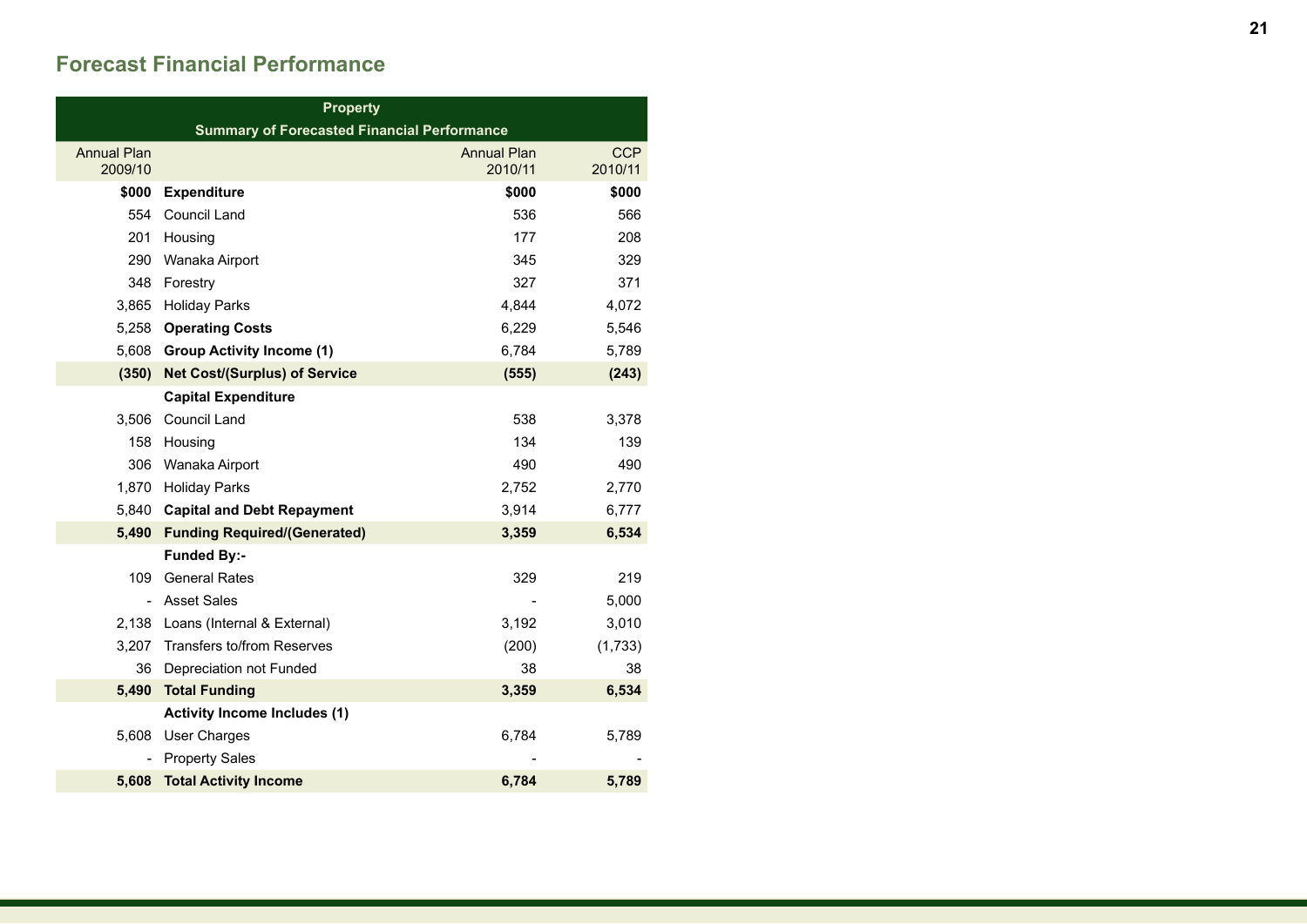# **<sup>22</sup> Community**

The Community activity includes:

- **Library Services**
- Community development
- Public Toilets
- Cemeteries
- Community Facilities
- Waterways Facilities
- Parks and Recreation Facilities
- **Emergency Services**

# **Library Services**

Internationally libraries are seen as one of the most fundamental facilities in our democratic society. They promote education and the exchange of information and ideas. They are also a focus for the communities they serve. There are seven libraries in the Queenstown Lakes District, they are Queenstown, Wanaka, Arrowtown, Kingston, Glenorchy, Hawea and Makarora. The libraries are jointly managed together with Central Otago District Libraries and offer the Liberty System of electronic book co-resourcing. The Council considers libraries to be an essential part of the community's resource, providing high quality library services to a national standard. Library services are now available online www.libraries.codc.qldc.govt.nz. Please refer to page 5 to find out about the Queenstown Library relocation proposal.

# **Our Accountability**

| <b>Performance measure</b>                                               | <b>Target</b><br>2009-2012 |
|--------------------------------------------------------------------------|----------------------------|
| Community satisfaction.                                                  | 97.5%                      |
| Range of stock and services.                                             | 92.9%                      |
| Percentage of population registered.                                     | 97.5%                      |
| Percentage of budget allocated to purchase of new materials.             | 10.1%                      |
| Number of books/material issued.                                         | 338,812                    |
| Items catalogued per head of population.                                 | 0.53                       |
| Achieve NZ Library Standards 2004 percentage of residents<br>registered. | 20% over standard          |
| Customer satisfaction with full and diverse collection.                  | 92.9%                      |

# **Community Development and Information**

This activity helps the community to help itself. It captures the Council's relationships with its community, providing programmes and communications that strengthen the networks that are based around social agencies, community groups and volunteers.

The Council's role in this area is generally undertaken through communication, promotion, advocacy and support. Community development is aimed at informing, involving and empowering the community.

Continued development of the Council's website is a key component of the community development activity. The site was upgraded in December 2008.

The Council is also a central point for information about community funding and funds and supports arts, culture and sporting events.

The Council also financially supports an independent regional film office and allocates funding to Sports Central.

# **Our Accountability**

| <b>Performance measure</b>                                                                                    | <b>Target</b><br>2009-2012 |
|---------------------------------------------------------------------------------------------------------------|----------------------------|
| Community satisfaction.                                                                                       | 85%                        |
| Facilitation of successful events annually, Including: Summerdaze,<br>Winter Festival and Festival of Colour. | 100%                       |
| Number, type and usage of public community facilities.                                                        | 175,000 per annum          |
| Minimum of 10 press releases per month.                                                                       | 15 per month               |
| Minimum of six issues of community newsletter Scuttlebutt.                                                    | 100%                       |
| Website continue visit growth.*                                                                               | 5% annual increase         |
| Satisfaction with website.                                                                                    | 85%                        |
| How many residents use Scuttlebutt as a key source of information.                                            | 85%                        |
| Distribution of Scuttlebutt per issue.                                                                        | 25,000                     |
| Number of iconic events.                                                                                      | 6                          |

\* The target has been reviewed and amended from the 10-Year-Plan target.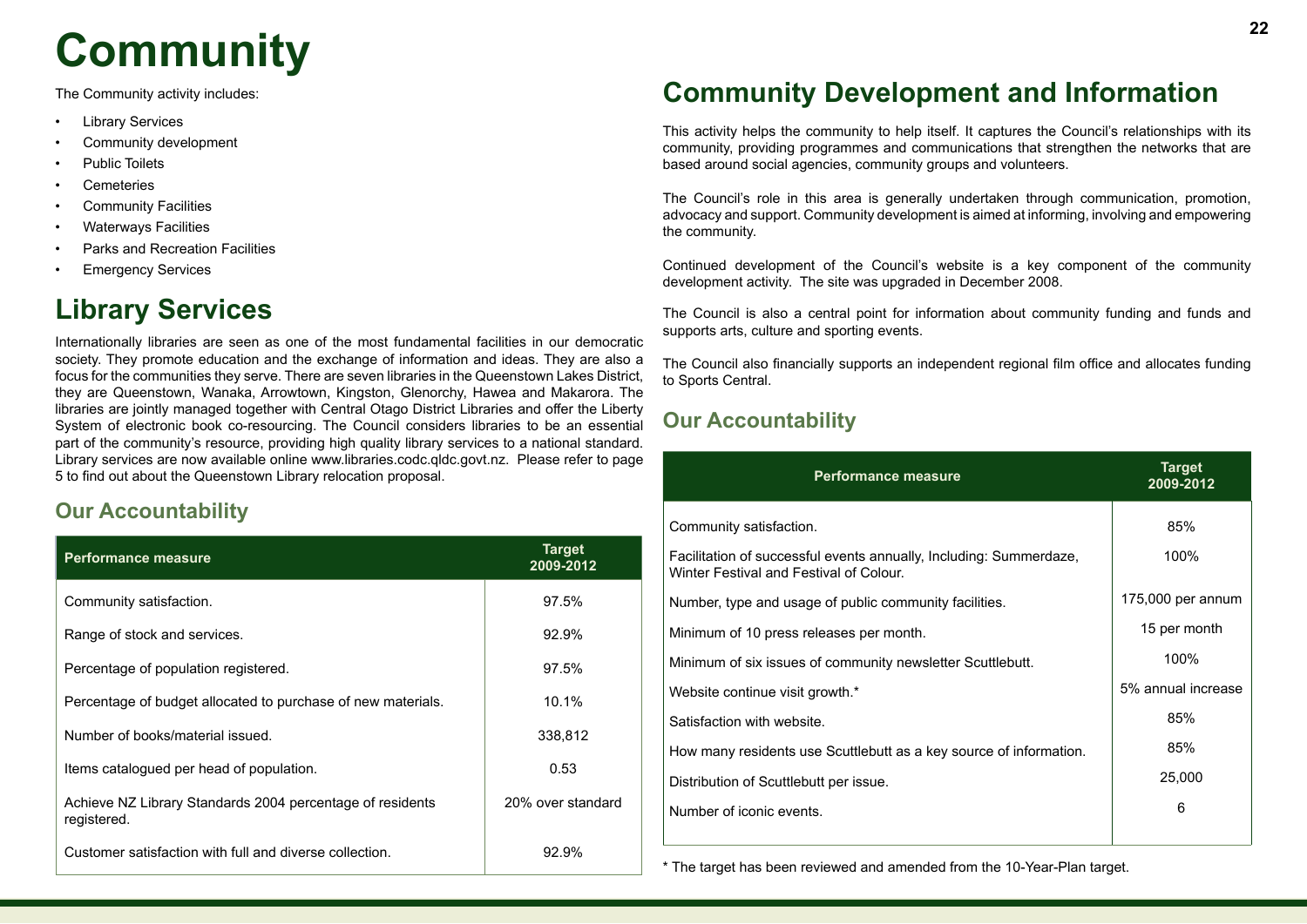# **Community Grants**

This activity is critical in enabling the community to access essential sport and recreation funding outside of ratepayer funding. This includes Government funding agencies and both the Central Otago and Southland Trusts. Please refer to page 6 for proposals to reduce some grant funding.

# **Our Accountability**

| <b>Performance measure</b>                                        | <b>Target</b><br>2009-2012 |
|-------------------------------------------------------------------|----------------------------|
| Community satisfaction.                                           | 85%                        |
| That all approved grants are paid out within the financial year.  | 100%                       |
| The amount of funding allocated in the Queenstown Lakes District. | \$300,000                  |
| Allocation by sector ie sports, arts, culture.                    | 10 recipients              |

# **Film Otago Southland**

This activity aims to add value to and assist the growth of a successful, vibrant and sustainable screen production industry in Queenstown and the surrounding region and to support the independent film office.

# **Our Accountability**

| <b>Performance measure</b>                                                       | <b>Target</b><br>2009-2012 |
|----------------------------------------------------------------------------------|----------------------------|
| Increased number of film permits.                                                | 10% per annum              |
| Increased numbers of industry people listed on Film Otago Southland<br>database. | 10% per annum              |

# **Public Toilets**

The Council provides 47 public toilets to meet the needs to residents and visitors. The objective of the activity is to protect the public environment through the provisions of clean, accessible and conveniently located public toilets.

The introduction of counters to new toilet facilities and radio frequency tags for maintenance monitoring enables the Council to consistently improve toilet facilities available to the community.

New toilets will be constructed at Lake Hayes Estate, the Queenstown Recreation Ground and Wanaka Station Park.

| <b>Performance measure</b>                                                               | <b>Target</b><br>2009-2012 |
|------------------------------------------------------------------------------------------|----------------------------|
| <b>Customer Satisfaction.</b>                                                            | 75%                        |
| Greater than 150 users per day - cleaned four times per day and<br>sanitised once a day. | 100%                       |
| Greater than 100 users a day – cleaned two times per day and sanitised<br>once a day.    | 100%                       |
| 15-100 users - cleaned daily and sanitised once a week.                                  | 100%                       |
| Low use – cleaned and sanitised once a week.                                             | 100%                       |
| Progress towards compliance with all consents/national standards.                        | 100%                       |
| Compliance with the Public Toilet Strategy.                                              | 100%                       |
| Cleaned and sanitised according to seasonal demand.                                      | 100%                       |
| Meeting cleaning levels of service.                                                      | 100%                       |
| Meetings all RC conditions.                                                              | 100%                       |
| Toilet design to reflect the unique character of the area it services.                   | 80%                        |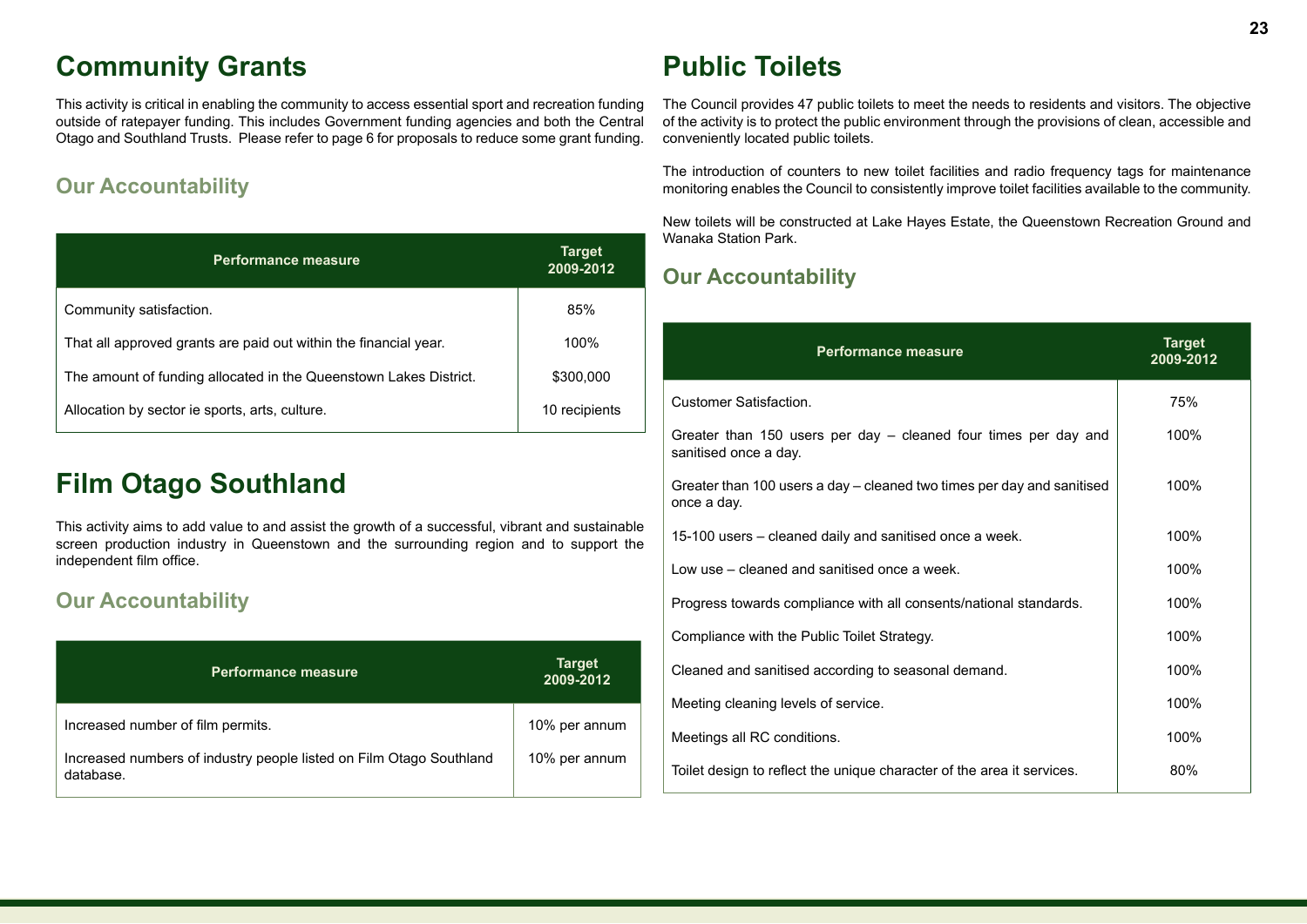# **Cemeteries**

There are twelve designated cemeteries under the ownership of the Queenstown Lakes District Council. There are 10 operating cemeteries. These are situated at Makarora, Queenstown, Glenorchy, Frankton, Kingston, Cardrona, Wanaka, Lake Hawea, Skippers and Arrowtown. All cemeteries in the district are of major historical importance, including Skippers and Macetown Cemeteries. Of these only Macetown is 'closed'. A cemetery has been provided at Lower Shotover to meet future demand, once Wakatipu cemeteries are no longer operational. This will occur within the next ten years.

Service enhancements identified within this 10-Year-Plan include establishing levels of service for each facility, introducing on-line cemetery records data and ensuring data management is accurate and linked to Council's GIS system.

## **Our Accountability**

| <b>Performance measure</b>                                            | <b>Target</b><br>2009-2012 |
|-----------------------------------------------------------------------|----------------------------|
| Community satisfaction.                                               | 90%                        |
| Compliance with national standards and local protocols.               | 100%                       |
| Delivery of Cemetery Conservation Strategy for all Cemeteries (2006). | 100%                       |

# **Community Facilities**

The purpose of this function is to provide a range of aquatic facilities, halls and similar multi-use indoor facilities throughout the District. Major facilities such as the Queenstown Event Centre, Queenstown Memorial Hall, Lake Hayes Pavilion, Athenaeum Hall and Lake Wanaka Centre are multi-purpose recreation and community venues are managed by Lakes Leisure.

Community halls such as Kingston, Glenorchy, Hawea Flat, Cardrona and Luggate support local needs and are generally managed in association with hall committees supported by the Council.

Aquatic facilities include Alpine Aqualand, Arrowtown Memorial Pool and the Wanaka Community Pool managed by Lakes Leisure. The Council also supports the operation of the Glenorchy and Hawea community pools via annual operating grant.

The aim of this activity is to provide affordable and accommodating facilities to a wide range of recreational, community, and cultural groups. Please refer to page 4 for an update on Lakes Leisure costs.

| <b>Performance measure</b>                                                           | <b>Target</b><br>2009-2012 |
|--------------------------------------------------------------------------------------|----------------------------|
| Community satisfaction halls.                                                        | 90%                        |
| Community satisfaction pools.                                                        | 80%                        |
| Number of people utilising facilities - Alpine Aqualand.                             | 14,000                     |
| Achieve NZ Water Pool Standards for all pools.                                       | 100%                       |
| Compliance with the RMA/Plan/independent design panel<br>requirements in every case. | 100%                       |
| Community centres and halls have current building WOF.                               | 100%                       |
| Number of health and safety incidents.                                               | 80                         |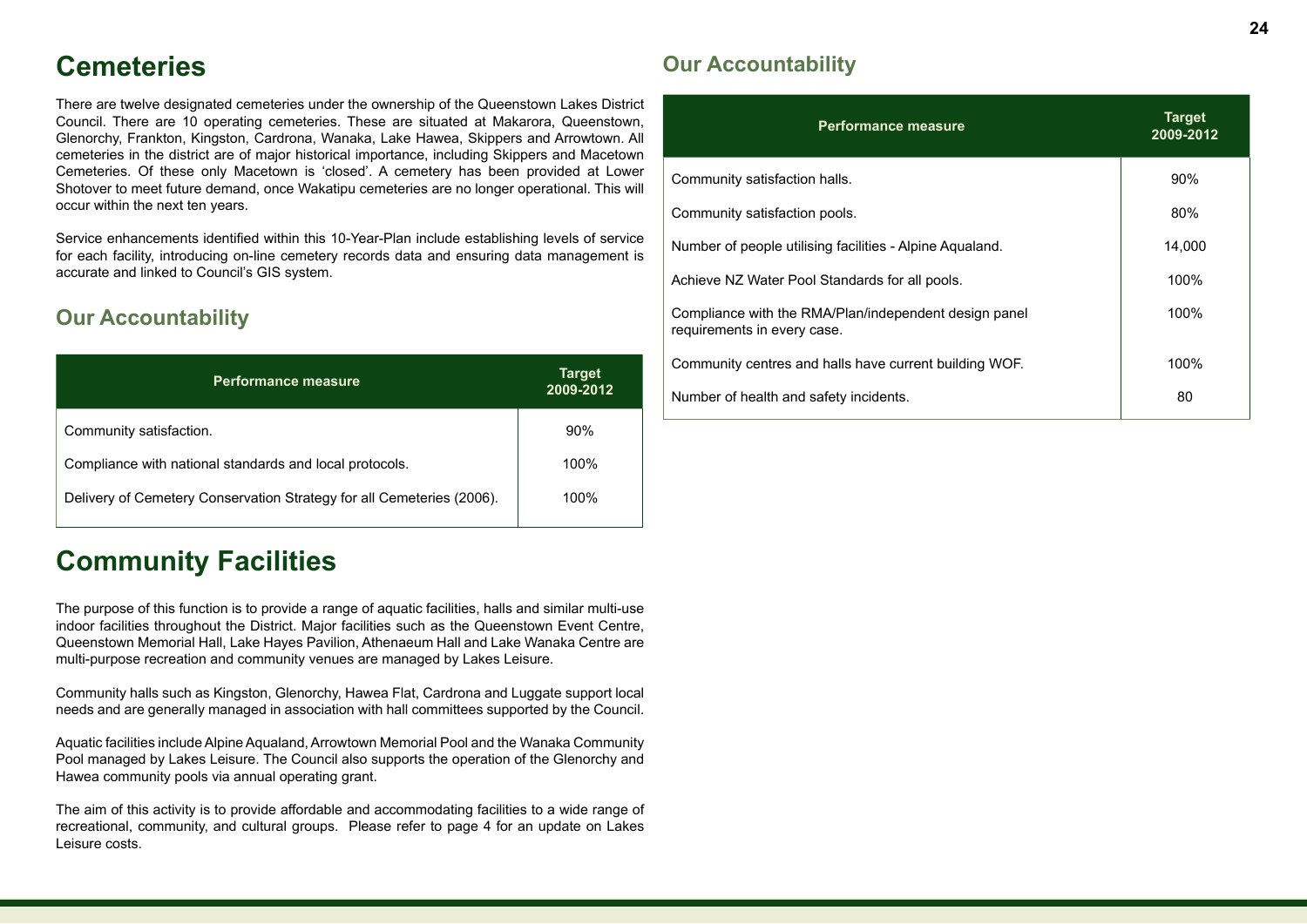# **Waterways Facilities**

The purpose of this activity is to help provide affordable and accessible water based recreation facilities throughout the district that may also be used by commercial operators. This includes the maintenance and development of Council owned waterways facilities including ramps and jetties. The Council maintains boat ramps and associated structures at Glenorchy, Sunshine Bay, St Omer Park, Bay View (Kelvin Peninsula), Frankton Marina, Kingston, Hawea foreshore, Roys Bay (Wanaka).

A programme of regular inspections are undertaken by qualified personnel to ensure waterway facilities are safe that routine maintenance is being undertaken and that capital repairs are forecast and planned well ahead of time.

The Council has also developed a Jetties and Moorings Policy which gives guidance to those who already own a jetty or mooring and those wishing to do so, on Frankton Arm, Queenstown Bay and Kingston Arm. It allows the Council to fully consider the cumulative effects of new applications and it sets out the issues of public access.

### **Our Accountability**

| <b>Performance measure</b>                                                         | <b>Target</b><br>2009-2012 |
|------------------------------------------------------------------------------------|----------------------------|
| Community satisfaction.                                                            | 80%                        |
| Number of boat/trailer parks available in association with waterway<br>facilities. | 500                        |
| Number of waterway facilities accessible to public at all times.                   | 8                          |
| Revenue.                                                                           | \$65,000                   |
| Facilities (private and public) identified, tagged and recorded.                   | 100%                       |

# **Parks and Recreation Facilities**

This activity provides affordable and accessible recreation facilities throughout the district. The Council owns and maintains 1000ha of designated reserve areas in the communities of Glenorchy, Queenstown, Arthur's Point, Luggate, Arrowtown, Kingston, Wanaka, Albert Town, Hawea and Makarora. This includes: the Queenstown Gardens, 36 playgrounds and 30ha of sports fields in Queenstown, Arrowtown, Hawea and Wanaka. This activity does not include facilities on Council owned land that are owned by other organisations i.e. bowling, tennis and golf clubs. Multi-use indoor facilities are covered in Community Facilities. Council-assisted (not operated) facilities are covered under the Community Grants activity.

The Council undertakes maintenance of the Queenstown Gardens and all amenity horticulture work with its own staff, while mowing, tree maintenance and building maintenance is undertaken under contract by Asplundh (NZ) Limited. Sports Turf is maintained by the specialist turf team at Lakes Leisure Limited. Please refer to page 4 for an update on reserve maintenance costs.

|                                  | <b>Performance measure</b>                                          | <b>Target</b><br>2009-2012 |
|----------------------------------|---------------------------------------------------------------------|----------------------------|
|                                  | Community Satisfaction with provision of cycleways and<br>walkways. | 90%                        |
| 60km<br>Km of walkways/cycleway. |                                                                     |                            |
|                                  | <b>Community Satisfaction:</b>                                      |                            |
| ٠                                | Playgrounds.                                                        | 90%                        |
| ٠                                | Parks, reserves and gardens.                                        | 90%                        |
| ٠                                | Number of recreation/sports grounds.                                | 85%                        |
|                                  | Condition of grounds.                                               | 85%                        |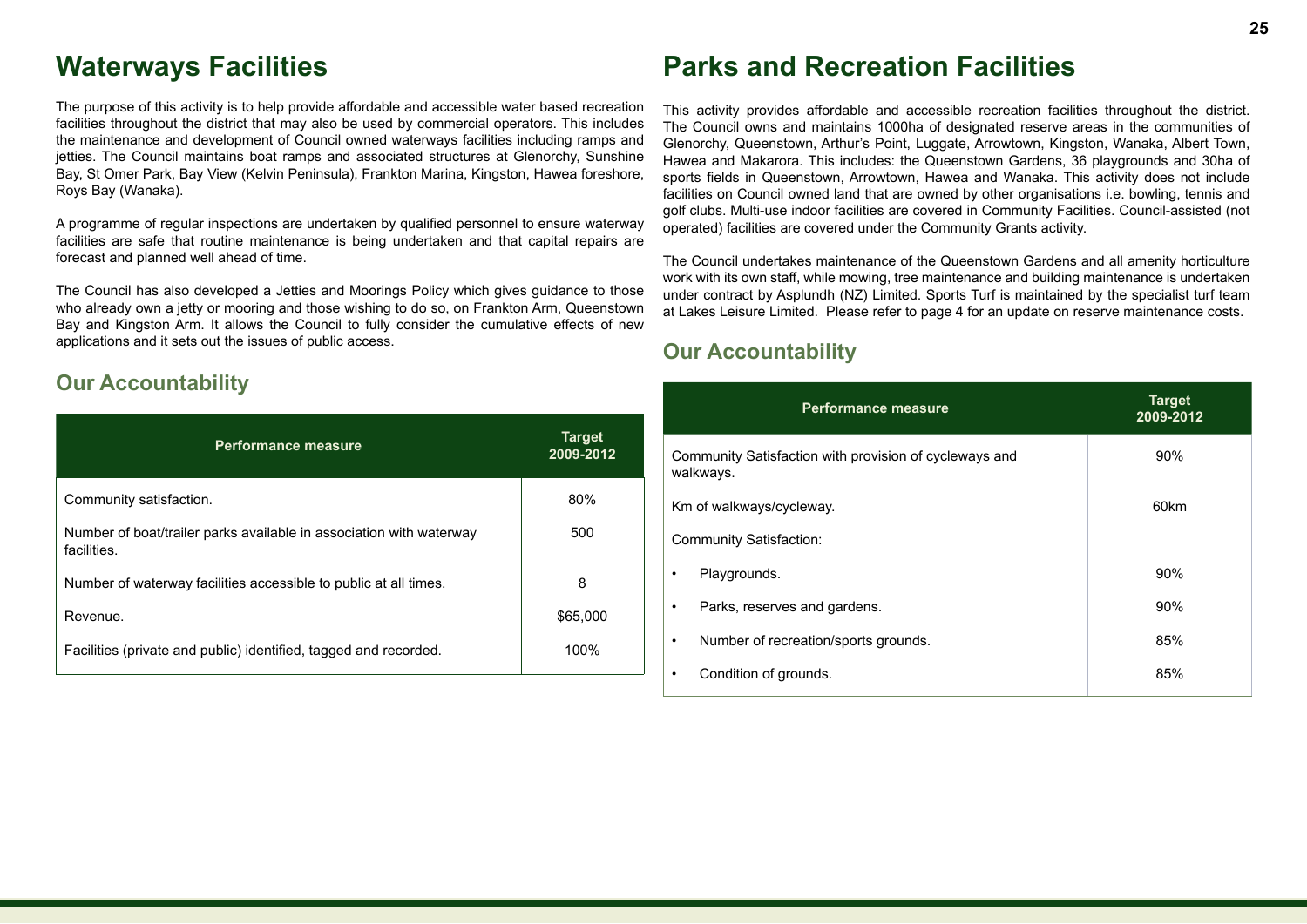# **Emergency Management**

This activity relates to the provision of Civil Defence and Rural Fire emergencies.

The Council has, with the other authorities in the Otago Region, developed a Civil Defence Emergency Management Plan and supports associated personnel and infrastructure for Civil Defence and other civil emergencies. The main role of this function is to protect public safety by planning, educating and the mitigation of risk.

Council has prepared Emergency Management Plans (Lifelines Study) that outline procedures to be followed to enable the District's essential infrastructure to continue to function in the event if a major breakdown or civil emergency. These are to meet the needs of the Civil Defence and Emergency Management Act 2002 (Lifelines).

Council is the Rural Fire Authority for all areas of the District other than the main urban townships and Department of Conservation areas. The role of this function is twofold, firstly, to mitigate the risk of rural fires by planning and prevention and secondly, to manage any rural fire suppression and to provide resources to fight any fire outbreaks. The Council provides contracted Rural Fire Units operated by the Council's horticultural team and Voluntary Rural Fire Forces based at Kingston, Glenorchy, Makarora and Arrowtown. Council also supports the Upper Clutha area with a tanker based at Luggate Fire Station.

| <b>Performance measure</b>                                                           | <b>Target</b><br>2009-2012 |
|--------------------------------------------------------------------------------------|----------------------------|
| Rural fire plan in place and organisation resolved.                                  | 100%                       |
| Equipment level specified by the Rural Fire Management Code of<br>Practise in place. | 100%                       |
| Community Satisfaction with Rural Fire.                                              | $90\%$                     |
| Implement plan under Civil Defence and Emergency Management Act.                     | 100%                       |
| Emergency Operation Centre operational within one hour of<br>emergency.              | 100%                       |
| Civil Defence Response within 10 minutes of notification.                            | 100%                       |
| Community Satisfaction with Civil Defence.                                           | $90\%$                     |
| Fire fighting water available to required standard.                                  | 100%                       |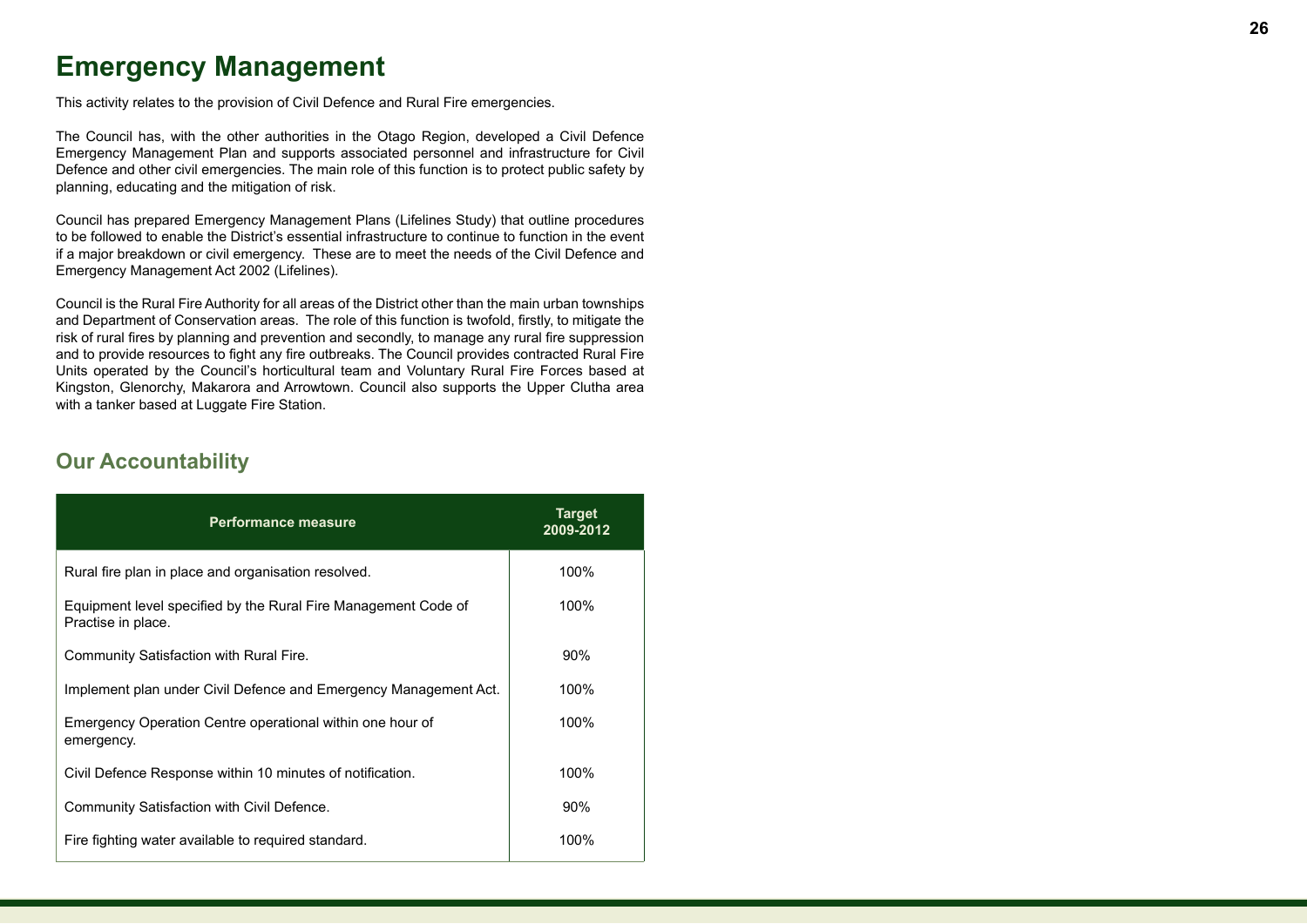# **Forecasted Financial Performance**

| Community                     |                                                    |                               |                       |
|-------------------------------|----------------------------------------------------|-------------------------------|-----------------------|
|                               | <b>Summary of Forecasted Financial Performance</b> |                               |                       |
| <b>Annual Plan</b><br>2009/10 |                                                    | <b>Annual Plan</b><br>2010/11 | <b>CCP</b><br>2010/11 |
| \$000                         | <b>Expenditure</b>                                 | \$000                         | \$000                 |
| 3,722                         | <b>Community Facilities</b>                        | 4,346                         | 3,887                 |
| 5.169                         | <b>Active &amp; Passive Recreation</b>             | 5,813                         | 5,747                 |
| 905                           | <b>Community Development</b>                       | 866                           | 938                   |
| 528                           | <b>Community Grants</b>                            | 506                           | 547                   |
| 1,982                         | Libraries                                          | 2,021                         | 2,121                 |
| 185                           | Waterways                                          | 188                           | 209                   |
| 134                           | Cemeteries                                         | 135                           | 148                   |
| 670                           | <b>Public Toilets</b>                              | 760                           | 756                   |
| 537                           | <b>Emergency Services</b>                          | 587                           | 597                   |
| 13,832                        | <b>Operating Costs</b>                             | 15,228                        | 14,950                |
| 5,080                         | <b>Group Activity Income (1)</b>                   | 6,480                         | 5,356                 |
| 8,752                         | <b>Net Cost/(Surplus) of Service</b>               | 8,748                         | 9,594                 |
|                               | <b>Capital Expenditure</b>                         |                               |                       |
| 2.684                         | <b>Community Facilities</b>                        | 3,086                         | 2,233                 |
| 9.654                         | <b>Active &amp; Passive Recreation</b>             | 6,546                         | 4,627                 |
| 313                           | Libraries                                          | 313                           | 507                   |
| 403                           | Waterways                                          | 23                            | 234                   |
| 60                            | Cemeteries                                         | 15                            | 267                   |
| 517                           | <b>Public Toilets</b>                              | 597                           | 1,013                 |
| 112                           | <b>Emergency Services</b>                          | 116                           | 147                   |
|                               | 13,743 Capital and Debt Repayment                  | 10,696                        | 9,028                 |
| 22,495                        | <b>Funding Required/(Generated)</b>                | 19,444                        | 18,622                |

|        | <b>Funded By:-</b>                  |        |        |
|--------|-------------------------------------|--------|--------|
| 6,233  | <b>Targeted Rates</b>               | 6,838  | 6,784  |
| 3.957  | <b>General Rates</b>                | 4,385  | 4,389  |
| 6.509  | Loans (Internal & External)         | 2,724  | 4,420  |
| 4.444  | Transfers (to)/from Reserves        | 3,982  | 1,514  |
| 1.352  | Depreciation not Funded             | 1.515  | 1,515  |
| 22,495 | <b>Total Funding</b>                | 19,444 | 18,622 |
|        | <b>Activity Income Includes (1)</b> |        |        |
| 1,445  | User Charges                        | 1.258  | 1.518  |
| 164    | Grants & Subsidies                  | 699    | 162    |
| 180    | Other                               | 183    | 204    |
| 3.291  | <b>Capital Contributions</b>        | 4,340  | 3,472  |
| 5.080  | <b>Total Activity Income</b>        | 6,480  | 5,356  |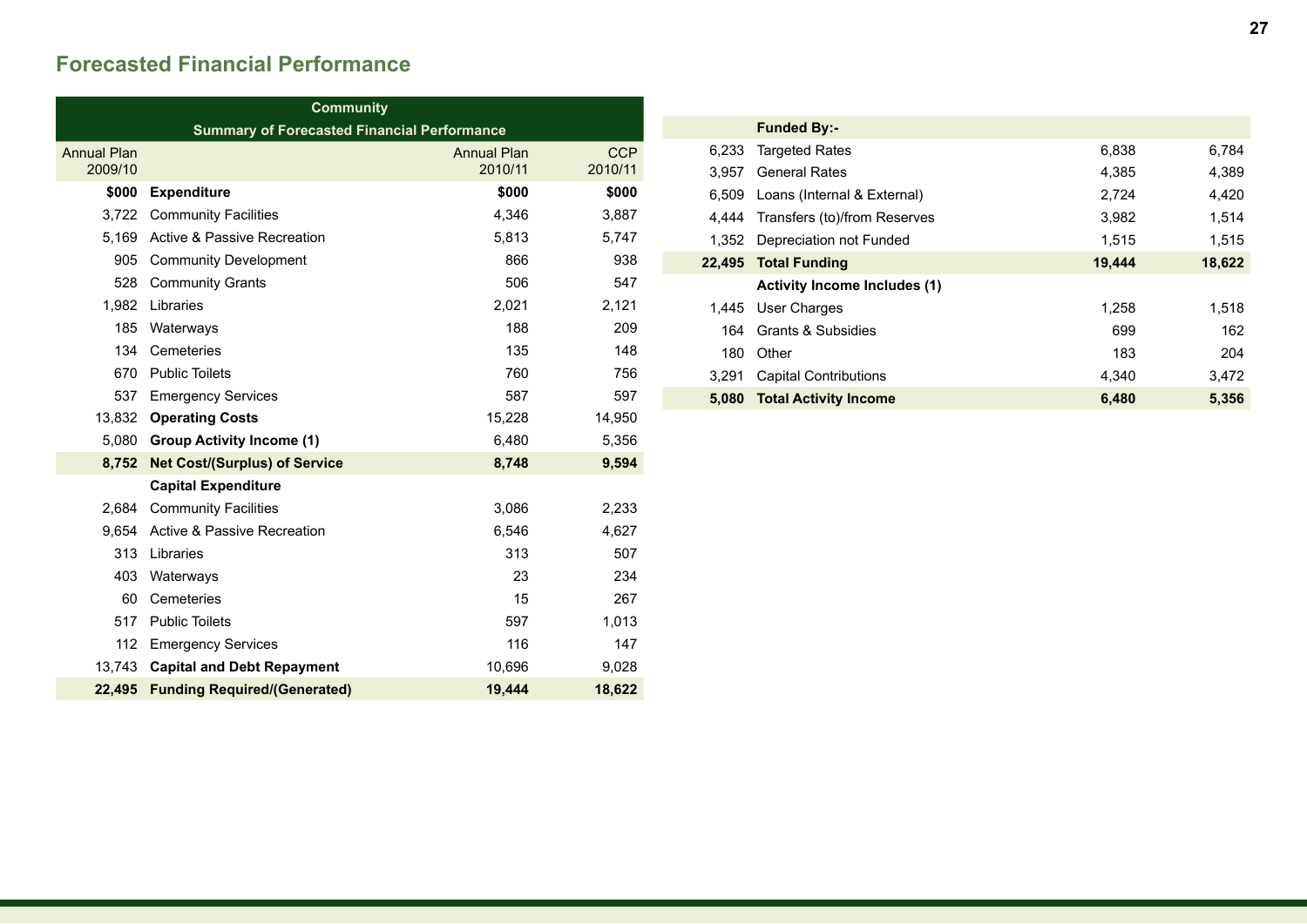# **Resource Management and Regulation**

This activity includes:

- The District Plan
- Regulatory Services
- Waterways Control

# **The District Plan**

The single most effective way the Council can exert influence over growth is the District Plan. The primary purpose of this activity will be to better align the District Plan with the philosophy of this 10-Year-Plan.

The form and nature of the plan is governed by the Resource Management Act 1991 (RMA). That legislation contains extensive checks and balances to protect all parties to the process. Development of the plan will require considerable time and resources to achieve a defensible result.

The combination of rapid community growth and a sensitive environment will result in continuing evolution of the District Plan. Please refer to page 6 for an update on plan changes and the proposed District Plan review.

District Plan work includes the following key projects:

#### **Growth Management**

This includes undertaking plan changes relating to the re-zoning of Frankton Flats, Three Parks, Ballantyne Road Business and Residential Zones and Growth Boundaries for the District's main urban areas.

#### **Town Centres and Small Communities**

This includes Plan Changes in Kingston and the Cardona Village Rural Visitor Zone and Plan Changes arising from the Queenstown and Wanaka Town Centre Strategies.

| <b>Performance measure</b>                          | <b>Target</b><br>2009-2012 |
|-----------------------------------------------------|----------------------------|
| Statutory regime for monitoring plan effectiveness. | Completed                  |
| <b>Community Satisfaction:</b>                      |                            |
| Protection natural landscapes.<br>٠                 | 70%                        |
| Protection ecosystem.<br>$\bullet$                  | 70%                        |
| Protection rural character.<br>$\bullet$            | 70%                        |
| Protection of amenities in town centres.<br>٠       | 70%                        |
| Protection local heritage.<br>٠                     | 70%                        |
| % annual plan change program completed.             | 100%                       |
| Cost of growth fairly allocated to development.     | 100%                       |
| Community satisfaction with Heritage Protection.    | 70%                        |
| Completion of heritage variations and compliance.   | 100%                       |
| Adhere to RMA Maori protocol.                       | 100%                       |
|                                                     |                            |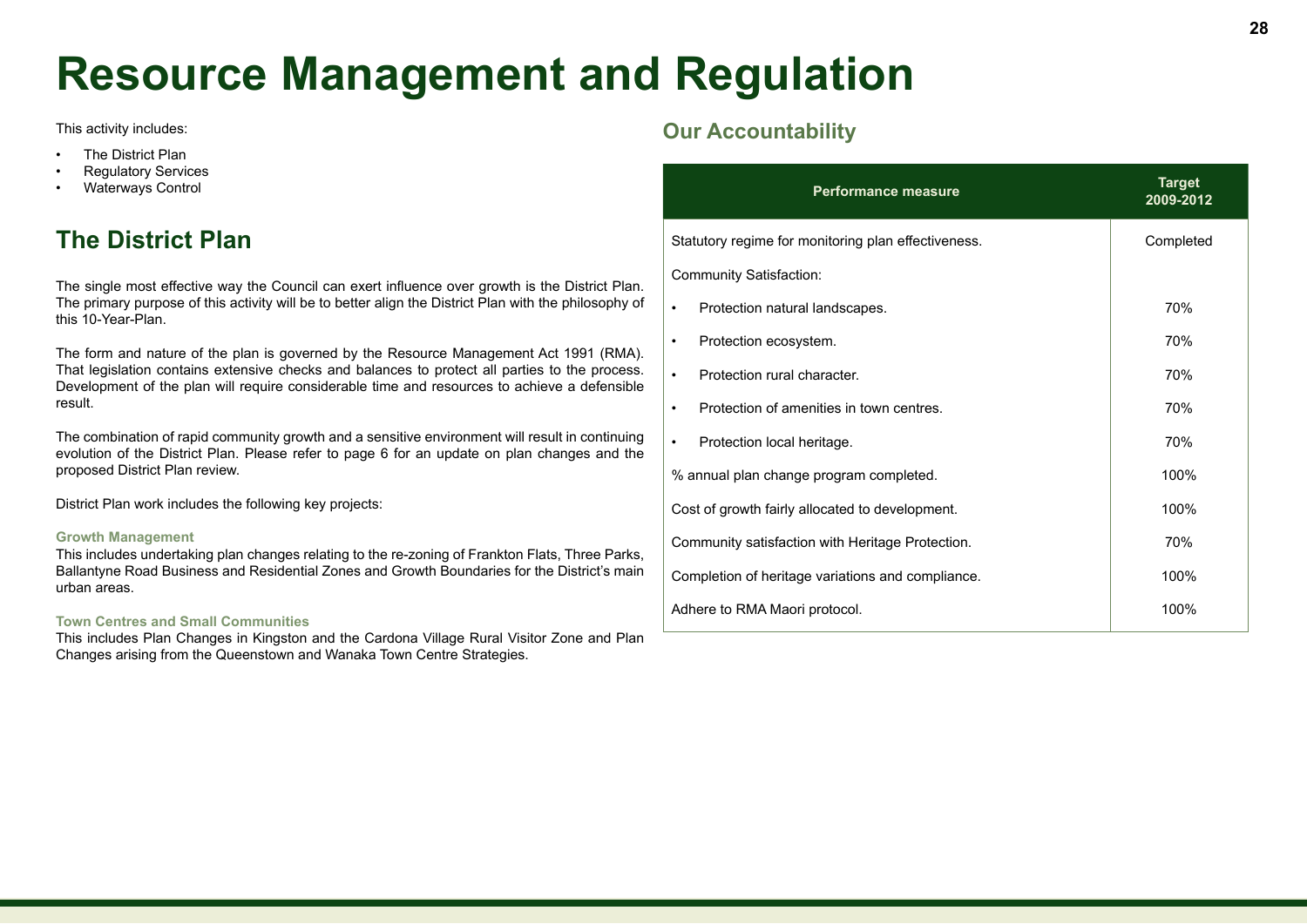# **Regulatory Services**

As a territorial authority, the Council has certain regulatory functions that it is obliged to administer. The functions, which are contracted in whole or part to Lakes Environmental are:

- Resource Consent, Development, Control and Monitoring
- General Environmental Health
- Inspection and Licensing
- Animal Control
- Bylaw and General Enforcement
- Car Parking Enforcement
- Building Control

The Resource Management Act 1991, Building Act 1991, Local Government Acts of 1974 and 2002, Health Act 1956, Sale of Liquor Act 1989, Dog Control Act 1996 and the Litter Act to name a few require Council to be involved in these functions and from time to time to create bylaws for the better administration of these Acts. The Council is committed to:

- Effective compliance to ensure consent conditions and community standards are achieved.
- Providing effective guidance to interested parties on consent and licensing processes.
- The Council is generally obliged to observe the wording of the relevant act and must generally act as an impartial decision maker weighting the evidence placed in front of it by the parties.

Please refer to page 4 for an update on regulatory legal and insurance costs.

# **Resource Consents**

This activity includes the administration of all aspects of the resource consent process including the processing, consideration and issuing of consents. It also includes work undertaken in relation to the inspection, monitoring and enforcement of any requirement in relation to resource consent and costs in relation to appeals and other matters that relate to hearings.

Formal decision making under the legislation is delegated to independent commissioners.

Elected representatives who have passed national qualifications are entitled to be appointed as independent commissioners. Licenses and other consents are generally delegated to Lakes Environmental Ltd.

# **Our Accountability**

| <b>Performance measure</b>                                                                    | <b>Target</b><br>2009-2012 |
|-----------------------------------------------------------------------------------------------|----------------------------|
| Community Satisfaction with Resource Consent Planning.                                        | 50%                        |
| Resource Consent applications and related functions processed within<br>statutory timeframes. | 90%                        |
| Material updated and available.                                                               | 100%                       |
| Conditions of all resource consents monitored.                                                | 100%                       |
| Community Satisfaction with the protection of amenities in town<br>centres.                   | 70%                        |

# **General Environmental Health**

This activity includes a variety of services including:

- Monitoring of water supplies
- Provision of advice on drinking water quality
- Investigating notifiable diseases
- Noise Control

| <b>Performance measure</b>                                          | <b>Target</b><br>2009-2012 |
|---------------------------------------------------------------------|----------------------------|
| Community satisfaction with noise control.                          | 80%                        |
| All water analysis reported within seven days of receiving results. | 100%                       |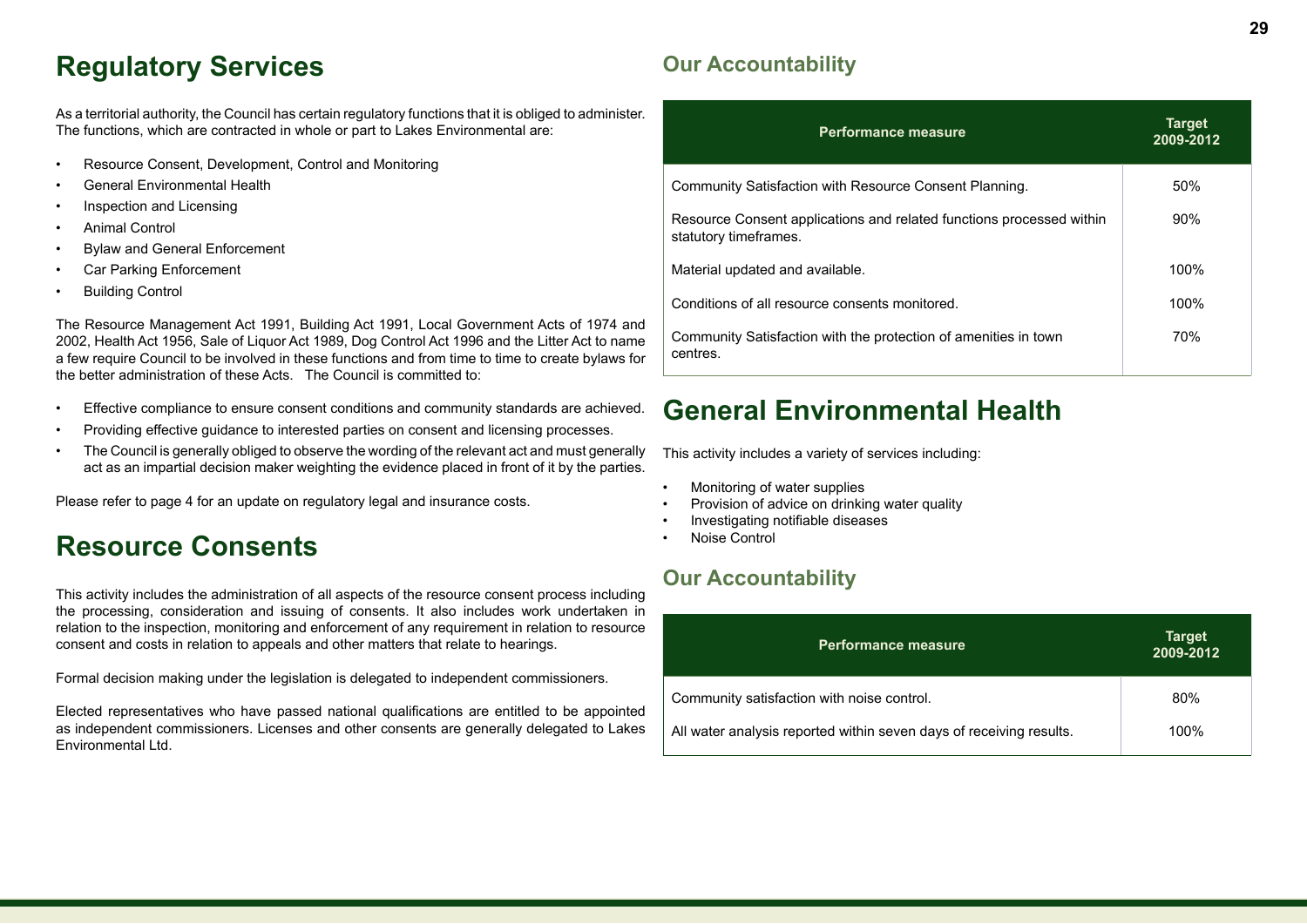# **Inspection and Licensing**

This activity relates to licensing of premises that Council is required to do in relation to offensive trades, food premises, camping grounds, hairdressers, mortuaries, wine makers and liquor licensing. It also includes follow up inspections and complaint investigations in relation to these premises.

# **Our Accountability**

| <b>Performance measure</b>                                                              | <b>Target</b><br>2009-2012 |
|-----------------------------------------------------------------------------------------|----------------------------|
| Community satisfaction:                                                                 |                            |
| Food premises registration.<br>٠                                                        | 80%                        |
| Liquor licensing.                                                                       | 60%                        |
| All food premises inspected once a year.                                                | 100%                       |
| % of food premises with identified risks to food safety reinspected within<br>one week. | 100%                       |

# **Dog and Animal Control**

This activity involves enforcement of the Dog Control Act and Council Bylaws relating to dog control, and also enforcement of the Animal Welfare Act as it relates to dogs, so that residents are safe, annoyance factors are minimised and the welfare of animals is protected.

Currently there are a number of warranted dog control officers available in Queenstown and Wanaka to provide 24 hour coverage..

# **Our Accountability**

| <b>Performance measure</b>                                                          | <b>Target</b><br>2009-2012 |
|-------------------------------------------------------------------------------------|----------------------------|
| Community satisfaction:                                                             |                            |
| Dog registration.                                                                   | 80%                        |
| Dog impounding.                                                                     | 60%                        |
| Dog register maintained and complete.                                               | 100%                       |
| Complaints responded to within 2 hours and appropriate enforcement<br>action taken. | 100%                       |

# **Bylaw and General Enforcement**

This activity covers the administration and enforcement of Council Bylaws and various regulations that if left unactioned would cause negative effects in the community (e.g. fire ban bylaws). Authority to instigate all forms of compliance proceedings are delegated to the chief executive.

| <b>Performance measure</b>                                           | <b>Target</b><br>2009-2012 |
|----------------------------------------------------------------------|----------------------------|
| Community Satisfaction with protection of amenities in town centres. | 70%                        |
| Public complaints.                                                   | Nil                        |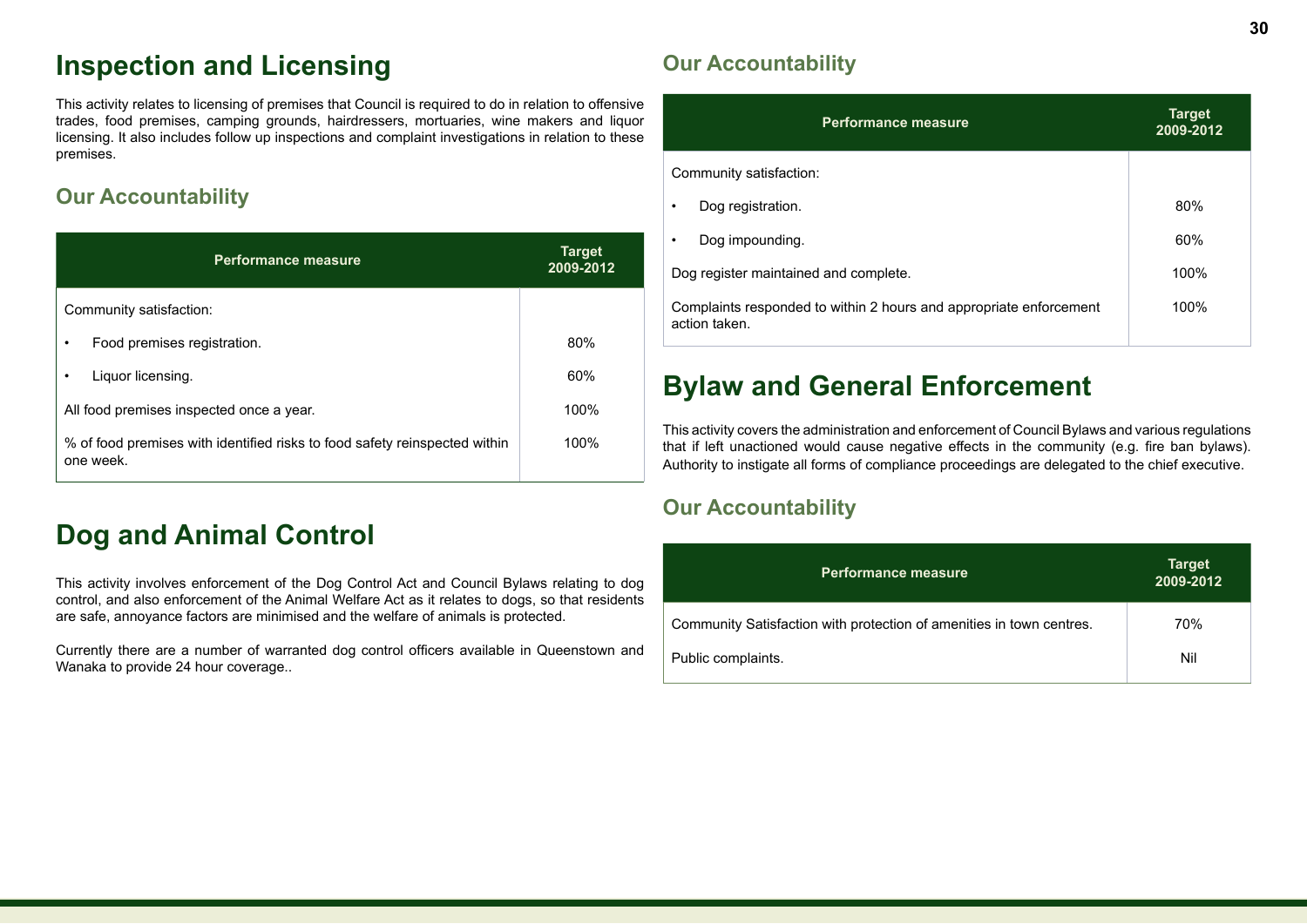# **Carparking Enforcement**

This activity involves regular patrols of parking areas on urban roads to ensure regular turnover of public car parking spaces and ensuring that appropriate enforcement action is taken where required in an effective, timely and correct manner.

## **Our Accountability**

| <b>Performance measure</b>                                                           | <b>Target</b><br>2009-2012 |
|--------------------------------------------------------------------------------------|----------------------------|
| Community satisfaction with Parking patrols - 130 hours per week<br>between 9am-6pm. | 100%                       |
| Parking Complaints.                                                                  | Zero                       |

# **Building Control**

Providing the necessary controls relating to building work and use of buildings, and ensuring buildings are safe, sanitary and have adequate means of escape from fire. This activity primarily relates to the administration of the Building Act and Regulations. Activities include receiving, considering and where appropriate, issuing building consents within the prescribed time limits. Other primary activities are issuing Project Information Memoranda, Land Information Memoranda, Code of Compliance Certificates, Compliance Schedules and Building Warrants of Fitness.

## **Our Accountability**

| <b>Performance measure</b>                                                                                              | <b>Target</b><br>2009-2012 |
|-------------------------------------------------------------------------------------------------------------------------|----------------------------|
| Applications processed within statutory timeframes:<br><b>Building Consents.</b><br>٠<br>PIM.<br>$\bullet$<br>LIM.<br>٠ | 80%<br>100%<br>100%        |
| Building inspections completed within 24 hours of request.                                                              | 95%                        |
| <b>Community Satisfaction:</b><br>LIMS.<br>$\bullet$<br><b>Building Control.</b><br>$\bullet$                           | 80%<br>60%                 |

# **Road Legislation Management**

Primary service is the management of the Council's road stoppages, closures and legalisation processes.

Other services include:

- Updating of Rapid numbering systems.
- Continued updating of urban street numbering.
- Co-ordination with GIS department to ensure that data is updated in a timely manner.
- Managing defence of challenges and claims against Council.
- Reporting to CEO on matters requiring enforcement action.
- Continuous regular updating of information to Council's GIS department.

| <b>Performance measure</b>                              | <b>Target</b><br>2009-2012 |
|---------------------------------------------------------|----------------------------|
| Road stopping and closure for events in timely fashion. | No Complaints              |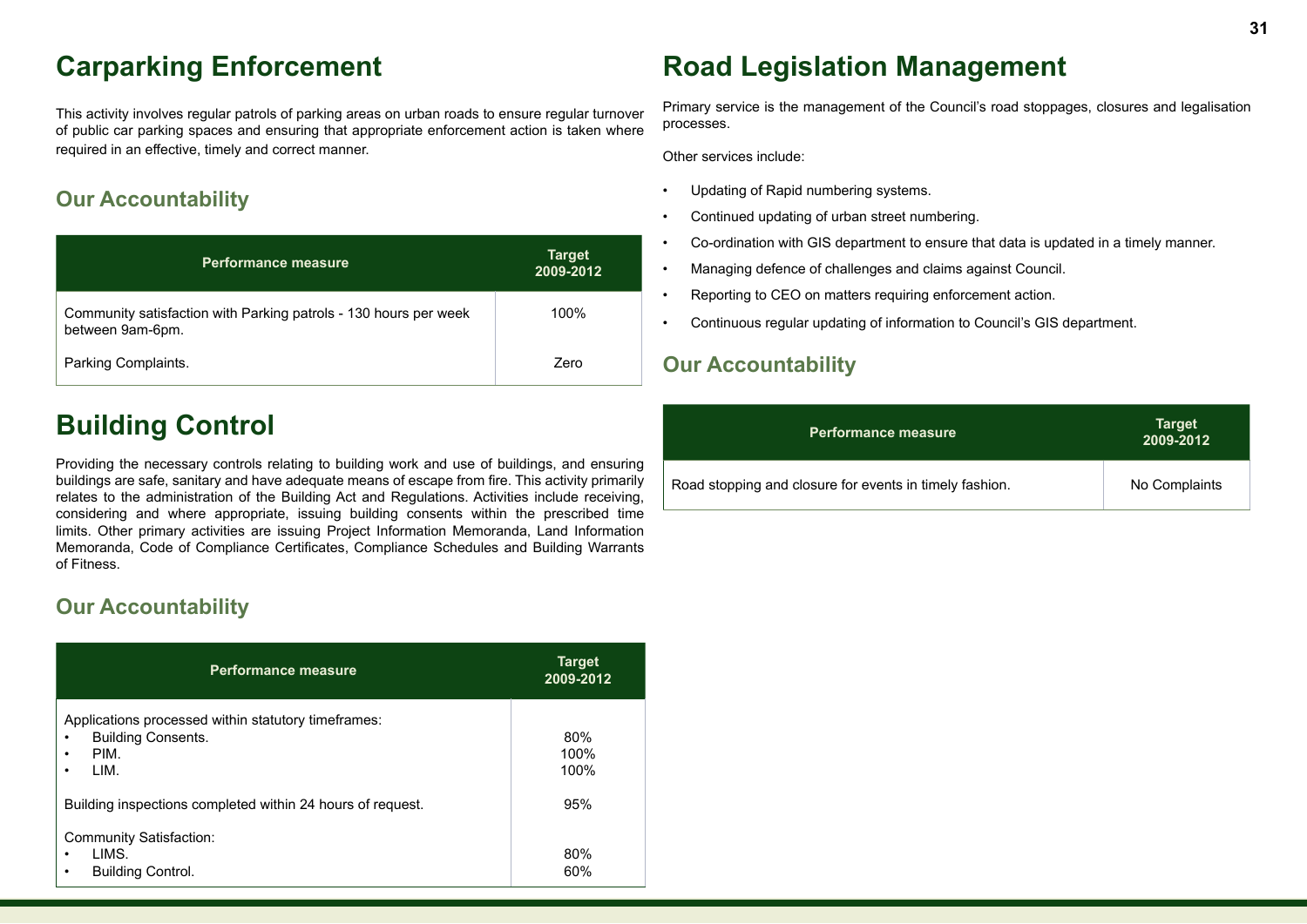# **Waterways Control**

The purpose of this function is to control, by way of inspection, enforcement and promotion, the safe use of waterways and safety in waterways based activities in the District. It includes the provision of harbourmaster services, which is contracted to Southern Lakes Monitoring Services. Harbour Master services are provided 365 days a year.

# **Our Accountability**

| <b>Performance measure</b>                                   | <b>Target</b><br>2009-2012 |
|--------------------------------------------------------------|----------------------------|
| Number of incidents.                                         | 15                         |
| Boating guides for Wakatipu and Wanaka available to public.  | 100%                       |
| Water Safety Radio Promotion.                                | 100%                       |
| Number of fatalities.                                        | None                       |
| Community satisfaction with harbourmaster services.          | $90\%$                     |
| Safety of all private and public structures every two years. | 100%                       |
| Safe Operation Plans audited annually.                       | 100%                       |

# **Forecasted Financial Performance**

| <b>Regulatory and Resource Management</b>          |                                        |                    |            |
|----------------------------------------------------|----------------------------------------|--------------------|------------|
| <b>Summary of Forecasted Financial Performance</b> |                                        |                    |            |
| <b>Annual Plan</b>                                 |                                        | <b>Annual Plan</b> | <b>CCP</b> |
| 2009/10                                            |                                        | 2010/11            | 2010/11    |
| \$000                                              | <b>Expenditure</b>                     | \$000              | \$000      |
| 142                                                | <b>Animal Control</b>                  | 135                | 152        |
| 145                                                | <b>Building Consent Administration</b> | 417                | 149        |
| 462                                                | <b>Environmental Health</b>            | 451                | 462        |
| 105                                                | <b>Liquor Licensing</b>                | 109                | 92         |
| 998                                                | Parking Administration                 | 944                | 1,038      |
| 354                                                | <b>Bylaw &amp; General Enforcement</b> | 353                | 356        |
| 1,353                                              | <b>Resource Consent Administration</b> | 1,687              | 1,384      |
| 405                                                | <b>Waterways Regulation</b>            | 422                | 423        |
| 2.458                                              | <b>District Plan</b>                   | 2,487              | 2,480      |
|                                                    | 6,422 Operating Costs                  | 7,005              | 6,536      |
|                                                    | 1,522 Group Activity Income (1)        | 1,461              | 1,612      |
| 4,900                                              | <b>Net Cost/(Surplus) of Service</b>   | 5,544              | 4,924      |
|                                                    | Capital Expenditure                    |                    |            |
| 202                                                | <b>Regulatory Services</b>             | 11                 | 11         |
| 410                                                | <b>District Plan</b>                   | 445                | 445        |
|                                                    | 612 Capital and Debt Repayment         | 456                | 456        |
| 5,512                                              | <b>Funding Required/(Generated)</b>    | 6,000              | 5,380      |
|                                                    | <b>Funded By:-</b>                     |                    |            |
| 4,142                                              | <b>General Rates</b>                   | 4,748              | 4,338      |
| 1,354                                              | Loans (Internal & External)            | 1,206              | 1,052      |
| 13                                                 | Transfers to/from Reserves             | 43                 | 0          |
| 3                                                  | Depreciation not Funded                | 3                  | 3          |
| 5,512                                              | <b>Total Funding</b>                   | 6,000              | 5,393      |
|                                                    | <b>Activity Income Includes (1)</b>    |                    |            |
| 68                                                 | <b>User Charges</b>                    | 58                 | 70         |
| 1,454                                              | Other                                  | 1,403              | 1,542      |
| 1.522                                              | <b>Total Activity Income</b>           | 1.461              | 1,612      |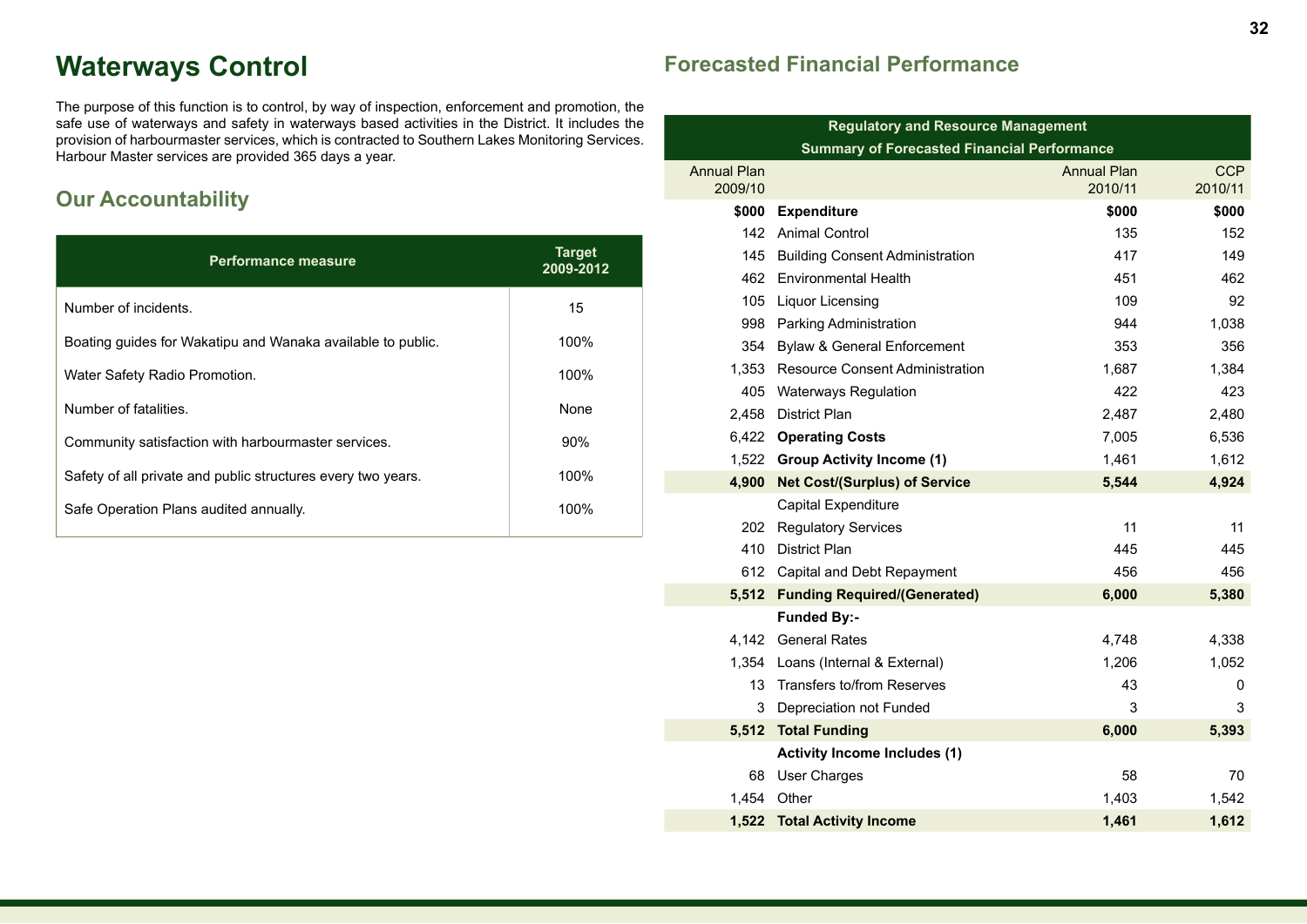# **Utilities**

The Utilities activity includes the operation of:

- Water Supplies
- Stormwater
- **Wastewater**
- Waste Management

# **Water Supplies**

In the Queenstown Lakes District there are eight public water supply schemes, located at Queenstown, Arrowtown, Glenorchy, Lake Hayes, Arthur's Point, Wanaka, Albert Town, Lake Hawea, and Luggate. There are approximately 14,000 connections to these schemes. 85% (2006) of our rateable units are provided for by these public schemes. The remainder obtain water by other means. These include rainwater tanks, private bores, and private reticulated supplies.

The water supplies are sourced from generally high quality lakes and bores. However treatment processes are limited and there is potential for supply contamination. Public Health Risk Management Plans are being developed for each water supply to detail Council's actions for preventing the risk of supply contamination and for upgrading treatment systems to comply with the Drinking Water Standards for New Zealand 2005 (including 2008 amendment), which are now mandatory.

The Ministry of Health maintains a register of community water supplies and produces supply gradings to reflect the relative contamination risks. Although Council's supplies are presently ungraded, previous gradings have been low, reflecting the unprotected sources and the existing low level of treatment.

There is presently a lack of detailed knowledge of the quality of lake and bore water sources and a sampling programme has been implemented to allow the required level of treatment to be determined. Budgets for upgrading water treatment systems are included in years 2009/10 to 2016/17 of the capital works programme.

The demand on our water schemes is anticipated to increase over the next ten years from 8.7 million to 13.6 million cubic metres per year. The projected population growth is the main reason for this increase in demand, and it requires that significant amounts of additional storage and reticulation be provided.

The average water consumption in the district per person is estimated at 750 litres per day which is very high by national standards. This has been largely attributed to inefficient water use – including leakage, irrigation demand during the summer months and lack of incentives

to conserve (such as paying for water). During 2008, a new Water Supply Bylaw together with individual Demand Management Plans for each water supply has been developed, with a view to reducing inefficient water use.

Constructing new public water schemes for small communities present difficult problems of affordability, as evidenced by the figures estimated for Kingston. Investment in these small communities will depend first upon the Council being able to resolve how these costs can be sustained by the small ratepayer base involved.

The option of Government funding for new water supplies such as the Drinking Water Assistance Programme is being investigated, with particular emphasis on the smaller water supplies. Given the present funding criteria, the likelihood of Government subsidy is low.

## **Our Accountability**

| <b>Performance Measure</b>                                                                      | <b>Target</b><br>2008 - 2011 |
|-------------------------------------------------------------------------------------------------|------------------------------|
| Confirmed illnesses attributable to the water supply.                                           | 0                            |
| % of hydrants meet fire safety standards.                                                       | 95%                          |
| Community satisfaction with the quality of their drinking water.                                | 95%                          |
| Number of complaints related to low/high pressure.                                              | 50                           |
| All affected customers receive at least 24 hrs notice of any planned<br>shutdown.               | 100%                         |
| Number of household connections at point of supply with pressure<br>$>300$ kPa and < 900 kPa.*  | 200                          |
| Performance in completing repairs within the specified time in response to<br>service requests. | 80%                          |
| Per Capita average consumption targets achieved.                                                | 730                          |

\* The target has been reviewed and amended from the 10-Year-Plan target.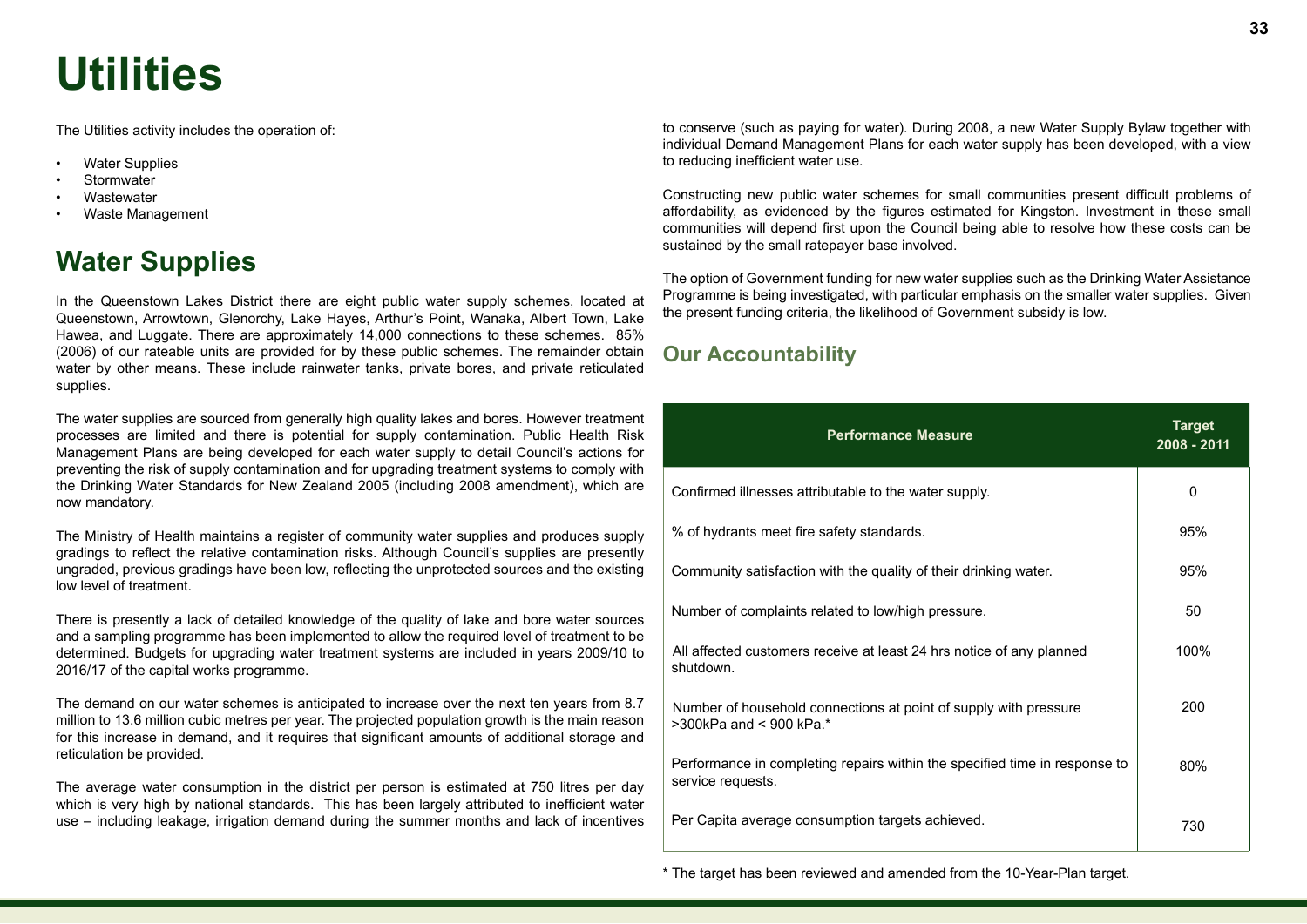# **Stormwater**

# **Wastewater**

In the Queenstown Lakes District, there are public storm water systems serving most developed settlements.

The extent and degree of reticulated stormwater collection and disposal in the various urban communities varies greatly – from very extensive in the larger communities of Queenstown, Wanaka to minor schemes in Kingston and Makaroa. Residential suburbs are typically served by simple pipe networks collecting water from a small catchment area and discharging to a nearby natural waterway or lake. Rural townships and residential areas are typically served by roadside open drainage networks with limited reticulated pipe work. In areas where there is not a reticulated public network property owners are required to dispose of storm water on-site by ground soakage.

At present there are poor information records on these schemes. Council has commissioned GHD and Connell Wagner to prepare Catchment Management Plans for the future; the drafts of these have been delivered and are now being assessed.

It is important to make a distinction between storm water and roading assets for the purposes of funding and operational responsibility.

In urban areas reticulated mains systems and their connections to private properties is a storm water asset. Roadside drains, kerbing and sumps and their connections to the reticulated system are a roading asset.

In rural areas open drains, culverts and connections to a discharge point are roading assets.

Council believes that the demand for public storm water systems will rise significantly over the next ten years in line with development, population growth and global warming.

### **Our Accountability**

| <b>Performance Measure</b>                                                                      | <b>Target</b><br>2008 - 2011 |
|-------------------------------------------------------------------------------------------------|------------------------------|
| Community satisfaction with Council stormwater systems.                                         | 90%                          |
| Performance in completing repairs within the specified time in response<br>to service requests. | 90%                          |

The safe management of human waste is a core function of the Council. By undertaking this activity we protect public health, ensure the pristine nature of our environment, particularly waterways, and live up to the clean green image that we portray to the world.

Community expectations of how the Council treats and disposes of waste in general are rising rapidly. In the Queenstown Lakes District, there are seven public wastewater systems totalling 17,800 connections. Schemes are located at Queenstown, Wanaka, Albert Town, Arrowtown, Lake Hawea, Lake Hayes, Luggate (Council maintains the reticulation only) and Arthur's Point. More than 2,300 rateable units deal with their wastewater by other means – such as septic tanks and package treatment plants.

The 10-Year Plan contained a total capital expenditure on waste water for the next three years of \$37.6 million. Capacity upgrades for Queenstown alone totaled \$13 million.

The single biggest wastewater priority for the Council is to achieve internationally accepted standards of wastewater treatment, which will involve disposal to land. This involves acquiring the necessary land, seeking consents and constructing wastewater treatment and disposal facilities.

The project for Wanaka and Albert Town (Project Pure) was completed in 2008 and now planning is proceeding towards upgrading the Shotover Treatment Facility for the Wakatipu. Fore more information on Project Shotover, plese refer to page 7.

| <b>Performance Measure</b>                                                                  | <b>Target</b><br>2008 - 2011 |
|---------------------------------------------------------------------------------------------|------------------------------|
| Sewage overflows into habitable buildings due to faults in the public<br>wastewater system. | 0                            |
| Community satisfaction with the quality of the wastewater service.                          | 90%                          |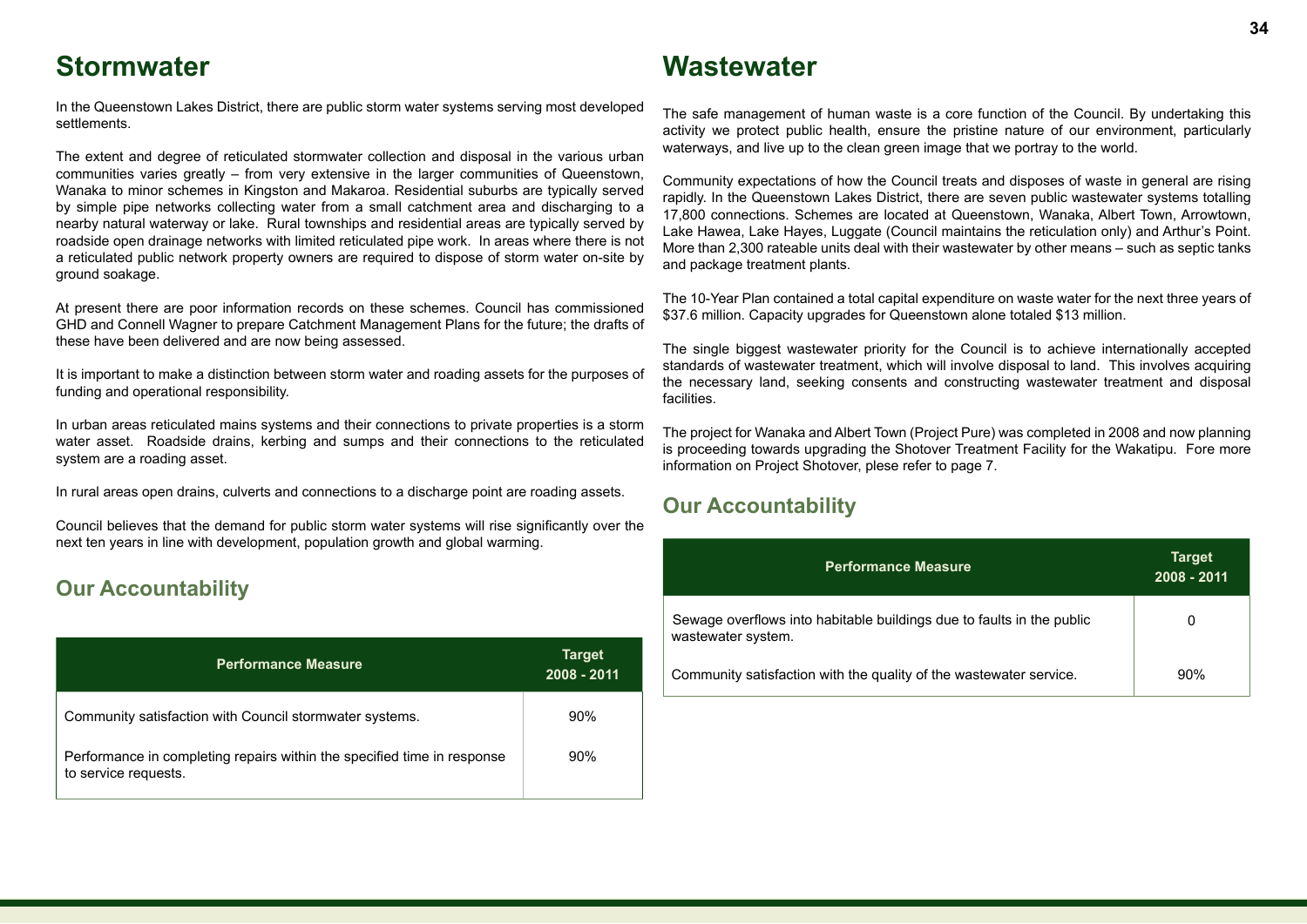# **Waste Management**

In 2003 the Council adopted its Waste Management Strategy with a target of 35% diversion of waste from the Victoria Flats Landfill by June 2006. Please refer to page 3 for proposed changes to Waste Management funding.

Council undertakes solid waste management in four distinct but inter-related activities. The activity is sub-divided into the following categories:

#### **Landfill Provision and Management**

Provision and management of landfill for the disposal of solid waste. The Victoria Flats landfill accepts waste from household refuse collections across the Queenstown Lakes and Central Otago Districts as well as waste collected by private companies across the region. It is operated by Scope Resources Limited.

#### **Residual (rubbish) collection**

Provision of a kerbside residential refuse collection service in developed urban areas and transfer stations in Queenstown and Wanaka. The residential refuse collection service allows for the collection of pre-paid (blue) refuse bags and either a 120 litre or 240 litre wheelie bin.

The waste management strategy aims to encourage waste minimisation and the 10-Year Plan proposed providing residents with the option of continuing to purchase pre-paid refuse bags (introduction of two sizes: 30 or 60 litre) or hiring two sizes of wheelie bin. The smaller wheelie bin will provide an incentive to reduce the volume of household waste to landfill. The option of a pre-paid blue bag will be expanded to include a smaller size to increase flexibility. The transfer stations will continue to accept bulky waste from residents and businesses. For more detail refer to pages 3 and 4.

#### **Servicing of Street Bins**

Collection and disposal of refuse from street litter bins in all urban centres. Recycling litter bins are currently provided in Queenstown and a programme is in place to continue to install recycling litter bins as and when urban streets are redeveloped. Ministry for the Environment funding has been provided for recycling litter bins in Arrowtown and Wanaka.

#### **Waste Minimisation and Recycling**

In 2003, after extensive public consultation, Council adopted a Waste Management Strategy which included a commitment to a 'Zero Waste' future. Since that time we have driven continuously to implement the 43 waste minimisation initiatives identified in the strategy.

The success stories include kerbside recycling in Wanaka, which was introduced in September 2005, construction of seven rural refuse and recycling drop-off points for visitors and residents in rural areas and the construction of a resource recovery park in Frankton in October 2007 that has enabled kerbside recycling in the Wakatipu.

The main outstanding issues include introduction of an organic waste collection service and composting facility. Scoping for the facilities and services is complete, and the 10-Year Plan provided final consultation on the costs and affordability of this new service. A landfill levy to fund waste diversion initiatives was introduced in 2009. Once all major services are in place a Solid Waste Bylaw for the district will be put in place providing legislative backing for the Waste Management Strategy.

| <b>Performance measure</b>                                                                             | <b>Target</b><br>2009-2012 |
|--------------------------------------------------------------------------------------------------------|----------------------------|
| Reduce net volume of waste to landfill (diversion rates set by the Waste<br>Management Strategy 2003). | 35%                        |
| Compliance with Victoria Flats Landfill resource consents.                                             | 100%                       |
| To undertake monitoring of transfer stations.                                                          | 100%                       |
| To undertake monitoring resource recovery parks.                                                       | 100%                       |
| Compliance with conditions of contract:                                                                |                            |
| Transfer stations.                                                                                     | 100%                       |
| Resource Recovery Park.                                                                                | 100%                       |
| Compliance with conditions of consent for closed landfills.                                            | 100%                       |
| Customer complaints about litter bins overflowing.                                                     | 40 per annum               |
| Instances of illness attributed to the waste management services.                                      | zero                       |
| All service request actioned within specified contractual time-frames.                                 | 100%                       |
| Waste Management charge increase per property per annum.                                               | < 10%                      |
| Waste minimisation costs to be recovered from the polluter.                                            | 50%                        |
| Community satisfaction:                                                                                |                            |
| Recycling.                                                                                             | 85%                        |
| Resource Recovery Park.                                                                                | 85%                        |
| Refuse Collection.<br>$\bullet$                                                                        | 85%                        |
| Landfill Site Management.<br>$\bullet$                                                                 | 85%                        |
| <b>Transfer Stations.</b>                                                                              | 85%                        |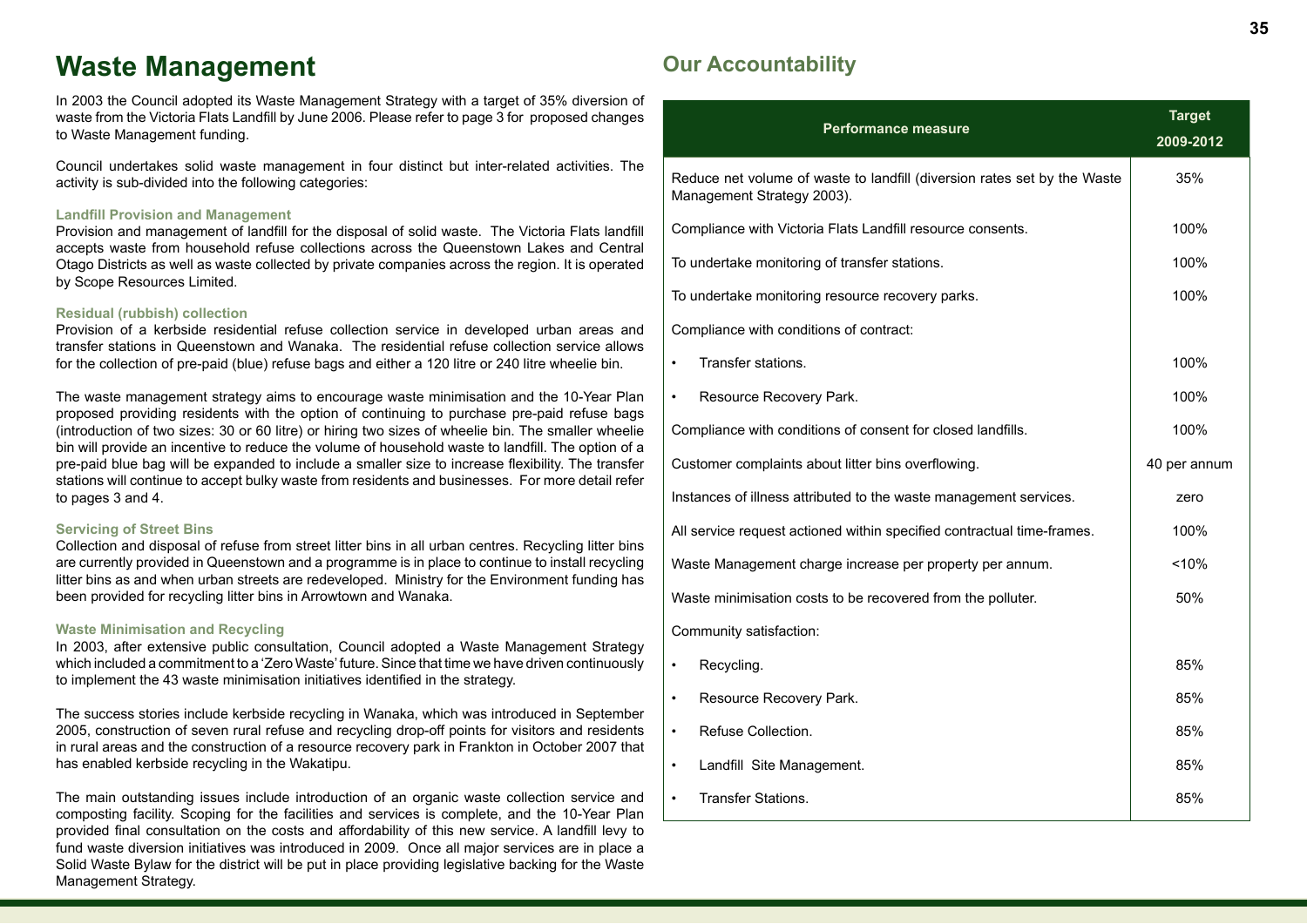## **Forecasted Financial Performance**

| <b>Utilities</b>                                   |                                      |                               |                       |
|----------------------------------------------------|--------------------------------------|-------------------------------|-----------------------|
| <b>Summary of Forecasted Financial Performance</b> |                                      |                               |                       |
| <b>Annual Plan</b><br>2009/10                      |                                      | <b>Annual Plan</b><br>2010/11 | <b>CCP</b><br>2010/11 |
| \$000                                              | <b>Expenditure</b>                   | \$000                         | \$000                 |
| 8,390                                              | Wastewater                           | 8,759                         | 9,320                 |
| 7,056                                              | <b>Water Supply</b>                  | 7,595                         | 7,676                 |
| 8,320                                              | Waste Management                     | 6,575                         | 8,751                 |
| 2,130                                              | Stormwater                           | 2,105                         | 2,187                 |
| 25,896                                             | <b>Operating Costs</b>               | 25,034                        | 27,934                |
| 16,840                                             | <b>Group Activity Income (1)</b>     | 14,802                        | 17,802                |
| 9,056                                              | <b>Net Cost/(Surplus) of Service</b> | 10,232                        | 10,132                |
|                                                    | <b>Capital Expenditure</b>           |                               |                       |
| 12,211                                             | Wastewater                           | 11,792                        | 14,105                |
| 7,760                                              | <b>Water Supply</b>                  | 8,241                         | 6,048                 |
| 471                                                | Waste Management                     | 170                           | 192                   |
| 4,604                                              | Stormwater                           | 4,592                         | 5,089                 |
| 25,046                                             | <b>Capital and Debt Repayment</b>    | 24,795                        | 25,434                |
| 34,102                                             | <b>Funding Required/(Generated)</b>  | 35,027                        | 35,566                |
|                                                    | <b>Funded By:-</b>                   |                               |                       |
| 15,460                                             | <b>Targeted Rates</b>                | 17,137                        | 17,515                |
| 245                                                | <b>General Rates</b>                 | 287                           | 137                   |
| 14,052                                             | Loans (Internal & External)          | 11,796                        | 13,494                |
| 1,933                                              | Transfers (to)/from Reserves         | 3,419                         | 1,878                 |
| 2,412                                              | Depreciation not Funded              | 2,388                         | 2,542                 |
| 34,102                                             | <b>Total Funding</b>                 | 35,027                        | 35,566                |
|                                                    | <b>Activity Income Includes (1)</b>  |                               |                       |
| 5,610                                              | User Charges                         | 3,329                         | 6,115                 |
| 134                                                | <b>Grants &amp; Subsidies</b>        | 128                           | 143                   |
| 392                                                | Other                                | 409                           | 385                   |
| 5,664                                              | <b>Vested Assets</b>                 | 5,827                         | 5,827                 |
| 5,040                                              | <b>Capital Contributions</b>         | 5,109                         | 5,332                 |
| 16,840                                             | <b>Total Activity Income</b>         | 14,802                        | 17,802                |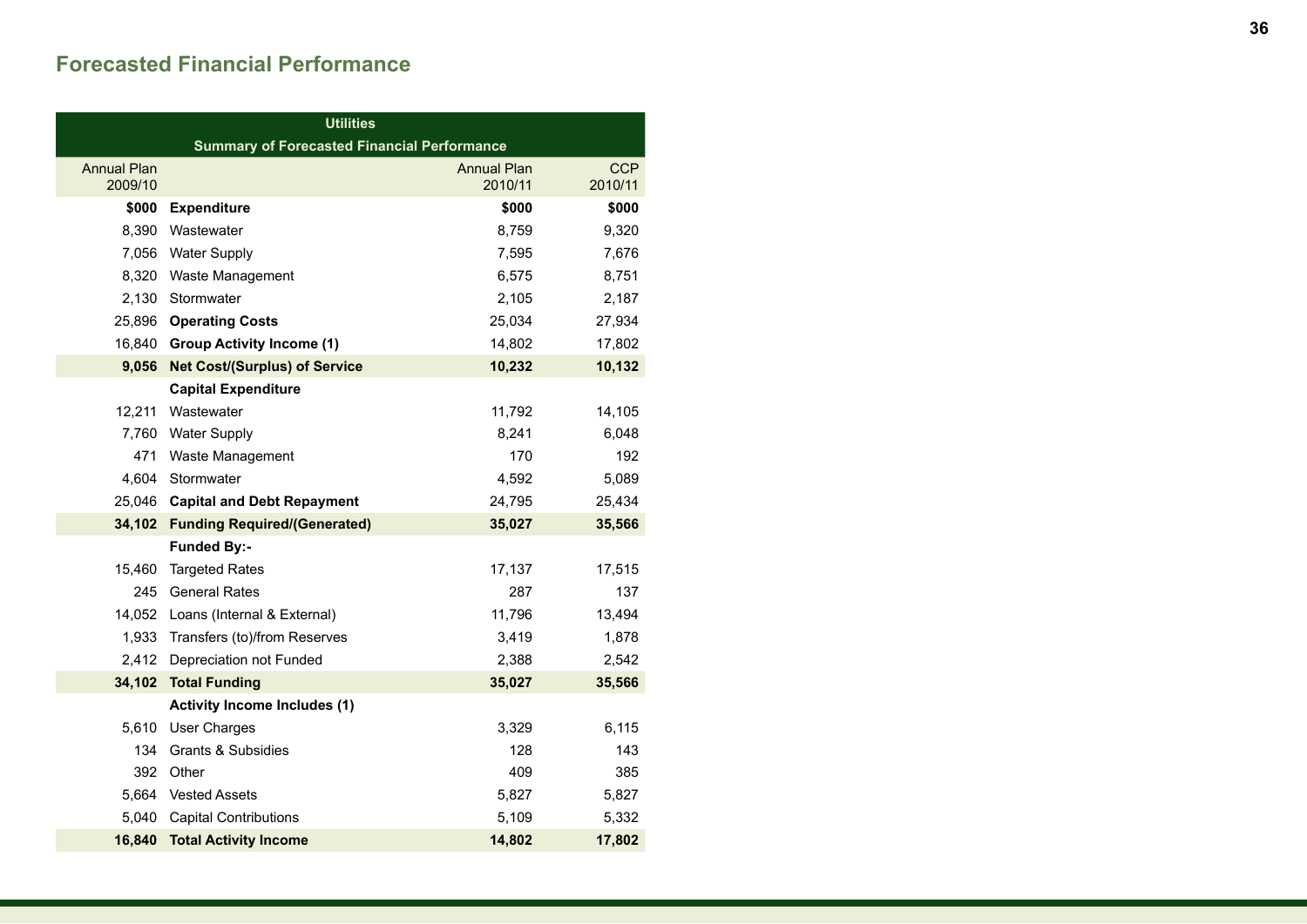# **Roading and Parking**

The roading activity includes:

- Roading
- Parking Facilities

# **Roading**

A shift towards achieving greater sustainability has seen national and local transport strategies focusing on changing the way people think about travel choices. This is also in line with our own community outcomes.

In 2008, Central Government completed its review of the New Zealand Transport Strategy (NZTS). This resulted in the production of an underlying document titled The Government Policy Statement on Funding (GPS) which explains how the Government prioritises funding assistance for local transport projects and guides local spending on this activity.

Low priority projects will receive no central government funding and will need to be funded completely locally whereas qualifying projects will receive between 43% - 75% Central Government funding. The following examples of Government funding rates are relevant to the 10-Year Plan:

Amenity based projects: 0% Local road maintenance projects: 43% New capital projects: 53% Travel demand management projects: 75%

These funding rates are subject to change and it is essential that the Council's transport activity is responsive to this.

# **Our Accountability**

| <b>Performance measure</b>                                                                                    | <b>Target</b><br>2009-2012 |
|---------------------------------------------------------------------------------------------------------------|----------------------------|
| All routes are to be made accessible within 12 hours of an emergency<br>closure - cleared or detour provided. | 100%<br>compliance         |
| Percentage of smooth sealed roads (below 150 NAASRA Counts):                                                  |                            |
| Urban roads.<br>$\bullet$<br>Rural roads.<br>٠                                                                | >85%<br>>85%               |
| Average roughness of roads as measured by NAASRA Counts:                                                      |                            |
| Urban roads.<br>$\bullet$<br>Rural roads.                                                                     | <105 NAASRA<br><90 NAASRA  |
| The number of serious injury road crashes per 10,000 vehicles.                                                | Nil                        |
| Mode share of non-car modes to increase to 15% over 10 years on<br>Frankton Road.                             | $> 5\%$                    |
| <b>Community Satisfaction:</b>                                                                                |                            |
| Convenience of public transport facilities.<br>٠                                                              | 65%                        |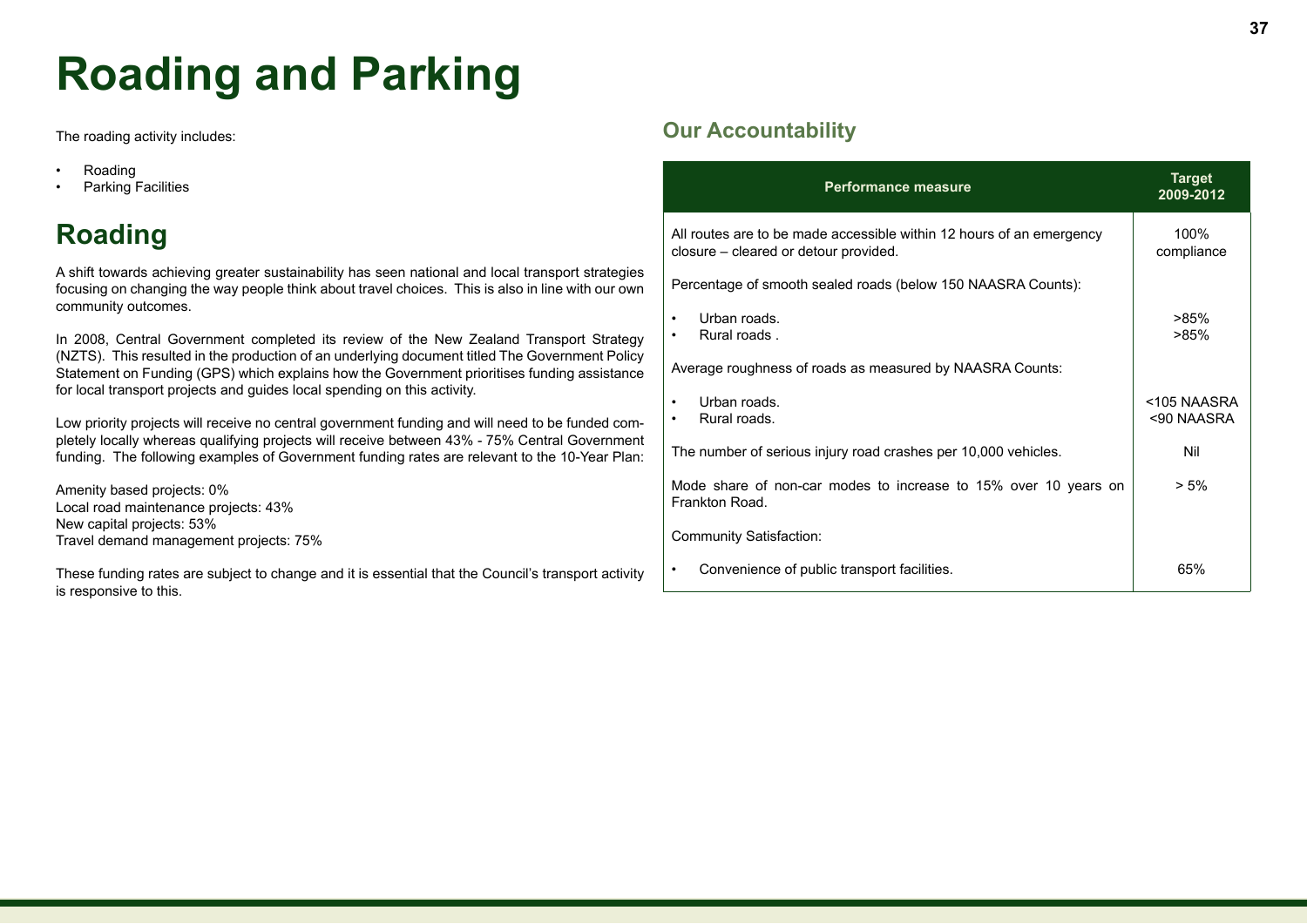# **Parking Facilities**

The Council provides public carparking so that residents, workers and visitors have access to facilities and attractions in Queenstown, Arrowtown and Wanaka. The management of parking facilities is seen as one of the most significant issues for Council.

Throughout the Queenstown Lakes District, there are presently 3,759 car parking places provided by the Council in on-street and off-street parking areas. These are made up of unrestricted, time restricted, Pay and Display and leased parking places.

The Church Street, Boundary Street and Ballarat Street Carparks are Council's main off-street car parking facilities in central Queenstown. In additional, there are also facilities in Gorge Road (near Industrial Place), Athol Street and Brecon Street. Arrowtown has facilities on Ramshaw Lane.

For the past five years, the Council's annual residents' surveys have placed "carparking in Queenstown and in general" as either the first or second priority for Council attention. At present there is roughly equal satisfaction / dissatisfaction with the carparking.

Destination Queenstown's Regional Visitor Monitor (RVM) has repeatedly reported visitors' perceptions of the car parking and campervan parking in Queenstown as being behind national benchmarks.

In 2005 the Council adopted a district-wide transportation and parking strategy (Future Link). This strategy promoted graduated parking controls in the central area, encouraging higher turnover in parking in the central business district, and less turnover outside of this area.

The Wakatipu Transportation Strategy adopted in August 2007 built on the Future Link Strategy, promoting measures to improve the "legibility" of visitor parking in the short term, with constraint of commuter parking being introduced alongside the improvement of bus services.

In central Wanaka the Council has facilities on Dungarvon Street, Dunmore Street, Brownston Street and Wanaka waterfront. At peak seasonal times these facilities come under considerable pressure. Refer to page 5 for a proposal to change some parking charges in Queenstown.

# **Our Accountability**

| <b>Performance measure</b>                                                                                              | <b>Target</b><br>2009-2012 |
|-------------------------------------------------------------------------------------------------------------------------|----------------------------|
| <b>Community Satisfaction:</b><br>Overall Satisfaction with Parking Facilities based upon the QLDC<br>Residents Survey. | 60%                        |

## **Forecast Financial Performance**

| <b>Roading and Parking</b>    |                                                       |                               |                       |  |  |  |
|-------------------------------|-------------------------------------------------------|-------------------------------|-----------------------|--|--|--|
|                               | <b>Summary of Forecasted Financial Performance</b>    |                               |                       |  |  |  |
| <b>Annual Plan</b><br>2009/10 |                                                       | <b>Annual Plan</b><br>2010/11 | <b>CCP</b><br>2010/11 |  |  |  |
| \$000                         | <b>Expenditure</b>                                    | \$000                         | \$000                 |  |  |  |
| 15,732                        | Roading and Parking                                   | 16,771                        | 17,282                |  |  |  |
| 459                           | Parking Provision                                     | 566                           | 462                   |  |  |  |
| 16,191                        | <b>Operating Costs</b>                                | 17,337                        | 17,744                |  |  |  |
| 21,000                        | <b>Group Activity Income (1)</b>                      | 21,442                        | 19,500                |  |  |  |
| (4,809)                       | <b>Net Cost/(Surplus) of Service</b>                  | (4, 105)                      | (1,756)               |  |  |  |
|                               | <b>Capital Expenditure</b>                            |                               |                       |  |  |  |
| 26,530                        | Roading                                               | 29,062                        | 24,997                |  |  |  |
| 150                           | Parking Provision<br>194                              |                               |                       |  |  |  |
| 26,680                        | 29,256<br>25,147<br><b>Capital and Debt Repayment</b> |                               |                       |  |  |  |
| 21,871                        | <b>Funding Required/(Generated)</b><br>25,151         |                               |                       |  |  |  |
|                               | <b>Funded By:-</b>                                    |                               |                       |  |  |  |
| 9.574                         | <b>Targeted Rates</b>                                 | 10,438                        | 10,736                |  |  |  |
|                               | 8,415 Loans (Internal & External)                     | 10,969                        | 8,668                 |  |  |  |
| 1.533                         | Transfers (to)/from Reserves                          | 1,219                         | 1,297                 |  |  |  |
| 2,349                         | Depreciation not Funded                               | 2,252                         | 2,690                 |  |  |  |
| 21,871                        | <b>Total Funding</b>                                  | 25,151                        | 23,391                |  |  |  |
|                               | <b>Activity Income Includes (1)</b>                   |                               |                       |  |  |  |
| 582                           | <b>User Charges</b>                                   | 868                           | 618                   |  |  |  |
| 13,748                        | <b>Grants &amp; Subsidies</b>                         | 14,244                        | 11,892                |  |  |  |
| 423                           | Other                                                 | 450                           | 450                   |  |  |  |
|                               | 3.502 Vested Assets                                   | 3,603                         | 3,603                 |  |  |  |
|                               | 2,745 Capital Contributions                           | 2,277                         | 2,937                 |  |  |  |
| 21,000                        | <b>Total Activity Income</b>                          | 21,442                        | 19,500                |  |  |  |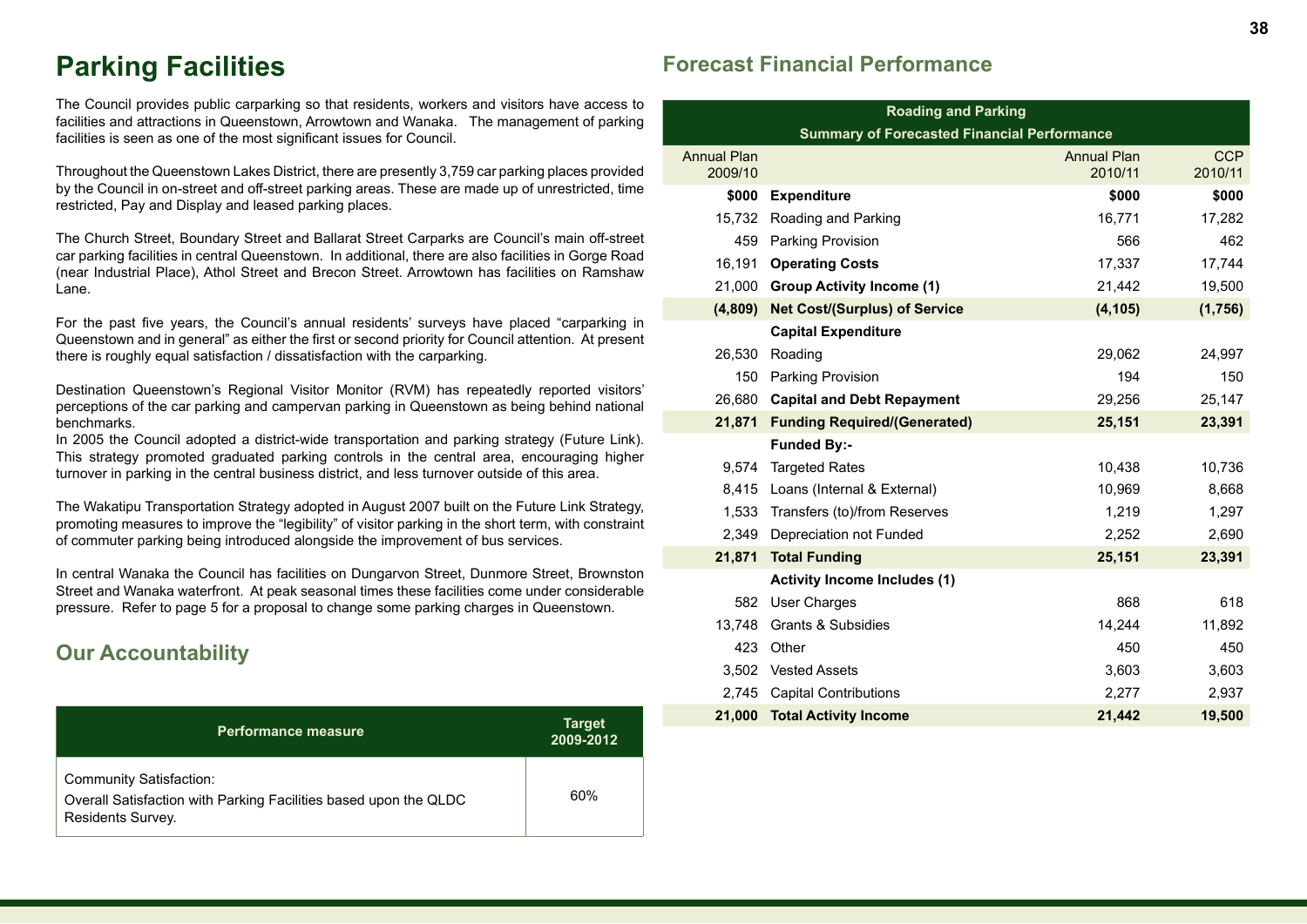# **<sup>39</sup> Capital Expenditure for 2010/11**

# **Community**

| (excludes carry forwards) |                                                    | <b>Major Capital Works (\$000)</b> |            |
|---------------------------|----------------------------------------------------|------------------------------------|------------|
|                           |                                                    | <b>Annual Plan</b>                 | 10 Yr Plan |
|                           |                                                    | 2010/11                            | 2010/11    |
|                           |                                                    |                                    |            |
|                           | <b>Halls - Queenstown</b>                          | 465                                | 478        |
|                           | Queenstown Events Centre - additional parking      | 350                                | 478        |
|                           | Queenstown Events Centre - resurface stadium floor | 95                                 |            |
|                           | <b>Memorial Hall Review</b>                        | 20                                 |            |
|                           | <b>Halls - Wanaka</b>                              | 514                                | 514        |
|                           | Wanaka sports facilities building                  | 514                                | 514        |
|                           | <b>Libraries - Queenstown</b>                      | 50                                 | 205        |
|                           | Queenstown Library Refurbishment                   | 50                                 | 205        |
|                           | Walkways - Wakatipu Ward                           | 100                                | 50         |
|                           | Wakatipu Trail Development                         | 100                                | 50         |
|                           | Walkways - Wanaka Ward                             | ٠                                  | 205        |
|                           | Upper Clutha Trail Development                     |                                    | 205        |
|                           | <b>Toilets - Wakatipu Ward</b>                     | 550                                | 833        |
|                           | Earnslaw Park                                      | 550                                | 565        |
|                           | Lake Hayes - Bendemeer Replace landmark            |                                    | 134        |
|                           | Kelvin Grove - new Novaloo                         |                                    | 134        |
|                           | Wanaka Station Park - replace                      | 50                                 | 50         |
|                           | <b>Toilets - Wanaka Ward</b>                       | 50                                 | 184        |
|                           | Showgrounds - New novaloo                          | $\blacksquare$                     | 134        |
|                           | Parks and Reserves - Wakatipu Ward                 |                                    | 514        |
|                           | Lake Hayes - North End Facilities                  |                                    | 154        |
|                           | Pergola Roses and Bowling Club                     |                                    | 98         |
|                           | Jubilee Park                                       |                                    | 82         |
|                           | Kelvin Grove Playground                            |                                    | 82         |
|                           | Queenstown Rec Ground Access Improvements          |                                    | 98         |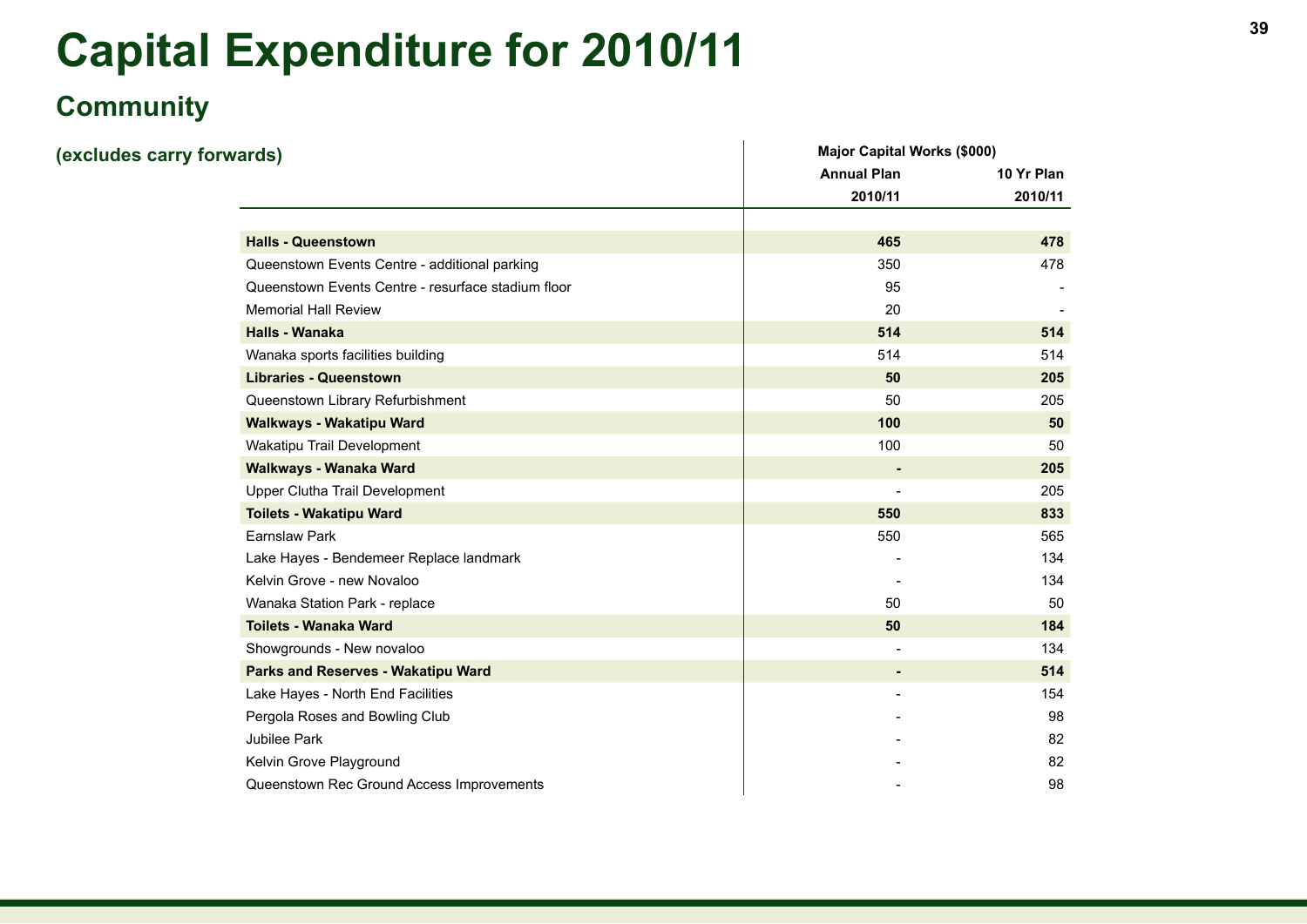# **Community cont...**

|                                             |                    | <b>Major Capital Works (\$000)</b> |  |
|---------------------------------------------|--------------------|------------------------------------|--|
|                                             | <b>Annual Plan</b> | 10 Yr Plan                         |  |
|                                             | 2010/11            | 2010/11                            |  |
|                                             |                    |                                    |  |
| Parks and Reserves - Wanaka Ward            | ٠                  | 190                                |  |
| Albert Town Lagoon Boardwalk                | ۰                  | 128                                |  |
| Albert Town Playground                      |                    | 62                                 |  |
| <b>Cemeteries - Wakatipu Ward</b>           | ٠                  | 256                                |  |
| Lower Shotover Cemetery Development         |                    | 256                                |  |
| <b>Wanaka Swimming Pool</b>                 | 356                | 41                                 |  |
| <b>Wood Fired Boiler</b>                    | 315                |                                    |  |
| Wanaka Swimming Pool - Pool Equipment       | 41                 | 41                                 |  |
| Waterways Facilities - Wanaka Ward          | ٠                  | 195                                |  |
| Glendhu Bay - New ramp and Jetty            | ۰                  | 195                                |  |
| <b>Emergency Services</b>                   | 130                | 134                                |  |
| Rural Firefighting - Replacement Appliances | 130                | 134                                |  |
| <b>Grand Total</b>                          | 2,215              | 3,749                              |  |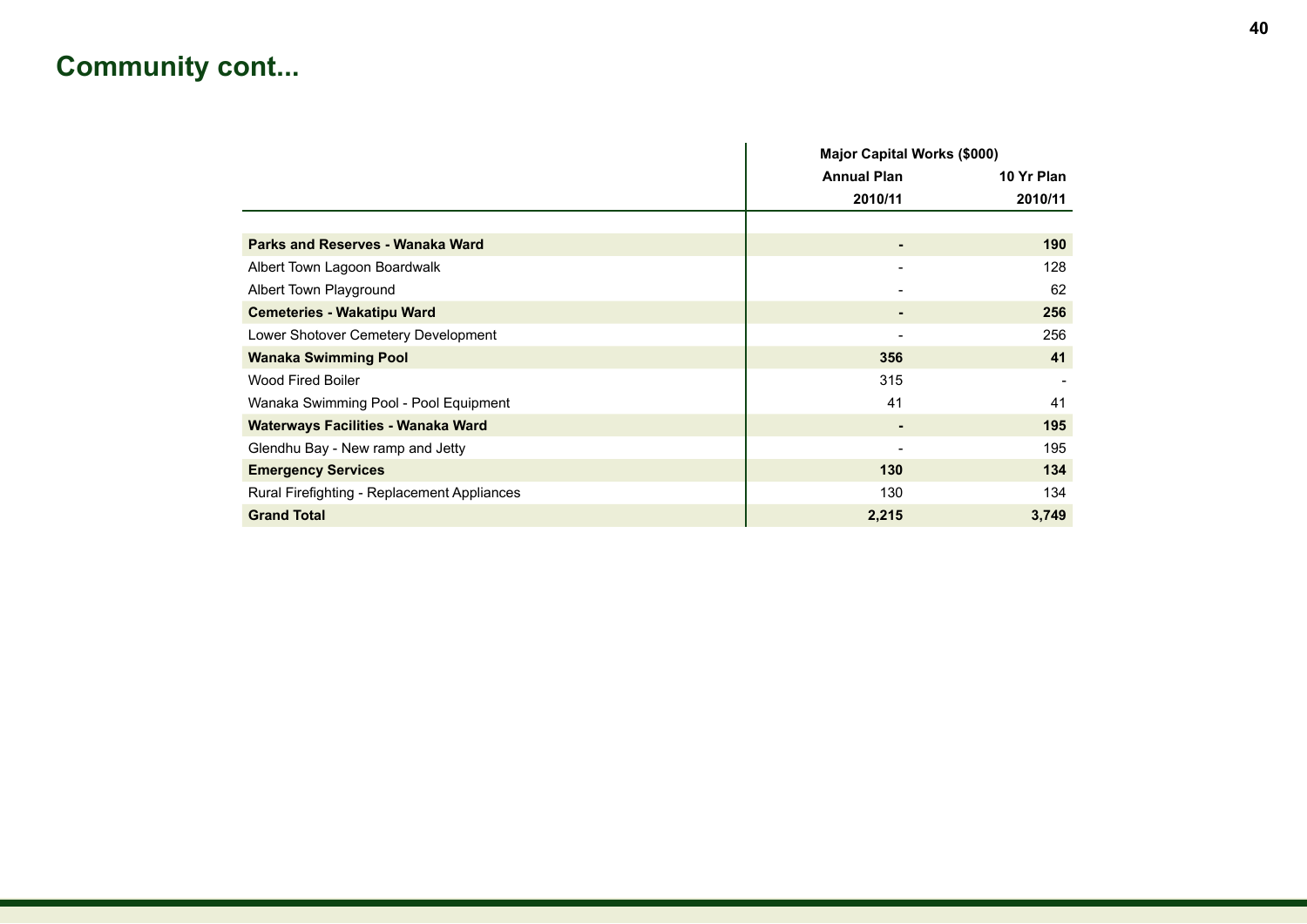# **Transportation**

| <u>Hansportation</u>                                              | <b>Major Capital Works (\$000)</b> |            |
|-------------------------------------------------------------------|------------------------------------|------------|
|                                                                   | <b>Annual Plan</b>                 | 10 Yr Plan |
| (excludes carry forwards)                                         | 2010/11                            | 2010/11    |
|                                                                   |                                    |            |
| <b>Wakatipu - NZTA</b>                                            | 8,570                              | 9,642      |
| Wakatipu - Sealed Road Resurfacing                                | 1,558                              | 1,576      |
| Wakatipu - Structures Component Replacements                      | 960                                | 960        |
| Lake Esplanade Upgrade - Sealed Pavement Rehabilitation           | 1,350                              | 1,635      |
| Gorge Road - Sealed Road Pavement Rehabilitation                  | 1,536                              | 1,179      |
| Adamson Dr - Sealed Road Pavement Rehabilitation                  |                                    | 776        |
| Lucas Place - Sealed Road Pavement Rehabilitation                 | 656                                | 656        |
| Berkshire St - Sealed Road Pavement Rehabilitation                | 446                                | 485        |
| Earl Street/Marine Parade Upgrade                                 |                                    | 310        |
| Wakatipu - Unsealed Road Metalling                                | 516                                | 516        |
| Malaghans Road Site 4/5 - Sealed Road Pavement Rehabilitation     | 516                                | 516        |
| Gorge Road Stage 2 - Sealed Road Pavement Rehabilitation          | 1,032                              | 1,032      |
| <b>Wakatipu Other</b>                                             | 2,078                              | 703        |
| Frankton Flats Road 2 - New Roads                                 | 1,175                              |            |
| Wakatipu - Pedestrian Facilities                                  | 465                                | 465        |
| Wakatipu - Streetlighting                                         | 114                                | 114        |
| Wakatipu - Kerb & Channel Construction                            | 114                                | 114        |
| Town Centre Improvements (CBD lighting/CCTV)                      | 210                                | 10         |
| <b>Glenorchy Spr</b>                                              | 778                                | 778        |
| Glenorchy Spr - Sealed Road Pavement Rehabilitation               | 778                                | 778        |
| <b>Crown Range - Spr</b>                                          | 1,244                              | 1,244      |
| Crown Range Road - Sealed Road Pavement Rehabilitation            | 1,244                              | 1,244      |
| Wanaka - NZTA                                                     | 3,536                              | 1,210      |
| Wanaka - Sealed Road Resurfacing                                  | 797                                | 797        |
| Ardmore / Brownston - Stage 2 Town Centre Strategy Implementation | 2,326                              |            |
| Wanaka - Unsealed Road Metalling                                  | 413                                | 413        |
| <b>Wanaka Other</b>                                               | 619                                | 2,377      |
| Ardmore / Brownston - Stage 2 Town Centre Strategy Implementation |                                    | 1,093      |
| Hawea Flat Seal Extensions - Seal Extension                       |                                    | 665        |
| Wanaka Cbd - Power Reticulation Undergrounding                    | 309                                | 309        |
| Wanaka - Pedestrian Facilities                                    | 310                                | 310        |
| <b>Grand Total</b>                                                | 16,825                             | 15,954     |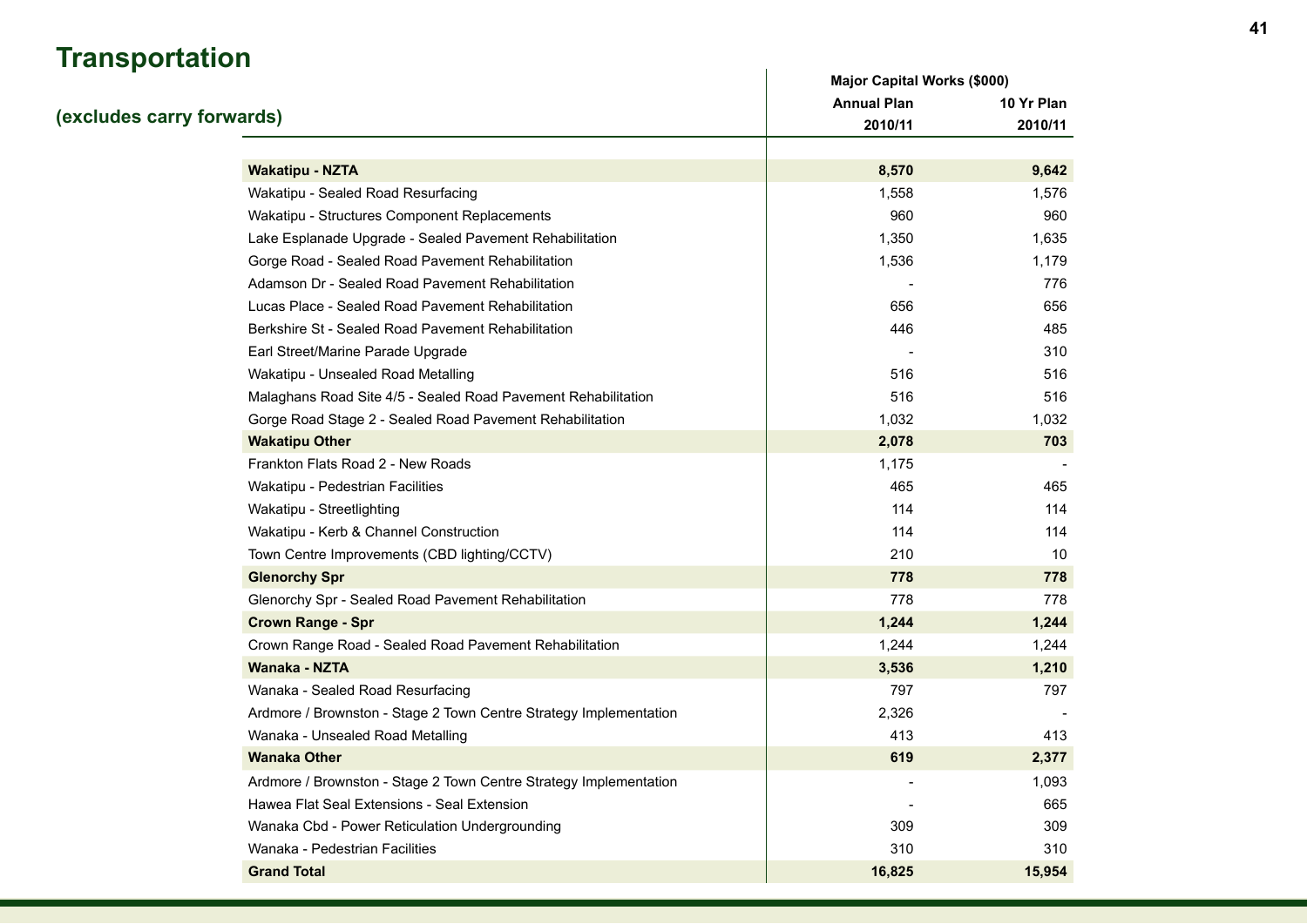# **Water Supply**

|                                                                  | <b>Major Capital Works (\$000)</b> |            |  |
|------------------------------------------------------------------|------------------------------------|------------|--|
| (excludes carry forwards)                                        | <b>Annual Plan</b>                 | 10 Yr Plan |  |
|                                                                  | 2010/11                            | 2010/11    |  |
|                                                                  |                                    |            |  |
| <b>Arrowtown</b>                                                 | 590                                | 275        |  |
| Arrowtown Reservoir Stabilisation works                          | 460                                |            |  |
| Caernarvon / Wiltshire Street Upgrade                            | 130                                | 130        |  |
| Renewals                                                         | 145                                | 145        |  |
| <b>Arthurs Point</b>                                             | 73                                 | 73         |  |
| Arthur's Point Water Supply Upgrades                             | 57                                 | 57         |  |
| Renewals                                                         | 16                                 | 16         |  |
| <b>Glenorchy</b>                                                 | 52                                 | 52         |  |
| Renewals                                                         | 52                                 | 52         |  |
| Hawea                                                            | 213                                | 213        |  |
| Hawea Water Supply Upgrades Stage 2 - Intake & RM                | 208                                | 208        |  |
| Renewals                                                         | 5                                  | 5          |  |
| <b>Kingston</b>                                                  | 21                                 | 21         |  |
| Kingston Water Supply New Scheme                                 | 21                                 | 21         |  |
| <b>Lake Hayes</b>                                                | 26                                 | 26         |  |
| Lake Hayes water supply treatment upgrade                        | 21                                 | 21         |  |
| Renewals                                                         | $\,$ 5 $\,$                        | 5          |  |
| Luggate                                                          | 55                                 | 55         |  |
| Luggate - new treatment and reservoir upgrades                   | 42                                 | 42         |  |
| Renewals                                                         | 13                                 | 13         |  |
| Queenstown                                                       | 993                                | 1,097      |  |
| Jardine Intake, Rising Main, Treatment, Storage and Pump Station | 57                                 | 57         |  |
| Jardine Intake Associated Trunk Mains                            | 57                                 | 57         |  |
| Learys Gully Pump Station                                        |                                    | 104        |  |
| Upper Commonage & Larchwood Reticulation                         | 50                                 | 50         |  |
| Renewals                                                         | 830                                | 830        |  |
| Wanaka                                                           | 638                                | 500        |  |
| Anderson Road Extension                                          | 85                                 | 85         |  |
| Roys Bay Decommissioning                                         | 138                                |            |  |
| Renewals                                                         | 415                                | 415        |  |
| <b>Grand Total</b>                                               | 2,661                              | 2,312      |  |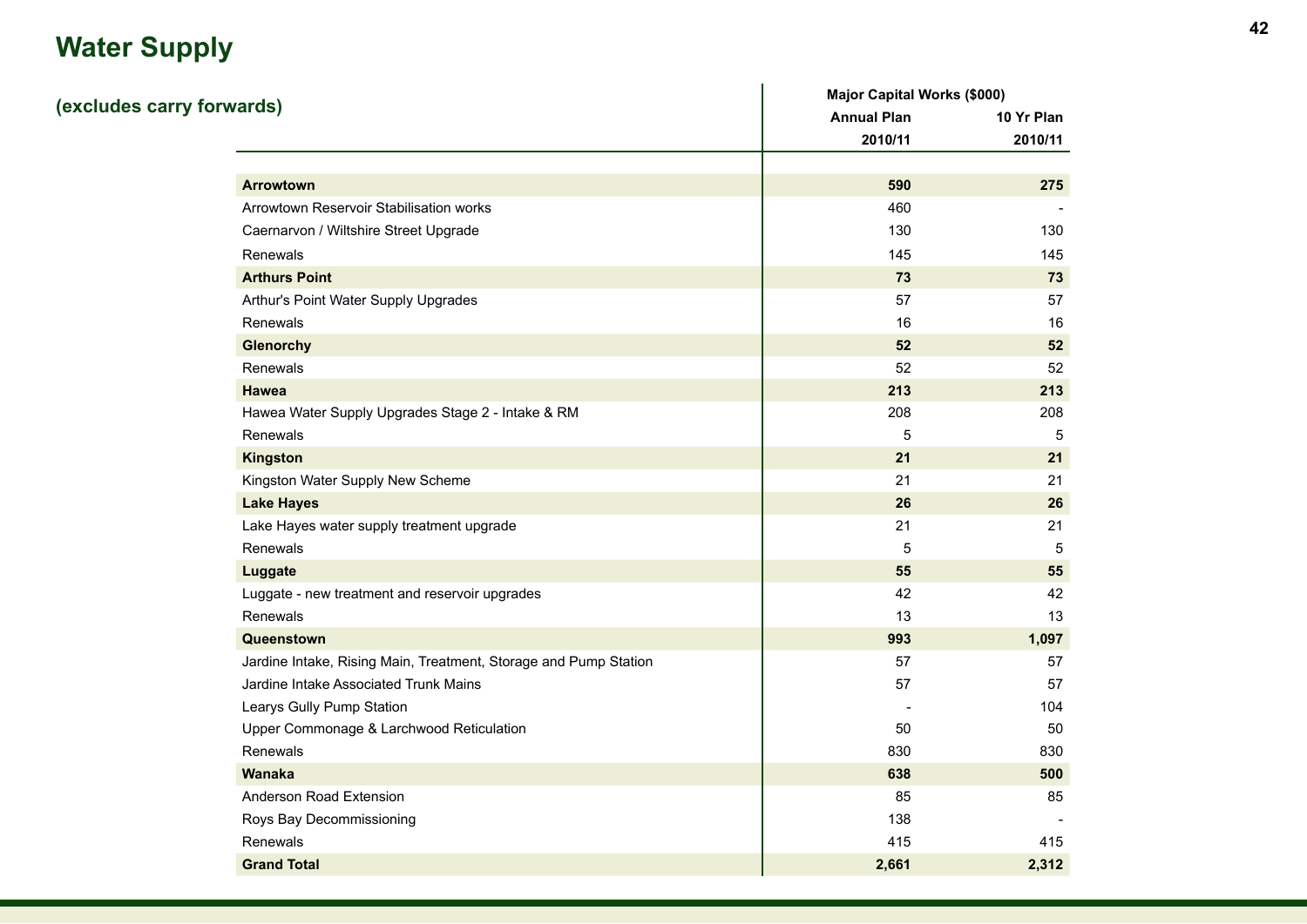# **Wastewater**

# **(excludes carry forwards)**

| aras)                                       |                    | <b>Major Capital Works (\$000)</b> |  |
|---------------------------------------------|--------------------|------------------------------------|--|
|                                             | <b>Annual Plan</b> | 10 Yr Plan                         |  |
|                                             | 2010/11            | 2010/11                            |  |
|                                             |                    |                                    |  |
| <b>Arrowtown</b>                            | 468                | 468                                |  |
| Project Shotover - Stage 1                  | 107                | 107                                |  |
| McDonnell Road Pump Station Upgrade         | 153                | 153                                |  |
| Renewals                                    | 208                | 208                                |  |
| <b>Arthurs Point</b>                        | 81                 | 81                                 |  |
| Project Shotover - Stage 1                  | 39                 | 39                                 |  |
| Renewals                                    | 42                 | 42                                 |  |
| Hawea                                       | 252                | 252                                |  |
| Hawea Wastewater Treatment Investigations   | 200                | 200                                |  |
| Renewals                                    | 52                 | 52                                 |  |
| <b>Kingston</b>                             | 23                 | 23                                 |  |
| Kingston Wastewater New Scheme              | 23                 | 23                                 |  |
| <b>Lake Hayes</b>                           | 92                 | 92                                 |  |
| Project Shotover - Stage 1                  | 50                 | 50                                 |  |
| Renewals                                    | 42                 | 42                                 |  |
| Queenstown                                  | 4,123              | 9,598                              |  |
| Project Shotover - Stage 1                  | 842                | 842                                |  |
| CBD to Frankton                             | 300                | 4,051                              |  |
| Frankton to Ponds Wastewater Reticulation   | 2,412              | 2,838                              |  |
| Marine Parade Storage                       | 50                 | 623                                |  |
| Remarkables Park Pump Stations - Stage 2    |                    | 726                                |  |
| Renewals                                    | 519                | 519                                |  |
| <b>Wanaka</b>                               | 1,139              | 346                                |  |
| <b>Ballantyne Road Reticulation Upgrade</b> | 34                 | 34                                 |  |
| Wanaka Ponds Remediation                    | 793                |                                    |  |
| Renewals                                    | 312                | 312                                |  |
| <b>Grand Total</b>                          | 6,117              | 10,860                             |  |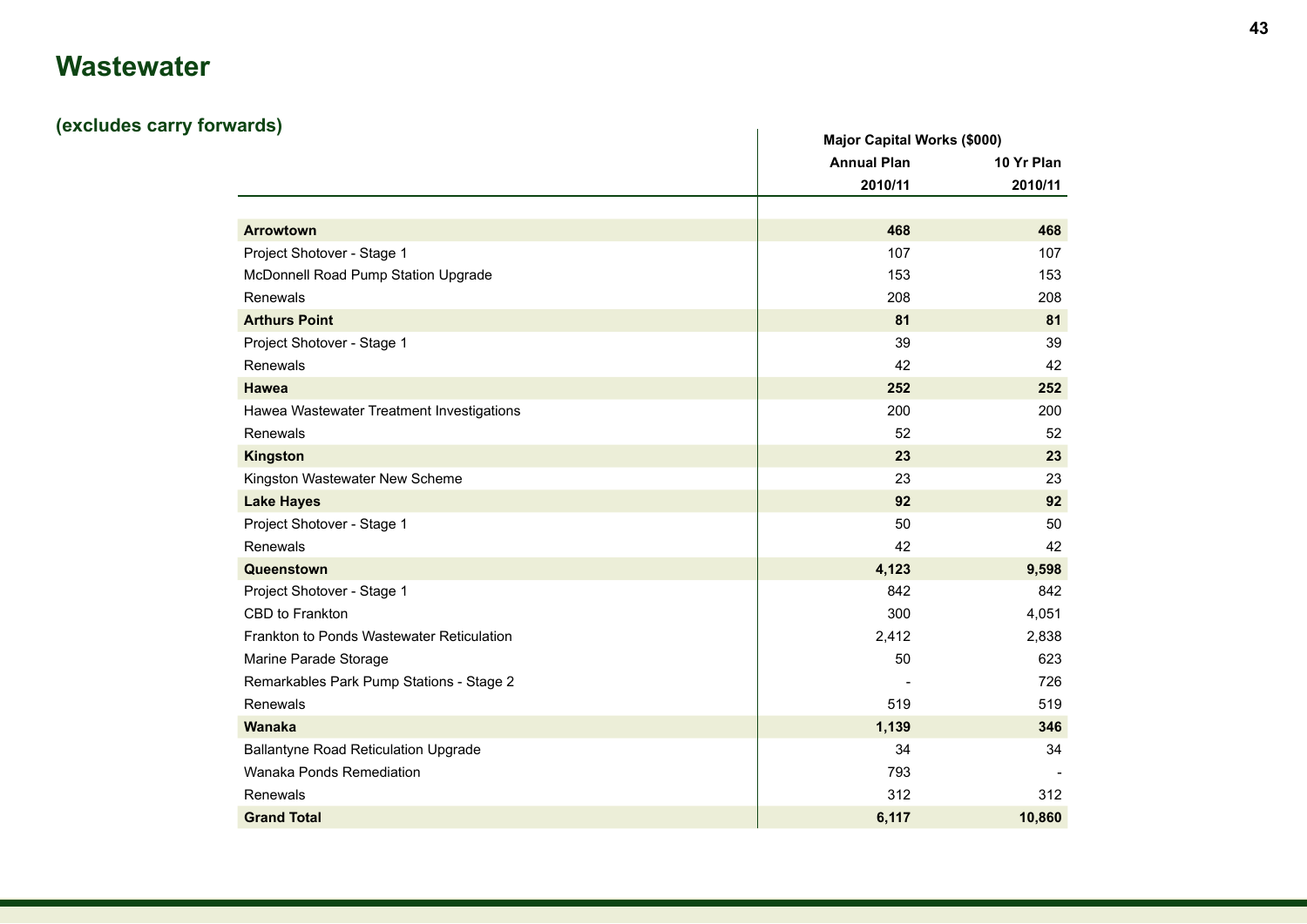# **Stormwater**

|                                                          | <b>Major Capital Works (\$000)</b> |            |  |
|----------------------------------------------------------|------------------------------------|------------|--|
| (excludes carry forwards)                                | <b>Annual Plan</b>                 | 10 Yr Plan |  |
|                                                          | 2010/11                            | 2010/11    |  |
|                                                          |                                    |            |  |
| <b>Arrowtown</b>                                         | $\blacksquare$                     | 291        |  |
| Arrowtown Stormwater - Adamson Drive reticulation        | $\overline{\phantom{a}}$           | 291        |  |
| Queenstown                                               | 527                                | 664        |  |
| <b>Renewals</b>                                          | 384                                | 384        |  |
| Queenstown Stormwater - Brunswick Street                 | 40                                 | 197        |  |
| Queenstown Stormwater - Chandler Lane Stormwater Upgrade | 103                                | 83         |  |
| <b>Wanaka</b>                                            | 597                                | 597        |  |
| Renewals                                                 | 270                                | 270        |  |
| <b>Helwick Street Upgrade</b>                            | 327                                | 327        |  |
| <b>Grand Total</b>                                       | 1,124                              | 1,551      |  |

# **Property**

|                                      | <b>Major Capital Works (\$000)</b> |            |  |
|--------------------------------------|------------------------------------|------------|--|
| (excludes carry forwards)            | <b>Annual Plan</b>                 | 10 Yr Plan |  |
|                                      | 2010/11                            | 2010/11    |  |
|                                      |                                    |            |  |
| <b>Camp Grounds</b>                  | 2,200                              | 2,500      |  |
| Glendhu Bay Motor Park- Camp Upgrade | 2,000                              | 2,500      |  |
| Wanaka Motor Park- Camp Upgrade      | 200                                |            |  |
| <b>Subdivisions</b>                  | 337                                | 3,378      |  |
| Commonage Development Costs          | 110                                | 1,100      |  |
| Scurr Hts Development Costs          | 227                                | 2,278      |  |
| <b>Other</b>                         | 440                                | 440        |  |
| Minor Works - Wanaka Airport         | 440                                | 440        |  |
| Purchase Squash Club Building        | 200                                |            |  |
| <b>Grand Total</b>                   | 3,177                              | 6,318      |  |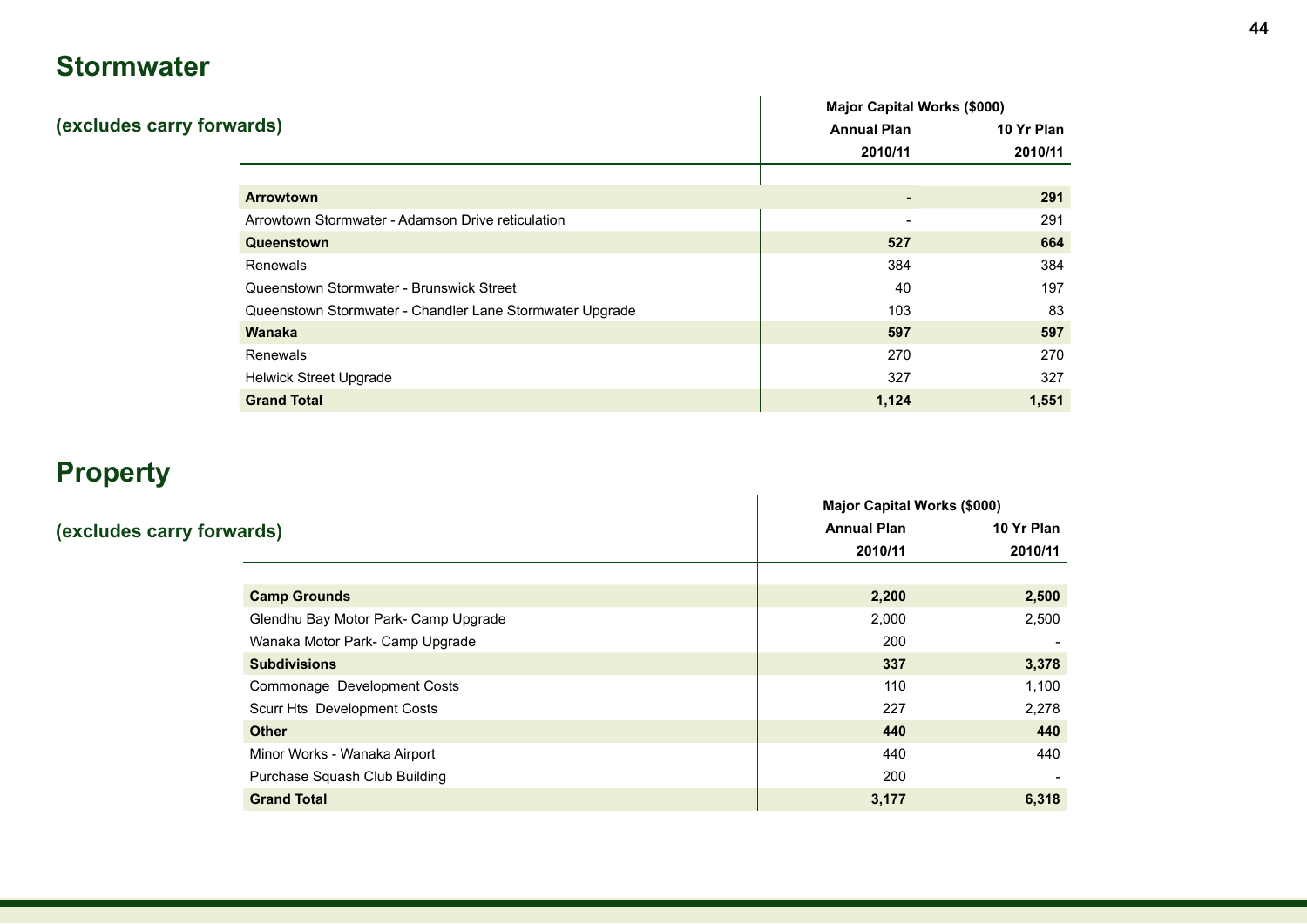# **Administration**

| (excludes carry forwards)                             | <b>Major Capital Works (\$000)</b> |            |
|-------------------------------------------------------|------------------------------------|------------|
|                                                       | <b>Annual Plan</b>                 | 10 Yr Plan |
|                                                       | 2010/11                            | 2010/11    |
|                                                       |                                    |            |
| <b>Information Technology</b>                         | 523                                | 764        |
| Project: Single authoritative integrated view of Data | 194                                | 424        |
| <b>Minor Projects</b>                                 | 329                                | 340        |
| <b>GIS</b>                                            | 274                                | 274        |
| Software Upgrade                                      | 274                                | 274        |
| <b>Records</b>                                        | 310                                | 310        |
| Software Upgrade                                      | 103                                | 103        |
| Scanning of Council consent files                     | 207                                | 207        |
| <b>Council Building</b>                               | 200                                |            |
| Office relocation                                     | 200                                |            |
| <b>Grand Total</b>                                    | 1,307                              | 1,348      |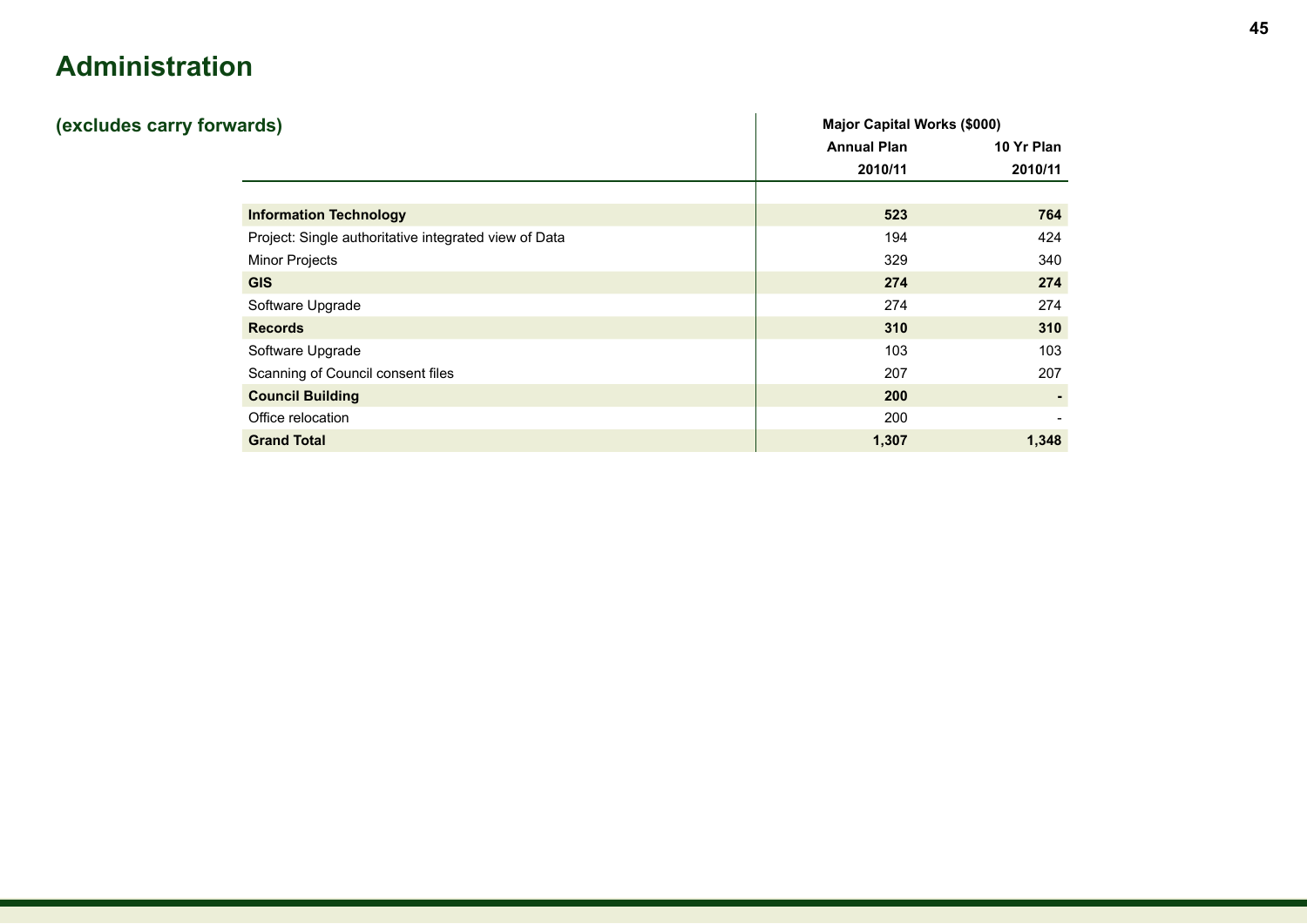# **<sup>46</sup> Financial Statements**

## **Prospective Statement of Financial Performance for the Year Ended 30 June 2011**

| <b>Annual Plan</b> |                                                    | <b>Annual Plan</b>       | <b>CCP</b> |                          |                                                                                                 |
|--------------------|----------------------------------------------------|--------------------------|------------|--------------------------|-------------------------------------------------------------------------------------------------|
| 2009/10            |                                                    | 2010/11                  | 2010/11    | Variance \$              | <b>Explanation</b>                                                                              |
|                    | <b>Operating Income (\$000)</b>                    |                          |            |                          |                                                                                                 |
| 36,522             | <b>Targeted Rates</b>                              | 40,044                   | 40,824     | (780)                    | Reduced rate funding of roading & wastewater costs                                              |
| 9,957              | <b>General Rates</b>                               | 11,582                   | 11,223     | 359                      | Rate funding of increased Regulatory costs                                                      |
|                    | 13,334 User Charges                                | 12,297                   | 14,131     | (1,834)                  | Solid waste revenue down due to reduced volumes (\$2.8m); Increased property<br>income (\$970m) |
|                    | 14,047 Grants and Subsidies                        | 15,071                   | 12,197     | 2,874                    | Increased roading subsidy estimate                                                              |
|                    | - Property Sales                                   | $\overline{\phantom{a}}$ | 5,000      | (5,000)                  | Deferral of sale of Wanaka Ponds site                                                           |
| 9,166              | <b>Vested Assets</b>                               | 9,430                    | 9,430      | $\overline{\phantom{a}}$ |                                                                                                 |
| 11,076             | Development Contributions                          | 11,726                   | 11,742     | (16)                     |                                                                                                 |
| 4,696              | Other Income                                       | 4,017                    | 4,135      | (118)                    |                                                                                                 |
|                    | 98,798 Total Operating Income                      | 104,167                  | 108,682    | (4, 515)                 |                                                                                                 |
|                    | Cost of Services (\$000)                           |                          |            |                          |                                                                                                 |
| 4,274              | Governance                                         | 4,286                    | 4,577      | (291)                    | See Below                                                                                       |
| 3,657              | <b>District Promotion</b>                          | 3,815                    | 3,838      | (23)                     | See Below                                                                                       |
| 13,832             | Community                                          | 15,228                   | 14,949     | 279                      | See Below                                                                                       |
| 5,258              | Property                                           | 6,229                    | 5,547      | 682                      | See Below                                                                                       |
| 6,422              | Regulatory and Resource Management                 | 7,005                    | 6,536      | 469                      | See Below                                                                                       |
| 16,191             | Roading and Parking                                | 17,337                   | 17,745     | (408)                    | See Below                                                                                       |
| 25,896             | <b>Utilities</b>                                   | 25,034                   | 27,934     | (2,900)                  | See Below                                                                                       |
| 121                | Overhead                                           | 25                       | 133        | (108)                    | See Below                                                                                       |
| 75,651             | <b>Total Operating Cost (See Table for detail)</b> | 78,959                   | 81,259     | (2,300)                  |                                                                                                 |
|                    | 23,147 Operating Surplus (\$000)                   | 25,208                   | 27,423     | (2, 215)                 |                                                                                                 |

### **Prospective Statement of Movements in Equity for the Year Ended 30 June 2011**

| 747,872 Forecast Opening Equity (\$000)       | 771.019 | 771.019 |
|-----------------------------------------------|---------|---------|
| 23,147 Net Surplus from Operations            | 25,208  | 27,423  |
| - Revaluation Reserve                         | 74.480  | 74.480  |
| 23,147 Total Recognised Revenues and Expenses | 99.688  | 101,903 |
| 771,019 Forecast Closing Equity (\$000)       | 870.707 | 872,922 |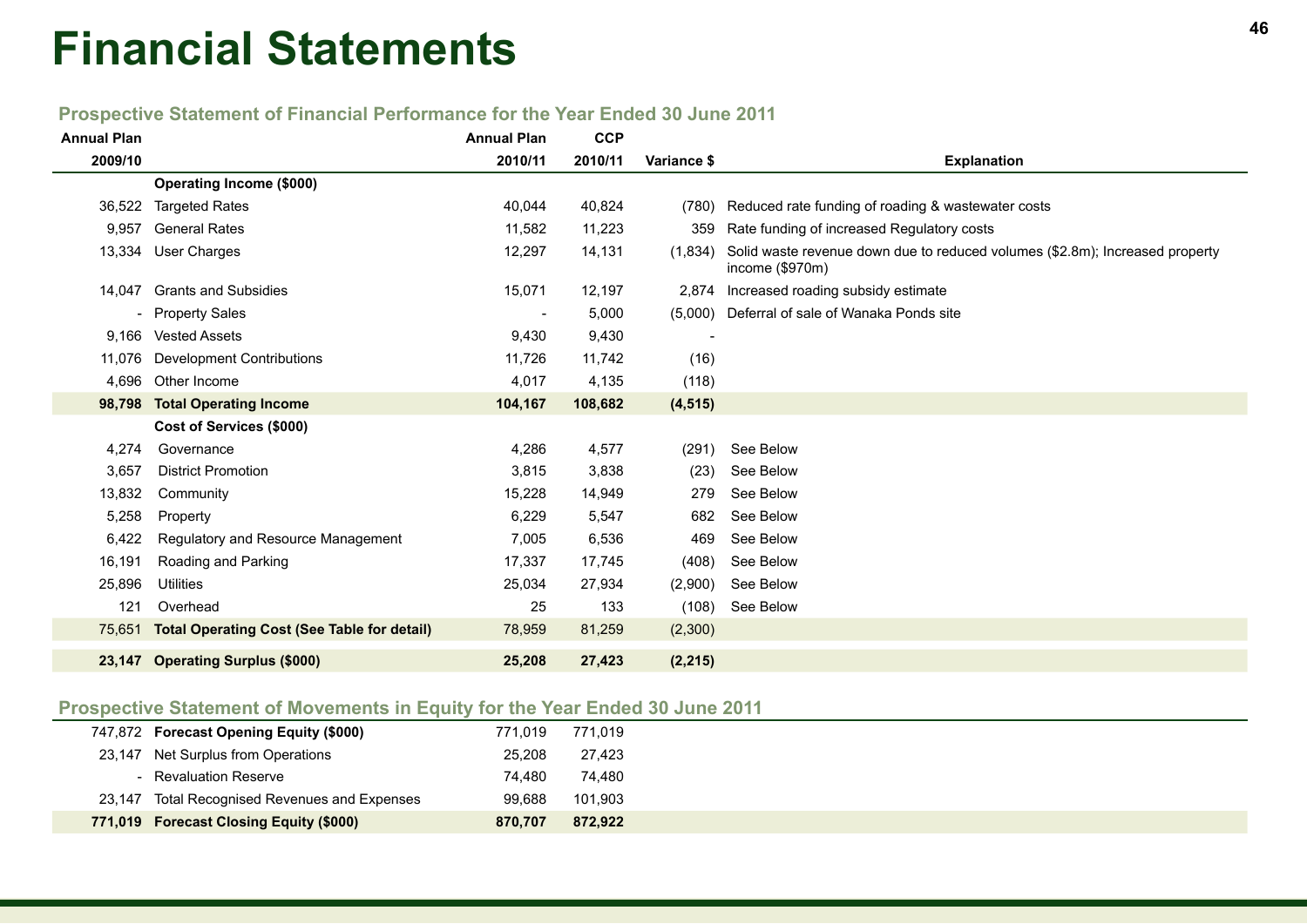# **Prospective Statement of Financial Position as at 30 June 2011**

| <b>Annual Plan</b> |                                              | <b>Annual Plan</b> | <b>CCP</b>          |             |                                                            |
|--------------------|----------------------------------------------|--------------------|---------------------|-------------|------------------------------------------------------------|
| 2009/10            |                                              | 2010/11            | 2010/11             | Variance \$ | <b>Explanation</b>                                         |
|                    | <b>Current Assets (\$000)</b>                |                    |                     |             |                                                            |
| 138                | Bank and Cash                                | 135                | 132                 | 3           |                                                            |
| 79.                | <b>Short Term Investments</b>                | 83                 | 83                  |             |                                                            |
|                    | 13,372 Accounts Receivable                   | 13,372             | 13,375              | (3)         |                                                            |
| 277                | Prepayments                                  | 277                | 277                 |             |                                                            |
| 292                | Inventory - Development Property             | 292                | 4,914               |             | (4,622) Change in timing for development of Council land   |
| 14,158             | <b>Total Current Assets (\$000)</b>          | 14,159             | 18,781              | (4,622)     |                                                            |
|                    | Non Current Assets (\$000)                   |                    |                     |             |                                                            |
| 7,576              | Investments                                  | 7,576              | 7,576               |             |                                                            |
|                    | 92,951 Investment Properties                 | 92,951             | 92,951              |             |                                                            |
|                    | 784,766 Fixed Assets                         | 895,259            | 898,609             |             | (3,350) Capital programme reduced (\$11.8m carry forwards) |
| 885,293            | <b>Total Non Current Assets (\$000)</b>      | 995,786            | 999,136             | (3,350)     |                                                            |
|                    | 899,451 Total Assets (\$000)                 | 1,009,945          | 1,017,917           | (7, 972)    |                                                            |
|                    | <b>Current Liabilities (\$000)</b>           |                    |                     |             |                                                            |
|                    | 16,714 Accounts Payable                      | 16,716             | 16,716              |             |                                                            |
| 891                | Income In Advance                            | 891                | 891                 |             |                                                            |
|                    | 16,624 Current Term Debt                     | 18,245             | 19,108              |             | (863) Capital programme reduced (\$11.8m carry forwards)   |
| 34,229             | <b>Total Current Liabilities (\$000)</b>     | 35,852             | 36,715              | (863)       |                                                            |
| 94,203             | <b>Non Current Liabilities (\$000)</b>       | 103,386            | 108,280             |             | (4,894) Capital programme reduced (\$11.8m carry forwards) |
|                    | 128,432 Total Liabilities (\$000)            | 139,238            | 144,995             | (5,757)     |                                                            |
|                    | <b>Public Equity (\$000)</b>                 |                    |                     |             |                                                            |
| 265,821            | <b>Revaluation Reserve</b>                   | 340,301            | 340,301             |             |                                                            |
| 8,619              | <b>Operating Reserves</b>                    | 3,552              | 6,759               | (3,207)     |                                                            |
| 10,009             | <b>Capital Reserve</b>                       | 6,840              | 9,202               | (2,362)     |                                                            |
|                    | 486,570 Accumulated Funds                    | 520,014            | 516,660             | 3,354       |                                                            |
|                    | 771,019 Total Public Equity (\$000)          | 870,707            | 872,922             | (2, 215)    |                                                            |
|                    | 899,451 Total Liabilities and Equity (\$000) |                    | 1,009,945 1,017,917 |             |                                                            |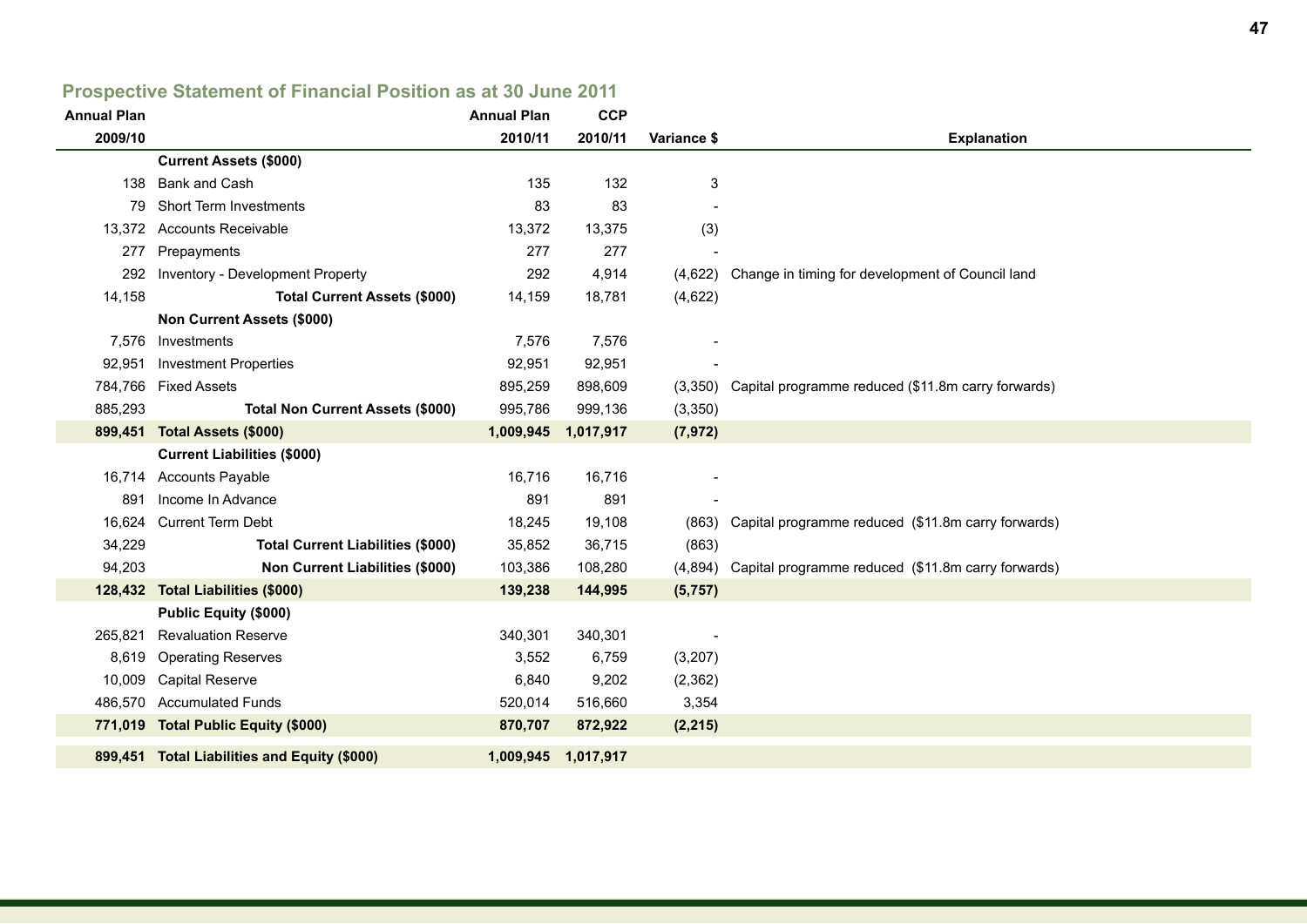### **Annual Plan Annual Plan CCP 2009/10 2010/11 2010/11 Variance \$ Explanation Cash Flows From Operating Activities (\$000)** Cash was provided from: 88,131 Receipts from Ratepayers and Other Income 93,933 93,451 482 88,131 93,933 93,451 482 Cash was applied to: (52,062) Payments for Expenses and Services (53,699) (54,962) 1,263 Reduced Operating Expenditure (explained below) (5,931) Interest Paid on Loans (7,461) (7,657) 196 (57,993) (61,160) (62,619) 1,459  **30,138 Net Cash from Operating Activities (\$000) 32,773 30,832 1,941 Cash Flows From Investing Activities (\$000)** Cash was provided from: - Proceeds from Development Properties Proceeds from Asset Sales **Figure 3** Contract - 5,000 (5,000) Deferral of sale of Wanaka Ponds site  $-$  5,000 (5,000) Cash was applied to: (61,178) Purchase of Plant and Assets (55,419) (52,399) (3,020) Capital programme reduced (\$11.8m carry forwards)  **(61,178) Net Cash used in Investing Activities (\$000) (55,419) (47,399) (8,020) Cash Flows From Financing Activities (\$000)** Cash was provided from: 46,039 Long Term Debt 39,267 33,185 6,082 Capital programme reduced (\$11.8m carry forwards) Cash was applied to: (15,000) Settlement of Long Term Debt (16,624) (16,625) 1  **31,039 Net Cash from Financing Activities (\$000) 22,643 16,561 (6,083)** (1) **Net Increase/(Decrease) in Cash Held** (3) (6) 3 139 **Total Cash Resources at 01 July** 138 138 138 138  **138 Total Cash Resources at 30 June (\$000) 135 132 3 Cash Resources represented by:** 138 Bank and Cash 136 135 132 3 - Bank Overdraft  **138 Total Cash Resources (\$000) 135 132 3**

#### **Prospective Statement of Cash Flows for the Year Ended 30 June 2011**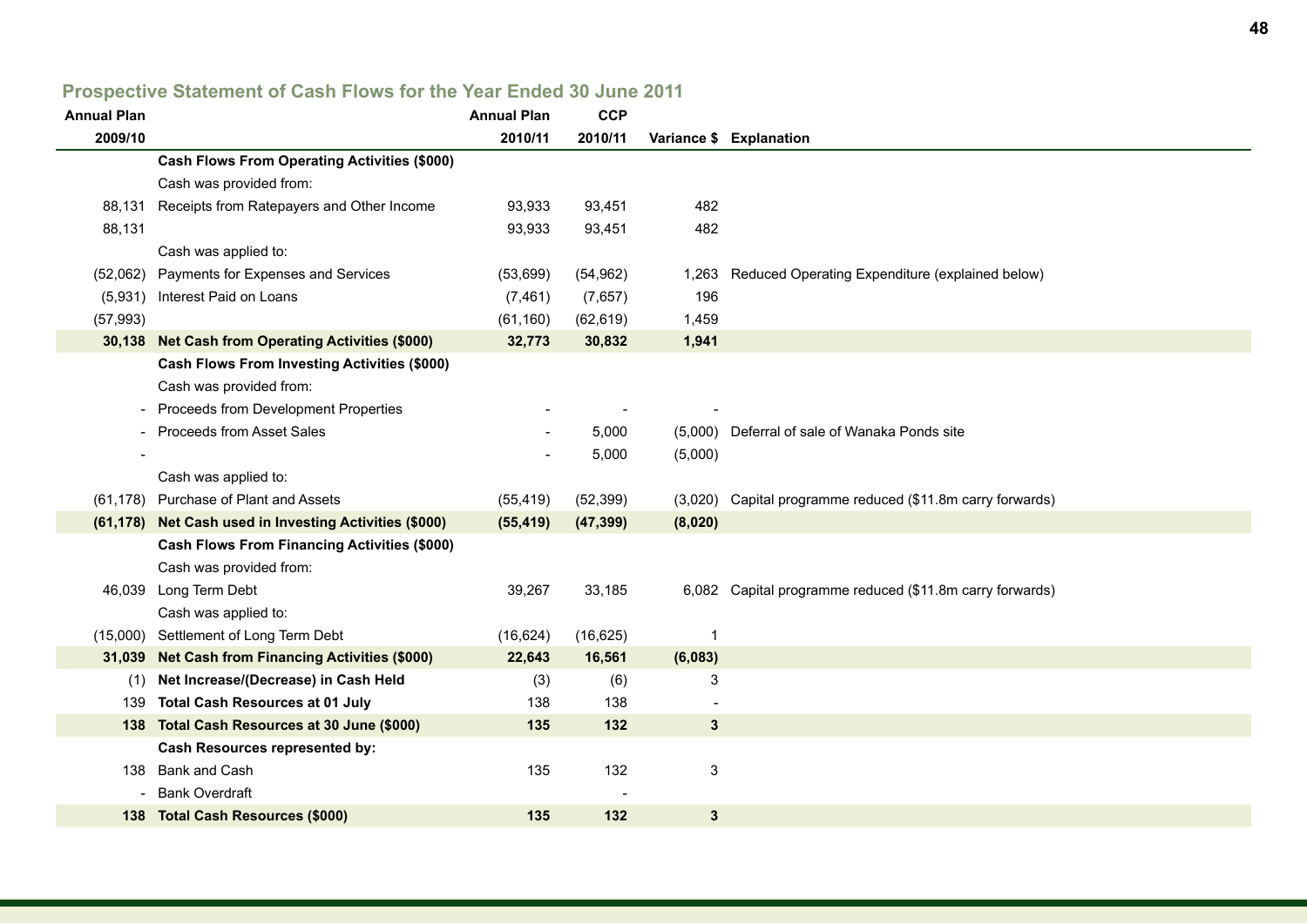# **Prospective Operating Expenditure By Activity (\$000)**

| <b>Annual Plan</b> |                                           | <b>Annual Plan</b> | <b>CCP</b> |                |                                                                                   |
|--------------------|-------------------------------------------|--------------------|------------|----------------|-----------------------------------------------------------------------------------|
| 2009/10            |                                           | 2010/11            | 2010/11    |                | Variance \$ Explanation                                                           |
|                    |                                           |                    |            |                |                                                                                   |
|                    | Governance                                |                    |            |                |                                                                                   |
| 3,324              | <b>Community Leadership</b>               | 3,364              | 3,582      | (218)          | Operational savings                                                               |
| 950                | <b>Strategic Planning</b>                 | 922                | 995        | (73)           | Operational savings                                                               |
| 4,274              | <b>Sub Total</b>                          | 4,286              | 4,577      | (291)          |                                                                                   |
| 3,657              | <b>District Promotion</b>                 | 3,815              | 3,838      | (23)           |                                                                                   |
|                    | <b>Community</b>                          |                    |            |                |                                                                                   |
| 3,723              | <b>Community Facilities</b>               | 4,346              | 3,887      | 459            | Increase in funding for Lakes Leisure activities (includes funding policy change) |
| 5,169              | Active & Passive Recreation               | 5,819              | 5,746      | 73             |                                                                                   |
| 905                | <b>Community Development</b>              | 866                | 938        | (72)           | Operational savings                                                               |
| 528                | <b>Community Grants</b>                   | 506                | 547        | (41)           | Reduced grant funding                                                             |
| 1,982              | Libraries                                 | 2,021              | 2,121      | (100)          | Operational savings                                                               |
| 184                | <b>Waterways Facilities</b>               | 188                | 209        | (21)           |                                                                                   |
| 134                | Cemeteries                                | 135                | 148        | (13)           |                                                                                   |
| 670                | <b>Public Toilets</b>                     | 760                | 756        | 4              |                                                                                   |
| 537                | <b>Emergency Services</b>                 | 587                | 597        | (10)           |                                                                                   |
| 13,832             | <b>Sub Total</b>                          | 15,228             | 14,949     | 279            |                                                                                   |
|                    | <b>Property</b>                           |                    |            |                |                                                                                   |
| 554                | <b>Council Land</b>                       | 536                | 566        | (30)           |                                                                                   |
| 201                | Housing                                   | 177                | 208        | (31)           |                                                                                   |
| 290                | Wanaka Airport                            | 345                | 329        | 16             |                                                                                   |
| 348                | Forestry                                  | 327                | 371        | (44)           |                                                                                   |
| 3,865              | <b>Holiday Parks</b>                      | 4,844              | 4,073      | 771            | Operational costs for Wanaka & Glendhu camps now in-house                         |
| 5,258              | <b>Sub Total</b>                          | 6,229              | 5,547      | 682            |                                                                                   |
|                    | <b>Regulatory and Resource Management</b> |                    |            |                |                                                                                   |
| 3,559              | <b>Regulatory Services</b>                | 4,096              | 3,633      | 463            | Increased Legal & insurance costs                                                 |
| 405                | <b>Waterways Regulation</b>               | 422                | 423        | (1)            |                                                                                   |
| 2,458              | <b>District Plan</b>                      | 2,487              | 2,480      | $\overline{7}$ |                                                                                   |
| 6,422              | <b>Sub Total</b>                          | 7,005              | 6,536      | 469            |                                                                                   |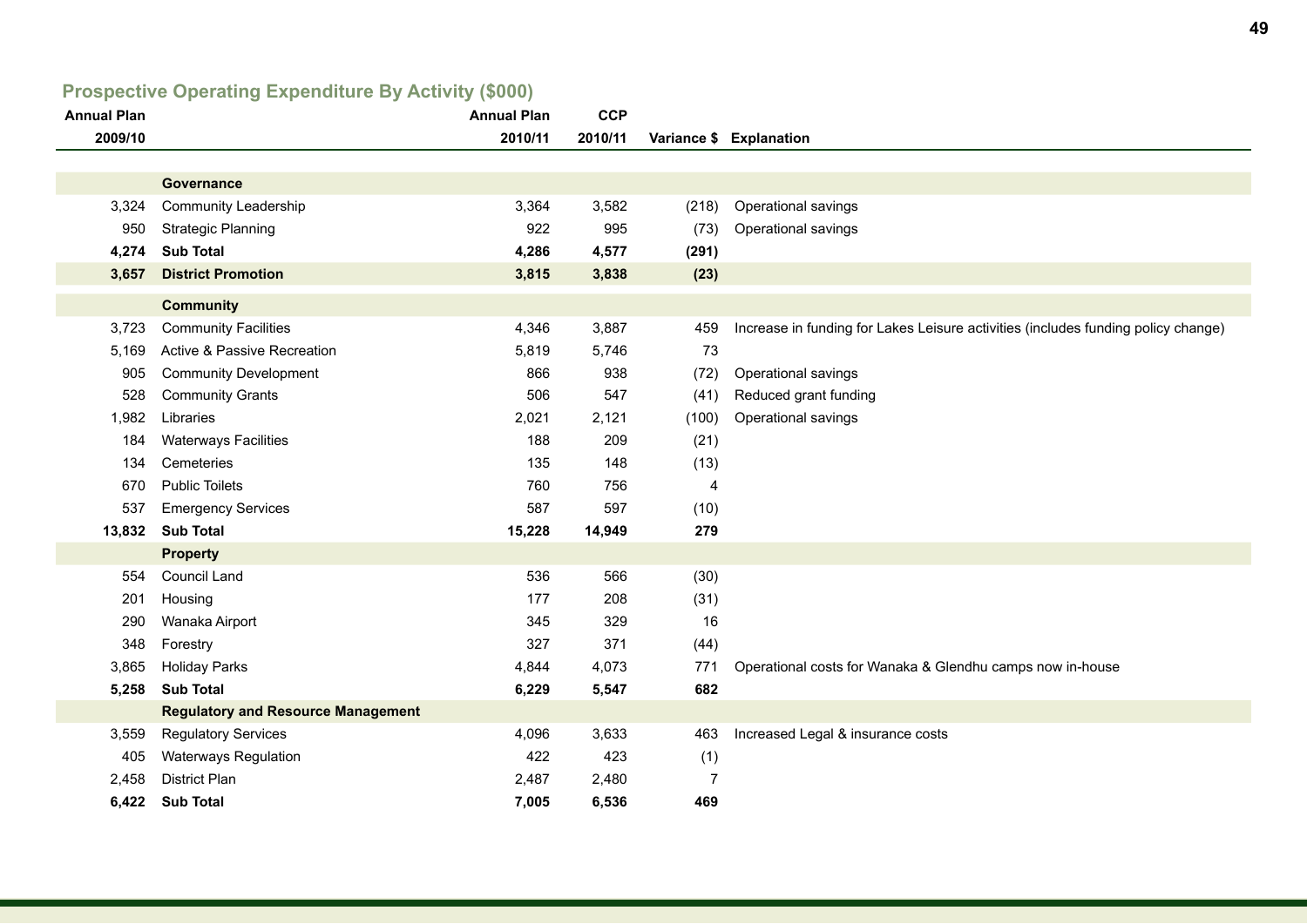| <b>I IDSPECTIVE OPERATING EXPERIMENTS BY ACTIVITY (VOOD)</b> |                                         |                    |            |          |                                               |  |  |  |  |
|--------------------------------------------------------------|-----------------------------------------|--------------------|------------|----------|-----------------------------------------------|--|--|--|--|
| <b>Annual Plan</b>                                           |                                         | <b>Annual Plan</b> | <b>CCP</b> |          |                                               |  |  |  |  |
| 2009/10                                                      |                                         | 2010/11            | 2010/11    |          | Variance \$ Explanation                       |  |  |  |  |
|                                                              |                                         |                    |            |          |                                               |  |  |  |  |
|                                                              | <b>Roading and Parking</b>              |                    |            |          |                                               |  |  |  |  |
| 15,732                                                       | Roading                                 | 16,771             | 17,283     | (512)    | Operational savings / reduced depreciation    |  |  |  |  |
| 459                                                          | Parking Provision                       | 566                | 462        | 104      | Increased maintenance provision               |  |  |  |  |
| 16,191                                                       | <b>Sub Total</b>                        | 17,337             | 17,745     | (408)    |                                               |  |  |  |  |
|                                                              | <b>Utilities</b>                        |                    |            |          |                                               |  |  |  |  |
| 8,390                                                        | Sewerage                                | 8,759              | 9,320      | (561)    | Reduced Interest / depreciation               |  |  |  |  |
| 7,056                                                        | <b>Water Supply</b>                     | 7,595              | 7,676      | (81)     |                                               |  |  |  |  |
| 8,320                                                        | Waste Management                        | 6,575              | 8,751      | (2, 176) | Solid waste costs down due to reduced volumes |  |  |  |  |
| 2,130                                                        | Stormwater                              | 2,105              | 2,187      | (82)     |                                               |  |  |  |  |
| 25,896                                                       | <b>Sub Total</b>                        | 25,034             | 27,934     | (2,900)  |                                               |  |  |  |  |
| 121                                                          | Overhead                                | 25                 | 133        | (108)    |                                               |  |  |  |  |
| 75,651                                                       | <b>Total Operating Cost</b>             | 78,959             | 81,259     | (2,300)  |                                               |  |  |  |  |
|                                                              |                                         |                    |            |          |                                               |  |  |  |  |
| 16,159                                                       | <b>Depreciation (included in above)</b> | 16,997             | 17,839     | (843)    |                                               |  |  |  |  |
| 7,431                                                        | Interest (included in above)            | 8,261              | 8,457      | (196)    |                                               |  |  |  |  |

## **Prospective Operating Expenditure By Activity (\$000)**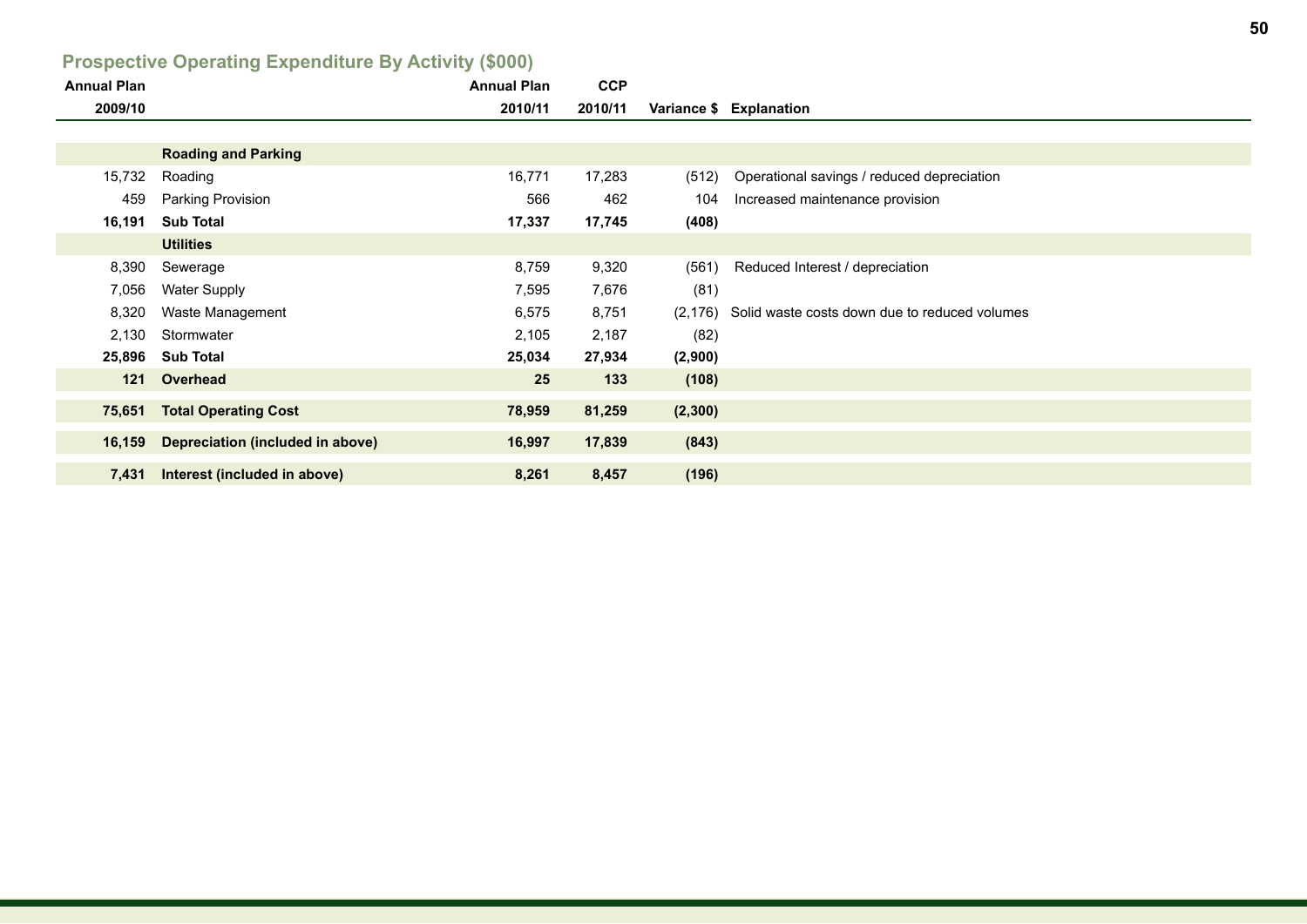# **Prospective Total Capital Expenditure By Activity (\$000)**

| <b>Annual Plan</b>       |                                           | <b>Annual Plan</b> | <b>CCP</b>               |                          |                                                                                              |
|--------------------------|-------------------------------------------|--------------------|--------------------------|--------------------------|----------------------------------------------------------------------------------------------|
| 2009/10                  |                                           | 2010/11            | 2010/11                  |                          | Variance \$ Explanation                                                                      |
|                          |                                           |                    |                          |                          |                                                                                              |
| $\sim$                   | Governance                                |                    |                          | $\overline{\phantom{a}}$ |                                                                                              |
| $\sim$                   | <b>District Promotion</b>                 | $\blacksquare$     | $\blacksquare$           | $\blacksquare$           |                                                                                              |
|                          | <b>Community</b>                          |                    |                          |                          |                                                                                              |
| 2,683                    | <b>Community Facilities</b>               | 3,086              | 2,234                    |                          | 852 Addition of Wood boiler project for Wanaka pool plus additional \$400k loan<br>repayment |
| 9,654                    | Active & Passive Recreation               | 6,546              | 4,626                    | (1,920)                  | Carry forward on \$3m land purchase provision (Wanaka)                                       |
| $\overline{\phantom{a}}$ | <b>Community Development</b>              |                    |                          |                          |                                                                                              |
| $\overline{\phantom{a}}$ | <b>Community Grants</b>                   |                    | $\overline{\phantom{a}}$ |                          |                                                                                              |
| 313                      | Libraries                                 | 313                | 507                      | (194)                    | Capital programme reduced - projects deferred                                                |
| 403                      | <b>Waterways Facilities</b>               | 23                 | 234                      | (211)                    | Capital programme reduced - projects deferred                                                |
| 60                       | Cemeteries                                | 15                 | 267                      | (252)                    | Capital programme reduced - projects deferred                                                |
| 517                      | <b>Public Toilets</b>                     | 597                | 1,013                    | (416)                    | Capital programme reduced - projects deferred                                                |
| 112                      | <b>Emergency Services</b>                 | 116                | 147                      | (31)                     |                                                                                              |
| 13,742                   | <b>Sub Total</b>                          | 10,696             | 9,028                    | (1,668)                  |                                                                                              |
|                          | <b>Property</b>                           |                    |                          |                          |                                                                                              |
| 3,506                    | Council Land                              | 538                | 3,378                    |                          | (2,840) Change in timing for development of Council land                                     |
| 158                      | Housing                                   | 134                | 139                      | (5)                      |                                                                                              |
| 305                      | Wanaka Airport                            | 490                | 490                      |                          |                                                                                              |
| $\overline{\phantom{a}}$ | Forestry                                  |                    | $\overline{\phantom{a}}$ |                          |                                                                                              |
| 1,870                    | <b>Holiday Parks</b>                      | 2,752              | 2,770                    | (18)                     |                                                                                              |
| 5,839                    | <b>Sub Total</b>                          | 3,914              | 6,777                    | (2,863)                  |                                                                                              |
|                          | <b>Regulatory and Resource Management</b> |                    |                          |                          |                                                                                              |
| 202                      | <b>Regulatory Services</b>                | 11                 | 11                       | $\overline{\phantom{a}}$ |                                                                                              |
| $\overline{\phantom{a}}$ | <b>Waterways Regulation</b>               |                    |                          |                          |                                                                                              |
| 410                      | <b>District Plan</b>                      | 445                | 445                      |                          |                                                                                              |
| 612                      | <b>Sub Total</b>                          | 456                | 456                      |                          |                                                                                              |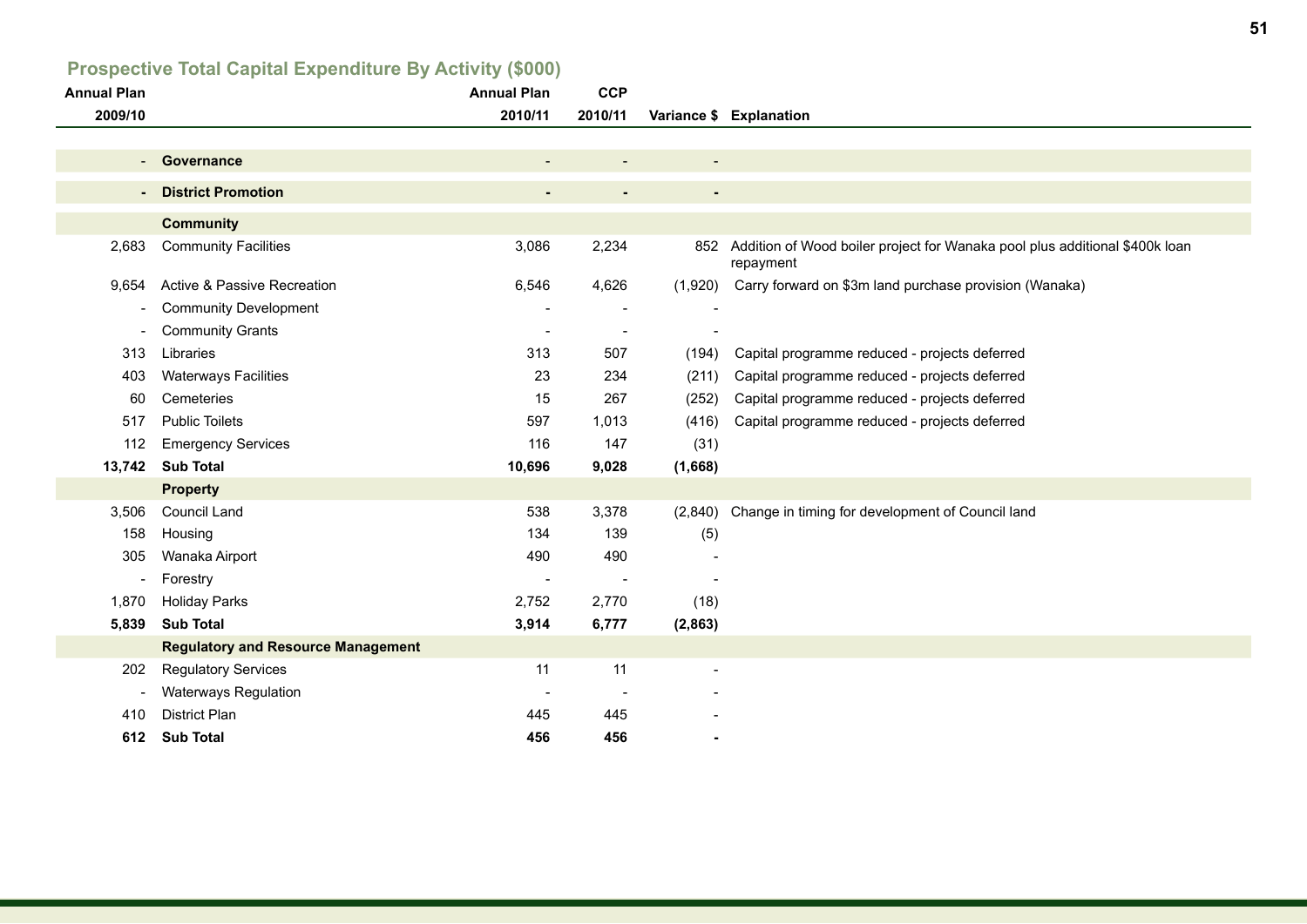# **Prospective Total Capital Expenditure By Activity (\$000)**

| <b>Annual Plan</b> |                            | <b>Annual Plan</b> | <b>CCP</b> |       |                                                       |
|--------------------|----------------------------|--------------------|------------|-------|-------------------------------------------------------|
| 2009/10            |                            | 2010/11            | 2010/11    |       | Variance \$ Explanation                               |
|                    |                            |                    |            |       |                                                       |
|                    | <b>Roading and Parking</b> |                    |            |       |                                                       |
| 26,529             | Roading                    | 29,062             | 24,996     |       | 4,066 Carry forward of \$2.5m                         |
| 150                | <b>Parking Provision</b>   | 194                | 150        | 44    |                                                       |
| 26,679             | Sub Total                  | 29,256             | 25,146     | 4,110 |                                                       |
|                    | <b>Utilities Total</b>     |                    |            |       |                                                       |
| 12,212             | Sewerage                   | 11,792             | 14,104     |       | (2,312) Capital programme reduced - projects deferred |
| 7,760              | <b>Water Supply</b>        | 8,241              | 6,049      |       | 2,192 Carry forward of \$1.8m                         |
| 471                | Waste Management           | 170                | 192        | (22)  |                                                       |
| 4,604              | Stormwater                 | 4,592              | 5,089      | (497) | Capital programme reduced - projects deferred         |
| 25,047             | <b>Sub Total</b>           | 24,795             | 25,434     | (639) |                                                       |
|                    | 1,114 Overhead             | 1,892              | 1,558      | 334   |                                                       |
|                    | 73,033 Total Capital Cost  | 71,009             | 68,399     | 2,610 |                                                       |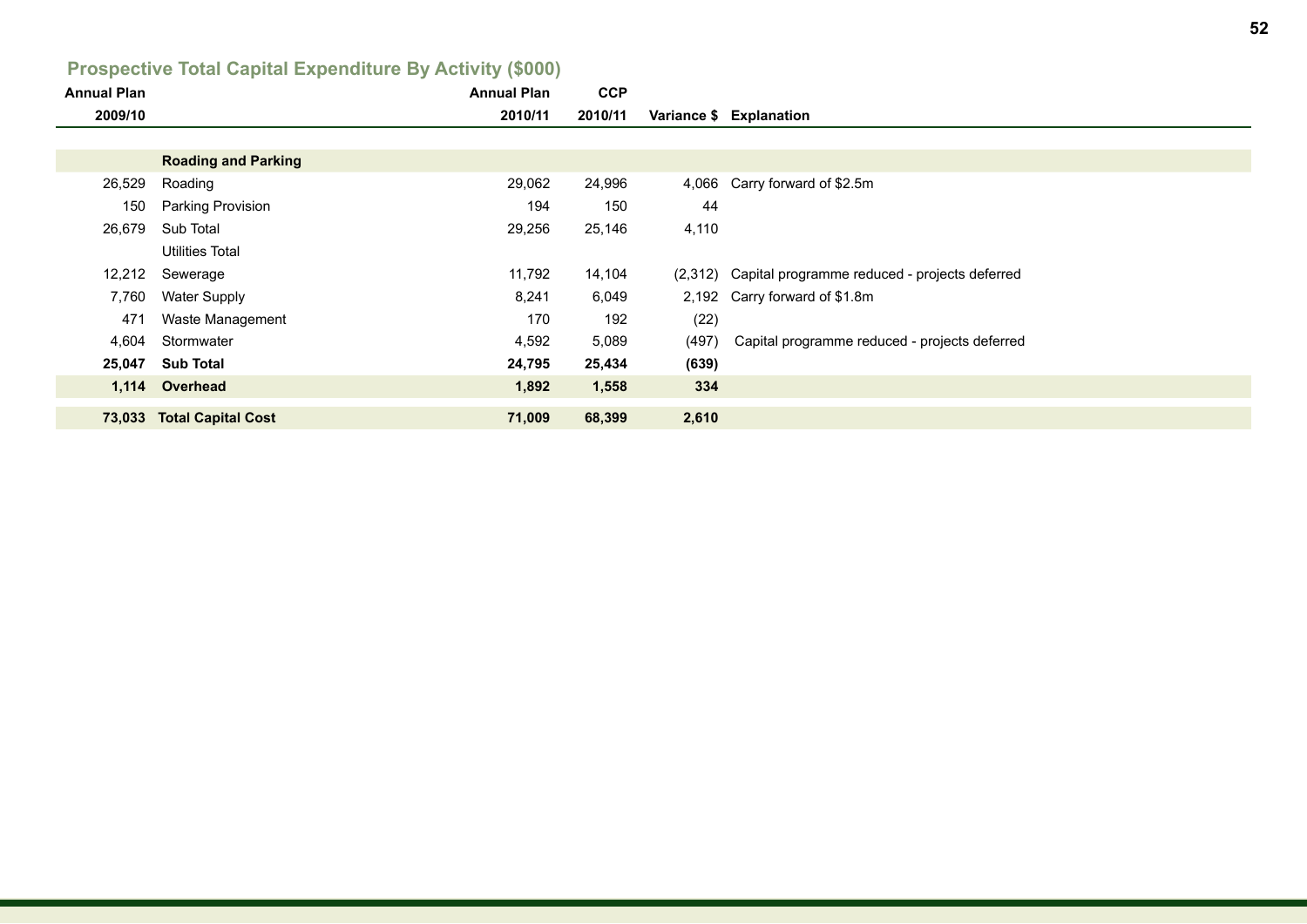# **Statement of Accounting Policies**

## **a Reporting Entity**

The Queenstown Lakes District Council (the Council) is a Territorial Local Authority governed by the Local Government Act 2002.

The prospective financial statements have been prepared in accordance with Section 111 of the Local Government Act 2002, the Financial Reporting Act 1993 and generally accepted accounting practice. The prospective financial statements comply with New Zealand equivalents to International Financial Reporting Standards (NZ IFRS).

The prospective financial statements presented here are for the reporting entity Queenstown Lakes District Council. They do not include the consolidated prospective financial statements of Queenstown Airport Limited; Lakes Environmental Limited, Lakes Engineering Limited, or Lakes Leisure Limited.

The Council is a public benefit entity whose primary objective is to provide goods and services for community and social benefit rather than for a financial return.

All available public benefit entity reporting exemptions under NZ IFRS have been adopted.

# **b Accounting Policies**

#### **Statement of Compliance**

The financial statements of the Council have been prepared in accordance with the requirements of the Local Government Act 2002: Part 6, Section 98 and Part 3 of Schedule 10, which includes the requirement to comply with New Zealand generally accepted accounting practice (NZ GAAP).

The financial statements comply with New Zealand equivalents to International Financial Reporting Standards (NZ IFRS) as appropriate for public benefit entities.

All available public benefit entity reporting exemptions under NZ IFRS have been adopted.

#### **Basis of Preparation**

The preparation of financial statements in conformity with NZ IFRS requires management to make judgements, estimates and assumptions that affect the application of policies and reported amounts of assets and liabilities, income and expenses. The estimates and associated assumptions are based on historical experience and various other factors that are believed to be reasonable under the circumstances. The results of which form the basis of making the judgements about carrying values of assets and liabilities that are not readily apparent from other sources. Actual results may differ from these estimates.

The estimates and underlying assumptions are reviewed on an ongoing basis. Revisions to accounting estimates are recognised in the period in which the estimate is revised if the revision affects only that period or in the period of the revision and in future periods if the revision affects both current and future periods.

The financial statements have been prepared on the basis of historical cost, except for the revaluation of certain non-current assets and financial instruments. Cost is based on the fair values of the consideration given in exchange for assets.

Accounting policies are selected and applied in a manner which ensures that the resulting financial information satisfies the concepts of relevance and reliability, thereby ensuring that the substance of the underlying transactions or other events is reported.

The accounting policies set out below have been applied consistently to all periods presented in these financial statements.

The financial statements are presented in thousands of New Zealand dollars. New Zealand dollars are the Council's and Group's functional currency.

The following accounting policies which materially affect the measurement of results and financial position have been applied:

#### **Revenue Recognition**

Revenue is measured at the fair value of the consideration received or receivable and represents amounts receivable for goods and services provided in the normal course of business, net of discounts and GST.

#### **Rates Revenue**

Rates revenue is recognised when it is levied.

#### **Other Revenue**

#### **(a) Rendering of Services**

Revenue from the rendering of services is recognised when it is probable that the economic benefits associated with the transaction will flow to the entity. The stage of completion at balance date is assessed based on the value of services performed to date as a percentage of the total services to be performed.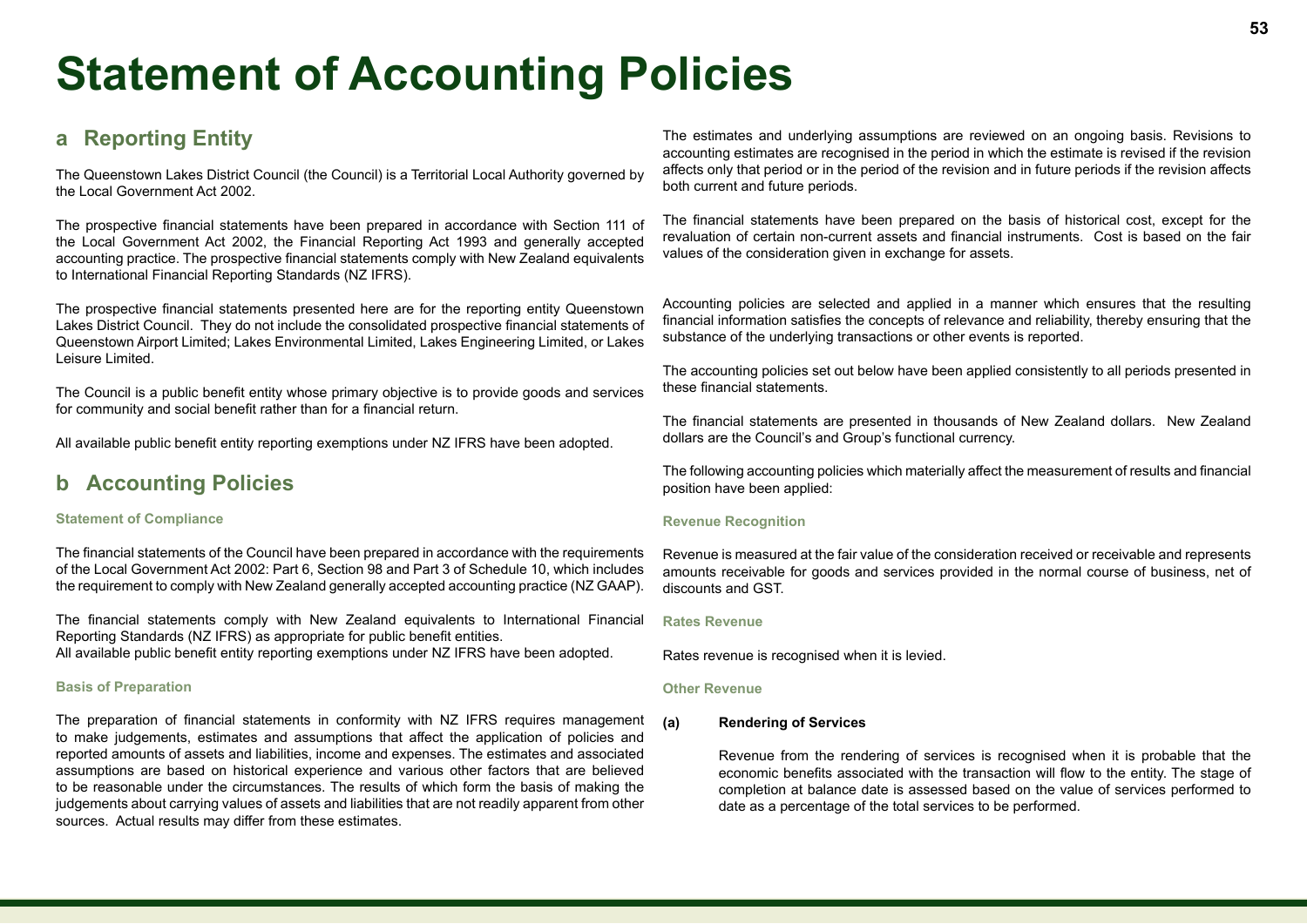#### **(b) Interest Revenue**

Interest revenue is accrued on a time basis, by reference to the principal outstanding and the effective interest rate applicable, which is the rate that exactly discounts estimated future cash receipts through the expected life of the financial asset to that asset's net carrying amount.

#### **(c) Dividend Revenue**

Dividends are recognised when the entitlement to the dividends is established.

#### **(d) Fees and Charges**

Fees and charges are recognised as income when supplies and services have been rendered.

#### **(e) Contracts and Consents**

Revenue relating to contracts and consent applications that are in progress at balance date is recognised by reference to the stage of completion at balance date.

#### **(f) Grant Revenue**

Government grants are received from Land Transport New Zealand, which subsidises part of the Council's costs in maintaining the local roading infrastructure. The subsidies are recognised as revenue upon entitlement as conditions pertaining to eligible expenditure have been fulfilled.

Grants and subsidies are recognised upon entitlement as conditions pertaining to eligible expenditure have been fulfilled.

#### **(g) Development Contributions**

The revenue recognition point for development and financial contributions is at the later of the point when the Council is ready to provide the service for which the contribution was levied, or the event that will give rise to a requirement for a development or financial contribution under the legislation.

Development contributions are classified as part of the "Other Revenue".

#### **Other Gains and Losses**

#### **(a) Sale of investment property, property, plant and equipment, property intended for sale and financial assets.**

Net gains or losses on the sale of investment property, property plant and equipment, property intended for sale and financial assets are recognised when an unconditional contract is in place and it is probable that the Council and/or Group will receive the consideration due.

#### **(b) Assets Acquired for Nil or Nominal Consideration**

Certain infrastructural assets have been vested to the Council as part of the subdivision covenant process. Such vested assets are recognised as revenue when the significant risks and rewards of ownership have been transferred to the Council and when the obligation to accept the transfer of the assets to the Council has been determined.

#### **Grant expenditure**

Non-discretionary grants are those grants that are awarded if the grant application meets the specified criteria and are recognised as expenditure when an application that meets the specified criteria for the grant has been received.

Discretionary grants are those grants where the Council has no obligation to award on receipt of the grant application and are recognised as expenditure when a successful applicant has been notified of the Council's decision.

#### **Leases**

Leases are classified as finance leases whenever the terms of the lease transfer substantially all the risks and rewards of ownership to the lessee. All other leases are classified as operating leases.

Rentals payable under operating leases are charged to the Statement of Financial Performance on a basis representative of the pattern of benefits to be derived from the leased asset.

#### **(a) Council and/or Group as Lessor**

Amounts due from lessees under finance leases are recorded as receivables at the amount of the net investment in the leases. Finance lease income is allocated to accounting periods so as to reflect a constant periodic rate of return on the net investment outstanding in respect of the leases.

Rental income from operating leases is recognised on a straight line basis over the term of the relevant lease.

#### **(b) Council and/or Group as Lessee**

Assets held under finance leases are recognised at their fair value or, if lower, at amounts equal to the present value of the minimum lease payments, each determined at the inception of the lease. The corresponding liability to the lessor is included in the Statement of Financial Position as a finance lease obligation.

Lease payments are apportioned between finance charges and reduction of the lease obligation so as to achieve a constant rate of interest on the remaining balance of the liability. Finance charges are charged directly against income, unless they are directly attributable to qualifying assets, in which case they are capitalised.

Rentals payable under operating leases are charged to income on a straight line basis over the term of the relevant lease.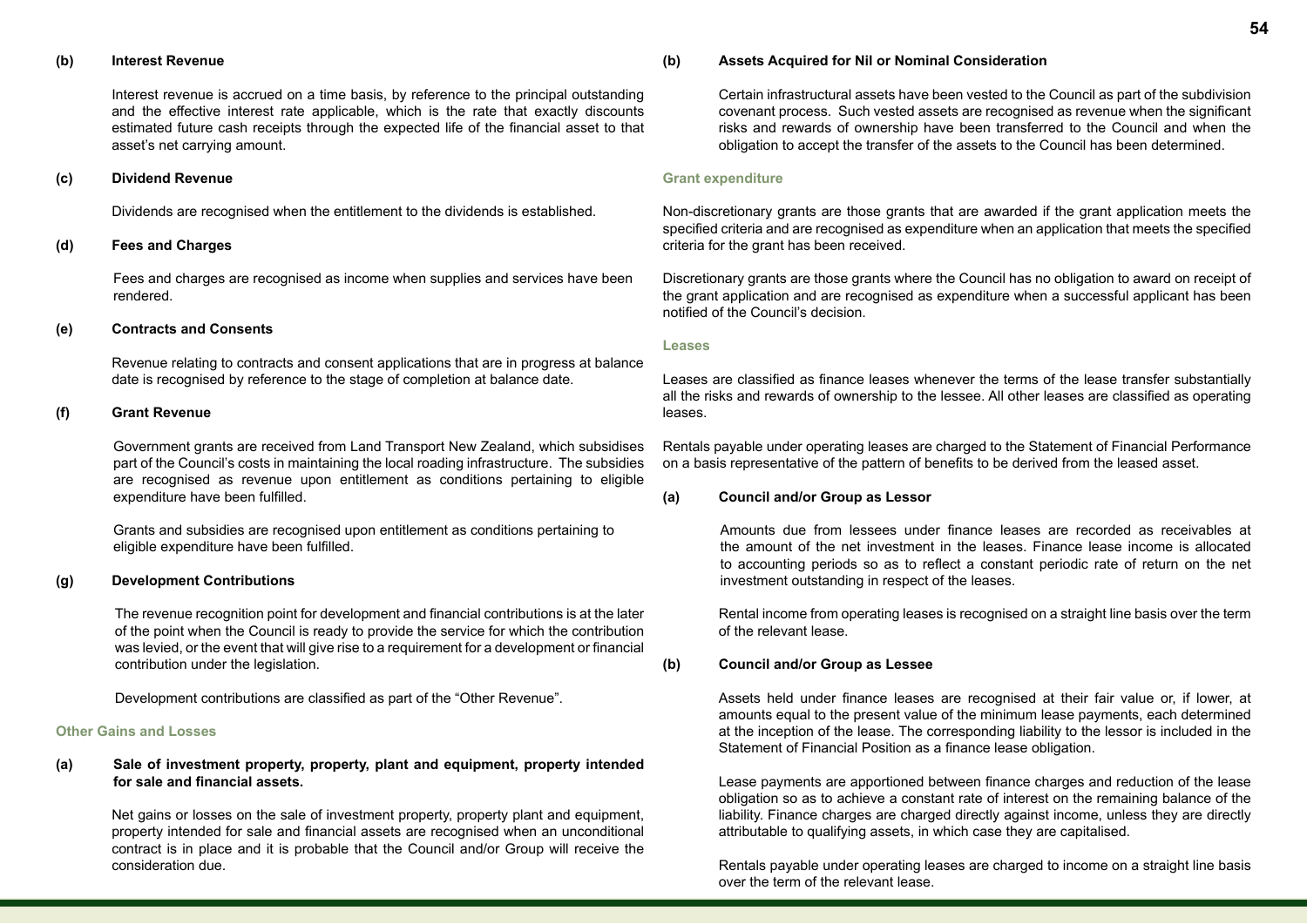#### **(c) Lease Incentives**

Benefits received and receivable as an incentive to enter into an operating lease are also spread on a straight line basis over the lease term.

#### **Goods and Services Tax**

Revenues, expenses, assets and liabilities are recognised net of the amount of goods and services tax (GST), except for receivables and payables which are recognised inclusive of GST. Where GST is not recoverable as an input tax it is recognised as part of the related asset or expense.

#### **Cash and Cash Equivalents**

Cash and cash equivalents comprise cash on hand, cash in banks and other short-term highly liquid deposits that are readily convertible to a known amount of cash.

#### **Financial Instruments**

Financial assets and financial liabilities are recognised on the Council's or Group's Statement of Financial Position when the Council and/or Group becomes a party to contractual provisions of the instrument.

Investments are recognised and derecognised on trade date where purchase or sale of an investment is under a contract, whose terms require delivery of the investment within the timeframe established by the market concerned, and are initially measured at fair value, net of transaction costs, except for those financial assets classified as fair value through profit or loss which are initially valued at fair value.

#### **(i) Financial Assets**

Financial Assets are classified into the following specified categories: financial assets 'at fair value through profit or loss', 'held-to-maturity' investments, 'available-for-sale' financial assets, and 'loans and receivables'. The classification depends on the nature and purpose of the financial assets and is determined at the time of initial recognition.

The effective interest method, referred to below, is a method of calculating the amortised cost of a financial asset and of allocating interest income over the relevant period. The effective interest rate is the interest rate that exactly discounts estimated future cash receipts through the expected life of the financial asset, or, where appropriate, a shorter period.

#### **Financial Assets at Fair Value Through Profit or Loss**

Financial assets are classified as financial assets at fair value through profit or loss where the financial asset:

- Has been acquired principally for the purpose of selling in the near future;
- Is a part of an identified portfolio of financial instruments that the Council and Group manages together and has a recent actual pattern of short-term profit-taking; or
- Is a derivative that is not designated and effective as a hedging instrument.

Financial assets at fair value through profit or loss are stated at fair value, with any resultant gain or loss recognised in the Statement of Financial Performance. The net gain or loss is recognised in the Statement of Financial Performance and incorporates any dividend or interest earned on the financial asset. Fair value is determined in the manner described later in this note.

#### **Held-to-Maturity Investments**

Investments are recorded at amortised cost using the effective interest method less impairment, with revenue recognised on an effective yield basis.

The Council and Group does not hold any financial assets in this category.

#### **Available-for-Sale Financial Assets**

Equity Investments held by the Council and Group classified as being available-for-sale are stated at fair value. Fair value is determined in the manner described later in this note. Gains and losses arising from changes in fair value are recognised directly in the available-for-sale revaluation reserve, with the exception of impairment losses which are recognised directly in the Statement of Financial Performance. Where the investment is disposed of or is determined to be impaired, the cumulative gain or loss previously recognised in the available-for-sale revaluation reserve is included in the Statement of Financial Performance for the period.

Dividends on available-for-sale equity instruments are recognised in the Statement of Financial Performance when the Council's and Group's right to receive payments is established.

#### **Loans and Receivables**

Trade receivables, loans and other receivables that have fixed or determinable payments that are not quoted in an active market are classified as 'loans and receivables'. Loans and receivables are measured at amortised cost using the effective interest method less impairment. Interest is recognised by applying the effective interest rate.

Trade and other receivables are recognised initially at fair value and subsequently measured at amortised cost using the effective interest method, less provision for impairment. A provision for impairment is established when there is objective evidence that the Council or Group will not be able to collect all amounts due according to the original terms of the receivables. The amount of the provision is the difference between the asset's carrying amount and the present value of estimated future cash flows, discounted at the effective interest rate. The amount of the provision is expensed in the Statement of Financial Performance.

Loans, including loans to community organisations made by the Council at nil, or below-market interest rates are initially recognised at the present value of their expected future cash flows and discounted at the current market rate of return for a similar asset/investment. They are subsequently measured at amortised cost using the effective interest method. The difference between the face value and present value of expected future cash flows of the loan is recognised in the Statement of Financial Performance as a grant.

Until 1 July 1998 in certain circumstances funds were required to be set aside each year to meet future payments of loans and commitments. These funds, described as Sinking Funds, are administered by independent Sinking Fund Commissioners appointed by the Council. The funds are included in the Statement of Financial Position. The Council now voluntarily contributes to sinking funds to build up funds to pay off debt principal. Deposits are included within this classification.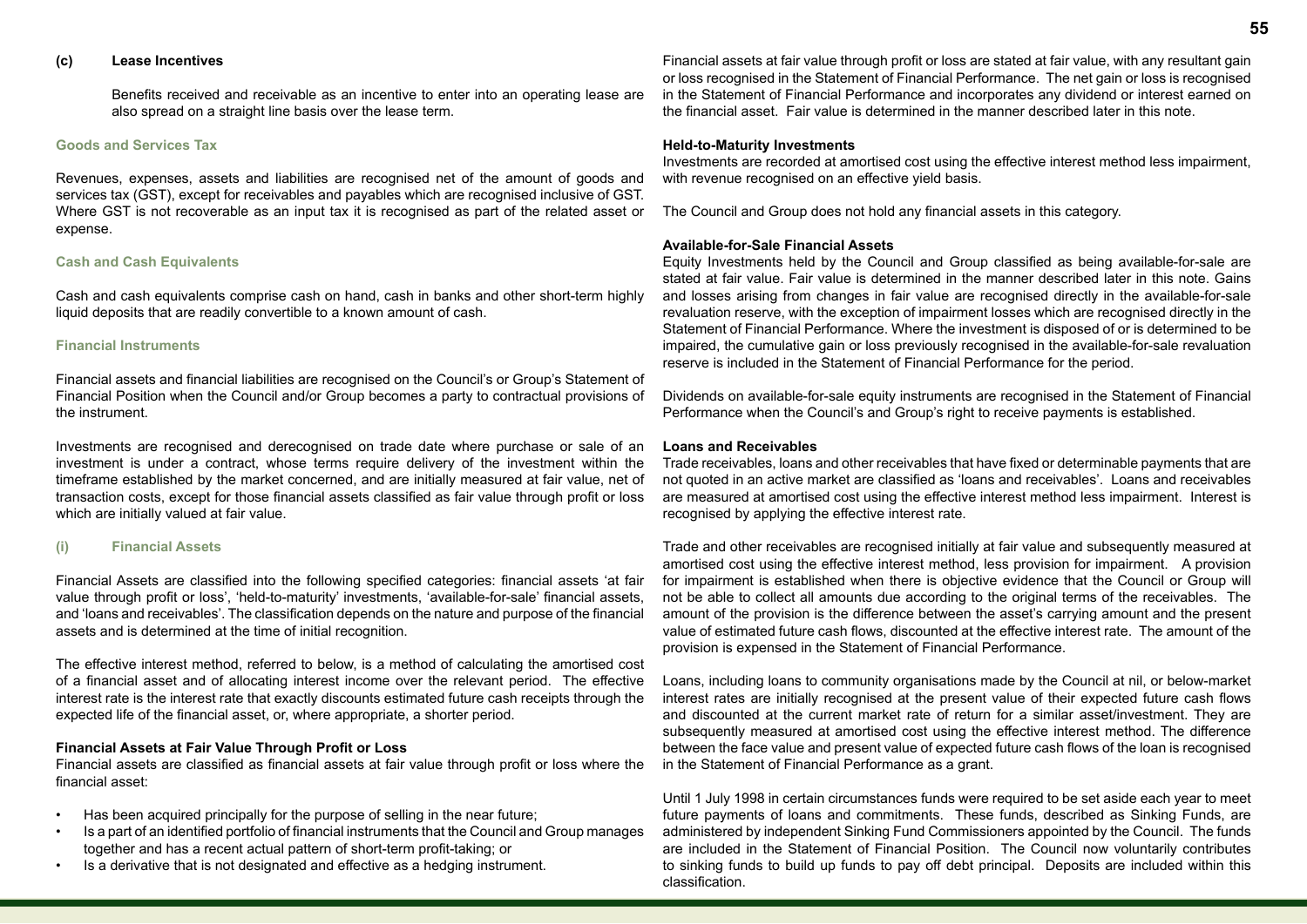#### **Impairment of Financial Assets**

Financial assets, other than those at fair value through profit or loss, are assessed for indicators of impairment at each balance sheet date. Financial assets are impaired where there is objective evidence that as a result of one or more events that occurred after the initial recognition of the financial asset the estimated future cash flows of the investment have been impacted. For financial assets carried at amortised cost, the amount of the impairment is the difference between the asset's carrying amount and the present value of estimated future cash flows, discounted at the original effective interest rate.

The carrying amount of the financial asset is reduced by the impairment loss directly for all financial assets with the exception of trade receivables where the carrying amount is reduced through the use of an allowance account. When a trade receivable is uncollectible, it is written off against the allowance account. Subsequent recoveries of amounts previously written off are credited against the allowance account. Changes in the carrying amount of the allowance account are recognised in the Statement of Financial Performance.

With the exception of available-for-sale equity instruments, if, in a subsequent period, the amount of the impairment loss decreases and the decrease can be related objectively to an event occurring after the impairment was recognised, the previously recognised impairment loss is reversed through the Statement of Financial Performance to the extent the carrying amount of the investment at the date of impairment is reversed does not exceed what the amortised cost would have been had the impairment not been recognised.

#### **(ii) Financial Liabilities**

#### **Trade and Other Payables**

Trade payables and other accounts payable are recognised when the Council and Group becomes obliged to make future payments resulting from the purchase of goods and services.

Trade and other payables are initially recognised at fair value and are subsequently measured at amortised cost, using the effective interest method.

#### **Borrowings**

Borrowings are recorded initially at fair value, net of transaction costs.

Subsequent to initial recognition, borrowings are measured at amortised cost with any difference between the initial recognised amount and the redemption value being recognised in the Statement of Financial Performance over the period of the borrowing using the effective interest method.

#### **Fair Value Estimation**

The fair value of financial instruments traded in active markets (such as listed equities) is based on quoted market prices at the balance date. The quoted market price used for financial assets held by the Council and Group is the current bid price; the appropriate quoted market price for financial liabilities is the current offer price.

The fair value of financial instruments that are not traded in an active market is determined using valuation techniques. The Council and Group uses a variety of methods and makes assumptions that are based on market conditions existing as each balance date.

Quoted market prices or dealer quotes for similar instruments are used for long-term investment and debt instruments held.

#### **Embedded Derivatives**

Derivatives embedded in other financial instruments or other host contracts are treated as separate derivatives when their risks and characteristics are not closely related to those of host contracts and the host contracts are not measured at fair value with changes in fair value recognised in the Statement of Financial Performance.

#### **Inventories**

#### **Development Properties**

Development properties classified within Inventory are stated at the lower of cost or net realisable value. Cost includes planning expenditure and any other expenditure to bring the Development property to its present condition.

#### **Other inventories**

Inventories are valued at the lower of cost and net realisable value. Cost is determined on a weighted average basis with an appropriate allowance for obsolescence and deterioration.

#### **Properties Intended for Sale**

Properties intended for sale are measured at the lower of carrying amount and fair value less costs to sell. Properties are classified as intended for sale if their carrying amount will be recovered through a sale transaction rather than through continuing use.

#### **Property, Plant and Equipment**

The Council and Group have the following classes of property, plant and equipment:

#### **Operational Assets**

- Council owned land, buildings and building improvements, foreshore structures, plant and equipment, furniture and office equipment and library books; and
- Subsidiary owned land, buildings, runway and plant and equipment.

#### **Infrastructure Assets**

- Infrastructure assets are the fixed utility systems owned by the Council. Each asset type includes all items that are required for the network to function:
	- Sewer, stormwater, water
	- Roads, bridges and lighting
	- Land under roads

#### **Cost**

Operational Assets and Land under Roads are recorded at cost less accumulated depreciation and any accumulated impairment losses. Cost includes expenditure that is directly attributable to the acquisition of the assets. Where an asset is acquired for no cost, or for a nominal cost, it is recognised at fair value at the date of acquisition. When significant, interest costs incurred during the period required to construct an item of property, plant and equipment are capitalised as part of the asset's total cost.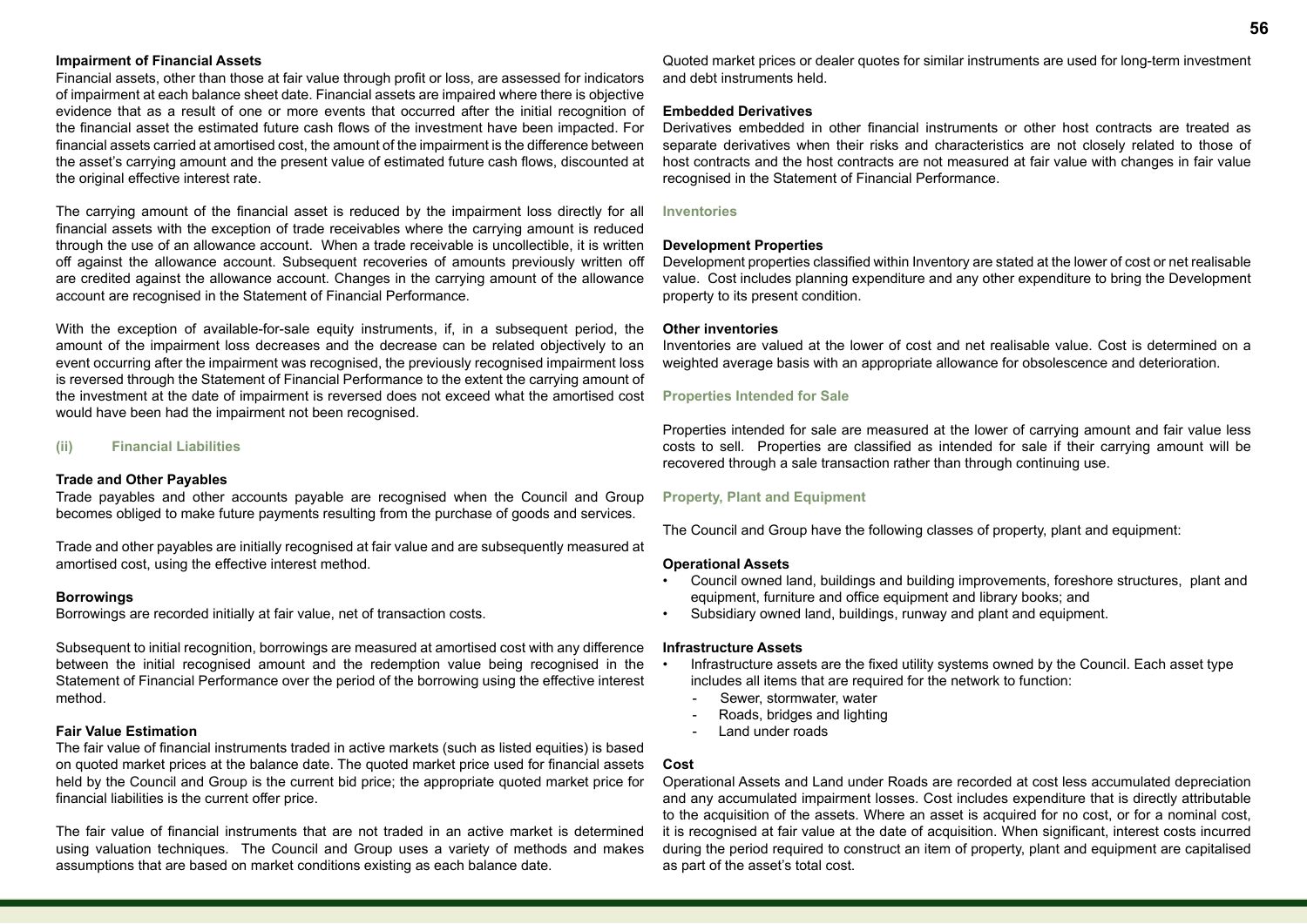#### **Accounting for Revaluations**

Infrastructural assets other than Land under Roads are stated at fair value.

The results of revaluing are credited or debited to an asset revaluation reserve for that class of asset. Where this results in a debit balance in the asset revaluation reserve, this balance is expensed to the Statement of Financial Performance. Any subsequent increase in revaluation that offsets a previous decrease in value recognised in the Statement of Financial Performance will be recognised first in the Statement of Financial Performance up to the amount previously expensed, and then credited to the revaluation reserve for that class of asset.

#### **Sewer, Stormwater, Water**

Sewer, stormwater and water assets are stated at fair value, which is optimised depreciated replacement cost value as at 1 July, 2007 by Rationale, independent valuers. Acquisitions subsequent to 1 July, 2007 are at cost.

#### **Roads, Bridges and Lighting**

Roading assets are stated at fair value, which is optimised depreciated replacement cost value as at 1 July, 2007 by GHD Limited, independent valuers. Bridges and lighting are stated at valuation which is optimised depreciated replacement cost value.

#### **Depreciation**

Operational assets with the exception of land, are depreciated on a straight-line basis to write-off the asset to its estimated residual value over its estimated useful life.

Infrastructural assets, with the exception of land under roads, are depreciated on a straight-line basis to write off the fair value of the asset to its estimated residual values over its estimated useful life.

Expenditure incurred to maintain these assets at full operating capability is charged to the Statement of Financial Performance in the year incurred.

The following estimated useful lives are used in the calculation of depreciation.

| <b>Operational Assets</b>      | Rate $(\%)$       | <b>Method</b> |
|--------------------------------|-------------------|---------------|
| <b>Buildings</b>               | $2.0\% - 33\%$    | SL            |
| <b>Building improvements</b>   | $1.67\% - 6.67\%$ | SL            |
| Runway                         | $1.25\% - 6.67\%$ | -SL           |
| Plant and equipment            | $5.5\% - 28\%$    | -SL           |
| Motor vehicles                 | $20\% - 26\%$     | DV            |
| Furniture and office equipment | 10% - 33%         | <b>SL</b>     |
| Computer equipment             | 25%               | -SL           |
| Library books                  | 10%               | SL            |

#### **Infrastructural Assets**

| Sewerage             | 1.67% - 10%     | SL        |
|----------------------|-----------------|-----------|
| <b>Water Supply</b>  | $1.67\% - 10\%$ | SL        |
| Stormwater           | 1.67% - 10%     | SL.       |
| Roading - Basecourse | 4%              | SL        |
| Roading - Bridges    | $1\%$           | <b>SL</b> |
| Roading - Surfacing  | 8.33%           | <b>SL</b> |
| Roading - Other      | $2\% - 8.33\%$  | SL        |
|                      |                 |           |

The estimated useful lives, residual values and depreciation method are reviewed at the end of each annual reporting period.

#### **Disposal**

An item of property, plant and equipment is derecognised upon disposal or recognised as impaired when no future economic benefits are expected to arise from the continued use of the asset.

Any gain or loss arising on derecognition of the asset (calculated as the difference between the net disposal proceeds and the carrying amount of the asset) is included in the Statement of Financial Performance in the period the asset is derecognised.

#### **Forestry assets**

Forestry assets are independently revalued annually at fair value less estimated point of sale costs. Fair value is determined based on the present value of expected net cash flows discounted at a current market determined pre-tax rate.

Gains or losses arising on initial recognition of biological assets at fair value less estimated point of sale costs and from a change in fair value less estimated point of sale costs are recognised in the Statement of Financial Performance.

The costs to maintain the forestry assets are included in the Statement of Financial Performance.

#### **Investment Properties**

Investment properties are held to earn rentals and/or for capital gains. Property held to meet service delivery objectives are excluded from Investment Properties and included with Property, Plant and Equipment. The investment properties are measured at fair value at the reporting date. Gains or losses arising from changes in the fair value of the investment properties are included in the Statement of Financial Performance in the period in which they arise.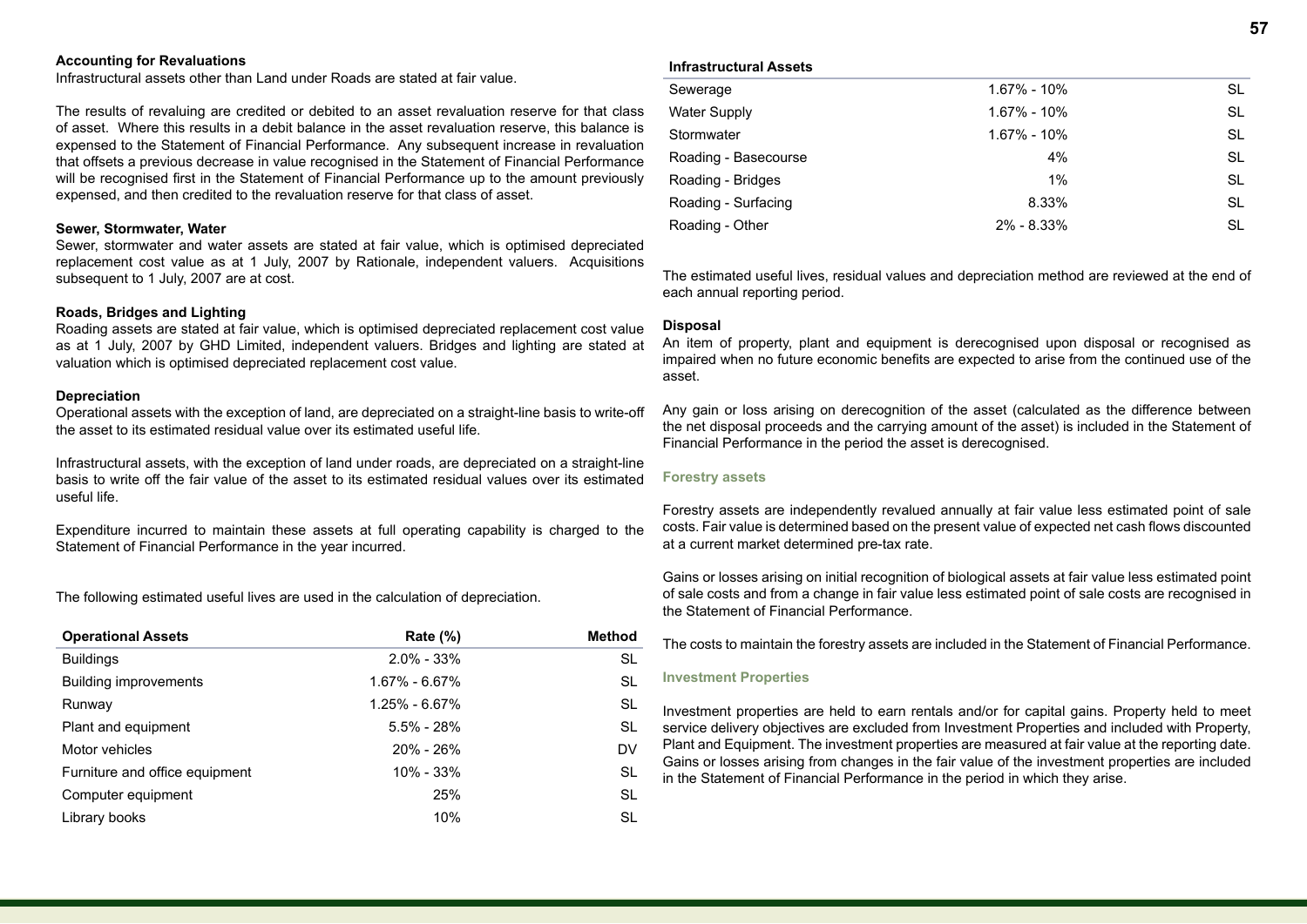#### **Finite life intangible assets**

Finite life intangible assets are recorded at cost less accumulated amortisation. Amortisation is charged on a straight line basis over their estimated useful life. The estimated useful life and amortisation period is reviewed at the end of each annual reporting period.

#### **Intangible assets acquired in a business combination**

All potential intangible assets acquired in a business combination are identified and recognised separately from goodwill where they satisfy the definition of an intangible asset and their fair value can be measured reliably.

#### **Intangible Assets - Software acquisition and development**

Acquired computer software licenses are recorded at cost less accumulated amortisation. Amortisation is charged on a straight line basis over their estimated useful life. The estimated useful life and amortisation period is reviewed at the end of each annual reporting period.

Costs associated with maintaining computer software are recognised as an expense when incurred. Costs that are directly associated with the development of software for internal use by the Council and Group, are recognised as an intangible asset. Direct costs include the software development employee costs and an appropriate portion of relevant overheads.

#### **Impairment of Non-Financial Assets**

At each reporting date, the Council and Group reviews the carrying amounts of its tangible and intangible assets to determine whether there is any indication that those assets have suffered an impairment loss. If any such indication exists, the recoverable amount of the asset is estimated in order to determine the extent of the impairment loss (if any). Where the asset does not generate cash flows that are independent from other assets, the Council and Group estimates the recoverable amount of the cash-generating unit to which the asset belongs.

Goodwill, intangible assets with indefinite useful lives and intangible assets not yet available for use are tested for impairment annually and whenever there is an indication that the asset may be impaired. An impairment of goodwill is not subsequently reversed.

Recoverable amount is the higher of fair value less costs to sell and value in use. Value in use is depreciated replacement cost for an asset where the future economic benefits or service potential of the asset are not primarily dependent on the asset's ability to generate net cash inflows and where the entity would, if deprived of the asset, replace it's remaining future economic benefits or service potential. In assessing value in use for cash-generating assets, the estimated future cash flows are discounted to their present value using a pre-tax discount rate that reflects current market assessments of the time value of money and the risks specific to the asset for which the estimates of future cash flows have not been adjusted.

If the recoverable amount of an asset (or cash-generating unit) is estimated to be less than its carrying amount, the carrying amount of the asset (cash-generating unit) is reduced to its recoverable amount. An impairment loss is recognised in the Statement of Financial Performance immediately, unless the relevant asset is carried at fair value, in which case the impairment loss is treated as a revaluation decrease.

Where an impairment loss subsequently reverses, the carrying amount of the asset (cashgenerating unit) is increased to the revised estimate of its recoverable amount, but only to the extent that the increased carrying amount does not exceed the carrying amount that would have been determined had no impairment loss been recognised for the asset (cash-generating unit) in prior years. A reversal of an impairment loss is recognised in the Statement of Financial Performance immediately, unless the relevant asset is carried at fair value, in which case the reversal of the impairment loss is treated as a revaluation increase.

#### **Employee Benefits**

Provision is made for benefits accruing to employees in respect of wages and salaries, annual leave, long service leave, and sick leave when it is probable that settlement will be required and they are capable of being measured reliably.

Provisions made in respect of employee benefits expected to be settled within 12 months, are measured at their nominal values using the remuneration rate expected to apply at the time of settlement.

Provisions made in respect of employee benefits which are not expected to be settled within 12 months are measured as the present value of the estimated future cash outflows to be made by the Council and Group in respect of services provided by employees up to reporting date.

#### **Provisions**

Provisions are recognised when the Council and Group has a present obligation, the future sacrifice of economic benefits is probable, and the amount of the provision can be measured reliably.

The amount recognised as a provision is the best estimate of the consideration required to settle the present obligation at reporting date, taking into account the risks and uncertainties surrounding the obligation. Where a provision is measured using the cashflows estimated to settle the present obligation, its carrying amount is the present value of those cashflows.

When some or all of the economic benefits required to settle a provision are expected to be recovered from a third party, the receivable is recognised as an asset if it is virtually certain that recovery will be received and the amount of the receivable can be measured reliably.

#### **Statement of Cashflows**

Cash means cash balances on hand, held in bank accounts and demand deposits that the Council and Group invests in as part of its day to day cash management.

Operating activities include cash received from all income sources of the Council and Group and record the cash payments made for the supply of goods and services.

Investing activities are those activities relating to the acquisition and disposal of non-current assets.

Financing activities comprise the change in equity and debt structure of the Council and Group.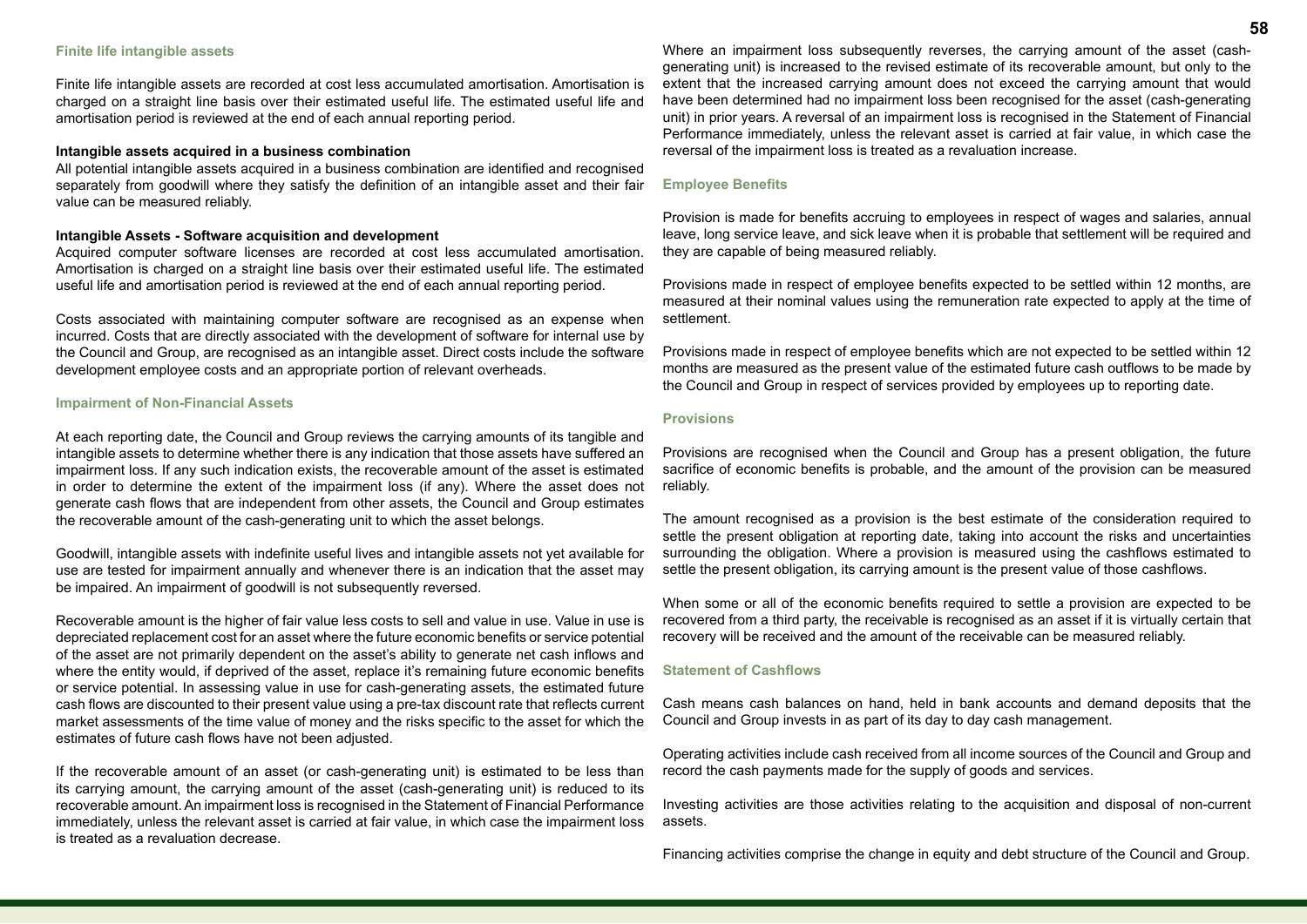#### **Equity**

Equity is the community's interest in the Council and Group and is measured as the difference between total assets and total liabilities. Equity is disaggregated and classified into a number of reserves.

Reserves are a component of equity generally representing a particular use to which various parts of equity have been assigned. Reserves may be legally restricted or created by Council.

#### **Restricted and Council Created Reserves**

Restricted reserves are a component of equity generally representing a particular use to which various parts of equity have been assigned. Reserves may be legally restricted or created by the Council.

Restricted reserves are those subject to specific conditions accepted as binding by the Council and which may not be revised by the Council without reference to the Courts or a third party. Transfers from these reserves may be made only for certain specified purposes or when certain specified conditions are met.

Also included in restricted reserves are reserves restricted by Council decision. The Council may alter them without references to any third party or the Courts. Transfers to and from these reserves are at the discretion of the Council.

The Council's objectives, policies and processes for managing capital are described in Note 32.

#### **Financial guarantee contracts**

A financial guarantee contract is a contract that requires the Council or Group to make specified payments to reimburse the holder for a loss it incurs because a specified debtor fails to make payment when due.

Financial guarantee contracts are initially recognised at fair value. If a financial guarantee contract was issued in a stand-alone arm's length transaction to an unrelated party, its fair value at inception is equal to the consideration received. When no consideration is received a provision is recognised based on the probability the Council or Group will be required to reimburse a holder for a loss incurred, discounted to present value. The portion of the guarantee that remains unrecognised, prior to discounting to fair value, is disclosed as a contingent liability.

Financial guarantees are subsequently measured at the initial recognition amount less any amortisation, however if the Council or Group assesses that it is probable that expenditure will be required to settle a guarantee, then the provision for the guarantee is measured at the present value of the future expenditure.

#### **Allocation of Overheads**

Direct costs are charged directly to significant activities. Indirect costs are charged to significant activities based on the cost drivers and related activity/usage information.

Direct costs are those costs that are directly attributable to a significant activity. Indirect costs are those costs that cannot be identified in an economically feasible manner with a specific significant activity.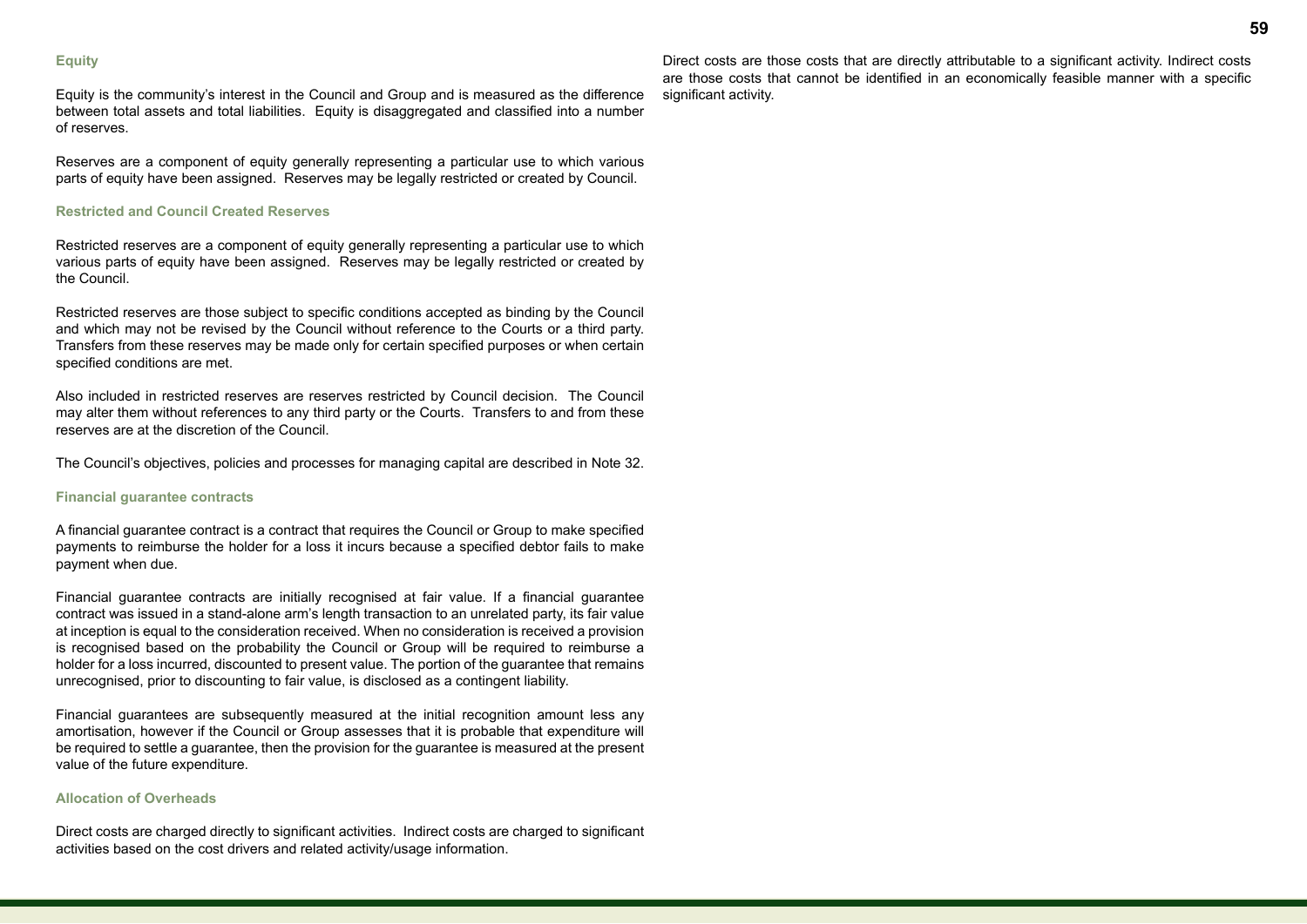# **Balancing the Budget**

The Local Government Act 2002 contains a requirement to balance the budget. Section 100 states:

- *1. A local authority must ensure that each year's projected operating revenues are set at a level sufficient to meet that years projected operating expenses.*
- *2. Despite subsection (1), a local authority may set projected operating revenues at a different level from that required by that subsection if the local authority resolves that it is financially prudent to do so, having regard to* 
	- a) The estimated expenses of achieving and maintaining the predicted levels of service provision set out in the long term Council community plan, including the estimated expenses associated with maintaining the service capacity and integrity of assets throughout their useful life; and
	- b) The projected revenue available to fund the estimated expenses associated with maintaining the service capacity and integrity to assets throughout their useful life; and
	- c) The equitable allocation of responsibility for funding the provision and maintenance of assets and facilities throughout their useful life; and
	- d) The funding and financial policies adopted under section 102.

Council comfortably meets these requirements over the timeframe of the plan. The forecasted 10 year statement of Financial Performance shows strong operating surpluses, which demonstrates that Council balances its budget requirements overall.

#### **Funding of Depreciation**

The funding of depreciation is an implied requirement of the "balanced budget" provision of the new Local Government Act. It requires that the Council fully fund all operating costs, including reductions in the useful life or quality of assets.

The requirement arises from Government concern that some local authorities were not adequately maintaining infrastructural assets. In instances where this occurred, current ratepayers were paying too little and leaving a major financial burden for future generations.

Queenstown Lakes District has in recent years provided adequately for asset renewal. A major effort has been made over the past decade to address deferred maintenance and the budgets have provided for the renewal of infrastructure.

The Council now has far more reliable asset information and a much better understanding of the life cycle of its assets.

The new Act provides a more flexible approach in the requirement to fully fund depreciation. The revised interpretation has allowed Councils flexibility in four key areas which we have taken advantage of in preparing these budgets:

- (i) The Council needs to fund depreciation only on its share of roading funding. The component attributable to Transfund is excluded. Allowing for SPR roading arrangements and other subsidisable costs 65% of roading depreciation will be funded (2009/10 – 65%);
- (ii) Depreciation on Community facilities may not need to be funded as they are often funded by non-Council sources and will never be replaced in the same form at the end of their useful life. Depreciation on halls, libraries, and other facilities (including the Events Centre) will therefore not be funded;
- (iii) The Council has accepted that it is not reasonable to fund depreciation where a community has funded a water or sewerage scheme, by lump sum contributions or loan charges. That community ends up paying twice – for loan charges and depreciation;
- (iv) Because we have generally maintained the value of our infrastructure the Council will use funded depreciation to finance renewal projects and repay loans. It cannot be used to fund new assets or asset improvements.

These changes have focused on the intent of legislation, the maintenance of the capacity of major operational assets. This Council has had this focus for some time now and so is not greatly affected by the new provisions.

The impact of the above decision has led to the following amounts of depreciation not being funded:

|                 | <b>Total Depreciation</b><br>2010/11 (\$000) | <b>Depreciation Not Funded</b><br>2010/11 (\$000) |
|-----------------|----------------------------------------------|---------------------------------------------------|
| Roading         | 7,358                                        | 2,525                                             |
| Sewerage        | 2,991                                        | 1,683                                             |
| Water           | 1,857                                        | 431                                               |
| Stormwater      | 1,095                                        | 274                                               |
| Community/other | 3,696                                        | 1,880                                             |
| <b>Total</b>    | 16,997                                       | 6,793                                             |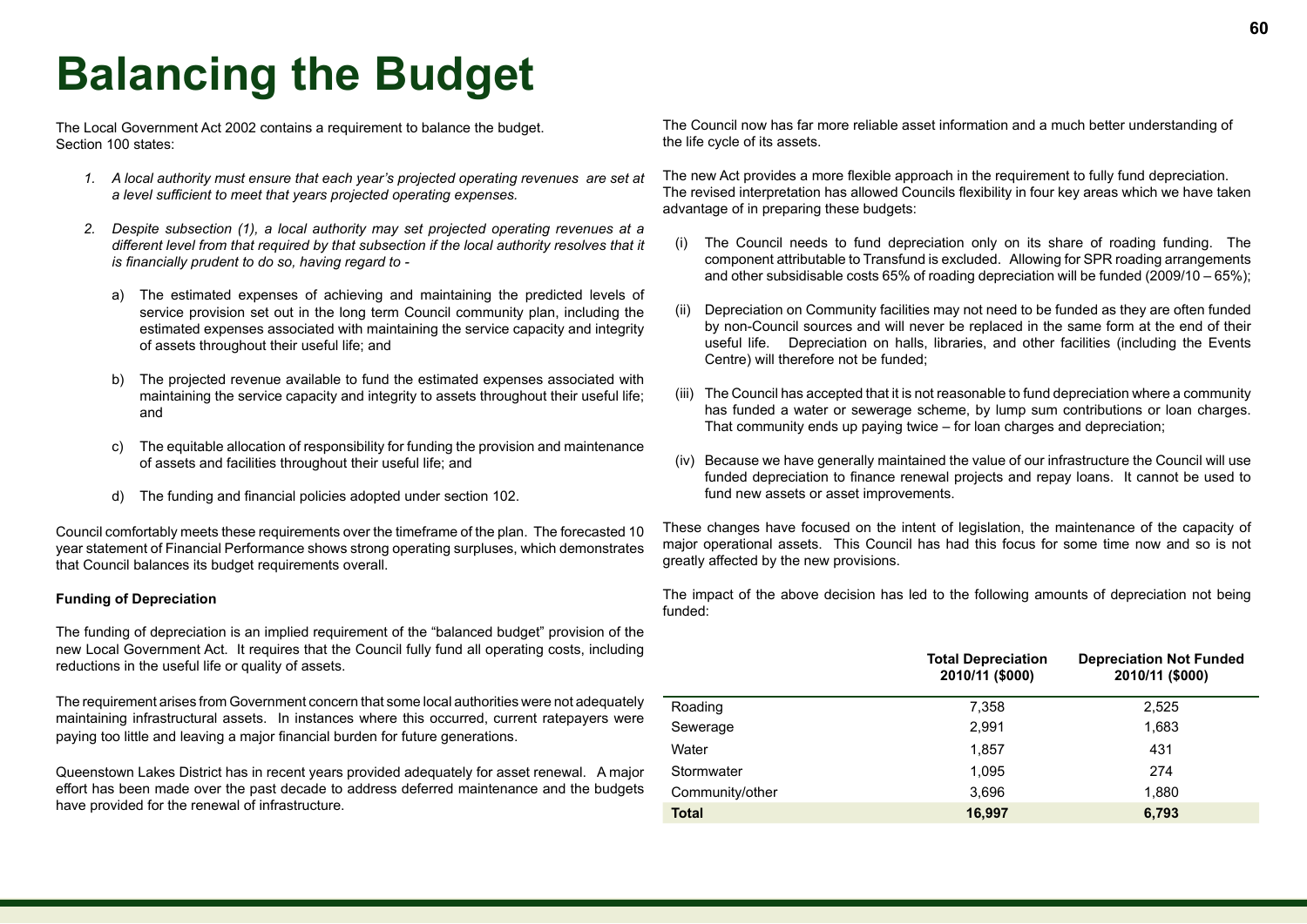# **Funding Impact Statement**

# **Background**

Clause 13 of Schedule 10 to the Local Government Act 2002 requires each Council to prepare a Funding Impact Statement as part of its Annual Plan, which states:

- (a) The revenue and financing mechanisms to be used by the local authority for the year; and
- (b) The nature of and any reasons for any departure from the funding impact statement in the Long Term Council Community Plan for that year.
- (c) In relation to any general rate,
	- (i) The valuation system on which the general rate is to be assessed;
	- (ii) Whether a uniform annual general charge is to be included; and if so:
		- How that uniform annual general charge will be calculated; and
		- The local authority's definition of a separately used or inhabited part of a rating unit, if the charge is to be calculated on this basis.
	- (iv) Whether the general rate is to be set differentially, and, if so
		- The categories of rateable land, within the meaning of section 14 of the Local Government (rating) Act 2002, to be used; and
		- The objectives of the differential rate, in terms of the total revenue sought from each category of rateable land or of the relationship between the rates set of rateable land in each category; and
- (d) In relation to each targeted rate,
	- (i) The activities or groups of activities for which the targeted rate is to be set; and
	- (ii) The category, or categories, of rateable land, within the meaning of section 17 of the Local Government (rating) Act 2002, to be used; and
	- (iii) For each such category, how liability for the targeted rate is to be calculated; and
	- (iv) If the targeted rate is set differentially, the total revenue sought from each category of rateable land or the relationship between the rates set on the rateable land in each category.

Following is the Funding Impact Statement for the period commencing 1 July 2010.

### **Combined Operating and Capital Expenditure 2010/11**



**LOANS** 12% 27% **OTHER** 10%**VESTED ASSETS** 6% **GENERAL RATE** 8% CAPITAL **CONTRIBS** 8% **GRANTS USER CHARGES** 10% 8% 11%

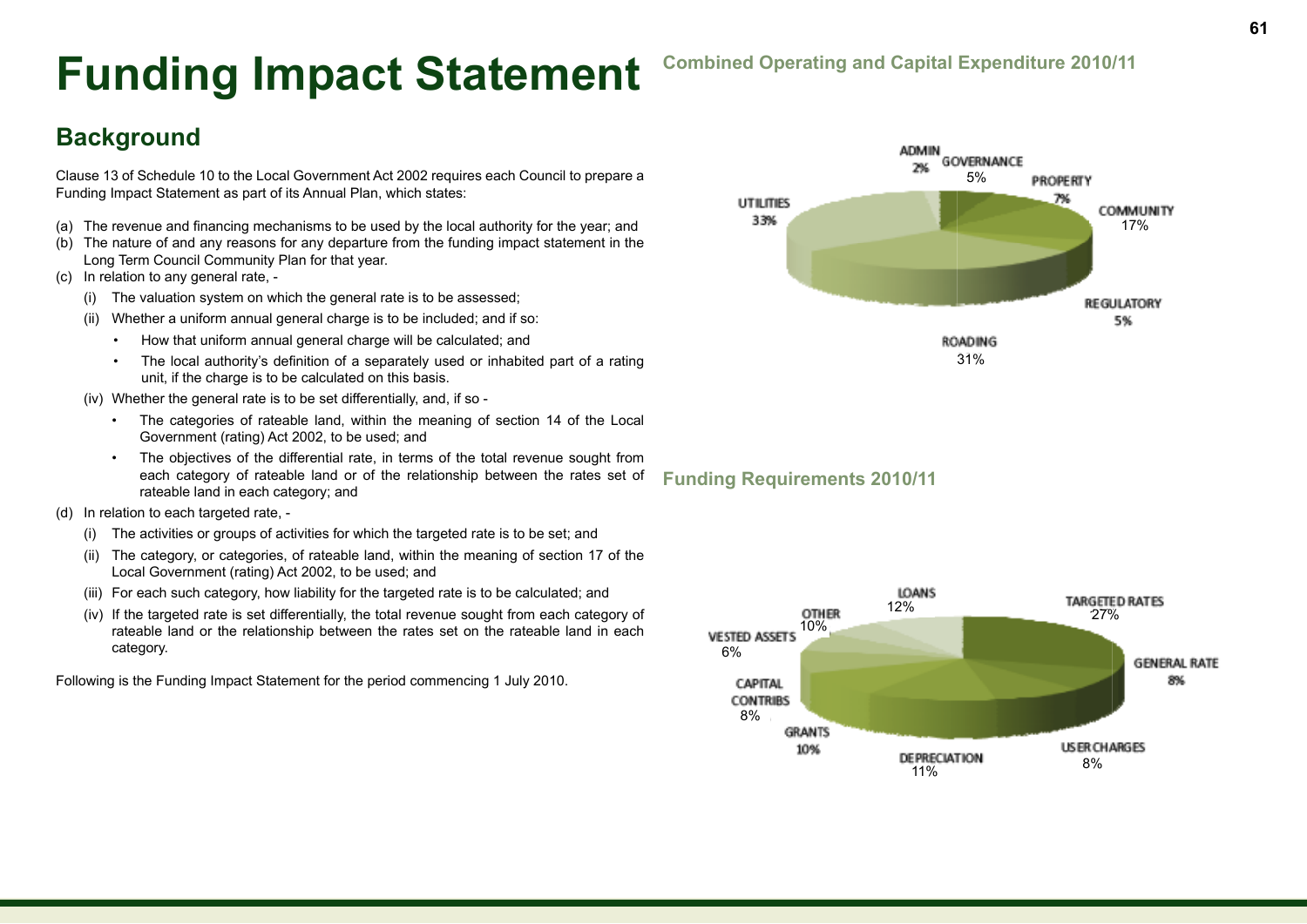# **Funding Impact Statement**

Queenstown Lakes District Council will use the following revenue and financing mechanisms to fund its expenses for the 2010/11 financial year.

| <b>Annual Plan</b>       |                              | <b>Annual Plan</b> | <b>CCP</b> |             |                                                                                              |
|--------------------------|------------------------------|--------------------|------------|-------------|----------------------------------------------------------------------------------------------|
| 2009/10                  | <b>Funding Mechanisms</b>    | 2010/11            | 2010/11    | Variance \$ | <b>Explanation</b>                                                                           |
| \$000                    |                              | \$000              | \$000      |             |                                                                                              |
| 9,957                    | <b>General Rates</b>         | 11,582             | 11,223     | 359         | Rate funding of increased Regulatory costs                                                   |
|                          | Targeted Rates:              |                    |            |             |                                                                                              |
| 6,076                    | <b>Water Supply</b>          | 6,635              | 6,761      | (126)       | Reduced rate requirement due to reduction in depreciation                                    |
| 5,594                    | Wastewater                   | 5,975              | 6,174      | (199)       | Reduced rate requirement due to reduction in depreciation                                    |
| 1,401                    | Stormwater                   | 1,578              | 2,105      | (527)       | Reduced rate requirement for funding of stormwater capex                                     |
| 9,217                    | Roading                      | 10,438             | 10,590     | (152)       | Reduced rate requirement due to reduction in depreciation                                    |
| 2,389                    | Waste Management             | 2,949              | 2,475      | 474         | Increase in rate funding due to reduction in Solid waste revenue (reduced volumes)           |
| 876                      | <b>Aquatic Centre</b>        | 1,141              | 975        | 166         | Increase in funding for Lakes Leisure activities                                             |
| 2,560                    | Governance                   | 2,007              | 2,289      | (282)       | Reduced rate requirement due to operational savings                                          |
| 4,934                    | Recreation                   | 5,697              | 5,809      | (112)       | Reduced rate requirement due to operational savings                                          |
| 3,475                    | <b>Tourism Promotion</b>     | 3,624              | 3,646      | (22)        |                                                                                              |
| 46,479                   | <b>Total Rates</b>           | 51,626             | 52,047     |             |                                                                                              |
| 13,334                   | User Charges                 | 12,297             | 14,131     | (1,834)     | Solid waste revenue down due to reduced volumes (\$2.8m); Increased property income (\$970m) |
| 14,047                   | Grants & Subsidies           | 15,071             | 12,197     | 2.874       | Increased roading subsidy estimate                                                           |
| 20,242                   | <b>Capital Contributions</b> | 21,156             | 21,172     | (16)        |                                                                                              |
| $\overline{\phantom{0}}$ | <b>Property Sales</b>        |                    | 5,000      | (5,000)     | Deferral of sale of Wanaka Ponds site                                                        |
| 4,696                    | Other Income                 | 4,017              | 4,135      | (118)       |                                                                                              |
| 32,859                   | Loans (internal & external)  | 31,016             | 31,325     | (309)       |                                                                                              |
| 6,438                    | Depreciation not Funded      | 6,793              | 7,112      | (319)       |                                                                                              |
| 10,590                   | Transfers (to)/from Reserves | 7,992              | 2,538      | 5,454       | Capital carry forwards                                                                       |
|                          | 148,685 Total Funding        | 149,968            | 149,657    |             |                                                                                              |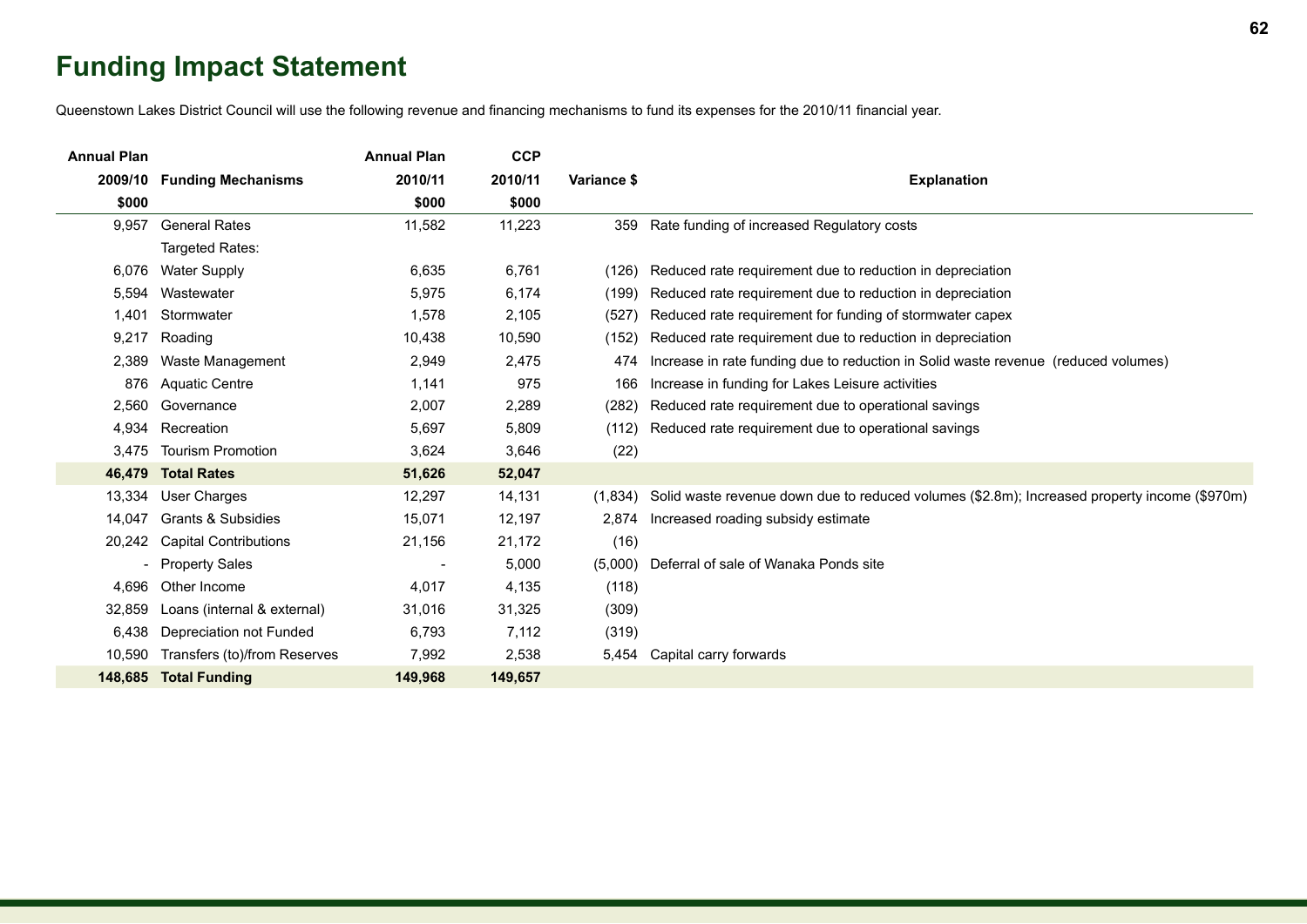# **Total Expenditure Funding by Activity Group (\$000) 63**

| <b>Annual Plan</b> |                                | <b>Annual Plan</b> | <b>CCP</b> | <b>Annual Plan</b> |                                             | <b>Annual Plan</b> | <b>CCP</b> |
|--------------------|--------------------------------|--------------------|------------|--------------------|---------------------------------------------|--------------------|------------|
| 2009/10            |                                | 2010/11            | 2010/11    | 2009/10            |                                             | 2010/11            | 2010/11    |
|                    | Governance                     |                    |            |                    | <b>Property</b>                             |                    |            |
| 4,274              | <b>Operating Expenditure</b>   | 4,286              | 4,577      | 5,258              | <b>Operating Expenditure</b>                | 6,229              | 5,547      |
|                    | Capital Asset Expenditure      |                    |            | 5,649              | Capital Asset Expenditure                   | 3,595              | 6,458      |
|                    | Debt Repayment                 |                    |            | 190                | Debt Repayment                              | 319                | 319        |
| 4,274              | <b>Total Expenditure</b>       | 4,286              | 4,577      |                    | 11,097 Total Expenditure                    | 10,143             | 12,324     |
|                    | Funded By:                     |                    |            |                    | Funded By:                                  |                    |            |
| 2,137              | Rates - General                | 2,142              | 2,289      | 109                | Rates - General                             | 329                | 219        |
| 2,137              | Rates - Targeted               | 2,007              | 2,289      | 5,608              | <b>User Charges</b>                         | 6,784              | 5,789      |
|                    | - Transfers (to)/from Reserves | 137                |            |                    | <b>Grants &amp; Subsidies</b>               |                    |            |
|                    | 4,274 Total Funding            | 4,286              | 4,577      |                    | <b>Property Sales</b>                       |                    | 5,000      |
|                    | <b>District Promotion</b>      |                    |            | 2,138              | Loans (internal & external)                 | 3,192              | 3,010      |
| 3,657              | <b>Operating Expenditure</b>   | 3,815              | 3,838      | 36                 | Depreciation not Funded                     | 38                 | 38         |
|                    | Capital Asset Expenditure      |                    |            |                    | 3,206 Transfers (to)/from Reserves          | (200)              | (1,732)    |
|                    | - Debt Repayment               |                    |            |                    | 11,097 Total Funding                        | 10,143             | 12,324     |
|                    | 3,657 Total Expenditure        | 3,815              | 3,838      |                    | <b>Regulatory &amp; Resource Management</b> |                    |            |
|                    | Funded By:                     |                    |            |                    | 6,422 Operating Expenditure                 | 7,005              | 6,536      |
|                    | 182 Rates - General            | 191                | 192        | 200                | <b>Capital Asset Expenditure</b>            |                    |            |
|                    | 3,475 Rates - Targeted         | 3,624              | 3,646      |                    | 412 Debt Repayment                          | 456                | 456        |
| 3,657              | <b>Total Funding</b>           | 3,815              | 3,838      |                    | 7,034 Total Expenditure                     | 7,461              | 6,992      |
|                    | <b>Community</b>               |                    |            |                    | Funded By:                                  |                    |            |
| 13,832             | <b>Operating Expenditure</b>   | 15,228             | 14,949     |                    | 4,142 Rates - General                       | 4,748              | 4,338      |
| 12,612             | Capital Asset Expenditure      | 9,171              | 7,892      | 68                 | <b>User Charges</b>                         | 58                 | 70         |
|                    | 1,130 Debt Repayment           | 1,525              | 1,135      | 1,454              | Other Income                                | 1,403              | 1,541      |
|                    | 27,574 Total Expenditure       | 25,924             | 23,976     | 1,354              | Loans (internal & external)                 | 1,206              | 1,052      |
|                    | Funded By:                     |                    |            | 3                  | Depreciation not Funded                     | 3                  | 3          |
| 3,957              | Rates - General                | 4,385              | 4,389      |                    | 13 Transfers (to)/from Reserves             | 43                 | (12)       |
| 6,233              | Rates - Targeted               | 6,838              | 6,784      |                    | 7,034 Total Funding                         | 7,461              | 6,992      |
|                    | 1,446 User Charges             | 1,258              | 1,518      |                    |                                             |                    |            |
|                    | 165 Grants & Subsidies         | 699                | 162        |                    |                                             |                    |            |
| 3,291              | <b>Capital Contributions</b>   | 4,340              | 3,473      |                    |                                             |                    |            |
| 180                | Other Income                   | 183                | 204        |                    |                                             |                    |            |
| 6,508              | Loans (internal & external)    | 2,724              | 4,419      |                    |                                             |                    |            |
| 1,352              | Depreciation not Funded        | 1,515              | 1,515      |                    |                                             |                    |            |
| 4,442              | Transfers (to)/from Reserves   | 3,982              | 1,512      |                    |                                             |                    |            |
| 27,574             | <b>Total Funding</b>           | 25,924             | 23,976     |                    |                                             |                    |            |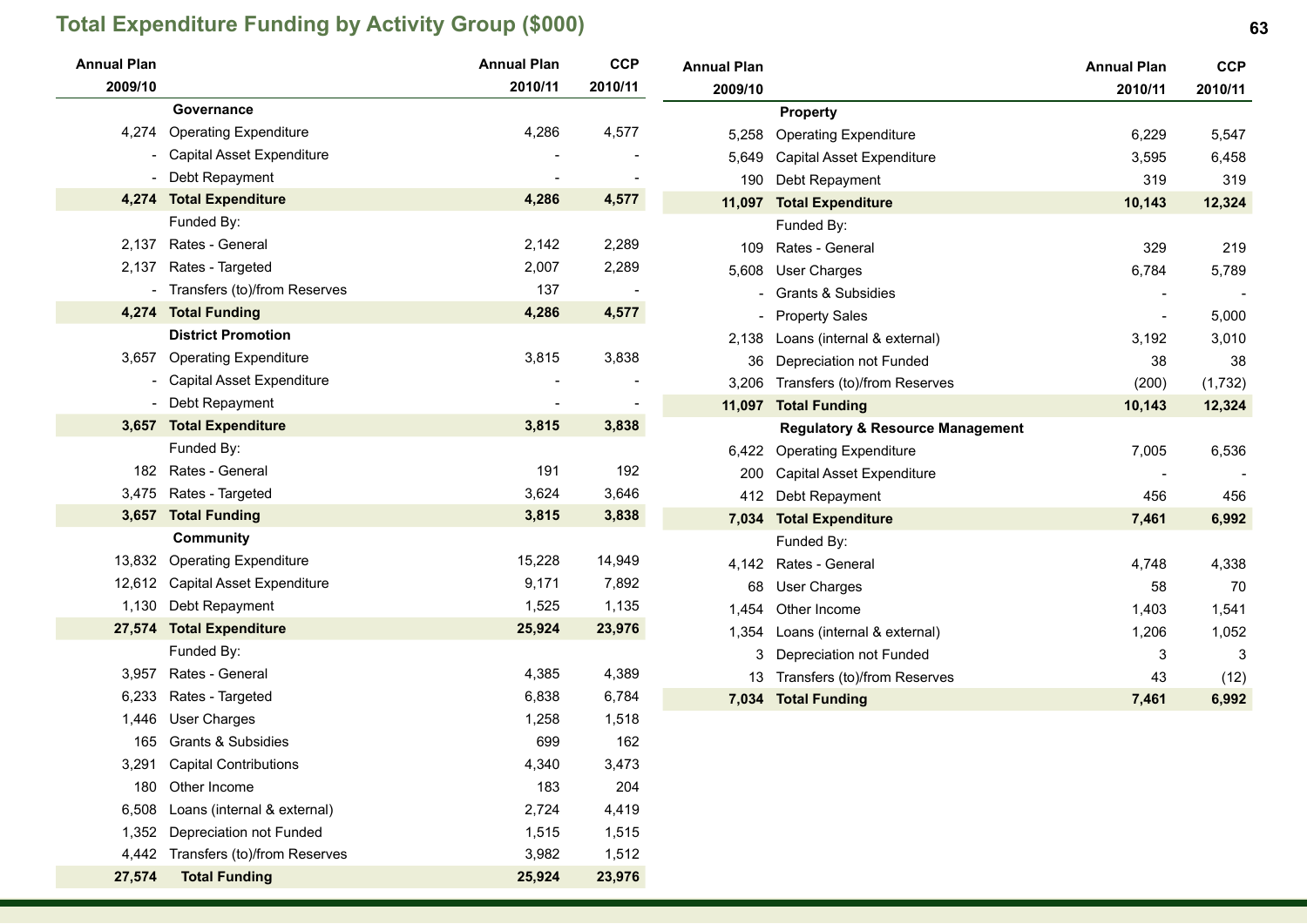| <b>Annual Plan</b> |                                    | <b>Annual Plan</b> | <b>CCP</b> | <b>Annual Plan</b> |                                    | <b>Annual Plan</b>       | <b>CCP</b> |
|--------------------|------------------------------------|--------------------|------------|--------------------|------------------------------------|--------------------------|------------|
| 2009/10            |                                    | 2010/11            | 2010/11    | 2009/10            |                                    | 2010/11                  | 2010/11    |
|                    | <b>Roading and Parking</b>         |                    |            |                    | Overhead                           |                          |            |
| 16,191             | <b>Operating Expenditure</b>       | 17,337             | 17,745     | 121                | <b>Operating Expenditure</b>       | 25                       | 133        |
| 26,173             | Capital Asset Expenditure          | 28,513             | 23,756     |                    | 975 Capital Asset Expenditure      | 1,683                    | 1,348      |
| 506                | Debt Repayment                     | 743                | 1,390      |                    | 140 Debt Repayment                 | 209                      | 209        |
|                    | 42,870 Total Expenditure           | 46,593             | 42,891     |                    | 1,236 Total Expenditure            | 1,917                    | 1,690      |
|                    | Funded By:                         |                    |            |                    | Funded By:                         |                          |            |
|                    | 9,574 Rates - Targeted             | 10,438             | 10,736     |                    | (815) Rates - General              | (500)                    | (340)      |
| 582                | User Charges                       | 868                | 618        |                    | (357) Rates - Targeted             | $\overline{\phantom{a}}$ | (146)      |
| 13,748             | Grants & Subsidies                 | 14,244             | 11,892     |                    | 20 User Charges                    | $\overline{\phantom{a}}$ | 21         |
| 6,247              | <b>Capital Contributions</b>       | 5,880              | 6,540      |                    | 2,246 Other Income                 | 1,572                    | 1,553      |
| 423                | Other Income                       | 450                | 450        | 393                | Loans (internal & external)        | 1,129                    | 684        |
| 8,415              | Loans (internal & external)        | 10,969             | 8,668      | 284                | Depreciation not Funded            | 324                      | 324        |
| 2,349              | Depreciation not Funded            | 2,525              | 2,690      |                    | (535) Transfers (to)/from Reserves | (608)                    | (406)      |
|                    | 1,532 Transfers (to)/from Reserves | 1,216              | 1,297      | 1,236              | <b>Total Funding</b>               | 1,917                    | 1,690      |
|                    | 42,870 Total Funding               | 46,593             | 42,891     |                    |                                    |                          |            |
|                    | <b>Utilities</b>                   |                    |            |                    |                                    |                          |            |
| 25,896             | <b>Operating Expenditure</b>       | 25,034             | 27,934     |                    |                                    |                          |            |
| 24,735             | Capital Asset Expenditure          | 21,888             | 22,375     |                    |                                    |                          |            |
|                    | 312 Debt Repayment                 | 2,907              | 3,060      |                    |                                    |                          |            |
|                    | 50,943 Total Expenditure           | 49,829             | 53,369     |                    |                                    |                          |            |
|                    | Funded By:                         |                    |            |                    |                                    |                          |            |
|                    | 245 Rates - General                | 287                | 138        |                    |                                    |                          |            |
| 15,460             | Rates - Targeted                   | 17,137             | 17,515     |                    |                                    |                          |            |
| 5,610              | <b>User Charges</b>                | 3,329              | 6,115      |                    |                                    |                          |            |
| 134                | Grants & Subsidies                 | 128                | 143        |                    |                                    |                          |            |
| 10,704             | <b>Capital Contributions</b>       | 10,936             | 11,160     |                    |                                    |                          |            |
| 392                | Other Income                       | 409                | 385        |                    |                                    |                          |            |
| 14,052             | Loans (internal & external)        | 11,796             | 13,493     |                    |                                    |                          |            |
|                    | 2,413 Depreciation not Funded      | 2,388              | 2,543      |                    |                                    |                          |            |
| 1,933              | Transfers (to)/from Reserves       | 3,419              | 1,877      |                    |                                    |                          |            |
| 50,943             | <b>Total Funding</b>               | 49,829             | 53,369     |                    |                                    |                          |            |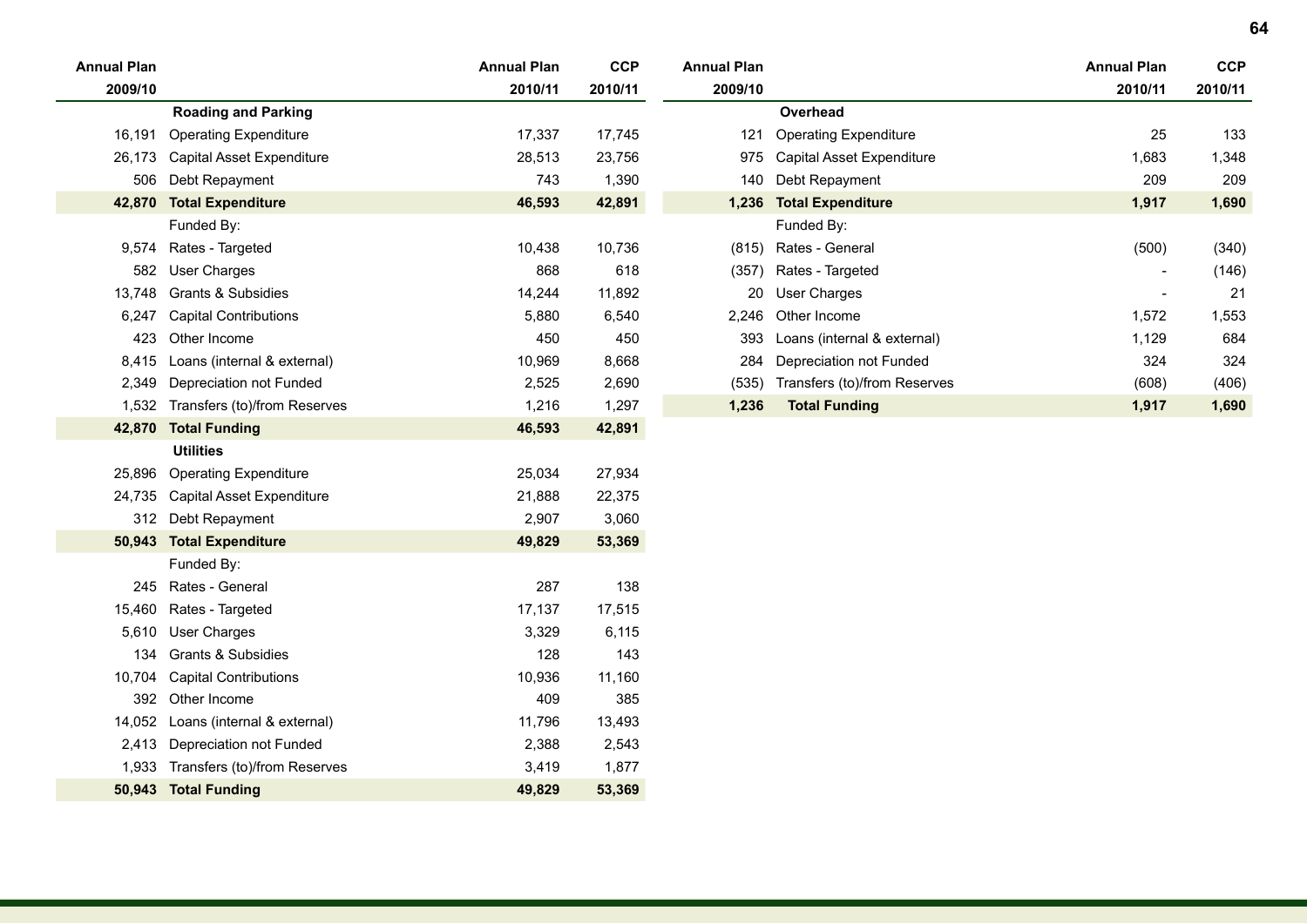# **Proposed Rates and Charges for 2010/11**

The rating system used by Council is based on Capital Value. Property valuations produced by Quotable Value as at 1 September 2008 are to be used for the 2010/11 rating year. All proposed rates in the section that follows are exclusive of GST.

# **Uniform Annual General Charge**

Pursuant to sections 15 of the Local Government (Rating) Act 2002 (the Act), Council resolves to set a uniform annual general charge of \$58.67 on each separately used of inhabited part of every rating unit in the district.

The uniform annual general charge revenue (\$1,272,704) will be used to fund the costs associated with the following activities:

- Cemeteries.
- Community development and grants.
- Regulatory and advisory services relating to public enquiries, health, animal control, general enforcement and waterways control.
- A general contribution to the promotion of the district.

## **Recreation Charge**

Pursuant to sections 16, 17 and 18 of the Act, Council resolves to set a targeted recreation charge of \$241.78 on each separately used or inhabited part of every rating unit in the district.

The targeted recreation charge revenue (\$5,294,832) will be used to fund the costs associated with the following activities:

- Community grants (for recreational activities).
- District library services.
- Public halls and other community facilities.
- Active recreation facilities.

## **Governance Charge**

Pursuant to sections 16, 17 and 18 of the Act, Council resolves to set a targeted Governance charge of \$110.22 on each separately used or inhabited part of every rating unit in the district.

The uniform annual general charge revenue (\$2,408,804) will be used to fund the costs associated with the following activities:

• Civic function (including cost of democracy, communications, management of Council including corporate, financial and rating administration services).

### **General Rate**

Pursuant to Sections 13 and 14 of the Act, Council resolves to set a differential general rate based on land use on the rateable capital value of all property within the Queenstown Lakes District as follows:

| 1 <sub>1</sub> | Residential                 | 0.000513 cents in the \$ |
|----------------|-----------------------------|--------------------------|
| 2.             | <b>Hydro Electric Power</b> | 0.000374 cents in the \$ |
| 3.             | <b>Vacant Sections</b>      | 0.000769 cents in the \$ |
| 4.             | Accommodation               | 0.000923 cents in the \$ |
| 5.             | CBD Accommodation           | 0.000923 cents in the \$ |
| 6.             | Commercial                  | 0.000749 cents in the \$ |
| $7_{-}$        | CBD Commercial              | 0.000749 cents in the \$ |
| 8.             | <b>Primary Industry</b>     | 0.000380 cents in the \$ |
| 9.             | <b>Country Dwelling</b>     | 0.000421 cents in the \$ |
| 10.            | Other                       | 0.000513 cents in the \$ |
|                | 11. Mixed Use Apportioned   | See note (i)             |

Note (i): The mixed use apportioned properties will be treated as 25% Commercial or Accommodation and 75% Residential or Country Dwelling as appropriate.

The general rate revenue (\$10,309,826) will be used to fund the costs associated with the following activities:

- Passive recreation areas, gardens, walkways and reserves.
- Civic function (including cost of democracy, communications, management of Council including corporate, financial and rating administration services.)
- The provision on public toilets.
- Provision of emergency services.
- Waste management including landfill establishment.
- Regulatory and advisory services relating to planning and resource management, the district plan, building control and, health liquor licensing.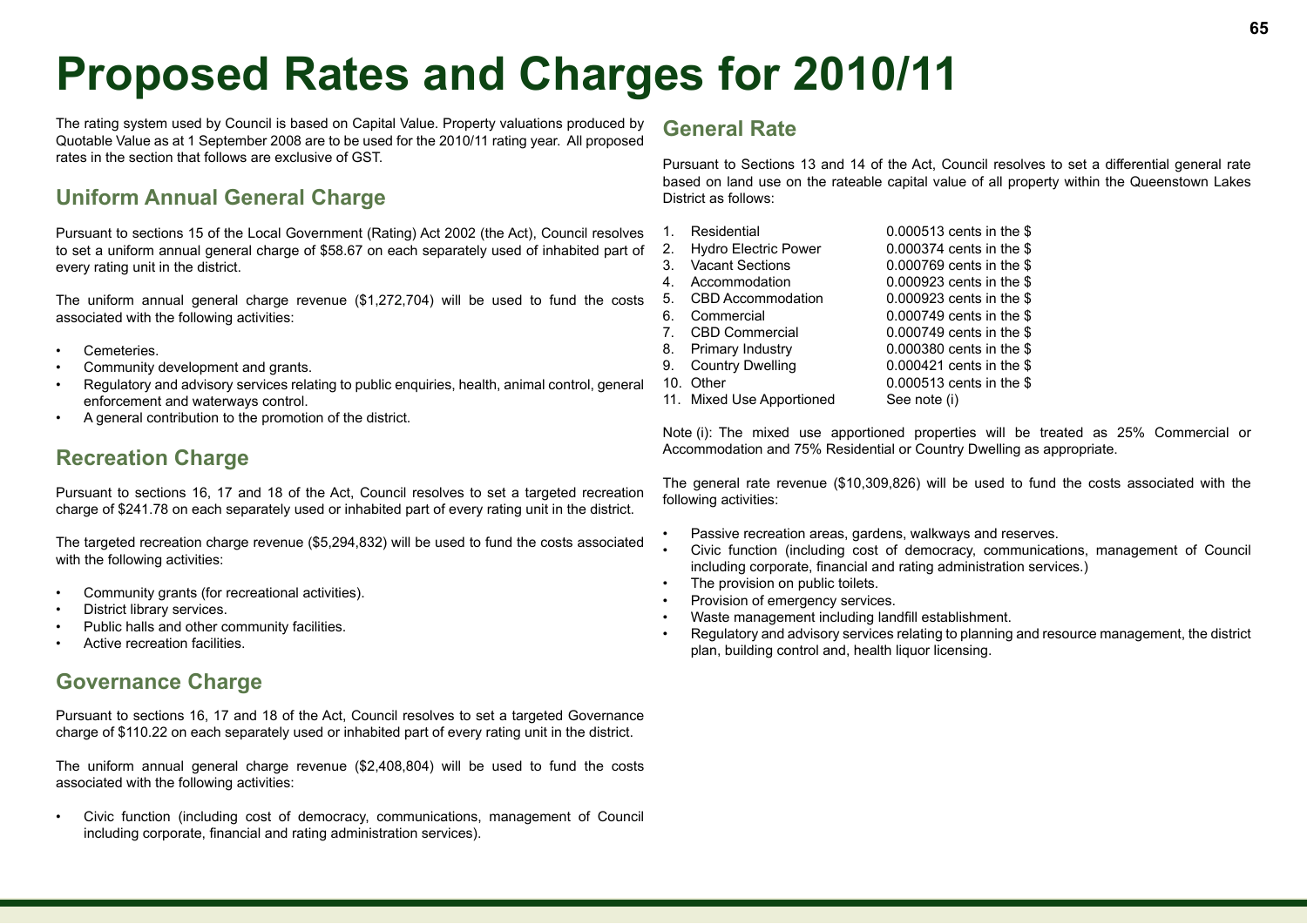Pursuant to sections 16, 17 and 18 of the Act, Council resolves to set a targeted differential roading rate based on land use on the rateable capital value of all property within the Wanaka ward on the Queenstown Lakes District as follows:

| 1.             | Residential                 | 0.000455 cents in the \$ |
|----------------|-----------------------------|--------------------------|
| 2.             | <b>Hydro Electric Power</b> | 0.000114 cents in the \$ |
| 3.             | <b>Vacant Sections</b>      | 0.000683 cents in the \$ |
| 4.             | Accommodation               | 0.001638 cents in the \$ |
| .5.            | <b>CBD Accommodation</b>    | 0.001638 cents in the \$ |
| 6.             | Commercial                  | 0.001183 cents in the \$ |
| 7 <sub>1</sub> | <b>CBD Commercial</b>       | 0.001183 cents in the \$ |
| 8.             | Primary Industry            | 0.000364 cents in the \$ |
| 9.             | <b>Country Dwelling</b>     | 0.000501 cents in the \$ |
| 10.            | Other                       | 0.000455 cents in the \$ |
|                | 11. Mixed Use Apportioned   | See note (i)             |

Note (i) the mixed use apportioned properties will be treated as 25% Commercial or Accommodation and 75% Residential or Country Dwelling as appropriate.

The Wanaka roading rate revenue (\$3,354,649) will be used to fund the costs associated with the following activities:

- Wanaka wards roading network, which includes footpaths and other amenities within the road reserve.
- The development of town centre areas.
- The maintenance and upgrading of roading drainage systems.

# **Roading Rate (Queenstown/Wakatipu and Arrowtown Wards)**

Pursuant to sections 16, 17 and 18 of the Act, Council resolves to set a targeted differential roading rate based on land use on the rateable capital value of all property within the Queenstown/ Wakatipu and Arrowtown wards of the Queenstown Lakes District as follows:

| $\mathbf 1$    | Residential                 | 0.000372 cents in the \$ |
|----------------|-----------------------------|--------------------------|
| 2.             | <b>Hydro Electric Power</b> | 0.000093 cents in the \$ |
| 3.             | <b>Vacant Sections</b>      | 0.000557 cents in the \$ |
| 4.             | Accommodation               | 0.001338 cents in the \$ |
| 5.             | CBD Accommodation           | 0.001338 cents in the \$ |
| 6.             | Commercial                  | 0.000966 cents in the \$ |
| 7 <sub>1</sub> | <b>CBD Commercial</b>       | 0.000966 cents in the \$ |
| 8.             | Primary Industry            | 0.000297 cents in the \$ |
| 9.             | <b>Country Dwelling</b>     | 0.000409 cents in the \$ |
| 10.            | Other                       | 0.000372 cents in the \$ |
|                | 11. Mixed Use Apportioned   | See note (i)             |
|                |                             |                          |

Note (i) the mixed use apportioned properties will be treated as 25% Commercial or Accommodation and 75% Residential or Country Dwelling as appropriate.

The Wakatipu/Arrowtown roading rate revenue (\$7,030,917) will be used to fund the costs associated with the following activities:

- Wakatipu/Arrowtown ward's roading network, which includes footpaths and other amenities within the road reserve.
- The development of town centre areas.
- The maintenance and upgrading of roading drainage systems.

# **Stormwater Rate (Wanaka Ward)**

Pursuant to sections 16, 17 and 18 of the Act, Council resolves to set a targeted stormwater rate based on land use of the rateable capital value of the following categories of property within the Wanaka ward of the Queenstown Lakes District as follows:

| $1_{-}$ | Residential              | 0.000154 cents in the \$ |
|---------|--------------------------|--------------------------|
|         | 2. Vacant Sections       | 0.000154 cents in the \$ |
|         | 3. Accommodation         | 0.000154 cents in the \$ |
|         | 4. CBD Accommodation     | 0.000154 cents in the \$ |
|         | 5. Commercial            | 0.000154 cents in the \$ |
|         | 6. CBD Commercial        | 0.000154 cents in the \$ |
| 7       | Other                    | 0.000154 cents in the \$ |
|         | 8. Mixed Use Apportioned | See note (i)             |

Note (i) the mixed use apportioned properties will be treated as 25% Commercial or Accommodation and 75% Residential as appropriate.

The Wanaka stormwater rate revenue (\$611,947) will be used to fund the costs associated with the following activities:

The maintenance and upgrading of stormwater reticulation systems.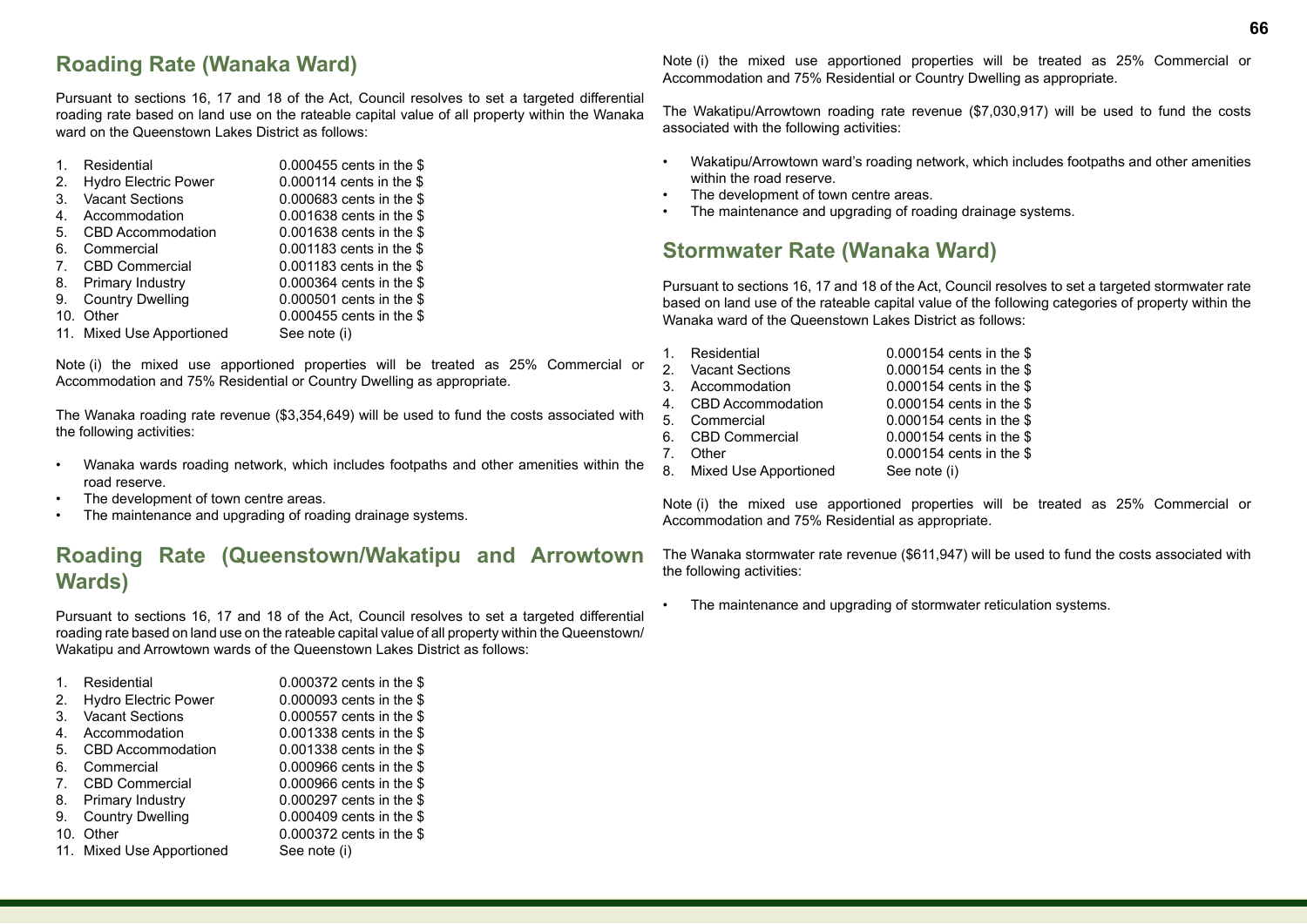#### **Stormwater Rate (Queenstown/Wakatipu and Arrowtown Wards) Tourism Promotion Rate (Queenstown/Wakatipu Wards)**

Pursuant to sections 16, 17 and 18 of the Act, Council resolves to set a targeted stormwater rate based on land use of the rateable capital value of the following categories of property within the Queenstown/Wakatipu and Arrowtown wards of the Queenstown Lakes District as follows:

|    | 1. Residential (ii)      | 0.000108 cents in the \$ |
|----|--------------------------|--------------------------|
|    | 2. Vacant Sections (ii)  | 0.000108 cents in the \$ |
|    | 3. Accommodation         | 0.000108 cents in the \$ |
|    | 4. CBD Accommodation     | 0.000108 cents in the \$ |
| 5. | Commercial               | 0.000108 cents in the \$ |
|    | 6. CBD Commercial        | 0.000108 cents in the \$ |
| 7  | Other                    | 0.000108 cents in the \$ |
|    | 8. Mixed Use Apportioned | See note (i)             |

Note (i) The mixed use apportioned properties will be treated as 25% Commercial or Accommodation and 75% Residential as appropriate.

Note (ii) Excludes property within the Jacks Point Special Zone.

The Wakatipu/Arrowtown stormwater rate revenue (\$968,799) will be used to fund the costs associated with the following activities:

• The maintenance and upgrading of stormwater reticulation systems.

# **Tourism Promotion Rate (Wanaka Ward)**

Pursuant to sections 16, 17 and 18 of the Act, Council resolves to set a targeted tourism promotion rate based on land use on the rateable capital value of the following categories of property within the Wanaka ward of the Queenstown Lakes District as follows:

- 1. Accommodation 0.000734 cents in the \$
- 2. CBD Accommodation 0.000734 cents in the \$<br>3. Commercial 0.000734 cents in the \$  $0.000734$  cents in the \$
- 
- 4. CBD Commercial 0.000734 cents in the \$
- 5. Mixed Use Apportioned See note (i)

Note (i) the mixed use apportioned properties will be treated as 25% Commercial or Accommodation and 75% Residential or Country Dwelling as appropriate.

The Wanaka tourism promotion rate revenue (\$570,464) will be used to fund the costs associated with the following activities:

• To finance promotional activities of Lake Wanaka Tourism.

Pursuant to sections 16, 17 and 18 of the Act, Council resolves to set a targeted tourism promotion rate based on land use on the rateable capital value of the following categories of property within the Queenstown/Wakatipu Wards of the Queenstown Lakes District as follows:

| 1. Accommodation         | 0.000995 cents in the \$ |
|--------------------------|--------------------------|
| 2. CBD Accommodation     | 0.000995 cents in the \$ |
| 3. Commercial            | 0.000995 cents in the \$ |
| 4. CBD Commercial        | 0.000995 cents in the \$ |
| 5. Mixed Use Apportioned | See note (i)             |
|                          |                          |

Note (i) the mixed use apportioned properties will be treated as 25% Commercial or Accommodation and 75% Residential as appropriate.

The Wakatipu tourism promotion rate revenue (\$2,948,547) will be used to fund the costs associated with the following activities:

• To finance promotional activities of Destination Queenstown

# **Tourism Promotion Rate (Arrowtown Ward)**

Pursuant to sections 16, 17 and 18 of the Act, Council resolves to set a targeted tourism promotion rate based on land use on the rateable capital value of the following categories of property within the Arrowtown Ward of the Queenstown Lakes District as follows:

| 1. Accommodation         | 0.001055 cents in the \$   |
|--------------------------|----------------------------|
| 2. CBD Accommodation     | 0.001055 cents in the \$   |
| 3. Commercial            | $0.001055$ cents in the \$ |
| 4. CBD Commercial        | 0.001055 cents in the \$   |
| 5. Mixed Use Apportioned | See note (i)               |

Note (i) the mixed use apportioned properties will be treated as 25% Commercial or Accommodation and 75% Residential as appropriate.

The Arrowtown tourism promotion rate revenue (\$105,286) will be used to fund the costs associated with financing the

• To finance promotional activities of the Arrowtown Promotion Association.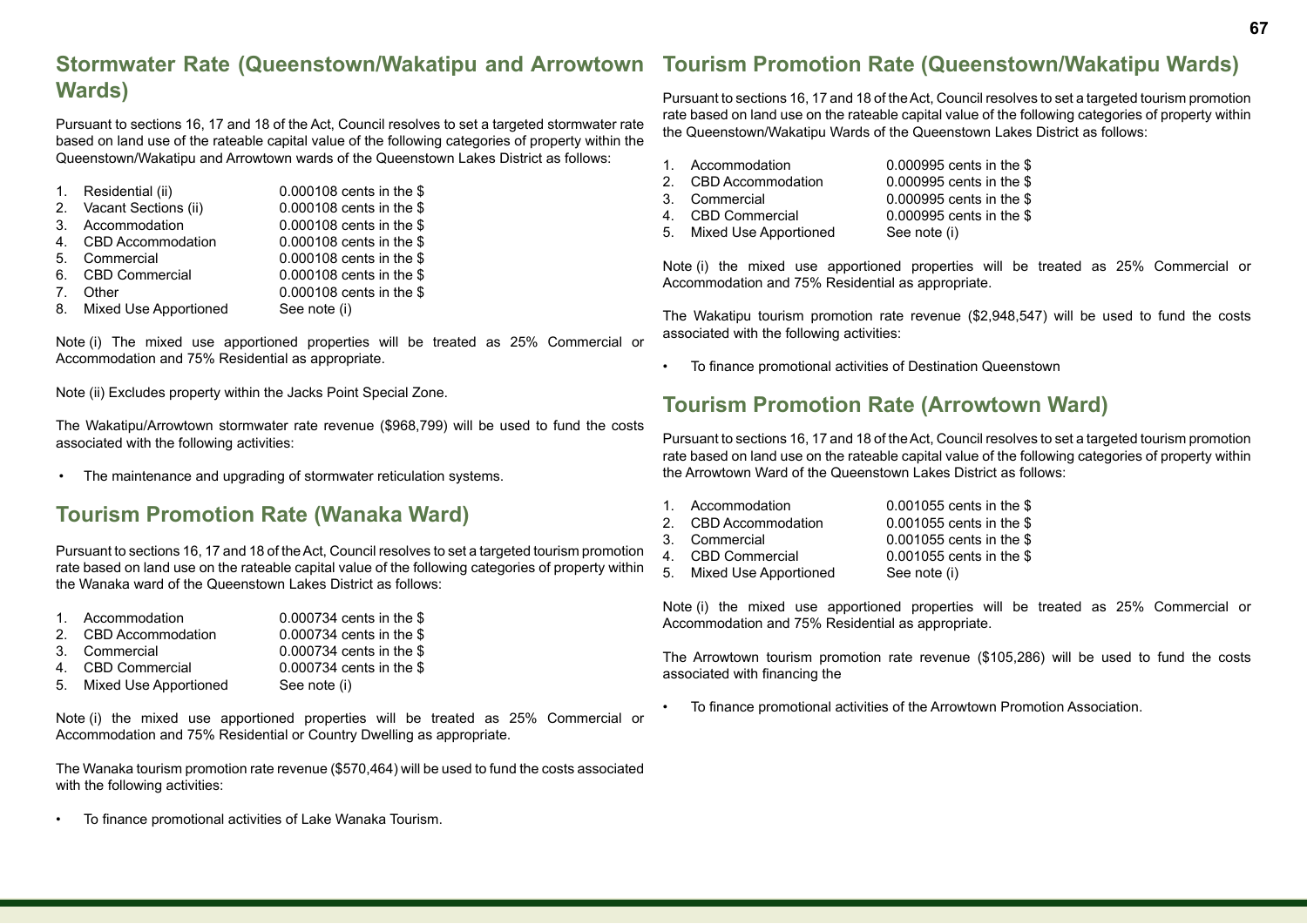## **Waste Management Charges**

Pursuant to sections 16, 17 and 18 of the Act, Council resolves to set a targeted waste management charge on each separately used or inhabited part of every rating unit in the district, as follows:

| 1.              | Residential                 | \$149.33 |  |
|-----------------|-----------------------------|----------|--|
| 2.              | <b>Hydro Electric Power</b> | \$105.78 |  |
| 3.              | <b>Vacant Sections</b>      | \$105.78 |  |
| 4.              | Accommodation               | \$105.78 |  |
| 5.              | CBD Accommodation           | \$105.78 |  |
| 6.              | Commercial                  | \$105.78 |  |
| 7 <sub>1</sub>  | <b>CBD Commercial</b>       | \$105.78 |  |
| 8.              | <b>Primary Industry</b>     | \$149.33 |  |
| 9.              | <b>Country Dwelling</b>     | \$149.33 |  |
| 10 <sub>1</sub> | Other                       | \$105.78 |  |
|                 | 11. Mixed Use Apportioned   | \$149.33 |  |

The Waste Management Charge revenue (\$2,948,561) will be used to fund the costs associated with the following activities:

• To fund the operating deficit of the transfer stations and the recycling initiatives proposed in the Waste Management Strategy.

# **Aquatic Centre Charge (Queenstown/Wakatipu and Arrowtown Wards)**

Pursuant to sections 16, 17 and 18 of the Act, Council resolves to set a targeted Aquatic Centre charge of \$80.89 on each separately used or inhabited part of every rating unit in the Queenstown / Wakatipu and Arrowtown Wards

The Aquatic Centre Charge revenue (\$1,140,638) will be used to fund the costs associated with the following activities:

• To fund the operating deficit of the Queenstown Aquatic Centre

# **Water Supply Rates**

i. Queenstown and District Water Supply, Arrowtown Water Supply and Wanaka Water Supply

Pursuant to sections 16, 17 and 18 of the Act, Council resolves to set a targeted rate for water supply on each separately used of inhabited part of every connected or serviceable rating unit within the respective water supply areas as follows:

| Queenstown and District water supply: | \$186.67 |
|---------------------------------------|----------|
| Arrowtown water supply:               | \$142.22 |
| Wanaka and District water supply:     | \$142.22 |

Pursuant to sections 16, 17 and 18 of the Act, Council proposes to set a targeted differential water supply rate based on land use on the rateable capital value of all rating units connected in the following water supply areas.

|                          | Queenstown<br>(cents in the \$) | Arrowtown<br>(cents in the \$) | Wanaka<br>(cents in the \$) |
|--------------------------|---------------------------------|--------------------------------|-----------------------------|
| 1. Residential           | 0.000262                        | 0.000326                       | 0.000241                    |
| 2. Accommodation         | 0.000472                        | 0.000587                       | 0.000434                    |
| 3. CBD Accommodation     | 0.000472                        | 0.000587                       | 0.000434                    |
| 4. Commercial            | 0.000383                        | 0.000476                       | 0.000352                    |
| 5. CBD Commercial        | 0.000383                        | 0.000476                       | 0.000352                    |
| 6. Primary Industry      | 0.000194                        | 0.000241                       | 0.000178                    |
| 7. Country Dwelling      | 0.000215                        | 0.000268                       | 0.000198                    |
| 8. Other                 | 0.000262                        | 0.000326                       | 0.000241                    |
| 9. Mixed Use Apportioned | See note (i)                    | See note (I)                   | See note (i)                |

Note (i) the mixed use apportioned properties will be treated as 25% Commercial or Accommodation and 75% Residential or Country Dwelling as appropriate.

#### ii Other Water Supplies

Pursuant to sections 16, 17 and 18 of the Act, Council resolves to set a targeted rate for water supply on each separately used or inhabited part of every rating unit connected to the respective scheme, and a half charge on each separately used or inhabited part of every serviceable rating unit.

| <b>Water Supply</b> | Full Charge (\$) | Half Charge (\$) |
|---------------------|------------------|------------------|
| Arthur's Point      | 515.56           | 257.78           |
| Glenorchy           | 515.56           | 257.78           |
| Hawea               | 248.89           | 124.44           |
| Lake Hayes          | 426.67           | 213.33           |
| Luggate             | 382.22           | 191.11           |

The Targeted Water Supply Rates revenue (\$6,502,535) will be used to fund the costs associated with the following activities:

(i) To provide supplies of potable (drinkable) water to the above communities.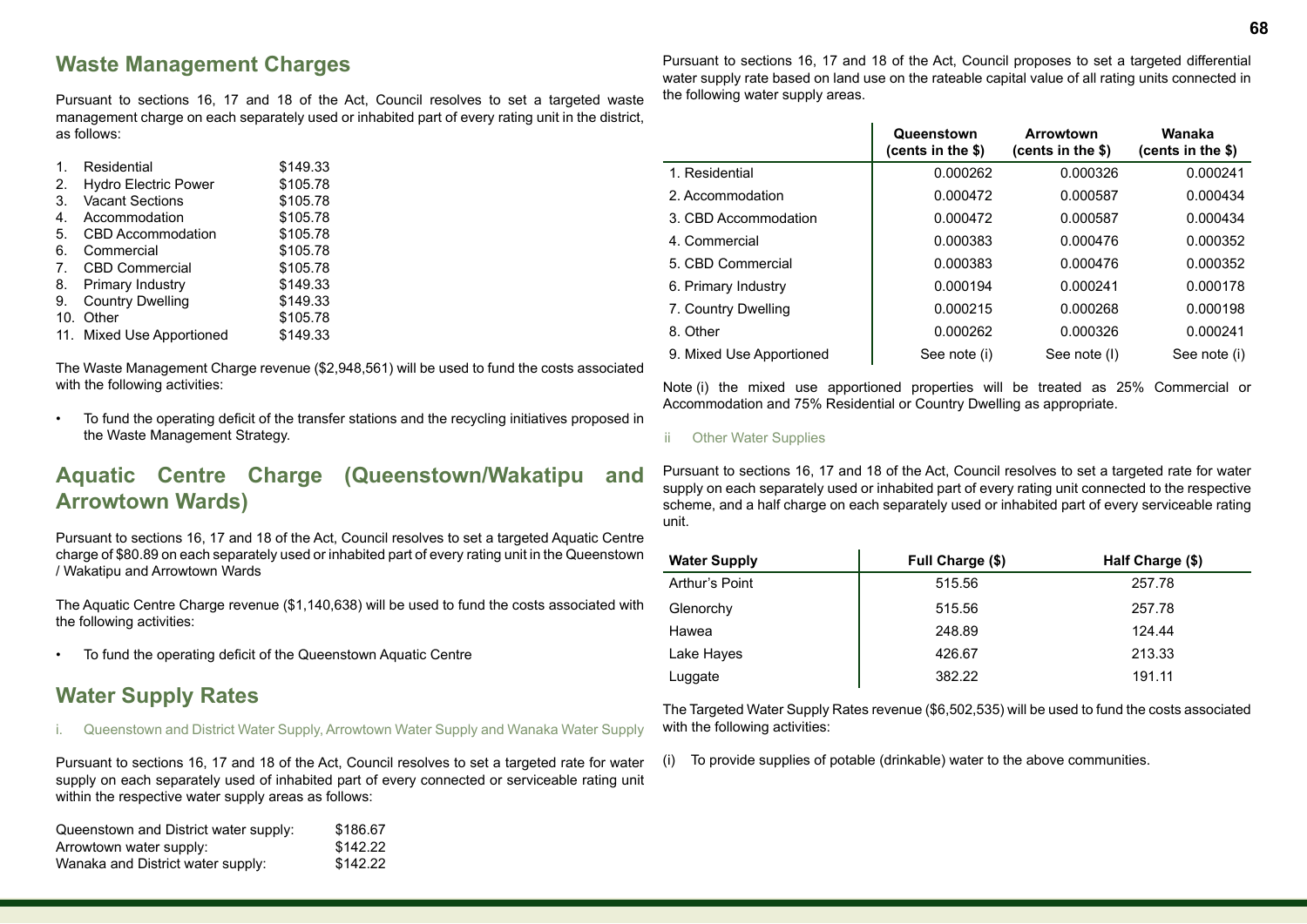## **Water Scheme Loan Rate**

#### (i) Luggate Water Supply

Pursuant to sections 16, 17 and 18 of the Act, Council resolves to set a targeted water scheme loan rate of \$368.89 on every connected or serviceable rating unit within the Luggate water supply area, other than those in respect of which the ratepayer has elected to make the lump sum contribution.

#### (ii) Lake Hayes Water Supply Area

Pursuant to sections 16, 17 and 18 of the Act, Council resolves to set a targeted water scheme loan rate of \$370.67 on every connected or serviceable rating unit within the Lake Hayes water supply area, other than those in respect of which ratepayer has elected to make the lump sum.

The Targeted Water Scheme Loan Revenue (\$28,832) will be used to fund the costs associated with the following activities:

Revenue sought by way of annual loan charges is to cover the cost of financing loans raised to pay for the capital cost of water schemes.

### **Sewerage Rates**

Pursuant to sections 16, 17 and 18 of the Act, Council resolves to set a targeted sewerage rate on every rating unit connected to a district sewerage scheme, on the basis on one full charge per first pan on urinal connected, with a discounted charge on every subsequent pan or urinal connected. A half charge will apply to every serviceable rating unit. The charges for each scheme are set out in the schedule below.

Note: every rating unit used exclusively or principally as a residence of not more than one household is deemed to have not more than one connection.

| <b>Sewerage Scheme</b> | Charge for 1st pan<br>connected (\$) | <b>Half Charge capable</b><br>of connection (\$) | Charge per pan<br>after 1 connected<br>(\$) |
|------------------------|--------------------------------------|--------------------------------------------------|---------------------------------------------|
| Albert Town            | 462.22                               | 231.11                                           | 231.11                                      |
| Arrowtown              | 312.89                               | 156.44                                           | 156.44                                      |
| Arthur's Point         | 444.44                               | 222.22                                           | 320.00                                      |
| Hawea                  | 426.67                               | 213.33                                           | 213.33                                      |
| Lake Hayes             | 337.78                               | 168.89                                           | 168.89                                      |
| Luggate                | 426.67                               | 213.33                                           | 213.33                                      |
| Queenstown             | 245.33                               | 122.67                                           | 122.67                                      |
| Wanaka                 | 462.22                               | 231.11                                           | 231.11                                      |

The Targeted Sewerage Rates revenue (\$5,875,653) will be used to fund the costs associated with providing public sewerage services to the above communities.

## **Sewerage Scheme Loan Rates**

#### (i) Arthur's Point (East) Sewerage Area

Pursuant to sections 16, 17 and 18 of the Act, Council resolves to set a targeted sewerage scheme loan rate on every serviceable rating unit within the Arthur's Point (east) Sewerage area, on the basis on one charge per pan or urinal connected or capable of being capable of being connected of \$250.67, on the first pan or urinal, and \$179.56 for each subsequent pan or urinal.

#### (ii) Lake Hayes Sewerage Area

Pursuant to sections 16, 17 and 18 of the Act, Council resolves to set a targeted sewerage scheme loan rate on every serviceable rating unit within the Lake Hayes Sewerage scheme area, on the basis of one charge per pan or urinal connected or capable of being connected of \$307.11, on the first pan or urinal, and \$153.33 for each subsequent pan or urinal.

Note:

- The targeted sewerage scheme loan rate will not apply to those properties in respect of which the ratepayer elected to make the lump sum contribution; and
- Every rating unit used exclusively or principally as a residence of not more than one household is deemed to have not more than one connection.

The Targeted Sewerage Scheme Loan Rates revenue (\$50,616) will be used to fund the costs associated with the following activities:

Revenue sought by way of annual loan charges is to cover the costs of financing loans raised to pay for the capital cost of sewerage schemes.

## **Due Dates for Payments**

The Council resolves that the above rates and charges for the financial year commencing on the 1st day of July 2010 are payable in four instalments, the due dates and last days for payment without penalty being as follows:

|                  | Due Date        | Last Day for Payment (without 10% penalty) |
|------------------|-----------------|--------------------------------------------|
| Instalment One   | 20 August 2010  | 10 September 2010                          |
| Instalment Two   | 22 October 2010 | 26 November 2010                           |
| Instalment Three | 21 January 2011 | 25 February 2011                           |
| Instalment Four  | 22 April 2011   | 27 May 2011                                |

## **Payment of Rates**

Rates payments can be made during normal office hours at:

- Civic Centre, 10 Gorge Road, Queenstown
- Wanaka Service Centre, Ardmore Street, Wanaka
- Arrowtown Public Library, Buckingham Street, Arrowtown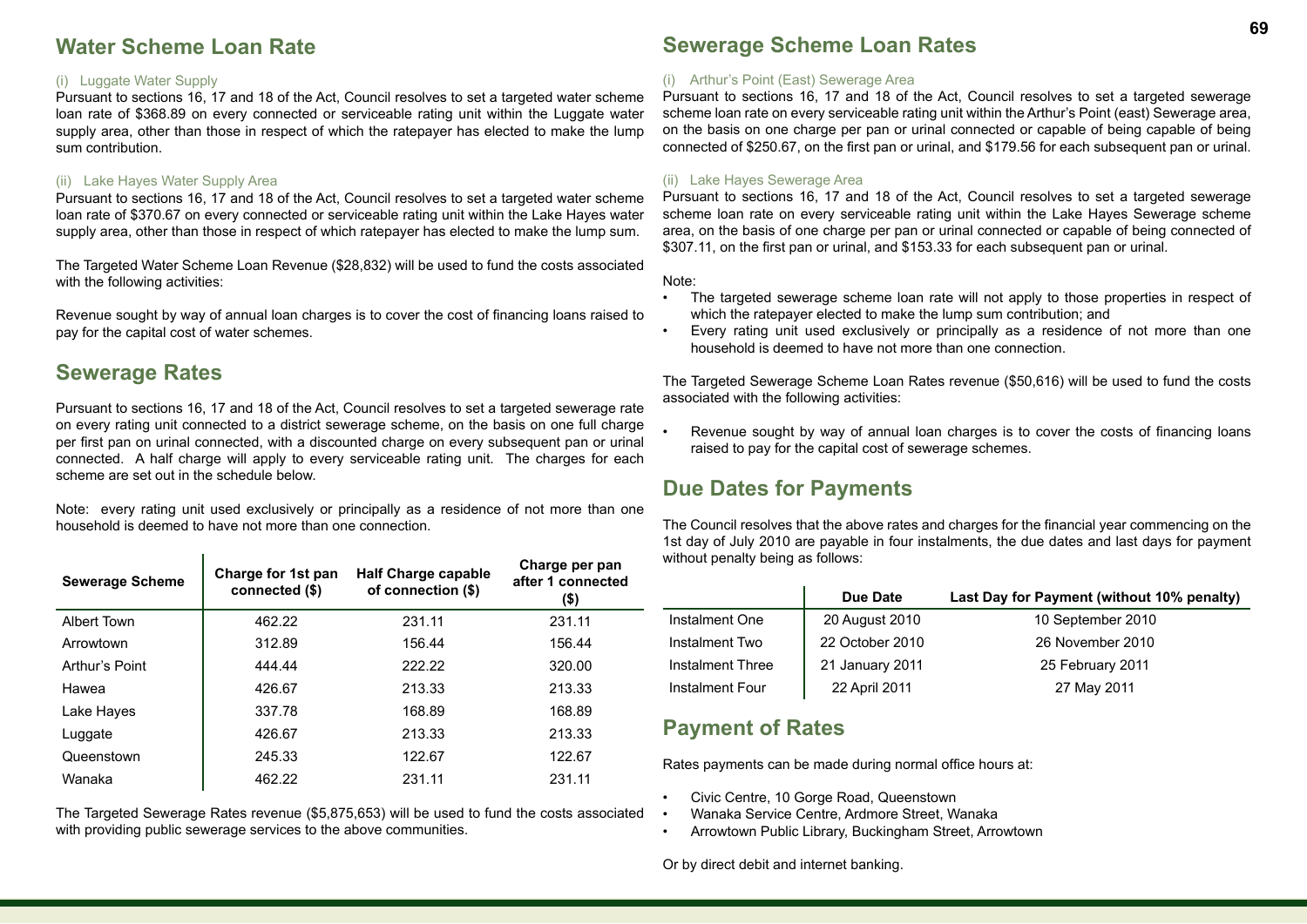# **Additional Charges (Penalties)**

Pursuant to Sections 24, 57 and 58 of the Act, Council resolves that the following penalties will apply under delegated authority to the Rating Administrator:

- A penalty of 10% will be added to the rates and charges levied in each instalment which remains unpaid on the day after the last day for payment date as shown above (i.e. the penalty will be added on 10 September 2010, 26 November 2010, 25 February 2011 and 27 May 2011 respectively).
- A penalty of 10% will be added to the amount of rates or instalments (including penalties) levied in any previous financial year and remaining unpaid on 30 September 2010.
- A second penalty of 10% will be added to the amount of rates or instalments (including penalties) levied in any previous financial year which remains unpaid on 31 March 2011.

# **Targeted Rates Based on Location**

The categories are:

- 1. Location within the Wanaka ward.
- 2. Location within the Queenstown/Wakatipu ward or the Arrowtown ward.

These categories are used to differentiate the following targeted rates:

• roading rate, stormwater rate, tourism promotion rate.

## **Targeted Rates Based on Availability of Service**

The categories are:

#### 1. Connected

Any rating unit that is connected to a Council operated water scheme or is connected to a public sewerage drain.

#### 2. Serviceable

Any rating unit within the area of service that is not connected to a Council operated water scheme but is within 100 metres of any part of the waterworks and to which water can be supplied. Any rating unit within the area of service, that is not connected to a public sewerage drain, but is within 30 metres of such a drain, and is capable of being connected.

These categories are used to differentiate the following targeted rates:

• water supply rates, water scheme loan rates, sewerage rates, sewerage scheme loan rates.

# **Indicative Rate Movements for 2010/11 (includes increase in GST) Movement**

| <b>Property Type</b>    | CV          | Location       | %      | \$       |
|-------------------------|-------------|----------------|--------|----------|
| Residential             | \$691,200   | Queenstown     | 12.25% | \$242.45 |
| Commercial              | \$1,287,600 | Queenstown     | 8.91%  | \$482.61 |
| Accommodation           | \$1,287,600 | Queenstown     | 8.57%  | \$605.92 |
| M/U Accommodation       | \$831,600   | Queenstown     | 11.19% | \$305.75 |
| Vacant                  | \$432,000   | Queenstown     | 11.71% | \$183.17 |
| M/U Commercial          | \$831,600   | Queenstown     | 11.26% | \$294.24 |
| Residential             | \$583,200   | Wanaka         | 6.11%  | \$129.12 |
| Commercial              | \$777,000   | Wanaka         | 8.03%  | \$305.28 |
| Accommodation           | \$777,000   | Wanaka         | 6.98%  | \$378.18 |
| M/U Accommodation       | \$648,000   | Wanaka         | 6.98%  | \$183.46 |
| Primary Industry        | \$3,597,000 | Wanaka         | 12.45% | \$410.21 |
| <b>Country Dwelling</b> | \$1,187,200 | Wanaka         | 13.53% | \$225.68 |
| Vacant                  | \$324,000   | Wanaka         | 6.55%  | \$99.20  |
| M/U Commercial          | \$648,000   | Wanaka         | 6.80%  | \$171.53 |
| Residential             | \$507,600   | Arrowtown      | 10.21% | \$186.84 |
| Commercial              | \$1,221,000 | Arrowtown      | 7.72%  | \$422.25 |
| Accommodation           | \$1,221,000 | Arrowtown      | 7.51%  | \$549.95 |
| M/U Accommodation       | \$680,400   | Arrowtown      | 9.55%  | \$244.21 |
| Vacant                  | \$270,000   | Arrowtown      | 10.15% | \$135.26 |
| M/U Commercial          | \$680,400   | Arrowtown      | 9.54%  | \$234.79 |
| Primary Industry        | \$2,943,000 | Wakatipu       | 12.02% | \$323.60 |
| <b>Country Dwelling</b> | \$1,534,400 | Wakatipu       | 11.65% | \$228.73 |
| Residential             | \$496,800   | Glenorchy      | 8.71%  | \$151.26 |
| Residential             | \$324,000   | Albert town    | 5.36%  | \$93.44  |
| Residential             | \$399,600   | Hawea          | 7.10%  | \$127.69 |
| Residential             | \$496,800   | Kingston       | 12.24% | \$141.59 |
| Residential             | \$540,000   | Arthur's Point | 7.24%  | \$165.12 |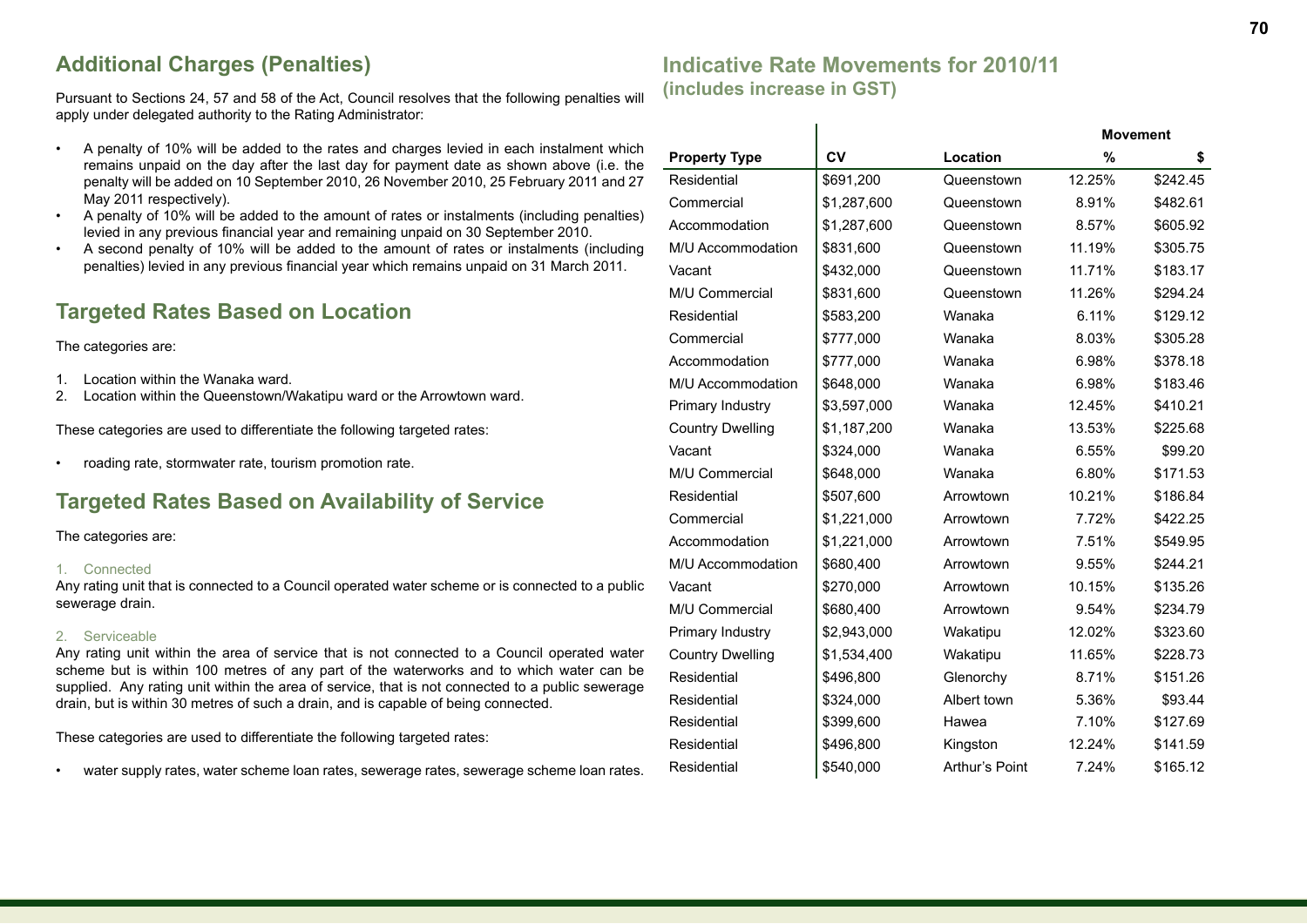# **Indicative Residential Rates 2010/11**

| Location              | Queenstown | Wanaka  | Arrowtown | Glenorchy | Kingston | <b>Albert Town</b>       | Hawea                    | Lake Hayes |
|-----------------------|------------|---------|-----------|-----------|----------|--------------------------|--------------------------|------------|
| Capital Value         | 691,200    | 583,200 | 507,600   | 496,800   | 496,800  | 324,000                  | 399,600                  | 496,800    |
| <b>UAGC</b>           | 67         | 67      | 67        | 67        | 67       | 67                       | 67                       | 67         |
| Recreation            | 277        | 277     | 277       | 277       | 277      | 277                      | 277                      | 277        |
| Governance            | 126        | 126     | 126       | 126       | 126      | 126                      | 126                      | 126        |
| <b>Aquatic Centre</b> | 93         |         | 93        | 93        | 93       | $\overline{\phantom{a}}$ | $\overline{\phantom{a}}$ | 93         |
| General Rate          | 406        | 342     | 298       | 291       | 291      | 190                      | 234                      | 291        |
| Roading Rate          | 295        | 305     | 217       | 212       | 212      | 169                      | 209                      | 212        |
| Stormwater Rate       | 85         | 102     | 63        | 61        | 61       | 57                       | 70                       | 61         |
| Water                 | 421        | 323     | 351       | 590       |          | 252                      | 285                      | 488        |
| Sewerage              | 281        | 529     | 356       |           |          | 529                      | 488                      | 386        |
| Waste Mgmt            | 171        | 171     | 171       | 171       | 171      | 171                      | 171                      | 171        |
| <b>Total Rates</b>    | \$2,221    | \$2,242 | \$2,017   | \$1,888   | \$1,298  | \$1,837                  | \$1,927                  | \$2,172    |
| % Increase            | 12.25%     | 6.11%   | 10.21%    | 8.71%     | 12.24%   | 5.36%                    | 7.10%                    | 11.04%     |
| \$ Increase           | \$242      | \$129   | \$187     | \$151     | \$142    | \$93                     | \$128                    | \$216      |

# **Indicative Commecial Rates 2010/11**

| Location               | Queenstown | Wanaka     | <b>Arrowtown</b>  | Queenstown       | Wanaka           | <b>Arrowtown</b> |
|------------------------|------------|------------|-------------------|------------------|------------------|------------------|
| <b>Type</b>            | Commercial | Commercial | <b>Commercial</b> | <b>Mixed Use</b> | <b>Mixed Use</b> | <b>Mixed Use</b> |
| Capital Value          | 1,287,600  | 777,000    | 1,221,000         | 831,600          | 648,000          | 680,400          |
| <b>UAGC</b>            | 67         | 67         | 67                | 67               | 67               | 67               |
| Recreation             | 277        | 277        | 277               | 277              | 277              | 277              |
| Governance             | 126        | 126        | 126               | 126              | 126              | 126              |
| <b>Aquatic Centre</b>  | 93         |            | 93                | 93               |                  | 93               |
| <b>General Rate</b>    | 1,103      | 666        | 1,046             | 585              | 456              | 479              |
| Roading Rate           | 1,430      | 1,056      | 1,356             | 586              | 559              | 479              |
| <b>Stormwater Rate</b> | 159        | 136        | 151               | 103              | 114              | 84               |
| <b>Promotion Rate</b>  | 1,465      | 653        | 1,474             | 237              | 136              | 205              |
| Water                  | 779        | 475        | 824               | 514              | 377              | 465              |
| Sewerage               | 281        | 529        | 356               | 281              | 529              | 356              |
| Waste Mgmt             | 121        | 121        | 121               | 171              | 171              | 171              |
| <b>Total Rates</b>     | \$5,899    | \$4,105    | \$5,889           | \$2,908          | \$2,694          | \$2,696          |
| % Increase             | 8.91%      | 8.03%      | 7.72%             | 11.26%           | 6.80%            | 9.54%            |
| \$ Increase            | \$483      | \$305      | \$422             | \$294            | \$172            | \$235            |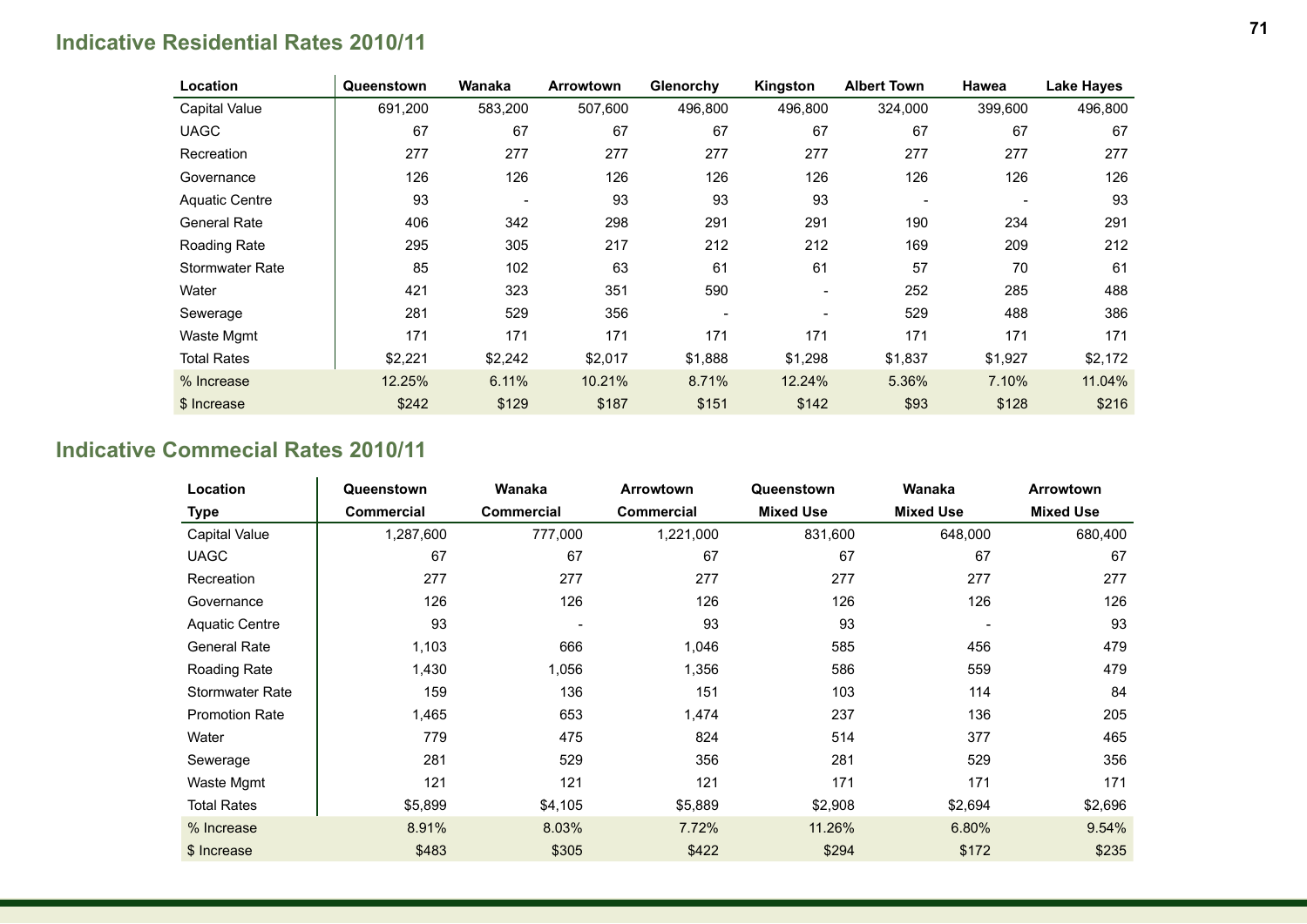# **Indicative Accommodation Rates 2010/11**

| Location               | Queenstown           | Wanaka                   | <b>Arrowtown</b>     | Queenstown       | Wanaka           | Arrowtown        |
|------------------------|----------------------|--------------------------|----------------------|------------------|------------------|------------------|
| <b>Type</b>            | <b>Accommodation</b> | <b>Accommodation</b>     | <b>Accommodation</b> | <b>Mixed Use</b> | <b>Mixed Use</b> | <b>Mixed Use</b> |
| Capital Value          | 1,287,600            | 777,000                  | 1,221,000            | 831,600          | 648,000          | 680,400          |
| <b>UAGC</b>            | 67                   | 67                       | 67                   | 67               | 67               | 67               |
| Recreation             | 277                  | 277                      | 277                  | 277              | 277              | 277              |
| Governance             | 126                  | 126                      | 126                  | 126              | 126              | 126              |
| <b>Aquatic Centre</b>  | 93                   | $\overline{\phantom{a}}$ | 93                   | 93               |                  | 93               |
| <b>General Rate</b>    | 1,360                | 821                      | 1,289                | 585              | 456              | 479              |
| Roading Rate           | 1,980                | 1,462                    | 1,877                | 586              | 559              | 479              |
| <b>Stormwater Rate</b> | 159                  | 136                      | 151                  | 103              | 114              | 84               |
| <b>Promotion Rate</b>  | 1,465                | 653                      | 1,474                | 237              | 136              | 205              |
| Water                  | 911                  | 548                      | 978                  | 514              | 377              | 465              |
| Sewerage               | 1,122                | 1,586                    | 1,423                | 281              | 529              | 356              |
| Waste Mgmt             | 121                  | 121                      | 121                  | 171              | 171              | 171              |
| <b>Total Rates</b>     | \$7,679              | \$5,796                  | \$7,876              | \$3,038          | \$2,811          | \$2,802          |
| % Increase             | 8.57%                | 6.98%                    | 7.51%                | 11.19%           | 6.98%            | 9.55%            |
| \$ Increase            | \$606                | \$378                    | \$550                | \$306            | \$183            | \$244            |

# **Indicative Rural Rates 2010/11**

| Location              | Wakatipu                | Wanaka                  | Wakatipu                | Wanaka                  |
|-----------------------|-------------------------|-------------------------|-------------------------|-------------------------|
| <b>Type</b>           | <b>Primary Industry</b> | <b>Primary Industry</b> | <b>Country Dwelling</b> | <b>Country Dwelling</b> |
| Capital Value         | 2,943,000               | 3,597,000               | 1,534,400               | 1,187,200               |
| <b>UAGC</b>           | 67                      | 67                      | 67                      | 67                      |
| Recreation            | 277                     | 277                     | 277                     | 277                     |
| Governance            | 126                     | 126                     | 126                     | 126                     |
| <b>Aquatic Centre</b> | 93                      |                         | 93                      |                         |
| <b>General Rate</b>   | 1,278                   | 1,562                   | 738                     | 571                     |
| Roading Rate          | 1,006                   | 1,504                   | 721                     | 682                     |
| Stormwater Rate       |                         |                         |                         |                         |
| <b>Promotion Rate</b> |                         |                         |                         |                         |
| Water                 |                         |                         |                         |                         |
| Sewerage              |                         |                         |                         |                         |
| Waste Mgmt            | 171                     | 171                     | 171                     | 171                     |
| <b>Total Rates</b>    | \$3,016                 | \$3,706                 | \$2,192                 | \$1,894                 |
| % Increase            | 12.02%                  | 12.45%                  | 11.65%                  | 13.53%                  |
| \$ Increase           | \$324                   | \$410                   | \$229                   | \$226                   |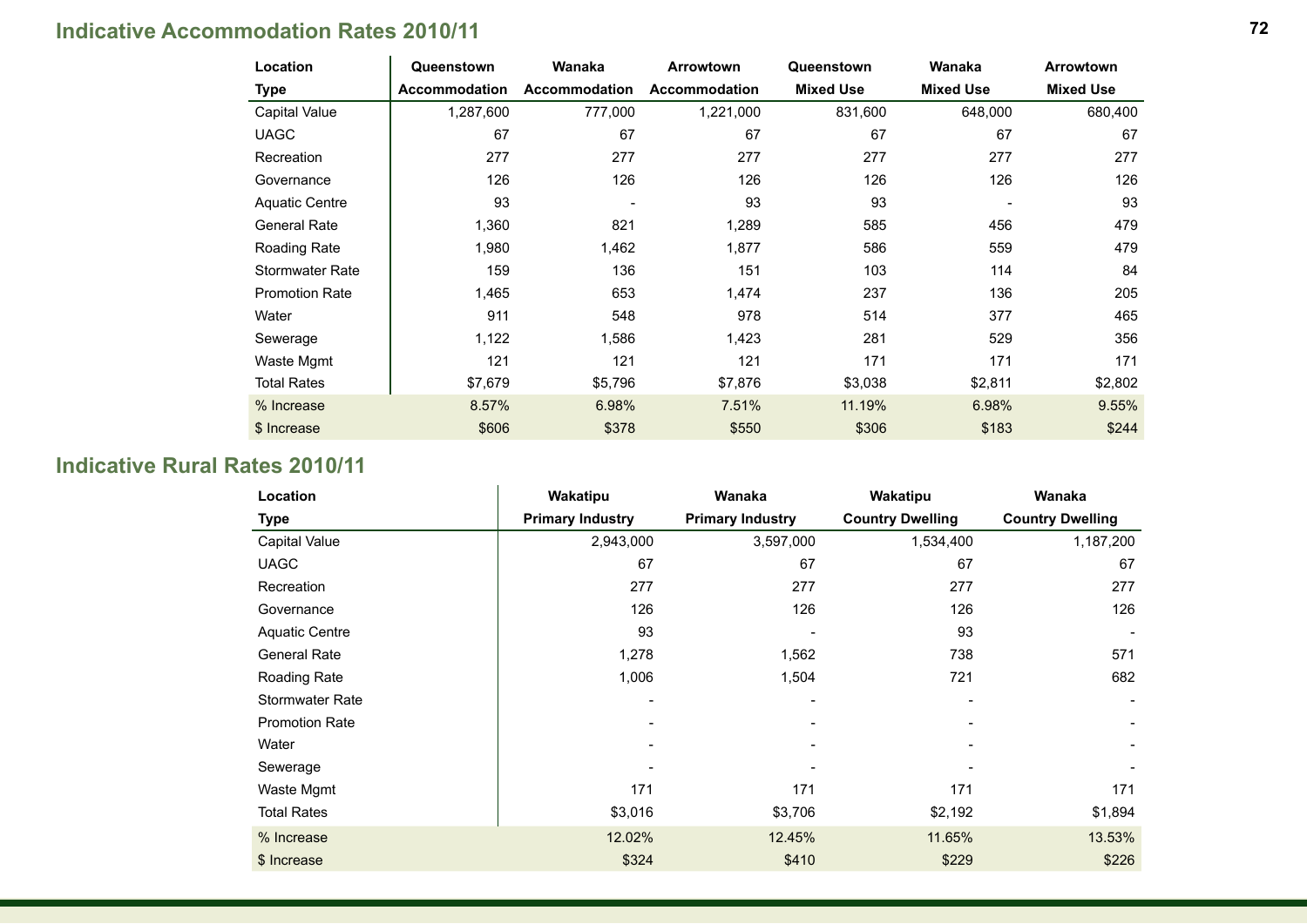### **Differential Matters Used to Define Categories of Rateable Land**

Where Council's propose to assess rates on a differential basis they are limited to the list of matters specified in Schedule Two of the Local Government (Rating) Act 2002. Council is required to state which matters will be used for what purpose, and the category or categories of any differentials.

#### Differentials by Land Use

The categories are:

#### **1. Residential**

All rating units which are used exclusively or principally for residential purposes, but excluding properties categorised as pursuant to clause 8 (Primary Industry), clause 9 (Country Dwelling) or to clause 11 (Mixed Use Apportioned).

#### **2. Hydro Electric Power**

All rating units on which there are structures used exclusively or principally for, or in connection with, the generation of hydro-electric power, including structures used to control the flow of water to other structures used for generating hydro-electric power

#### **3. Vacant Sections**

All rating units which are vacant properties and suitable for development.

#### **4. Accommodation**

All rating units used exclusively or principally for the accommodation of paying guests on a short term basis (nightly, weekly or for periods up to a month) including hotels, motels, houses and flats used for such purposes, commercial time share units, managed apartments, bed and breakfast properties, motor camps and home stay properties; but excluding properties categorised as pursuant to clause 11 (Mixed Use Apportioned) or clause 5 (CBD Accommodation).

#### **5. CBD Accommodation**

All rating units used exclusively or principally for the accommodation of paying guests on a short term basis including hotels, motels, houses and flats used for such purposes, commercial time share units, managed apartments, bed and breakfast properties, motor camps and home stay properties located within the Town Centre Zones contained in the Queenstown Lakes District Council's District Plan as at 1 July of the current rating year; but excluding properties categorised as pursuant to clause 11 (Mixed Use Apportioned).

#### **6. Commercial**

All rating units used exclusively or principally for commercial activities including industrial, retail, transport, utility services, storage, recreation and tourist operations, offices, or rest homes; but excluding properties categorised as Hydro-Electric Power, Accommodation, CBD Accommodation, Primary Industry, or pursuant to clause 11 (Mixed Use Apportioned) or clause 7 (CBD Commercial).

#### **7. CBD Commercial**

All rating units used exclusively or principally for commercial activities including industrial, retail, transport, utility services, storage, recreation and tourist operations, offices, or rest homes located within the Town Centre Zones contained in the Queenstown Lakes District Council's District Plan as at 1 July of the current rating year; but excluding properties categorised as CBD Accommodation or pursuant to clause 11 (Mixed Use Apportioned).

#### **8. Primary Industry**

#### All rating units:

- Used exclusively or principally for agricultural or horticultural purposes including dairying, stock fattening, arable farming, sheep, market gardens, vineyards, orchards, specialist livestock, forestry or other similar uses, or
- Which are ten hectares or more in area and located in any of the Rural or Special Zones contained in the Queenstown Lakes District Council's District Plan as at 1 July of the current rating year.

#### **9. Country Dwelling**

All rating units of less than 10 hectares, located in any of the Rural Zones (except for the land zoned as Rural Residential north of Wanaka township in the vicinity of Beacon Point Road bounded by the low density residential zone to the south, Penrith Park zone to the north and Peninsula Bay to the east) or Special Zones (excluding Penrith Park; Remarkables Park; Quail Rise; Woodbury Park; Lake Hayes Estate; Jacks Point; Peninsula Bay; and Meadow Park) as shown in the Queenstown Lakes District Council's District Plan, which are used exclusively for Residential purposes.

#### **10. Other**

Any rating unit not classified under any of the other categories.

#### **11. Mixed Use Apportioned**

All rating units which are used in part, but not exclusively, for residential purposes, and in part, but not principally, for commercial or accommodation purposes. Usage in part may be determined by:

- a. The physical portion of the rating unit used for the purpose, or
- b. The amount of time (on an annual basis) that the rating unit is used for the purpose.

Note: the Mixed Use Apportioned classification will not be applied to residential rating units used for accommodation purposes for a single period of up to 28 consecutive days in any rating year.

These categories are used to differentiate the following rates:

• general rate, targeted rates; roading rate, stormwater rate, tourism promotion rate, waste management charge, water supply rates**.**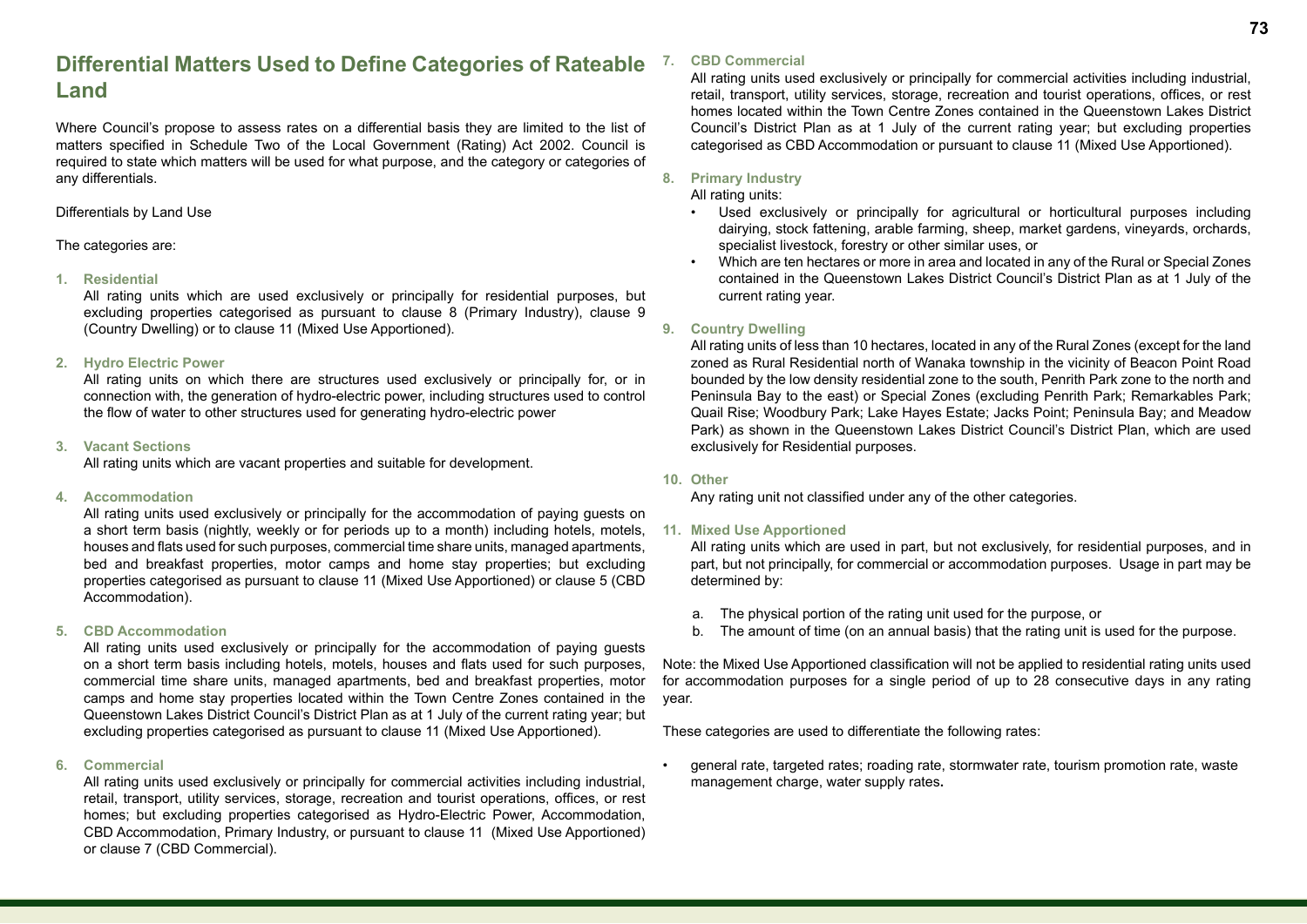### **Targeted Rates Based on Location**

The categories are:

- 1. Location within the Wanaka ward.
- 2. Location within the Queenstown/Wakatipu ward or the Arrowtown ward.

These categories are used to differentiate the following targeted rates:

• roading rate, stormwater rate, tourism promotion rate.

### **Targeted Rates Based on Availability of Service**

#### The categories are:

#### **1. Connected**

Any rating unit that is connected to a Council operated water scheme or is connected to a public sewerage drain.

#### **2. Serviceable**

Any rating unit within the area of service that is not connected to a Council operated water scheme but is within 100 metres of any part of the waterworks and to which water can be supplied. Any rating unit within the area of service, that is not connected to a public sewerage drain, but is within 30 metres of such a drain, and is capable of being connected.

These categories are used to differentiate the following targeted rates:

• water supply rates, water scheme loan rates, sewerage rates, sewerage scheme loan rates.

### **Definition of "Separately Used or Inhabited Parts of a Rating Unit"**

Where rates are calculated on each separately used or inhabited part of a rating unit, the following definition will apply:

The basis of a unit of occupancy is that which can be separately let and permanently occupied. For the purpose of this charge, where the occupancy is an accessory one or is ancillary to another property or part thereof no separately used part exists. For example:

- • Not separately used parts of a rating unit:
	- A residential sleep-out or granny flat without independent kitchen facilities.
	- A hotel room with or without kitchen facilities.
	- Motel rooms with or without kitchen facilities.
	- Individual storage garages/sheds/partitioned areas of a warehouse.
	- Individual offices/premises of partners in a partnership.
- These are separately used parts of a rating unit:
	- Flats/apartments.
	- Flats which share kitchen/bathroom facilities.
	- Separately leased commercial areas even though they may share a reception.
	- Rooms in a residential hostel with a common kitchen.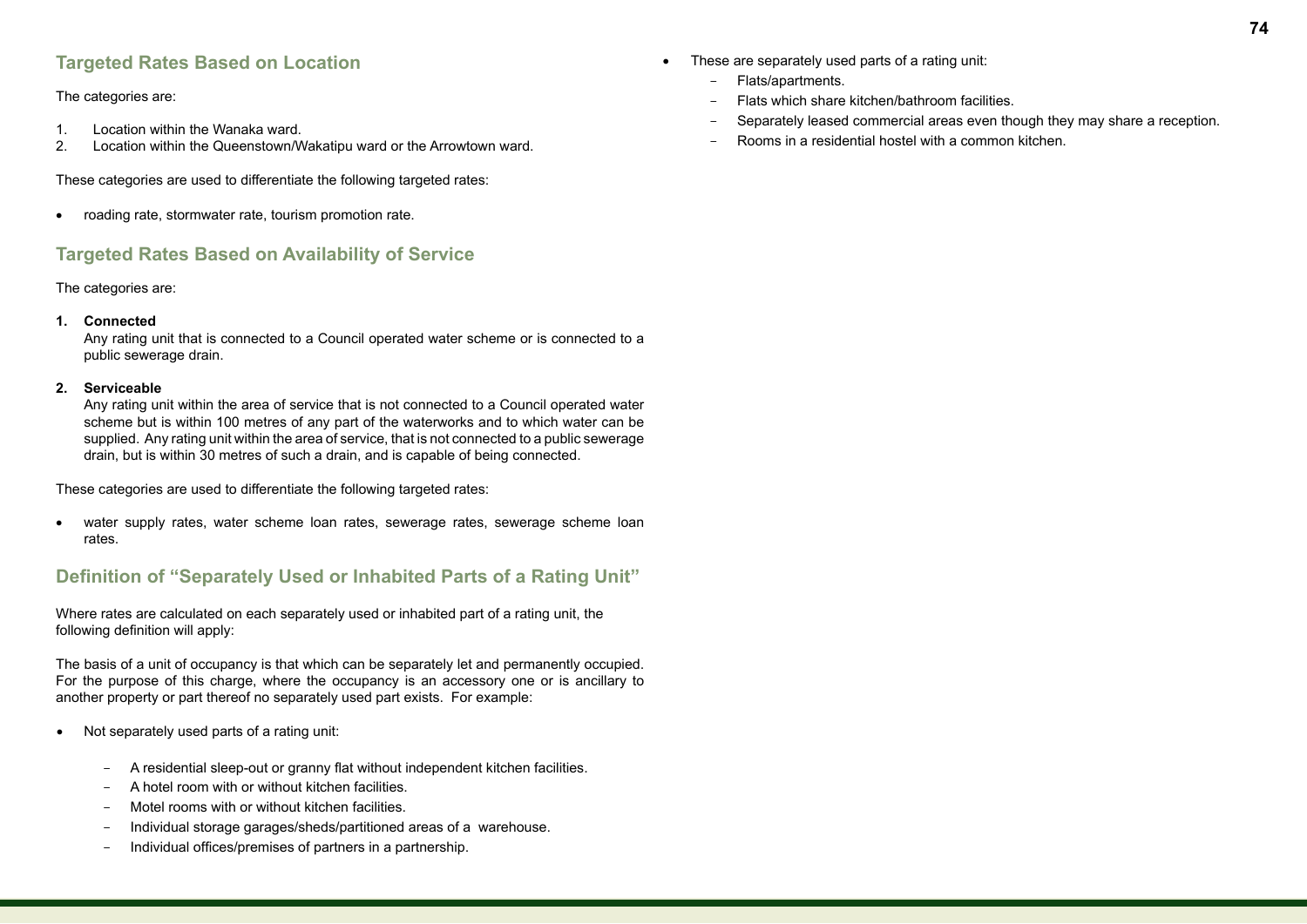# **2010 Annual Review of Council's Policy on Development Contributions and Financial Contributions.**

Following is a list of the changes made as a result of the 2010 Annual Review process. These changes will apply to any application for resource consent, building consent or service connection lodged on or after 17 April 2010 and granted on or after 1 July 2010. For applications received prior to 27 April 2010, which are granted on or after 1 July 2009, Council will apply the provisions of the 2009 Policy.

Annual Calculation Updates:

- Updated 2008/09 capital expenditure with actual figures from 2009 Annual Report.
- Inflated past, present and future capital expenditure to 2010 dollars.

Annual Policy Reviews:

- Updated capital expenditure for the 2010/11 Annual Plan.
- Growth projections for the district are unchanged from the 2009 Policy .
- Land Use Differentials are unchanged from the 2009 Policy.
- The study period is unchanged from the 2009 Policy to ensure that historical projects are fully funded.
- The method of calculating the Debt % has been updated to better capture total interest costs.
- Asset design lives adjust automatically to reflect changes in growth rates.

### **Recovery Timeframe of Historical Expenditure**

Previous policies have fixed the payback period or design life in which an asset's capacity is consumed and funded. With the changing economic climate actual rates of asset consumption will now change.

The payback period for historical expenditure now adjusts automatically with changes in the rate of capacity consumption. This rate of capacity consumption is defined by the growth projections and a fixed asset capacity.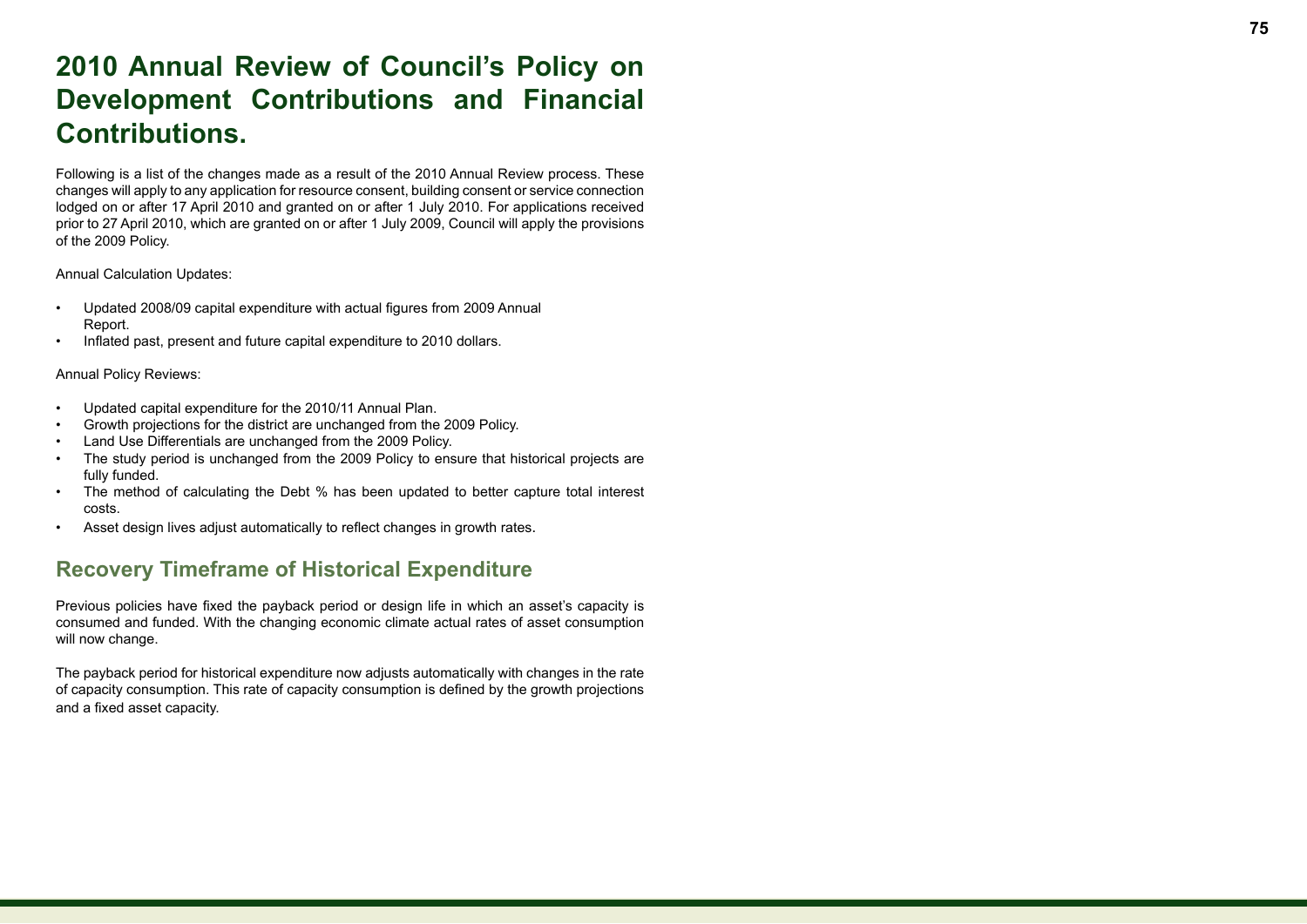# **Policy on Development Contributions and Financial Contributions**

# **Overview**

The Queenstown Lakes District is expected to experience significant growth in its population, visitors, development and the local economy. This growth generates high levels of subdivision and development activity which places increasing pressure on the assets and services provided by the Council. Significant investment in additional assets and services is accordingly required to meet the demands of growth.

Historically, QLDC has sought a contribution towards the expansion of the District's reserves, community facilities and infrastructure from those developments which place additional demands on these services. In order to levy these contributions Council may employ:

- Financial Contributions imposed as a condition of a resource consent pursuant to Section 108, 220, 407 or 409 of the Resource Management Act (RMA) 1991. Council has recently withdrawn most of the provision relating to Financial Contributions from Section 15 of the District Plan.
- Development Contributions as defined by the provisions of Part 8 Subpart 5 and Schedule 13 of the Local Government Act 2002 (LGA 2002). To make use of these provisions Council must adopt a Policy on Development Contributions as Part of the Council's Long Term Council Community Plan ("CCP"). Development Contributions are based on the fiscal implications of growth.

Development contributions may be sought in respect of any development that generates a demand for reserves, network or community infrastructure. Council will assess whether development contributions are payable in relation to the development when an application for one of the following is made:

- (i) Resource Consent
- (ii) Building Consent
- (iii) Authorisation for a Service Connection

This policy has been prepared to meet the requirements of Section 106(2) of the LGA 2002. The full methodology that demonstrates how the calculations for development contributions were made is contained in a separate document which is available to the public as per section 106 (3) of the Act.

### **Reasons for using Development and Financial Contributions**

Council intends to entirely fund the portion of capital expenditure (CAPEX) that is attributable to growth by either Financial or Development Contributions wherever it is legally, fairly, reasonably and practically possible to do so.

Council considers that Development and Financial Contributions are the best mechanism available to ensure the cost of growth sits with those who have created the need for that cost. Council considers it inappropriate to burden the community as a whole, by way of rating or other payment means, to meet the cost of existing growth.

Section 101(3) of the LGA 2002 requires that the following be considered:

*The funding needs of the local authority must be met from those sources that the local authority determines to be appropriate, following consideration of:*

- *(a) in relation to each activity to be funded*
- *(i) the community outcomes to which the activity primarily contributes; and*
- *(ii) the distribution of benefits between the community as a whole, any identifiable part of the community, and individuals; and*
- *(iii) the period in or over which those benefits are expected to occur; and*
- *(iv) the extent to which the actions or inaction of particular individuals or a group contribute to the need to undertake the activity; and*
- *(v) the costs and benefits, including consequences for transparency and accountability, of funding the activity distinctly from other activities; and*
- *(b) the overall impact of any allocation of liability for revenue needs on the current and future social, economic, environmental, and cultural well-being of the community*

Council's Revenue & Financing Policy (CCP Volume 3 pp40-55) considers each of these factors in relation to each activity to be funded. In addition, Council has specifically considered these factors in relation to the Development Contributions and Financial Contributions Policy:

**(i) Community Outcomes**

This policy contributes to:

- Managing growth in a sustainable way
- Quality landscapes, natural environment and enhanced public access
- Effective and efficient infrastructure that meets the needs of growth
- High quality urban environments respectful of the character of the individual communities.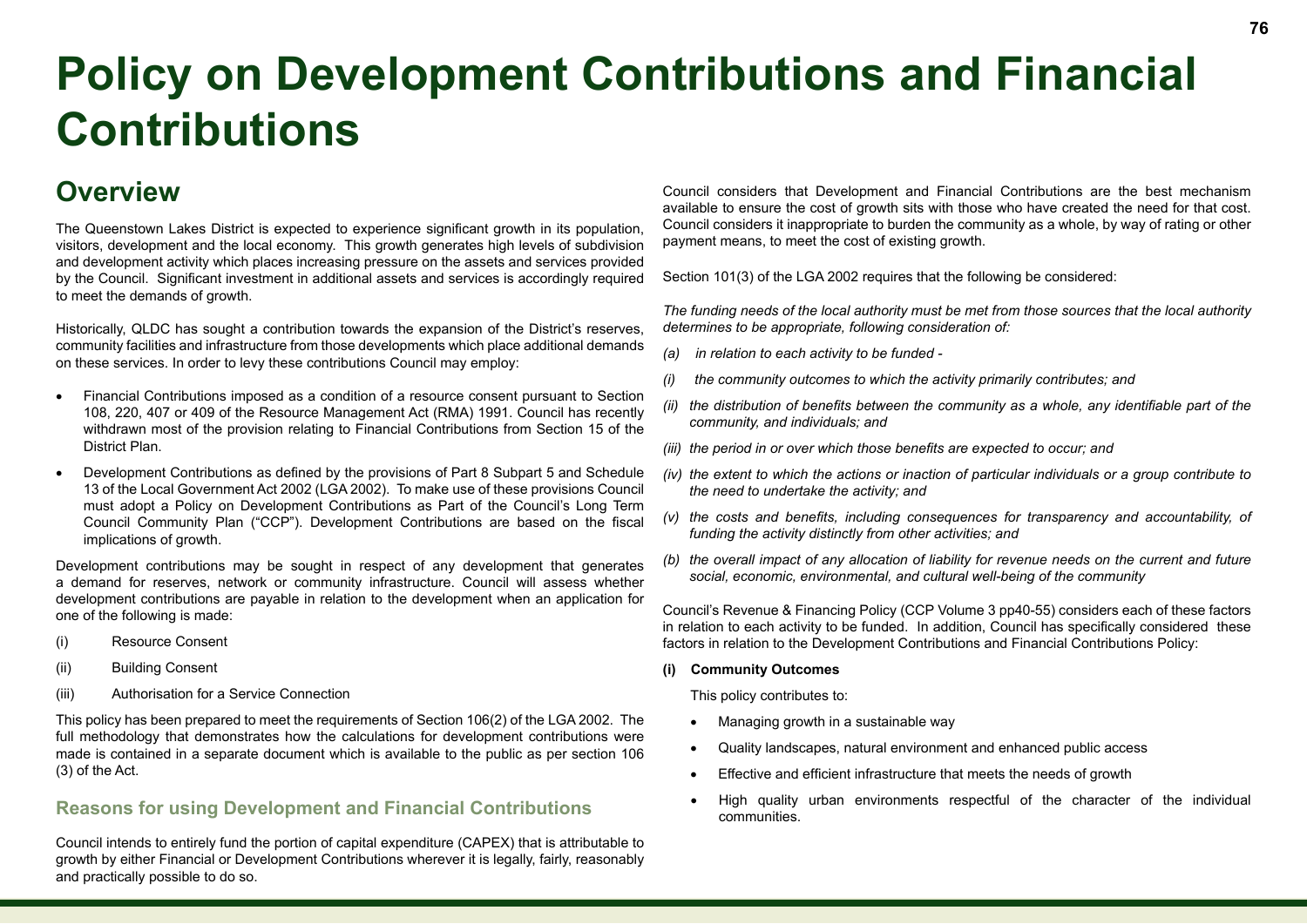#### **(ii) Distribution of Benefits**

Council apportions all capital expenditure into the classifications of growth, renewal, level of service and statutory obligations, by the geographic areas of benefit. This apportionment represents the distribution of benefit to the community as a whole, to identifiable parts of the community and to individuals.

#### **(iii) Period Over Which The Benefits Are Expected to Occur**

Once a Development or Financial contribution has been paid in relation to a subdivision or development, the benefits of the asset, service, or environmental enhancement shall occur indefinitely (at a set level of service for that asset, service, or environmental enhancement as defined at any one time).

#### **(iv) Action or Inaction That Contributes to the Need For This Activity**

The provision of assets, services, or environmental standards that promote the community outcomes may not be willingly provided by the development community. In addition Council is often the only viable supplier (often legally required to provide services) of these services and therefore Council has a moral and legal obligation to supply additional assets, services to meet the new community needs.

#### **(v) Costs and Benefits of Funding This Activity (Development and Financial Contributions)**

The benefits to the existing community are significantly greater than the cost of policy making, calculations, collection, accounting and distribution of funding for development and financial contributions.

#### **(iv) Allocation Of Liability For Revenue Needs**

The liability for revenue falls directly with the development community. At the effective date of this Policy, Council does not perceive any impact on the social, economic, environmental and cultural well-being of this particular sector of the community. At any stage in the future where there maybe impacts of this nature, Council may revisit this Policy.

### **Assets Included in the Development and Financial Contributions Policy**

Assets included in this policy are:

- Network infrastructure for water supplies, wastewater, stormwater and transportation.
- Reserve land.
- • Community infrastructure including the development and acquisition of reserve land to use as reserve and facilities needed on that reserve and other public amenities such as halls, libraries, public toilets, parking facilities and the like.
- Other Assets. Financial Contributions can be required to avoid remedy or mitigate adverse effects of development that are of a non-fiscal nature. These may include contributions that avoid, remedy or mitigate the effects of development on biodiversity, landscape, amenity values or the provision of specific assets by the developer/subdivider (i.e. access easements in gross). As the Development Contributions provisions of the LGA 2002 specifically relate to fiscal impacts or effects of growth, Financial Contributions for non-fiscal impacts of effects of development will need to be assessed through the RMA and District Plan processes.

### **Which Contributions Will Apply**

Council has recently completed the process of removing parts of the Financial Contributions rules, policies and objectives under the provisions of Part 15 of the Queenstown Lakes District Plan. This has made Section 15 operative and Council can no longer impose Financial Contributions pursuant to Section 489 of the RMA.

Until the 2007 version of the Policy, Council has assessed Development Contributions on any application for resource consent, building consent or service connection lodged after 8 May 2004 and granted on or after 1 July 2004. It is now deemed appropriate to amend the application date of the Policy so that Development Contributions may also be assessed on any application for resource consent, building consent or service connection lodged before 8 May 2004 and granted on or after 1 July 2007. This amendment will affect very few applications as most applications received prior to 8 May 2004 have either been granted previously or withdrawn.

The Council cannot require a Development Contribution for a reserve; network infrastructure or community infrastructure if and to the extent that it has under Section 108, 407 or 409 of the RMA imposed a condition on a resource consent in relation to the same development for the same purpose. Council shall in requiring contributions, clearly identify under what circumstances and upon which legislation (RMA 1991, LGA 2002) a contribution is required.

The following tables indicate:

- Where Financial and Development Contributions are to be sought such that no duplication of levy for the same effect/benefit will occur.
- How much is to be charged per dwelling equivalent for each asset type within each area.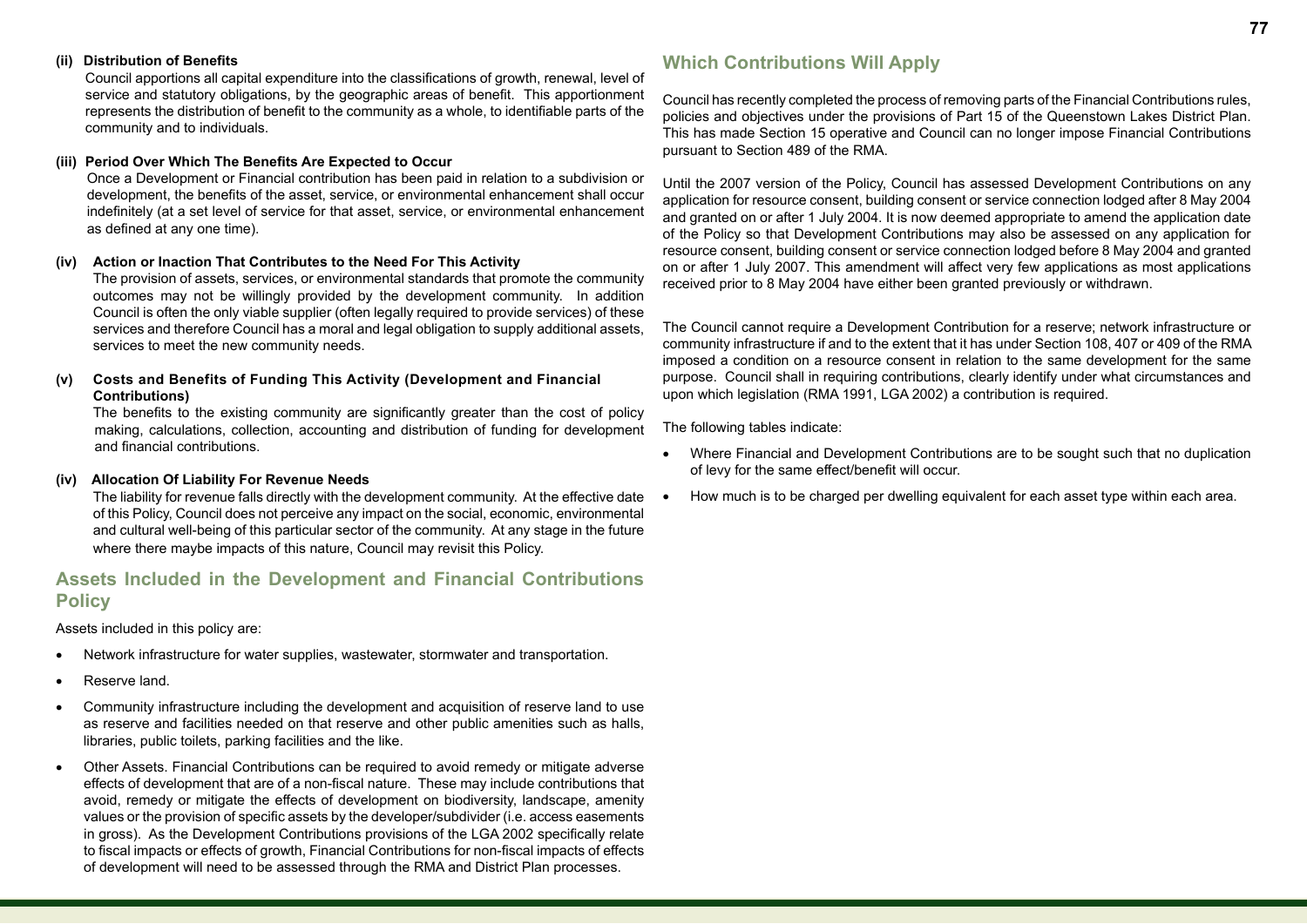### **Type of Contributions Required By Geographic Area - Within Urban Areas and Townships (includes all land uses with an urban area)**

| <b>Water Supply</b>                                                                                                                                                                     | Wastewater                                                                                                                                                                              | <b>Stormwater</b>                                                                                                                                                                      | <b>Transportation</b>                                                                                                                                                            | <b>Reserve Land</b>                                                                                                                                                                                                              | <b>Reserve</b><br><b>Improvements</b>                                                                                                                                                   | <b>Community</b><br><b>Facilities</b>                                                                                                                                                   | Other/<br><b>Miscellaneous</b>                                                                                                                         |
|-----------------------------------------------------------------------------------------------------------------------------------------------------------------------------------------|-----------------------------------------------------------------------------------------------------------------------------------------------------------------------------------------|----------------------------------------------------------------------------------------------------------------------------------------------------------------------------------------|----------------------------------------------------------------------------------------------------------------------------------------------------------------------------------|----------------------------------------------------------------------------------------------------------------------------------------------------------------------------------------------------------------------------------|-----------------------------------------------------------------------------------------------------------------------------------------------------------------------------------------|-----------------------------------------------------------------------------------------------------------------------------------------------------------------------------------------|--------------------------------------------------------------------------------------------------------------------------------------------------------|
| Queenstown<br>Arrowtown<br>Glenorchy<br>Lake Hayes<br>Arthur's Point<br>Wanaka<br>Albert Town<br>Hawea<br>Luggate                                                                       | Queenstown<br>Arrowtown<br>Lake Hayes<br>Arthur's Point<br>Wanaka<br><b>Albert Town</b><br>Hawea                                                                                        | Queenstown<br>Arrowtown<br>Glenorchy<br>Wanaka<br>Albert Town<br>Hawea<br>Luggate<br>Arthur's Point<br>Lake Hayes<br>Kingston                                                          | Queenstown<br>Arrowtown<br>Glenorchy<br>Lake Hayes<br>Arthur's Point<br>Kingston<br>Wanaka<br>Albert Town<br>Hawea<br>Luggate<br>Cardrona                                        | Queenstown<br>Arrowtown<br>Glenorchy<br>Lake Hayes<br>Arthur's Point<br>Kingston<br>Wanaka<br>Albert Town<br>Hawea<br>Luggate<br>Cardrona                                                                                        | Queenstown<br>Arrowtown<br>Glenorchy<br>Lake Hayes<br>Arthur's Point<br>Kingston<br>Wanaka<br>Albert Town<br>Hawea<br>Luggate<br>Cardrona                                               | Queenstown<br>Arrowtown<br>Glenorchy<br>Lake Hayes<br>Arthur's Point<br>Kingston<br>Wanaka<br>Albert Town<br>Hawea<br>Luggate<br>Cardrona                                               | Queenstown<br>Arrowtown<br>Glenorchy<br>Lake Hayes<br>Arthur's Point<br>Kingston<br>Wanaka<br>Albert Town<br>Hawea<br>Luggate<br>Cardrona              |
| Development<br>Contributions<br><b>Assess and Collect</b><br>development<br>contributions as<br>provided by Part<br>8, Subpart 5 and<br>Schedule 13 of LGA<br>2002 from 1 July<br>2004. | Development<br>Contributions<br><b>Assess and Collect</b><br>development<br>contributions as<br>provided by Part<br>8, Subpart 5 and<br>Schedule 13 of LGA<br>2002 from 1 July<br>2004. | Development<br>Contributions<br><b>Assess and Collect</b><br>development<br>contributions as<br>provided by Part<br>8, Subpart 5 and<br>Schedule 13 of LGA<br>2002 from 1 July<br>2004 | Development<br>Contributions<br>Assess and Collect<br>development<br>contributions as<br>provided by Part<br>8, Subpart 5 and<br>Schedule 13 of LGA<br>2002 from 1 July<br>2006. | Development<br>Contributions<br><b>Assess and Collect</b><br>development<br>contributions as<br>provided by Part<br>8, Subpart 5 and<br>Schedule 13 of LGA<br>2002 from 1 July<br>2004.<br>Land, Money or<br>Combination of Both | Development<br>Contributions<br><b>Assess and Collect</b><br>development<br>contributions as<br>provided by Part<br>8, Subpart 5 and<br>Schedule 13 of LGA<br>2002 from 1 July<br>2004. | Development<br>Contributions<br><b>Assess and Collect</b><br>development<br>contributions as<br>provided by Part<br>8, Subpart 5 and<br>Schedule 13 of LGA<br>2002 from 1 July<br>2004. | Financial<br>Contributions<br>Environmental<br>Effects - Chapter<br>15 District Plan<br>and variations <i>i.e.</i><br>Environmental<br>Considerations. |
| Kingston<br>No Scheme Available<br>To be assessed at<br>the time a scheme is<br>required and charged<br>to all connections.                                                             | Glenorchy<br>Kingston<br>Luggate<br>No Scheme Available<br>To be assessed at<br>the time a scheme is<br>required and charged<br>to all connections.                                     | No Scheme assets of<br>significance.<br>No Contributions to<br>be sought.                                                                                                              |                                                                                                                                                                                  |                                                                                                                                                                                                                                  |                                                                                                                                                                                         |                                                                                                                                                                                         |                                                                                                                                                        |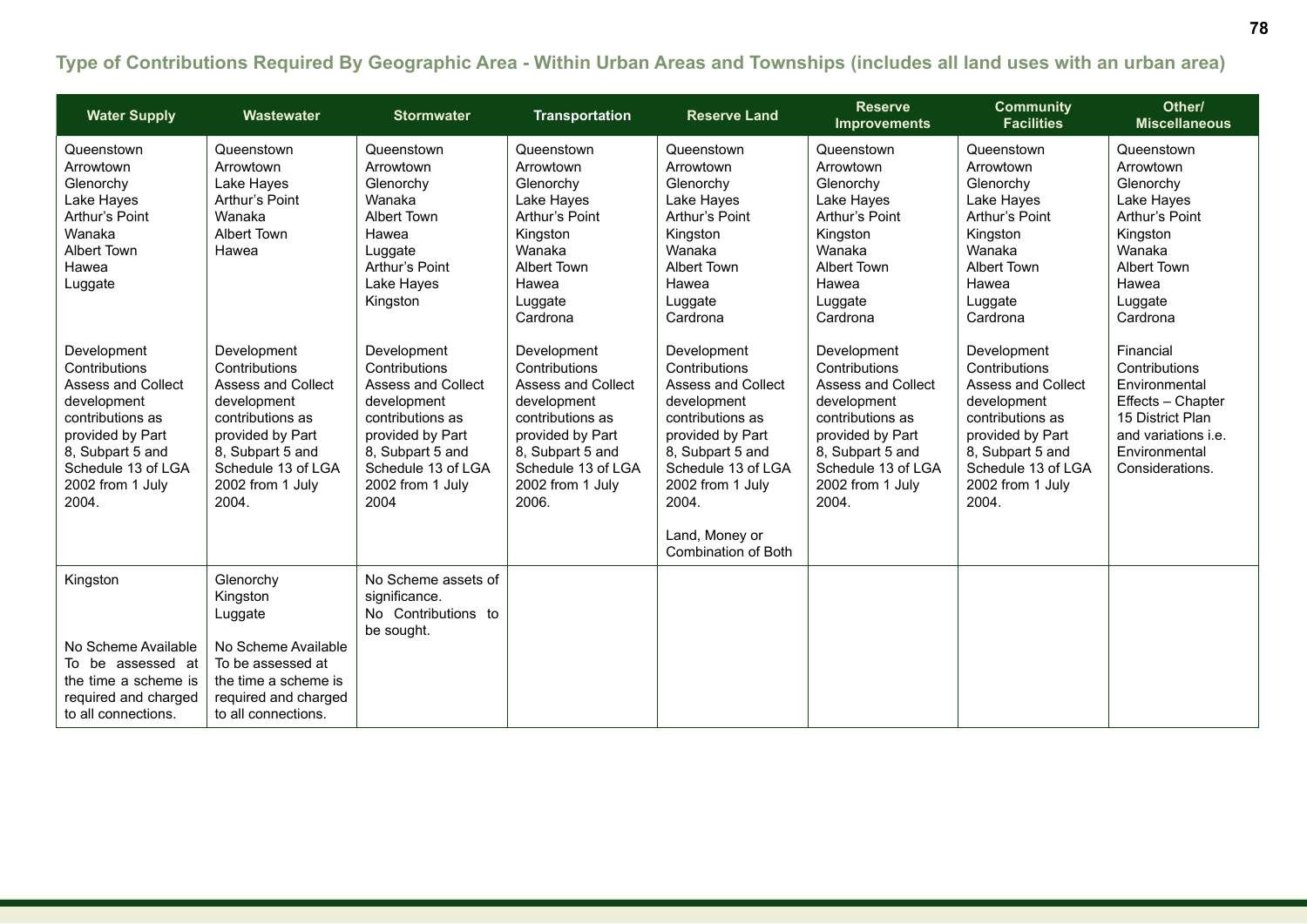# **Type of Contributions Required By Geographic Area - Within Rural Areas**

| <b>Water Supply</b>                                                                                              | Wastewater                                                                                                       | <b>Stormwater</b>                                                                                                         | <b>Transportation</b>                                                                                                                                                                   | <b>Reserve Land</b>                                                                                                                                                                                                                     | <b>Reserve</b><br><b>Improvements</b>                                                                                                                                                   |                                                                                                                                                                                         | <b>Community Facilities Other/ Miscellaneous</b>                                                                                                        |
|------------------------------------------------------------------------------------------------------------------|------------------------------------------------------------------------------------------------------------------|---------------------------------------------------------------------------------------------------------------------------|-----------------------------------------------------------------------------------------------------------------------------------------------------------------------------------------|-----------------------------------------------------------------------------------------------------------------------------------------------------------------------------------------------------------------------------------------|-----------------------------------------------------------------------------------------------------------------------------------------------------------------------------------------|-----------------------------------------------------------------------------------------------------------------------------------------------------------------------------------------|---------------------------------------------------------------------------------------------------------------------------------------------------------|
| <b>Rural General and</b>                                                                                         | Rural General and                                                                                                | <b>Rural General and</b>                                                                                                  | Rural General and                                                                                                                                                                       | <b>Rural General and</b>                                                                                                                                                                                                                | <b>Rural General and</b>                                                                                                                                                                | Rural General and                                                                                                                                                                       | Rural General and                                                                                                                                       |
| other rural zonings.                                                                                             | other rural zonings.                                                                                             | other rural zonings.                                                                                                      | other rural zonings.                                                                                                                                                                    | other rural zonings.                                                                                                                                                                                                                    | other rural zonings.                                                                                                                                                                    | other rural zonings.                                                                                                                                                                    | other rural zonings.                                                                                                                                    |
| Nil - Unless supplied<br>by a scheme. Scheme<br>charge to apply and<br>any network extension<br>costs            | Nil - Unless supplied<br>charge to apply and<br>any network extension<br>costs.                                  | Nil - Unless supplied<br>by a scheme. Scheme by a scheme. Scheme<br>charge to apply and<br>any network extension<br>costs | Development<br>Contributions<br><b>Assess and Collect</b><br>development<br>contributions as<br>provided by Part<br>8, Subpart 5 and<br>Schedule 13 of LGA<br>2002 from 1 July<br>2006. | Development<br>Contributions<br><b>Assess and Collect</b><br>development<br>contributions as<br>provided by Part<br>8, Subpart 5 and<br>Schedule 13 of LGA<br>2002 from 1 July<br>2004.<br>Land, Money or<br><b>Combination of Both</b> | Development<br>Contributions<br><b>Assess and Collect</b><br>development<br>contributions as<br>provided by Part<br>8, Subpart 5 and<br>Schedule 13 of LGA<br>2002 from 1 July<br>2004. | Development<br>Contributions<br><b>Assess and Collect</b><br>development<br>contributions as<br>provided by Part<br>8, Subpart 5 and<br>Schedule 13 of LGA<br>2002 from 1 July<br>2004. | <b>Financial Contributions</b><br><b>Environmental Effects</b><br>- Chapter 15 District<br>Plan and variations<br>i.e. Environmental<br>Considerations. |
| Hawea Rural                                                                                                      | Hawea Rural                                                                                                      | Hawea Rural                                                                                                               |                                                                                                                                                                                         |                                                                                                                                                                                                                                         |                                                                                                                                                                                         |                                                                                                                                                                                         |                                                                                                                                                         |
| Residential                                                                                                      | Residential                                                                                                      | Residential                                                                                                               |                                                                                                                                                                                         |                                                                                                                                                                                                                                         |                                                                                                                                                                                         |                                                                                                                                                                                         |                                                                                                                                                         |
| Development                                                                                                      | Development                                                                                                      | Development                                                                                                               |                                                                                                                                                                                         |                                                                                                                                                                                                                                         |                                                                                                                                                                                         |                                                                                                                                                                                         |                                                                                                                                                         |
| Contributions                                                                                                    | Contributions                                                                                                    | Contributions                                                                                                             |                                                                                                                                                                                         |                                                                                                                                                                                                                                         |                                                                                                                                                                                         |                                                                                                                                                                                         |                                                                                                                                                         |
| Hawea development<br>contributions payable                                                                       | Hawea development<br>contributions payable.                                                                      | Hawea development<br>contributions payable.                                                                               |                                                                                                                                                                                         |                                                                                                                                                                                                                                         |                                                                                                                                                                                         |                                                                                                                                                                                         |                                                                                                                                                         |
| Aubrey Road Rural<br>Residential<br>Development<br>Contributions<br>Wanaka development<br>contributions payable. | Aubrey Road Rural<br>Residential<br>Development<br>Contributions<br>Wanaka development<br>contributions payable. | Aubrey Road Rural<br>Residential<br>Development<br>Contributions<br>Wanaka development<br>contributions payable.          |                                                                                                                                                                                         |                                                                                                                                                                                                                                         |                                                                                                                                                                                         |                                                                                                                                                                                         |                                                                                                                                                         |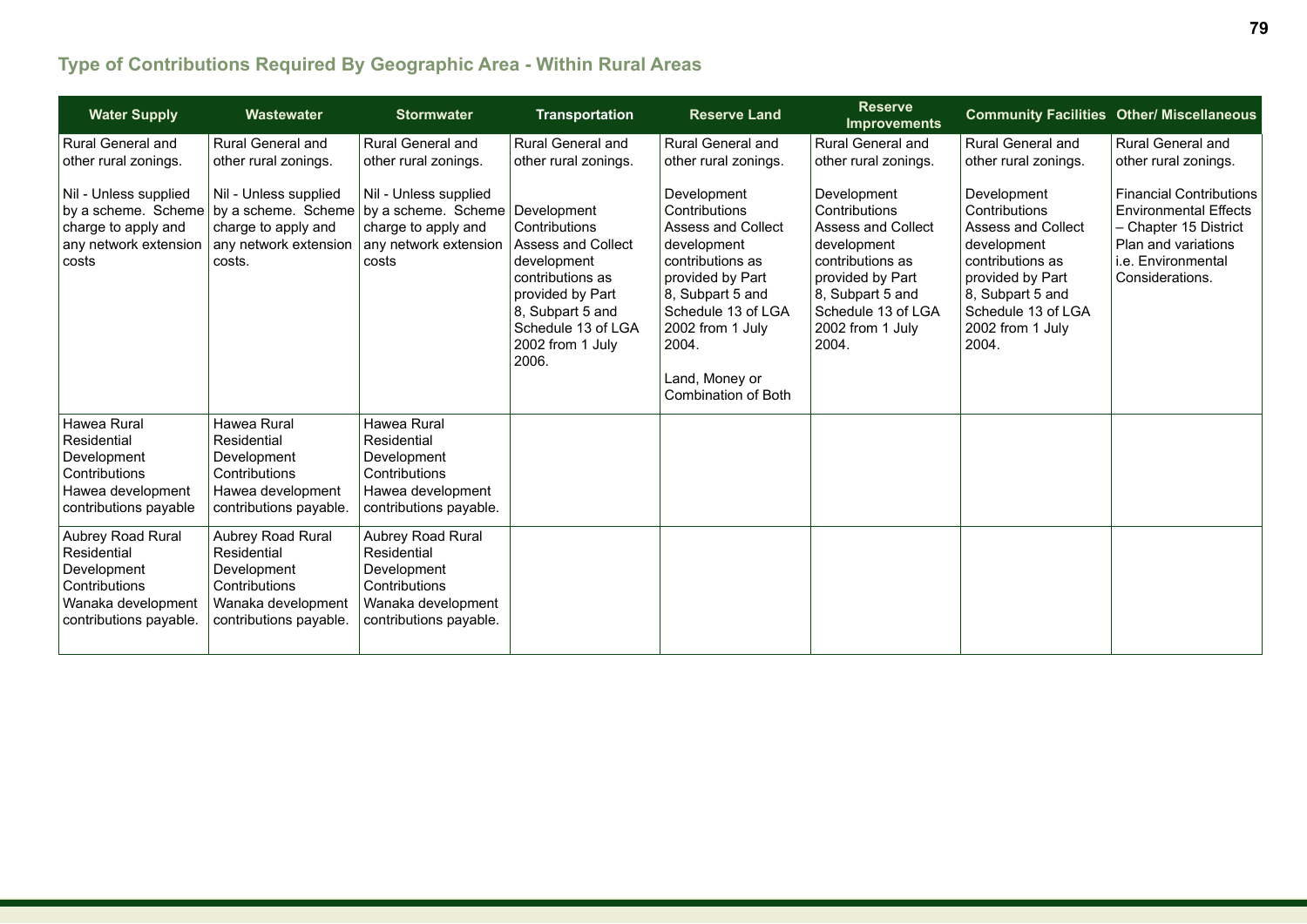### **Schedule of Development Contributions per Dwelling Equivalent Required by Contributing Area 2010/11 (Excluding GST)**

| <b>Contributing Area</b>                                       | Water Supply (\$) | Wastewater (\$) | Stormwater (\$) | Transportation (\$) | <b>Reserve</b><br>Improvements * (\$) | <b>Community</b><br>Facilities (\$) | <b>Total Cash</b><br>Contribution (\$) | <b>Reserve Land</b><br>Contribution (\$ or<br>Land) |
|----------------------------------------------------------------|-------------------|-----------------|-----------------|---------------------|---------------------------------------|-------------------------------------|----------------------------------------|-----------------------------------------------------|
| <b>Urban Areas - Including All Land Uses</b>                   |                   |                 |                 |                     |                                       |                                     |                                        |                                                     |
| Queenstown                                                     | 3,800             | 5,136           | 1,138           | 2,325               | 1,482                                 | 3,379                               | 17,260                                 | 27.5m <sup>2</sup>                                  |
| Arrowtown                                                      | 4,362             | 5,838           | 513             | 2,325               | 1,482                                 | 3,379                               | 17,899                                 | 27.5m <sup>2</sup>                                  |
| Glenorchy                                                      | 9,484             |                 | 768             | 2,325               | 1,482                                 | 3,379                               | 17,437                                 | 27.5m <sup>2</sup>                                  |
| Lake Hayes                                                     | 2,920             | 4,367           | 36              | 2,325               | 1,482                                 | 3,379                               | 14,509                                 | 27.5m <sup>2</sup>                                  |
| Arthur's Point                                                 | 3,454             | 3,489           | 72              | 2,325               | 1,482                                 | 3,379                               | 14,201                                 | 27.5m <sup>2</sup>                                  |
| Kingston                                                       |                   |                 | 129             | 2,325               | 1,482                                 | 3,379                               | 7,315                                  | 27.5m <sup>2</sup>                                  |
| Wanaka                                                         | 5,092             | 6,605           | 1,821           | 2,503               | 1,777                                 | 2,466                               | 20,265                                 | 27.5m <sup>2</sup>                                  |
| Hawea                                                          | 9,927             | 8,111           | 532             | 2,503               | 1,777                                 | 2,466                               | 25,316                                 | 27.5m <sup>2</sup>                                  |
| Albert Town                                                    | 5,092             | 6,605           | 1,170           | 2,503               | 1,777                                 | 2,466                               | 19,614                                 | 27.5m <sup>2</sup>                                  |
| Luggate                                                        | 1,442             |                 | 83              | 2,503               | 1,777                                 | 2,466                               | 8,272                                  | 27.5m <sup>2</sup>                                  |
| Other Wakatipu Townships                                       |                   |                 |                 | 2,325               | 1,482                                 | 3,379                               | 7,186                                  | 27.5m <sup>2</sup>                                  |
| Other Wanaka Townships                                         |                   |                 |                 | 2,503               | 1,777                                 | 2,466                               | 6,747                                  | 27.5m <sup>2</sup>                                  |
| Rural Areas - Including all Rural Residential/Rural Life Style |                   |                 |                 |                     |                                       |                                     |                                        |                                                     |
| <b>Wakatipu Rural</b>                                          |                   |                 |                 | 2,325               | 1,482                                 | 3,379                               | 7,186                                  | 27.5m <sup>2</sup>                                  |
| Wanaka Rural                                                   |                   |                 |                 | 2,503               | 1,777                                 | 2,466                               | 6,747                                  | 27.5m <sup>2</sup>                                  |
| Hawea Rural Res.                                               | 9,927             | 8,111           | 532             | 2,503               | 1,777                                 | 2,466                               | 25,316                                 | 27.5m <sup>2</sup>                                  |
| Aubrey Road Rural Res.                                         | 5,092             | 6,605           | 1,821           | 2,503               | 1,777                                 | 2,466                               | 20,265                                 | 27.5m <sup>2</sup>                                  |

Reserve Improvements contribution excludes requirement for 27.5m<sup>2</sup> reserve land contribution.

#### Notes:

1. Development Contributions for water supply, wastewater, stormwater, reserves and community facilities have been assessed and will be collected using the LGA 2002 from 1 July 2004.

2. Transportation development contributions have been assessed and will be collected using the LGA 2002 from 1 July 2006.

3. Development contributions are triggered and may become payable on the granting of:

- a. A Resource Consent.
- b. A Building Consent.
- c. An authorisation for a service connection.

As the sequence of development is not always consistent, development contributions shall be required at the first available opportunity. At each and every subsequent opportunity the development will be reviewed and additional contributions required if the units of demand assessed for the development exceed those previously paid for.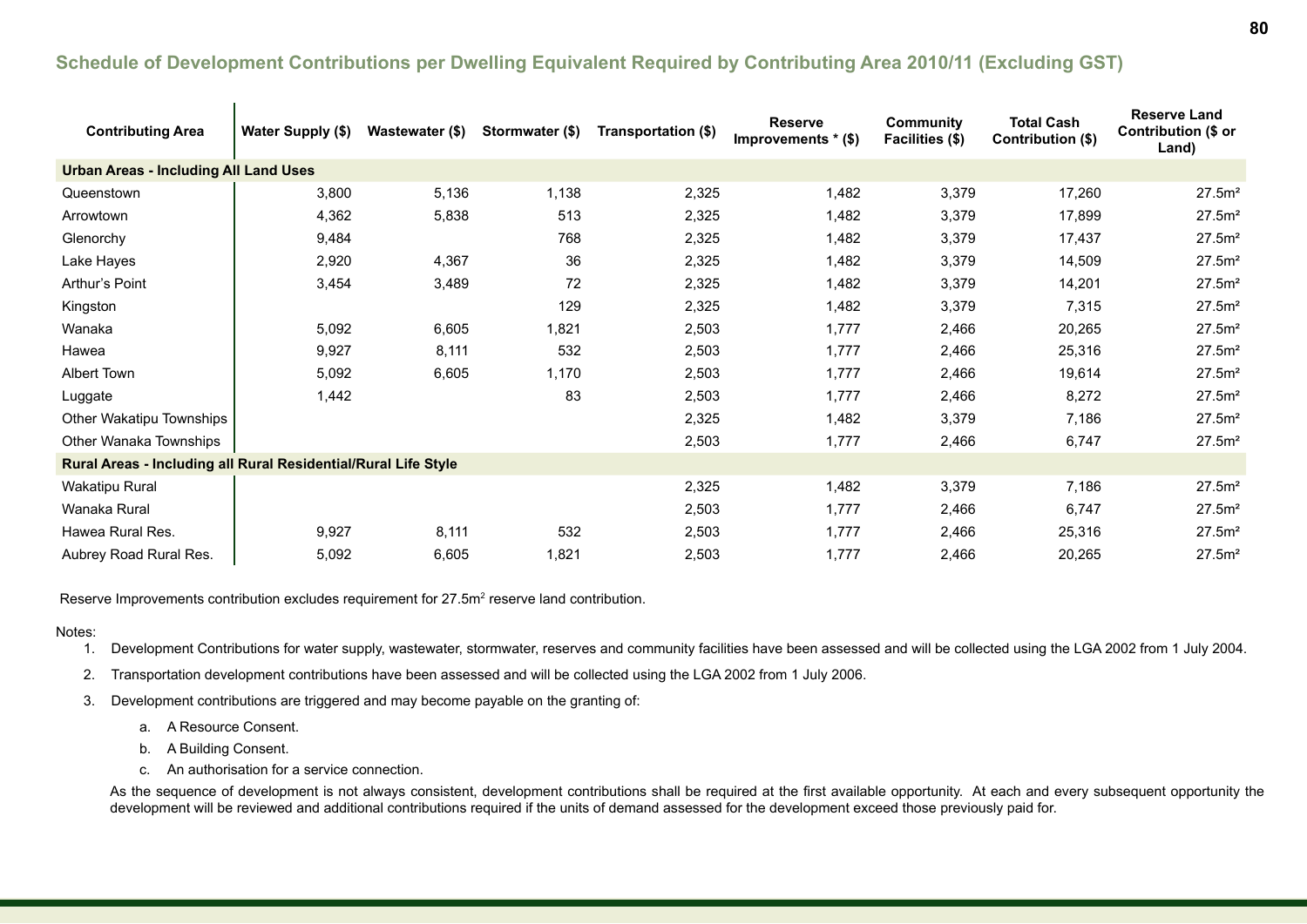### **Overview of Calculation Methodology**

A brief introduction to the development contributions calculation method is presented herein. A full disclosure of the methodology and calculations is available from QDLC for public inspection at:

- Wanaka Service Centre, Ardmore Street, Wanaka.
- Civic Centre, 10 Gorge Road, Queenstown.

The current Development Contributions model applies to Water Supply, Wastewater, Stormwater, Reserves, Community Facilities and Transportation.

The key concept of the approach is to define the total capital expenditure (CAPEX) for growth consumed by the growth population over a period of time. This consumption of CAPEX for growth is then apportioned among the increased number of units of demand (dwelling equivalents) over the same time period. This defines the long run average cost of growth per unit of demand, defined as the dwelling equivalent contribution. This can be represented by the following formula.

| Dwelling<br>Equivalent |     | Sum of CAPEX for Growth Consumed in Analysis Period |
|------------------------|-----|-----------------------------------------------------|
| Contribution           | $=$ | Sum of New Dwelling Equivalents in Analysis Period  |

The calculation method can be simplified according to the following steps:

- Step 1: Assess capital expenditure for growth on an asset by asset basis using financial reports (past expenditure) and projected expenditure.
- Step 2: Apportion capital expenditure for growth by the growth population (dwelling equivalents) over the design life of the asset, to assess the \$/unit of demand.
- Step 3: For each year in the analysis period determine the total consumption of asset capacity for each asset identified, namely – \$/unit of demand x the number units of demand.
- Step 4: Sum for all assets in each year in the analysis period, namely total capacity consumed in that year, measured in \$.
- Step 5: Sum each year in the ten year analysis period and divide by the growth population (new dwelling equivalents) projected over the analysis period to determine the dwelling equivalent contribution.

#### **Capital Expenditure**

Only capital expenditure (CAPEX) is considered in the model. All operational expenditure is excluded, including internal overheads.

Capital expenditure is identified from two sources, namely:

- a) Activity Management Plans (formally Asset Management plans) and
- b) Financial Reports.

The Activity Management Plans are used for assessing projected CAPEX. The AMPs are formal planning documents that include long term expenditure forecasts.

### **CAPEX for Growth Apportionments**

The CAPEX identified above has been apportioned into five cost drivers. These being Growth, Renewal, Level of Service, Statutory and Deferred Works/Other. The growth apportionment is the significant driver for assessing development contributions. The cost drivers have been assessed using several methods.

These are:

- Asset Capacity.
- Using Design Life of New Assets to Approximate Growth Percentage.
- Assessed using professional judgement.

Following the completion of the growth study, Council updated its infrastructure models for water supply (Water GEMS – Bentley Systems), wastewater (Sewer GEMS – Bentley Systems) and developed a Transportation and Parking model (Tracks – Gabities Porter). These models provide a detailed insight into the effects of growth and consequently accurate growth apportionments can be made.

### **Land Use Differentials**

Land use differentials are an important part of the calculations. They enable all development and subdivision types (residential and non-residential) to be considered. Non-residential activities can be described using a common unit of demand, which in this case is the dwelling equivalent.

The following table summarises how to calculate the number of dwelling equivalents (DE's) for a non-residential subdivision or development based on the Gross Floor Area (GFA).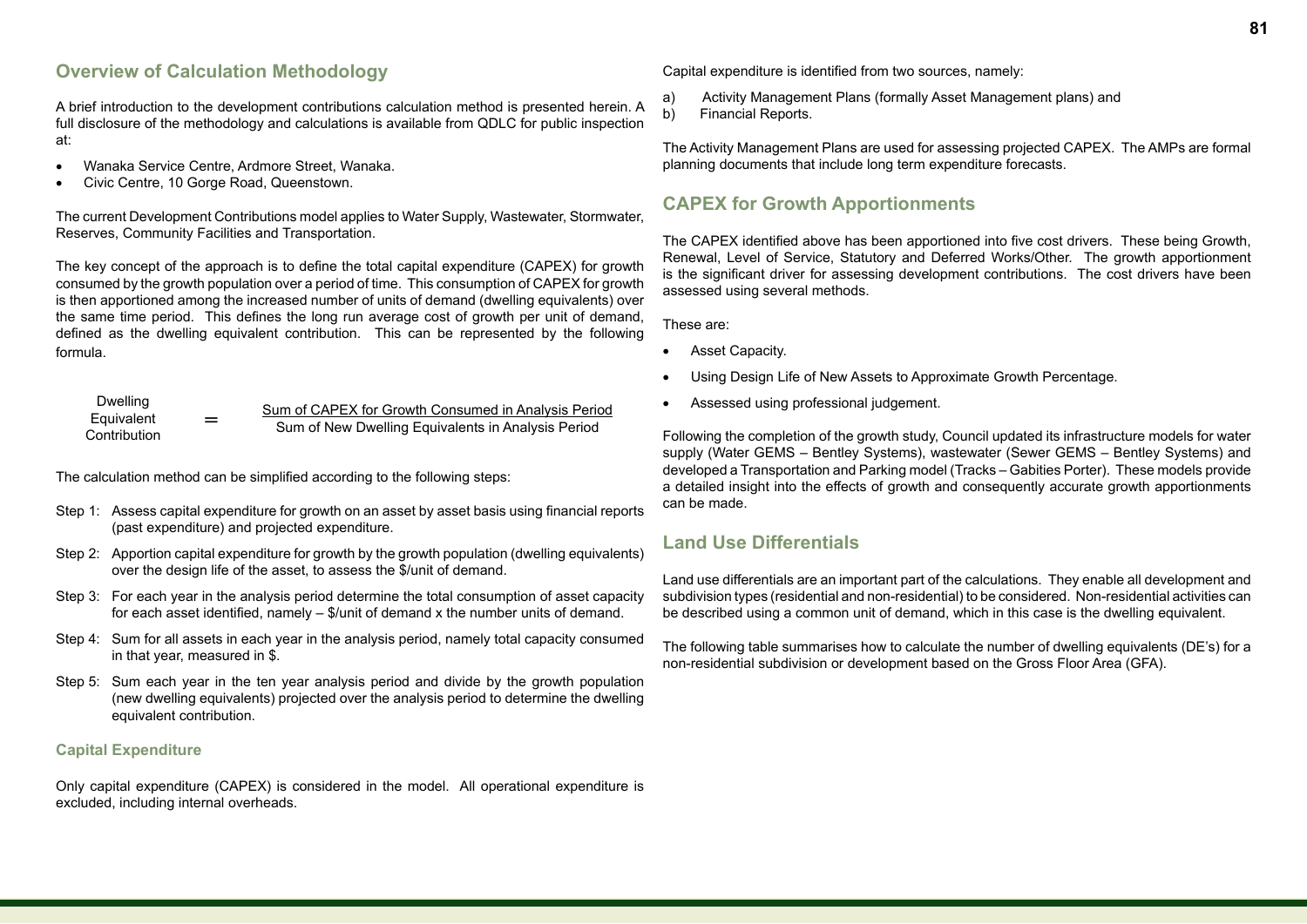|                         | <b>Water Supply</b>                                                          |                                                                               | Wastewater                                                                   | <b>Stormwater</b>                                                                                          | <b>Reserve Improvements &amp;</b><br><b>Community Facilities</b>                             |                                                                                            | <b>Reserve Land</b>                                                                          |                                                                                              | <b>Transportation</b>                                                                        |                                                                                            |
|-------------------------|------------------------------------------------------------------------------|-------------------------------------------------------------------------------|------------------------------------------------------------------------------|------------------------------------------------------------------------------------------------------------|----------------------------------------------------------------------------------------------|--------------------------------------------------------------------------------------------|----------------------------------------------------------------------------------------------|----------------------------------------------------------------------------------------------|----------------------------------------------------------------------------------------------|--------------------------------------------------------------------------------------------|
| Category                | <b>Dwelling</b><br><b>Equivalents</b><br>per 100m <sup>2</sup><br><b>GFA</b> | <b>Plus Network</b><br><b>Factor</b><br><b>Dwelling</b><br><b>Equivalents</b> | <b>Dwelling</b><br><b>Equivalents</b><br>per 100m <sup>2</sup><br><b>GFA</b> | <b>Dwelling</b><br><b>Equivalents</b><br>per 100m <sup>2</sup><br><b>Impervious</b><br><b>Surface Area</b> | <b>Dwelling</b><br><b>Equivalents</b><br>per 100m <sup>2</sup><br><b>GFA for</b><br>Wakatipu | <b>Dwelling</b><br><b>Equivalents</b><br>per 100m <sup>2</sup><br><b>GFA for</b><br>Wanaka | <b>Dwelling</b><br><b>Equivalents</b><br>per 100m <sup>2</sup><br><b>GFA for</b><br>Wakatipu | <b>Dwelling</b><br><b>Equivalents</b><br>per 100m <sup>2</sup><br><b>GFA for Wa-</b><br>naka | <b>Dwelling</b><br><b>Equivalents</b><br>per 100m <sup>2</sup><br><b>GFA for</b><br>Wakatipu | <b>Dwelling</b><br><b>Equivalents</b><br>per 100m <sup>2</sup><br><b>GFA for</b><br>Wanaka |
| Residential             |                                                                              |                                                                               | 1 Dwelling Equivalent (DE) per Dwelling Unit                                 |                                                                                                            |                                                                                              |                                                                                            |                                                                                              |                                                                                              |                                                                                              |                                                                                            |
| <b>Residential Flat</b> | 0.45                                                                         | 0.40                                                                          | 0.75                                                                         | 0.37                                                                                                       | 0.75                                                                                         | 0.75                                                                                       | 0.75                                                                                         | 0.75                                                                                         | 0.77                                                                                         | 0.72                                                                                       |
| Multi Unit Residential  | 0.45                                                                         | 0.40                                                                          | 0.75                                                                         | 0.37                                                                                                       | 0.75                                                                                         | 0.75                                                                                       | 0.75                                                                                         | 0.75                                                                                         | 0.77                                                                                         | 0.72                                                                                       |
| Accommodation           | 0.29                                                                         | 1.30                                                                          | 0.66                                                                         | 0.37                                                                                                       | 1.05                                                                                         | 1.01                                                                                       | 1.05                                                                                         | 1.01                                                                                         | 1.26                                                                                         | 1.86                                                                                       |
| Commercial              | 0.06                                                                         | 1.17                                                                          | 0.19                                                                         | 0.37                                                                                                       | 0.05                                                                                         | 0.03                                                                                       | 0.05                                                                                         | 0.03                                                                                         | 1.37                                                                                         | 1.55                                                                                       |
| <b>Country Dwelling</b> |                                                                              | 1 DE per Dwelling                                                             | 1 DE per<br>Dwelling                                                         | 1 DE per<br>Dwelling                                                                                       | 1 DE per Dwelling                                                                            |                                                                                            | 0.66 DE's per Dwelling                                                                       |                                                                                              | 1.7 DE's per<br><b>Dwelling</b>                                                              | 2.9 DE's per<br>Dwelling                                                                   |
| CBD Accommodation       | 0.29                                                                         | 1.30                                                                          | 0.66                                                                         | 0.37                                                                                                       | 1.05                                                                                         | 1.01                                                                                       | 1.05                                                                                         | 1.01                                                                                         | 1.26                                                                                         | 1.86                                                                                       |
| <b>CBD Commercial</b>   | 0.06                                                                         | 1.17                                                                          | 0.19                                                                         | 0.37                                                                                                       | 0.05                                                                                         | 0.03                                                                                       | 0.05                                                                                         | 0.03                                                                                         | 1.37                                                                                         | 1.55                                                                                       |
| Mixed Use Accomm.       |                                                                              | 1 DE per Dwelling                                                             | 1 DE per<br>Dwelling                                                         | 0.37                                                                                                       | 0.86                                                                                         | 0.74                                                                                       | 0.86                                                                                         | 0.74                                                                                         | 0.95                                                                                         | 1.04                                                                                       |
| Mixed Use Comm.         |                                                                              | 1 DE per Dwelling                                                             | 1 DE per<br>Dwelling                                                         | 0.37                                                                                                       | 0.86                                                                                         | 0.74                                                                                       | 0.86                                                                                         | 0.74                                                                                         | 0.91                                                                                         | 0.79                                                                                       |
| Primary Industry        | 1 DE per Dwelling                                                            |                                                                               | 1 DE per<br>Dwelling                                                         | 1 DE per<br>Dwelling                                                                                       | 1 DE per Dwelling                                                                            |                                                                                            | 0.66 DE's per Dwelling                                                                       |                                                                                              | 1.3 DE's per<br>27Ha                                                                         | 1.3 DE's per<br>41Ha                                                                       |
| Restaurant/Bar          | 0.43                                                                         | 1.17                                                                          | 1.39                                                                         | 0.37                                                                                                       | 0.05                                                                                         | 0.03                                                                                       | 0.05                                                                                         | 0.03                                                                                         | 1.37                                                                                         | 1.55                                                                                       |

Note - A residential property is always 1 Dwelling Equivalent (DE) or has 143m² GFA and 269m² impervious surface area (ISA). Gross Floor Area (GFA) is defined, as in the Partially Operative District Plan, as 'the sum of the gross area of the several floors of all buildings on a site, measured from the exterior faces of the exterior walls, or form the centre lines of walls separating two buildings'. For the purpose of this policy this definition of GFA, excluding car parking areas, will be used.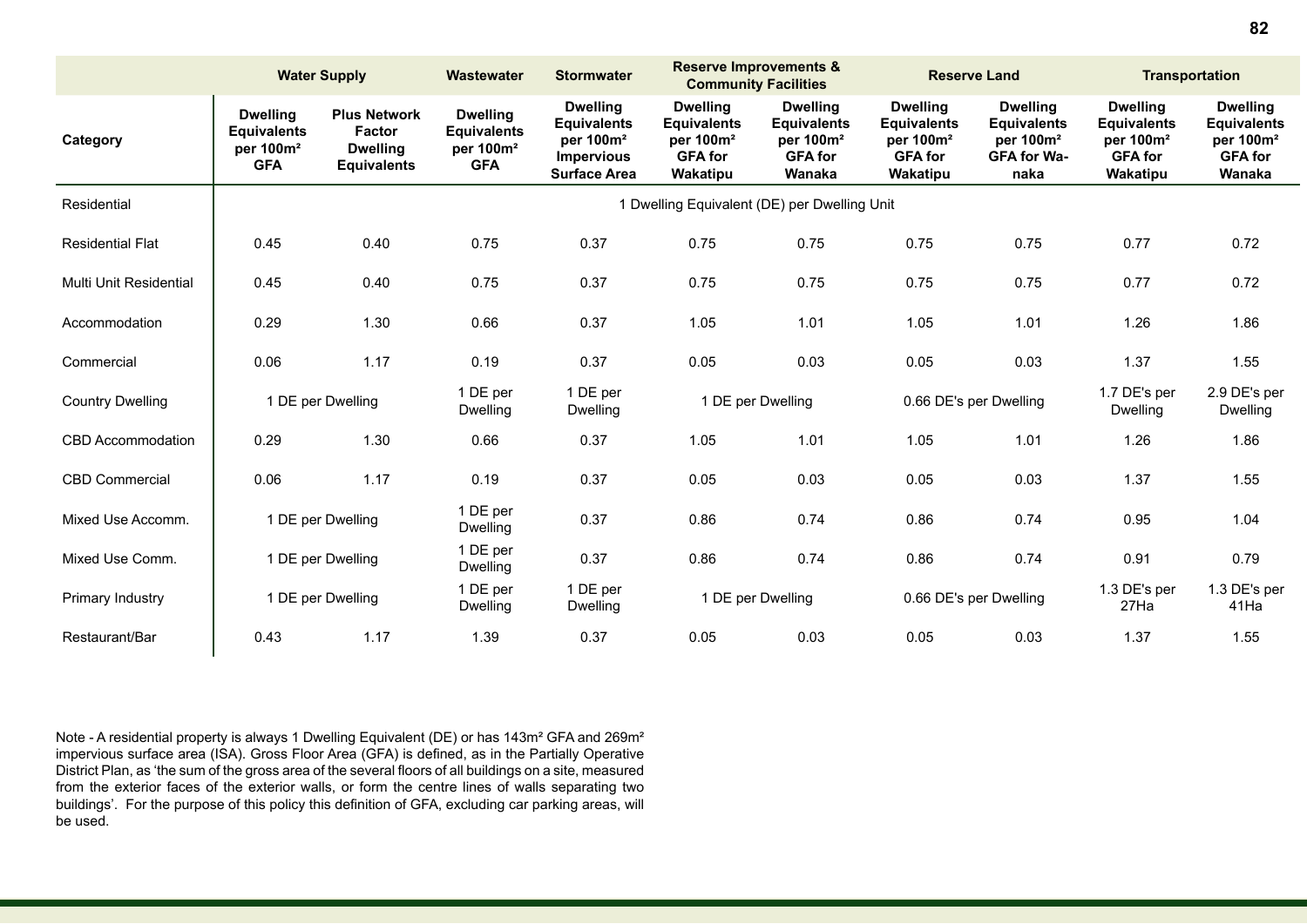The detailed methodology and formulas used to develop the above table are explained in the Detailed Supporting Document.

If the Gross Floor Area (GFA) is unknown, which may be the case at the subdivision or land use consent stage, then the following table will be used to estimate the GFA.

| Category                | <b>Building Coverage</b>                   | <b>No. of Floors</b> |  |  |  |  |
|-------------------------|--------------------------------------------|----------------------|--|--|--|--|
| Residential             | Assume 133m <sup>2</sup> per Dwelling Unit |                      |  |  |  |  |
| Accommodation           | 55%                                        | 2                    |  |  |  |  |
| Commercial              | 75%                                        |                      |  |  |  |  |
| <b>Country Dwelling</b> | Assume 133m <sup>2</sup> Dwelling Unit     |                      |  |  |  |  |
| Other                   | To be individually assessed                |                      |  |  |  |  |
| CBD Accommodation       | 80%                                        | 2                    |  |  |  |  |
| CBD Commercial          | 80%                                        | 2                    |  |  |  |  |
| Mixed Use Accommodation | 55%                                        |                      |  |  |  |  |
| Mixed Use Commercial    | 55%                                        |                      |  |  |  |  |
| Primary Industry        | Assume 133m <sup>2</sup> per Dwelling Unit |                      |  |  |  |  |
| Restaurant/Bar          | Use Commercial or CBD Commercial           |                      |  |  |  |  |

Note: When an estimate of the GFA is used in the development contribution assessment then Council will only charge 75% of the calculated contribution at this stage.

### **Multi Unit Residential Developments**

This relates to any development that involves the development of three or more residential units within a single site, it does not include additions, alterations or accessory buildings.

When assessing the number of dwelling equivalents for multi unit developments, instead of allowing one dwelling equivalent per unit, the assessment will be done using the GFA of the development and the multi unit residential differentials shown in the above table. This method more clearly defines the impact of multi unit residential developments when compared to visitor accommodation and will make most developments of this type more affordable.

### **Residential Flats**

When assessing the number of dwelling equivalents for residential flat developments instead of allowing one (or half) dwelling equivalent per unit the assessment will be done using the GFA of the flat and the residential flat differentials shown in the above table. This method more clearly defines the impact of residential flats and will make them more affordable.

### **Reserve Land Contribution**

The land contribution has been assessed at  $27.5<sup>m²</sup>$  for each residential property. At Council's discretion the contribution can be either land or cash or a combination of land and cash.

In some instances, Council may accept or require a contribution to the equivalent value in the form of land or infrastructure. It may be appropriate, for example, to allow reserve assets to vest in Council through the subdivision consent process, where they meet Council's reserve requirements, and credit them against the contributions required. Any such proposals will need to be the subject of an agreement with Council before the consent is issued, and will be dealt with on a case by case basis.

Whether the financial contribution is or includes land, the value of the land shall be determined by Council. In granting the consent the Council shall in its decision give reasons for the valuation of the land.

Where a cash contribution is to be made in lieu of land, payment shall be calculated as follows:

- a) The market value of the new sites is the sale value of the sites at the date on which the subdivision consent is granted, as if the sites had been subdivided in accordance with the subdivision consent.
- b) The market value of the new sites shall be capped at \$1500 per m<sup>2</sup> and this maximum value will be reviewed by Council annually.
- c) Lots for roads, utilities, reserves, access or similar purposes shall be excluded from the calculation.
- d) Market value of a new site in the case of a stratum title under the Unit Titles Act, where the site is not situated on the ground, shall be calculated as if the site were on the ground.
- e) In Rural Zones (except for Rural Visitor Zones), where the lots created are greater than 4000m², the market value of each lot shall be the market value of the rural residential site of 4000m² within that lot, being the most likely site for a building platform.
- f) The value of the land contribution per m², in Rural Zones (except for Rural Visitor Zones) shall be the market value as defined in (e) above divided by 1000m².

The Parks Strategy, approved by Council on 18 October 2002 reviewed the current land provision that has been made for parks and reserves. Each land block has been categorised as a specific type of reserve. Policies have been established about the quantity, quality, location and size of future categories of reserves.

Historically it seems that where reserve contributions have been made in terms of land, the land in some situations has been of a poor quality, difficult topography, poor access and at times of too large or too small a size to meet any specific need. The Parks Strategy has identified that the major need in the next 20 years, assuming that development continues at its current pace, will be for neighbourhood and local reserve. The land for district reserves has been secured and developed or partly developed. Some of the existing neighbourhood reserves have been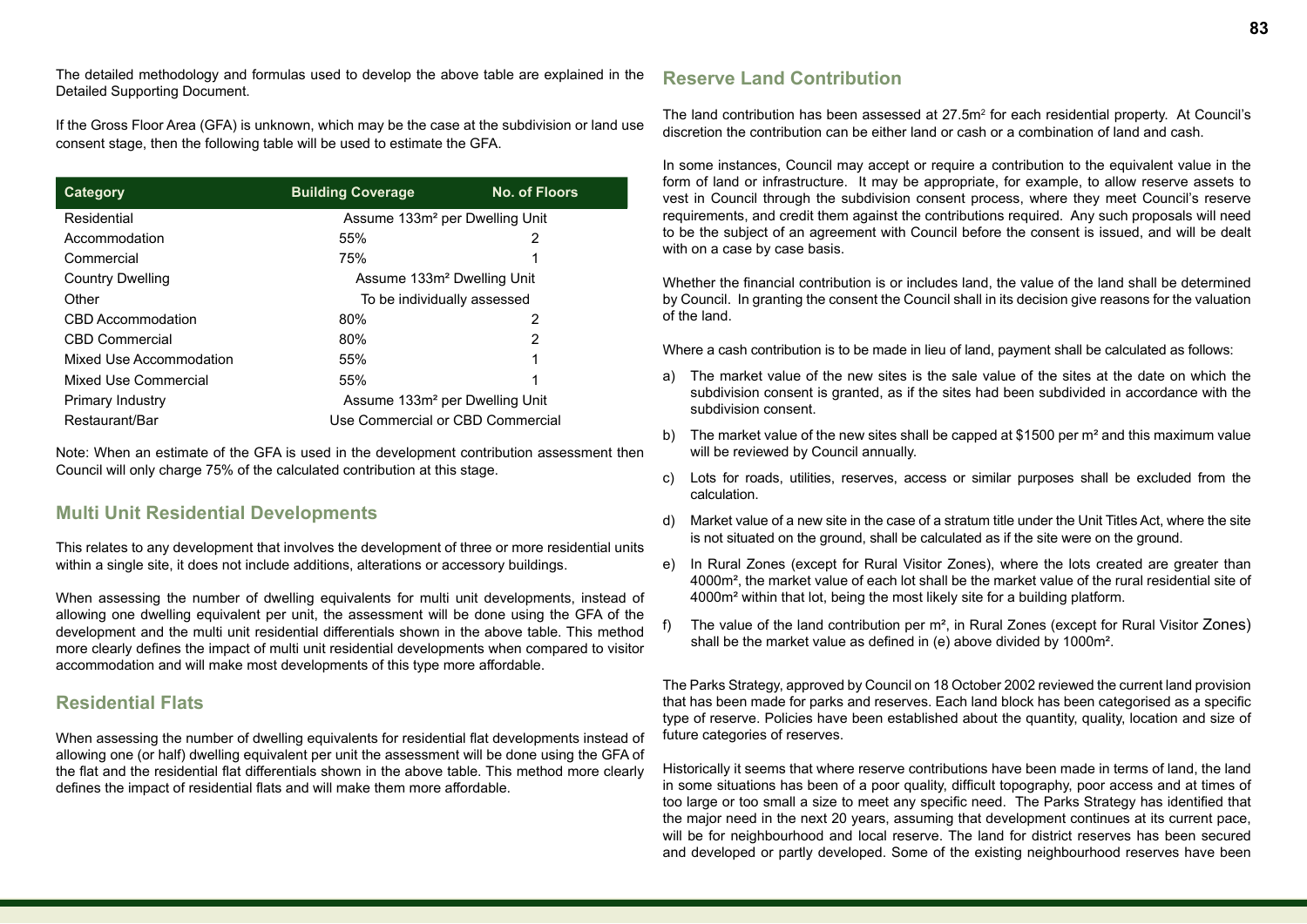developed or are partly developed and there are a few that have yet to be created although land provision has been made. Local reserves, which provide the opportunity to preserve amenity features and create green links, will continue to be needed.

Local Reserves and Neighbourhood Reserves will need to be allowed for in keeping with the terms of the policies in this Strategy. It is suggested that 5m² per person or 12.5m² per residential dwelling will provide sufficient land for Local Reserves for the purposes described above in the future. For Neighbourhood Reserves the assessment is 6m² per person or 15m² per residential dwelling.

This contribution of 27.5m² per dwelling equivalent has been reviewed and is still considered appropriate. The Parks Strategy does however need to be updated to incorporate new information such as the 2004 Growth Options Study.

Council is able to take either land or cash compensation in lieu of the land contribution or a combination of both as a condition of subdivision and development approval. Most of the existing reserve land is under developed and funding is needed to enhance reserves, particularly to provide for future population. Generally land should not be taken for reserves unless the criteria for a Neighbourhood Reserve are met or for a Local Reserve to protect amenity or landscape features, to create green corridors or to protect scenic backdrops and heritage landscapes.

An analysis of projected demand for reserve land has been completed using nine contributing areas for the district. It is expected that the total value of reserve land that will be needed over the next 10 years is estimated to be \$62.13m. This is based on the 27.5m² (12.5m² local reserves and 15m² neighbourhood reserves) desired level of service for each new dwelling equivalent. 100% of this demand can be attributed to growth and will be provided through development contributions either through the provision of land or as cash contribution. Forecasts show that 43% of this total demand is likely to be provided though the provision of vested land from developers.

The total value of reserve land that is expected to be vested in Council amounts to a total of \$26.77m for the 10 year period (2009-2019), which equates to an average annual value of \$2.33m for the Wakatipu Ward and \$0.34m for Wanaka. Council has not included any provision for specific reserve purchases within its CCP 10 year capital expenditure. This is because the Asset Management Plan for Reserves does not include the necessary detail to enable this. However, Council has now improved its projections in this area and has produced a reserve land acquisition programme. This detail will be included in future versions of the Parks Strategy, Activity Management Plan and CCP.

The reserve land acquisition programme is a guide only due to its reliance on average land values rather than actual land values and the effect of the statutory maximums and the land value cap. Therefore it will require frequent monitoring and adjustment.

### **Maximum Contributions**

Section 203 of the Local Government Act 2002 allows the following maximum contributions.

*"Development contributions for reserves must not exceed the greater of -* 

- *a) 7.5% of the value of the additional allotments created by a subdivision; and*
- *b) the value equivalent of 20 square metres of land for each additional household unit created by the development."*

Note: Council will strictly adhere to the statutory maximum in the application of the policy and calculation methods.

### **Significant Assumptions Used in the Calculation of Development Contributions**

As both the Council Community Plan (CCP) and this Policy rely on the same base data, the significant forecasting assumptions disclosed in Volume 3 of the CCP pp 3-7 also apply to this Policy. All information used in the calculations of either development or financial contributions is the best available at the time. Council is proceeding with numerous strategic studies which will aid in delivering improved information. Council is committed to updating its contribution calculations as the results of these studies become available.

### **Financial Considerations**

The following are key financial considerations applied in the model:

- All figures are in current New Zealand dollars effective 1 July 2010.
- Inflation is applied to past capital projects only.
- Interest costs have been assessed based on the weighted average cost of capital (WACC) over the first 10 year period from 1 July 2010. The cumulative net deficit between the contributions anticipated to be collected and the growth costs over the 10 year period are used to determine the proportion of the growth cost that will be funded by debt. A 6.5% interest rate has been applied.
- Capital expenditure projections are those that have been applied in the CCP effective at 1 July 2009 and the Annual Plan for 2010-11. The public nature and auditability of these capital projections provides additional confidence to the process. Schedule 10 of the LGA 2002 prescribes a number of disclosures including growth, renewal and level of service apportionments.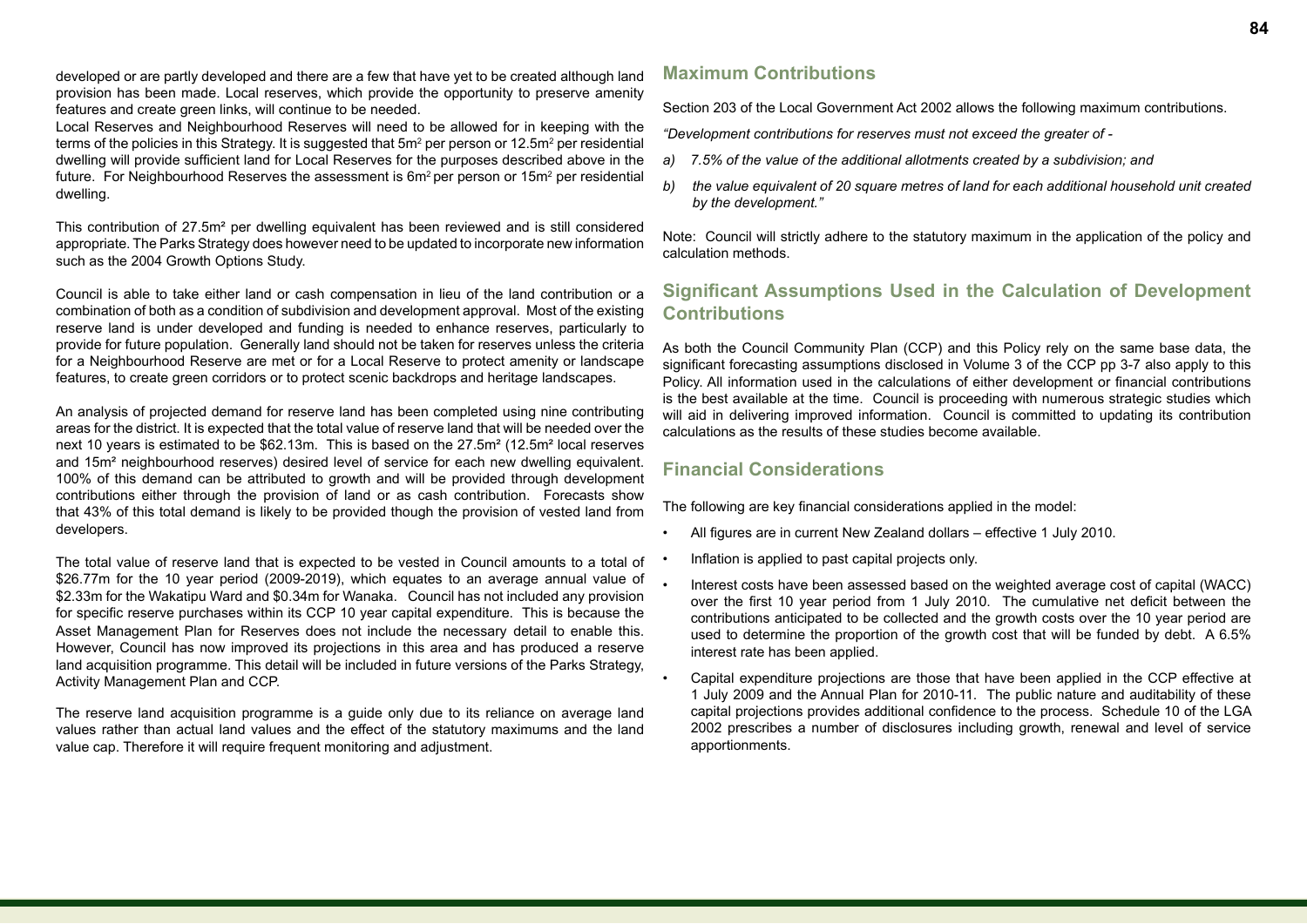### **Growth Projections**

These have been estimated using the best information available.

• Growth Options Study 2004 – Council engaged services from the market place to complete its own growth study. These projections detailed residential, visitor and commercial/ industrial growth. Volume 4 of the Council Community Plan (CCP) explains the results and process in detail. The results of this study have been applied to all infrastructure studies completed since including water, wastewater and transportation. These growth projections have been updated in 2007-08 using the latest Tourism Research Council projections and the results of the 2004/05 Peak Population Survey.

The following table identifies what growth projections have been applied to different contributing areas or catchments used in specific calculations:

### **Growth Projections Source Data**

| <b>Contributing Area</b> | <b>Growth Projections Used</b>           |
|--------------------------|------------------------------------------|
| Wakatipu Ward            | Growth Options Study 2004 (updated 2008) |
| Queenstown               | Growth Options Study 2004 (updated 2008) |
| Arrowtown                | Growth Options Study 2004 (updated 2008) |
| Glenorchy                | Growth Options Study 2004 (updated 2008) |
| Lake Hayes               | Growth Options Study 2004 (updated 2008) |
| Arthur's Point           | Growth Options Study 2004 (updated 2008) |
| Wanaka Ward              | Growth Options Study 2004 (updated 2008) |
| Wanaka                   | Growth Options Study 2004 (updated 2008) |
| Hawea                    | Growth Options Study 2004 (updated 2008) |
| Albert Town              | Growth Options Study 2004 (updated 2008) |
| Luggate                  | Growth Options Study 2004 (updated 2008) |

Council produces a six monthly dwelling capacity study. This study identifies the ultimate number of dwellings in specific areas given the existing district plan zonings. This is used as a guide to define where growth in specific contributing areas will cease. Growth projections are converted into units of demand or dwelling equivalents which are used to apportion the growth cost to define a dwelling equivalent contribution. Assessing total dwelling equivalents involves converting non-residential land uses into dwelling equivalents and adding this to the number of dwellings. This is completed using land use conversion factors.

### **Monitoring and Review of Development Contributions Policy**

Council will monitor and review the following:

- **Annual Calculation Updates:** 
	- Identify capital expenditure actually undertaken and whether the projections remain reasonable. This may include adding or deleting capital projects.
	- Update capital costs to reflect a year of inflation. This will be based on SNZ Labour cost index and Producer Price Index.
	- Review population projections.
	- Any asset planning initiatives including changing levels of service, updated capital projections.
	- Update any new information that has become available. This may include updated population projections, additional zoning and scheme boundary changes.
	- Correction of any errors or omissions.
- Annual Policy Reviews:
	- Any changes to the policy direction of Council that affects this policy. This may include changes to the CCP, Revenue and Financing Policy and strategic studies.
	- New information affecting the land use differential analysis.
	- Inclusion of any Financial Contributions as derived from a variation to the District Plan and in particular Chapter 15.

### **Postponement or Remission**

Council may allow for postponement or remission of contributions in the following circumstances:

- a) Council may accept or require a contribution to the equivalent value in the form of land or infrastructure. It may be appropriate, for example, to allow reserve assets to vest in Council through the subdivision consent process, where they meet Council's reserve requirements, and credit them against the contributions required. Any such proposals will need to be the subject of an agreement with Council before the consent is issued, and will be dealt with on a case by case basis.
- b) Where an applicant can demonstrate that a development creates a significantly different demand on infrastructure than could usually be expected under the relevant land use category, Council will individually assess any such development taking into account the unusual demand characteristics.

All applications for Postponement or Remission must be made in writing to the Chief Executive Officer of the Council.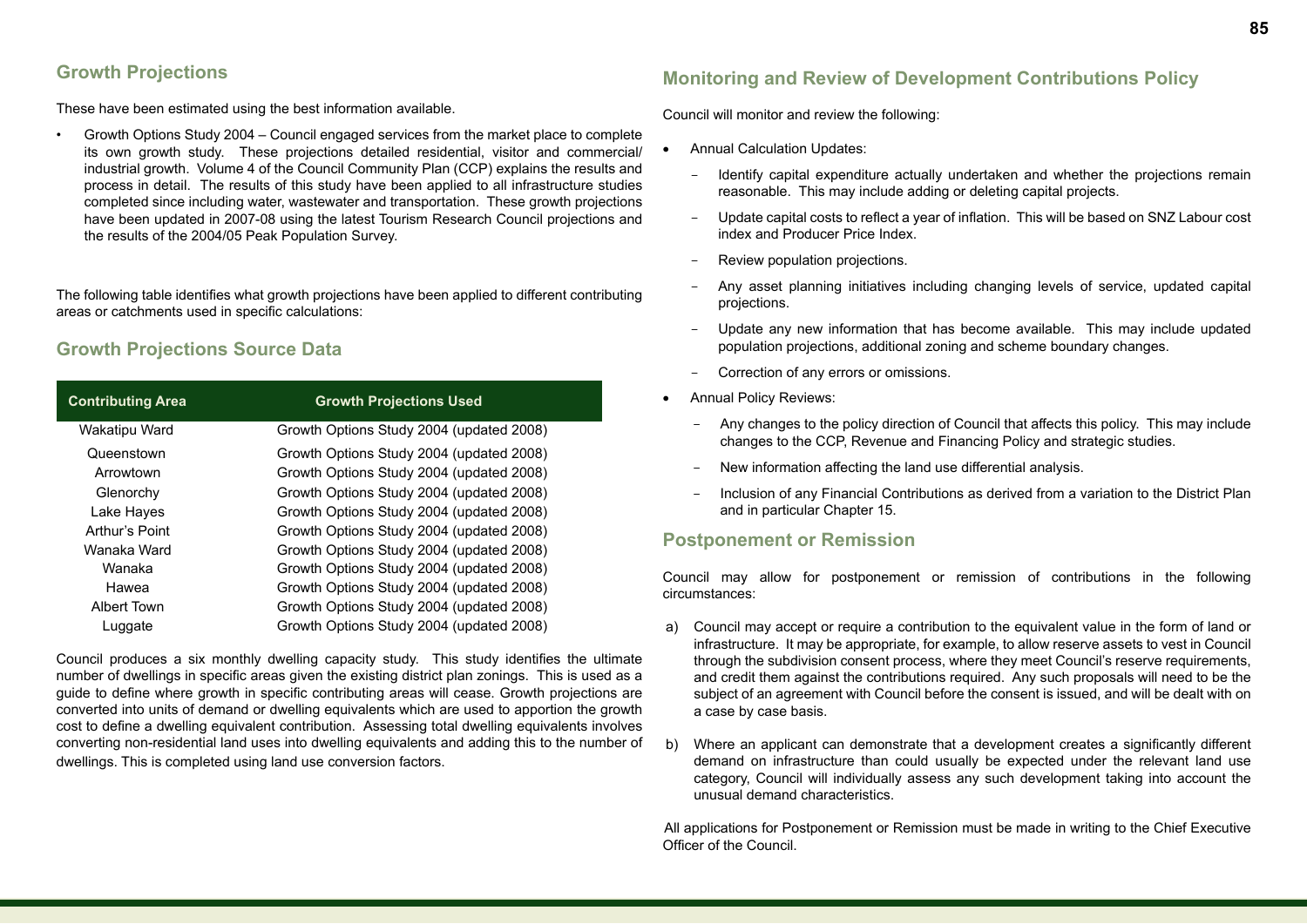### **Refunds and Reimbursement**

Where Council required a development/financial contribution as part of subdivision or development activities and where the documentation (resource consent, building consent or connection authorisation) permitting that subdivision or development has lapsed, Council will refund the contribution. This does not prevent Council from requiring development/financial contributions in the future. Council may retain a portion of the contribution of a value equivalent to the costs incurred by the Council in processing/assessing the contribution required by the subdivision or development.

#### **When Will Payment be required**

Development contributions may be sought in respect of any development that generates a demand for reserves, network or community infrastructure. Council will assess whether development contributions are payable in relation to the development when an application for one of the following is made:

- (i) Resource Consent
- (ii) Building Consent
- (iii) Authorisation for a Service Connection

Any Development contributions assessed will be payable on granting of consent with a due date for payment as follows:

- Resource consent (subdivision) prior to the issue of S224c certificate;
- Resource consent (other) prior to commencement of the consent except where a building consent is required then payment shall be prior to the issue of the code of compliance certificate or prior to the connection to Council services, whichever comes first.
- Building consent prior to the issue of the code of compliance certificate or prior to the connection to Council services, whichever comes first.
- Service connection prior to connection.

If payment is not received the Council may (under section 208 of the LGA):

- Withhold S224c Certificate on a subdivision;
- Prevent the commencement of a resource consent for a development
- Withhold a code of compliance certificate under the Building Act
- Withhold a service connection to a development.

In each case the Council may register the Development Contribution under the Statutory Land Charges Registration Act 1928 as a charge on the title of the land for which the contribution was required.

### **Credits**

There are three types of credits anticipated:

- 1. Historic Credits 'Deemed'
- 2. Historic Credits 'Cash'; and
- 3. Actual Credits

### **1. Historic Credits - 'Deemed'**

In assessing Development Contributions the Council will determine if a site has a historic entitlement. Sites within existing contributing areas that have existed prior to financial contribution requirements and those that have already paid in full under Council policy at the time will be eligible.

Historic entitlement will be recognised and given a 'deemed´ credit based on the characteristics of the site immediately preceding the proposed development. Deemed credits will be identified on the 'Development Contribution Notice' and will be converted to 'dwelling equivalents units' for each type of service.

The following deemed credits are anticipated (not intended as an exclusive list):

- For residential subdivisions (where the residual lot remains residential) the existing lot will be allocated a credit of one 'Dwelling Equivalent' and no Development Contribution will be payable on the residual lot.
- Where a residential subdivision is developed (i.e. vacant lot built upon) one 'Dwelling Equivalent' credit will be allocated to each underlying lot.
- Redevelopment of sites containing non-residential activities will be given historical credits based on 'Dwelling Equivalents' assessed in terms of the relevant 'unit' (i.e. GFA) prior to redevelopment.
- Any excess historical credits that are identified as a result of an amalgamation of individual titles will accrue on the new amalgamated title but will lapse if not utilised within a period of three years.

### **2. Historic Credits - Cash**

On sites that have been subdivided and contributions paid, but which have not been developed prior to the new policy being implemented, developers may request an assessment of 'cash' credits for the site.

The Council will invite applicants to submit with their applications, records of the amount(s) paid at the time of the subdivision. The Council will then take into account the actual amounts paid for each service in determining the total development contributions payable for each service.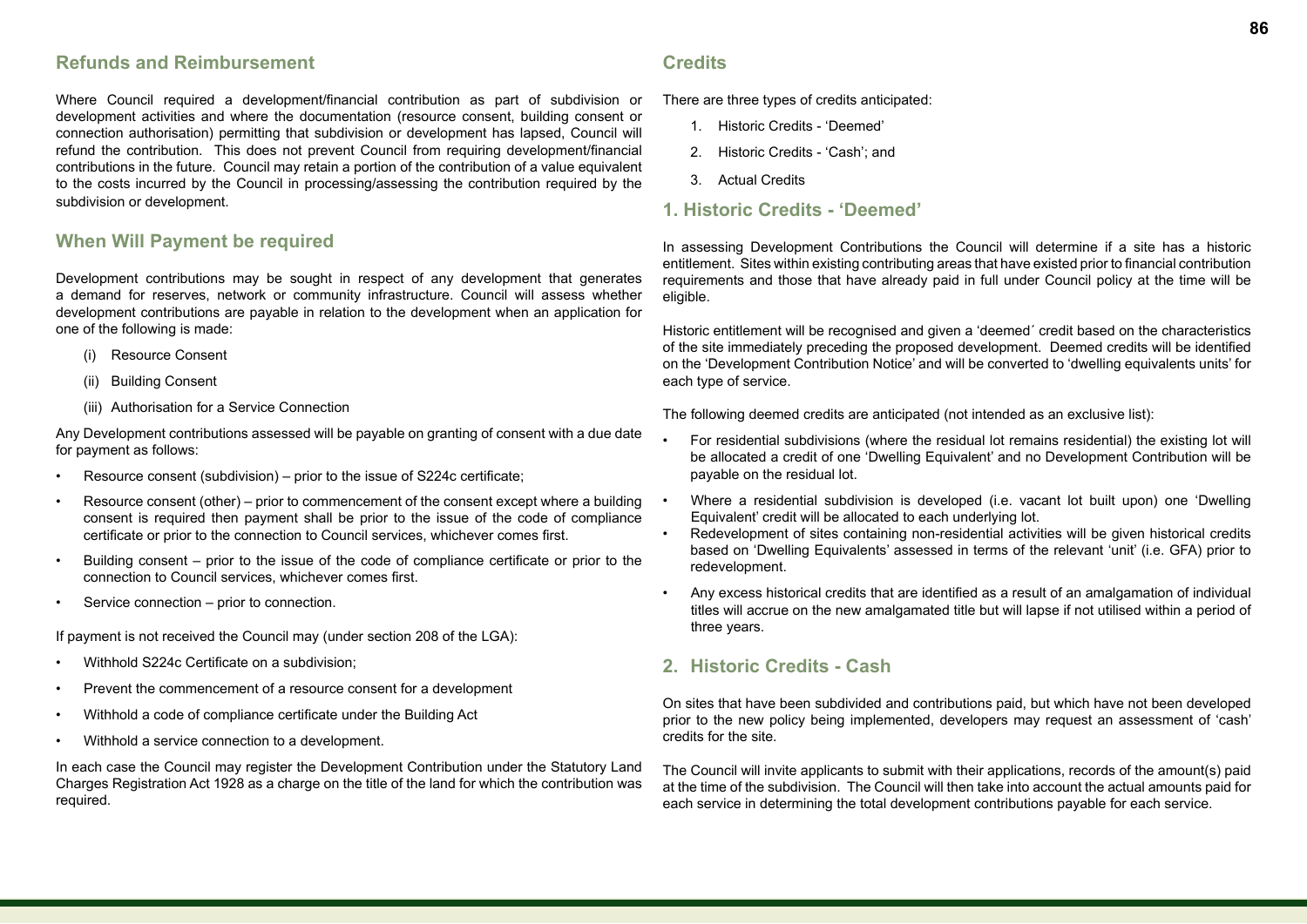In some instances, particularly industrial and commercial sites, the amount paid may exceed the amount required under the new policy. If there is a surplus this will be recorded on the 'Development Contribution Notice'. This cash credit may be used to off-set contributions that would otherwise be payable on future development and expansion of activities on the site. It should be noted that these credits will be specific to the service for which they were paid (i.e. not transferable between services, for example, a positive reserve contribution will not be able to off-set a water contribution). They will also be site specific (not transferable) and non refundable unless the refund provisions of the Act apply.

### **3. Actual Credits – Credits accrued under the new policy**

The term 'actual' credit refers to credits accrued under the new policy. As indicated above, details of assessments made and payments received will be recorded on the 'Development Contribution Notice'. The balance of the 'Development Contribution Notice' may in some circumstances be positive.

The Council is able to assess the amount of contributions payable at successive stages of the development cycle (i.e. resource consent, building consent and service connection). Should the development contribution assessment be based on an estimate of the future building Gross Floor Area (GFA), which is likely to be the case at subdivision consent stage, then this assessment will be based on 75% of the maximum GFA allowed for on the site under the existing provisions of the District Plan. Council may review the percentage to be charged at this stage should the applicant satisfactorily demonstrate that the actual site utilisation will be significantly less than the estimate.

This may mean that additional contributions are assessed at the building consent stage. This approach will limit the amount of actual credits accumulated. There will be no time limit within which these credits must be used.

#### **Delegations**

The Elected Members of Council shall determine where a development or financial contribution will be sought. They have the authority to set the quantum of those contributions.

The Chief Executive will ensure the Policy is implemented.

#### **Capital Expenditure Attributed to Growth**

The following tables demonstrate the nature and level of expected capital expenditure required by Council and the portion that is attributable to growth. A table is produced for each activity (asset type) which shows the CAPEX for each geographic area where a contribution has been assessed. The CAPEX attributable to growth is apportioned equitably among the growth population to define a set charge for each unit of demand. The unit of demand is expressed in terms of a dwelling equivalent.

Additional tables are provided which detail the debt funding ratio which will apply to each area.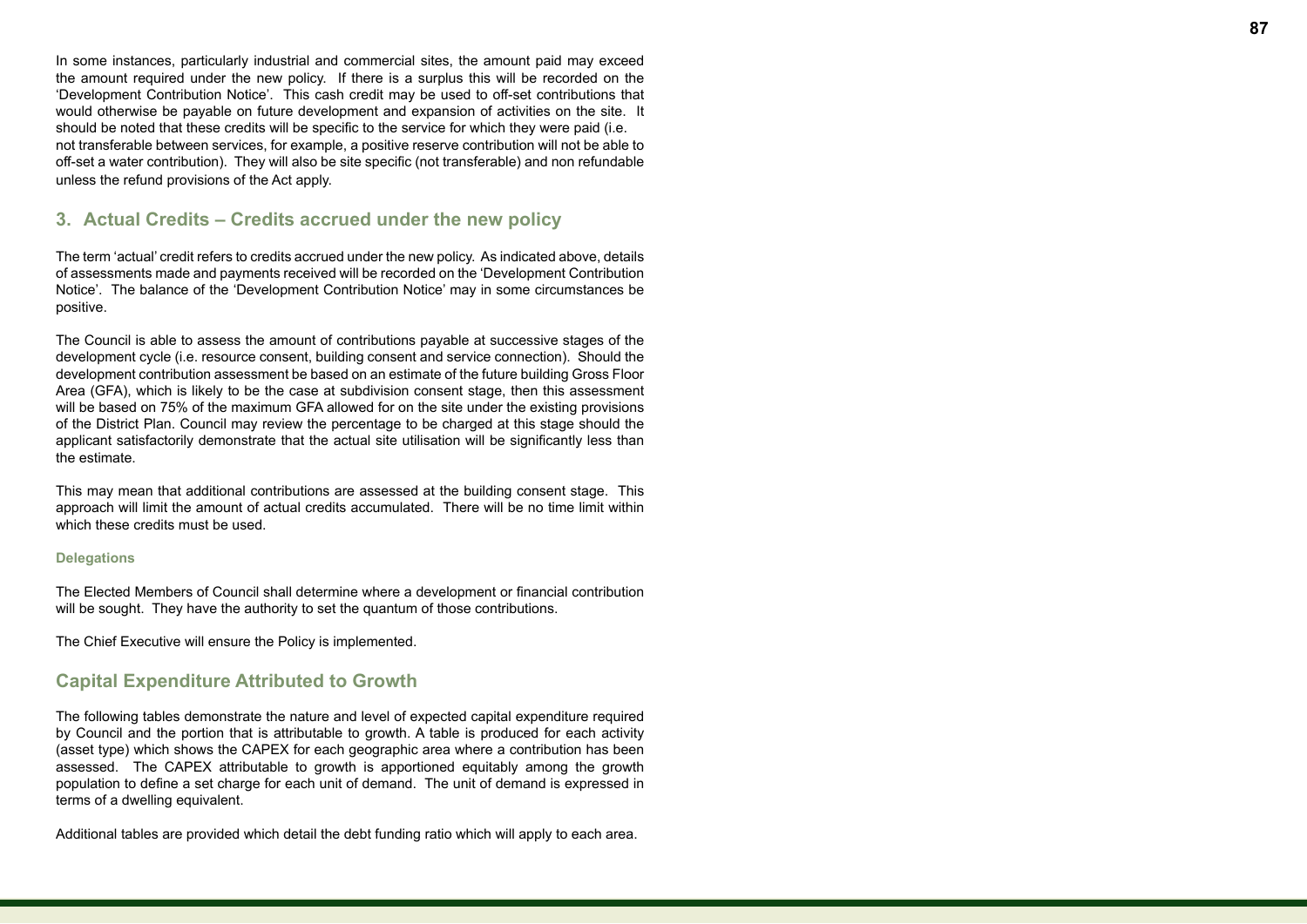| <b>Project Summaries</b>               | <b>10 Year Total</b><br><b>Capital Cost</b><br>$(2010/11 \text{ $}$ | <b>Capital Cost</b><br><b>Funded by</b><br>Growth<br>$(2010/11 \text{$ ) | <b>Capital Cost Funded</b><br>by Other Sources<br>$(2010/11 \text{ $}$ | Percentage<br><b>Attributable</b><br>to Growth | <b>Growth Cost</b><br>(Capacity)<br><b>Consumed in 10</b><br><b>Year Period - Inc</b><br><b>Interest</b><br><b>All Expenditure</b><br>$(2010/11 \text{ $}$ | <b>Weighted Average</b><br>No of Dwelling<br><b>Equivalents</b><br><b>Apportioning</b><br><b>Growth Cost Over</b><br><b>10 Year Period</b> | <b>Contribution Per</b><br>Lot<br>$(2010/11 \text{ $}$ |
|----------------------------------------|---------------------------------------------------------------------|--------------------------------------------------------------------------|------------------------------------------------------------------------|------------------------------------------------|------------------------------------------------------------------------------------------------------------------------------------------------------------|--------------------------------------------------------------------------------------------------------------------------------------------|--------------------------------------------------------|
| Queenstown                             |                                                                     |                                                                          |                                                                        |                                                |                                                                                                                                                            |                                                                                                                                            |                                                        |
| Reticulation                           | 28,703,235                                                          | 20,788,406                                                               | 7,914,829                                                              | 72%                                            | 6,720,857                                                                                                                                                  | 4,540                                                                                                                                      | 1,480                                                  |
| <b>Pump Station</b>                    | 4,320,608                                                           | 2,891,293                                                                | 1,429,315                                                              | 67%                                            | 2,158,831                                                                                                                                                  | 4,540                                                                                                                                      | 475                                                    |
| Decomissioning Works                   |                                                                     |                                                                          |                                                                        | 0%                                             |                                                                                                                                                            | 4,540                                                                                                                                      |                                                        |
| <b>Unspecified Expenditure</b>         |                                                                     |                                                                          |                                                                        | 0%                                             | 90,117                                                                                                                                                     | 4,540                                                                                                                                      | 20                                                     |
| Storage                                | 11,411,428                                                          | 9,772,938                                                                | 1,638,489                                                              | 86%                                            | 4,695,866                                                                                                                                                  | 4,540                                                                                                                                      | 1,034                                                  |
| New Scheme                             |                                                                     |                                                                          |                                                                        | 0%                                             |                                                                                                                                                            | 4,540                                                                                                                                      |                                                        |
| Intake                                 | 24,846,038                                                          | 12,560,477                                                               | 12,285,561                                                             | 51%                                            | 2,629,950                                                                                                                                                  | 4,540                                                                                                                                      | 579                                                    |
| Renewals                               | 6,784,235                                                           |                                                                          | 6,792,142                                                              | 0%                                             |                                                                                                                                                            | 4,540                                                                                                                                      |                                                        |
| Investigations                         |                                                                     |                                                                          |                                                                        | 0%                                             |                                                                                                                                                            | 4,540                                                                                                                                      |                                                        |
| Management                             | 1,361,679                                                           | 175,845                                                                  | 1,185,834                                                              | 13%                                            | 267,180                                                                                                                                                    | 4,540                                                                                                                                      | 59                                                     |
| Conveyance                             |                                                                     |                                                                          |                                                                        | 0%                                             |                                                                                                                                                            | 4,540                                                                                                                                      |                                                        |
| <b>Emergency Conveyance</b>            |                                                                     |                                                                          |                                                                        | 0%                                             | 14,898                                                                                                                                                     | 4,540                                                                                                                                      | 3                                                      |
| <b>Flow Metering</b>                   | 144,233                                                             | 58,703                                                                   | 85,530                                                                 | 41%                                            | 107,754                                                                                                                                                    | 4,540                                                                                                                                      | 24                                                     |
| <b>Treatment Facility</b>              | 2,001,806                                                           | 363,161                                                                  | 1,638,645                                                              | 18%                                            | 480,086                                                                                                                                                    | 4,540                                                                                                                                      | 106                                                    |
| Forward Design                         |                                                                     |                                                                          |                                                                        | 0%                                             |                                                                                                                                                            | 4,540                                                                                                                                      |                                                        |
| <b>Minor Works</b>                     |                                                                     |                                                                          |                                                                        | 0%                                             |                                                                                                                                                            | 4,540                                                                                                                                      |                                                        |
| Asset Management System                |                                                                     |                                                                          |                                                                        | 0%                                             | 89,129                                                                                                                                                     | 4,540                                                                                                                                      | 20                                                     |
| <b>Total Water Supply - Queenstown</b> | 79,573,262                                                          | 46,610,824                                                               | 32,962,438                                                             |                                                | 17,254,668                                                                                                                                                 | 4,540                                                                                                                                      | 3,800                                                  |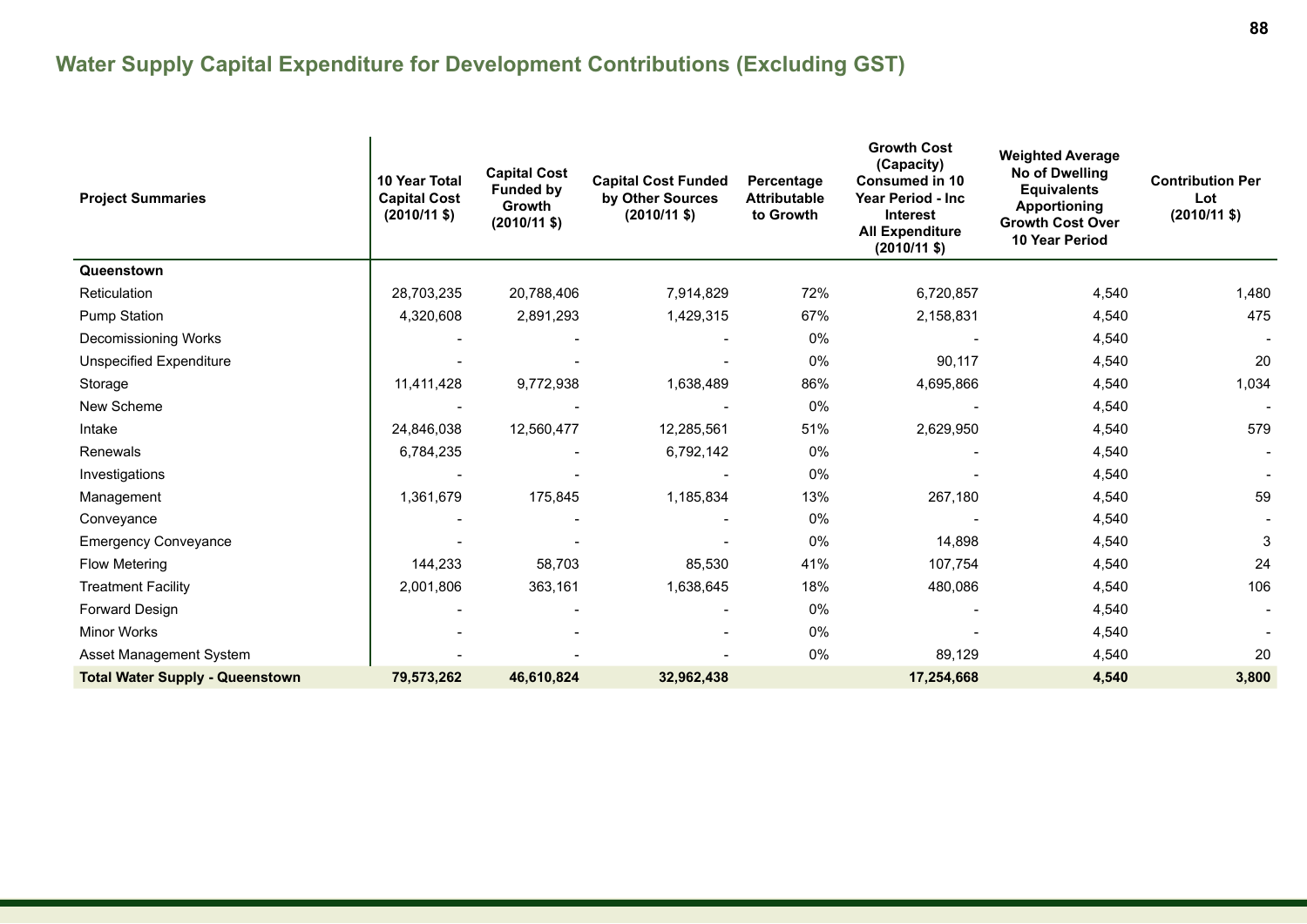| <b>Project Summaries</b>              | 10 Year Total<br><b>Capital Cost</b><br>$(2010/11 \text{ $}$ | <b>Capital Cost</b><br><b>Funded by</b><br>Growth<br>$(2010/11$ \$) | <b>Capital Cost Funded</b><br>by Other Sources<br>$(2010/11$ \$) | Percentage<br><b>Attributable</b><br>to Growth | <b>Growth Cost</b><br>(Capacity)<br><b>Consumed in 10</b><br>Year Period - Inc<br><b>Interest</b><br><b>All Expenditure</b><br>$(2010/11 \text{ $}$ | <b>Weighted Average</b><br>No of Dwelling<br><b>Equivalents</b><br><b>Apportioning</b><br><b>Growth Cost Over</b><br>10 Year Period | <b>Contribution Per</b><br>Lot<br>$(2010/11$ \$) |
|---------------------------------------|--------------------------------------------------------------|---------------------------------------------------------------------|------------------------------------------------------------------|------------------------------------------------|-----------------------------------------------------------------------------------------------------------------------------------------------------|-------------------------------------------------------------------------------------------------------------------------------------|--------------------------------------------------|
| Arrowtown                             |                                                              |                                                                     |                                                                  |                                                |                                                                                                                                                     |                                                                                                                                     |                                                  |
| Reticulation                          | 145,271                                                      | 24,699                                                              | 120,572                                                          | 17%                                            | 240,050                                                                                                                                             | 250                                                                                                                                 | 959                                              |
| <b>Pump Station</b>                   |                                                              |                                                                     |                                                                  | 0%                                             | 4,780                                                                                                                                               | 250                                                                                                                                 | 19                                               |
| Decomissioning Works                  |                                                              |                                                                     |                                                                  | 0%                                             |                                                                                                                                                     | 250                                                                                                                                 |                                                  |
| Unspecified Expenditure               |                                                              |                                                                     |                                                                  | 0%                                             | 72,488                                                                                                                                              | 250                                                                                                                                 | 290                                              |
| Storage                               | 156,277                                                      | 24,051                                                              | 132,226                                                          | 15%                                            | 210,482                                                                                                                                             | 250                                                                                                                                 | 841                                              |
| New Scheme                            |                                                              |                                                                     |                                                                  | 0%                                             |                                                                                                                                                     | 250                                                                                                                                 | $\blacksquare$                                   |
| Intake                                | 1,160,728                                                    | 166,415                                                             | 994,314                                                          | 14%                                            | 435,940                                                                                                                                             | 250                                                                                                                                 | 1,742                                            |
| Renewals                              | 1,448,944                                                    |                                                                     | 1,448,944                                                        | 0%                                             |                                                                                                                                                     | 250                                                                                                                                 |                                                  |
| Investigations                        |                                                              |                                                                     |                                                                  | 0%                                             |                                                                                                                                                     | 250                                                                                                                                 |                                                  |
| Management                            | 598,140                                                      | 49,327                                                              | 548,813                                                          | %                                              | 66,346                                                                                                                                              | 250                                                                                                                                 | 265                                              |
| Conveyance                            |                                                              | $\overline{\phantom{0}}$                                            | $\overline{\phantom{a}}$                                         | 0%                                             |                                                                                                                                                     | 250                                                                                                                                 | $\overline{\phantom{a}}$                         |
| <b>Emergency Conveyance</b>           |                                                              |                                                                     |                                                                  | 0%                                             |                                                                                                                                                     | 250                                                                                                                                 |                                                  |
| <b>Flow Metering</b>                  |                                                              |                                                                     |                                                                  | 0%                                             | 10,460                                                                                                                                              | 250                                                                                                                                 | 42                                               |
| <b>Treatment Facility</b>             | 388,247                                                      | 66,010                                                              | 322,237                                                          | 17%                                            | 31,722                                                                                                                                              | 250                                                                                                                                 | 127                                              |
| Forward Design                        |                                                              |                                                                     | $\overline{\phantom{a}}$                                         | 0%                                             |                                                                                                                                                     | 250                                                                                                                                 |                                                  |
| <b>Minor Works</b>                    |                                                              |                                                                     |                                                                  | 0%                                             |                                                                                                                                                     | 250                                                                                                                                 |                                                  |
| Asset Management System               |                                                              |                                                                     |                                                                  | 0%                                             | 19,112                                                                                                                                              | 250                                                                                                                                 | 76                                               |
| <b>Total Water Supply - Arrowtown</b> | 3,897,607                                                    | 330,501                                                             | 3,567,106                                                        |                                                | 1,091,380                                                                                                                                           |                                                                                                                                     | 4,362                                            |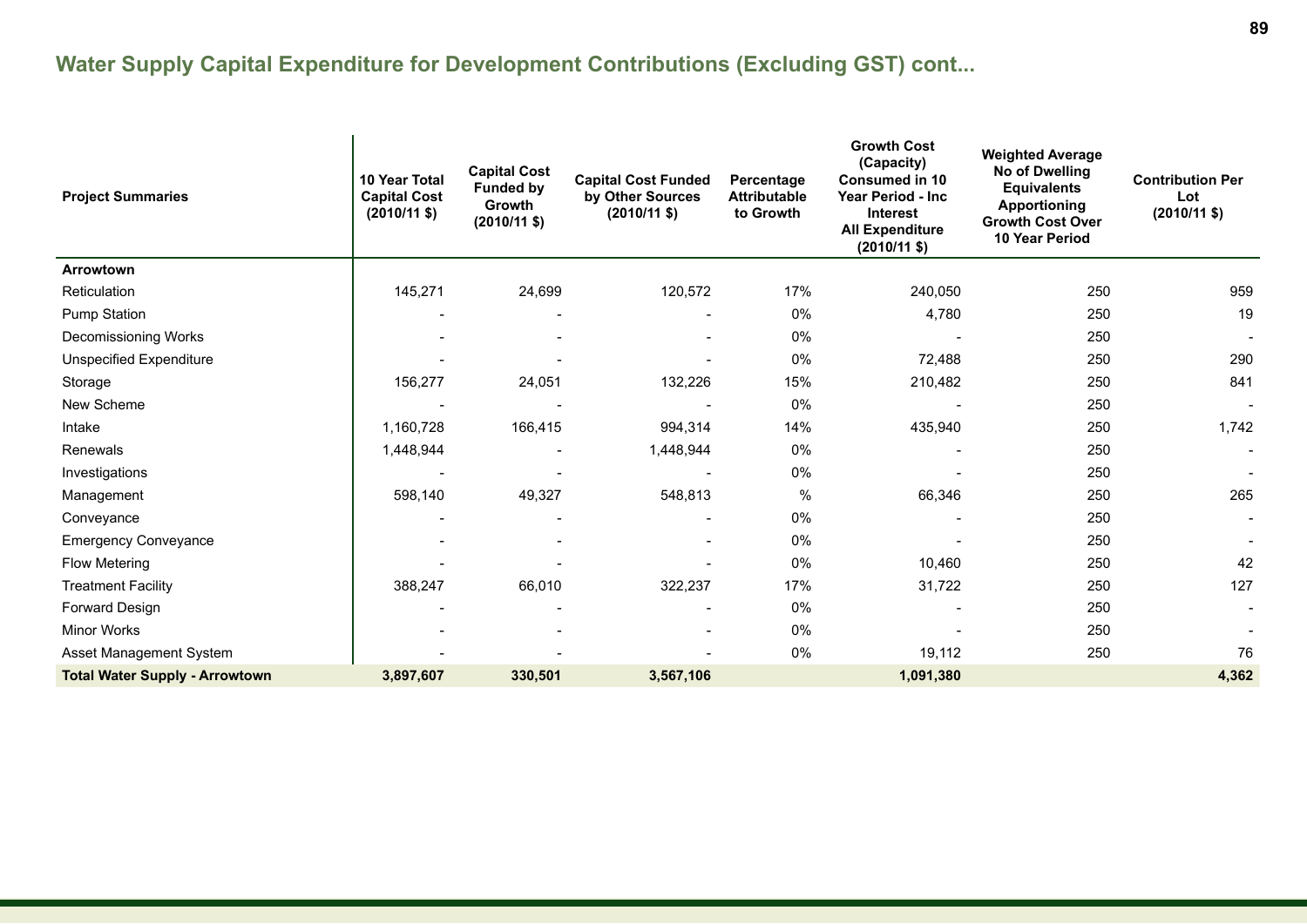| <b>Project Summaries</b>              | 10 Year Total<br><b>Capital Cost</b><br>$(2010/11 \text{ $}$ | <b>Capital Cost</b><br><b>Funded by</b><br>Growth<br>$(2010/11 \text{ $}$ | <b>Capital Cost Funded</b><br>by Other Sources<br>$(2010/11 \text{ $}$ | Percentage<br><b>Attributable</b><br>to Growth | <b>Growth Cost</b><br>(Capacity)<br><b>Consumed in 10</b><br>Year Period - Inc<br>Interest<br><b>All Expenditure</b><br>$(2010/11$ \$) | <b>Weighted Average</b><br>No of Dwelling<br><b>Equivalents</b><br><b>Apportioning</b><br><b>Growth Cost Over</b><br><b>10 Year Period</b> | <b>Contribution Per</b><br>Lot<br>$(2010/11 \text{ $}$ |
|---------------------------------------|--------------------------------------------------------------|---------------------------------------------------------------------------|------------------------------------------------------------------------|------------------------------------------------|----------------------------------------------------------------------------------------------------------------------------------------|--------------------------------------------------------------------------------------------------------------------------------------------|--------------------------------------------------------|
| Glenorchy                             |                                                              |                                                                           |                                                                        |                                                |                                                                                                                                        |                                                                                                                                            |                                                        |
| Reticulation                          |                                                              |                                                                           |                                                                        | 0%                                             | 46,819                                                                                                                                 | 27                                                                                                                                         | 1,754                                                  |
| <b>Pump Station</b>                   |                                                              |                                                                           |                                                                        | 0%                                             | 1,532                                                                                                                                  | 27                                                                                                                                         | 57                                                     |
| Decomissioning Works                  |                                                              |                                                                           |                                                                        | 0%                                             |                                                                                                                                        | 27                                                                                                                                         |                                                        |
| <b>Unspecified Expenditure</b>        |                                                              |                                                                           |                                                                        | 0%                                             | 13,156                                                                                                                                 | 27                                                                                                                                         | 493                                                    |
| Storage                               | 2,807,920                                                    | 646,614                                                                   | 2,161,306                                                              | 23%                                            | 72,600                                                                                                                                 | 27                                                                                                                                         | 2,720                                                  |
| New Scheme                            |                                                              |                                                                           | $\overline{\phantom{a}}$                                               | 0%                                             | 109,043                                                                                                                                | 27                                                                                                                                         | 4,085                                                  |
| Intake                                |                                                              |                                                                           |                                                                        | 0%                                             |                                                                                                                                        | 27                                                                                                                                         |                                                        |
| Renewals                              | 167,837                                                      |                                                                           | 167,837                                                                | 0%                                             |                                                                                                                                        | 27                                                                                                                                         |                                                        |
| Investigations                        |                                                              |                                                                           |                                                                        | 0%                                             |                                                                                                                                        | 27                                                                                                                                         |                                                        |
| Management                            | 42,064                                                       | 2,053                                                                     | 40,011                                                                 | 5%                                             | 2,025                                                                                                                                  | 27                                                                                                                                         | 76                                                     |
| Conveyance                            |                                                              |                                                                           |                                                                        | 0%                                             |                                                                                                                                        | 27                                                                                                                                         |                                                        |
| <b>Emergency Conveyance</b>           |                                                              |                                                                           |                                                                        | 0%                                             |                                                                                                                                        | 27                                                                                                                                         |                                                        |
| <b>Flow Metering</b>                  |                                                              |                                                                           |                                                                        | 0%                                             | 723                                                                                                                                    | 27                                                                                                                                         | 27                                                     |
| <b>Treatment Facility</b>             |                                                              |                                                                           |                                                                        | 0%                                             |                                                                                                                                        | 27                                                                                                                                         |                                                        |
| Forward Design                        |                                                              |                                                                           | $\overline{\phantom{a}}$                                               | 0%                                             | 6,704                                                                                                                                  | 27                                                                                                                                         | 251                                                    |
| <b>Minor Works</b>                    |                                                              |                                                                           |                                                                        | 0%                                             |                                                                                                                                        | 27                                                                                                                                         |                                                        |
| Asset Management System               |                                                              |                                                                           |                                                                        | 0%                                             | 535                                                                                                                                    | 27                                                                                                                                         | 20                                                     |
| <b>Total Water Supply - Glenorchy</b> | 3,017,822                                                    | 648,667                                                                   | 2,369,154                                                              |                                                | 253,137                                                                                                                                |                                                                                                                                            | 9,484                                                  |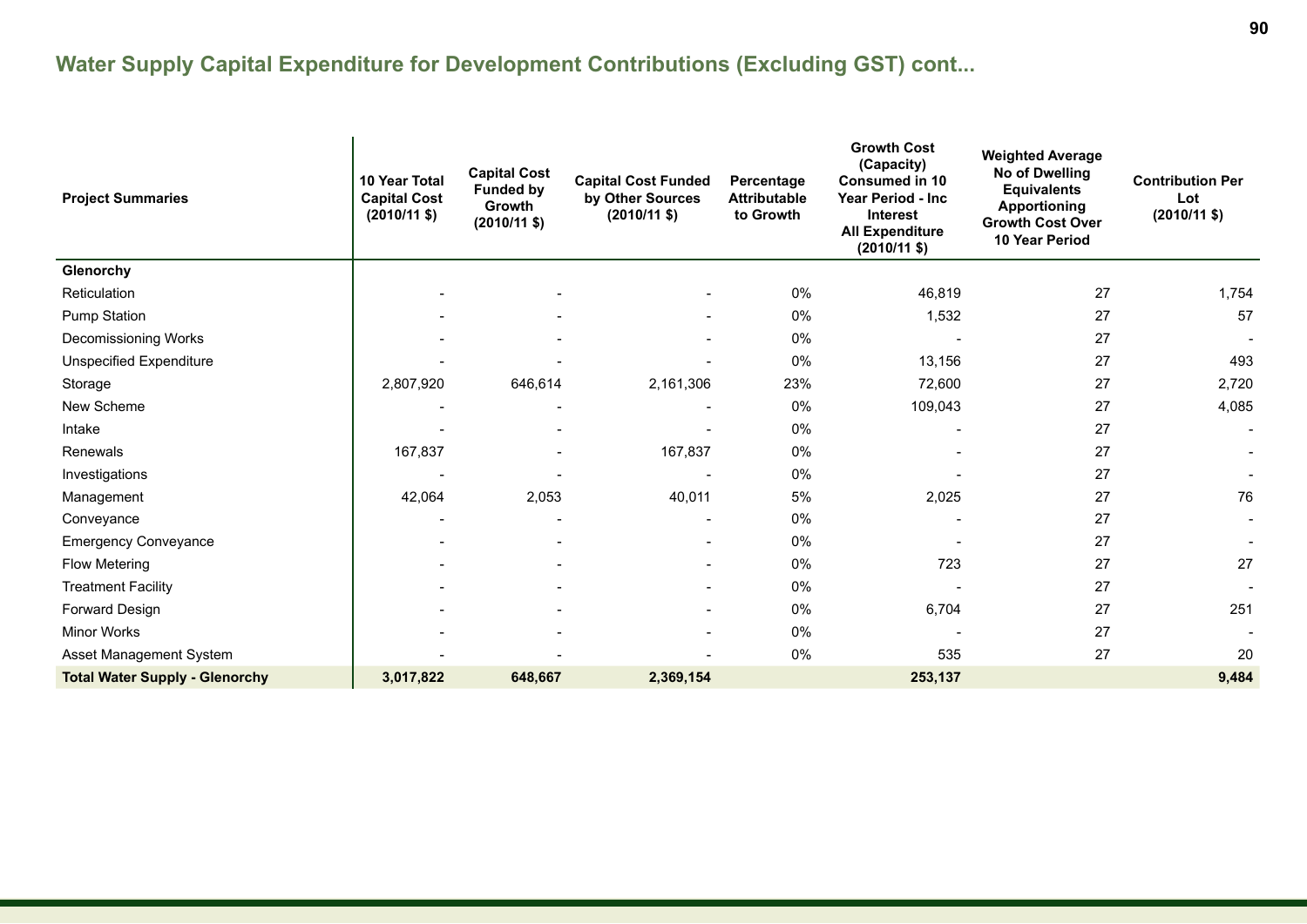| <b>Project Summaries</b>               | 10 Year Total<br><b>Capital Cost</b><br>$(2010/11 \text{ $}$ | <b>Capital Cost</b><br><b>Funded by</b><br>Growth<br>$(2010/11 \text{ $}$ | <b>Capital Cost Funded</b><br>by Other Sources<br>$(2010/11 \text{ $}$ | Percentage<br><b>Attributable</b><br>to Growth | <b>Growth Cost</b><br>(Capacity)<br><b>Consumed in 10</b><br>Year Period - Inc<br>Interest<br><b>All Expenditure</b><br>$(2010/11 \text{ $}$ | <b>Weighted Average</b><br>No of Dwelling<br><b>Equivalents</b><br><b>Apportioning</b><br><b>Growth Cost Over</b><br><b>10 Year Period</b> | <b>Contribution Per</b><br>Lot<br>$(2010/11 \text{ $}$ |
|----------------------------------------|--------------------------------------------------------------|---------------------------------------------------------------------------|------------------------------------------------------------------------|------------------------------------------------|----------------------------------------------------------------------------------------------------------------------------------------------|--------------------------------------------------------------------------------------------------------------------------------------------|--------------------------------------------------------|
| <b>Lake Hayes</b>                      |                                                              |                                                                           |                                                                        |                                                |                                                                                                                                              |                                                                                                                                            |                                                        |
| Reticulation                           |                                                              |                                                                           |                                                                        | 0%                                             | 255,392                                                                                                                                      | 143                                                                                                                                        | 1,792                                                  |
| <b>Pump Station</b>                    |                                                              |                                                                           |                                                                        | 0%                                             |                                                                                                                                              | 143                                                                                                                                        |                                                        |
| Decomissioning Works                   |                                                              |                                                                           |                                                                        | 0%                                             |                                                                                                                                              | 143                                                                                                                                        |                                                        |
| <b>Unspecified Expenditure</b>         |                                                              |                                                                           |                                                                        | 0%                                             | 5,814                                                                                                                                        | 143                                                                                                                                        | 41                                                     |
| Storage                                | 103,861                                                      | 24,018                                                                    | 79,843                                                                 | 23%                                            | 35,680                                                                                                                                       | 143                                                                                                                                        | 250                                                    |
| New Scheme                             |                                                              |                                                                           |                                                                        | 0%                                             | 75,101                                                                                                                                       | 143                                                                                                                                        | 527                                                    |
| Intake                                 |                                                              |                                                                           |                                                                        | 0%                                             |                                                                                                                                              | 143                                                                                                                                        |                                                        |
| Renewals                               | 51,694                                                       |                                                                           | 51,694                                                                 | 0%                                             |                                                                                                                                              | 143                                                                                                                                        |                                                        |
| Investigations                         |                                                              |                                                                           |                                                                        | 0%                                             |                                                                                                                                              | 143                                                                                                                                        |                                                        |
| Management                             | 147,395                                                      | 13,259                                                                    | 134,135                                                                | 9%                                             | 10,724                                                                                                                                       | 143                                                                                                                                        | 75                                                     |
| Conveyance                             |                                                              |                                                                           |                                                                        | 0%                                             |                                                                                                                                              | 143                                                                                                                                        |                                                        |
| <b>Emergency Conveyance</b>            |                                                              |                                                                           |                                                                        | 0%                                             |                                                                                                                                              | 143                                                                                                                                        |                                                        |
| <b>Flow Metering</b>                   | 77,824                                                       | 21,791                                                                    | 56,033                                                                 | 28%                                            | 9,970                                                                                                                                        | 143                                                                                                                                        | 70                                                     |
| <b>Treatment Facility</b>              | 219,691                                                      | 59,654                                                                    | 160,037                                                                | 27%                                            | 16,185                                                                                                                                       | 143                                                                                                                                        | 114                                                    |
| Forward Design                         |                                                              |                                                                           | $\overline{\phantom{a}}$                                               | 0%                                             |                                                                                                                                              | 143                                                                                                                                        |                                                        |
| Minor Works                            |                                                              |                                                                           |                                                                        | 0%                                             |                                                                                                                                              | 143                                                                                                                                        |                                                        |
| Asset Management System                |                                                              |                                                                           |                                                                        | 0%                                             | 7,314                                                                                                                                        | 143                                                                                                                                        | 51                                                     |
| <b>Total Water Supply - Lake Hayes</b> | 600,464                                                      | 118,723                                                                   | 481,742                                                                |                                                | 416,179                                                                                                                                      |                                                                                                                                            | 2,920                                                  |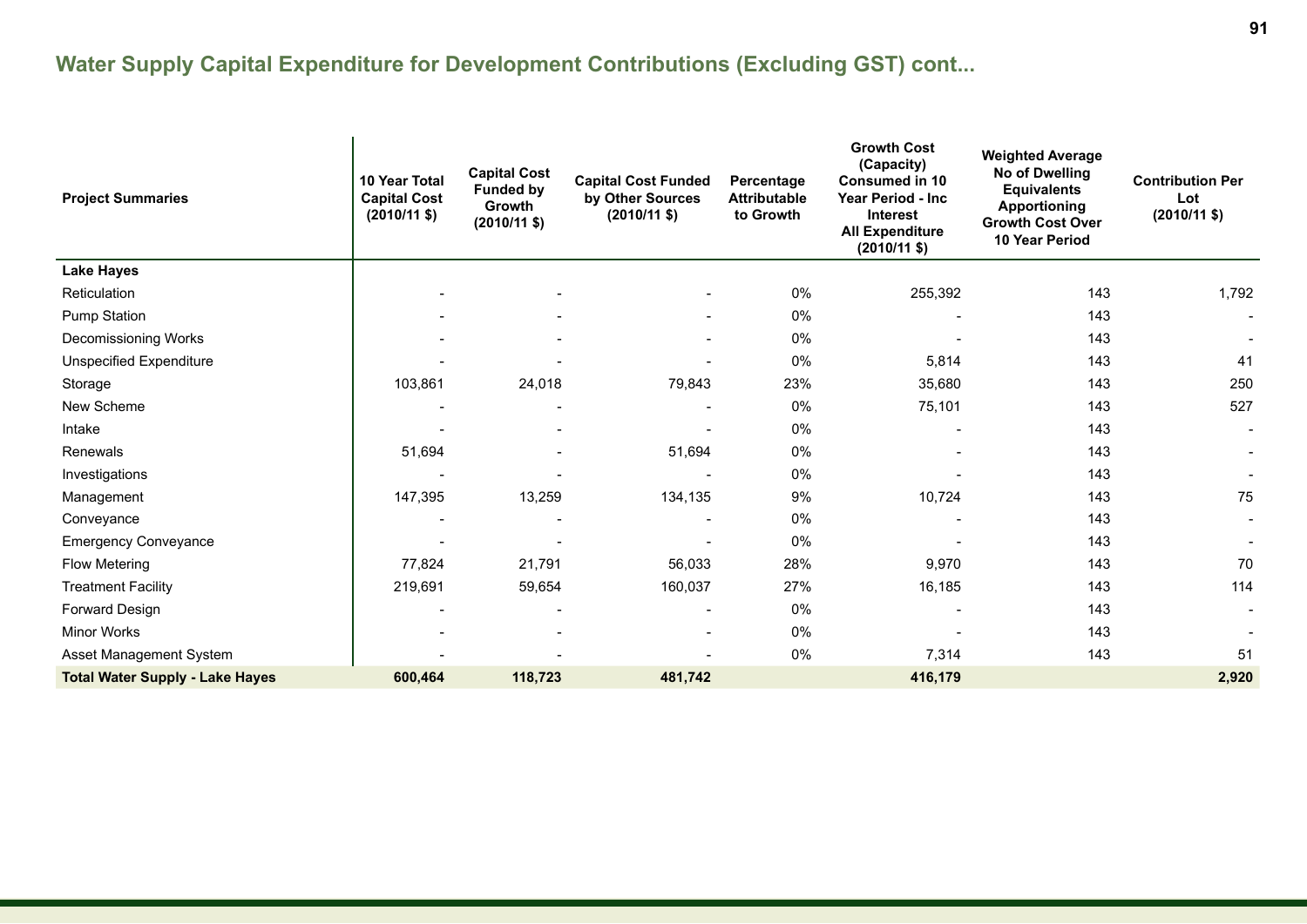| <b>Project Summaries</b>                  | 10 Year Total<br><b>Capital Cost</b><br>$(2010/11 \text{ $}$ | <b>Capital Cost</b><br><b>Funded by</b><br>Growth<br>$(2010/11 \text{ $}$ | <b>Capital Cost Funded</b><br>by Other Sources<br>$(2010/11$ \$) | Percentage<br><b>Attributable</b><br>to Growth | <b>Growth Cost</b><br>(Capacity)<br><b>Consumed in 10</b><br>Year Period - Inc<br><b>Interest</b><br><b>All Expenditure</b><br>$(2010/11 \text{ $}$ | <b>Weighted Average</b><br>No of Dwelling<br><b>Equivalents</b><br><b>Apportioning</b><br><b>Growth Cost Over</b><br>10 Year Period | <b>Contribution Per</b><br>Lot<br>$(2010/11 \text{ $}$ |
|-------------------------------------------|--------------------------------------------------------------|---------------------------------------------------------------------------|------------------------------------------------------------------|------------------------------------------------|-----------------------------------------------------------------------------------------------------------------------------------------------------|-------------------------------------------------------------------------------------------------------------------------------------|--------------------------------------------------------|
| <b>Arthurs Point</b>                      |                                                              |                                                                           |                                                                  |                                                |                                                                                                                                                     |                                                                                                                                     |                                                        |
| Reticulation                              |                                                              |                                                                           |                                                                  | 0%                                             | 241,493                                                                                                                                             | 313                                                                                                                                 | 770                                                    |
| <b>Pump Station</b>                       |                                                              |                                                                           |                                                                  | 0%                                             |                                                                                                                                                     | 313                                                                                                                                 |                                                        |
| Decomissioning Works                      |                                                              |                                                                           |                                                                  | 0%                                             |                                                                                                                                                     | 313                                                                                                                                 |                                                        |
| <b>Unspecified Expenditure</b>            |                                                              |                                                                           | $\overline{\phantom{a}}$                                         | 0%                                             | 28,492                                                                                                                                              | 313                                                                                                                                 | 91                                                     |
| Storage                                   |                                                              |                                                                           |                                                                  | 0%                                             |                                                                                                                                                     | 313                                                                                                                                 |                                                        |
| New Scheme                                |                                                              |                                                                           | $\qquad \qquad \blacksquare$                                     | 0%                                             | 410,502                                                                                                                                             | 313                                                                                                                                 | 1,310                                                  |
| Intake                                    | 2,916,432                                                    | 1,250,826                                                                 | 1,665,606                                                        | 43%                                            | 370,119                                                                                                                                             | 313                                                                                                                                 | 1,181                                                  |
| Renewals                                  | 155,647                                                      |                                                                           | 155,647                                                          | 0%                                             | 3,072                                                                                                                                               | 313                                                                                                                                 | 10                                                     |
| Investigations                            |                                                              |                                                                           |                                                                  | 0%                                             |                                                                                                                                                     | 313                                                                                                                                 |                                                        |
| Management                                | 72,110                                                       | 15,339                                                                    | 56,771                                                           | 21%                                            | 18,292                                                                                                                                              | 313                                                                                                                                 | 58                                                     |
| Conveyance                                |                                                              |                                                                           |                                                                  | 0%                                             |                                                                                                                                                     | 313                                                                                                                                 |                                                        |
| <b>Emergency Conveyance</b>               |                                                              |                                                                           |                                                                  | 0%                                             |                                                                                                                                                     | 313                                                                                                                                 |                                                        |
| Flow Metering                             |                                                              |                                                                           |                                                                  | 0%                                             |                                                                                                                                                     | 313                                                                                                                                 |                                                        |
| <b>Treatment Facility</b>                 |                                                              |                                                                           |                                                                  | 0%                                             |                                                                                                                                                     | 313                                                                                                                                 |                                                        |
| Forward Design                            |                                                              |                                                                           |                                                                  | 0%                                             |                                                                                                                                                     | 313                                                                                                                                 |                                                        |
| <b>Minor Works</b>                        |                                                              |                                                                           | $\blacksquare$                                                   | 0%                                             |                                                                                                                                                     | 313                                                                                                                                 |                                                        |
| Asset Management System                   |                                                              |                                                                           |                                                                  | 0%                                             | 10,826                                                                                                                                              | 313                                                                                                                                 | 35                                                     |
| <b>Total Water Supply - Arthurs Point</b> | 3,144,190                                                    | 1,266,165                                                                 | 1,878,025                                                        |                                                | 1,082,796                                                                                                                                           |                                                                                                                                     | 3,454                                                  |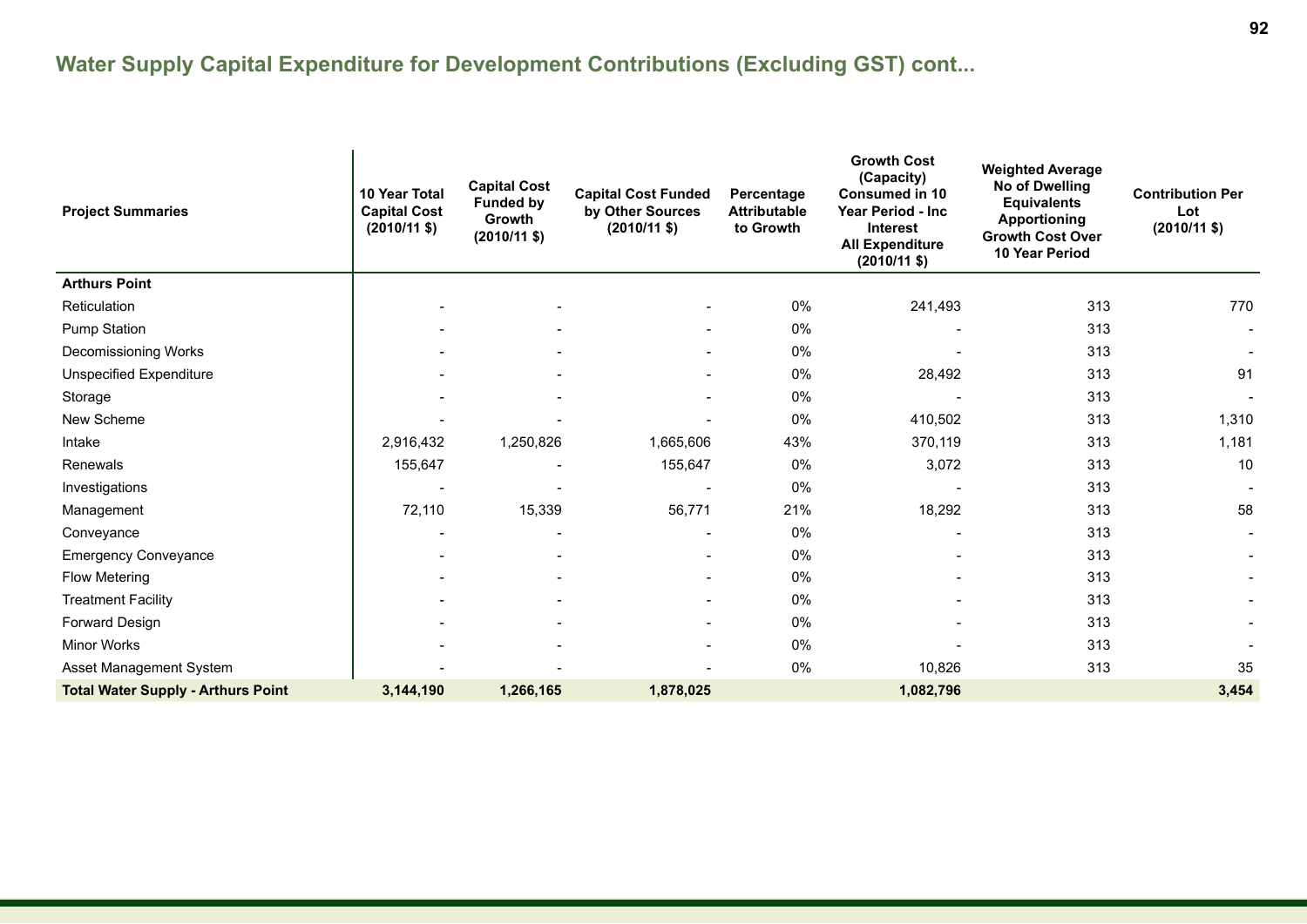| <b>Project Summaries</b>                       | <b>10 Year Total</b><br><b>Capital Cost</b><br>$(2010/11 \text{ $}$ | <b>Capital Cost</b><br><b>Funded by</b><br><b>Growth</b><br>$(2010/11$ \$) | <b>Capital Cost Funded</b><br>by Other Sources<br>$(2010/11 \text{ $}$ | Percentage<br><b>Attributable</b><br>to Growth | <b>Growth Cost</b><br>(Capacity)<br><b>Consumed in 10</b><br><b>Year Period - Inc.</b><br><b>Interest</b><br><b>All Expenditure</b><br>$(2010/11 \text{ $}$ | <b>Weighted Average</b><br>No of Dwelling<br><b>Equivalents</b><br><b>Apportioning</b><br><b>Growth Cost Over</b><br><b>10 Year Period</b> | <b>Contribution Per</b><br>Lot<br>$(2010/11 \text{ $}$ |
|------------------------------------------------|---------------------------------------------------------------------|----------------------------------------------------------------------------|------------------------------------------------------------------------|------------------------------------------------|-------------------------------------------------------------------------------------------------------------------------------------------------------------|--------------------------------------------------------------------------------------------------------------------------------------------|--------------------------------------------------------|
| Wanaka / Albert Town                           |                                                                     |                                                                            |                                                                        |                                                |                                                                                                                                                             |                                                                                                                                            |                                                        |
| Reticulation                                   | 13,315,041                                                          | 9,451,023                                                                  | 3,864,018                                                              | 71%                                            | 3,770,929                                                                                                                                                   | 2,043                                                                                                                                      | 1,845                                                  |
| <b>Pump Station</b>                            | 5,679,111                                                           | 3,792,943                                                                  | 1,886,169                                                              | 67%                                            | 895,990                                                                                                                                                     | 2,043                                                                                                                                      | 438                                                    |
| Decomissioning Works                           |                                                                     |                                                                            |                                                                        | 0%                                             |                                                                                                                                                             | 2,043                                                                                                                                      |                                                        |
| Unspecified Expenditure                        |                                                                     |                                                                            |                                                                        | 0%                                             | 298,291                                                                                                                                                     | 2,043                                                                                                                                      | 146                                                    |
| Storage                                        | 4,999,776                                                           | 4,185,722                                                                  | 814,055                                                                | 84%                                            | 4,479,094                                                                                                                                                   | 2,043                                                                                                                                      | 2,192                                                  |
| New Scheme                                     |                                                                     |                                                                            |                                                                        | 0%                                             |                                                                                                                                                             | 2,043                                                                                                                                      |                                                        |
| Intake                                         | 1,814,483                                                           | 1,501,904                                                                  | 312,579                                                                | 83%                                            | 518,317                                                                                                                                                     | 2,043                                                                                                                                      | 249                                                    |
| Renewals                                       | 4,353,019                                                           |                                                                            | 4,353,019                                                              | 0%                                             |                                                                                                                                                             | 2,043                                                                                                                                      |                                                        |
| Investigations                                 |                                                                     |                                                                            |                                                                        | 0%                                             |                                                                                                                                                             | 2,043                                                                                                                                      |                                                        |
| Management                                     | 952,755                                                             | 120,900                                                                    | 831,855                                                                | 13%                                            | 112,477                                                                                                                                                     | 2,043                                                                                                                                      | 55                                                     |
| Conveyance                                     |                                                                     |                                                                            |                                                                        | 0%                                             |                                                                                                                                                             | 2,043                                                                                                                                      |                                                        |
| <b>Emergency Conveyance</b>                    |                                                                     |                                                                            |                                                                        | 0%                                             |                                                                                                                                                             | 2,043                                                                                                                                      |                                                        |
| <b>Flow Metering</b>                           |                                                                     |                                                                            |                                                                        | 0%                                             | 39,774                                                                                                                                                      | 2,043                                                                                                                                      | 19                                                     |
| <b>Treatment Facility</b>                      | 1,465,680                                                           | 503,727                                                                    | 961,953                                                                | 34%                                            | 179,329                                                                                                                                                     | 2,043                                                                                                                                      | 88                                                     |
| Forward Design                                 |                                                                     |                                                                            |                                                                        | 0%                                             | 92,968                                                                                                                                                      | 2,043                                                                                                                                      | 45                                                     |
| <b>Minor Works</b>                             |                                                                     |                                                                            | $\overline{\phantom{a}}$                                               | 0%                                             |                                                                                                                                                             | 2,043                                                                                                                                      |                                                        |
| Asset Management System                        |                                                                     |                                                                            |                                                                        | 0%                                             | 26,289                                                                                                                                                      | 2,043                                                                                                                                      | 13                                                     |
| <b>Total Water Supply - Wanaka/Albert Town</b> | 32,579,865                                                          | 19,556,218                                                                 | 13,023,647                                                             |                                                | 10,404,019                                                                                                                                                  |                                                                                                                                            | 5,092                                                  |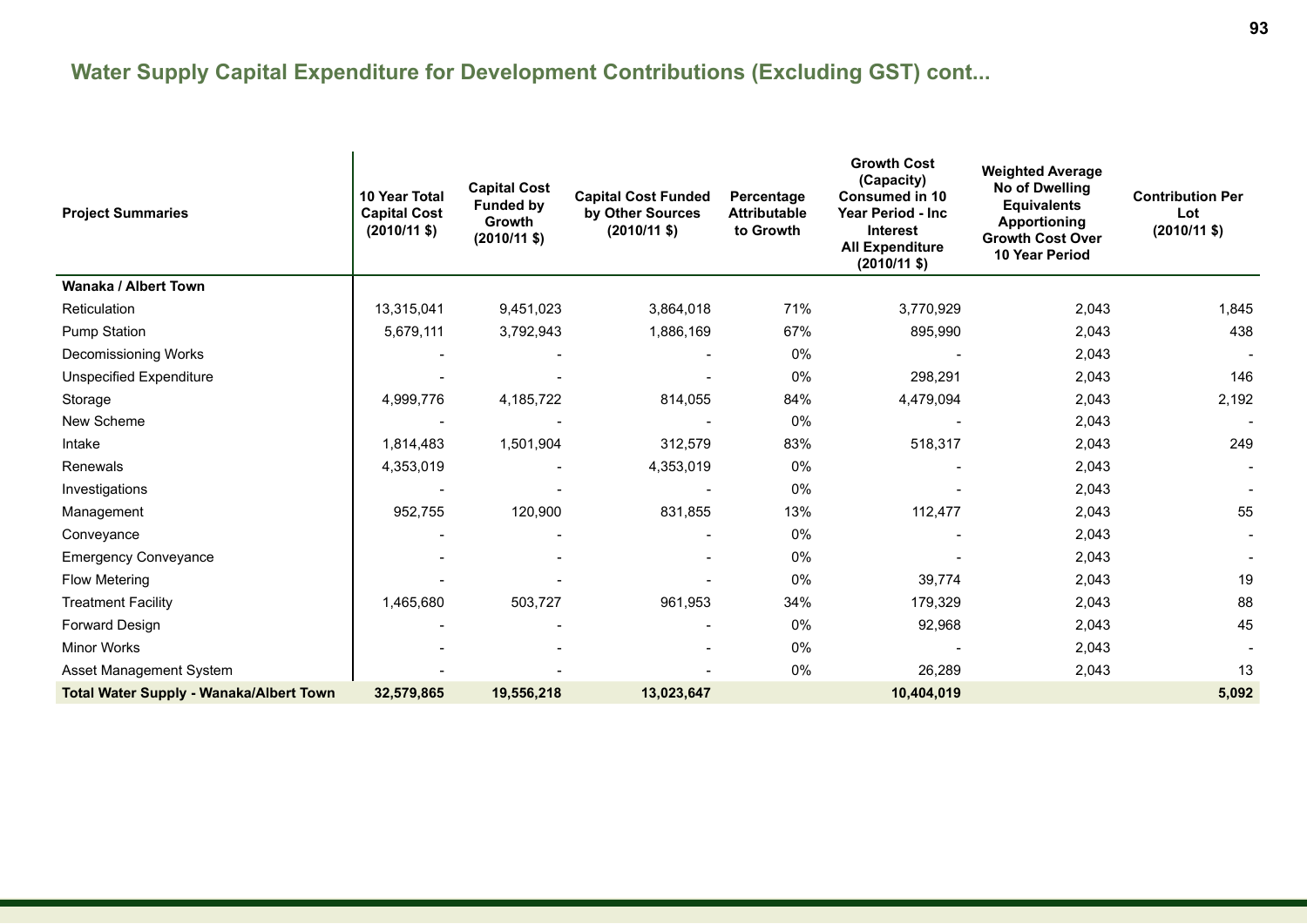| <b>Project Summaries</b>          | 10 Year Total<br><b>Capital Cost</b><br>$(2010/11 \text{ $}$ | <b>Capital Cost</b><br><b>Funded by</b><br>Growth<br>$(2010/11$ \$) | <b>Capital Cost Funded</b><br>by Other Sources<br>$(2010/11 \text{ $}$ | Percentage<br><b>Attributable</b><br>to Growth | <b>Growth Cost</b><br>(Capacity)<br><b>Consumed in 10</b><br>Year Period - Inc<br><b>Interest</b><br><b>All Expenditure</b><br>$(2010/11 \text{$ ) | <b>Weighted Average</b><br><b>No of Dwelling</b><br><b>Equivalents</b><br><b>Apportioning</b><br><b>Growth Cost Over</b><br>10 Year Period | <b>Contribution Per</b><br>Lot<br>$(2010/11 \text{ $})$ |
|-----------------------------------|--------------------------------------------------------------|---------------------------------------------------------------------|------------------------------------------------------------------------|------------------------------------------------|----------------------------------------------------------------------------------------------------------------------------------------------------|--------------------------------------------------------------------------------------------------------------------------------------------|---------------------------------------------------------|
| Hawea                             |                                                              |                                                                     |                                                                        |                                                |                                                                                                                                                    |                                                                                                                                            |                                                         |
| Reticulation                      | 1,439,076                                                    | 823,344                                                             | 615,732                                                                | 57%                                            | 445,104                                                                                                                                            | 127                                                                                                                                        | 3,497                                                   |
| <b>Pump Station</b>               |                                                              |                                                                     |                                                                        | 0%                                             | 1,114                                                                                                                                              | 127                                                                                                                                        | 9                                                       |
| Decomissioning Works              |                                                              |                                                                     |                                                                        | 0%                                             |                                                                                                                                                    | 127                                                                                                                                        |                                                         |
| <b>Unspecified Expenditure</b>    |                                                              |                                                                     |                                                                        | 0%                                             | 8,629                                                                                                                                              | 127                                                                                                                                        | 68                                                      |
| Storage                           | 928,730                                                      | 517,940                                                             | 410,790                                                                | 56%                                            | 113,178                                                                                                                                            | 127                                                                                                                                        | 889                                                     |
| New Scheme                        |                                                              |                                                                     |                                                                        | 0%                                             | 142,734                                                                                                                                            | 127                                                                                                                                        | 1,121                                                   |
| Intake                            | 2,548,985                                                    | 1,458,360                                                           | 1,090,625                                                              | 57%                                            | 375,645                                                                                                                                            | 127                                                                                                                                        | 2,951                                                   |
| Renewals                          | 51,882                                                       |                                                                     | 51,882                                                                 | $0\%$                                          |                                                                                                                                                    | 127                                                                                                                                        |                                                         |
| Investigations                    |                                                              |                                                                     |                                                                        | $0\%$                                          |                                                                                                                                                    | 127                                                                                                                                        |                                                         |
| Management                        | 97,349                                                       | 7,867                                                               | 89,482                                                                 | 8%                                             | 9,035                                                                                                                                              | 127                                                                                                                                        | 71                                                      |
| Conveyance                        |                                                              |                                                                     |                                                                        | $0\%$                                          |                                                                                                                                                    | 127                                                                                                                                        |                                                         |
| <b>Emergency Conveyance</b>       |                                                              |                                                                     |                                                                        | 0%                                             |                                                                                                                                                    | 127                                                                                                                                        |                                                         |
| <b>Flow Metering</b>              | 19,715                                                       | 5,323                                                               | 14,392                                                                 | 27%                                            | 3,551                                                                                                                                              | 127                                                                                                                                        | 28                                                      |
| <b>Treatment Facility</b>         | 1,111,029                                                    | 635,657                                                             | 475,372                                                                | 57%                                            | 152,398                                                                                                                                            | 127                                                                                                                                        | 1,197                                                   |
| Forward Design                    |                                                              |                                                                     |                                                                        | 0%                                             | 8,100                                                                                                                                              | 127                                                                                                                                        | 64                                                      |
| <b>Minor Works</b>                |                                                              |                                                                     |                                                                        | 0%                                             |                                                                                                                                                    | 127                                                                                                                                        |                                                         |
| Asset Management System           |                                                              |                                                                     |                                                                        | 0%                                             | 3,998                                                                                                                                              | 127                                                                                                                                        | 31                                                      |
| <b>Total Water Supply - Hawea</b> | 6,196,767                                                    | 3,448,491                                                           | 2,748,275                                                              |                                                | 1,263,487                                                                                                                                          |                                                                                                                                            | 9,927                                                   |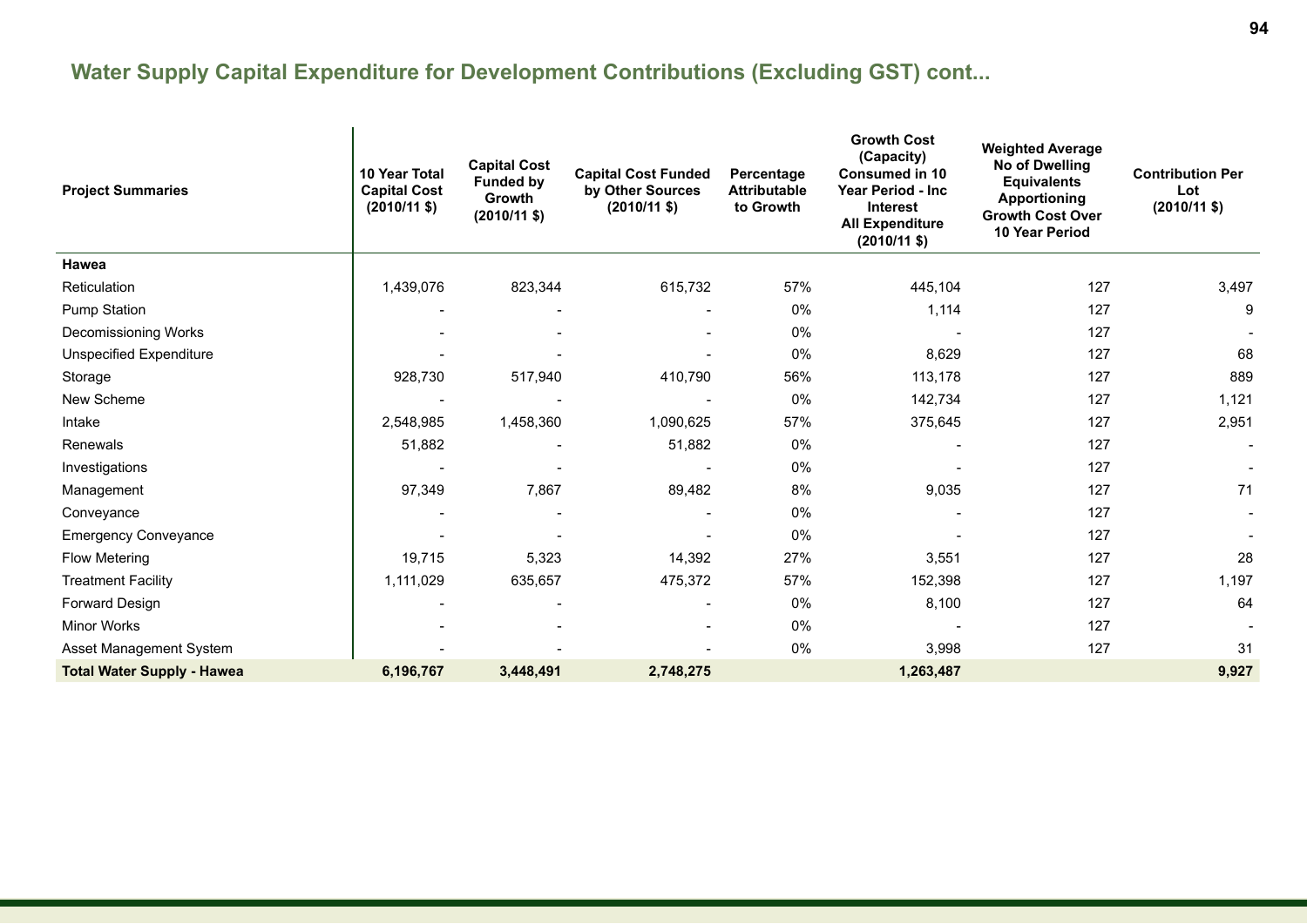| <b>Project Summaries</b>            | 10 Year Total<br><b>Capital Cost</b><br>$(2010/11 \text{ $}$ | <b>Capital Cost</b><br><b>Funded by</b><br><b>Growth</b><br>$(2010/11 \text{ $}$ | <b>Capital Cost Funded</b><br>by Other Sources<br>$(2010/11 \text{ $}$ | Percentage<br><b>Attributable</b><br>to Growth | <b>Growth Cost</b><br>(Capacity)<br><b>Consumed in 10</b><br>Year Period - Inc<br><b>Interest</b><br><b>All Expenditure</b><br>$(2010/11$ \$) | <b>Weighted Average</b><br>No of Dwelling<br><b>Equivalents</b><br><b>Apportioning</b><br><b>Growth Cost Over</b><br>10 Year Period | <b>Contribution Per</b><br>Lot<br>$(2010/11 \text{ $}$ |
|-------------------------------------|--------------------------------------------------------------|----------------------------------------------------------------------------------|------------------------------------------------------------------------|------------------------------------------------|-----------------------------------------------------------------------------------------------------------------------------------------------|-------------------------------------------------------------------------------------------------------------------------------------|--------------------------------------------------------|
| Luggate                             |                                                              |                                                                                  |                                                                        |                                                |                                                                                                                                               |                                                                                                                                     |                                                        |
| Reticulation                        |                                                              |                                                                                  |                                                                        | 0%                                             |                                                                                                                                               | 72                                                                                                                                  |                                                        |
| <b>Pump Station</b>                 |                                                              |                                                                                  |                                                                        | 0%                                             |                                                                                                                                               | 72                                                                                                                                  |                                                        |
| Decomissioning Works                |                                                              |                                                                                  |                                                                        | 0%                                             |                                                                                                                                               | 72                                                                                                                                  |                                                        |
| <b>Unspecified Expenditure</b>      |                                                              |                                                                                  |                                                                        | 0%                                             |                                                                                                                                               | 72                                                                                                                                  |                                                        |
| Storage                             | 508,448                                                      | 163,889                                                                          | 344,559                                                                | 32%                                            | 60,462                                                                                                                                        | 72                                                                                                                                  | 841                                                    |
| New Scheme                          |                                                              |                                                                                  |                                                                        | 0%                                             |                                                                                                                                               | 72                                                                                                                                  |                                                        |
| Intake                              |                                                              |                                                                                  |                                                                        | 0%                                             |                                                                                                                                               | 72                                                                                                                                  |                                                        |
| Renewals                            | 126,272                                                      |                                                                                  | 126,272                                                                | 0%                                             |                                                                                                                                               | 72                                                                                                                                  |                                                        |
| Investigations                      |                                                              |                                                                                  |                                                                        | 0%                                             |                                                                                                                                               | 72                                                                                                                                  |                                                        |
| Management                          | 63,096                                                       | 8,619                                                                            | 54,478                                                                 | 14%                                            | 8,376                                                                                                                                         | 72                                                                                                                                  | 116                                                    |
| Conveyance                          |                                                              |                                                                                  |                                                                        | 0%                                             |                                                                                                                                               | 72                                                                                                                                  |                                                        |
| <b>Emergency Conveyance</b>         |                                                              |                                                                                  |                                                                        | 0%                                             |                                                                                                                                               | 72                                                                                                                                  |                                                        |
| <b>Flow Metering</b>                | 38,113                                                       |                                                                                  | 38,113                                                                 | 0%                                             |                                                                                                                                               | 72                                                                                                                                  |                                                        |
| <b>Treatment Facility</b>           | 246,670                                                      | 99,223                                                                           | 147,447                                                                | 40%                                            | 34,849                                                                                                                                        | 72                                                                                                                                  | 485                                                    |
| Forward Design                      |                                                              |                                                                                  | $\overline{\phantom{a}}$                                               | 0%                                             |                                                                                                                                               | 72                                                                                                                                  |                                                        |
| Minor Works                         |                                                              |                                                                                  |                                                                        | 0%                                             |                                                                                                                                               | 72                                                                                                                                  |                                                        |
| Asset Management System             |                                                              |                                                                                  |                                                                        | 0%                                             |                                                                                                                                               | 72                                                                                                                                  |                                                        |
| <b>Total Water Supply - Luggate</b> | 982,599                                                      | 271,731                                                                          | 710,869                                                                |                                                | 103,686                                                                                                                                       |                                                                                                                                     | 1,442                                                  |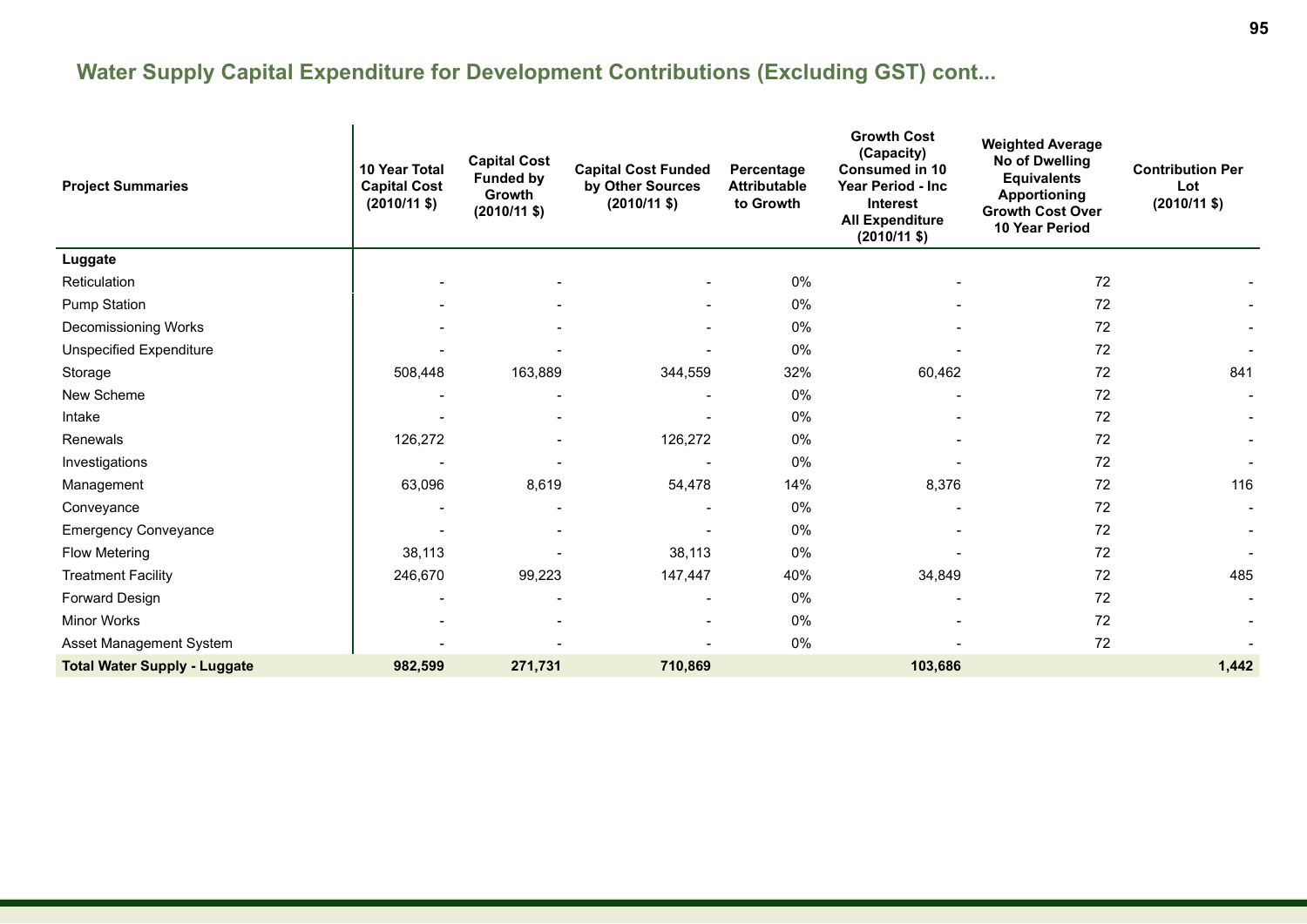# **Water Supply - Debt Funding Ratio - 10 Year Net Growth vs. Revenue Assessment**

| <b>Contributing Area</b> | <b>Financial</b><br>Year | <b>CAPEX</b><br>$(2010/11$ \$) | <b>CAPEX for</b><br>Growth<br>$(2010/11$ \$) | <b>Cumulative</b><br><b>Growth Cost</b><br>$(2010/11 \text{ $}$ | <b>New Dwelling</b><br><b>Equivalents</b> | <b>Contributions</b><br><b>Received</b><br>$(2010/11$ \$) | <b>Cumulative</b><br><b>Contributions</b><br><b>Received</b><br>$(2010/11$ \$) | <b>Debt Balance</b><br>$(2010/11$ \$) | <b>Annual Debt</b><br>% |
|--------------------------|--------------------------|--------------------------------|----------------------------------------------|-----------------------------------------------------------------|-------------------------------------------|-----------------------------------------------------------|--------------------------------------------------------------------------------|---------------------------------------|-------------------------|
| Queenstown               |                          |                                |                                              |                                                                 |                                           |                                                           |                                                                                |                                       |                         |
| Queenstown               |                          |                                |                                              |                                                                 |                                           |                                                           | <b>Existing Debt</b>                                                           | 2,407,163                             |                         |
| Queenstown               | 2009/10                  | 2,375,249                      | 1,050,938                                    | 1,050,938                                                       | 432                                       | 1,641,414                                                 | 1,641,414                                                                      | 1,816,687                             | 53%                     |
| Queenstown               | 2010/11                  | 1,731,207                      | 279,750                                      | 1,330,688                                                       | 432                                       | 1,641,414                                                 | 3,282,829                                                                      | 455,022                               | 12%                     |
| Queenstown               | 2011/12                  | 2,434,205                      | 934,528                                      | 2,265,216                                                       | 449                                       | 1,706,142                                                 | 4,988,971                                                                      | $-316,592$                            | $-7%$                   |
| Queenstown               | 2012/13                  | 8,258,598                      | 4,467,847                                    | 6,733,063                                                       | 449                                       | 1,706,142                                                 | 6,695,113                                                                      | 2,445,113                             | 27%                     |
| Queenstown               | 2013/14                  | 6,330,905                      | 3,768,359                                    | 10,501,422                                                      | 449                                       | 1,706,142                                                 | 8,401,254                                                                      | 4,507,331                             | 35%                     |
| Queenstown               | 2014/15                  | 11,610,409                     | 7,600,960                                    | 18,102,382                                                      | 449                                       | 1,706,142                                                 | 10,107,396                                                                     | 10,402,148                            | 51%                     |
| Queenstown               | 2015/16                  | 25,598,227                     | 16,500,178                                   | 34,602,559                                                      | 449                                       | 1,706,142                                                 | 11,813,538                                                                     | 25,196,194                            | 68%                     |
| Queenstown               | 2016/17                  | 17,377,566                     | 9,985,742                                    | 44,588,301                                                      | 477                                       | 1,813,710                                                 | 13,627,248                                                                     | 33,368,216                            | 71%                     |
| Queenstown               | 2017/18                  | 684,922                        | 9,329                                        | 44,597,630                                                      | 477                                       | 1,813,710                                                 | 15,440,958                                                                     | 31,563,834                            | 67%                     |
| Queenstown               | 2018/19                  | 3,171,974                      | 2,013,195                                    | 46,610,824                                                      | 477                                       | 1,813,710                                                 | 17,254,668                                                                     | 31,763,319                            | 65%                     |
|                          |                          |                                | 46,610,824                                   |                                                                 | 4,540                                     |                                                           | Queenstown Weighted Debt Funding Ratio                                         |                                       | 64%                     |
| Arrowtown                |                          |                                |                                              |                                                                 |                                           |                                                           |                                                                                |                                       |                         |
| Arrowtown                |                          |                                |                                              |                                                                 |                                           |                                                           | <b>Existing Debt</b>                                                           | 1,027,776                             |                         |
| Arrowtown                | 2009/10                  | 1,073,692                      | 145,251                                      | 145,251                                                         | 36                                        | 156,167                                                   | 156,167                                                                        | 1,016,860                             | 87%                     |
| Arrowtown                | 2010/11                  | 866,953                        | 79,466                                       | 224,717                                                         | 36                                        | 156,167                                                   | 312,335                                                                        | 940,159                               | 75%                     |
| Arrowtown                | 2011/12                  | 188,347                        | 2,816                                        | 227,533                                                         | 30                                        | 131,852                                                   | 444,187                                                                        | 811,122                               | 65%                     |
| Arrowtown                | 2012/13                  | 186,768                        | 3,289                                        | 230,822                                                         | 30                                        | 131,852                                                   | 576,038                                                                        | 682,559                               | 54%                     |
| Arrowtown                | 2013/14                  | 756,024                        | 94,824                                       | 325,645                                                         | 30                                        | 131,852                                                   | 707,890                                                                        | 645,531                               | 48%                     |
| Arrowtown                | 2014/15                  | 198,263                        | 6,713                                        | 326,586                                                         | 30                                        | 131,852                                                   | 839,742                                                                        | 514,620                               | 38%                     |
| Arrowtown                | 2015/16                  | 160,589                        | 941                                          | 327,527                                                         | 30                                        | 131,852                                                   | 971,594                                                                        | 383,709                               | 28%                     |
| Arrowtown                | 2016/17                  | 163,467                        | 1,094                                        | 328,620                                                         | 9                                         | 39,929                                                    | 1,011,523                                                                      | 344,874                               | 25%                     |
| Arrowtown                | 2017/18                  | 160,589                        | 941                                          | 329,561                                                         | 9                                         | 39,929                                                    | 1,051,451                                                                      | 305,885                               | 23%                     |
| Arrowtown                | 2018/19                  | 160,589                        | 941                                          | 330,501                                                         | 9                                         | 39,929                                                    | 1,091,380                                                                      | 266,897                               | 20%                     |
|                          |                          |                                | 330,501                                      |                                                                 | 250                                       |                                                           | <b>Arrowtown Weighted Debt Funding Ratio</b>                                   |                                       | 56%                     |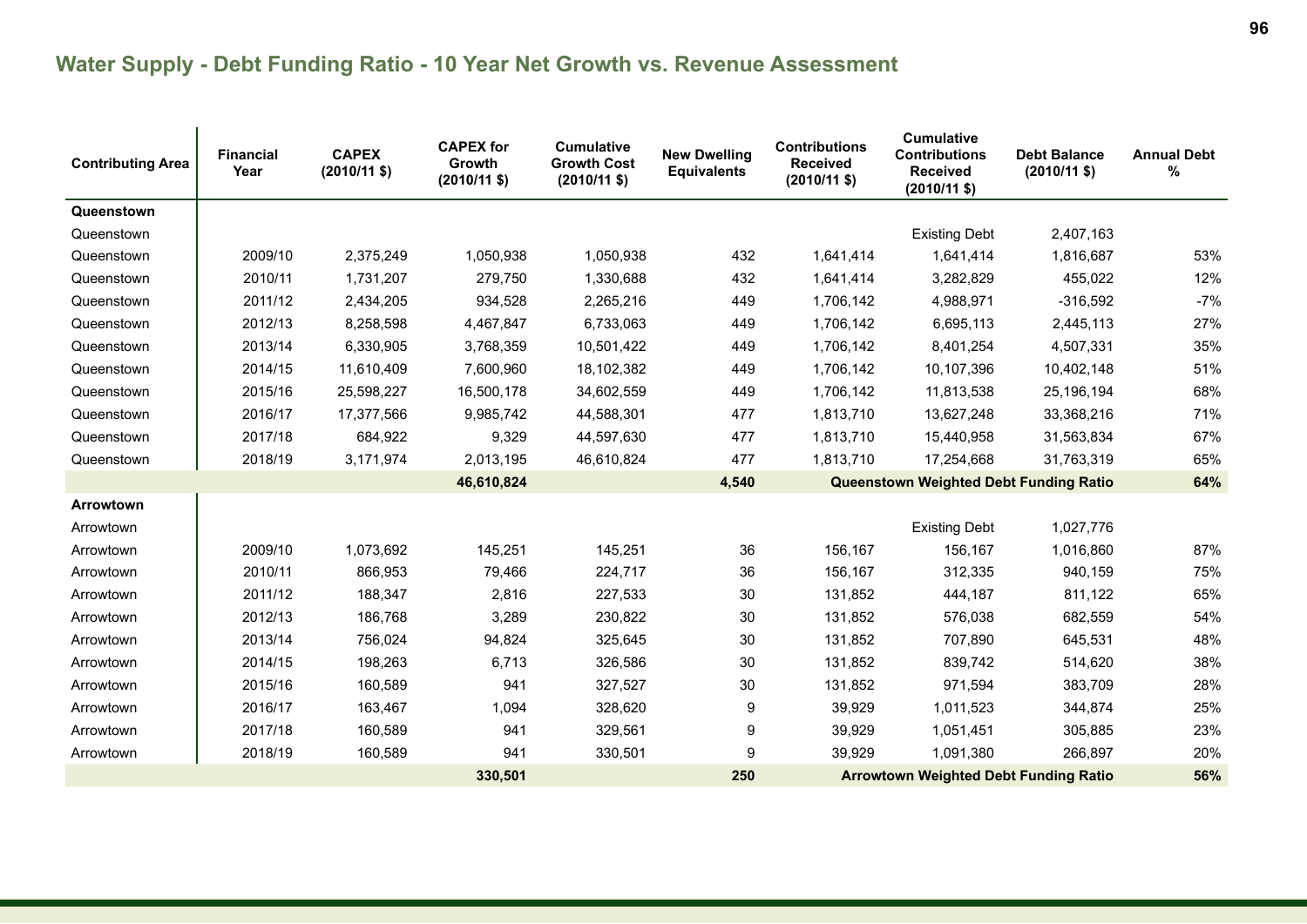# **Water Supply - Debt Funding Ratio - 10 Year Net Growth vs. Revenue Assessment**

| <b>Contributing Area</b> | <b>Financial</b><br>Year | <b>CAPEX</b><br>$(2010/11$ \$) | <b>CAPEX for</b><br>Growth<br>$(2010/11 \text{ $}$ | <b>Cumulative</b><br><b>Growth Cost</b><br>$(2010/11 \text{ $}$ | <b>New Dwelling</b><br><b>Equivalents</b> | <b>Contributions</b><br><b>Received</b><br>$(2010/11 \text{ $}$ | <b>Cumulative</b><br><b>Contributions</b><br><b>Received</b><br>$(2010/11$ \$) | <b>Debt Balance</b><br>$(2010/11$ \$) | <b>Annual Debt</b><br>% |
|--------------------------|--------------------------|--------------------------------|----------------------------------------------------|-----------------------------------------------------------------|-------------------------------------------|-----------------------------------------------------------------|--------------------------------------------------------------------------------|---------------------------------------|-------------------------|
| Glenorchy                |                          |                                |                                                    |                                                                 |                                           |                                                                 |                                                                                |                                       |                         |
| Glenorchy                |                          |                                |                                                    |                                                                 |                                           |                                                                 | <b>Existing Debt</b>                                                           | 92,983                                |                         |
| Glenorchy                | 2009/10                  | 57,766                         | 285                                                | 285                                                             | 3                                         | 23,876                                                          | 23,876                                                                         | 69,392                                | 74%                     |
| Glenorchy                | 2010/11                  | 59,470                         | 366                                                | 651                                                             | 3                                         | 23,876                                                          | 47,752                                                                         | 45,882                                | 49%                     |
| Glenorchy                | 2011/12                  | 6,289                          | 304                                                | 955                                                             | $\overline{c}$                            | 22,971                                                          | 70,723                                                                         | 23,215                                | 25%                     |
| Glenorchy                | 2012/13                  | 32,172                         | 6,462                                              | 7,418                                                           | $\overline{c}$                            | 22,971                                                          | 93,694                                                                         | 6,707                                 | 7%                      |
| Glenorchy                | 2013/14                  | 46,807                         | 9,773                                              | 17,190                                                          | $\overline{c}$                            | 22,971                                                          | 116,665                                                                        | $-6,491$                              | $-6%$                   |
| Glenorchy                | 2014/15                  | 1,125,261                      | 256,237                                            | 273,427                                                         | $\overline{\mathbf{c}}$                   | 22,971                                                          | 139,636                                                                        | 226,775                               | 62%                     |
| Glenorchy                | 2015/16                  | 454,598                        | 101,873                                            | 375,300                                                         | $\overline{c}$                            | 22,971                                                          | 162,607                                                                        | 305,677                               | 65%                     |
| Glenorchy                | 2016/17                  | 586,539                        | 131,564                                            | 506,864                                                         | 3                                         | 30,177                                                          | 192,784                                                                        | 407,064                               | 68%                     |
| Glenorchy                | 2017/18                  | 631,737                        | 141,693                                            | 648,557                                                         | 3                                         | 30,177                                                          | 222,961                                                                        | 518,580                               | 70%                     |
| Glenorchy                | 2018/19                  | 17,184                         | 110                                                | 648,667                                                         | 3                                         | 30,177                                                          | 253,139                                                                        | 488,513                               | 66%                     |
|                          |                          |                                | 648,667                                            |                                                                 | 27                                        |                                                                 | <b>Glenorchy Weighted Debt Funding Ratio</b>                                   |                                       | 66%                     |
| <b>Lake Hayes</b>        |                          |                                |                                                    |                                                                 |                                           |                                                                 |                                                                                |                                       |                         |
| Lake Hayes               |                          |                                |                                                    |                                                                 |                                           |                                                                 | <b>Existing Debt</b>                                                           |                                       |                         |
| Lake Hayes               | 2009/10                  | 126,772                        | 28,738                                             | 28,738                                                          | 19                                        | 54,143                                                          | 54,143                                                                         | $-22,405$                             | $-88%$                  |
| Lake Hayes               | 2010/11                  | 73,168                         | 8,917                                              | 37,655                                                          | 19                                        | 54,143                                                          | 108,285                                                                        | $-70,631$                             | $-188%$                 |
| Lake Hayes               | 2011/12                  | 24,233                         | 1,431                                              | 39,086                                                          | 12                                        | 36,400                                                          | 144,685                                                                        | $-105,599$                            | $-270%$                 |
| Lake Hayes               | 2012/13                  | 73,491                         | 16,005                                             | 55,091                                                          | 12                                        | 36,400                                                          | 181,085                                                                        | $-125,994$                            | $-229%$                 |
| Lake Hayes               | 2013/14                  | 22,033                         | 1,289                                              | 56,380                                                          | 12                                        | 36,400                                                          | 217,485                                                                        | $-161,105$                            | $-286%$                 |
| Lake Hayes               | 2014/15                  | 231,652                        | 60,172                                             | 116,552                                                         | 12                                        | 36,400                                                          | 253,885                                                                        | $-137,333$                            | $-118%$                 |
| Lake Hayes               | 2015/16                  | 11,961                         | 518                                                | 117,070                                                         | 12                                        | 36,400                                                          | 290,285                                                                        | $-173,215$                            | $-148%$                 |
| Lake Hayes               | 2016/17                  | 13,233                         | 616                                                | 117,686                                                         | 14                                        | 41,965                                                          | 332,250                                                                        | $-214,563$                            | $-182%$                 |
| Lake Hayes               | 2017/18                  | 11,961                         | 518                                                | 118,205                                                         | 14                                        | 41,965                                                          | 374,215                                                                        | $-256,010$                            | $-217%$                 |
| Lake Hayes               | 2018/19                  | 11,961                         | 518                                                | 118,723                                                         | 14                                        | 41,965                                                          | 416,179                                                                        | $-297,457$                            | $-251%$                 |
|                          |                          |                                | 118,723                                            |                                                                 | 143                                       |                                                                 | <b>Lake Hayes Weighted Debt Funding Ratio</b>                                  |                                       | 0%                      |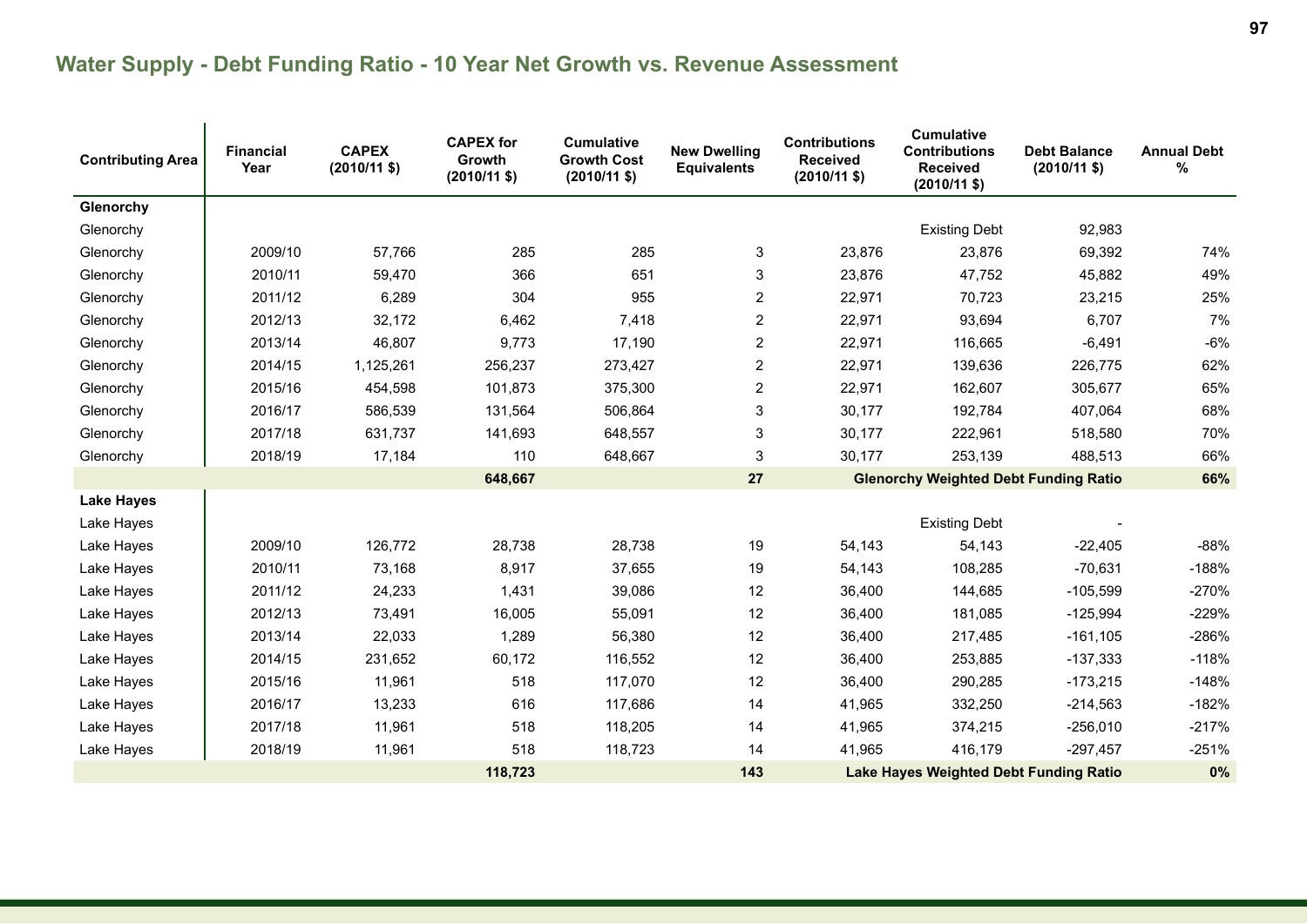| <b>Contributing Area</b>        | <b>Financial</b><br>Year | <b>CAPEX</b><br>$(2010/11$ \$) | <b>CAPEX for</b><br>Growth<br>$(2010/11$ \$) | <b>Cumulative</b><br><b>Growth Cost</b><br>$(2010/11$ \$) | <b>New Dwelling</b><br><b>Equivalents</b> | <b>Contributions</b><br><b>Received</b><br>$(2010/11$ \$) | <b>Cumulative</b><br><b>Contributions</b><br><b>Received</b><br>$(2010/11$ \$) | <b>Debt Balance</b><br>$(2010/11 \text{ $}$ | <b>Annual Debt</b><br>$\%$ |
|---------------------------------|--------------------------|--------------------------------|----------------------------------------------|-----------------------------------------------------------|-------------------------------------------|-----------------------------------------------------------|--------------------------------------------------------------------------------|---------------------------------------------|----------------------------|
| <b>Arthurs Point</b>            |                          |                                |                                              |                                                           |                                           |                                                           |                                                                                |                                             |                            |
| <b>Arthurs Point</b>            |                          |                                |                                              |                                                           |                                           |                                                           | <b>Existing Debt</b>                                                           |                                             |                            |
| <b>Arthurs Point</b>            | 2009/10                  | 77,533                         | 24,395                                       | 24,395                                                    | 30                                        | 103,622                                                   | 103,622                                                                        | $-79,226$                                   | $-325%$                    |
| <b>Arthurs Point</b>            | 2010/11                  | 85,072                         | 26,990                                       | 51,385                                                    | 30                                        | 103,622                                                   | 207,243                                                                        | $-155,858$                                  | $-303%$                    |
| <b>Arthurs Point</b>            | 2011/12                  | 263,645                        | 104,066                                      | 155,451                                                   | 30                                        | 102,098                                                   | 309,342                                                                        | $-153,891$                                  | $-99%$                     |
| <b>Arthurs Point</b>            | 2012/13                  | 1,465,129                      | 619,800                                      | 775,251                                                   | 30                                        | 102,098                                                   | 411,440                                                                        | 363,811                                     | 47%                        |
| <b>Arthurs Point</b>            | 2013/14                  | 25,099                         | 2,032                                        | 777,284                                                   | 30                                        | 102,098                                                   | 513,539                                                                        | 263,745                                     | 34%                        |
| <b>Arthurs Point</b>            | 2014/15                  | 19,398                         | 816                                          | 778,100                                                   | 30                                        | 102,098                                                   | 615,637                                                                        | 162,463                                     | 21%                        |
| <b>Arthurs Point</b>            | 2015/16                  | 19,398                         | 816                                          | 778,917                                                   | 30                                        | 102,098                                                   | 717,736                                                                        | 61,181                                      | 8%                         |
| <b>Arthurs Point</b>            | 2016/17                  | 20,119                         | 971                                          | 779,887                                                   | 35                                        | 121,687                                                   | 839,423                                                                        | $-59,535$                                   | $-8%$                      |
| <b>Arthurs Point</b>            | 2017/18                  | 19,398                         | 816                                          | 780,704                                                   | 35                                        | 121,687                                                   | 961,109                                                                        | $-180,405$                                  | $-23%$                     |
| <b>Arthurs Point</b>            | 2018/19                  | 1,149,398                      | 485,461                                      | 1,266,165                                                 | 35                                        | 121,687                                                   | 1,082,796                                                                      | 183,369                                     | 14%                        |
|                                 |                          |                                | 1,266,165                                    |                                                           | 313                                       |                                                           | <b>Arthurs Point Weighted Debt Funding Ratio</b>                               |                                             | 0%                         |
| <b>Wanaka &amp; Albert Town</b> |                          |                                |                                              |                                                           |                                           |                                                           |                                                                                |                                             |                            |
| Wanaka                          |                          |                                |                                              |                                                           |                                           |                                                           | <b>Existing Debt</b>                                                           |                                             |                            |
| Wanaka                          | 2009/10                  | 749,676                        | 310,086                                      | 310,086                                                   | 227                                       | 1,157,803                                                 | 1,157,803                                                                      | $-847,717$                                  | $-273%$                    |
| Wanaka                          | 2010/11                  | 1,976,074                      | 660,230                                      | 970,317                                                   | 227                                       | 1,157,803                                                 | 2,315,606                                                                      | $-1,345,289$                                | $-139%$                    |
| Wanaka                          | 2011/12                  | 2,112,758                      | 743,038                                      | 1,713,355                                                 | 206                                       | 1,050,181                                                 | 3,365,787                                                                      | $-1,652,432$                                | -96%                       |
| Wanaka                          | 2012/13                  | 4,542,384                      | 2,694,062                                    | 4,407,417                                                 | 206                                       | 1,050,181                                                 | 4,415,968                                                                      | $-8,551$                                    | $0\%$                      |
| Wanaka                          | 2013/14                  | 3,353,871                      | 1,861,419                                    | 6,268,836                                                 | 206                                       | 1,050,181                                                 | 5,466,150                                                                      | 802,686                                     | 13%                        |
| Wanaka                          | 2014/15                  | 7,301,891                      | 5,088,441                                    | 11,357,278                                                | 206                                       | 1,050,181                                                 | 6,516,331                                                                      | 4,840,947                                   | 43%                        |
| Wanaka                          | 2015/16                  | 3,354,450                      | 2,071,384                                    | 13,428,662                                                | 206                                       | 1,050,181                                                 | 7,566,512                                                                      | 5,862,149                                   | 44%                        |
| Wanaka                          | 2016/17                  | 3,333,722                      | 2,403,396                                    | 15,832,058                                                | 186                                       | 945,836                                                   | 8,512,348                                                                      | 7,319,710                                   | 46%                        |
| Wanaka                          | 2017/18                  | 2,332,072                      | 1,704,398                                    | 17,536,456                                                | 186                                       | 945,836                                                   | 9,458,184                                                                      | 8,078,272                                   | 46%                        |
| Wanaka                          | 2018/19                  | 3,522,966                      | 2,019,762                                    | 19,556,218                                                | 186                                       | 945,836                                                   | 10,404,019                                                                     | 9,152,199                                   | 47%                        |
|                                 |                          |                                | 19,556,218                                   |                                                           | 2,043                                     |                                                           | <b>Wanaka &amp; Albert Town Weighted Debt Funding Ratio</b>                    |                                             | 26%                        |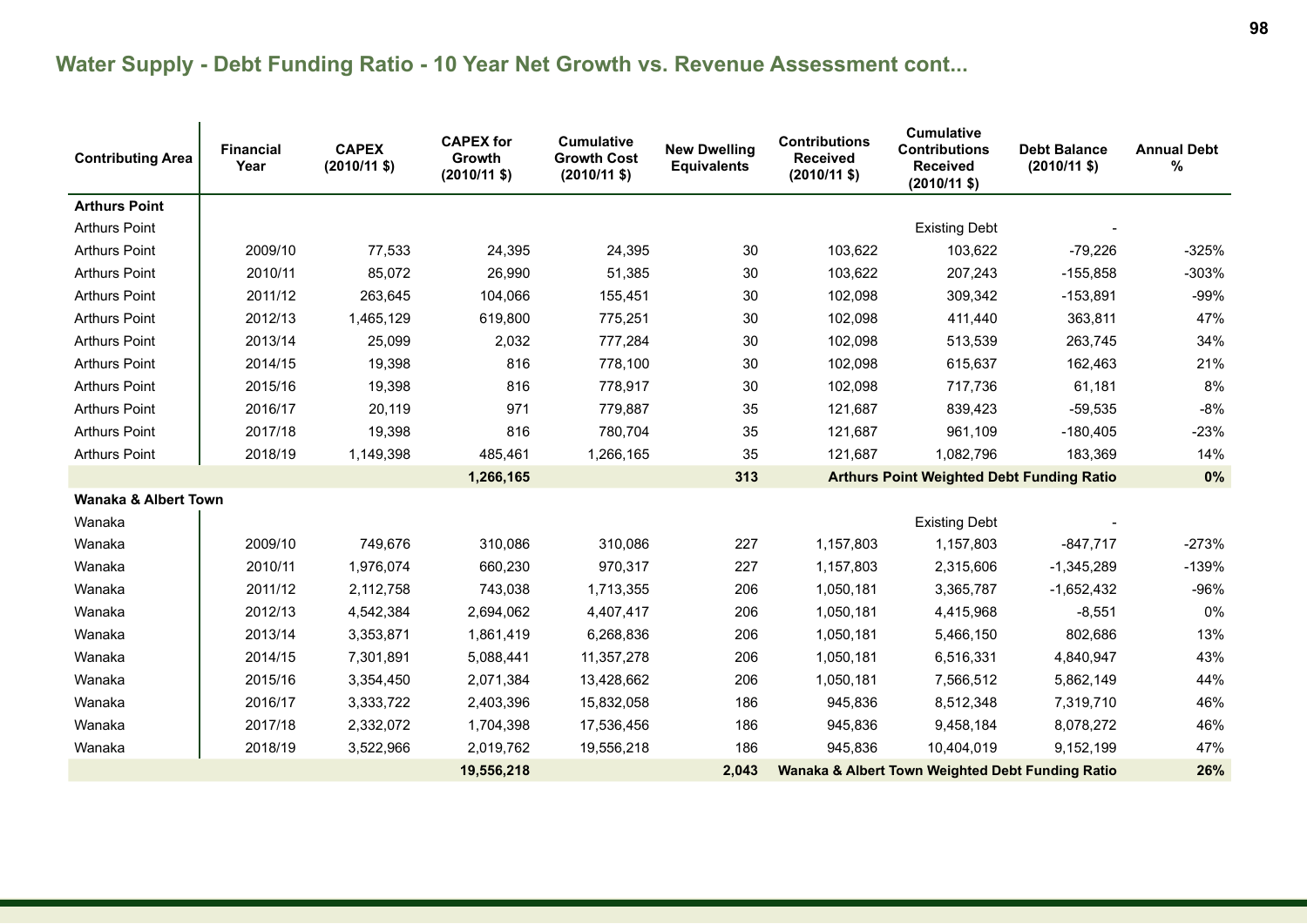| <b>Contributing Area</b> | <b>Financial</b><br>Year | <b>CAPEX</b><br>$(2010/11$ \$) | <b>CAPEX for</b><br>Growth<br>$(2010/11$ \$) | <b>Cumulative</b><br><b>Growth Cost</b><br>$(2010/11$ \$) | <b>New Dwelling</b><br><b>Equivalents</b> | <b>Contributions</b><br><b>Received</b><br>$(2010/11 \text{ $}$ | <b>Cumulative</b><br><b>Contributions</b><br><b>Received</b><br>$(2010/11$ \$) | <b>Debt Balance</b><br>$(2010/11$ \$) | <b>Annual Debt</b><br>$\%$ |
|--------------------------|--------------------------|--------------------------------|----------------------------------------------|-----------------------------------------------------------|-------------------------------------------|-----------------------------------------------------------------|--------------------------------------------------------------------------------|---------------------------------------|----------------------------|
| <b>Hawea</b>             |                          |                                |                                              |                                                           |                                           |                                                                 |                                                                                |                                       |                            |
| Hawea                    |                          |                                |                                              |                                                           |                                           |                                                                 | <b>Existing Debt</b>                                                           |                                       |                            |
| Hawea                    | 2009/10                  | 348,398                        | 183,722                                      | 183,722                                                   | 10                                        | 101,776                                                         | 101,776                                                                        | 81,945                                | 45%                        |
| Hawea                    | 2010/11                  | 261,643                        | 138,116                                      | 321,838                                                   | 10                                        | 101,776                                                         | 203,553                                                                        | 118,285                               | 37%                        |
| Hawea                    | 2011/12                  | 227,272                        | 119,920                                      | 441,758                                                   | 14                                        | 135,739                                                         | 339,292                                                                        | 102,466                               | 23%                        |
| Hawea                    | 2012/13                  | 4,197,153                      | 2,390,631                                    | 2,832,389                                                 | 14                                        | 135,739                                                         | 475,031                                                                        | 2,357,359                             | 83%                        |
| Hawea                    | 2013/14                  | 921,559                        | 517,955                                      | 3,350,344                                                 | 14                                        | 135,739                                                         | 610,769                                                                        | 2,739,575                             | 82%                        |
| Hawea                    | 2014/15                  | 48,026                         | 10,426                                       | 3,360,770                                                 | 14                                        | 135,739                                                         | 746,508                                                                        | 2,614,262                             | 78%                        |
| Hawea                    | 2015/16                  | 10,363                         | 414                                          | 3,361,185                                                 | 14                                        | 135,739                                                         | 882,247                                                                        | 2,478,938                             | 74%                        |
| Hawea                    | 2016/17                  | 11,336                         | 491                                          | 3,361,676                                                 | 13                                        | 127,080                                                         | 1,009,327                                                                      | 2,352,349                             | 70%                        |
| Hawea                    | 2017/18                  | 10,363                         | 414                                          | 3,362,090                                                 | 13                                        | 127,080                                                         | 1,136,407                                                                      | 2,225,683                             | 66%                        |
| Hawea                    | 2018/19                  | 160,653                        | 86,400                                       | 3,448,491                                                 | 13                                        | 127,080                                                         | 1,263,487                                                                      | 2,185,004                             | 63%                        |
|                          |                          |                                | 3,448,491                                    |                                                           | 127                                       |                                                                 | Hawea Weighted Debt Funding Ratio                                              |                                       | 73%                        |
| Luggate                  |                          |                                |                                              |                                                           |                                           |                                                                 |                                                                                |                                       |                            |
| Luggate                  |                          |                                |                                              |                                                           |                                           |                                                                 | <b>Existing Debt</b>                                                           |                                       |                            |
| Luggate                  | 2009/10                  | 15,051                         | 1,212                                        | 1,212                                                     | 6                                         | 8,757                                                           | 8,757                                                                          | $-7,545$                              | $-622%$                    |
| Luggate                  | 2010/11                  | 101,043                        | 14,951                                       | 16,163                                                    | 6                                         | 8,757                                                           | 17,515                                                                         | $-1,352$                              | $-8%$                      |
| Luggate                  | 2011/12                  | 22,588                         | 1,299                                        | 17,462                                                    | 8                                         | 11,045                                                          | 28,559                                                                         | $-11,098$                             | $-64%$                     |
| Luggate                  | 2012/13                  | 34,565                         | 1,049                                        | 18,510                                                    | 8                                         | 11,045                                                          | 39,604                                                                         | $-21,094$                             | $-114%$                    |
| Luggate                  | 2013/14                  | 29,656                         | 1,132                                        | 19,643                                                    | 8                                         | 11,045                                                          | 50,649                                                                         | $-31,006$                             | $-158%$                    |
| Luggate                  | 2014/15                  | 729,920                        | 250,187                                      | 269,830                                                   | 8                                         | 11,045                                                          | 61,694                                                                         | 208,137                               | 77%                        |
| Luggate                  | 2015/16                  | 16,308                         | 454                                          | 270,284                                                   | 8                                         | 11,045                                                          | 72,738                                                                         | 197,546                               | 73%                        |
| Luggate                  | 2016/17                  | 16,939                         | 538                                          | 270,822                                                   | $\overline{7}$                            | 10,316                                                          | 83,054                                                                         | 187,768                               | 69%                        |
| Luggate                  | 2017/18                  | 11,977                         | 454                                          | 271,276                                                   | $\overline{7}$                            | 10,316                                                          | 93,370                                                                         | 177,906                               | 66%                        |
| Luggate                  | 2018/19                  | 4,550                          | 454                                          | 271,731                                                   | $\overline{7}$                            | 10,316                                                          | 103,686                                                                        | 168,044                               | 62%                        |
|                          |                          |                                | 271,731                                      |                                                           | 72                                        |                                                                 | <b>Luggate Weighted Debt Funding Ratio</b>                                     |                                       | 52%                        |
| <b>District Totals</b>   |                          | 129,677,887                    | 72,276,615                                   |                                                           |                                           | 32,093,870                                                      |                                                                                |                                       |                            |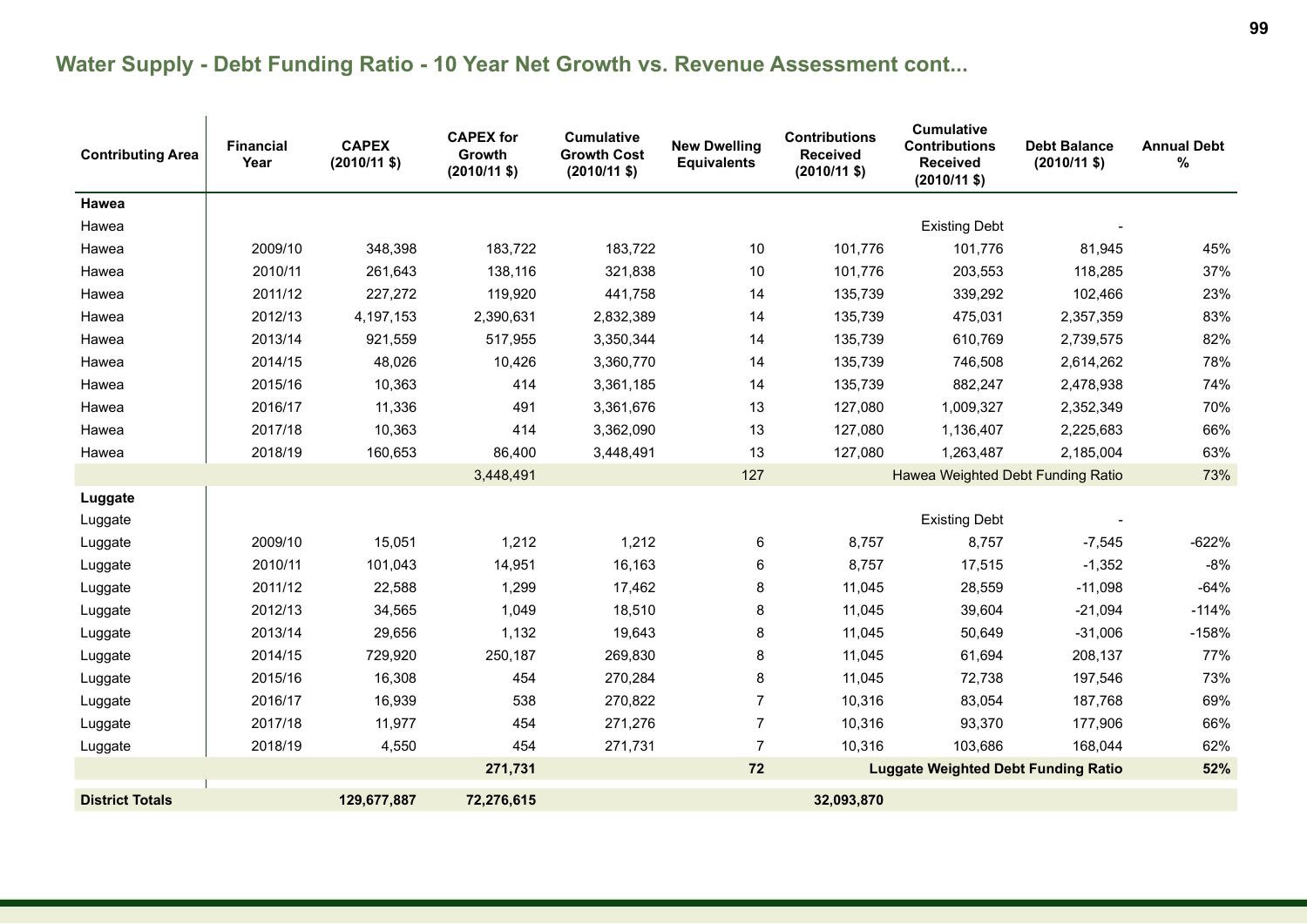# **Wastewater Capital Expenditure for Development Contributions (excluding GST)**

| <b>Project Summaries</b>             | 10 Year Total<br><b>Capital Cost</b><br>$(2010/11$ \$) | <b>Capital Cost</b><br><b>Funded by</b><br>Growth<br>$(2010/11 \text{ $}$ | <b>Capital Cost</b><br><b>Funded by Other</b><br><b>Sources</b><br>$(2010/11 \text{ $}$ | Percentage<br><b>Attributable to Growth</b> | <b>Growth Cost</b><br>(Capacity)<br><b>Consumed in 10</b><br><b>Year Period - Inc</b><br>Interest<br><b>All Expenditure</b><br>$(2010/11$ \$) | <b>Weighted Average</b><br><b>No of Dwelling</b><br><b>Equivalents</b><br><b>Apportioning</b><br><b>Growth Cost Over</b><br>10 Year Period | Contribution<br>Per Lot<br>$(2010/11$ \$) |
|--------------------------------------|--------------------------------------------------------|---------------------------------------------------------------------------|-----------------------------------------------------------------------------------------|---------------------------------------------|-----------------------------------------------------------------------------------------------------------------------------------------------|--------------------------------------------------------------------------------------------------------------------------------------------|-------------------------------------------|
| Queenstown                           |                                                        |                                                                           |                                                                                         |                                             |                                                                                                                                               |                                                                                                                                            |                                           |
| Asset Management System              |                                                        |                                                                           |                                                                                         | 0%                                          |                                                                                                                                               | 3,239                                                                                                                                      |                                           |
| Investigations                       | 483,009                                                | 72,246                                                                    | 410,764                                                                                 | 15%                                         | 50,856                                                                                                                                        | 3,239                                                                                                                                      | 16                                        |
| Management                           | 123,263                                                | 15,385                                                                    | 107,878                                                                                 | 12%                                         | 217,493                                                                                                                                       | 3,239                                                                                                                                      | 67                                        |
| <b>Minor Works</b>                   |                                                        |                                                                           |                                                                                         | 0%                                          |                                                                                                                                               | 3,239                                                                                                                                      |                                           |
| New Scheme                           |                                                        |                                                                           |                                                                                         | 0%                                          |                                                                                                                                               | 3,239                                                                                                                                      |                                           |
| <b>Pump Station</b>                  | 5,483,990                                              | 4,967,920                                                                 | 516,070                                                                                 | 91%                                         | 3,164,473                                                                                                                                     | 3,239                                                                                                                                      | 977                                       |
| Renewals                             | 5,392,759                                              |                                                                           | 5,392,759                                                                               | 0%                                          |                                                                                                                                               | 3,239                                                                                                                                      |                                           |
| Reticulation                         | 20,245,174                                             | 17,061,482                                                                | 3,183,692                                                                               | 84%                                         | 7,050,478                                                                                                                                     | 3,239                                                                                                                                      | 2,177                                     |
| Storage                              |                                                        |                                                                           |                                                                                         | 0%                                          |                                                                                                                                               | 3,239                                                                                                                                      |                                           |
| <b>Treatment Facility</b>            | 30,890,551                                             | 14,465,303                                                                | 16,425,248                                                                              | 47%                                         | 4,928,229                                                                                                                                     | 3,239                                                                                                                                      | 1,522                                     |
| Unspecified Expenditure              |                                                        |                                                                           |                                                                                         | 0%                                          | 1,222,932                                                                                                                                     | 3,239                                                                                                                                      | 378                                       |
| <b>Total Wastewater - Queenstown</b> | 62,617,966                                             | 36,582,239                                                                | 26,035,728                                                                              |                                             | 16,634,462                                                                                                                                    |                                                                                                                                            | 5,136                                     |
| Arrowtown                            |                                                        |                                                                           |                                                                                         |                                             |                                                                                                                                               |                                                                                                                                            |                                           |
| Asset Management System              |                                                        |                                                                           |                                                                                         | 0%                                          |                                                                                                                                               | 211                                                                                                                                        |                                           |
| Investigations                       | 227,332                                                | 16,735                                                                    | 210,597                                                                                 | 7%                                          | 15,530                                                                                                                                        | 211                                                                                                                                        | 74                                        |
| Management                           | 25,927                                                 | 1,988                                                                     | 23,939                                                                                  | 8%                                          | 29,614                                                                                                                                        | 211                                                                                                                                        | 140                                       |
| <b>Minor Works</b>                   |                                                        |                                                                           |                                                                                         | 0%                                          |                                                                                                                                               | 211                                                                                                                                        | $\overline{\phantom{a}}$                  |
| New Scheme                           |                                                        |                                                                           |                                                                                         | 0%                                          |                                                                                                                                               | 211                                                                                                                                        |                                           |
| Pump Station                         | 393,114                                                | 60,766                                                                    | 332,348                                                                                 | 15%                                         | 113,720                                                                                                                                       | 211                                                                                                                                        | 539                                       |
| Renewals                             | 2,132,113                                              |                                                                           | 2,132,113                                                                               | 0%                                          | 5,322                                                                                                                                         | 211                                                                                                                                        | 25                                        |
| Reticulation                         | 1,444,503                                              | 857,858                                                                   | 586,645                                                                                 | 59%                                         | 807,144                                                                                                                                       | 211                                                                                                                                        | 3,825                                     |
| Storage                              |                                                        |                                                                           |                                                                                         | 0%                                          |                                                                                                                                               | 211                                                                                                                                        |                                           |
| <b>Treatment Facility</b>            | 3,942,226                                              | 1,085,826                                                                 | 2,856,400                                                                               | 28%                                         | 242,931                                                                                                                                       | 211                                                                                                                                        | 1,151                                     |
| <b>Unspecified Expenditure</b>       |                                                        |                                                                           |                                                                                         | 0%                                          | 17,687                                                                                                                                        | 211                                                                                                                                        | 84                                        |
| <b>Total Wastewater - Arrowtown</b>  | 8,165,215                                              | 2,023,173                                                                 | 6,142,042                                                                               |                                             | 1,231,948                                                                                                                                     |                                                                                                                                            | 5,838                                     |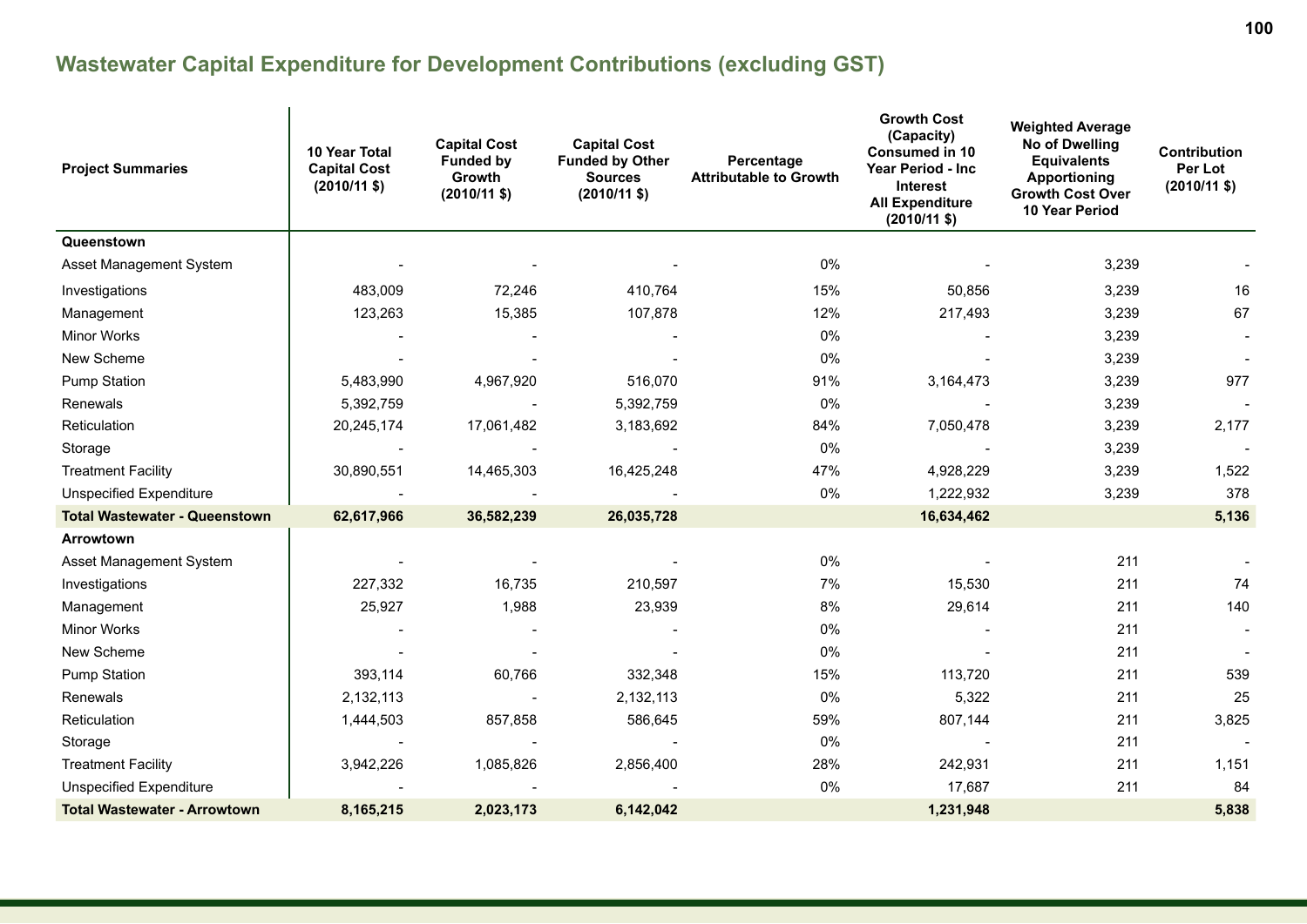| <b>Project Summaries</b>                | 10 Year Total<br><b>Capital Cost</b><br>$(2010/11$ \$) | <b>Capital Cost</b><br><b>Funded by</b><br>Growth<br>$(2010/11 \text{ $}$ | <b>Capital Cost</b><br><b>Funded by Other</b><br><b>Sources</b><br>$(2010/11$ \$) | Percentage<br><b>Attributable to Growth</b> | <b>Growth Cost</b><br>(Capacity)<br><b>Consumed in 10</b><br><b>Year Period - Inc.</b><br><b>Interest</b><br><b>All Expenditure</b><br>$(2010/11$ \$) | <b>Weighted Average</b><br>No of Dwelling<br><b>Equivalents</b><br><b>Apportioning</b><br><b>Growth Cost Over</b><br>10 Year Period | Contribution<br>Per Lot<br>$(2010/11$ \$) |
|-----------------------------------------|--------------------------------------------------------|---------------------------------------------------------------------------|-----------------------------------------------------------------------------------|---------------------------------------------|-------------------------------------------------------------------------------------------------------------------------------------------------------|-------------------------------------------------------------------------------------------------------------------------------------|-------------------------------------------|
| <b>Lake Hayes</b>                       |                                                        |                                                                           |                                                                                   |                                             |                                                                                                                                                       |                                                                                                                                     |                                           |
| Asset Management System                 |                                                        |                                                                           |                                                                                   | 0%                                          |                                                                                                                                                       | 110                                                                                                                                 |                                           |
| Investigations                          | 42,206                                                 | 563                                                                       | 41,643                                                                            | 1%                                          | 426                                                                                                                                                   | 110                                                                                                                                 | 4                                         |
| Management                              | 10,929                                                 | 533                                                                       | 10,397                                                                            | $5\%$                                       | 2,694                                                                                                                                                 | 110                                                                                                                                 | 25                                        |
| Minor Works                             |                                                        |                                                                           |                                                                                   | $0\%$                                       |                                                                                                                                                       | 110                                                                                                                                 |                                           |
| New Scheme                              |                                                        |                                                                           |                                                                                   | $0\%$                                       |                                                                                                                                                       | 110                                                                                                                                 |                                           |
| Pump Station                            |                                                        |                                                                           |                                                                                   | 0%                                          | 17,941                                                                                                                                                | 110                                                                                                                                 | 164                                       |
| Renewals                                | 786,406                                                |                                                                           | 786,406                                                                           | 0%                                          |                                                                                                                                                       | 110                                                                                                                                 |                                           |
| Reticulation                            | 717,927                                                | 426,361                                                                   | 291,566                                                                           | 59%                                         | 363,006                                                                                                                                               | 110                                                                                                                                 | 3,313                                     |
| Storage                                 |                                                        |                                                                           |                                                                                   | 0%                                          |                                                                                                                                                       | 110                                                                                                                                 | $\overline{\phantom{a}}$                  |
| <b>Treatment Facility</b>               | 1,829,211                                              | 595,134                                                                   | 1,234,077                                                                         | 33%                                         | 94,475                                                                                                                                                | 110                                                                                                                                 | 862                                       |
| <b>Unspecified Expenditure</b>          |                                                        |                                                                           |                                                                                   | 0%                                          |                                                                                                                                                       | 110                                                                                                                                 |                                           |
| <b>Total Wastewater - Lake Hayes</b>    | 3,386,679                                              | 1,022,591                                                                 | 2,364,088                                                                         |                                             | 478,542                                                                                                                                               |                                                                                                                                     | 4,367                                     |
| <b>Arthurs Point</b>                    |                                                        |                                                                           |                                                                                   |                                             |                                                                                                                                                       |                                                                                                                                     |                                           |
| Asset Management System                 |                                                        |                                                                           |                                                                                   | 0%                                          |                                                                                                                                                       | 259                                                                                                                                 |                                           |
| Investigations                          | 70,916                                                 | 22,209                                                                    | 48,707                                                                            | 31%                                         | 13,071                                                                                                                                                | 259                                                                                                                                 | 50                                        |
| Management                              | 6,488                                                  | 1,178                                                                     | 5,311                                                                             | 18%                                         | 6,732                                                                                                                                                 | 259                                                                                                                                 | 26                                        |
| Minor Works                             |                                                        |                                                                           |                                                                                   | 0%                                          |                                                                                                                                                       | 259                                                                                                                                 |                                           |
| New Scheme                              |                                                        |                                                                           |                                                                                   | $0\%$                                       | 153,969                                                                                                                                               | 259                                                                                                                                 | 594                                       |
| Pump Station                            | 74,904                                                 | 33,506                                                                    | 41,398                                                                            | 45%                                         | 2,042                                                                                                                                                 | 259                                                                                                                                 | 8                                         |
| Renewals                                | 429,687                                                |                                                                           | 429,687                                                                           | 0%                                          |                                                                                                                                                       | 259                                                                                                                                 |                                           |
| Reticulation                            | 130,007                                                | 55,958                                                                    | 74,049                                                                            | 43%                                         | 514,748                                                                                                                                               | 259                                                                                                                                 | 1,986                                     |
| Storage                                 |                                                        |                                                                           |                                                                                   | 0%                                          |                                                                                                                                                       | 259                                                                                                                                 |                                           |
| <b>Treatment Facility</b>               | 1,427,091                                              | 818,691                                                                   | 608,400                                                                           | 57%                                         | 190,714                                                                                                                                               | 259                                                                                                                                 | 736                                       |
| <b>Unspecified Expenditure</b>          |                                                        |                                                                           |                                                                                   | 0%                                          | 22,917                                                                                                                                                | 259                                                                                                                                 | 88                                        |
| <b>Total Wastewater - Arthurs Point</b> | 2,139,093                                              | 931,542                                                                   | 1,207,551                                                                         |                                             | 904,193                                                                                                                                               |                                                                                                                                     | 3,489                                     |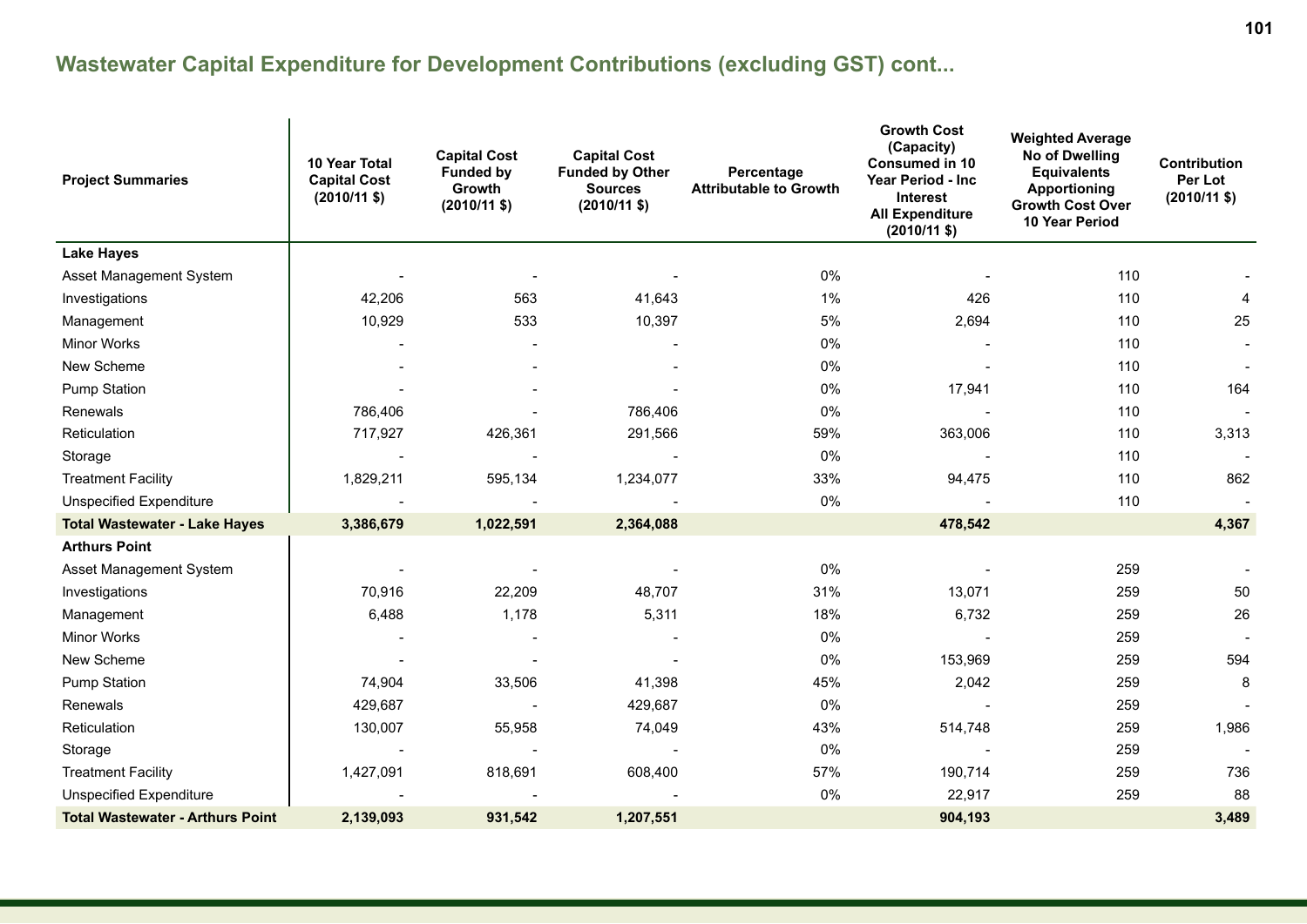| <b>Project Summaries</b>         | <b>10 Year Total</b><br><b>Capital Cost</b><br>$(2010/11$ \$) | <b>Capital Cost</b><br><b>Funded by</b><br><b>Growth</b><br>$(2010/11$ \$) | <b>Capital Cost</b><br><b>Funded by Other</b><br><b>Sources</b><br>$(2010/11$ \$) | Percentage<br><b>Attributable to Growth</b> | <b>Growth Cost</b><br>(Capacity)<br><b>Consumed in 10</b><br>Year Period - Inc<br><b>Interest</b><br><b>All Expenditure</b><br>$(2010/11$ \$) | <b>Weighted Average</b><br>No of Dwelling<br><b>Equivalents</b><br>Apportioning<br><b>Growth Cost Over</b><br>10 Year Period | <b>Contribution</b><br>Per Lot<br>$(2010/11$ \$) |
|----------------------------------|---------------------------------------------------------------|----------------------------------------------------------------------------|-----------------------------------------------------------------------------------|---------------------------------------------|-----------------------------------------------------------------------------------------------------------------------------------------------|------------------------------------------------------------------------------------------------------------------------------|--------------------------------------------------|
| <b>Wanaka (incl Albert Town)</b> |                                                               |                                                                            |                                                                                   |                                             |                                                                                                                                               |                                                                                                                              |                                                  |
| Asset Management System          |                                                               |                                                                            |                                                                                   | $0\%$                                       |                                                                                                                                               | 1,771                                                                                                                        |                                                  |
| Investigations                   | 1,522,935                                                     | 350,616                                                                    | 1,172,319                                                                         | 23%                                         | 204,287                                                                                                                                       | 1,771                                                                                                                        | 115                                              |
| Management                       | 85,653                                                        | 11,349                                                                     | 74,304                                                                            | 13%                                         | 92,910                                                                                                                                        | 1,771                                                                                                                        | 52                                               |
| <b>Minor Works</b>               |                                                               |                                                                            |                                                                                   | 0%                                          |                                                                                                                                               | 1,771                                                                                                                        |                                                  |
| New Scheme                       |                                                               |                                                                            |                                                                                   | $0\%$                                       |                                                                                                                                               | 1,771                                                                                                                        |                                                  |
| <b>Pump Station</b>              | 6,102,752                                                     | 3,872,259                                                                  | 2,230,493                                                                         | 63%                                         | 2,288,265                                                                                                                                     | 1,771                                                                                                                        | 1,292                                            |
| Renewals                         | 1,766,564                                                     |                                                                            | 1,766,564                                                                         | $0\%$                                       | 2,292                                                                                                                                         | 1,771                                                                                                                        |                                                  |
| Reticulation                     | 6,937,698                                                     | 4,805,969                                                                  | 2,131,729                                                                         | 69%                                         | 2,020,567                                                                                                                                     | 1,771                                                                                                                        | 1,141                                            |
| Storage                          |                                                               |                                                                            |                                                                                   | 0%                                          |                                                                                                                                               | 1,771                                                                                                                        |                                                  |
| <b>Treatment Facility</b>        | 1,242,413                                                     | 163,086                                                                    | 1,079,327                                                                         | 13%                                         | 6,693,373                                                                                                                                     | 1,771                                                                                                                        | 3,779                                            |
| <b>Unspecified Expenditure</b>   |                                                               |                                                                            |                                                                                   | $0\%$                                       | 396,335                                                                                                                                       | 1,771                                                                                                                        | 224                                              |
| <b>Total Wastewater - Wanaka</b> | 17658,015                                                     | 9,203,279                                                                  | 8,454,736                                                                         |                                             | 11,698,028                                                                                                                                    |                                                                                                                              | 6,605                                            |
| Hawea                            |                                                               |                                                                            |                                                                                   |                                             |                                                                                                                                               |                                                                                                                              |                                                  |
| Asset Management System          |                                                               |                                                                            |                                                                                   | $0\%$                                       |                                                                                                                                               | 123                                                                                                                          |                                                  |
| Investigations                   | 233,925                                                       | 33,511                                                                     | 200,414                                                                           | 14%                                         | 25,606                                                                                                                                        | 123                                                                                                                          | 209                                              |
| Management                       | 8,775                                                         | 717                                                                        | 8,059                                                                             | 8%                                          | 4,549                                                                                                                                         | 123                                                                                                                          | 37                                               |
| <b>Minor Works</b>               |                                                               |                                                                            |                                                                                   | 0%                                          |                                                                                                                                               | 123                                                                                                                          |                                                  |
| New Scheme                       |                                                               |                                                                            |                                                                                   | 0%                                          |                                                                                                                                               | 123                                                                                                                          |                                                  |
| <b>Pump Station</b>              |                                                               |                                                                            |                                                                                   | 0%                                          | 7,456                                                                                                                                         | 123                                                                                                                          | 61                                               |
| Renewals                         | 199,596                                                       |                                                                            | 199,596                                                                           | 0%                                          |                                                                                                                                               | 123                                                                                                                          |                                                  |
| Reticulation                     | 213,756                                                       | 213,756                                                                    |                                                                                   | 100%                                        | 274,093                                                                                                                                       | 123                                                                                                                          | 2,234                                            |
| Storage                          | 1,037,825                                                     | 280,213                                                                    | 757,613                                                                           | 27%                                         | 110,477                                                                                                                                       | 123                                                                                                                          | 901                                              |
| <b>Treatment Facility</b>        | 5,741,512                                                     | 1,441,237                                                                  | 4,300,275                                                                         | 25%                                         | 554,896                                                                                                                                       | 123                                                                                                                          | 4,524                                            |
| <b>Unspecified Expenditure</b>   |                                                               |                                                                            |                                                                                   | 0%                                          | 17,794                                                                                                                                        | 123                                                                                                                          | 145                                              |
| <b>Total Wastewater - Hawea</b>  | 7,436,537                                                     | 1,969,733                                                                  | 5,466,804                                                                         |                                             | 994,870                                                                                                                                       |                                                                                                                              | 8,111                                            |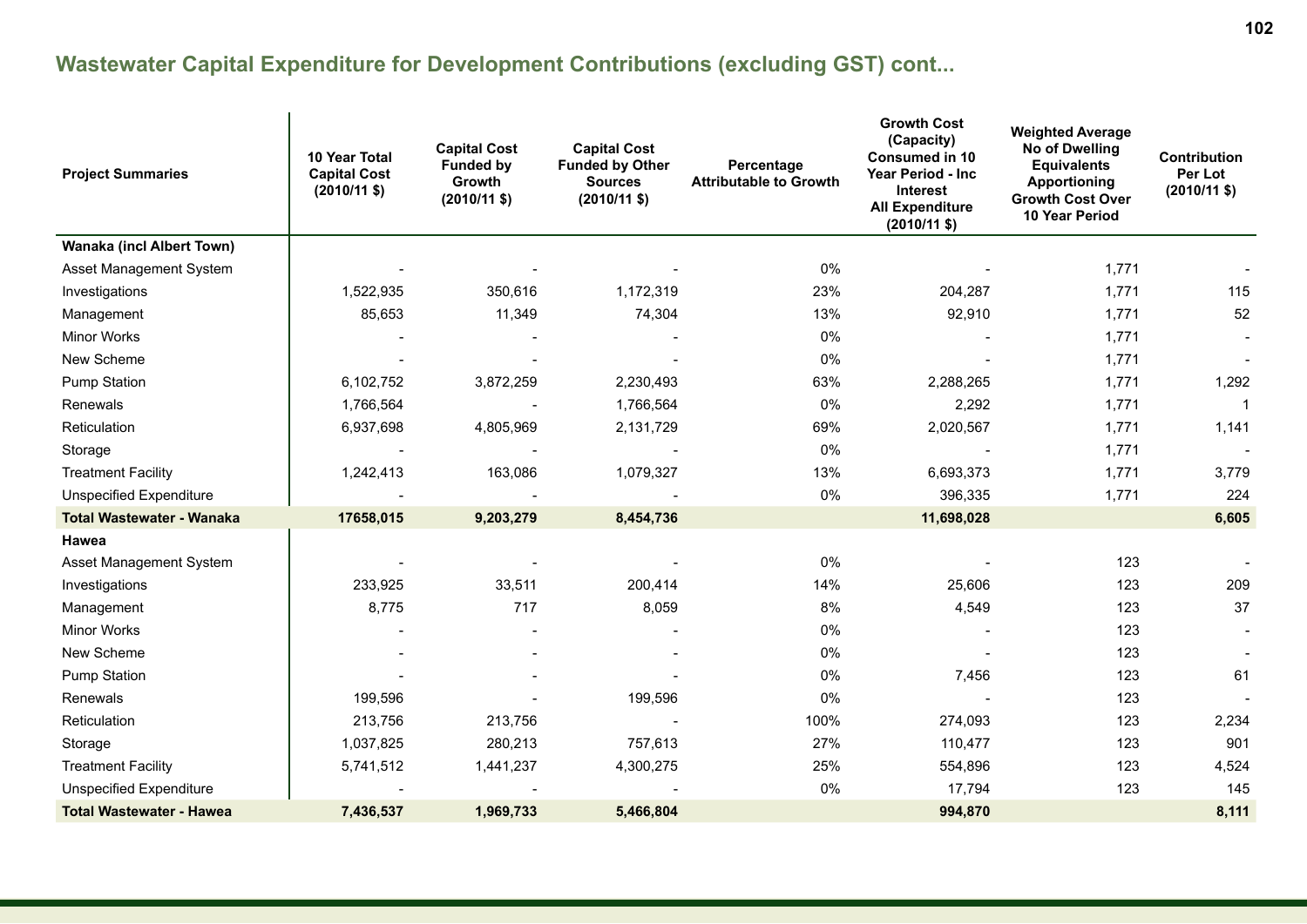| <b>Contributing Area</b> | <b>Financial Year</b> | <b>CAPEX</b><br>$(2010/11$ \$) | <b>CAPEX for</b><br>Growth<br>$(2010/11$ \$) | <b>Cumulative</b><br><b>Growth Cost</b><br>$(2010/11 \text{ $}$ | <b>New Dwelling</b><br><b>Equivalents</b> | <b>Contributions</b><br><b>Received</b><br>$(2010/11$ \$) | <b>Cumulative</b><br><b>Contributions</b><br><b>Received</b><br>$(2010/11$ \$) | <b>Debt Balance</b><br>$(2010/11 \text{$ }) | Annual<br>Debt % |
|--------------------------|-----------------------|--------------------------------|----------------------------------------------|-----------------------------------------------------------------|-------------------------------------------|-----------------------------------------------------------|--------------------------------------------------------------------------------|---------------------------------------------|------------------|
| Queenstown               |                       |                                |                                              |                                                                 |                                           |                                                           |                                                                                |                                             |                  |
| Queenstown               | <b>Existing Debt</b>  |                                |                                              |                                                                 |                                           |                                                           |                                                                                | 2,406,188                                   |                  |
| Queenstown               | 2009/10               | 4,368,500                      | 2,582,700                                    | 2,582,700                                                       | 308                                       | 1,580,404                                                 | 1,580,404                                                                      | 3,408,484                                   | 68%              |
| Queenstown               | 2010/11               | 4,754,948                      | 3,209,969                                    | 5,792,669                                                       | 308                                       | 1,580,404                                                 | 3,158,462                                                                      | 5,007,115                                   | 61%              |
| Queenstown               | 2011/12               | 13,647,299                     | 11, 147, 277                                 | 16,939,946                                                      | 323                                       | 1,659,873                                                 | 4,817,104                                                                      | 14,495,751                                  | 75%              |
| Queenstown               | 2012/13               | 4,715,341                      | 1,436,179                                    | 18,376,124                                                      | 323                                       | 1,659,873                                                 | 6,475,745                                                                      | 14,273,288                                  | 69%              |
| Queenstown               | 2013/14               | 20,600,655                     | 7,476,543                                    | 25,852,667                                                      | 323                                       | 1,659,873                                                 | 8,134,387                                                                      | 20,091,189                                  | 71%              |
| Queenstown               | 2014/15               | 358,610                        | 21,209                                       | 25,873,876                                                      | 323                                       | 1,659,873                                                 | 9,793,028                                                                      | 18,453,756                                  | 65%              |
| Queenstown               | 2015/16               | 360,195                        | 1,172                                        | 25,875,048                                                      | 323                                       | 1,659,873                                                 | 11,451,670                                                                     | 16,796,287                                  | 59%              |
| Queenstown               | 2016/17               | 4,389,608                      | 3,059,114                                    | 28,934,162                                                      | 336                                       | 1,724,762                                                 | 13,175,152                                                                     | 18,131,919                                  | 58%              |
| Queenstown               | 2017/18               | 5,862,505                      | 5,251,923                                    | 34,186,085                                                      | 336                                       | 1,724,762                                                 | 14,898,635                                                                     | 21,660,359                                  | 59%              |
| Queenstown               | 2018/19               | 3,560,305                      | 2,396,153                                    | 36,582,239                                                      | 336                                       | 1,724,762                                                 | 16,622,117                                                                     | 22,333,030                                  | 57%              |
|                          |                       |                                | 36,582,239                                   |                                                                 | 3,239                                     |                                                           | <b>Queenstown Weighted Debt Funding Ratio</b>                                  |                                             | 50%              |
| Arrowtown                |                       |                                |                                              |                                                                 |                                           |                                                           |                                                                                |                                             |                  |
| Arrowtown                | <b>Existing Debt</b>  |                                |                                              |                                                                 |                                           |                                                           |                                                                                | 684,436                                     |                  |
| Arrowtown                | 2009/10               | 169,041                        | 17,280                                       | 17,280                                                          | 32                                        | 185,314                                                   | 185,314                                                                        | 516,401                                     | 74%              |
| Arrowtown                | 2010/11               | 653,507                        | 43,990                                       | 61,270                                                          | 32                                        | 185,314                                                   | 370,629                                                                        | 375,077                                     | 50%              |
| Arrowtown                | 2011/12               | 426,956                        | 32,474                                       | 93,744                                                          | 27                                        | 155,360                                                   | 525,988                                                                        | 252,192                                     | 32%              |
| Arrowtown                | 2012/13               | 711,392                        | 66,184                                       | 159,928                                                         | 27                                        | 155,360                                                   | 681,348                                                                        | 163,016                                     | 19%              |
| Arrowtown                | 2013/14               | 2,900,463                      | 368,400                                      | 528,328                                                         | 27                                        | 155,360                                                   | 836,707                                                                        | 376,057                                     | 31%              |
| Arrowtown                | 2014/15               | 117,052                        | 5,401                                        | 533,729                                                         | 27                                        | 155,360                                                   | 992,067                                                                        | 226,098                                     | 19%              |
| Arrowtown                | 2015/16               | 291,076                        | 82,377                                       | 616,106                                                         | 27                                        | 155,360                                                   | 1,147,427                                                                      | 153,116                                     | 12%              |
| Arrowtown                | 2016/17               | 838,204                        | 343,916                                      | 960,022                                                         | 5                                         | 28,174                                                    | 1,175,600                                                                      | 468,857                                     | 29%              |
| Arrowtown                | 2017/18               | 1,766,895                      | 1,063,104                                    | 2,023,125                                                       | 5                                         | 28,174                                                    | 1,203,774                                                                      | 1,503,787                                   | 56%              |
| Arrowtown                | 2018/19               | 290,630                        | 48                                           | 2,023,173                                                       | 5                                         | 28,174                                                    | 1,231,948                                                                      | 1,475,662                                   | 54%              |
| 2,023,173                |                       |                                |                                              |                                                                 | 211                                       |                                                           | <b>Arrowtown Weighted Debt Funding Ratio</b>                                   |                                             | 48%              |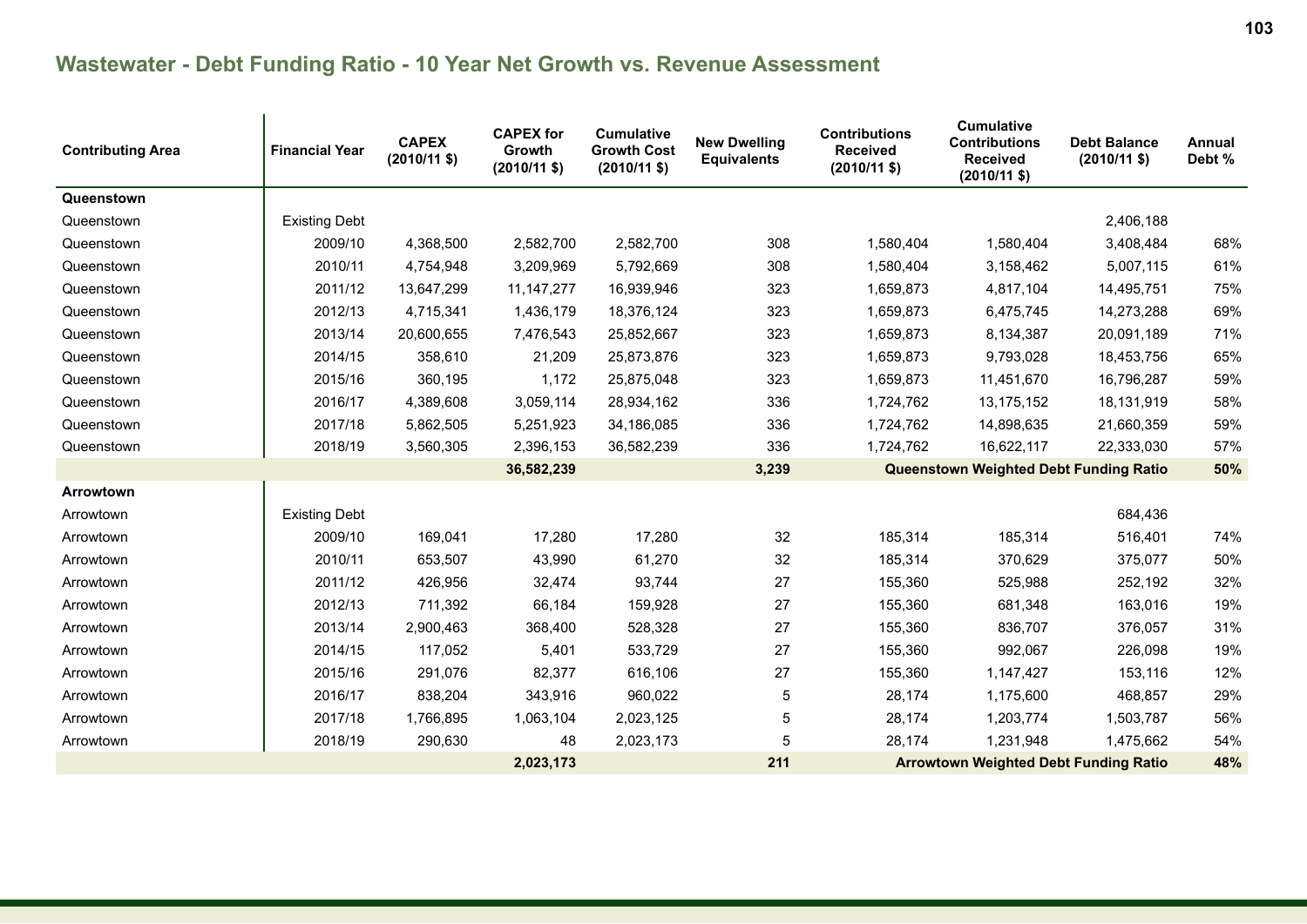| <b>Contributing Area</b> | <b>Financial Year</b> | <b>CAPEX</b><br>$(2010/11$ \$) | <b>CAPEX</b> for<br>Growth<br>$(2010/11 \text{ $}$ | <b>Cumulative</b><br><b>Growth Cost</b><br>$(2010/11 \text{ $}$ | <b>New Dwelling</b><br><b>Equivalents</b>   | <b>Contributions</b><br><b>Received</b><br>$(2010/11$ \$) | <b>Cumulative</b><br><b>Contributions</b><br><b>Received</b><br>$(2010/11$ \$) | <b>Debt Balance</b><br>$(2010/11 \text{ $}$ | Annual<br>Debt % |
|--------------------------|-----------------------|--------------------------------|----------------------------------------------------|-----------------------------------------------------------------|---------------------------------------------|-----------------------------------------------------------|--------------------------------------------------------------------------------|---------------------------------------------|------------------|
| Glenorchy                |                       |                                |                                                    |                                                                 |                                             |                                                           |                                                                                |                                             |                  |
| Glenorchy                | <b>Existing Debt</b>  |                                |                                                    |                                                                 |                                             |                                                           |                                                                                | 150,812                                     |                  |
| Glenorchy                | 2009/10               |                                |                                                    |                                                                 |                                             |                                                           |                                                                                | 150,812                                     | 100%             |
| Glenorchy                | 2010/11               |                                |                                                    |                                                                 |                                             |                                                           |                                                                                | 150,812                                     | 100%             |
| Glenorchy                | 2011/12               |                                |                                                    |                                                                 |                                             |                                                           |                                                                                | 150,812                                     | 100%             |
| Glenorchy                | 2012/13               | 22,600                         | 5,432                                              | 5,432                                                           |                                             |                                                           |                                                                                | 156,244                                     | 100%             |
| Glenorchy                | 2013/14               | 22,600                         | 5,432                                              | 10,864                                                          |                                             |                                                           |                                                                                | 161,676                                     | 100%             |
| Glenorchy                | 2014/15               | 22,600                         | 5,432                                              | 16,297                                                          |                                             |                                                           |                                                                                | 167,109                                     | 100%             |
| Glenorchy                | 2015/16               | 22,600                         | 5,432                                              | 21,729                                                          | 399                                         | 217,242                                                   | 217,242                                                                        | $-44,701$                                   | $-26%$           |
| Glenorchy                | 2016/17               | 226,493                        | 54,440                                             | 76,169                                                          | 7                                           | 3,574                                                     | 220,815                                                                        | 6,166                                       | 3%               |
| Glenorchy                | 2017/18               | 399,234                        | 95,961                                             | 172,130                                                         | $\overline{7}$                              | 3,574                                                     | 224,389                                                                        | 98,553                                      | 31%              |
| Glenorchy                | 2018/19               | 2,017,208                      | 484,862                                            | 656,992                                                         | $\overline{7}$                              | 3,574                                                     | 227,963                                                                        | 579,841                                     | 72%              |
|                          |                       |                                | 656,992                                            |                                                                 | 419                                         |                                                           | <b>Glenorchy Weighted Debt Funding Ratio</b>                                   |                                             | 82%              |
| Kingston                 |                       |                                |                                                    |                                                                 |                                             |                                                           |                                                                                |                                             |                  |
| Kingston                 | <b>Existing Debt</b>  |                                |                                                    |                                                                 |                                             |                                                           |                                                                                | 148,714                                     |                  |
| Kingston                 | 2009/10               | 22,600                         | 8,386                                              | 8,386                                                           |                                             |                                                           |                                                                                | 157,100                                     | 100%             |
| Kingston                 | 2010/11               | 22,600                         | 8,386                                              | 16,771                                                          |                                             |                                                           |                                                                                | 165,485                                     | 100%             |
| Kingston                 | 2011/12               | 22,600                         | 8,386                                              | 25,157                                                          |                                             |                                                           |                                                                                | 173,871                                     | 100%             |
| Kingston                 | 2012/13               | 113,000                        | 41,928                                             | 67,084                                                          |                                             |                                                           |                                                                                | 215,798                                     | 100%             |
| Kingston                 | 2013/14               | 186,964                        | 69,371                                             | 136,455                                                         |                                             |                                                           |                                                                                | 285,169                                     | 100%             |
| Kingston                 | 2014/15               | 3,029,671                      | 1,124,131                                          | 1,260,587                                                       | 289                                         | 1,507,783                                                 | 1,507,783                                                                      | $-98,482$                                   | $-7%$            |
| Kingston                 | 2015/16               | 4,665,016                      | 1,730,911                                          | 2,991,498                                                       | 3                                           | 13,414                                                    | 1,521,198                                                                      | 1,619,014                                   | 52%              |
| Kingston                 | 2016/17               |                                | $\overline{\phantom{a}}$                           | 2,991,498                                                       | $\overline{7}$                              | 35,956                                                    | 1,557,153                                                                      | 1,583,059                                   | 50%              |
| Kingston                 | 2017/18               |                                | $\overline{\phantom{a}}$                           | 2,991,498                                                       | $\overline{7}$                              | 35,956                                                    | 1,593,109                                                                      | 1,547,103                                   | 49%              |
| Kingston                 | 2018/19               |                                | $\overline{a}$                                     | 2,991,498                                                       | $\overline{7}$                              | 35,956                                                    | 1,629,064                                                                      | 1,511,147                                   | 48%              |
| 2,991,498                |                       |                                |                                                    | 313                                                             | <b>Kingston Weighted Debt Funding Ratio</b> |                                                           |                                                                                | 56%                                         |                  |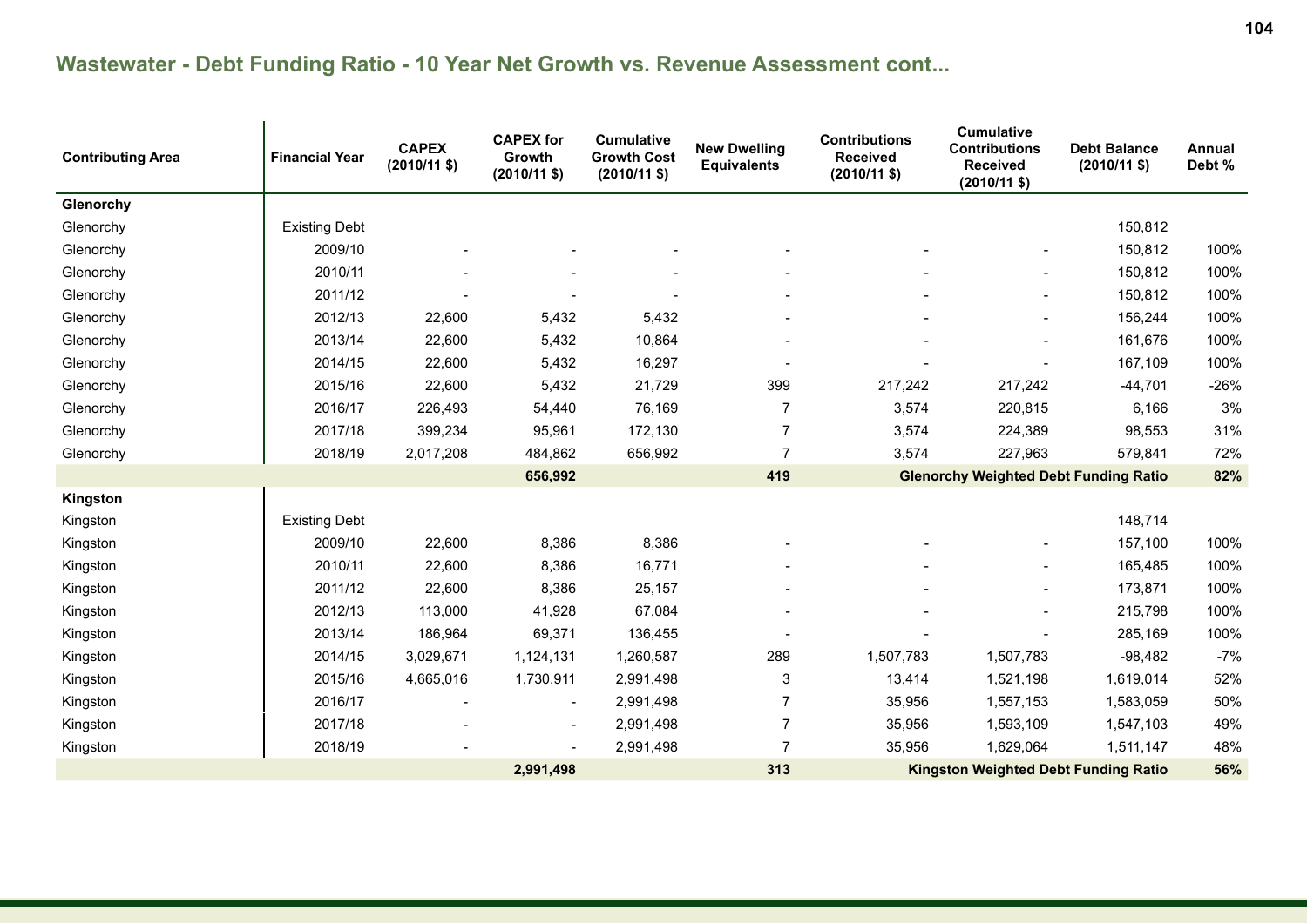| <b>Contributing Area</b> | <b>Financial Year</b> | <b>CAPEX</b><br>$(2010/11$ \$) | <b>CAPEX for</b><br>Growth<br>$(2010/11$ \$) | <b>Cumulative</b><br><b>Growth Cost</b><br>$(2010/11 \text{ $}$ | <b>New Dwelling</b><br><b>Equivalents</b> | <b>Contributions</b><br><b>Received</b><br>$(2010/11 \text{ $}$ | <b>Cumulative</b><br><b>Contributions</b><br><b>Received</b><br>$(2010/11$ \$) | <b>Debt Balance</b><br>$(2010/11 \text{ $}$ | <b>Annual</b><br>Debt % |
|--------------------------|-----------------------|--------------------------------|----------------------------------------------|-----------------------------------------------------------------|-------------------------------------------|-----------------------------------------------------------------|--------------------------------------------------------------------------------|---------------------------------------------|-------------------------|
| <b>Lake Hayes</b>        |                       |                                |                                              |                                                                 |                                           |                                                                 |                                                                                |                                             |                         |
| Lake Hayes               | <b>Existing Debt</b>  |                                |                                              |                                                                 |                                           |                                                                 |                                                                                |                                             |                         |
| Lake Hayes               | 2009/10               | 57,398                         | 10,097                                       | 10,097                                                          | 14                                        | 59,841                                                          | 59,841                                                                         | $-49,744$                                   | -493%                   |
| Lake Hayes               | 2010/11               | 96,555                         | 10,231                                       | 20,329                                                          | 14                                        | 59,841                                                          | 119,683                                                                        | $-99,354$                                   | -489%                   |
| Lake Hayes               | 2011/12               | 95,693                         | 10,197                                       | 30,526                                                          | 10                                        | 42,882                                                          | 162,565                                                                        | $-132,038$                                  | $-433%$                 |
| Lake Hayes               | 2012/13               | 255,176                        | 39,964                                       | 70,489                                                          | 10                                        | 42,882                                                          | 205,447                                                                        | $-134,957$                                  | $-191%$                 |
| Lake Hayes               | 2013/14               | 1,243,942                      | 239,186                                      | 309,675                                                         | 10                                        | 42,882                                                          | 248,330                                                                        | 61,348                                      | 20%                     |
| Lake Hayes               | 2014/15               | 48,821                         | 56                                           | 309,732                                                         | 10                                        | 42,882                                                          | 291,212                                                                        | 18,522                                      | 6%                      |
| Lake Hayes               | 2015/16               | 188,959                        | 40,974                                       | 350,706                                                         | 10                                        | 42,882                                                          | 334,094                                                                        | 16,614                                      | 5%                      |
| Lake Hayes               | 2016/17               | 367,834                        | 159,072                                      | 509,778                                                         | 11                                        | 48,150                                                          | 382,242                                                                        | 127,536                                     | 25%                     |
| Lake Hayes               | 2017/18               | 908,917                        | 512,757                                      | 1,022,535                                                       | 11                                        | 48,150                                                          | 430,392                                                                        | 592,142                                     | 58%                     |
| Lake Hayes               | 2018/19               | 123,385                        | 56                                           | 1,022,591                                                       | 11                                        | 48,150                                                          | 478,542                                                                        | 544,048                                     | 53%                     |
|                          |                       |                                | 1,022,591                                    |                                                                 | 110                                       |                                                                 | <b>Lake Hayes Debt Funding Ratio</b>                                           |                                             | 0%                      |
| <b>Makarora</b>          |                       |                                |                                              |                                                                 |                                           |                                                                 |                                                                                |                                             |                         |
| Makarora                 | <b>Existing Debt</b>  |                                |                                              |                                                                 |                                           |                                                                 |                                                                                |                                             |                         |
| Makarora                 | 2009/10               |                                |                                              |                                                                 |                                           |                                                                 |                                                                                |                                             |                         |
| Makarora                 | 2010/11               |                                |                                              |                                                                 |                                           |                                                                 |                                                                                |                                             |                         |
| Makarora                 | 2011/12               |                                |                                              |                                                                 |                                           |                                                                 |                                                                                |                                             |                         |
| Makarora                 | 2012/13               |                                |                                              |                                                                 |                                           |                                                                 |                                                                                |                                             |                         |
| Makarora                 | 2013/14               |                                |                                              |                                                                 |                                           |                                                                 |                                                                                |                                             |                         |
| Makarora                 | 2014/15               |                                |                                              |                                                                 |                                           |                                                                 |                                                                                |                                             |                         |
| Makarora                 | 2015/16               |                                |                                              |                                                                 |                                           |                                                                 |                                                                                |                                             |                         |
| Makarora                 | 2016/17               |                                |                                              |                                                                 |                                           |                                                                 |                                                                                |                                             |                         |
| Makarora                 | 2017/18               |                                |                                              |                                                                 |                                           |                                                                 |                                                                                |                                             |                         |
| Makarora                 | 2018/19               |                                |                                              |                                                                 |                                           |                                                                 |                                                                                |                                             |                         |
|                          |                       |                                | $\blacksquare$                               |                                                                 |                                           |                                                                 | <b>Makarora Debt Funding Ratio</b>                                             |                                             | 0%                      |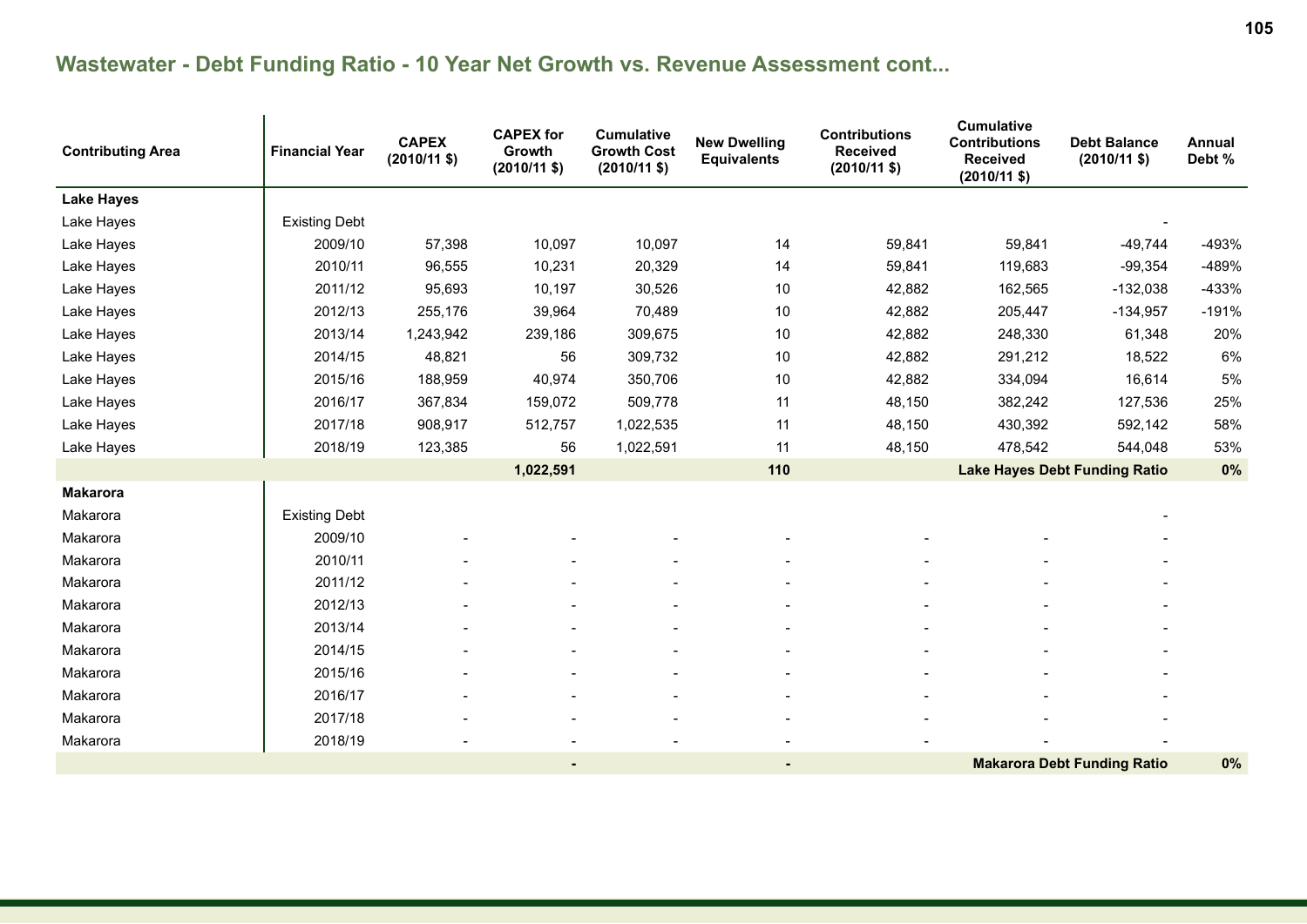| <b>Contributing Area</b>      | <b>Financial Year</b>                                           | <b>CAPEX</b><br>$(2010/11 \text{ $}$ | <b>CAPEX for</b><br>Growth<br>$(2010/11$ \$) | <b>Cumulative</b><br><b>Growth Cost</b><br>$(2010/11 \text{ $}$ | <b>New Dwelling</b><br><b>Equivalents</b> | <b>Contributions</b><br><b>Received</b><br>$(2010/11$ \$) | <b>Cumulative</b><br><b>Contributions</b><br><b>Received</b><br>$(2010/11$ \$) | <b>Debt Balance</b><br>$(2010/11 \text{$ ) | Annual<br>Debt % |
|-------------------------------|-----------------------------------------------------------------|--------------------------------------|----------------------------------------------|-----------------------------------------------------------------|-------------------------------------------|-----------------------------------------------------------|--------------------------------------------------------------------------------|--------------------------------------------|------------------|
| <b>Arthurs Point</b>          |                                                                 |                                      |                                              |                                                                 |                                           |                                                           |                                                                                |                                            |                  |
| Arthurs Point                 | <b>Existing Debt</b>                                            |                                      |                                              |                                                                 |                                           |                                                           |                                                                                |                                            |                  |
| <b>Arthurs Point</b>          | 2009/10                                                         | 81,801                               | 19,494                                       | 19,494                                                          | 25                                        | 86,381                                                    | 86,381                                                                         | $-66,888$                                  | $-343%$          |
| <b>Arthurs Point</b>          | 2010/11                                                         | 83,481                               | 19,791                                       | 39,285                                                          | 25                                        | 86,381                                                    | 172,763                                                                        | $-133,478$                                 | $-340%$          |
| <b>Arthurs Point</b>          | 2011/12                                                         | 82,969                               | 19,695                                       | 58,980                                                          | 24                                        | 85,362                                                    | 258,125                                                                        | $-199, 145$                                | $-338%$          |
| <b>Arthurs Point</b>          | 2012/13                                                         | 228,760                              | 87,161                                       | 146,140                                                         | 24                                        | 85,362                                                    | 343,487                                                                        | $-197,346$                                 | $-135%$          |
| <b>Arthurs Point</b>          | 2013/14                                                         | 991,253                              | 466,504                                      | 612,644                                                         | 24                                        | 85,362                                                    | 428,849                                                                        | 183,796                                    | 30%              |
| <b>Arthurs Point</b>          | 2014/15                                                         | 59,042                               | 5,621                                        | 618,265                                                         | 24                                        | 85,362                                                    | 514,210                                                                        | 104,054                                    | 17%              |
| <b>Arthurs Point</b>          | 2015/16                                                         | 29,007                               | 103                                          | 618,368                                                         | 24                                        | 85,362                                                    | 599,572                                                                        | 18,796                                     | 3%               |
| <b>Arthurs Point</b>          | 2016/17                                                         | 273,892                              | 173,226                                      | 791,595                                                         | 29                                        | 101,540                                                   | 701,113                                                                        | 90,482                                     | 11%              |
| <b>Arthurs Point</b>          | 2017/18                                                         | 109,758                              | 106,338                                      | 897,933                                                         | 29                                        | 101,540                                                   | 802,653                                                                        | 95,280                                     | 11%              |
| <b>Arthurs Point</b>          | 2018/19                                                         | 199,132                              | 33,609                                       | 931,542                                                         | 29                                        | 101,540                                                   | 904,193                                                                        | 27,349                                     | 3%               |
|                               |                                                                 | 931,542                              |                                              | 259                                                             |                                           | <b>Arthurs Point Debt Funding Ratio</b>                   | 0%                                                                             |                                            |                  |
| <b>Wanaka And Albert Town</b> |                                                                 |                                      |                                              |                                                                 |                                           |                                                           |                                                                                |                                            |                  |
| Wanaka                        | <b>Existing Debt</b>                                            |                                      |                                              |                                                                 |                                           |                                                           |                                                                                | 7,280,729                                  |                  |
| Wanaka                        | 2009/10                                                         | 2,832,061                            | 1,840,605                                    | 1,840,605                                                       | 208                                       | 1,374,117                                                 | 1,374,117                                                                      | 7,747,216                                  | 85%              |
| Wanaka                        | 2010/11                                                         | 3,293,673                            | 795,076                                      | 2,635,681                                                       | 208                                       | 1,374,117                                                 | 2,748,235                                                                      | 7,168,175                                  | 72%              |
| Wanaka                        | 2011/12                                                         | 285,893                              | 24,982                                       | 2,660,663                                                       | 176                                       | 1,161,894                                                 | 3,910,129                                                                      | 6,031,263                                  | 61%              |
| Wanaka                        | 2012/13                                                         | 2,165,517                            | 834,273                                      | 3,494,936                                                       | 176                                       | 1,161,894                                                 | 5,072,023                                                                      | 5,703,643                                  | 53%              |
| Wanaka                        | 2013/14                                                         | 955,204                              | 262,159                                      | 3,757,095                                                       | 176                                       | 1,161,894                                                 | 6,233,916                                                                      | 4,803,908                                  | 44%              |
| Wanaka                        | 2014/15                                                         | 1,090,405                            | 401,633                                      | 4,158,728                                                       | 176                                       | 1,161,894                                                 | 7,395,810                                                                      | 4,043,647                                  | 35%              |
| Wanaka                        | 2015/16                                                         | 1,092,792                            | 369,478                                      | 4,528,206                                                       | 176                                       | 1,161,894                                                 | 8,557,704                                                                      | 3,251,231                                  | 28%              |
| Wanaka                        | 2016/17                                                         | 1,793,900                            | 1,691,034                                    | 6,219,240                                                       | 158                                       | 1,046,775                                                 | 9,604,479                                                                      | 3,895,490                                  | 29%              |
| Wanaka                        | 2017/18                                                         | 1,831,577                            | 1,331,693                                    | 7,550,933                                                       | 158                                       | 1,046,775                                                 | 10,651,254                                                                     | 4,180,408                                  | 28%              |
| Wanaka                        | 2018/19                                                         | 2,316,991                            | 1,652,346                                    | 9,203,279                                                       | 158                                       | 1,046,775                                                 | 11,698,028                                                                     | 4,785,980                                  | 29%              |
|                               | 9,203,279<br>1,771<br><b>Wanaka Weighted Debt Funding Ratio</b> |                                      |                                              |                                                                 | 51%                                       |                                                           |                                                                                |                                            |                  |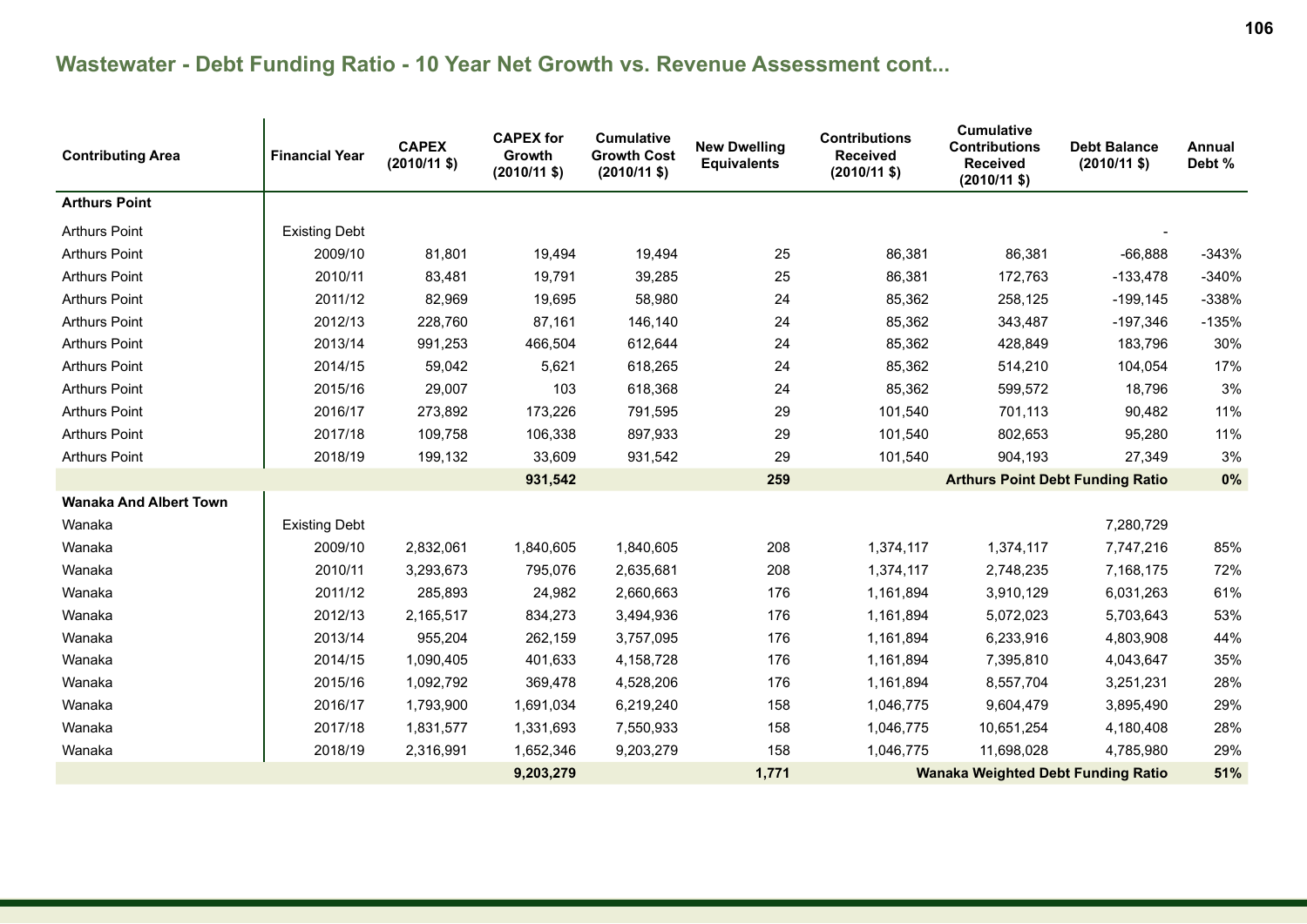| <b>Contributing Area</b> | <b>Financial Year</b>                                        | <b>CAPEX</b><br>$(2010/11$ \$) | <b>CAPEX for</b><br>Growth<br>$(2010/11$ \$) | <b>Cumulative</b><br><b>Growth Cost</b><br>$(2010/11$ \$) | <b>New Dwelling</b><br><b>Equivalents</b> | <b>Contributions</b><br><b>Received</b><br>$(2010/11 \text{ $}$ | <b>Cumulative</b><br><b>Contributions</b><br><b>Received</b><br>$(2010/11$ \$) | <b>Debt Balance</b><br>$(2010/11 \text{ $}$ | Annual<br>Debt % |
|--------------------------|--------------------------------------------------------------|--------------------------------|----------------------------------------------|-----------------------------------------------------------|-------------------------------------------|-----------------------------------------------------------------|--------------------------------------------------------------------------------|---------------------------------------------|------------------|
| Cardrona                 |                                                              |                                |                                              |                                                           |                                           |                                                                 |                                                                                |                                             |                  |
| Cardrona                 | <b>Existing Debt</b>                                         |                                |                                              |                                                           |                                           |                                                                 |                                                                                | 48,359                                      |                  |
| Cardrona                 | 2009/10                                                      |                                |                                              |                                                           |                                           |                                                                 |                                                                                | 48,359                                      | 100%             |
| Cardrona                 | 2010/11                                                      |                                |                                              |                                                           |                                           |                                                                 |                                                                                | 48,359                                      | 100%             |
| Cardrona                 | 2011/12                                                      |                                |                                              |                                                           |                                           |                                                                 |                                                                                | 48,359                                      | 100%             |
| Cardrona                 | 2012/13                                                      | 22,600                         | 11,266                                       | 11,266                                                    |                                           |                                                                 |                                                                                | 59,625                                      | 100%             |
| Cardrona                 | 2013/14                                                      | 22,600                         | 11,266                                       | 22,532                                                    | 157                                       | 226,243                                                         | 226,243                                                                        | $-155,352$                                  | $-219%$          |
| Cardrona                 | 2014/15                                                      | 45,200                         | 22,532                                       | 45,064                                                    | 15                                        | 22,277                                                          | 248,520                                                                        | $-155,097$                                  | $-166%$          |
| Cardrona                 | 2015/16                                                      | 111,597                        | 55,631                                       | 100,695                                                   | 15                                        | 22,277                                                          | 270,797                                                                        | $-121,743$                                  | $-82%$           |
| Cardrona                 | 2016/17                                                      | 106,298                        | 52,989                                       | 153,684                                                   | 12                                        | 17,020                                                          | 287,817                                                                        | $-85,773$                                   | $-42%$           |
| Cardrona                 | 2017/18                                                      | 3,347,895                      | 1,668,921                                    | 1,822,605                                                 | 12                                        | 17,020                                                          | 304,837                                                                        | 1,566,127                                   | 84%              |
| Cardrona                 | 2018/19                                                      |                                | $\overline{\phantom{a}}$                     | 1,822,605                                                 | 12                                        | 17,020                                                          | 321,857                                                                        | 1,549,107                                   | 83%              |
|                          | 1,822,605                                                    |                                |                                              |                                                           | 224                                       |                                                                 | <b>Cardrona Debt Funding Ratio</b>                                             | 54%                                         |                  |
| Hawea                    |                                                              |                                |                                              |                                                           |                                           |                                                                 |                                                                                |                                             |                  |
| Hawea                    | <b>Existing Debt</b>                                         |                                |                                              |                                                           |                                           |                                                                 |                                                                                | 722,134                                     |                  |
| Hawea                    | 2009/10                                                      | 210,451                        | 52,528                                       | 52,528                                                    | 10                                        | 79,995                                                          | 79,995                                                                         | 694,667                                     | 90%              |
| Hawea                    | 2010/11                                                      | 285,071                        | 58,376                                       | 110,904                                                   | 10                                        | 79,995                                                          | 159,989                                                                        | 673,049                                     | 81%              |
| Hawea                    | 2011/12                                                      | 549,300                        | 303,685                                      | 414,589                                                   | 13                                        | 107,085                                                         | 267,074                                                                        | 869,648                                     | 77%              |
| Hawea                    | 2012/13                                                      | 1,054,903                      | 259,583                                      | 674,172                                                   | 13                                        | 107,085                                                         | 374,159                                                                        | 1,022,146                                   | 73%              |
| Hawea                    | 2013/14                                                      | 2,397,005                      | 573,846                                      | 1,248,018                                                 | 13                                        | 107,085                                                         | 481,245                                                                        | 1,488,908                                   | 76%              |
| Hawea                    | 2014/15                                                      | 2,219,255                      | 556,935                                      | 1,804,953                                                 | 13                                        | 107,085                                                         | 588,330                                                                        | 1,938,757                                   | 77%              |
| Hawea                    | 2015/16                                                      | 629,712                        | 164,260                                      | 1,969,213                                                 | 13                                        | 107,085                                                         | 695,415                                                                        | 1,995,932                                   | 74%              |
| Hawea                    | 2016/17                                                      | 1,585                          | 110                                          | 1,969,323                                                 | 12                                        | 99,818                                                          | 795,233                                                                        | 1,896,224                                   | 70%              |
| Hawea                    | 2017/18                                                      | 76,409                         | 55                                           | 1,969,378                                                 | 12                                        | 99,818                                                          | 895,051                                                                        | 1,796,461                                   | 67%              |
| Hawea                    | 2018/19                                                      | 11,699                         | 55                                           | 1,969,433                                                 | 12                                        | 99,818                                                          | 994,870                                                                        | 1,696,698                                   | 63%              |
|                          | 123<br>1,969,433<br><b>Hawea Weighted Debt Funding Ratio</b> |                                |                                              |                                                           |                                           | 73%                                                             |                                                                                |                                             |                  |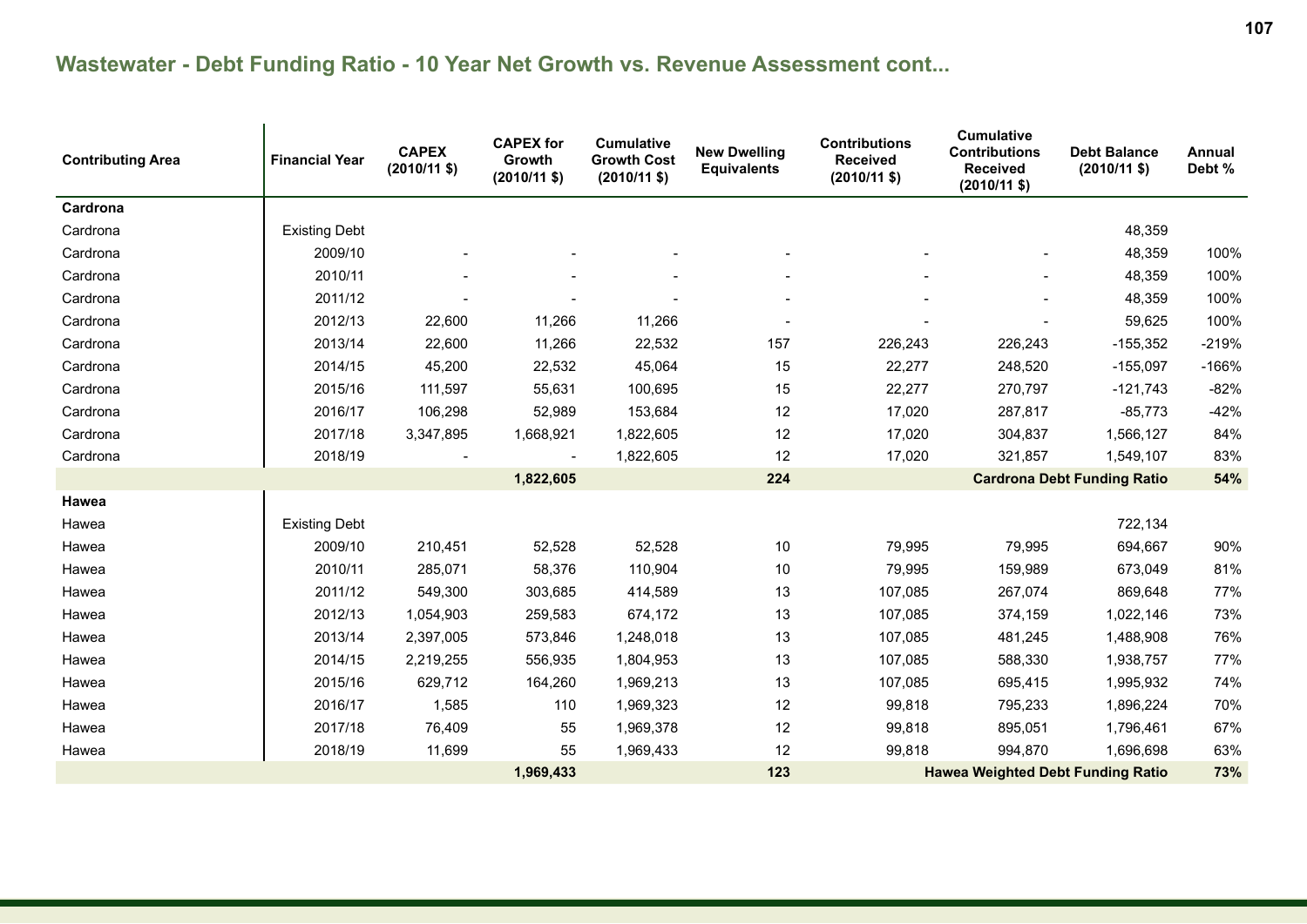| <b>Contributing Area</b> | <b>Financial Year</b> | <b>CAPEX</b><br>$(2010/11 \text{ $}$ | <b>CAPEX for</b><br><b>Growth</b><br>$(2010/11 \text{ $}$ | <b>Cumulative</b><br><b>Growth Cost</b><br>$(2010/11 \text{ $}$ | <b>New Dwelling</b><br><b>Equivalents</b> | <b>Contributions</b><br><b>Received</b><br>$(2010/11 \text{ $}$ | <b>Cumulative</b><br><b>Contributions</b><br><b>Received</b><br>$(2010/11 \text{ $})$ | <b>Debt Balance</b><br>$(2010/11 \text{ $})$ | <b>Annual</b><br>Debt % |
|--------------------------|-----------------------|--------------------------------------|-----------------------------------------------------------|-----------------------------------------------------------------|-------------------------------------------|-----------------------------------------------------------------|---------------------------------------------------------------------------------------|----------------------------------------------|-------------------------|
| Luggate                  |                       |                                      |                                                           |                                                                 |                                           |                                                                 |                                                                                       |                                              |                         |
| Luggate                  | <b>Existing Debt</b>  |                                      |                                                           |                                                                 |                                           |                                                                 |                                                                                       |                                              |                         |
| Luggate                  | 2009/10               | 1,216                                | 348                                                       | 348                                                             | 6                                         | 241                                                             | 241                                                                                   | 107                                          | 31%                     |
| Luggate                  | 2010/11               | 2,704                                | 775                                                       | 1,123                                                           | 6                                         | 241                                                             | 483                                                                                   | 641                                          | 57%                     |
| Luggate                  | 2011/12               | 2,257                                | 560                                                       | 1,683                                                           | 8                                         | 314                                                             | 796                                                                                   | 887                                          | 53%                     |
| Luggate                  | 2012/13               | 512                                  | 60                                                        | 1,743                                                           | 8                                         | 314                                                             | 1,110                                                                                 | 632                                          | 37%                     |
| Luggate                  | 2013/14               | 32,153                               | 7,148                                                     | 8,891                                                           | 8                                         | 314                                                             | 1,424                                                                                 | 7,467                                        | 84%                     |
| Luggate                  | 2014/15               | 512                                  | 60                                                        | 8,951                                                           | 8                                         | 314                                                             | 1,738                                                                                 | 7,213                                        | 81%                     |
| Luggate                  | 2015/16               | 512                                  | 60                                                        | 9,010                                                           | 8                                         | 314                                                             | 2,052                                                                                 | 6,959                                        | 77%                     |
| Luggate                  | 2016/17               | 1,023                                | 119                                                       | 9,129                                                           | 54                                        | 2,174                                                           | 4,226                                                                                 | 4,903                                        | 54%                     |
| Luggate                  | 2017/18               | 12,598                               | 60                                                        | 9,189                                                           | 54                                        | 2,174                                                           | 6,400                                                                                 | 2,788                                        | 30%                     |
| Luggate                  | 2018/19               | 52,633                               | 60                                                        | 9,248                                                           | 54                                        | 2,174                                                           | 8,575                                                                                 | 674                                          | 7%                      |
|                          |                       |                                      | 9,248                                                     |                                                                 | 215                                       |                                                                 |                                                                                       | <b>Luggate Debt Funding Ratio</b>            | 68%                     |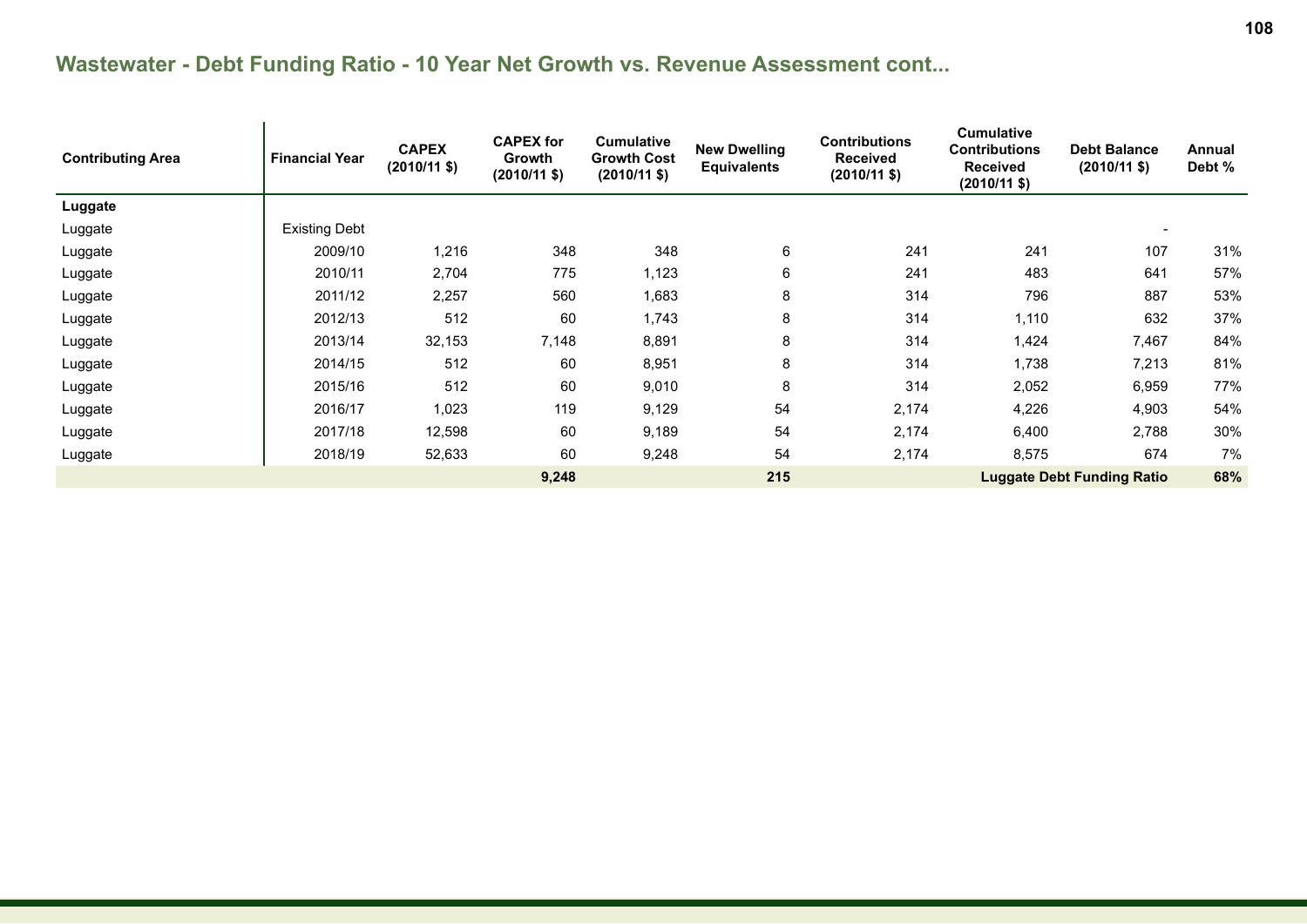| <b>Project Summaries</b>             | 10 Year Total<br><b>Capital Cost</b><br>$(2010/11$ \$) | <b>Capital Cost</b><br><b>Funded by Growth</b><br>$(2010/11$ \$) | <b>Capital Cost</b><br><b>Funded by Other</b><br><b>Sources</b><br>$(2010/11 \text{ $}$ | <b>Growth Cost (Capacity)</b><br><b>Consumed in 10 Year</b><br>Percentage<br><b>Attributable</b><br><b>Period - Inc Interest</b><br>to Growth<br><b>All Expenditure</b><br>$(2010/11 \text{ $}$ |           | <b>Weighted Average No</b><br>of Dwelling Equivalents<br><b>Apportioning Growth</b><br><b>Cost Over 10 Year Period</b> | Contribution<br>Per Lot<br>$(2010/11$ \$) |
|--------------------------------------|--------------------------------------------------------|------------------------------------------------------------------|-----------------------------------------------------------------------------------------|-------------------------------------------------------------------------------------------------------------------------------------------------------------------------------------------------|-----------|------------------------------------------------------------------------------------------------------------------------|-------------------------------------------|
| Queenstown                           |                                                        |                                                                  |                                                                                         |                                                                                                                                                                                                 |           |                                                                                                                        |                                           |
| Asset Management System              |                                                        |                                                                  |                                                                                         | 0%                                                                                                                                                                                              | 166,299   | 2,622                                                                                                                  | 63                                        |
| <b>Emergency Conveyance</b>          |                                                        |                                                                  |                                                                                         | 0%                                                                                                                                                                                              |           | 2,622                                                                                                                  |                                           |
| <b>Flood Protection</b>              |                                                        |                                                                  | $\blacksquare$                                                                          | 0%                                                                                                                                                                                              | 314,706   | 2,622                                                                                                                  | 120                                       |
| <b>Flow Metering</b>                 |                                                        |                                                                  |                                                                                         | 0%                                                                                                                                                                                              |           | 2,622                                                                                                                  |                                           |
| Intake                               |                                                        |                                                                  |                                                                                         | 0%                                                                                                                                                                                              |           | 2,622                                                                                                                  |                                           |
| Investigations                       |                                                        |                                                                  |                                                                                         | 0%                                                                                                                                                                                              | 28,213    | 2,622                                                                                                                  | 11                                        |
| Management                           | 520,355                                                | 68,951                                                           | 451,404                                                                                 | 13%                                                                                                                                                                                             | 631,377   | 2,622                                                                                                                  | 241                                       |
| <b>Minor Works</b>                   |                                                        |                                                                  |                                                                                         | 0%                                                                                                                                                                                              | 22,014    | 2,622                                                                                                                  | 8                                         |
| <b>Pump Station</b>                  |                                                        |                                                                  |                                                                                         | 0%                                                                                                                                                                                              |           | 2,622                                                                                                                  |                                           |
| Renewals                             |                                                        |                                                                  | $\overline{\phantom{a}}$                                                                | 0%                                                                                                                                                                                              | 49,722    | 2,622                                                                                                                  | 19                                        |
| Reticulation                         | 2,870,664                                              | 957,918                                                          | 1,912,746                                                                               | 33%                                                                                                                                                                                             | 1,587,412 | 2,622                                                                                                                  | 605                                       |
| Storage                              |                                                        |                                                                  |                                                                                         | 0%                                                                                                                                                                                              |           | 2,622                                                                                                                  |                                           |
| <b>Stormwater Upgrades</b>           |                                                        |                                                                  |                                                                                         | 0%                                                                                                                                                                                              | 173,202   | 2,622                                                                                                                  | 66                                        |
| <b>Treatment Facility</b>            |                                                        |                                                                  |                                                                                         | 0%                                                                                                                                                                                              | 12,282    | 2,622                                                                                                                  | 5                                         |
| <b>Total Stormwater - Queenstown</b> | 3,391,019                                              | 1,026,868                                                        | 2,364,151                                                                               |                                                                                                                                                                                                 | 2,985,227 |                                                                                                                        | 1,138                                     |
| Arrowtown                            |                                                        |                                                                  |                                                                                         |                                                                                                                                                                                                 |           |                                                                                                                        |                                           |
| <b>Flood Protection</b>              |                                                        |                                                                  |                                                                                         | 0%                                                                                                                                                                                              |           | 259                                                                                                                    |                                           |
| Forward Design                       |                                                        |                                                                  |                                                                                         | 0%                                                                                                                                                                                              |           | 259                                                                                                                    |                                           |
| Investigations                       |                                                        |                                                                  |                                                                                         | 0%                                                                                                                                                                                              | 1,208     | 259                                                                                                                    | 5                                         |
| Management                           | 157,567                                                | 11,140                                                           | 146,427                                                                                 | 7%                                                                                                                                                                                              | 10,872    | 259                                                                                                                    | 42                                        |
| Minor Works                          |                                                        |                                                                  |                                                                                         | 0%                                                                                                                                                                                              |           | 259                                                                                                                    |                                           |
| Renewals                             |                                                        |                                                                  | L,                                                                                      | 0%                                                                                                                                                                                              | 1,533     | 259                                                                                                                    | 6                                         |
| Reticulation                         | 20,753                                                 | 3,451                                                            | 17,302                                                                                  | 17%                                                                                                                                                                                             | 117,361   | 259                                                                                                                    | 452                                       |
| Storage                              |                                                        |                                                                  | $\overline{\phantom{a}}$                                                                | 0%                                                                                                                                                                                              |           | 259                                                                                                                    |                                           |
| Stormwater Upgrades                  |                                                        |                                                                  |                                                                                         | $0\%$                                                                                                                                                                                           | 2,185     | 259                                                                                                                    | 8                                         |
| <b>Treatment Facility</b>            |                                                        |                                                                  |                                                                                         | 0%                                                                                                                                                                                              |           | 259                                                                                                                    |                                           |
| <b>Total Stormwater - Arrowtown</b>  | 178,320                                                | 14,592                                                           | 163,728                                                                                 |                                                                                                                                                                                                 | 133,159   |                                                                                                                        | 513                                       |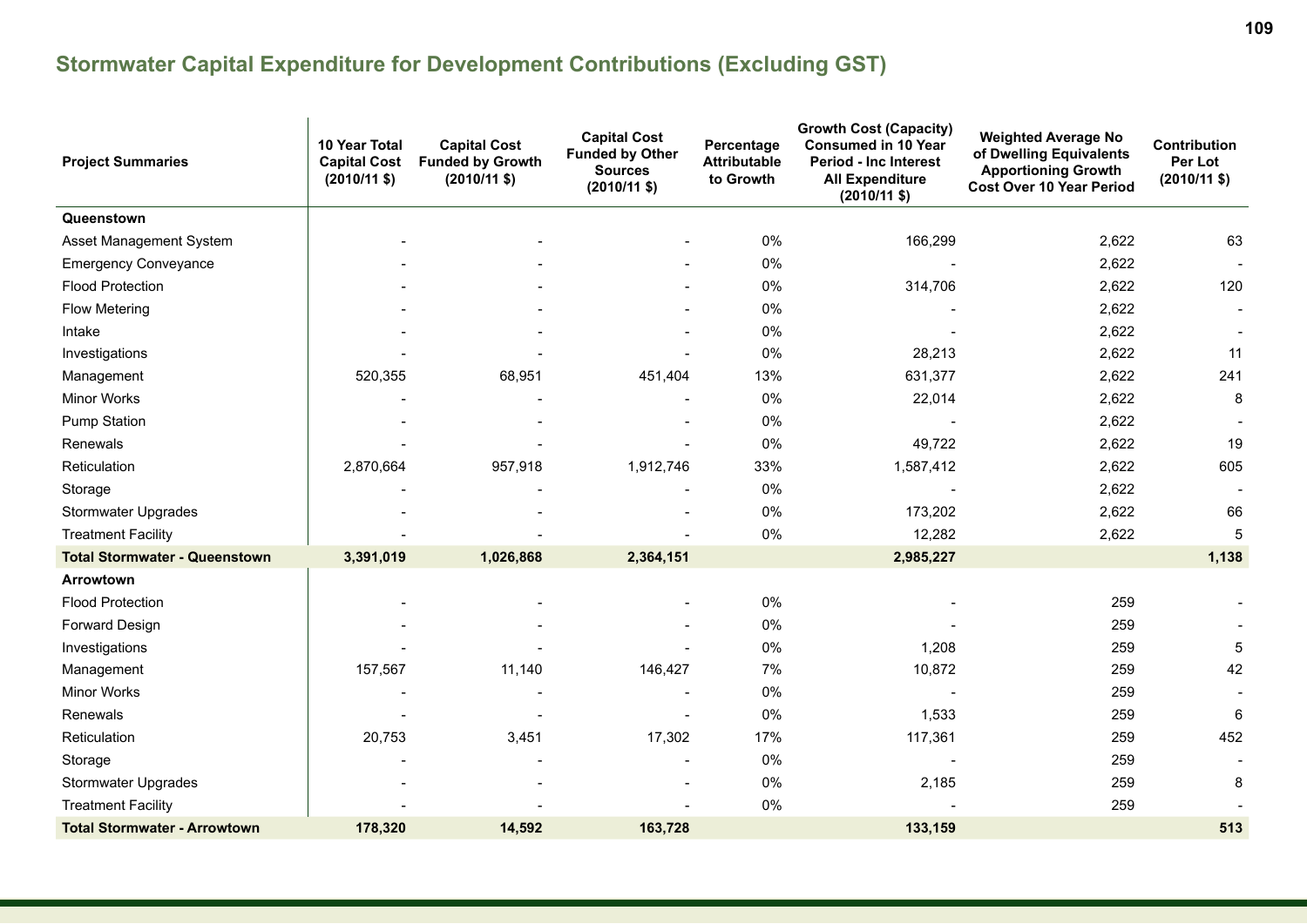| <b>Project Summaries</b>                | 10 Year Total<br><b>Capital Cost</b><br>$(2010/11 \text{ $}$ | <b>Capital Cost</b><br><b>Funded by Growth</b><br>$(2010/11 \text{ $}$ | <b>Capital Cost</b><br><b>Funded by Other</b><br><b>Sources</b><br>$(2010/11 \text{ $}$ | <b>Growth Cost (Capacity)</b><br><b>Consumed in 10 Year</b><br>Percentage<br><b>Attributable</b><br><b>Period - Inc Interest</b><br>to Growth<br><b>All Expenditure</b><br>$(2010/11 \text{ $}$ |        | <b>Weighted Average No</b><br>of Dwelling Equivalents<br><b>Apportioning Growth</b><br><b>Cost Over 10 Year Period</b> | Contribution<br>Per Lot<br>$(2010/11 \text{ $}$ |
|-----------------------------------------|--------------------------------------------------------------|------------------------------------------------------------------------|-----------------------------------------------------------------------------------------|-------------------------------------------------------------------------------------------------------------------------------------------------------------------------------------------------|--------|------------------------------------------------------------------------------------------------------------------------|-------------------------------------------------|
| Glenorchy                               |                                                              |                                                                        |                                                                                         |                                                                                                                                                                                                 |        |                                                                                                                        |                                                 |
| <b>Flood Protection</b>                 |                                                              |                                                                        |                                                                                         | 0%                                                                                                                                                                                              | 3,466  | 40                                                                                                                     | 86                                              |
| Forward Design                          |                                                              |                                                                        |                                                                                         | 0%                                                                                                                                                                                              |        | 40                                                                                                                     |                                                 |
| Investigations                          |                                                              |                                                                        |                                                                                         | 0%                                                                                                                                                                                              | 68     | 40                                                                                                                     | 2                                               |
| Management                              | 42,274                                                       | 2,442                                                                  | 39,832                                                                                  | 6%                                                                                                                                                                                              | 2,041  | 40                                                                                                                     | 51                                              |
| Stormwater Upgrades                     |                                                              |                                                                        |                                                                                         | 0%                                                                                                                                                                                              | 73     | 40                                                                                                                     | $\overline{2}$                                  |
| <b>Minor Works</b>                      |                                                              |                                                                        |                                                                                         | 0%                                                                                                                                                                                              |        | 40                                                                                                                     |                                                 |
| Renewals                                |                                                              |                                                                        | $\overline{\phantom{a}}$                                                                | 0%                                                                                                                                                                                              |        | 40                                                                                                                     |                                                 |
| Reticulation                            |                                                              |                                                                        |                                                                                         | 0%                                                                                                                                                                                              | 25,241 | 40                                                                                                                     | 627                                             |
| Storage                                 |                                                              |                                                                        |                                                                                         | 0%                                                                                                                                                                                              |        | 40                                                                                                                     |                                                 |
| <b>Treatment Facility</b>               |                                                              |                                                                        | $\blacksquare$                                                                          | 0%                                                                                                                                                                                              |        | 40                                                                                                                     |                                                 |
| <b>Total Stormwater - Glenorchy</b>     | 42,274                                                       | 2,442                                                                  | 39,832                                                                                  |                                                                                                                                                                                                 | 30,889 |                                                                                                                        | 768                                             |
| <b>Arthurs Point</b>                    |                                                              |                                                                        |                                                                                         |                                                                                                                                                                                                 |        |                                                                                                                        |                                                 |
| <b>Flood Protection</b>                 |                                                              |                                                                        | $\blacksquare$                                                                          | 0%                                                                                                                                                                                              |        | 139                                                                                                                    |                                                 |
| Forward Design                          |                                                              |                                                                        |                                                                                         | 0%                                                                                                                                                                                              |        | 139                                                                                                                    |                                                 |
| Investigations                          |                                                              |                                                                        |                                                                                         | 0%                                                                                                                                                                                              | 76     | 139                                                                                                                    |                                                 |
| Management                              | 63,411                                                       | 10,365                                                                 | 53,046                                                                                  | 16%                                                                                                                                                                                             | 9,599  | 139                                                                                                                    | 69                                              |
| <b>Minor Works</b>                      |                                                              |                                                                        |                                                                                         | 0%                                                                                                                                                                                              |        | 139                                                                                                                    |                                                 |
| Renewals                                |                                                              |                                                                        | $\blacksquare$                                                                          | 0%                                                                                                                                                                                              |        | 139                                                                                                                    |                                                 |
| Reticulation                            |                                                              |                                                                        |                                                                                         | 0%                                                                                                                                                                                              | 279    | 139                                                                                                                    | $\overline{2}$                                  |
| Storage                                 |                                                              |                                                                        |                                                                                         | 0%                                                                                                                                                                                              |        | 139                                                                                                                    |                                                 |
| <b>Treatment Facility</b>               |                                                              |                                                                        | $\blacksquare$                                                                          | 0%                                                                                                                                                                                              |        | 139                                                                                                                    |                                                 |
| <b>Total Stormwater - Arthurs Point</b> | 63,411                                                       | 10,365                                                                 | 53,046                                                                                  |                                                                                                                                                                                                 | 9,954  |                                                                                                                        | 72                                              |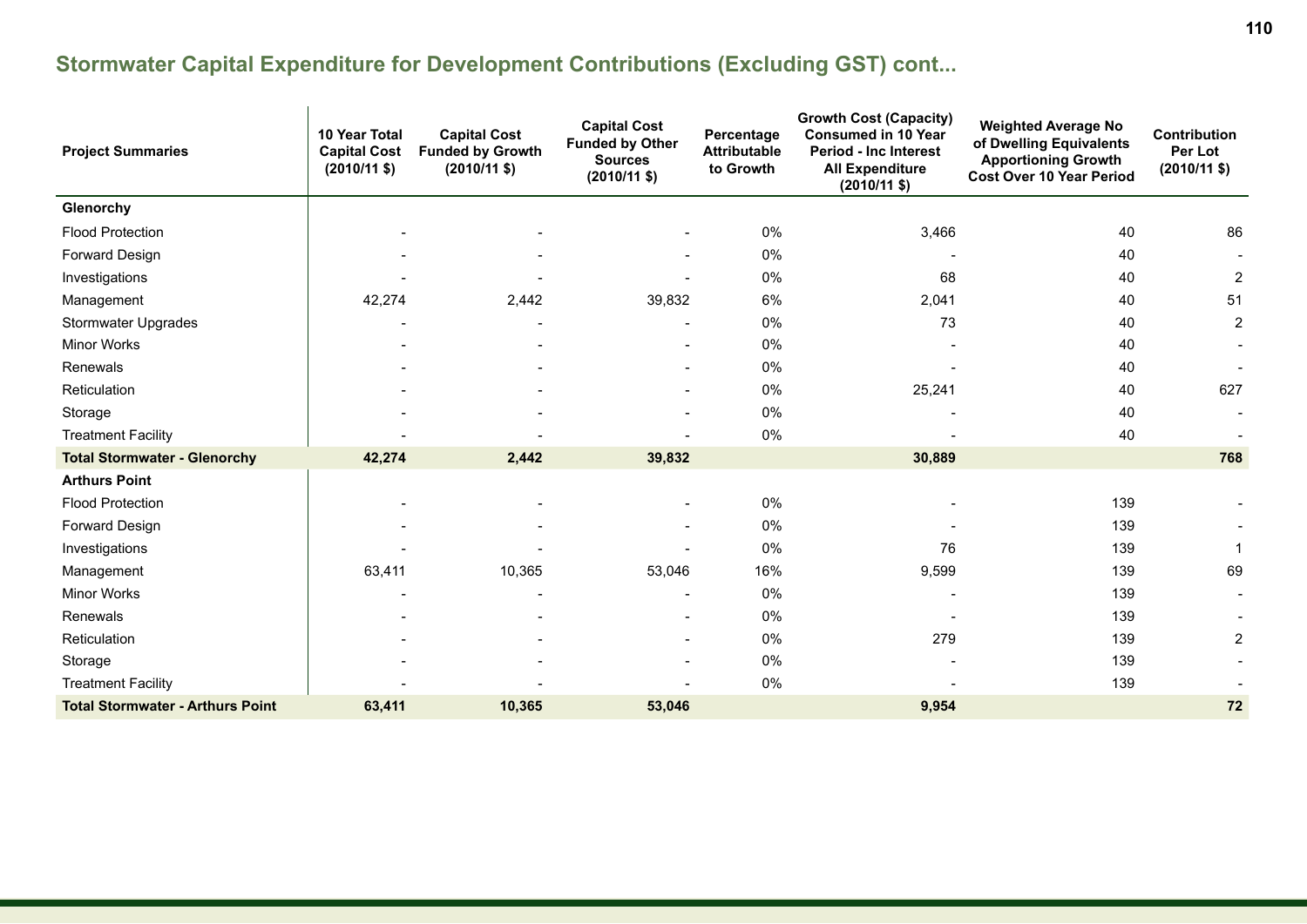| <b>Project Summaries</b>             | 10 Year Total<br><b>Capital Cost</b><br>$(2010/11 \text{ $}$ | <b>Capital Cost</b><br><b>Funded by Growth</b><br>$(2010/11 \text{ $}$ | <b>Capital Cost</b><br><b>Funded by Other</b><br><b>Sources</b><br>$(2010/11 \text{ $}$ | <b>Growth Cost (Capacity)</b><br><b>Consumed in 10 Year</b><br>Percentage<br><b>Attributable</b><br><b>Period - Inc Interest</b><br>to Growth<br><b>All Expenditure</b><br>$(2010/11 \text{ $}$ |       | <b>Weighted Average No</b><br>of Dwelling Equivalents<br><b>Apportioning Growth</b><br><b>Cost Over 10 Year Period</b> | <b>Contribution</b><br>Per Lot<br>$(2010/11 \text{ $}$ |
|--------------------------------------|--------------------------------------------------------------|------------------------------------------------------------------------|-----------------------------------------------------------------------------------------|-------------------------------------------------------------------------------------------------------------------------------------------------------------------------------------------------|-------|------------------------------------------------------------------------------------------------------------------------|--------------------------------------------------------|
| Kingston                             |                                                              |                                                                        |                                                                                         |                                                                                                                                                                                                 |       |                                                                                                                        |                                                        |
| <b>Flood Protection</b>              |                                                              |                                                                        | $\overline{\phantom{a}}$                                                                | 0%                                                                                                                                                                                              |       | 28                                                                                                                     |                                                        |
| Forward Design                       |                                                              |                                                                        |                                                                                         | 0%                                                                                                                                                                                              |       | 28                                                                                                                     |                                                        |
| Investigations                       |                                                              |                                                                        |                                                                                         | 0%                                                                                                                                                                                              |       | 28                                                                                                                     |                                                        |
| Management                           | 63,411                                                       | 3,901                                                                  | 59,510                                                                                  | 6%                                                                                                                                                                                              | 3,596 | 28                                                                                                                     | 129                                                    |
| Minor Works                          |                                                              |                                                                        |                                                                                         | 0%                                                                                                                                                                                              |       | 28                                                                                                                     |                                                        |
| Renewals                             |                                                              |                                                                        | $\blacksquare$                                                                          | 0%                                                                                                                                                                                              |       | 28                                                                                                                     |                                                        |
| Reticulation                         |                                                              |                                                                        | -                                                                                       | 0%                                                                                                                                                                                              |       | 28                                                                                                                     |                                                        |
| Storage                              |                                                              |                                                                        | $\overline{\phantom{a}}$                                                                | 0%                                                                                                                                                                                              |       | 28                                                                                                                     |                                                        |
| <b>Treatment Facility</b>            |                                                              |                                                                        |                                                                                         | 0%                                                                                                                                                                                              |       | 28                                                                                                                     |                                                        |
| <b>Total Stormwater - Kingston</b>   | 63,411                                                       | 3,901                                                                  | 59,510                                                                                  |                                                                                                                                                                                                 | 3,596 |                                                                                                                        | 129                                                    |
| <b>Lake Hayes</b>                    |                                                              |                                                                        |                                                                                         |                                                                                                                                                                                                 |       |                                                                                                                        |                                                        |
| <b>Flood Protection</b>              |                                                              |                                                                        |                                                                                         | 0%                                                                                                                                                                                              |       | 138                                                                                                                    |                                                        |
| Forward Design                       |                                                              |                                                                        |                                                                                         | 0%                                                                                                                                                                                              |       | 138                                                                                                                    |                                                        |
| Investigations                       |                                                              |                                                                        |                                                                                         | 0%                                                                                                                                                                                              |       | 138                                                                                                                    |                                                        |
| Management                           | 63,411                                                       | 5,253                                                                  | 58,158                                                                                  | 8%                                                                                                                                                                                              | 4,910 | 138                                                                                                                    | 36                                                     |
| <b>Minor Works</b>                   |                                                              |                                                                        | $\blacksquare$                                                                          | 0%                                                                                                                                                                                              |       | 138                                                                                                                    |                                                        |
| Renewals                             |                                                              |                                                                        | $\blacksquare$                                                                          | 0%                                                                                                                                                                                              |       | 138                                                                                                                    |                                                        |
| Reticulation                         |                                                              |                                                                        |                                                                                         | 0%                                                                                                                                                                                              |       | 138                                                                                                                    |                                                        |
| Storage                              |                                                              |                                                                        |                                                                                         | 0%                                                                                                                                                                                              |       | 138                                                                                                                    |                                                        |
| <b>Treatment Facility</b>            |                                                              |                                                                        |                                                                                         | 0%                                                                                                                                                                                              |       | 138                                                                                                                    |                                                        |
| <b>Total Stormwater - Lake Hayes</b> | 63,411                                                       | 5,253                                                                  | 58,158                                                                                  |                                                                                                                                                                                                 | 4,910 |                                                                                                                        | 36                                                     |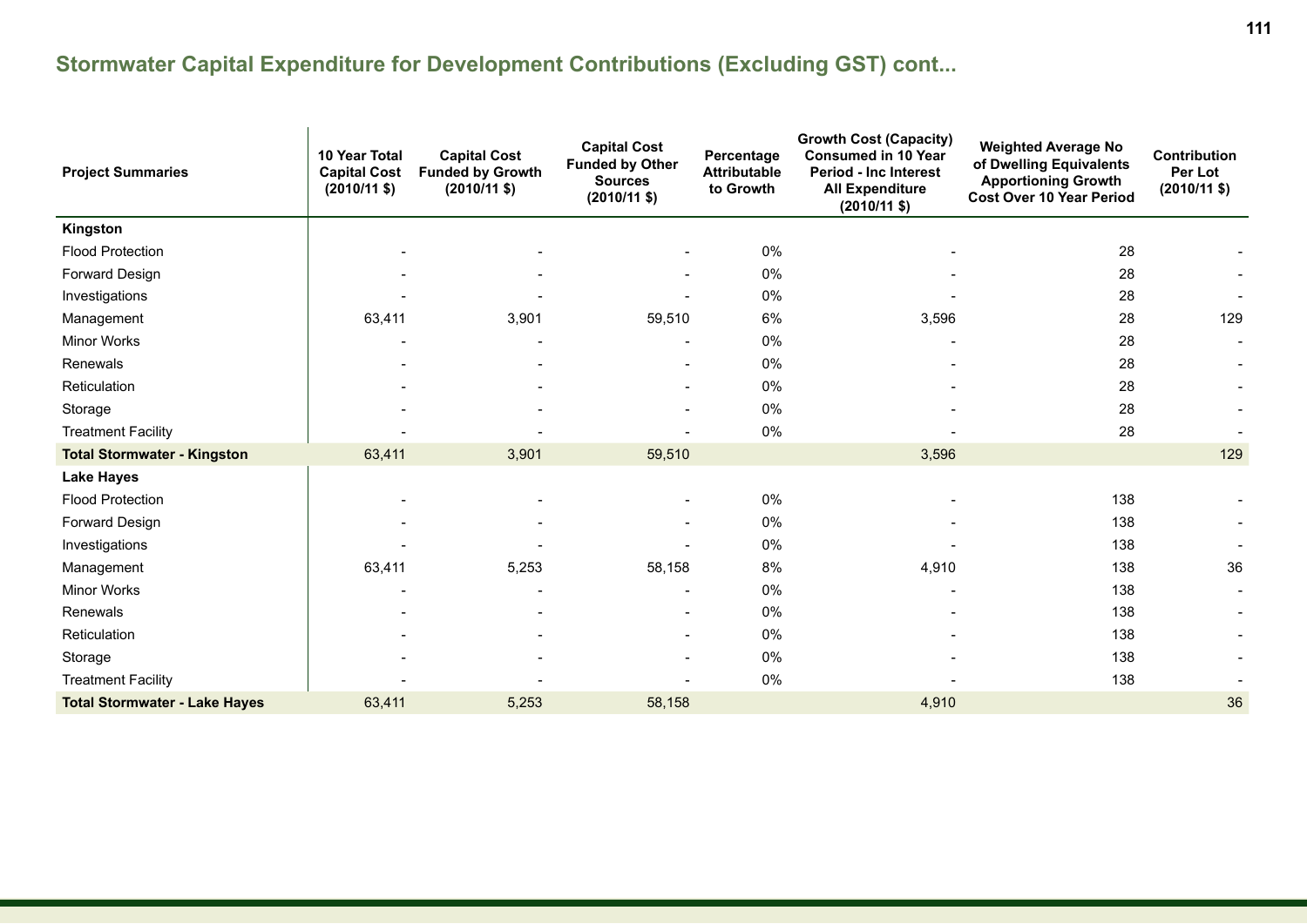| <b>Project Summaries</b>         | 10 Year Total<br><b>Capital Cost</b><br>$(2010/11$ \$) | <b>Capital Cost</b><br><b>Funded by Growth</b><br>$(2010/11$ \$) | <b>Capital Cost</b><br><b>Funded by Other</b><br><b>Sources</b><br>$(2010/11 \text{ $}$ | <b>Growth Cost (Capacity)</b><br><b>Consumed in 10 Year</b><br>Percentage<br><b>Attributable</b><br><b>Period - Inc Interest</b><br>to Growth<br><b>All Expenditure</b><br>$(2010/11 \text{ $}$ |           | <b>Weighted Average No</b><br>of Dwelling Equivalents<br><b>Apportioning Growth</b><br><b>Cost Over 10 Year Period</b> | Contribution<br>Per Lot<br>$(2010/11$ \$) |
|----------------------------------|--------------------------------------------------------|------------------------------------------------------------------|-----------------------------------------------------------------------------------------|-------------------------------------------------------------------------------------------------------------------------------------------------------------------------------------------------|-----------|------------------------------------------------------------------------------------------------------------------------|-------------------------------------------|
| Wanaka                           |                                                        |                                                                  |                                                                                         |                                                                                                                                                                                                 |           |                                                                                                                        |                                           |
| Asset Management System          |                                                        |                                                                  |                                                                                         | 0%                                                                                                                                                                                              | 45,829    | 1,539                                                                                                                  | 30                                        |
| <b>Emergency Conveyance</b>      |                                                        |                                                                  | $\blacksquare$                                                                          | 0%                                                                                                                                                                                              |           | 1,539                                                                                                                  |                                           |
| <b>Flood Protection</b>          |                                                        |                                                                  | $\blacksquare$                                                                          | 0%                                                                                                                                                                                              | 27,529    | 1,539                                                                                                                  | 18                                        |
| Forward Design                   |                                                        |                                                                  |                                                                                         | 0%                                                                                                                                                                                              |           | 1,539                                                                                                                  |                                           |
| Intake                           |                                                        |                                                                  |                                                                                         | 0%                                                                                                                                                                                              |           | 1,539                                                                                                                  |                                           |
| Investigations                   |                                                        |                                                                  |                                                                                         | 0%                                                                                                                                                                                              | 72,228    | 1,539                                                                                                                  | 47                                        |
| Management                       | 261,332                                                | 37,866                                                           | 223,466                                                                                 | 14%                                                                                                                                                                                             | 197,357   | 1,539                                                                                                                  | 128                                       |
| <b>Minor Works</b>               |                                                        |                                                                  |                                                                                         | 0%                                                                                                                                                                                              | 16,329    | 1,539                                                                                                                  | 11                                        |
| <b>Pump Station</b>              |                                                        |                                                                  |                                                                                         | 0%                                                                                                                                                                                              |           | 1,539                                                                                                                  |                                           |
| Renewals                         |                                                        |                                                                  |                                                                                         | 0%                                                                                                                                                                                              | 48,037    | 1,539                                                                                                                  | 31                                        |
| Reticulation                     | 2,765,385                                              | 951,747                                                          | 1,813,638                                                                               | 34%                                                                                                                                                                                             | 2,232,183 | 1,539                                                                                                                  | 1,451                                     |
| <b>Stormwater Upgrades</b>       |                                                        |                                                                  |                                                                                         | 0%                                                                                                                                                                                              | 162,496   | 1,539                                                                                                                  | 106                                       |
| <b>Treatment Facility</b>        |                                                        |                                                                  |                                                                                         | 0%                                                                                                                                                                                              |           | 1,539                                                                                                                  |                                           |
| <b>Total Stormwater - Wanaka</b> | 3,026,717                                              | 989,613                                                          | 2,037,103                                                                               |                                                                                                                                                                                                 | 2,801,988 |                                                                                                                        | 1,821                                     |
| Hawea                            |                                                        |                                                                  |                                                                                         |                                                                                                                                                                                                 |           |                                                                                                                        |                                           |
| <b>Flood Protection</b>          |                                                        |                                                                  |                                                                                         | 0%                                                                                                                                                                                              |           | 122                                                                                                                    |                                           |
| Forward Design                   |                                                        |                                                                  |                                                                                         | 0%                                                                                                                                                                                              |           | 122                                                                                                                    |                                           |
| Investigations                   |                                                        |                                                                  |                                                                                         | 0%                                                                                                                                                                                              | 157       | 122                                                                                                                    | $\mathbf 1$                               |
| Management                       | 52,842                                                 | 4,139                                                            | 48,703                                                                                  | 8%                                                                                                                                                                                              | 3,432     | 122                                                                                                                    | 28                                        |
| Minor Works                      |                                                        |                                                                  | $\blacksquare$                                                                          | 0%                                                                                                                                                                                              |           | 122                                                                                                                    |                                           |
| Renewals                         |                                                        |                                                                  | $\overline{a}$                                                                          | 0%                                                                                                                                                                                              |           | 122                                                                                                                    |                                           |
| Reticulation                     |                                                        |                                                                  | $\overline{\phantom{a}}$                                                                | 0%                                                                                                                                                                                              | 59,623    | 122                                                                                                                    | 489                                       |
| Storage                          |                                                        |                                                                  | $\blacksquare$                                                                          | 0%                                                                                                                                                                                              |           | 122                                                                                                                    |                                           |
| <b>Stormwater Upgrades</b>       |                                                        |                                                                  |                                                                                         | 0%                                                                                                                                                                                              | 1,580     | 122                                                                                                                    | 13                                        |
| <b>Treatment Facility</b>        |                                                        |                                                                  |                                                                                         | 0%                                                                                                                                                                                              |           | 122                                                                                                                    |                                           |
| <b>Total Stormwater - Hawea</b>  | 52,842                                                 | 4,139                                                            | 48,703                                                                                  |                                                                                                                                                                                                 | 64,791    |                                                                                                                        | 532                                       |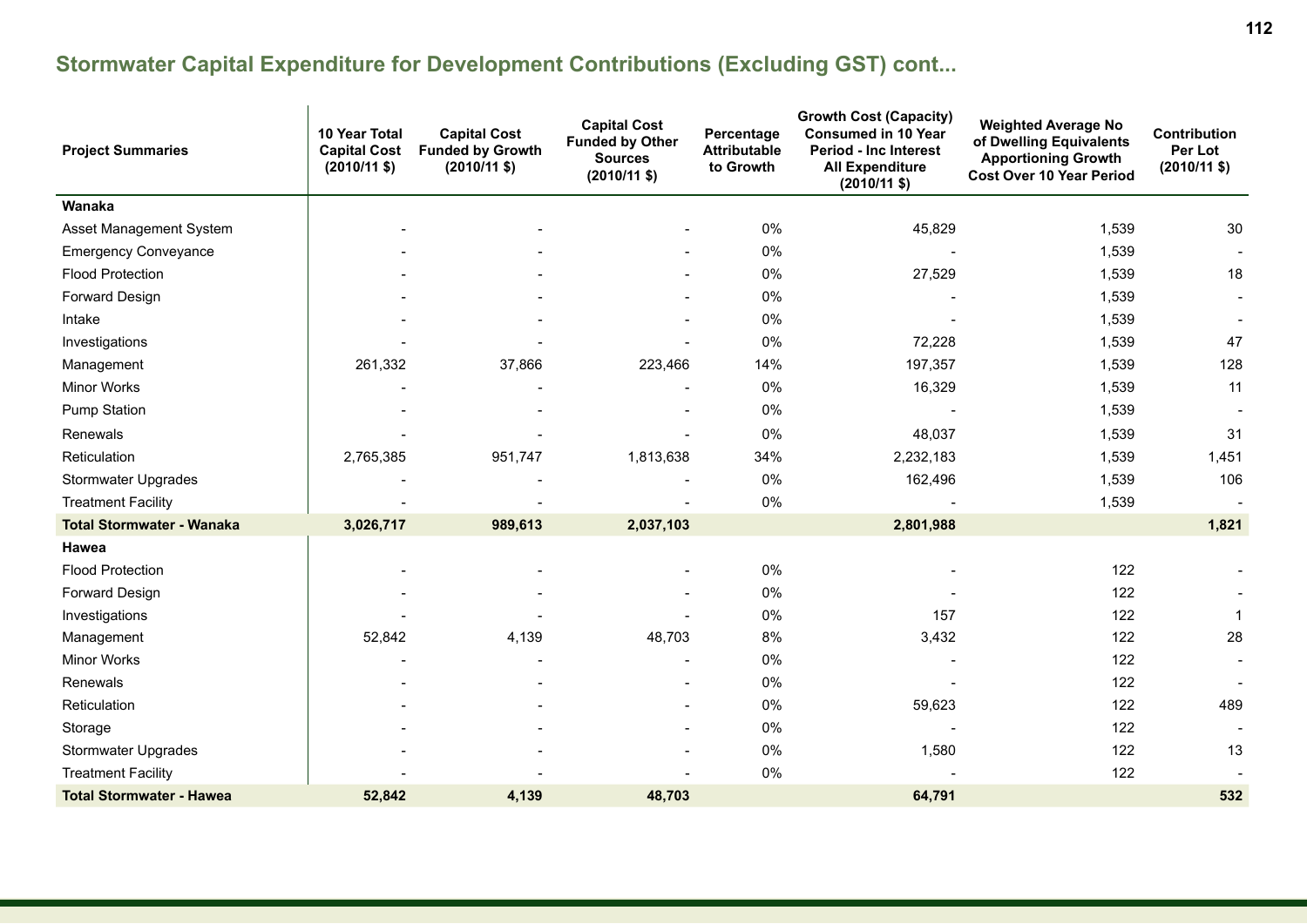| <b>Project Summaries</b>              | 10 Year Total<br><b>Capital Cost</b><br>$(2010/11 \text{ $})$ | <b>Capital Cost</b><br><b>Funded by Growth</b><br>$(2010/11 \text{ $}$ | <b>Capital Cost</b><br><b>Funded by Other</b><br><b>Sources</b><br>$(2010/11 \text{ $}$ | <b>Growth Cost (Capacity)</b><br>Percentage<br><b>Consumed in 10 Year</b><br><b>Attributable</b><br><b>Period - Inc Interest</b><br>to Growth<br><b>All Expenditure</b><br>$(2010/11 \text{ $}$ |         | <b>Weighted Average No</b><br>of Dwelling Equivalents<br><b>Apportioning Growth</b><br><b>Cost Over 10 Year Period</b> | Contribution<br>Per Lot<br>$(2010/11 \text{ $}$ |
|---------------------------------------|---------------------------------------------------------------|------------------------------------------------------------------------|-----------------------------------------------------------------------------------------|-------------------------------------------------------------------------------------------------------------------------------------------------------------------------------------------------|---------|------------------------------------------------------------------------------------------------------------------------|-------------------------------------------------|
| Luggate                               |                                                               |                                                                        |                                                                                         |                                                                                                                                                                                                 |         |                                                                                                                        |                                                 |
| <b>Flood Protection</b>               |                                                               |                                                                        | -                                                                                       | 0%                                                                                                                                                                                              |         | 103                                                                                                                    |                                                 |
| Forward Design                        |                                                               |                                                                        |                                                                                         | 0%                                                                                                                                                                                              |         | 103                                                                                                                    |                                                 |
| Investigations                        |                                                               |                                                                        |                                                                                         | 0%                                                                                                                                                                                              |         | 103                                                                                                                    |                                                 |
| Management                            | 52,842                                                        | 9,141                                                                  | 43,701                                                                                  | 17%                                                                                                                                                                                             | 8,481   | 103                                                                                                                    | 82                                              |
| <b>Minor Works</b>                    |                                                               |                                                                        | $\overline{\phantom{a}}$                                                                | 0%                                                                                                                                                                                              |         | 103                                                                                                                    |                                                 |
| Renewals                              |                                                               |                                                                        |                                                                                         | 0%                                                                                                                                                                                              |         | 103                                                                                                                    |                                                 |
| Reticulation                          |                                                               |                                                                        | $\blacksquare$                                                                          | 0%                                                                                                                                                                                              | 123     | 103                                                                                                                    | 1                                               |
| Storage                               |                                                               |                                                                        | $\overline{\phantom{0}}$                                                                | 0%                                                                                                                                                                                              |         | 103                                                                                                                    |                                                 |
| <b>Treatment Facility</b>             |                                                               |                                                                        |                                                                                         | 0%                                                                                                                                                                                              |         | 103                                                                                                                    |                                                 |
| <b>Total Stormwater - Luggate</b>     | 52,842                                                        | 9,141                                                                  | 43,701                                                                                  |                                                                                                                                                                                                 | 8,604   |                                                                                                                        | 83                                              |
| <b>Albert Town</b>                    |                                                               |                                                                        |                                                                                         |                                                                                                                                                                                                 |         |                                                                                                                        |                                                 |
| <b>Flood Protection</b>               |                                                               |                                                                        | $\overline{\phantom{a}}$                                                                | 0%                                                                                                                                                                                              | 23,708  | 107                                                                                                                    | 222                                             |
| Forward Design                        |                                                               |                                                                        |                                                                                         | 0%                                                                                                                                                                                              |         | 107                                                                                                                    |                                                 |
| Investigations                        |                                                               |                                                                        |                                                                                         | 0%                                                                                                                                                                                              | 4,092   | 107                                                                                                                    | 38                                              |
| Management                            | 136,046                                                       | 9,186                                                                  | 126,860                                                                                 | 7%                                                                                                                                                                                              | 9,183   | 107                                                                                                                    | 86                                              |
| Minor Works                           |                                                               |                                                                        | $\overline{\phantom{a}}$                                                                | 0%                                                                                                                                                                                              |         | 107                                                                                                                    |                                                 |
| Renewals                              |                                                               |                                                                        |                                                                                         | 0%                                                                                                                                                                                              |         | 107                                                                                                                    |                                                 |
| Reticulation                          |                                                               |                                                                        |                                                                                         | 0%                                                                                                                                                                                              | 85,970  | 107                                                                                                                    | 806                                             |
| Storage                               |                                                               |                                                                        | $\overline{\phantom{a}}$                                                                | 0%                                                                                                                                                                                              |         | 107                                                                                                                    |                                                 |
| Stormwater Upgrades                   |                                                               |                                                                        | $\overline{a}$                                                                          | 0%                                                                                                                                                                                              | 1,838   | 107                                                                                                                    | 17                                              |
| <b>Treatment Facility</b>             |                                                               |                                                                        |                                                                                         | 0%                                                                                                                                                                                              |         | 107                                                                                                                    |                                                 |
| <b>Total Stormwater - Albert Town</b> | 136,046                                                       | 9,186                                                                  | 126,860                                                                                 |                                                                                                                                                                                                 | 124,792 |                                                                                                                        | 1,170                                           |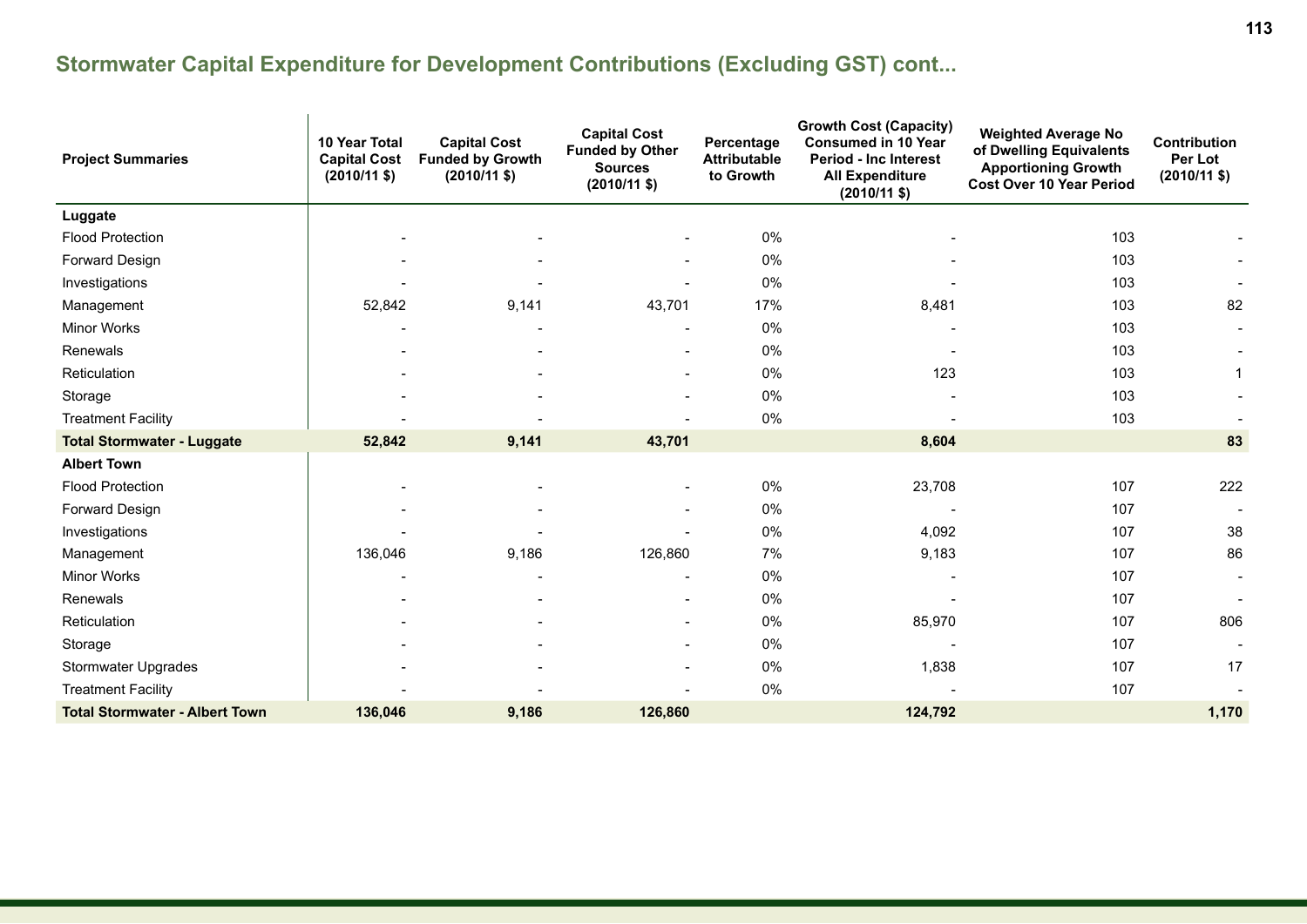| <b>Contributing Area</b> | <b>Financial Year</b> | <b>CAPEX</b><br>$(2010/11$ \$) | <b>CAPEX for</b><br>Growth<br>$(2010/11$ \$) | <b>Cumulative</b><br><b>Growth Cost</b><br>$(2010/11 \text{$ }) | <b>New Dwelling</b><br><b>Equivalents</b> | <b>Contributions</b><br><b>Received</b><br>$(2010/11 \text{ $}$ | <b>Cumulative</b><br><b>Contributions</b><br><b>Received</b><br>$(2010/11 \text{$ ) | <b>Debt Balance</b><br>$(2010/11$ \$) | Debt % |
|--------------------------|-----------------------|--------------------------------|----------------------------------------------|-----------------------------------------------------------------|-------------------------------------------|-----------------------------------------------------------------|-------------------------------------------------------------------------------------|---------------------------------------|--------|
| Queenstown               | <b>Existing Debt</b>  |                                |                                              |                                                                 |                                           |                                                                 |                                                                                     | 1,604,200                             |        |
| Queenstown               | 2009/10               | 944,261                        | 274,633                                      | 274,633                                                         | 249                                       | 283,755                                                         | 283,755                                                                             | 1,595,079                             | 85%    |
| Queenstown               | 2010/11               | 321,719                        | 68,505                                       | 343,139                                                         | 249                                       | 283,755                                                         | 567,509                                                                             | 1,379,830                             | 71%    |
| Queenstown               | 2011/12               | 311,295                        | 118,820                                      | 461,958                                                         | 263                                       | 298,934                                                         | 866,443                                                                             | 1,199,715                             | 58%    |
| Queenstown               | 2012/13               |                                |                                              | 461,958                                                         | 263                                       | 298,934                                                         | 1,165,377                                                                           | 900,781                               | 44%    |
| Queenstown               | 2013/14               | 156,640                        | 53,004                                       | 514,962                                                         | 263                                       | 298,934                                                         | 1,464,311                                                                           | 654,851                               | 31%    |
| Queenstown               | 2014/15               | 102,224                        | 33,893                                       | 548,854                                                         | 263                                       | 298,934                                                         | 1,763,245                                                                           | 389,810                               | 18%    |
| Queenstown               | 2015/16               | 1,366,574                      | 453,092                                      | 1,001,946                                                       | 263                                       | 298,934                                                         | 2,062,179                                                                           | 543,968                               | 21%    |
| Queenstown               | 2016/17               | 188,307                        | 24,922                                       | 1,026,868                                                       | 270                                       | 307,683                                                         | 2,369,861                                                                           | 261,207                               | 10%    |
| Queenstown               | 2017/18               |                                |                                              | 1,026,868                                                       | 270                                       | 307,683                                                         | 2,677,544                                                                           | $-46,476$                             | $-2%$  |
| Queenstown               | 2018/19               |                                |                                              | 1,026,868                                                       | 270                                       | 307,683                                                         | 2,985,227                                                                           | $-354,158$                            | $-13%$ |
|                          |                       |                                | 1,026,868                                    |                                                                 | 2,622                                     |                                                                 | <b>Queenstown Weighted Debt Funding Ratio</b>                                       |                                       | 52%    |
| Arrowtown                | <b>Existing Debt</b>  |                                |                                              |                                                                 |                                           |                                                                 |                                                                                     | 308,461                               |        |
| Arrowtown                | 2009/10               | 72,635                         | 7,120                                        | 7,120                                                           | 38                                        | 19,384                                                          | 19,384                                                                              | 296,197                               | 94%    |
| Arrowtown                | 2010/11               | 51,882                         | 3,668                                        | 10,788                                                          | 38                                        | 19,384                                                          | 38,767                                                                              | 280,481                               | 88%    |
| Arrowtown                | 2011/12               |                                |                                              | 10,788                                                          | 32                                        | 16,429                                                          | 55,197                                                                              | 264,052                               | 83%    |
| Arrowtown                | 2012/13               |                                |                                              | 10,788                                                          | 32                                        | 16,429                                                          | 71,626                                                                              | 247,623                               | 78%    |
| Arrowtown                | 2013/14               |                                |                                              | 10,788                                                          | 32                                        | 16,429                                                          | 88,055                                                                              | 231,193                               | 72%    |
| Arrowtown                | 2014/15               |                                |                                              | 10,788                                                          | 32                                        | 16,429                                                          | 104,485                                                                             | 214,764                               | 67%    |
| Arrowtown                | 2015/16               |                                |                                              | 10,788                                                          | 32                                        | 16,429                                                          | 120,914                                                                             | 198,335                               | 62%    |
| Arrowtown                | 2016/17               | 53,802                         | 3,804                                        | 14,592                                                          | 8                                         | 4,082                                                           | 124,996                                                                             | 198,057                               | 61%    |
| Arrowtown                | 2017/18               |                                |                                              | 14,592                                                          | 8                                         | 4,082                                                           | 129,078                                                                             | 193,975                               | 60%    |
| Arrowtown                | 2018/19               |                                |                                              | 14,592                                                          | 8                                         | 4,082                                                           | 133,159                                                                             | 189,893                               | 59%    |
|                          |                       |                                | 14,592                                       |                                                                 | 259                                       |                                                                 |                                                                                     | <b>Arrowtown Debt Funding Ratio</b>   | 74%    |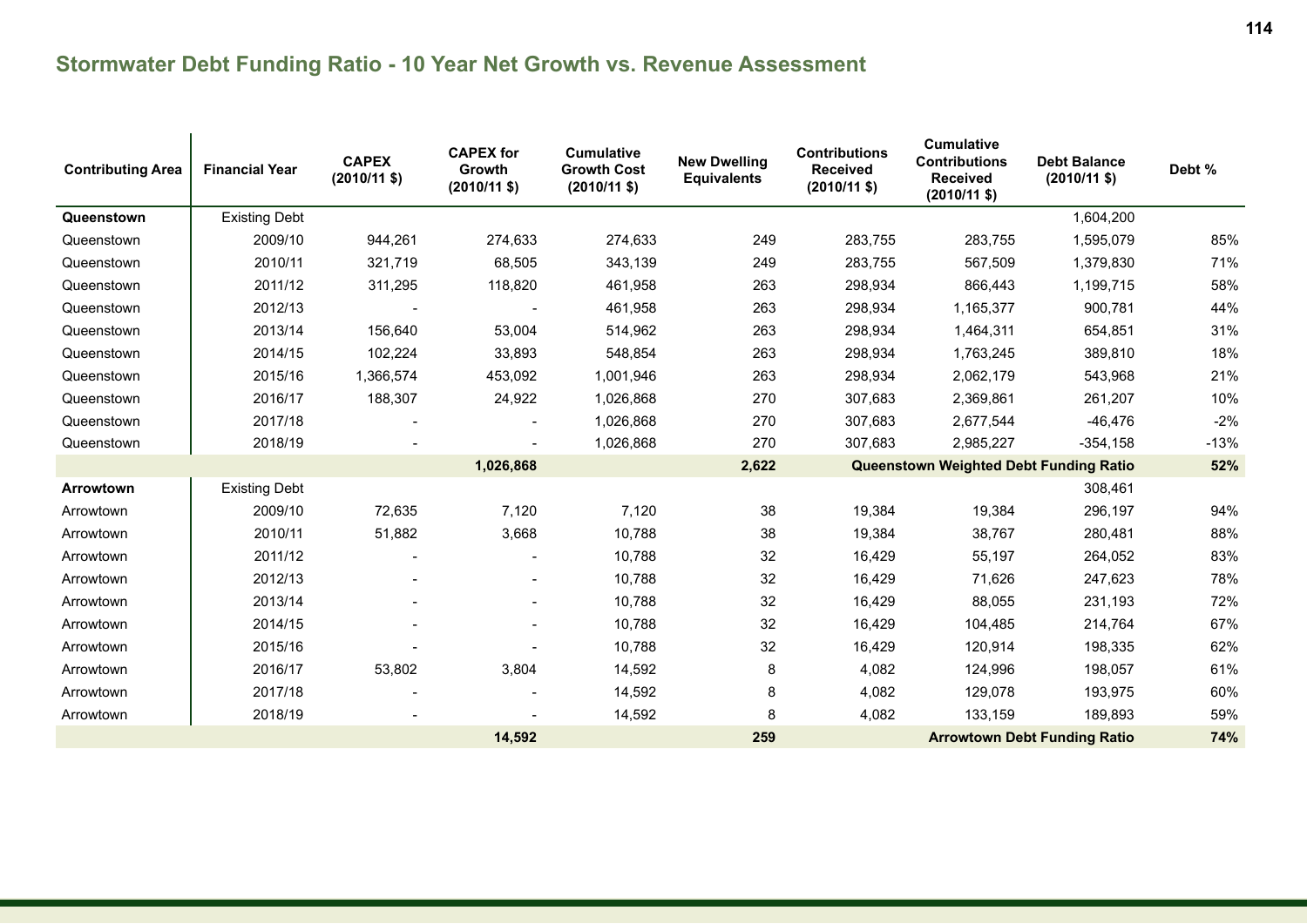| <b>Contributing Area</b> | <b>Financial Year</b> | <b>CAPEX</b><br>$(2010/11 \text{ $}$ | <b>CAPEX for</b><br><b>Growth</b><br>$(2010/11$ \$) | <b>Cumulative</b><br><b>Growth Cost</b><br>$(2010/11 \text{$ }) | <b>New Dwelling</b><br><b>Equivalents</b> | <b>Contributions</b><br><b>Received</b><br>$(2010/11 \text{ $}$ | <b>Cumulative</b><br><b>Contributions</b><br><b>Received</b><br>$(2010/11$ \$) | <b>Debt Balance</b><br>$(2010/11 \text{$ ) | Debt % |
|--------------------------|-----------------------|--------------------------------------|-----------------------------------------------------|-----------------------------------------------------------------|-------------------------------------------|-----------------------------------------------------------------|--------------------------------------------------------------------------------|--------------------------------------------|--------|
| Glenorchy                | <b>Existing Debt</b>  |                                      |                                                     |                                                                 |                                           |                                                                 |                                                                                | 17,586                                     |        |
| Glenorchy                | 2009/10               |                                      |                                                     |                                                                 | 4                                         | 2,976                                                           | 2,976                                                                          | 14,610                                     | 83%    |
| Glenorchy                | 2010/11               | 20,753                               | 1,199                                               | 1,199                                                           | 4                                         | 2,976                                                           | 5,952                                                                          | 12,833                                     | 68%    |
| Glenorchy                | 2011/12               |                                      |                                                     | 1,199                                                           | 4                                         | 2,847                                                           | 8,799                                                                          | 9,986                                      | 53%    |
| Glenorchy                | 2012/13               |                                      |                                                     | 1,199                                                           | 4                                         | 2,847                                                           | 11,646                                                                         | 7,139                                      | 38%    |
| Glenorchy                | 2013/14               |                                      | $\overline{\phantom{a}}$                            | 1,199                                                           | 4                                         | 2,847                                                           | 14,493                                                                         | 4,292                                      | 23%    |
| Glenorchy                | 2014/15               |                                      |                                                     | 1,199                                                           | 4                                         | 2,847                                                           | 17,340                                                                         | 1,445                                      | 8%     |
| Glenorchy                | 2015/16               |                                      |                                                     | 1,199                                                           | 4                                         | 2,847                                                           | 20,187                                                                         | $-1,402$                                   | $-7%$  |
| Glenorchy                | 2016/17               | 21,521                               | 1,243                                               | 2,442                                                           | 5                                         | 3,567                                                           | 23,755                                                                         | $-3,726$                                   | $-19%$ |
| Glenorchy                | 2017/18               |                                      |                                                     | 2,442                                                           | 5                                         | 3,567                                                           | 27,322                                                                         | $-7,293$                                   | $-36%$ |
| Glenorchy                | 2018/19               |                                      |                                                     | 2,442                                                           | 5                                         | 3,567                                                           | 30,889                                                                         | $-10,861$                                  | $-54%$ |
|                          |                       |                                      | 2,442                                               |                                                                 | 40                                        |                                                                 | <b>Glenorchy Weighted Debt Funding Ratio</b>                                   |                                            | 28%    |
| <b>Arthurs Point</b>     | <b>Existing Debt</b>  |                                      |                                                     |                                                                 |                                           |                                                                 |                                                                                | 66,498                                     |        |
| <b>Arthurs Point</b>     | 2009/10               |                                      |                                                     |                                                                 | 13                                        | 951                                                             | 951                                                                            | 65,547                                     | 99%    |
| <b>Arthurs Point</b>     | 2010/11               | 31,129                               | 5,088                                               | 5,088                                                           | 13                                        | 951                                                             | 1,902                                                                          | 69,684                                     | 97%    |
| <b>Arthurs Point</b>     | 2011/12               |                                      |                                                     | 5,088                                                           | 13                                        | 949                                                             | 2,851                                                                          | 68,735                                     | 96%    |
| <b>Arthurs Point</b>     | 2012/13               |                                      |                                                     | 5,088                                                           | 13                                        | 949                                                             | 3,800                                                                          | 67,786                                     | 95%    |
| <b>Arthurs Point</b>     | 2013/14               |                                      |                                                     | 5,088                                                           | 13                                        | 949                                                             | 4,749                                                                          | 66,837                                     | 93%    |
| <b>Arthurs Point</b>     | 2014/15               |                                      |                                                     | 5,088                                                           | 13                                        | 949                                                             | 5,699                                                                          | 65,888                                     | 92%    |
| <b>Arthurs Point</b>     | 2015/16               |                                      |                                                     | 5,088                                                           | 13                                        | 949                                                             | 6,648                                                                          | 64,939                                     | 91%    |
| <b>Arthurs Point</b>     | 2016/17               | 32,281                               | 5,277                                               | 10,365                                                          | 15                                        | 1,102                                                           | 7,750                                                                          | 69,114                                     | 90%    |
| <b>Arthurs Point</b>     | 2017/18               |                                      |                                                     | 10,365                                                          | 15                                        | 1,102                                                           | 8,852                                                                          | 68,012                                     | 88%    |
| <b>Arthurs Point</b>     | 2018/19               |                                      |                                                     | 10,365                                                          | 15                                        | 1,102                                                           | 9,954                                                                          | 66,910                                     | 87%    |
|                          |                       |                                      | 10,365                                              |                                                                 | 139                                       |                                                                 | <b>Arthurs Point Weighted Debt Funding Ratio</b>                               |                                            | 93%    |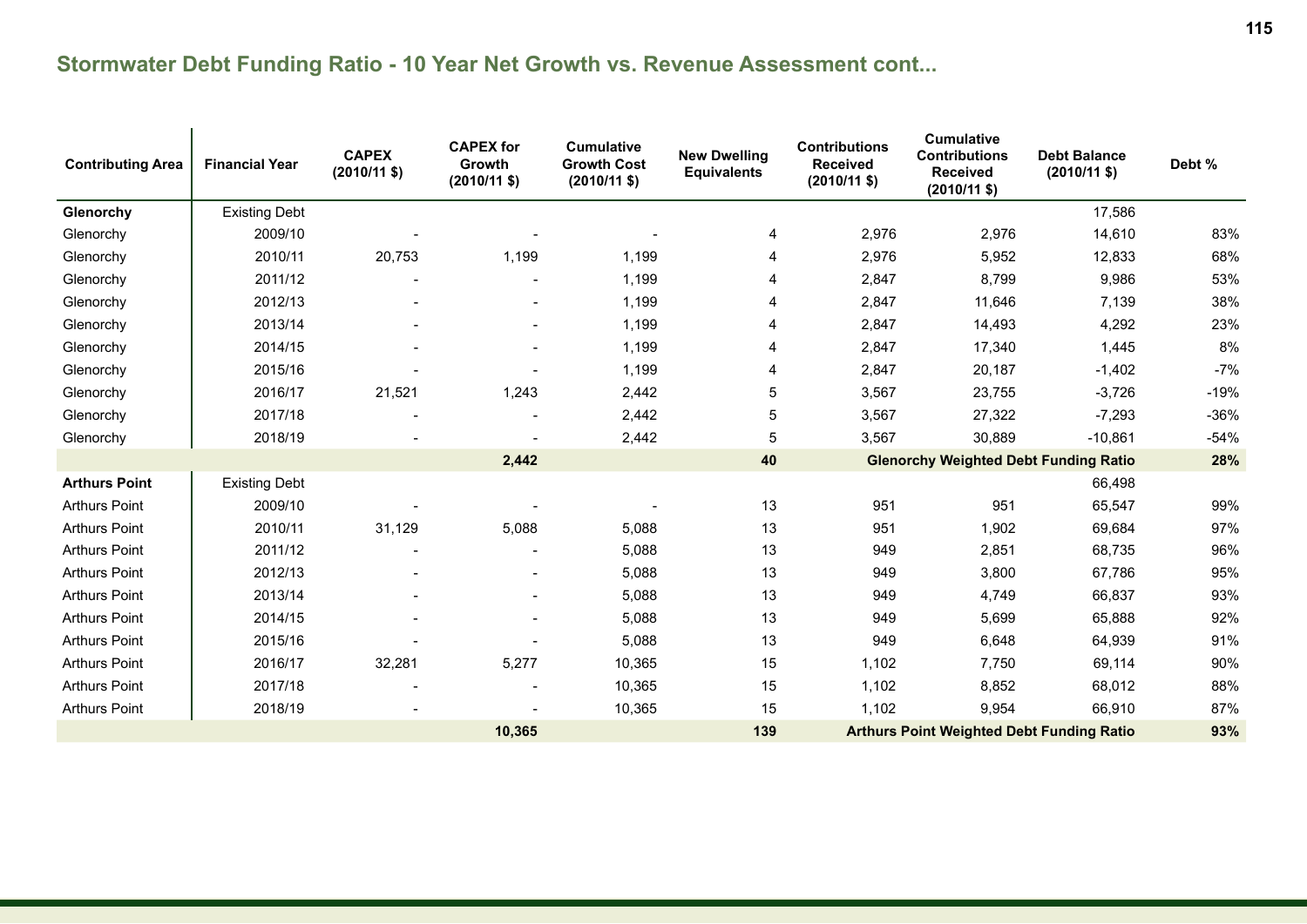| <b>Contributing Area</b> | <b>Financial Year</b> | <b>CAPEX</b><br>$(2010/11$ \$) | <b>CAPEX for</b><br>Growth<br>$(2010/11$ \$) | <b>Cumulative</b><br><b>Growth Cost</b><br>$(2010/11 \text{ $}$ | <b>New Dwelling</b><br><b>Equivalents</b> | <b>Contributions</b><br><b>Received</b><br>$(2010/11$ \$) | <b>Cumulative</b><br><b>Contributions</b><br><b>Received</b><br>$(2010/11 \text{$ ) | <b>Debt Balance</b><br>$(2010/11$ \$) | Debt % |
|--------------------------|-----------------------|--------------------------------|----------------------------------------------|-----------------------------------------------------------------|-------------------------------------------|-----------------------------------------------------------|-------------------------------------------------------------------------------------|---------------------------------------|--------|
| Kingston                 | <b>Existing Debt</b>  |                                |                                              |                                                                 |                                           |                                                           |                                                                                     | 8,683                                 |        |
| Kingston                 | 2009/10               |                                |                                              |                                                                 |                                           | 140                                                       | 140                                                                                 | 8,542                                 | 98%    |
| Kingston                 | 2010/11               | 31,129                         | 1,915                                        | 1,915                                                           |                                           | 140                                                       | 281                                                                                 | 10,317                                | 97%    |
| Kingston                 | 2011/12               |                                |                                              | 1,915                                                           |                                           | 140                                                       | 421                                                                                 | 10,177                                | 96%    |
| Kingston                 | 2012/13               |                                |                                              | 1,915                                                           |                                           | 140                                                       | 562                                                                                 | 10,036                                | 95%    |
| Kingston                 | 2013/14               |                                |                                              | 1,915                                                           |                                           | 140                                                       | 702                                                                                 | 9,896                                 | 93%    |
| Kingston                 | 2014/15               |                                |                                              | 1,915                                                           |                                           | 140                                                       | 842                                                                                 | 9,755                                 | 92%    |
| Kingston                 | 2015/16               |                                |                                              | 1,915                                                           |                                           | 140                                                       | 983                                                                                 | 9,615                                 | 91%    |
| Kingston                 | 2016/17               | 32,281                         | 1,986                                        | 3,901                                                           | $\overline{7}$                            | 871                                                       | 1,854                                                                               | 10,730                                | 85%    |
| Kingston                 | 2017/18               |                                |                                              | 3,901                                                           | $\overline{7}$                            | 871                                                       | 2,725                                                                               | 9,859                                 | 78%    |
| Kingston                 | 2018/19               |                                |                                              | 3,901                                                           | $\overline{7}$                            | 871                                                       | 3,596                                                                               | 8,988                                 | 71%    |
|                          |                       |                                | 3,901                                        |                                                                 | 28                                        |                                                           | <b>Kingston Weighted Debt Funding Ratio</b>                                         |                                       | 90%    |
| <b>Lake Hayes</b>        | <b>Existing Debt</b>  |                                |                                              |                                                                 |                                           |                                                           |                                                                                     | 306,441                               |        |
| Lake Hayes               | 2009/10               |                                |                                              |                                                                 | 16                                        | 575                                                       | 575                                                                                 | 305,865                               | 100%   |
| Lake Hayes               | 2010/11               | 31,129                         | 2,579                                        | 2,579                                                           | 16                                        | 575                                                       | 1,151                                                                               | 307,869                               | 100%   |
| Lake Hayes               | 2011/12               |                                |                                              | 2,579                                                           | 13                                        | 457                                                       | 1,608                                                                               | 307,412                               | 99%    |
| Lake Hayes               | 2012/13               |                                |                                              | 2,579                                                           | 13                                        | 457                                                       | 2,065                                                                               | 306,955                               | 99%    |
| Lake Hayes               | 2013/14               |                                |                                              | 2,579                                                           | 13                                        | 457                                                       | 2,521                                                                               | 306,498                               | 99%    |
| Lake Hayes               | 2014/15               |                                |                                              | 2,579                                                           | 13                                        | 457                                                       | 2,978                                                                               | 306,041                               | 99%    |
| Lake Hayes               | 2015/16               |                                |                                              | 2,579                                                           | 13                                        | 457                                                       | 3,435                                                                               | 305,584                               | 99%    |
| Lake Hayes               | 2016/17               | 32,281                         | 2,674                                        | 5,253                                                           | 14                                        | 492                                                       | 3,927                                                                               | 307,766                               | 99%    |
| Lake Hayes               | 2017/18               |                                |                                              | 5,253                                                           | 14                                        | 492                                                       | 4,419                                                                               | 307,275                               | 99%    |
| Lake Hayes               | 2018/19               |                                |                                              | 5,253                                                           | 14                                        | 492                                                       | 4,910                                                                               | 306,783                               | 98%    |
|                          |                       |                                | 5,253                                        |                                                                 | 138                                       |                                                           | <b>Lake Hayes Weighted Debt Funding Ratio</b>                                       |                                       | 99%    |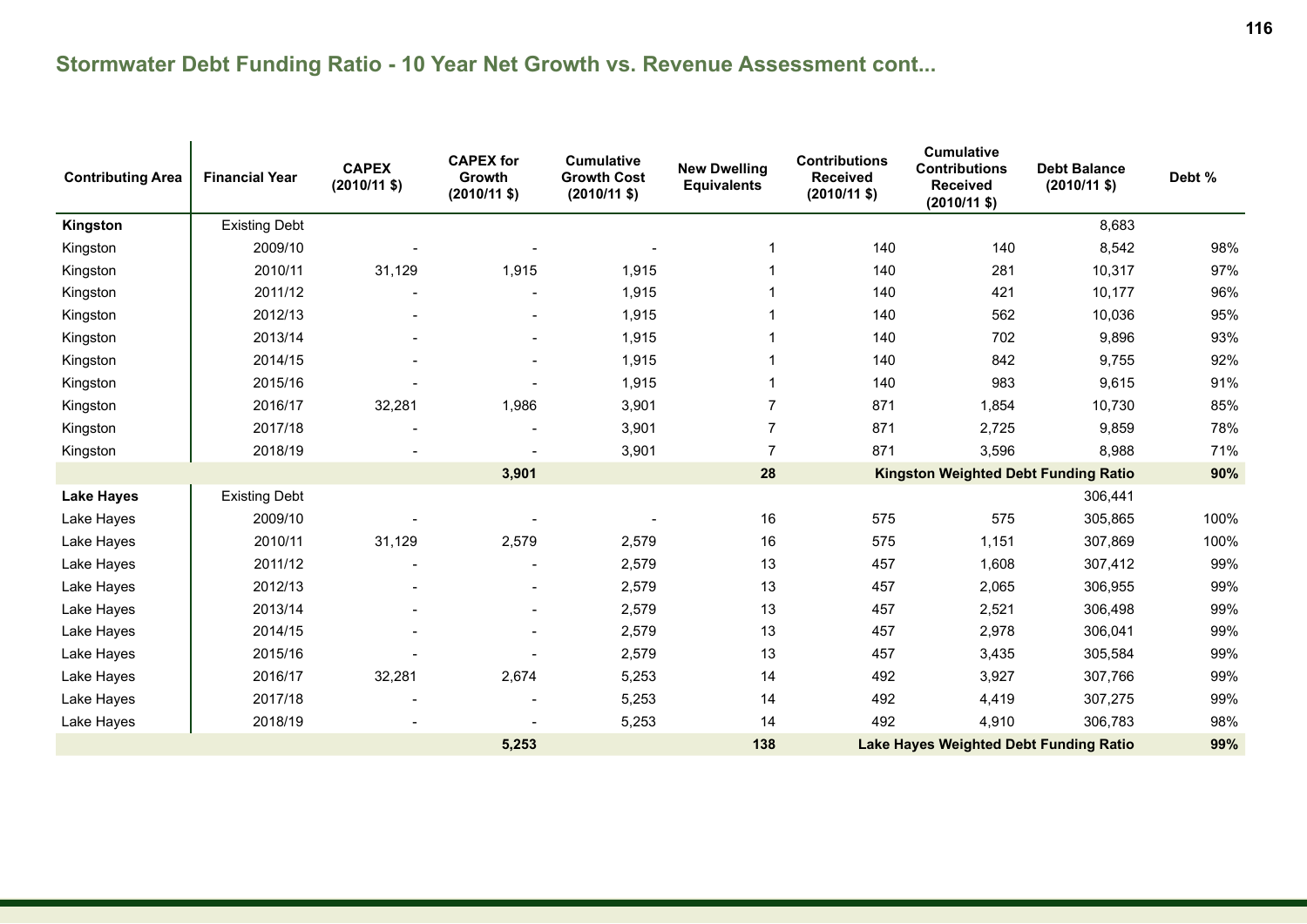| <b>Contributing Area</b> | <b>Financial Year</b> | <b>CAPEX</b><br>$(2010/11 \text{ $}$ | <b>CAPEX for</b><br>Growth<br>$(2010/11$ \$) | <b>Cumulative</b><br><b>Growth Cost</b><br>$(2010/11 \text{ $}$ | <b>New Dwelling</b><br><b>Equivalents</b> | <b>Contributions</b><br><b>Received</b><br>$(2010/11$ \$) | <b>Cumulative</b><br><b>Contributions</b><br><b>Received</b><br>$(2010/11$ \$) | <b>Debt Balance</b><br>$(2010/11 \text{$ }) | Debt % |
|--------------------------|-----------------------|--------------------------------------|----------------------------------------------|-----------------------------------------------------------------|-------------------------------------------|-----------------------------------------------------------|--------------------------------------------------------------------------------|---------------------------------------------|--------|
| Wanaka                   | <b>Existing Debt</b>  |                                      |                                              |                                                                 |                                           |                                                           |                                                                                | 1,529,417                                   |        |
| Wanaka                   | 2009/10               | 352,243                              | 115.856                                      | 115,856                                                         | 182                                       | 331,660                                                   | 331,660                                                                        | 1,313,613                                   | 80%    |
| Wanaka                   | 2010/11               | 434,417                              | 136,405                                      | 252.261                                                         | 182                                       | 331,660                                                   | 663.320                                                                        | 1,118,357                                   | 63%    |
| Wanaka                   | 2011/12               |                                      |                                              | 252,261                                                         | 153                                       | 277,726                                                   | 941,045                                                                        | 840,632                                     | 47%    |
| Wanaka                   | 2012/13               | 320,529                              | 112,240                                      | 364,500                                                         | 153                                       | 277,726                                                   | 1,218,771                                                                      | 675,146                                     | 36%    |
| Wanaka                   | 2013/14               | 568,019                              | 193,136                                      | 557,637                                                         | 153                                       | 277,726                                                   | 1,496,497                                                                      | 590,557                                     | 28%    |
| Wanaka                   | 2014/15               | 648,853                              | 212,090                                      | 769,727                                                         | 153                                       | 277,726                                                   | 1,774,222                                                                      | 524,921                                     | 23%    |
| Wanaka                   | 2015/16               | 648,853                              | 212,090                                      | 981,817                                                         | 153                                       | 277,726                                                   | 2,051,948                                                                      | 459,286                                     | 18%    |
| Wanaka                   | 2016/17               | 53,802                               | 7,796                                        | 989,613                                                         | 137                                       | 250,013                                                   | 2,301,961                                                                      | 217,069                                     | $9\%$  |
| Wanaka                   | 2017/18               |                                      |                                              | 989,613                                                         | 137                                       | 250,013                                                   | 2,551,975                                                                      | $-32,945$                                   | $-1%$  |
| Wanaka                   | 2018/19               |                                      |                                              | 989,613                                                         | 137                                       | 250,013                                                   | 2,801,988                                                                      | $-282,958$                                  | $-11%$ |
|                          |                       |                                      | 989,613                                      |                                                                 | 1,539                                     |                                                           | <b>Wanaka Weighted Debt Funding Ratio</b>                                      |                                             | 45%    |
| Hawea                    | <b>Existing Debt</b>  |                                      |                                              |                                                                 |                                           |                                                           |                                                                                | 36,312                                      |        |
| Hawea                    | 2009/10               |                                      |                                              |                                                                 | 10                                        | 5,210                                                     | 5,210                                                                          | 31,102                                      | 86%    |
| Hawea                    | 2010/11               | 25,941                               | 2,032                                        | 2,032                                                           | 10                                        | 5,210                                                     | 10,420                                                                         | 27,924                                      | 73%    |
| Hawea                    | 2011/12               |                                      |                                              | 2,032                                                           | 13                                        | 6,969                                                     | 17,389                                                                         | 20,955                                      | 55%    |
| Hawea                    | 2012/13               | $\blacksquare$                       |                                              | 2,032                                                           | 13                                        | 6,969                                                     | 24,358                                                                         | 13,986                                      | 36%    |
| Hawea                    | 2013/14               |                                      |                                              | 2,032                                                           | 13                                        | 6,969                                                     | 31,327                                                                         | 7,017                                       | 18%    |
| Hawea                    | 2014/15               |                                      |                                              | 2,032                                                           | 13                                        | 6,969                                                     | 38,296                                                                         | 48                                          | 0%     |
| Hawea                    | 2015/16               |                                      |                                              | 2,032                                                           | 13                                        | 6,969                                                     | 45,265                                                                         | $-6,920$                                    | $-18%$ |
| Hawea                    | 2016/17               | 26,901                               | 2,107                                        | 4,139                                                           | 12                                        | 6,509                                                     | 51,774                                                                         | $-11,322$                                   | $-28%$ |
| Hawea                    | 2017/18               |                                      |                                              | 4,139                                                           | 12                                        | 6,509                                                     | 58,282                                                                         | $-17,831$                                   | $-44%$ |
| Hawea                    | 2018/19               |                                      |                                              | 4,139                                                           | 12                                        | 6,509                                                     | 64,791                                                                         | $-24,340$                                   | $-60%$ |
|                          |                       |                                      | 4,139                                        |                                                                 | 122                                       |                                                           |                                                                                | <b>Hawea Debt Funding Ratio</b>             | 23%    |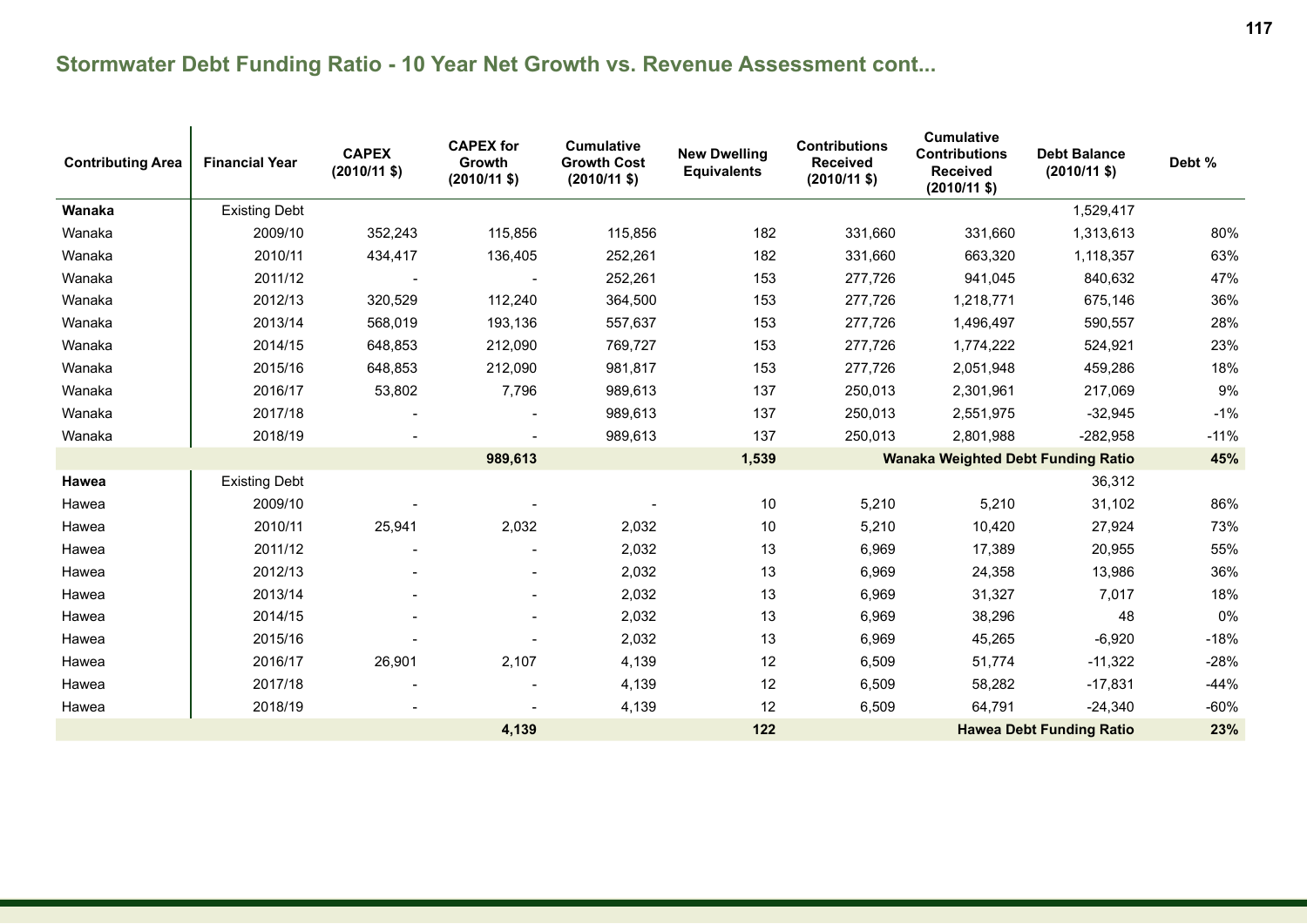| <b>Contributing Area</b> | <b>Financial Year</b> | <b>CAPEX</b><br>$(2010/11$ \$) | <b>CAPEX</b> for<br>Growth<br>$(2010/11$ \$) | <b>Cumulative</b><br><b>Growth Cost</b><br>$(2010/11$ \$) | <b>New Dwelling</b><br><b>Equivalents</b> | <b>Contributions</b><br><b>Received</b><br>$(2010/11$ \$) | <b>Cumulative</b><br><b>Contributions</b><br><b>Received</b><br>$(2010/11 \text{ $}$ | <b>Debt Balance</b><br>$(2010/11$ \$) | Debt % |
|--------------------------|-----------------------|--------------------------------|----------------------------------------------|-----------------------------------------------------------|-------------------------------------------|-----------------------------------------------------------|--------------------------------------------------------------------------------------|---------------------------------------|--------|
| Cardrona                 | <b>Existing Debt</b>  |                                |                                              |                                                           |                                           |                                                           |                                                                                      |                                       |        |
| Cardrona                 | 2009/10               |                                |                                              |                                                           | 4                                         |                                                           |                                                                                      |                                       | 0%     |
| Cardrona                 | 2010/11               |                                |                                              |                                                           | 4                                         |                                                           |                                                                                      |                                       | 0%     |
| Cardrona                 | 2011/12               |                                |                                              |                                                           | 4                                         |                                                           |                                                                                      |                                       | 0%     |
| Cardrona                 | 2012/13               |                                |                                              |                                                           | 4                                         |                                                           |                                                                                      |                                       | 0%     |
| Cardrona                 | 2013/14               |                                |                                              |                                                           | 4                                         |                                                           |                                                                                      | $\overline{\phantom{a}}$              | 0%     |
| Cardrona                 | 2014/15               |                                |                                              |                                                           | 4                                         |                                                           |                                                                                      |                                       | 0%     |
| Cardrona                 | 2015/16               |                                |                                              |                                                           | 4                                         |                                                           |                                                                                      |                                       | 0%     |
| Cardrona                 | 2016/17               |                                |                                              |                                                           | 4                                         |                                                           |                                                                                      |                                       | 0%     |
| Cardrona                 | 2017/18               |                                |                                              |                                                           | 4                                         |                                                           |                                                                                      |                                       | 0%     |
| Cardrona                 | 2018/19               |                                |                                              |                                                           | 4                                         |                                                           |                                                                                      |                                       | 0%     |
|                          |                       |                                |                                              |                                                           | 41                                        |                                                           |                                                                                      | <b>Cardrona Debt Funding Ratio</b>    | 0%     |
| Luggate                  | <b>Existing Debt</b>  |                                |                                              |                                                           |                                           |                                                           |                                                                                      | 72,147                                |        |
| Luggate                  | 2009/10               |                                |                                              |                                                           | 10                                        | 815                                                       | 815                                                                                  | 71,332                                | 99%    |
| Luggate                  | 2010/11               | 25,941                         | 4,488                                        | 4,488                                                     | 10                                        | 815                                                       | 1,631                                                                                | 75,004                                | 98%    |
| Luggate                  | 2011/12               |                                |                                              | 4,488                                                     | 11                                        | 880                                                       | 2,510                                                                                | 74,125                                | 97%    |
| Luggate                  | 2012/13               |                                |                                              | 4,488                                                     | 11                                        | 880                                                       | 3,390                                                                                | 73,245                                | 96%    |
| Luggate                  | 2013/14               |                                |                                              | 4,488                                                     | 11                                        | 880                                                       | 4,269                                                                                | 72,366                                | 94%    |
| Luggate                  | 2014/15               |                                |                                              | 4,488                                                     | 11                                        | 880                                                       | 5,149                                                                                | 71,486                                | 93%    |
| Luggate                  | 2015/16               |                                |                                              | 4,488                                                     | 11                                        | 880                                                       | 6,028                                                                                | 70,606                                | 92%    |
| Luggate                  | 2016/17               | 26,901                         | 4,654                                        | 9,141                                                     | 10                                        | 859                                                       | 6,887                                                                                | 74,402                                | 92%    |
| Luggate                  | 2017/18               |                                | $\overline{\phantom{a}}$                     | 9,141                                                     | 10                                        | 859                                                       | 7,746                                                                                | 73,543                                | 90%    |
| Luggate                  | 2018/19               |                                |                                              | 9,141                                                     | 10                                        | 859                                                       | 8,604                                                                                | 72,684                                | 89%    |
|                          |                       |                                | 9,141                                        |                                                           | 103                                       |                                                           |                                                                                      | <b>Luggate Debt Funding Ratio</b>     | 94%    |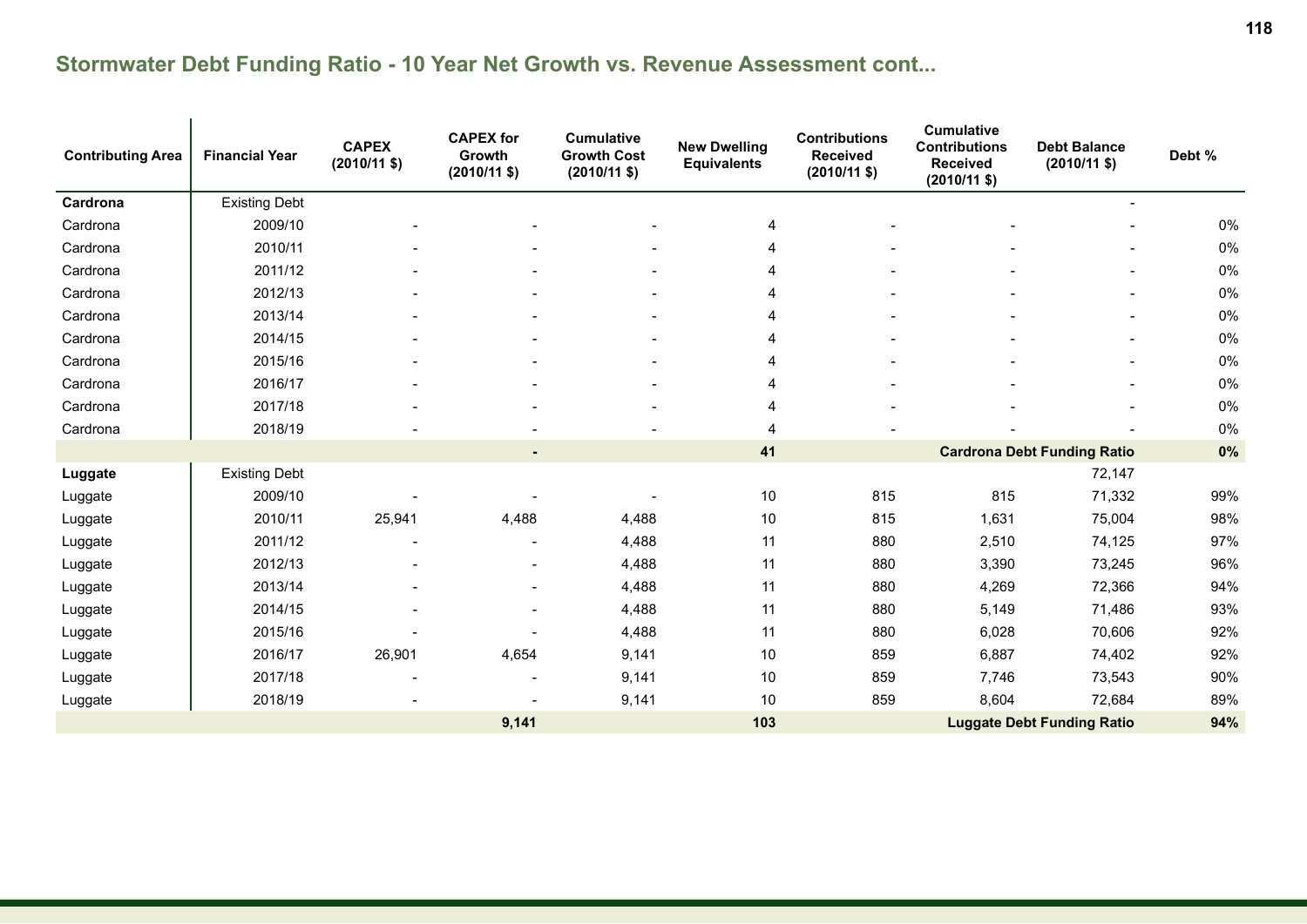| <b>Contributing Area</b> | <b>Financial Year</b> | <b>CAPEX</b><br>$(2010/11 \text{ $}$ | <b>CAPEX for</b><br>Growth<br>$(2010/11 \text{ $}$ | <b>Cumulative</b><br><b>Growth Cost</b><br>$(2010/11 \text{ $}$ | <b>New Dwelling</b><br><b>Equivalents</b> | <b>Contributions</b><br><b>Received</b><br>$(2010/11$ \$) | <b>Cumulative</b><br><b>Contributions</b><br><b>Received</b><br>$(2010/11 \text{ $}$ | <b>Debt Balance</b><br>$(2010/11 \text{$ ) | Debt % |
|--------------------------|-----------------------|--------------------------------------|----------------------------------------------------|-----------------------------------------------------------------|-------------------------------------------|-----------------------------------------------------------|--------------------------------------------------------------------------------------|--------------------------------------------|--------|
| <b>Albert Town</b>       | <b>Existing Debt</b>  |                                      |                                                    |                                                                 |                                           |                                                           |                                                                                      | 112,146                                    |        |
| Albert Town              | 2009/10               | 51,882                               | 3,503                                              | 3,503                                                           | 13                                        | 14,709                                                    | 14,709                                                                               | 100,940                                    | 87%    |
| <b>Albert Town</b>       | 2010/11               | 51,882                               | 3,503                                              | 7,007                                                           | 13                                        | 14,709                                                    | 29,419                                                                               | 89,734                                     | 75%    |
| <b>Albert Town</b>       | 2011/12               | $\overline{\phantom{a}}$             | $\overline{\phantom{a}}$                           | 7,007                                                           | 11                                        | 12,456                                                    | 41,875                                                                               | 77,278                                     | 65%    |
| Albert Town              | 2012/13               | $\overline{\phantom{a}}$             | $\overline{\phantom{a}}$                           | 7,007                                                           | 11                                        | 12,456                                                    | 54,331                                                                               | 64,822                                     | 54%    |
| Albert Town              | 2013/14               |                                      | $\overline{\phantom{a}}$                           | 7,007                                                           | 11                                        | 12,456                                                    | 66,787                                                                               | 52,366                                     | 44%    |
| <b>Albert Town</b>       | 2014/15               | $\overline{\phantom{a}}$             | $\overline{\phantom{a}}$                           | 7,007                                                           | 11                                        | 12,456                                                    | 79,243                                                                               | 39,910                                     | 33%    |
| <b>Albert Town</b>       | 2015/16               | $\overline{\phantom{0}}$             |                                                    | 7,007                                                           | 11                                        | 12,456                                                    | 91,699                                                                               | 27,454                                     | 23%    |
| Albert Town              | 2016/17               | 32,281                               | 2,180                                              | 9,186                                                           | 9                                         | 11,031                                                    | 102,730                                                                              | 18,603                                     | 15%    |
| Albert Town              | 2017/18               | $\overline{\phantom{a}}$             | $\overline{\phantom{a}}$                           | 9,186                                                           | 9                                         | 11,031                                                    | 113,761                                                                              | 7,572                                      | 6%     |
| <b>Albert Town</b>       | 2018/19               | $\overline{\phantom{a}}$             | $\overline{\phantom{a}}$                           | 9,186                                                           | 9                                         | 11,031                                                    | 124,792                                                                              | $-3,459$                                   | $-3%$  |
|                          |                       |                                      | 9,186                                              |                                                                 | 107                                       |                                                           |                                                                                      | <b>Albert Town Debt Funding Ratio</b>      | 60%    |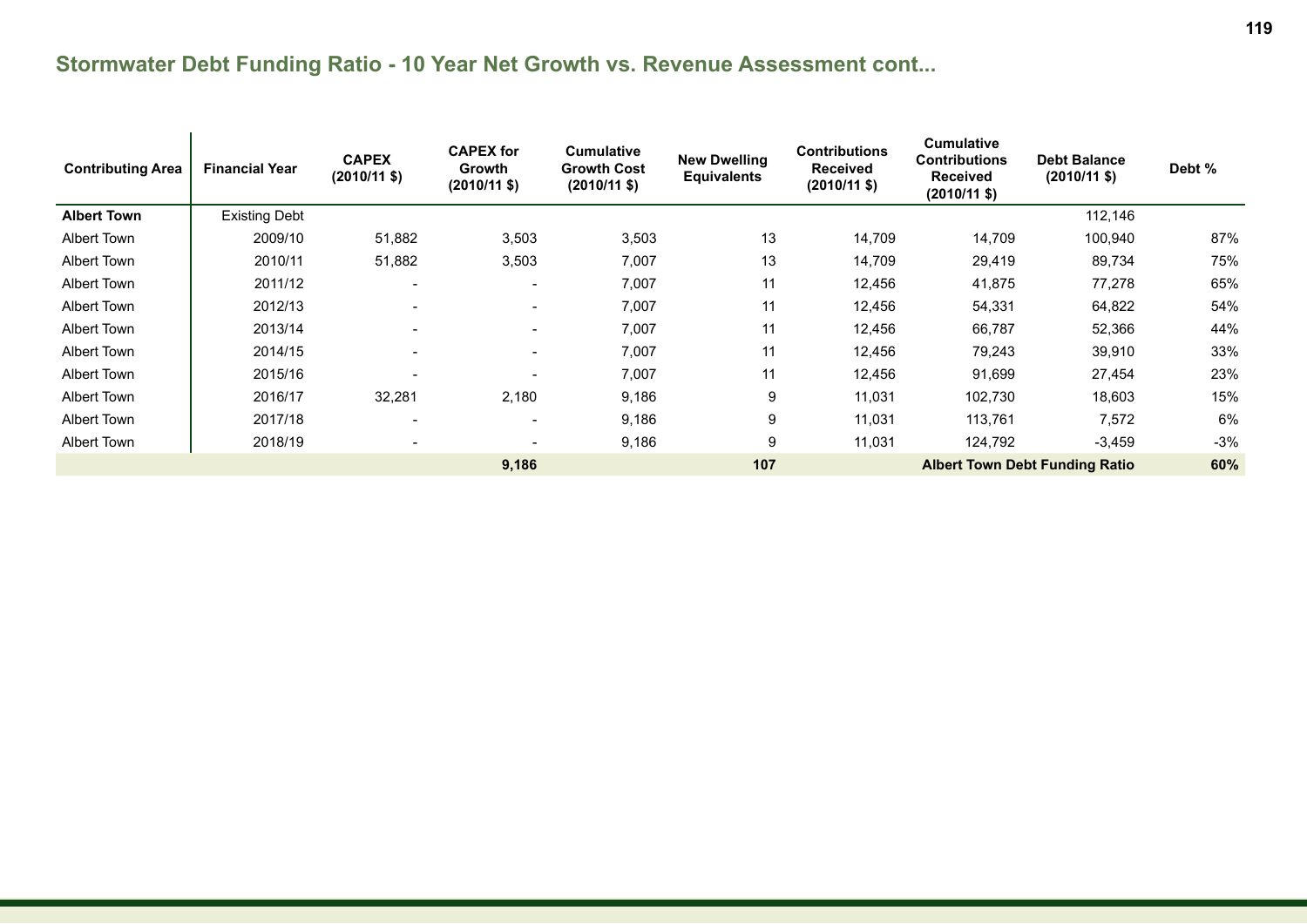#### **Reserve Improvements & Community Facilities - Capital Expenditure for Development Contributions (Excluding GST)**

| <b>Project Summaries (GL Code Location)</b> | 10 Year Total<br><b>Capital Cost</b><br>$(2010/11 \text{$ ) | <b>Capital Cost</b><br><b>Funded by</b><br><b>Growth</b><br>$(2010/11 \text{$ ) | <b>Capital Cost Funded</b><br>by Other Sources<br>$(2010/11 \text{$ ) | Percentage<br><b>Attributable</b><br>to Growth | <b>Growth Cost</b><br>(Capacity)<br>Consumed in 10<br>Year Period - Inc<br><b>Interest</b><br><b>All Expenditure</b><br>$(2010/11 \text{$ ) | <b>Weighted Average</b><br>No of Dwelling<br><b>Equivalents</b><br><b>Apportioning</b><br><b>Growth Cost Over</b><br><b>10 Year Period</b> | <b>Contribution</b><br>Per Lot<br>$(2010/11 \text{ $})$ |
|---------------------------------------------|-------------------------------------------------------------|---------------------------------------------------------------------------------|-----------------------------------------------------------------------|------------------------------------------------|---------------------------------------------------------------------------------------------------------------------------------------------|--------------------------------------------------------------------------------------------------------------------------------------------|---------------------------------------------------------|
| <b>Reserve Improvements - Wakatipu</b>      |                                                             |                                                                                 |                                                                       |                                                |                                                                                                                                             |                                                                                                                                            |                                                         |
| Parks and Reserves - Wakatipu Ward          | 13,745,301                                                  | 2,283,372                                                                       | 11,461,929                                                            | 17%                                            | 3,754,583                                                                                                                                   | 3581                                                                                                                                       | 1,048                                                   |
| Walkways - Wakatipu Ward                    | 1,485,735                                                   | 359,604                                                                         | 1,126,131                                                             | 24%                                            | 1,077,885                                                                                                                                   | 3581                                                                                                                                       | 301                                                     |
| Council Land - Reserve Land - Wakatipu      |                                                             |                                                                                 |                                                                       | 0%                                             | 36,153                                                                                                                                      | 3581                                                                                                                                       | 10                                                      |
| Cemeteries - Wakatipu Ward                  | 159,110                                                     | 128,288                                                                         | 30,822                                                                | 81%                                            | 82,546                                                                                                                                      | 3581                                                                                                                                       | 23                                                      |
|                                             | 15,390,146                                                  | 2,771,264                                                                       | 12,618,882                                                            |                                                | 4,951,167                                                                                                                                   |                                                                                                                                            | 1,383                                                   |
| Reserve Improvements - Wanaka               |                                                             |                                                                                 |                                                                       |                                                |                                                                                                                                             |                                                                                                                                            |                                                         |
| Parks and Reserves - Wanaka Ward            | 5,747,493                                                   | 925,677                                                                         | 4,821,816                                                             | 16%                                            | 2,343,992                                                                                                                                   | 2296                                                                                                                                       | 1,021                                                   |
| Walkways - Wanaka Ward                      | 842,466                                                     | 302,322                                                                         | 540,143                                                               | 36%                                            | 627,421                                                                                                                                     | 2296                                                                                                                                       | 273                                                     |
| Council Land - Reserve Land - Wanaka        |                                                             |                                                                                 | $\blacksquare$                                                        | 0%                                             | 671,458                                                                                                                                     | 2296                                                                                                                                       | 292                                                     |
| Council Land - Reserve Land - Hawea         |                                                             |                                                                                 |                                                                       | 0%                                             | 3,136                                                                                                                                       | 2296                                                                                                                                       | 1                                                       |
| Cemeteries - Wanaka Ward                    | 174,384                                                     | 174,384                                                                         |                                                                       | 100%                                           | 206,648                                                                                                                                     | 2296                                                                                                                                       | 90                                                      |
|                                             | 6,764,342                                                   | 1,402,383                                                                       | 5,361,959                                                             |                                                | 3,852,654                                                                                                                                   |                                                                                                                                            | 1.678                                                   |
| <b>Reserve Improvements - District Wide</b> |                                                             |                                                                                 |                                                                       |                                                |                                                                                                                                             |                                                                                                                                            |                                                         |
| Parks and Reserves - Wakatipu Ward          | 854,531                                                     | 235,598                                                                         | 618,933                                                               | 28%                                            | 448,134                                                                                                                                     | 5877                                                                                                                                       | 76                                                      |
| Parks and Reserves - Wanaka Ward            | 795,548                                                     | 243,693                                                                         | 551,855                                                               | 31%                                            | 137,856                                                                                                                                     | 5877                                                                                                                                       | 23                                                      |
|                                             | 1,650,079                                                   | 479,291                                                                         | 1,170,788                                                             |                                                | 585,990                                                                                                                                     |                                                                                                                                            | 100                                                     |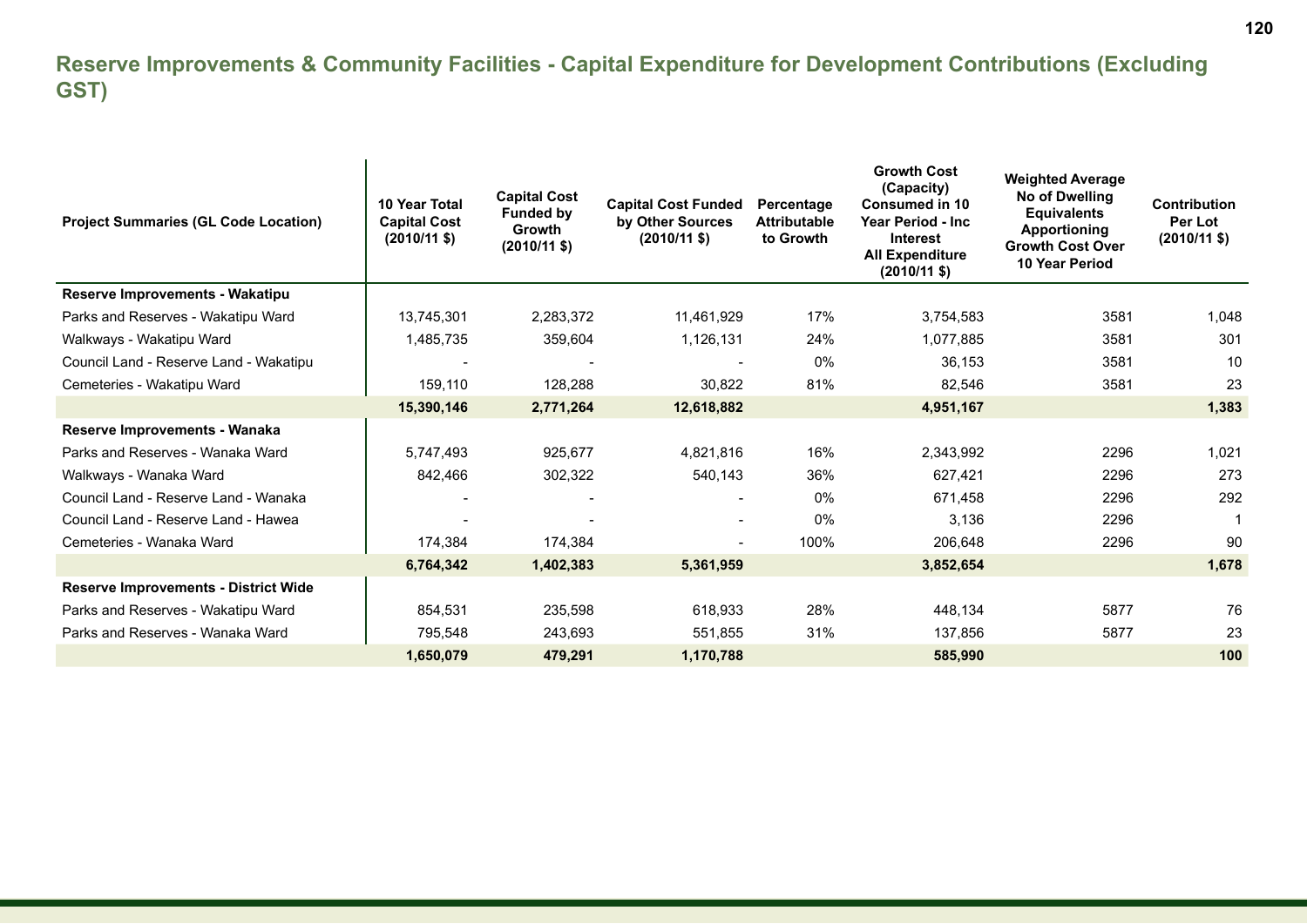#### **Reserve Improvements & Community Facilities - Capital Expenditure for Development Contributions (Excluding GST) cont...**

| <b>Project Summaries (GL Code Location)</b>     | 10 Year Total<br><b>Capital Cost</b><br>$(2010/11 \text{ $}$ | <b>Capital Cost</b><br><b>Funded by</b><br><b>Growth</b><br>$(2010/11 \text{ $}$ | <b>Capital Cost Funded</b><br>by Other Sources<br>$(2010/11 \text{ $})$ | Percentage<br><b>Attributable</b><br>to Growth | <b>Growth Cost</b><br>(Capacity)<br><b>Consumed in 10</b><br>Year Period - Inc<br><b>Interest</b><br><b>All Expenditure</b><br>$(2010/11 \text{$ }) | <b>Weighted Average</b><br>No of Dwelling<br><b>Equivalents</b><br><b>Apportioning</b><br><b>Growth Cost Over</b><br><b>10 Year Period</b> | <b>Contribution</b><br>Per Lot<br>$(2010/11 \text{ $}$ |
|-------------------------------------------------|--------------------------------------------------------------|----------------------------------------------------------------------------------|-------------------------------------------------------------------------|------------------------------------------------|-----------------------------------------------------------------------------------------------------------------------------------------------------|--------------------------------------------------------------------------------------------------------------------------------------------|--------------------------------------------------------|
| <b>Community Facilities - Wakatipu</b>          |                                                              |                                                                                  |                                                                         |                                                |                                                                                                                                                     |                                                                                                                                            |                                                        |
| Council Land - Non-Reserve - Wakatipu           |                                                              |                                                                                  |                                                                         | 0%                                             | 87,474                                                                                                                                              | 3581                                                                                                                                       | 24                                                     |
| Waterways Facilities - Wakatipu Ward            | 361,952                                                      | 58,954                                                                           | 302,998                                                                 | 16%                                            | 181,986                                                                                                                                             | 3581                                                                                                                                       | 51                                                     |
| Halls - Queenstown                              | 439,740                                                      | 24,489                                                                           | 415,251                                                                 | 6%                                             | 718,730                                                                                                                                             | 3581                                                                                                                                       | 201                                                    |
| Halls - Events Centre (includes Aquatic Centre) | 30,928,187                                                   | 5,275,163                                                                        | 25,653,024                                                              | 17%                                            | 6,423,578                                                                                                                                           | 3581                                                                                                                                       | 1,794                                                  |
| Halls - Lake Hayes Pavillion                    | 12,000                                                       |                                                                                  | 12,000                                                                  | 0%                                             |                                                                                                                                                     | 3581                                                                                                                                       |                                                        |
| Halls - Arrowtown                               | 351,781                                                      | 17,794                                                                           | 333,987                                                                 | 5%                                             | 28,420                                                                                                                                              | 3581                                                                                                                                       | 8                                                      |
| Halls - Glenorchy                               | 153,699                                                      |                                                                                  | 153,699                                                                 | 0%                                             | 2,504                                                                                                                                               | 3581                                                                                                                                       |                                                        |
| Halls - Queenstown Community Centre             | 25,685                                                       | 8,916                                                                            | 16,769                                                                  | 35%                                            | 37,710                                                                                                                                              | 3581                                                                                                                                       | 11                                                     |
| <b>Buildings - Heritage</b>                     |                                                              |                                                                                  |                                                                         | $0\%$                                          | 120,260                                                                                                                                             | 3581                                                                                                                                       | 34                                                     |
| Buildings - Toilets - Wakatipu Ward             | 3,092,261                                                    | 298,278                                                                          | 2,793,983                                                               | 10%                                            | 650,363                                                                                                                                             | 3581                                                                                                                                       | 182                                                    |
| <b>Community Development - Swimming Pools</b>   | 16,336                                                       | 3,359                                                                            | 12,977                                                                  | 21%                                            | 3,506,890                                                                                                                                           | 3581                                                                                                                                       | 979                                                    |
| Libraries - Queenstown                          | 1,609,589                                                    | 52,269                                                                           | 1,557,320                                                               | 3%                                             | 76,417                                                                                                                                              | 3581                                                                                                                                       | 21                                                     |
| Libraries - Arrowtown                           | 645,972                                                      | 57,516                                                                           | 588,456                                                                 | 9%                                             | 31,578                                                                                                                                              | 3581                                                                                                                                       | 9                                                      |
| Libraries - Glenorchy                           | 225,424                                                      | 3,717                                                                            | 221,707                                                                 | 2%                                             | 6,468                                                                                                                                               | 3581                                                                                                                                       | 2                                                      |
| Libraries - Kingston                            | 51,233                                                       |                                                                                  | 51,233                                                                  | 0%                                             |                                                                                                                                                     | 3581                                                                                                                                       |                                                        |
|                                                 | 37,913,858                                                   | 5,800,455                                                                        | 32,113,403                                                              |                                                | 11,872,377                                                                                                                                          |                                                                                                                                            | 3,315                                                  |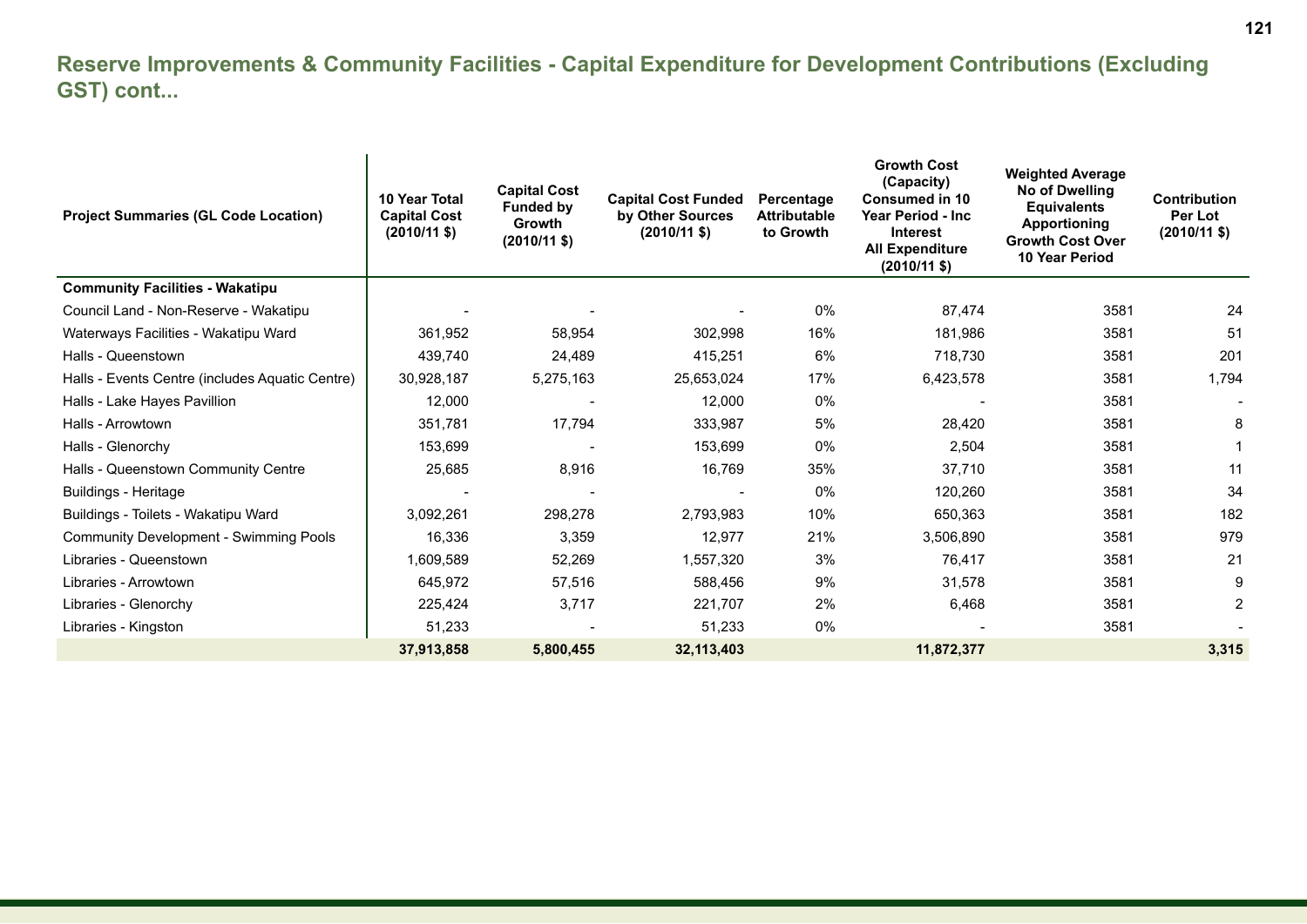#### **Reserve Improvements & Community Facilities - Capital Expenditure for Development Contributions (Excluding GST) cont...**

| <b>Project Summaries (GL Code Location)</b>   | 10 Year Total<br><b>Capital Cost</b><br>$(2010/11 \text{ $}$ | <b>Capital Cost</b><br><b>Funded by</b><br><b>Growth</b><br>$(2010/11 \text{ $}$ | <b>Capital Cost Funded</b><br>by Other Sources<br>$(2010/11 \text{ $})$ | Percentage<br><b>Attributable</b><br>to Growth | <b>Growth Cost</b><br>(Capacity)<br><b>Consumed in 10</b><br>Year Period - Inc<br><b>Interest</b><br><b>All Expenditure</b><br>$(2010/11 \text{$ ) | <b>Weighted Average</b><br>No of Dwelling<br><b>Equivalents</b><br>Apportioning<br><b>Growth Cost Over</b><br><b>10 Year Period</b> | <b>Contribution</b><br>Per Lot<br>$(2010/11$ \$) |
|-----------------------------------------------|--------------------------------------------------------------|----------------------------------------------------------------------------------|-------------------------------------------------------------------------|------------------------------------------------|----------------------------------------------------------------------------------------------------------------------------------------------------|-------------------------------------------------------------------------------------------------------------------------------------|--------------------------------------------------|
| <b>Community Facilities - Wanaka</b>          |                                                              |                                                                                  |                                                                         |                                                |                                                                                                                                                    |                                                                                                                                     |                                                  |
| Waterways Facilities - Wanaka Ward            | 2,077,705                                                    | 1,184,512                                                                        | 893,194                                                                 | 57%                                            | 807,536                                                                                                                                            | 2296                                                                                                                                | 352                                              |
| Halls - Arts & Community Centre               | 82,055                                                       | 4,262                                                                            | 77,793                                                                  | 5%                                             | 1,202,303                                                                                                                                          | 2296                                                                                                                                | 524                                              |
| Halls - Hawea                                 | 30,548                                                       |                                                                                  | 30,548                                                                  | 0%                                             | 3,981                                                                                                                                              | 2296                                                                                                                                | $\overline{2}$                                   |
| Halls - Luggate                               | 30,822                                                       |                                                                                  | 30,822                                                                  | 0%                                             | 15,582                                                                                                                                             | 2296                                                                                                                                | 7                                                |
| Halls - Cardrona                              | 41,096                                                       |                                                                                  | 41,096                                                                  | 0%                                             | 30,057                                                                                                                                             | 2296                                                                                                                                | 13                                               |
| Halls - Wanaka Community Centre               | 309,616                                                      | 35,712                                                                           | 273,905                                                                 | 12%                                            | 1,384,548                                                                                                                                          | 2296                                                                                                                                | 603                                              |
| Halls - Wanaka Sports Facility                | 10,273,973                                                   | 3,712,138                                                                        | 6,561,835                                                               | 36%                                            | 1,406,161                                                                                                                                          | 2296                                                                                                                                | 612                                              |
| Buildings - Toilets - Wanaka Ward             | 1,477,505                                                    | 223,865                                                                          | 1,253,641                                                               | 15%                                            | 387,565                                                                                                                                            | 2296                                                                                                                                | 169                                              |
| <b>Community Development - Swimming Pools</b> | 777,325                                                      | 9,184                                                                            | 768,141                                                                 | $1\%$                                          | 44,532                                                                                                                                             | 2296                                                                                                                                | 19                                               |
| Wanaka Aquatic Centre                         |                                                              |                                                                                  |                                                                         | 0%                                             |                                                                                                                                                    | 2296                                                                                                                                |                                                  |
| Libraries - Wanaka                            | 1,071,109                                                    | 22,524                                                                           | 1,048,585                                                               | 2%                                             | 228,483                                                                                                                                            | 2296                                                                                                                                | 99                                               |
| Libraries - Hawea                             | 133,233                                                      | 7,823                                                                            | 125.410                                                                 | 6%                                             | 6,729                                                                                                                                              | 2296                                                                                                                                | 3                                                |
|                                               | 16,304,987                                                   | 5,200,018                                                                        | 11,104,969                                                              |                                                | 5,517,476                                                                                                                                          |                                                                                                                                     | 2,403                                            |
| <b>Community Facilities - District Wide</b>   |                                                              |                                                                                  |                                                                         |                                                |                                                                                                                                                    |                                                                                                                                     |                                                  |
| <b>Halls - Events Centre</b>                  |                                                              |                                                                                  |                                                                         | 0%                                             | 119,845                                                                                                                                            | 5877                                                                                                                                | 20                                               |
| <b>Rural Fire - District Wide</b>             | 658,103                                                      | 32,321                                                                           | 625,782                                                                 | 5%                                             | 15,841                                                                                                                                             | 5877                                                                                                                                | 3                                                |
| Halls - Lake Hayes Pavillion                  | 84,760                                                       | 10,360                                                                           | 74,400                                                                  | 12%                                            | 88,271                                                                                                                                             | 5877                                                                                                                                | 15                                               |
| <b>Community Development - District Wide</b>  |                                                              |                                                                                  |                                                                         | 0%                                             | 150,448                                                                                                                                            | 5877                                                                                                                                | 26                                               |
|                                               | 742,863                                                      | 42,681                                                                           | 700,182                                                                 |                                                | 374,404                                                                                                                                            |                                                                                                                                     | 64                                               |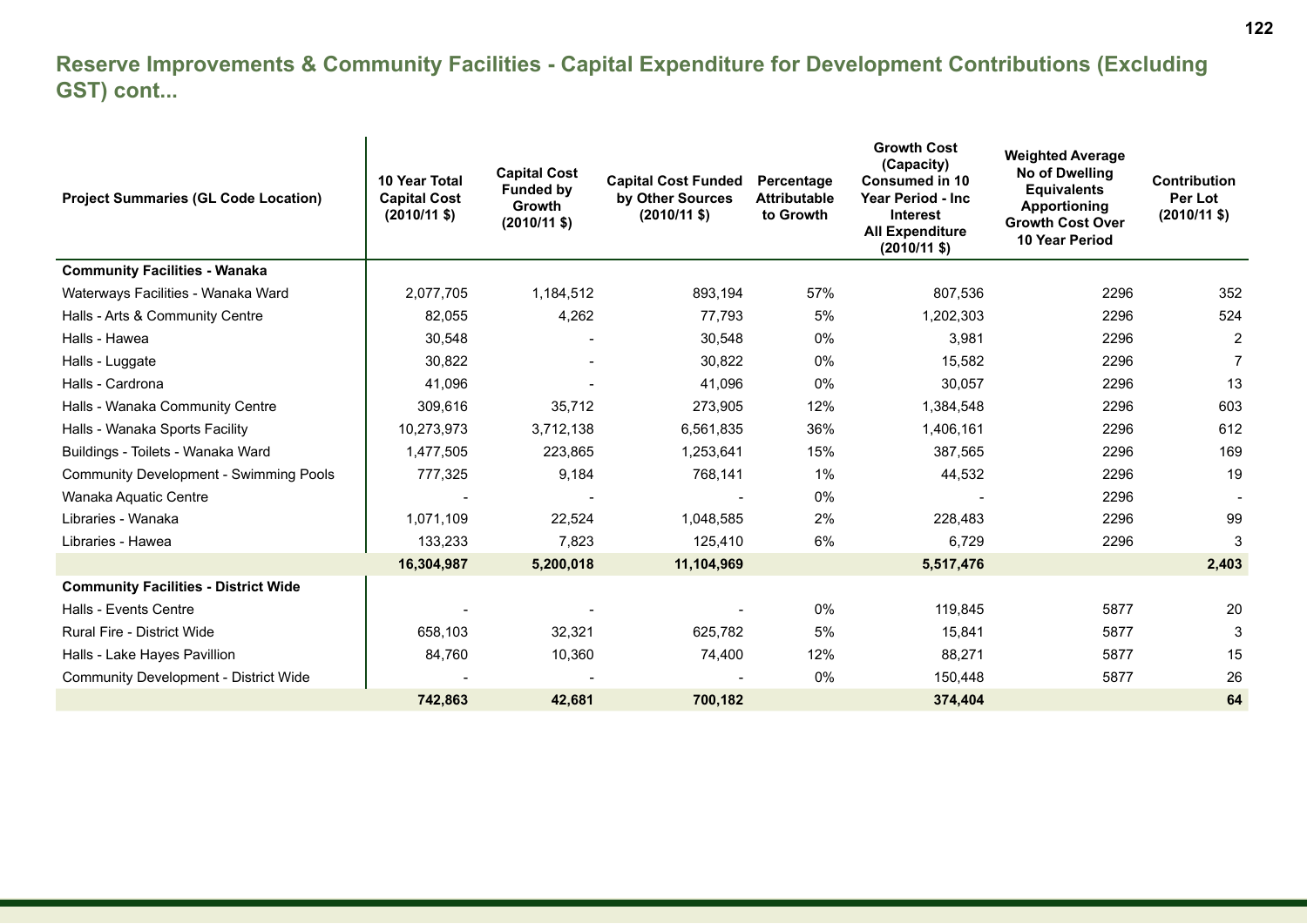### **Reserve Improvements and Community Facilities - Debt Funding Ratio - 10 Year Net Growth vs. Revenue Assessment**

| <b>Contributing Area</b>               | <b>Financial</b><br>Year | <b>CAPEX</b><br>$(2010/11$ \$) | <b>CAPEX for</b><br>Growth<br>$(2010/11$ \$) | <b>Cumulative</b><br><b>Growth Cost</b><br>$(2010/11$ \$) | <b>New</b><br><b>Dwelling</b><br><b>Equivalents</b> | <b>Contributions</b><br><b>Received</b><br>$(2010/11 \text{ $}$ | <b>Cumulative</b><br><b>Contributions</b><br><b>Received</b><br>$(2010/11$ \$) | <b>Net Cost</b><br><b>Balance</b><br>$(2010/11$ \$) | Debt % |
|----------------------------------------|--------------------------|--------------------------------|----------------------------------------------|-----------------------------------------------------------|-----------------------------------------------------|-----------------------------------------------------------------|--------------------------------------------------------------------------------|-----------------------------------------------------|--------|
| <b>Wakatipu - Reserve Improvements</b> | <b>Existing Debt</b>     |                                |                                              |                                                           |                                                     |                                                                 |                                                                                | 1,931,389                                           |        |
| Wakatipu                               | 2009/10                  | 999,602                        | 175,083                                      | 175,083                                                   | 349                                                 | 482,012                                                         | 482,012                                                                        | 1,624,460                                           | 77%    |
| Wakatipu                               | 2010/11                  | 411,263                        | 87,766                                       | 262,849                                                   | 349                                                 | 482,012                                                         | 964,024                                                                        | 1,230,214                                           | 56%    |
| Wakatipu                               | 2011/12                  | 1,986,986                      | 352,603                                      | 615,452                                                   | 362                                                 | 501,005                                                         | 1,465,029                                                                      | 1,081,811                                           | 42%    |
| Wakatipu                               | 2012/13                  | 2,948,630                      | 514,213                                      | 1,129,665                                                 | 362                                                 | 501,005                                                         | 1,966,034                                                                      | 1,095,019                                           | 36%    |
| Wakatipu                               | 2013/14                  | 1,767,123                      | 307,513                                      | 1,437,177                                                 | 362                                                 | 501,005                                                         | 2,467,040                                                                      | 901,527                                             | 27%    |
| Wakatipu                               | 2014/15                  | 1,812,329                      | 349,379                                      | 1,786,556                                                 | 362                                                 | 501,005                                                         | 2,968,045                                                                      | 749,900                                             | 20%    |
| Wakatipu                               | 2015/16                  | 1,541,096                      | 343,274                                      | 2,129,830                                                 | 362                                                 | 501,005                                                         | 3,469,050                                                                      | 592,169                                             | 15%    |
| Wakatipu                               | 2016/17                  | 960,616                        | 117,410                                      | 2,247,239                                                 | 357                                                 | 494,039                                                         | 3,963,089                                                                      | 215,539                                             | 5%     |
| Wakatipu                               | 2017/18                  | 2,007,021                      | 389,988                                      | 2,637,227                                                 | 357                                                 | 494,039                                                         | 4,457,128                                                                      | 111,488                                             | 2%     |
| Wakatipu                               | 2018/19                  | 955,479                        | 134,037                                      | 2,771,264                                                 | 357                                                 | 494,039                                                         | 4,951,167                                                                      | $-248,515$                                          | $-5%$  |
|                                        |                          |                                | 2,771,264                                    |                                                           | 3,581                                               |                                                                 | <b>Wakatipu Weighted Debt Funding Ratio</b>                                    |                                                     | 42%    |
| <b>Wakatipu - Community Facilities</b> | <b>Existing Debt</b>     |                                |                                              |                                                           |                                                     |                                                                 |                                                                                | 9,541,669                                           |        |
| Wakatipu                               | 2009/10                  | 1,251,129                      | 184,263                                      | 184,263                                                   | 349                                                 | 1,155,814                                                       | 1,155,814                                                                      | 8,570,118                                           | 88%    |
| Wakatipu                               | 2010/11                  | 1,899,299                      | 253,636                                      | 473,899                                                   | 349                                                 | 1,155,814                                                       | 2,311,628                                                                      | 7,667,941                                           | 77%    |
| Wakatipu                               | 2011/12                  | 1,713,185                      | 277,218                                      | 715,117                                                   | 362                                                 | 1,201,358                                                       | 3,512,985                                                                      | 6,743,801                                           | 66%    |
| Wakatipu                               | 2012/13                  | 6,497,774                      | 1,377,257                                    | 2,092,374                                                 | 362                                                 | 1,201,358                                                       | 4,714,343                                                                      | 6,919,700                                           | 59%    |
| Wakatipu                               | 2013/14                  | 19,603,459                     | 2,902,664                                    | 4,995,037                                                 | 362                                                 | 1,201,358                                                       | 5,915,700                                                                      | 8,621,006                                           | 59%    |
| Wakatipu                               | 2014/15                  | 4,468,151                      | 628,091                                      | 5,623,128                                                 | 362                                                 | 1,201,358                                                       | 7,117,058                                                                      | 8,047,739                                           | 53%    |
| Wakatipu                               | 2015/16                  | 605,137                        | 63,608                                       | 5,686,736                                                 | 362                                                 | 1,201,358                                                       | 8,318,415                                                                      | 6,909,989                                           | 45%    |
| Wakatipu                               | 2016/17                  | 620,548                        | 21,102                                       | 5,707,838                                                 | 357                                                 | 1,184,654                                                       | 9,503,069                                                                      | 5,746,438                                           | 38%    |
| Wakatipu                               | 2017/18                  | 507,534                        | 46,779                                       | 5,754,617                                                 | 357                                                 | 1,184,654                                                       | 10,687,723                                                                     | 4,608,563                                           | 30%    |
| Wakatipu                               | 2018/19                  | 800,342                        | 45,838                                       | 5,800,455                                                 | 357                                                 | 1,184,654                                                       | 11,872,377                                                                     | 3,469,747                                           | 23%    |
|                                        |                          |                                | 5,800,455                                    |                                                           | 3,581                                               |                                                                 | <b>Wakatipu Weighted Debt Funding Ratio</b>                                    |                                                     | 58%    |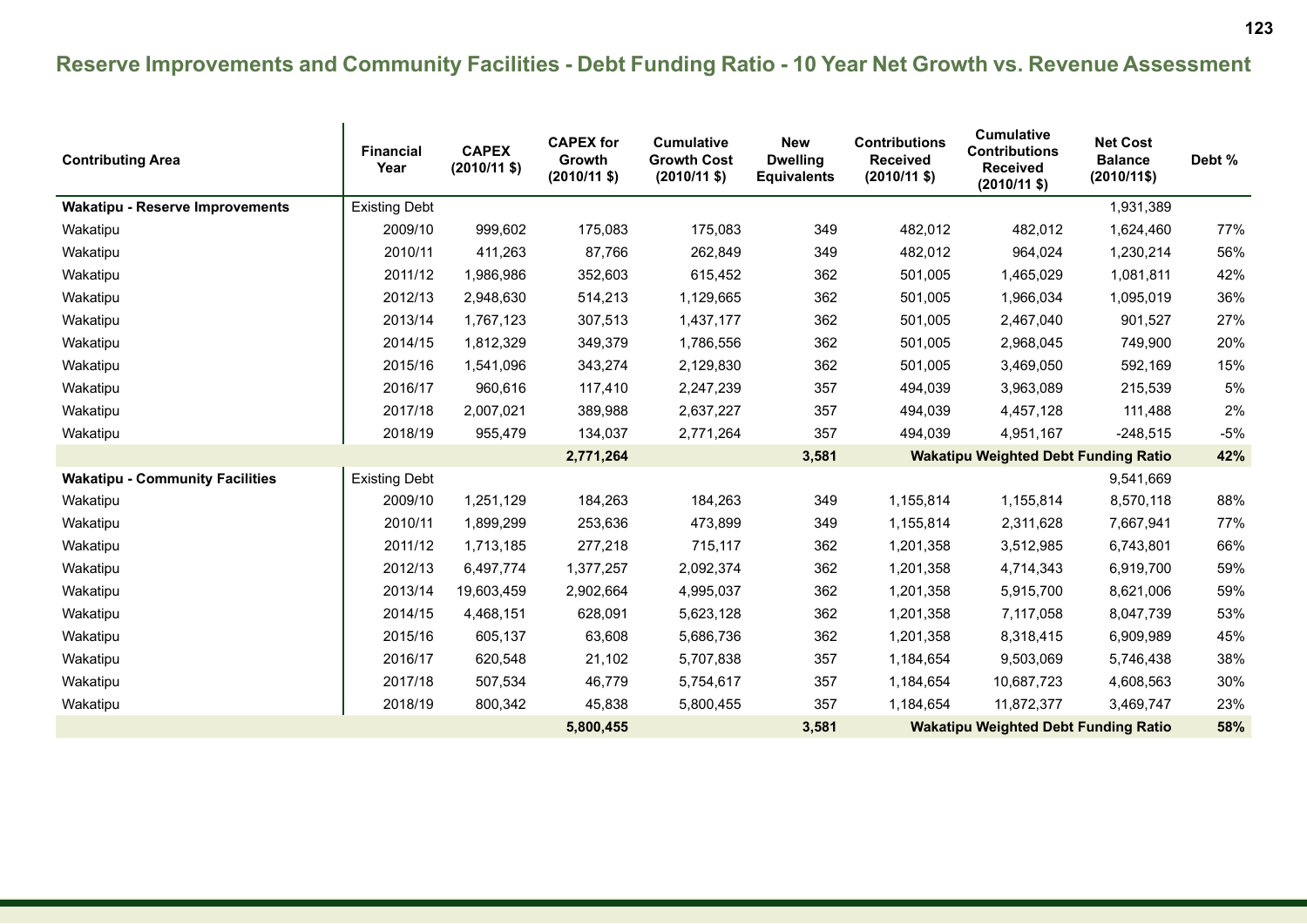#### **Reserve Improvements and Community Facilities - Debt Funding Ratio - 10 Year Net Growth vs. Revenue Assessment cont...**

| <b>Contributing Area</b>             | <b>Financial</b><br>Year | <b>CAPEX</b><br>$(2010/11$ \$) | <b>CAPEX for</b><br>Growth<br>(2010/11 \$" | <b>Cumulative</b><br><b>Growth Cost</b><br>$(2010/11 \text{$ }) | <b>New</b><br><b>Dwelling</b><br><b>Equivalents</b> | <b>Contributions</b><br><b>Received</b><br>$(2010/11 \text{$ }) | <b>Cumulative</b><br><b>Contributions</b><br><b>Received</b><br>$(2010/11$ \$) | <b>Net Cost</b><br><b>Balance</b><br>$(2010/11$ \$) | Debt %  |
|--------------------------------------|--------------------------|--------------------------------|--------------------------------------------|-----------------------------------------------------------------|-----------------------------------------------------|-----------------------------------------------------------------|--------------------------------------------------------------------------------|-----------------------------------------------------|---------|
| Wanaka - Reserve Improvements        | <b>Existing Debt</b>     |                                |                                            |                                                                 |                                                     |                                                                 |                                                                                |                                                     |         |
| Wanaka                               | 2009/10                  | 475,685                        | 240,936                                    | 240,936                                                         | 261                                                 | 438,279                                                         | 438,279                                                                        | $-197,343$                                          | $-82%$  |
| Wanaka                               | 2010/11                  | 114,000                        | 11,200                                     | 252,136                                                         | 261                                                 | 438,279                                                         | 876,557                                                                        | $-624,421$                                          | $-248%$ |
| Wanaka                               | 2011/12                  | 344,178                        | 116,035                                    | 368,171                                                         | 232                                                 | 388,471                                                         | 1,265,028                                                                      | $-896.857$                                          | $-244%$ |
| Wanaka                               | 2012/13                  | 1,325,342                      | 278,241                                    | 646,412                                                         | 232                                                 | 388,471                                                         | 1,653,499                                                                      | $-1,007,087$                                        | $-156%$ |
| Wanaka                               | 2013/14                  | 683,219                        | 110,085                                    | 756,496                                                         | 232                                                 | 388,471                                                         | 2,041,969                                                                      | $-1,285,473$                                        | $-170%$ |
| Wanaka                               | 2014/15                  | 883,562                        | 193,141                                    | 949,638                                                         | 232                                                 | 388,471                                                         | 2,430,440                                                                      | $-1,480,802$                                        | $-156%$ |
| Wanaka                               | 2015/16                  | 703,767                        | 62,087                                     | 1,011,724                                                       | 232                                                 | 388,471                                                         | 2,818,910                                                                      | $-1,807,186$                                        | $-179%$ |
| Wanaka                               | 2016/17                  | 873,288                        | 173,493                                    | 1,185,217                                                       | 205                                                 | 344,581                                                         | 3,163,491                                                                      | $-1,978,274$                                        | $-167%$ |
| Wanaka                               | 2017/18                  | 477,740                        | 69,871                                     | 1,255,088                                                       | 205                                                 | 344,581                                                         | 3,508,073                                                                      | $-2,252,984$                                        | $-180%$ |
| Wanaka                               | 2018/19                  | 883,562                        | 147,295                                    | 1,402,383                                                       | 205                                                 | 344,581                                                         | 3,852,654                                                                      | $-2,450,270$                                        | $-175%$ |
|                                      |                          |                                | 1,402,383                                  |                                                                 | 2,296                                               |                                                                 | <b>Wanaka Weighted Debt Funding Ratio</b>                                      |                                                     | 0%      |
| <b>Wanaka - Community Facilities</b> | <b>Existing Debt</b>     |                                |                                            |                                                                 |                                                     |                                                                 |                                                                                | 169,629                                             |         |
| Wanaka                               | 2009/10                  | 1,492,231                      | 580,397                                    | 580,397                                                         | 261                                                 | 627,669                                                         | 627,669                                                                        | 122,357                                             | 16%     |
| Wanaka                               | 2010/11                  | 1,050,256                      | 217,613                                    | 798,010                                                         | 261                                                 | 627,669                                                         | 1,255,338                                                                      | $-287,699$                                          | $-30%$  |
| Wanaka                               | 2011/12                  | 6,325,171                      | 2,230,032                                  | 3,028,448                                                       | 232                                                 | 556,338                                                         | 1,811,676                                                                      | 1,385,995                                           | 43%     |
| Wanaka                               | 2012/13                  | 3,606,164                      | 1,178,267                                  | 4,206,715                                                       | 232                                                 | 556,338                                                         | 2,368,014                                                                      | 2,007,924                                           | 46%     |
| Wanaka                               | 2013/14                  | 1,103,425                      | 585,030                                    | 4,791,745                                                       | 232                                                 | 556,338                                                         | 2,924,352                                                                      | 2,036,617                                           | 41%     |
| Wanaka                               | 2014/15                  | 1,093,151                      | 277,011                                    | 5,068,756                                                       | 232                                                 | 556,338                                                         | 3,480,690                                                                      | 1,757,290                                           | 34%     |
| Wanaka                               | 2015/16                  | 358,562                        | 45,622                                     | 5,114,377                                                       | 232                                                 | 556,338                                                         | 4,037,028                                                                      | 1,246,573                                           | 24%     |
| Wanaka                               | 2016/17                  | 522,945                        | 40,654                                     | 5,155,031                                                       | 205                                                 | 493,483                                                         | 4,530,511                                                                      | 793,745                                             | 15%     |
| Wanaka                               | 2017/18                  | 363,699                        | 28,183                                     | 5, 183, 214                                                     | 205                                                 | 493,483                                                         | 5,023,993                                                                      | 328,445                                             | 6%      |
| Wanaka                               | 2018/19                  | 389,384                        | 17,209                                     | 5,200,423                                                       | 205                                                 | 493,483                                                         | 5,517,476                                                                      | $-147,829$                                          | $-3%$   |
|                                      |                          |                                | 5,200,423                                  |                                                                 | 2,296                                               |                                                                 | <b>Wanaka Weighted Debt Funding Ratio</b>                                      |                                                     | 33%     |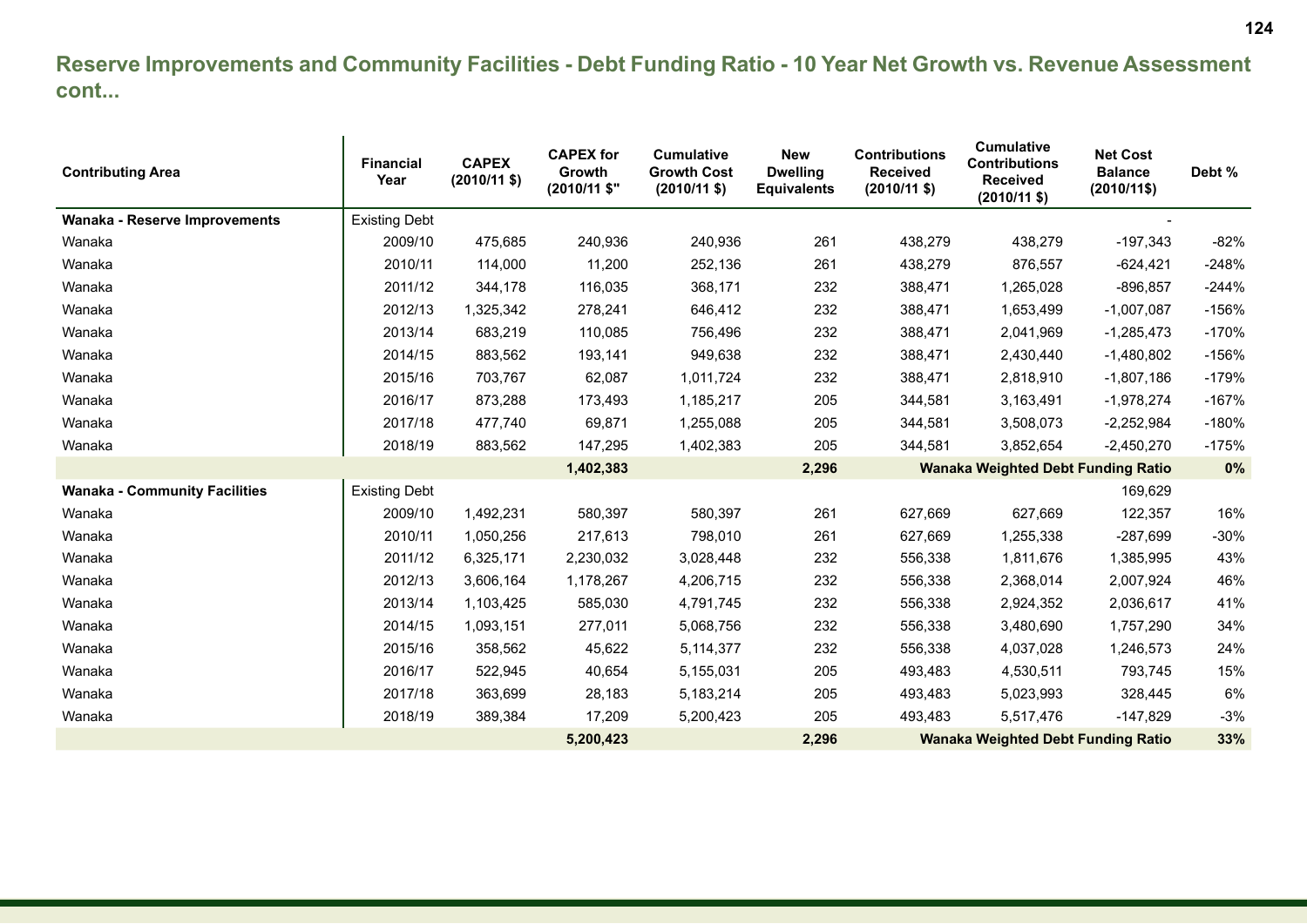#### **Reserve Improvements and Community Facilities - Debt Funding Ratio - 10 Year Net Growth vs. Revenue Assessment cont...**

| <b>Contributing Area</b>                    | <b>Financial</b><br>Year | <b>CAPEX</b><br>$(2010/11$ \$) | <b>CAPEX for</b><br>Growth<br>(2010/11 \$" | <b>Cumulative</b><br><b>Growth Cost</b><br>$(2010/11 \text{$ }) | <b>New</b><br><b>Dwelling</b><br><b>Equivalents</b> | <b>Contributions</b><br><b>Received</b><br>$(2010/11$ \$) | Cumulative<br><b>Contributions</b><br><b>Received</b><br>$(2010/11$ \$) | <b>Net Cost</b><br><b>Balance</b><br>$(2010/11\$ | Debt % |
|---------------------------------------------|--------------------------|--------------------------------|--------------------------------------------|-----------------------------------------------------------------|-----------------------------------------------------|-----------------------------------------------------------|-------------------------------------------------------------------------|--------------------------------------------------|--------|
| <b>District Wide - Reserve Improvements</b> | <b>Existing Debt</b>     |                                |                                            |                                                                 |                                                     |                                                           |                                                                         |                                                  |        |
| <b>District Wide</b>                        | 2009/10                  | 389,257                        | 129,874                                    | 129,874                                                         | 610                                                 | 60,804                                                    | 60,804                                                                  | 69,070                                           | 53%    |
| <b>District Wide</b>                        | 2010/11                  | 105,000                        | 28,551                                     | 158,426                                                         | 610                                                 | 60,804                                                    | 121,609                                                                 | 36,817                                           | 23%    |
| District Wide                               | 2011/12                  | 256,849                        | 78,398                                     | 236,823                                                         | 594                                                 | 59,214                                                    | 180,823                                                                 | 56,000                                           | 24%    |
| <b>District Wide</b>                        | 2012/13                  |                                |                                            | 236,823                                                         | 594                                                 | 59,214                                                    | 240,037                                                                 | $-3,214$                                         | $-1%$  |
| <b>District Wide</b>                        | 2013/14                  | 282,534                        | 86,499                                     | 323,323                                                         | 594                                                 | 59,214                                                    | 299,251                                                                 | 24,071                                           | 7%     |
| <b>District Wide</b>                        | 2014/15                  | 616,438                        | 155,969                                    | 479,291                                                         | 594                                                 | 59,214                                                    | 358,465                                                                 | 120,826                                          | 25%    |
| <b>District Wide</b>                        | 2015/16                  |                                |                                            | 479,291                                                         | 594                                                 | 59,214                                                    | 417,679                                                                 | 61,612                                           | 13%    |
| <b>District Wide</b>                        | 2016/17                  |                                |                                            | 479,291                                                         | 563                                                 | 56,103                                                    | 473,783                                                                 | 5,508                                            | 1%     |
| <b>District Wide</b>                        | 2017/18                  |                                |                                            | 479,291                                                         | 563                                                 | 56,103                                                    | 529,886                                                                 | $-50,595$                                        | $-11%$ |
| District Wide                               | 2018/19                  |                                |                                            | 479,291                                                         | 563                                                 | 56,103                                                    | 585,990                                                                 | $-106,699$                                       | $-22%$ |
|                                             |                          |                                | 479,291                                    |                                                                 | 5,877                                               |                                                           | <b>District Wide Weighted Debt Funding Ratio</b>                        |                                                  | 13%    |
| <b>District Wide - Community Facilities</b> | <b>Existing Debt</b>     |                                |                                            |                                                                 |                                                     |                                                           |                                                                         | 1,954,314                                        |        |
| <b>District Wide</b>                        | 2009/10                  | 68,322                         | 5,696                                      | 5,696                                                           | 610                                                 | 38,850                                                    | 38,850                                                                  | 1,921,160                                        | 98%    |
| <b>District Wide</b>                        | 2010/11                  | 110,500                        | 798                                        | 6,494                                                           | 610                                                 | 38,850                                                    | 77,699                                                                  | 1,883,109                                        | 96%    |
| <b>District Wide</b>                        | 2011/12                  | 39,555                         | 2,411                                      | 8,905                                                           | 594                                                 | 37,833                                                    | 115,532                                                                 | 1,847,686                                        | 94%    |
| <b>District Wide</b>                        | 2012/13                  | 42,123                         | 511                                        | 9,416                                                           | 594                                                 | 37,833                                                    | 153,366                                                                 | 1,810,364                                        | 92%    |
| <b>District Wide</b>                        | 2013/14                  | 10,274                         | 511                                        | 9,927                                                           | 594                                                 | 37,833                                                    | 191,199                                                                 | 1,773,042                                        | 90%    |
| District Wide                               | 2014/15                  | 138,699                        | 511                                        | 10,438                                                          | 594                                                 | 37,833                                                    | 229,033                                                                 | 1,735,719                                        | 88%    |
| <b>District Wide</b>                        | 2015/16                  | 63,699                         | 11,708                                     | 22,146                                                          | 594                                                 | 37,833                                                    | 266,866                                                                 | 1,709,594                                        | 86%    |
| District Wide                               | 2016/17                  | 15,411                         | 511                                        | 22,657                                                          | 563                                                 | 35,846                                                    | 302,712                                                                 | 1,674,259                                        | 85%    |
| <b>District Wide</b>                        | 2017/18                  | 138,699                        | 511                                        | 23,167                                                          | 563                                                 | 35,846                                                    | 338,558                                                                 | 1,638,924                                        | 83%    |
| <b>District Wide</b>                        | 2018/19                  | 115,582                        | 19,514                                     | 42,681                                                          | 563                                                 | 35,846                                                    | 374,404                                                                 | 1,622,592                                        | 81%    |
|                                             |                          |                                | 42,681                                     |                                                                 | 5,877                                               |                                                           | <b>District Wide Weighted Debt Funding Ratio</b>                        |                                                  | 90%    |

\* Where the debt funding proportion is negative, it is assumed to be zero.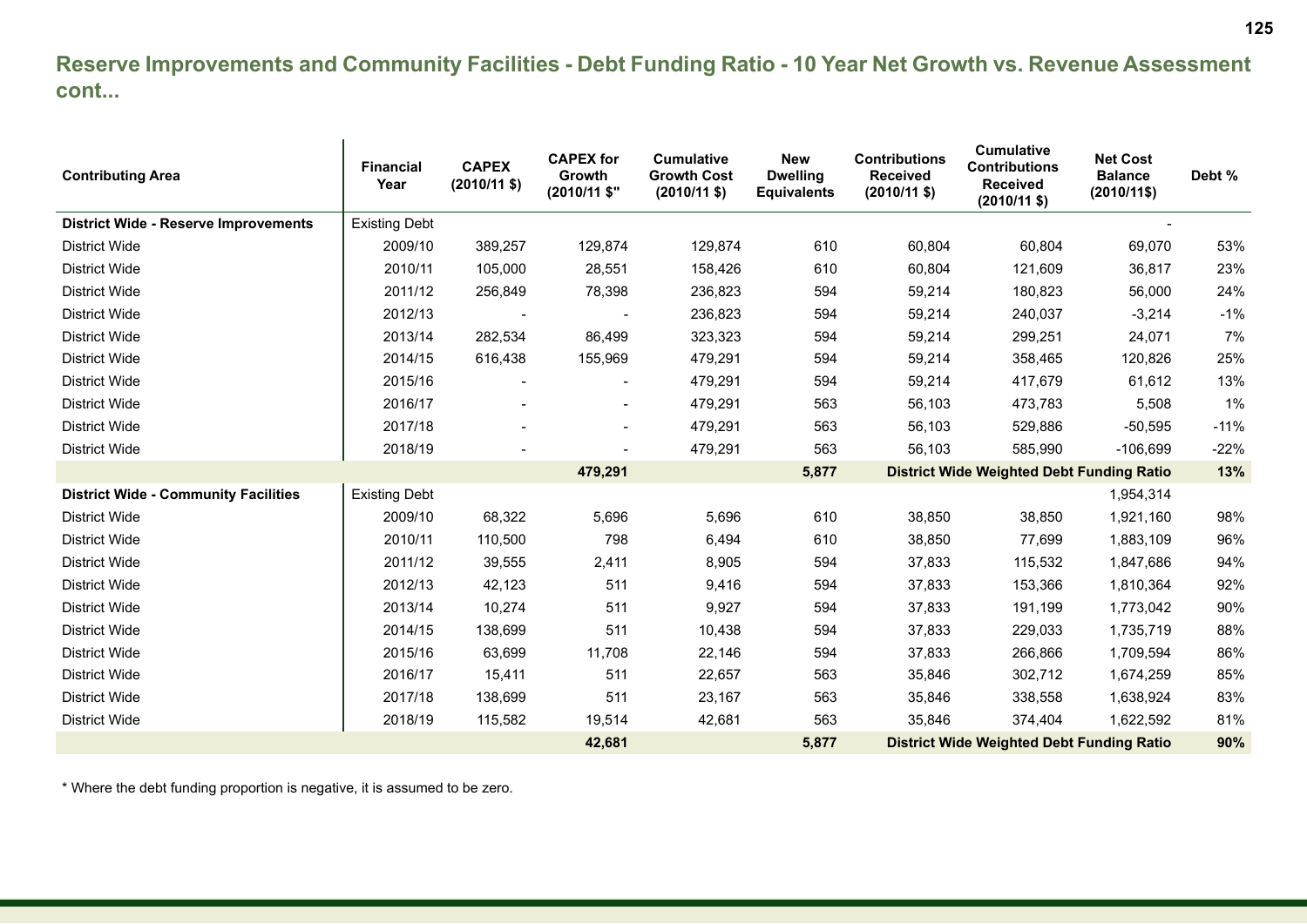# **Reserve Land - Capital Expenditure for Development Contributions (Excluding GST)**

| <b>Capital Cost</b>                            |                                                             |                                                                           |                                                                                          |                                                |                                                                                                                                         |                                                                                                                        |                                                 |  |  |  |  |  |
|------------------------------------------------|-------------------------------------------------------------|---------------------------------------------------------------------------|------------------------------------------------------------------------------------------|------------------------------------------------|-----------------------------------------------------------------------------------------------------------------------------------------|------------------------------------------------------------------------------------------------------------------------|-------------------------------------------------|--|--|--|--|--|
| <b>Project Summaries</b><br>(GL Code Location) | 10 Year Total<br><b>Capital Cost</b><br>$(2011 \text{ $}1)$ | <b>Capital Cost</b><br><b>Funded by</b><br>Growth<br>$(2010/11 \text{ $}$ | <b>Capital Cost</b><br><b>Funded by Other</b><br><b>Sources</b><br>$(2010/11 \text{ $})$ | Percentage<br><b>Attributable to</b><br>Growth | <b>Growth Cost (Capacity)</b><br><b>Consumed in 10 Year</b><br><b>Period - Inc Interest</b><br><b>All Expenditure</b><br>$(2010/11$ \$) | <b>Weighted Average No</b><br>of Dwelling Equivalents<br><b>Apportioning Growth</b><br><b>Cost Over 10 Year Period</b> | Contribution<br>Per Lot<br>$(2010/11 \text{ $}$ |  |  |  |  |  |
| Queenstown - Reserve Land                      |                                                             |                                                                           |                                                                                          |                                                |                                                                                                                                         |                                                                                                                        |                                                 |  |  |  |  |  |
| <b>Reserves</b>                                | 22,545,703                                                  | 22,545,703                                                                |                                                                                          | 100%                                           | 15,400,259                                                                                                                              | 2349                                                                                                                   | 27.5m <sup>2</sup>                              |  |  |  |  |  |
|                                                |                                                             | 22,545,703                                                                | $\sim$                                                                                   |                                                | 15,400,259                                                                                                                              |                                                                                                                        | 27.5m <sup>2</sup>                              |  |  |  |  |  |
| <b>Arrowtown - Reserve Land</b>                |                                                             |                                                                           |                                                                                          |                                                |                                                                                                                                         |                                                                                                                        |                                                 |  |  |  |  |  |
| Reserves                                       | 1,582,356                                                   | 1,582,356                                                                 |                                                                                          | 100%                                           | 1,919,215                                                                                                                               | 268                                                                                                                    | 27.5m <sup>2</sup>                              |  |  |  |  |  |
|                                                |                                                             | 1,582,356                                                                 | $\sim$                                                                                   |                                                | 1,919,215                                                                                                                               |                                                                                                                        | 27.5m <sup>2</sup>                              |  |  |  |  |  |
| <b>Glenorchy - Reserve Land</b>                |                                                             |                                                                           |                                                                                          |                                                |                                                                                                                                         |                                                                                                                        |                                                 |  |  |  |  |  |
| Reserves                                       | 1,064,108                                                   | 1,064,108                                                                 |                                                                                          | 100%                                           | 898,344                                                                                                                                 | 402                                                                                                                    | 27.5m <sup>2</sup>                              |  |  |  |  |  |
|                                                |                                                             | 1,064,108                                                                 | $\sim$                                                                                   |                                                | 898,344                                                                                                                                 |                                                                                                                        | 27.5m <sup>2</sup>                              |  |  |  |  |  |
| Kingston - Reserve Land                        |                                                             |                                                                           |                                                                                          |                                                |                                                                                                                                         |                                                                                                                        |                                                 |  |  |  |  |  |
| <b>Reserves</b>                                | 332,763                                                     | 332,763                                                                   |                                                                                          | 100%                                           | 485,438                                                                                                                                 | 58                                                                                                                     | 27.5m <sup>2</sup>                              |  |  |  |  |  |
|                                                |                                                             | 332,763                                                                   | $\blacksquare$                                                                           |                                                | 485,438                                                                                                                                 |                                                                                                                        | 27.5m <sup>2</sup>                              |  |  |  |  |  |
| <b>Wakatipu Rural - Reserve Land</b>           |                                                             |                                                                           |                                                                                          |                                                |                                                                                                                                         |                                                                                                                        |                                                 |  |  |  |  |  |
| Reserves                                       |                                                             |                                                                           |                                                                                          | 0%                                             |                                                                                                                                         |                                                                                                                        | 27.5m <sup>2</sup>                              |  |  |  |  |  |
|                                                |                                                             |                                                                           | $\sim$                                                                                   |                                                | $\blacksquare$                                                                                                                          |                                                                                                                        | 27.5m <sup>2</sup>                              |  |  |  |  |  |
| Wanaka - Reserve Land                          |                                                             |                                                                           |                                                                                          |                                                |                                                                                                                                         |                                                                                                                        |                                                 |  |  |  |  |  |
| Reserves                                       | 8,668,340                                                   | 8,668,340                                                                 |                                                                                          | 100%                                           | 9,838,508                                                                                                                               | 1283                                                                                                                   | 27.5m <sup>2</sup>                              |  |  |  |  |  |
|                                                |                                                             | 8,668,340                                                                 | $\sim$                                                                                   |                                                | 9,838,508                                                                                                                               |                                                                                                                        | 27.5m <sup>2</sup>                              |  |  |  |  |  |
| Luggate/Hawea - Reserve Land                   |                                                             |                                                                           |                                                                                          |                                                |                                                                                                                                         |                                                                                                                        |                                                 |  |  |  |  |  |
| Reserves                                       | 3,088,492                                                   | 3,088,492                                                                 |                                                                                          | 100%                                           | 1,922,381                                                                                                                               | 301                                                                                                                    | 27.5m <sup>2</sup>                              |  |  |  |  |  |
|                                                |                                                             | 3,088,492                                                                 | $\sim$                                                                                   |                                                | 1,922,381                                                                                                                               |                                                                                                                        | 27.5m <sup>2</sup>                              |  |  |  |  |  |
| <b>Makarora - Reserve Land</b>                 |                                                             |                                                                           |                                                                                          |                                                |                                                                                                                                         |                                                                                                                        |                                                 |  |  |  |  |  |
| <b>Reserves</b>                                | 208,405                                                     | 208,405                                                                   | $\sim$                                                                                   | 100%                                           | 178,711                                                                                                                                 | 37                                                                                                                     | 27.5m <sup>2</sup>                              |  |  |  |  |  |
|                                                |                                                             | 208,405                                                                   | $\sim$                                                                                   |                                                | 178,711                                                                                                                                 |                                                                                                                        | 27.5m <sup>2</sup>                              |  |  |  |  |  |
| Wanaka Rural - Reserve Land                    |                                                             |                                                                           |                                                                                          |                                                |                                                                                                                                         |                                                                                                                        |                                                 |  |  |  |  |  |
| Reserves                                       |                                                             |                                                                           |                                                                                          | $0\%$                                          |                                                                                                                                         |                                                                                                                        | 27.5m <sup>2</sup>                              |  |  |  |  |  |
|                                                |                                                             |                                                                           |                                                                                          |                                                |                                                                                                                                         |                                                                                                                        | 27.5 <sup>m²</sup>                              |  |  |  |  |  |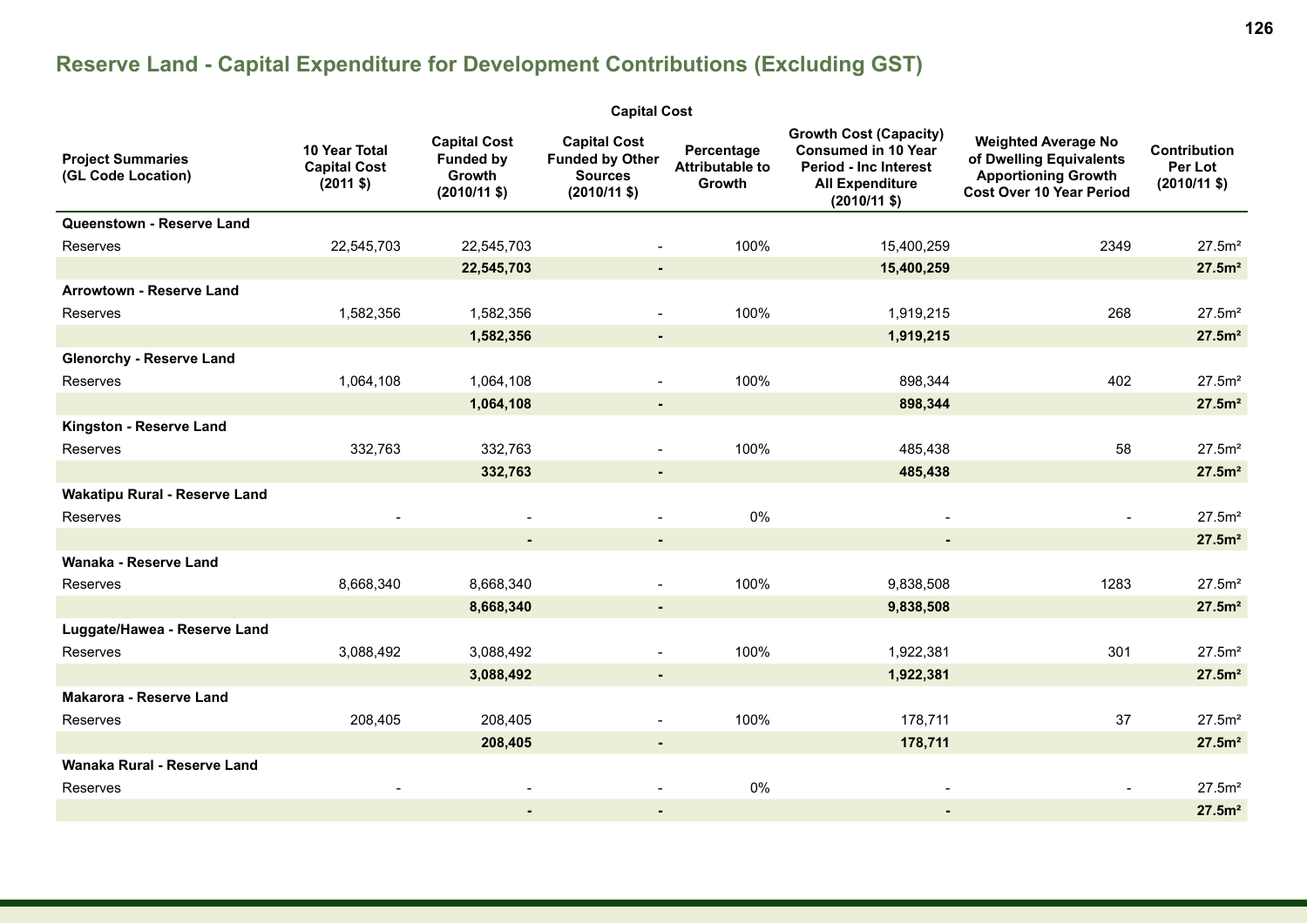| <b>Contributing Area</b>  | <b>Financial Year</b> | <b>CAPEX</b><br>$(2010/11$ \$) | <b>CAPEX for</b><br><b>Growth</b><br>$(2010/11$ \$) | <b>Cumulative</b><br><b>Growth Cost</b><br>$(2010/11 \text{ $}$ | <b>New Dwelling</b><br><b>Equivalents</b> | <b>Contributions</b><br><b>Received</b><br>$(2010/11 \text{ $}$ | <b>Cumulative</b><br><b>Contributions</b><br><b>Received</b><br>$(2010/11 \text{ $}$ | <b>Net Cost Balance</b><br>$(2010/11 \text{ $}$ | Debt %  |
|---------------------------|-----------------------|--------------------------------|-----------------------------------------------------|-----------------------------------------------------------------|-------------------------------------------|-----------------------------------------------------------------|--------------------------------------------------------------------------------------|-------------------------------------------------|---------|
| Queenstown - Reserve Land | <b>Existing Debt</b>  |                                |                                                     |                                                                 |                                           |                                                                 |                                                                                      |                                                 |         |
| QT                        | 2009/10               | 2,074,932                      | 2,074,932                                           | 2,074,932                                                       | 244                                       | 1,597,391                                                       | 1,597,391                                                                            | 477,541                                         | 23%     |
| QT                        | 2010/11               | 1,948,618                      | 1,948,618                                           | 4,023,549                                                       | 265                                       | 1,735,644                                                       | 3,333,035                                                                            | 690,515                                         | 17%     |
| QT                        | 2011/12               | 2,021,127                      | 2,021,127                                           | 6,044,676                                                       | 250                                       | 1,637,820                                                       | 4,970,855                                                                            | 1,073,821                                       | 18%     |
| QT                        | 2012/13               | 1,984,720                      | 1,984,720                                           | 8,029,396                                                       | 254                                       | 1,667,184                                                       | 6,638,039                                                                            | 1,391,357                                       | 17%     |
| QT                        | 2013/14               | 2,746,209                      | 2,746,209                                           | 10,775,605                                                      | 260                                       | 1,707,642                                                       | 8,345,681                                                                            | 2,429,924                                       | 23%     |
| QT                        | 2014/15               | 2,068,930                      | 2,068,930                                           | 12,844,535                                                      | 259                                       | 1,699,575                                                       | 10,045,255                                                                           | 2,799,279                                       | 22%     |
| QT                        | 2015/16               | 2,581,082                      | 2,581,082                                           | 15,425,616                                                      | 261                                       | 1,708,407                                                       | 11,753,662                                                                           | 3,671,954                                       | 24%     |
| QT                        | 2016/17               | 2,203,404                      | 2,203,404                                           | 17,629,020                                                      | 237                                       | 1,555,073                                                       | 13,308,735                                                                           | 4,320,286                                       | 25%     |
| QT                        | 2017/18               | 1,488,163                      | 1,488,163                                           | 19,117,183                                                      | 242                                       | 1,588,663                                                       | 14,897,398                                                                           | 4,219,785                                       | 22%     |
| QT                        | 2018/19               | 3,428,520                      | 3,428,520                                           | 22,545,703                                                      | 77                                        | 502,861                                                         | 15,400,259                                                                           | 7,145,444                                       | 32%     |
|                           |                       |                                | 22,545,703                                          |                                                                 | 2,349                                     |                                                                 |                                                                                      | Queenstown Weighted Debt Funding Ratio          | 25%     |
| Arrowtown - Reserve Land  | <b>Existing Debt</b>  |                                |                                                     |                                                                 |                                           |                                                                 |                                                                                      |                                                 |         |
| AT                        | 2009/10               |                                |                                                     |                                                                 | 44                                        | 315,864                                                         | 315,864                                                                              | $-315,864$                                      | 0%      |
| AT                        | 2010/11               |                                |                                                     |                                                                 | 24                                        | 172,607                                                         | 488,471                                                                              | $-488,471$                                      | 0%      |
| AT                        | 2011/12               | 186,679                        | 186,679                                             | 186,679                                                         | 25                                        | 176,685                                                         | 665,156                                                                              | -478,476                                        | $-256%$ |
| AT                        | 2012/13               |                                |                                                     | 186,679                                                         | 26                                        | 183,056                                                         | 848,212                                                                              | $-661,532$                                      | $-354%$ |
| AT                        | 2013/14               | 983,520                        | 983,520                                             | 1,170,199                                                       | 26                                        | 187,165                                                         | 1,035,376                                                                            | 134,823                                         | 12%     |
| AT                        | 2014/15               |                                |                                                     | 1,170,199                                                       | 28                                        | 202,882                                                         | 1,238,258                                                                            | $-68,059$                                       | $-6%$   |
| AT                        | 2015/16               |                                | $\overline{\phantom{a}}$                            | 1,170,199                                                       | 30                                        | 215,001                                                         | 1,453,259                                                                            | $-283,060$                                      | $-24%$  |
| AT                        | 2016/17               |                                |                                                     | 1,170,199                                                       | 27                                        | 194,381                                                         | 1,647,640                                                                            | $-477,440$                                      | $-41%$  |
| AT                        | 2017/18               | 412,157                        | 412,157                                             | 1,582,356                                                       | 28                                        | 198,261                                                         | 1,845,901                                                                            | $-263,545$                                      | $-17%$  |
| AT                        | 2018/19               |                                |                                                     | 1,582,356                                                       | 10                                        | 73,314                                                          | 1,919,215                                                                            | $-336,859$                                      | $-21%$  |
|                           |                       |                                | 1,582,356                                           |                                                                 | 268                                       |                                                                 |                                                                                      | <b>Arrowtown Weighted Debt Funding Ratio</b>    | 0%      |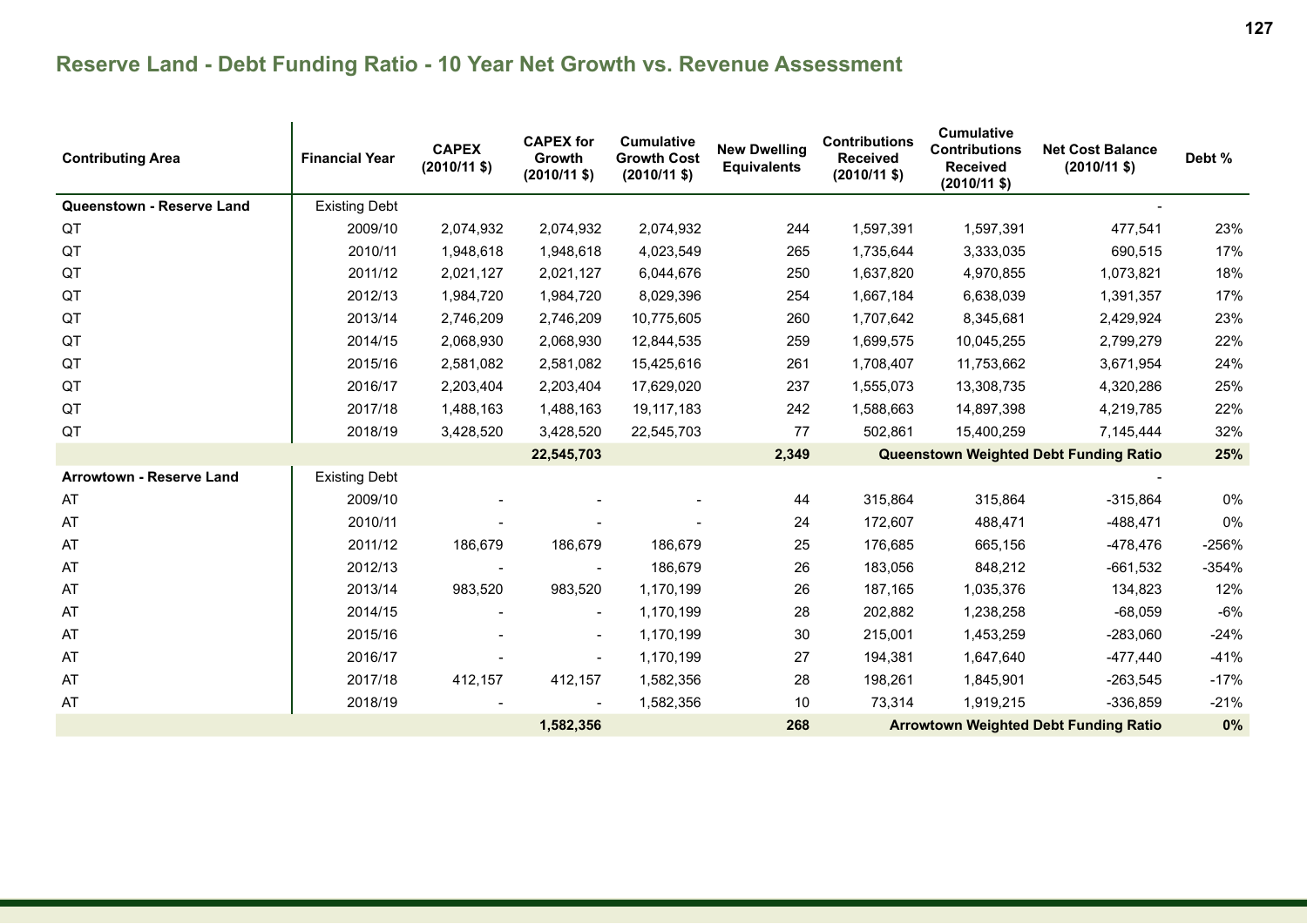| <b>Contributing Area</b>        | <b>Financial Year</b> | <b>CAPEX</b><br>$(2010/11$ \$) | <b>CAPEX for</b><br><b>Growth</b><br>$(2010/11$ \$) | <b>Cumulative</b><br><b>Growth Cost</b><br>$(2010/11 \text{ $}$ | <b>New Dwelling</b><br><b>Equivalents</b> | <b>Contributions</b><br><b>Received</b><br>$(2010/11$ \$) | <b>Cumulative</b><br><b>Contributions</b><br><b>Received</b><br>$(2010/11 \text{ $}$ | <b>Net Cost Balance</b><br>$(2010/11 \text{ $}$ | Debt % |
|---------------------------------|-----------------------|--------------------------------|-----------------------------------------------------|-----------------------------------------------------------------|-------------------------------------------|-----------------------------------------------------------|--------------------------------------------------------------------------------------|-------------------------------------------------|--------|
| <b>Glenorchy - Reserve Land</b> | <b>Existing Debt</b>  |                                |                                                     |                                                                 |                                           |                                                           |                                                                                      |                                                 |        |
| GY                              | 2009/10               |                                |                                                     |                                                                 | 29                                        | 65,387                                                    | 65,387                                                                               | $-65,387$                                       | $0\%$  |
| GY                              | 2010/11               |                                |                                                     |                                                                 | 36                                        | 81,053                                                    | 146,440                                                                              | $-146,440$                                      | 0%     |
| GY                              | 2011/12               | 483,227                        | 483,227                                             | 483,227                                                         | 39                                        | 88,340                                                    | 234,779                                                                              | 248,447                                         | 51%    |
| GY                              | 2012/13               | 413,976                        | 413,976                                             | 897,203                                                         | 42                                        | 93,210                                                    | 327,989                                                                              | 569,213                                         | 63%    |
| GY                              | 2013/14               |                                |                                                     | 897,203                                                         | 43                                        | 95,419                                                    | 423,408                                                                              | 473,794                                         | 53%    |
| <b>GY</b>                       | 2014/15               |                                |                                                     | 897,203                                                         | 50                                        | 110,940                                                   | 534,349                                                                              | 362,854                                         | 40%    |
| GY                              | 2015/16               | 166,905                        | 166,905                                             | 1,064,108                                                       | 55                                        | 122,262                                                   | 656,611                                                                              | 407,497                                         | 38%    |
| GY                              | 2016/17               |                                | $\overline{\phantom{a}}$                            | 1,064,108                                                       | 49                                        | 109,990                                                   | 766,600                                                                              | 297,507                                         | 28%    |
| GY                              | 2017/18               |                                |                                                     | 1,064,108                                                       | 50                                        | 112,275                                                   | 878,876                                                                              | 185,232                                         | 17%    |
| GY                              | 2018/19               |                                |                                                     | 1,064,108                                                       | 9                                         | 19,468                                                    | 898,344                                                                              | 165,764                                         | 16%    |
|                                 |                       |                                | 1,064,108                                           |                                                                 | 402                                       |                                                           |                                                                                      | <b>Glenorchy Weighted Debt Funding Ratio</b>    | 40%    |
| Kingston - Reserve Land         | <b>Existing Debt</b>  |                                |                                                     |                                                                 |                                           |                                                           |                                                                                      |                                                 |        |
| KG                              | 2009/10               |                                |                                                     |                                                                 | 6                                         | 50,302                                                    | 50,302                                                                               | $-50,302$                                       | 0%     |
| KG                              | 2010/11               | 332,763                        | 332,763                                             | 332,763                                                         | 6                                         | 51,807                                                    | 102,109                                                                              | 230,654                                         | 69%    |
| KG                              | 2011/12               |                                |                                                     | 332,763                                                         | 6                                         | 49,994                                                    | 152,103                                                                              | 180,661                                         | 54%    |
| KG                              | 2012/13               |                                | $\overline{\phantom{a}}$                            | 332,763                                                         | 6                                         | 51,292                                                    | 203,395                                                                              | 129,368                                         | 39%    |
| KG                              | 2013/14               |                                |                                                     | 332,763                                                         | 6                                         | 52,596                                                    | 255,991                                                                              | 76,772                                          | 23%    |
| KG                              | 2014/15               |                                |                                                     | 332,763                                                         | $\overline{7}$                            | 54,066                                                    | 310,057                                                                              | 22,706                                          | 7%     |
| KG                              | 2015/16               |                                |                                                     | 332,763                                                         | 7                                         | 55,527                                                    | 365,584                                                                              | $-32,821$                                       | $-10%$ |
| KG                              | 2016/17               |                                |                                                     | 332,763                                                         | 6                                         | 47,908                                                    | 413,492                                                                              | $-80,729$                                       | $-24%$ |
| KG                              | 2017/18               |                                |                                                     | 332,763                                                         | 6                                         | 48,932                                                    | 462,424                                                                              | $-129,661$                                      | $-39%$ |
| KG                              | 2018/19               |                                |                                                     | 332,763                                                         | 3                                         | 23,013                                                    | 485,438                                                                              | $-152,674$                                      | $-46%$ |
|                                 |                       |                                | 332,763                                             |                                                                 | 58                                        |                                                           |                                                                                      | <b>Kingston Weighted Debt Funding Ratio</b>     | 17%    |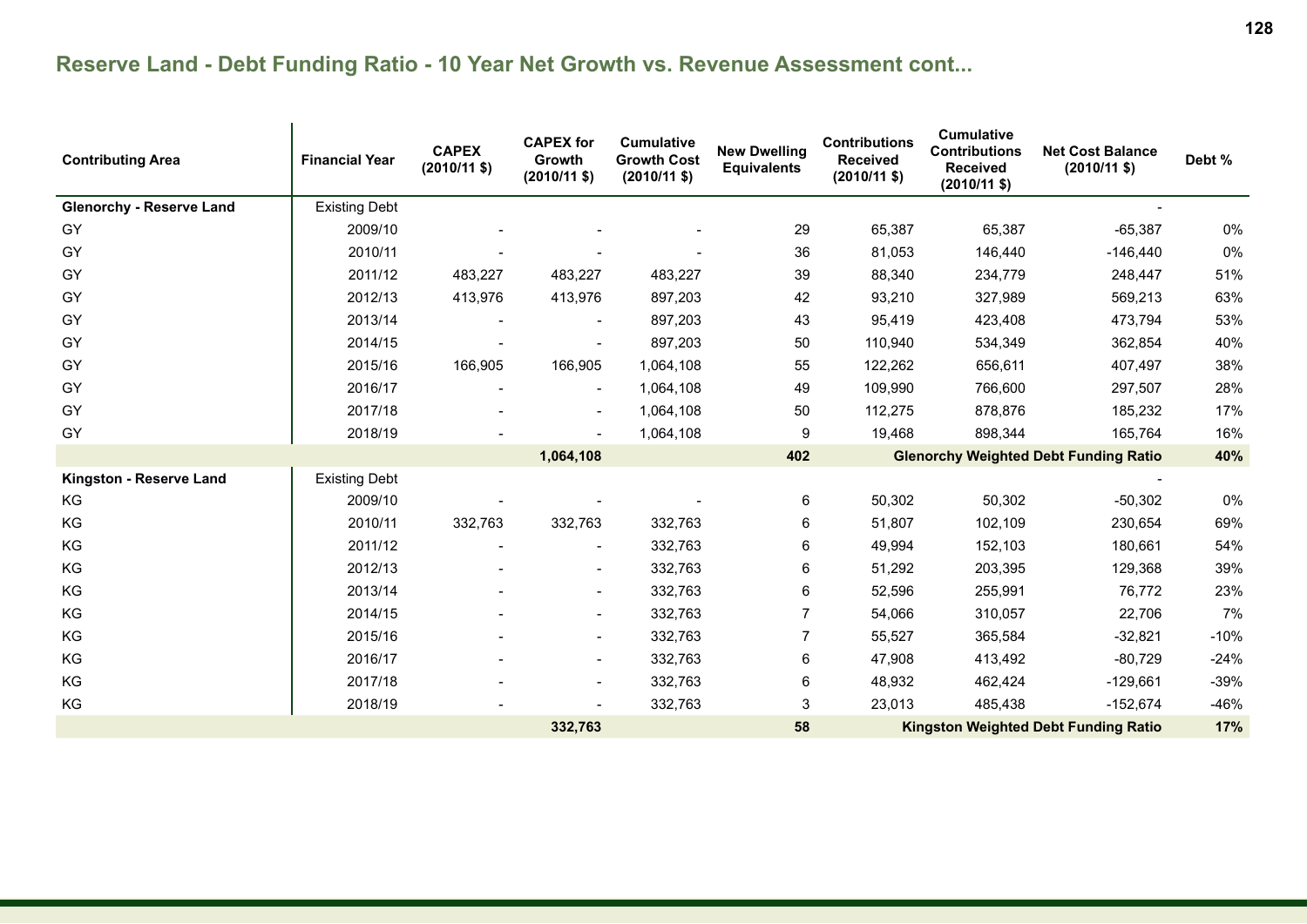| <b>Contributing Area</b>             | <b>Financial Year</b> | <b>CAPEX</b><br>$(2010/11 \text{ $}$ | <b>CAPEX for</b><br><b>Growth</b><br>$(2010/11$ \$) | <b>Cumulative</b><br><b>Growth Cost</b><br>$(2010/11 \text{ $}$ | <b>New Dwelling</b><br><b>Equivalents</b> | <b>Contributions</b><br><b>Received</b><br>$(2010/11$ \$) | <b>Cumulative</b><br><b>Contributions</b><br><b>Received</b><br>$(2010/11$ \$) | <b>Net Cost Balance</b><br>$(2010/11 \text{ $}$   | Debt % |
|--------------------------------------|-----------------------|--------------------------------------|-----------------------------------------------------|-----------------------------------------------------------------|-------------------------------------------|-----------------------------------------------------------|--------------------------------------------------------------------------------|---------------------------------------------------|--------|
| <b>Wakatipu Rural - Reserve Land</b> | <b>Existing Debt</b>  |                                      |                                                     |                                                                 |                                           |                                                           |                                                                                |                                                   |        |
| WK - Rural                           | 2009/10               |                                      |                                                     |                                                                 |                                           |                                                           |                                                                                |                                                   | 0%     |
| WK - Rural                           | 2010/11               |                                      |                                                     |                                                                 |                                           |                                                           |                                                                                | $\blacksquare$                                    | 0%     |
| WK - Rural                           | 2011/12               |                                      |                                                     |                                                                 |                                           |                                                           |                                                                                | $\overline{\phantom{a}}$                          | 0%     |
| WK - Rural                           | 2012/13               |                                      |                                                     |                                                                 |                                           |                                                           |                                                                                |                                                   | 0%     |
| WK - Rural                           | 2013/14               |                                      |                                                     |                                                                 |                                           |                                                           |                                                                                | $\blacksquare$                                    | 0%     |
| WK - Rural                           | 2014/15               |                                      |                                                     |                                                                 |                                           |                                                           |                                                                                | $\blacksquare$                                    | 0%     |
| WK - Rural                           | 2015/16               |                                      |                                                     |                                                                 |                                           |                                                           |                                                                                |                                                   | 0%     |
| WK - Rural                           | 2016/17               |                                      |                                                     |                                                                 |                                           |                                                           |                                                                                |                                                   | 0%     |
| WK - Rural                           | 2017/18               |                                      |                                                     |                                                                 |                                           |                                                           |                                                                                |                                                   | 0%     |
| WK - Rural                           | 2018/19               |                                      |                                                     |                                                                 |                                           |                                                           |                                                                                |                                                   | 0%     |
|                                      |                       |                                      |                                                     |                                                                 |                                           |                                                           |                                                                                | <b>Wakatipu Rural Weighted Debt Funding Ratio</b> | 0%     |
| Wanaka - Reserve Land                | <b>Existing Debt</b>  |                                      |                                                     |                                                                 |                                           |                                                           |                                                                                |                                                   |        |
| <b>WA</b>                            | 2009/10               | 5,302,447                            | 5,302,447                                           | 5,302,447                                                       | 142                                       | 1,092,905                                                 | 1,092,905                                                                      | 4,209,543                                         | 79%    |
| <b>WA</b>                            | 2010/11               | 511,256                              | 511,256                                             | 5,813,703                                                       | 146                                       | 1,121,253                                                 | 2,214,158                                                                      | 3,599,545                                         | 62%    |
| WA                                   | 2011/12               | 506,063                              | 506,063                                             | 6,319,767                                                       | 141                                       | 1,081,233                                                 | 3,295,391                                                                      | 3,024,376                                         | 48%    |
| <b>WA</b>                            | 2012/13               | 571,732                              | 571,732                                             | 6,891,499                                                       | 144                                       | 1,107,525                                                 | 4,402,916                                                                      | 2,488,583                                         | 36%    |
| <b>WA</b>                            | 2013/14               | 237,748                              | 237,748                                             | 7,129,247                                                       | 148                                       | 1,134,464                                                 | 5,537,379                                                                      | 1,591,867                                         | 22%    |
| <b>WA</b>                            | 2014/15               | 340,620                              | 340,620                                             | 7,469,866                                                       | 143                                       | 1,094,439                                                 | 6,631,818                                                                      | 838,048                                           | 11%    |
| <b>WA</b>                            | 2015/16               | 246,363                              | 246,363                                             | 7,716,229                                                       | 134                                       | 1,030,524                                                 | 7,662,342                                                                      | 53,887                                            | 1%     |
| WA                                   | 2016/17               | 211,681                              | 211,681                                             | 7,927,911                                                       | 120                                       | 919,519                                                   | 8,581,861                                                                      | $-653,950$                                        | $-8%$  |
| <b>WA</b>                            | 2017/18               | 209,140                              | 209,140                                             | 8,137,050                                                       | 122                                       | 938,751                                                   | 9,520,611                                                                      | $-1,383,561$                                      | $-17%$ |
| <b>WA</b>                            | 2018/19               | 531,289                              | 531,289                                             | 8,668,340                                                       | 41                                        | 317,896                                                   | 9,838,508                                                                      | $-1,170,168$                                      | $-13%$ |
|                                      |                       |                                      | 8,668,340                                           |                                                                 | 1,283                                     |                                                           |                                                                                | <b>Wanaka Weighted Debt Funding Ratio</b>         | 42%    |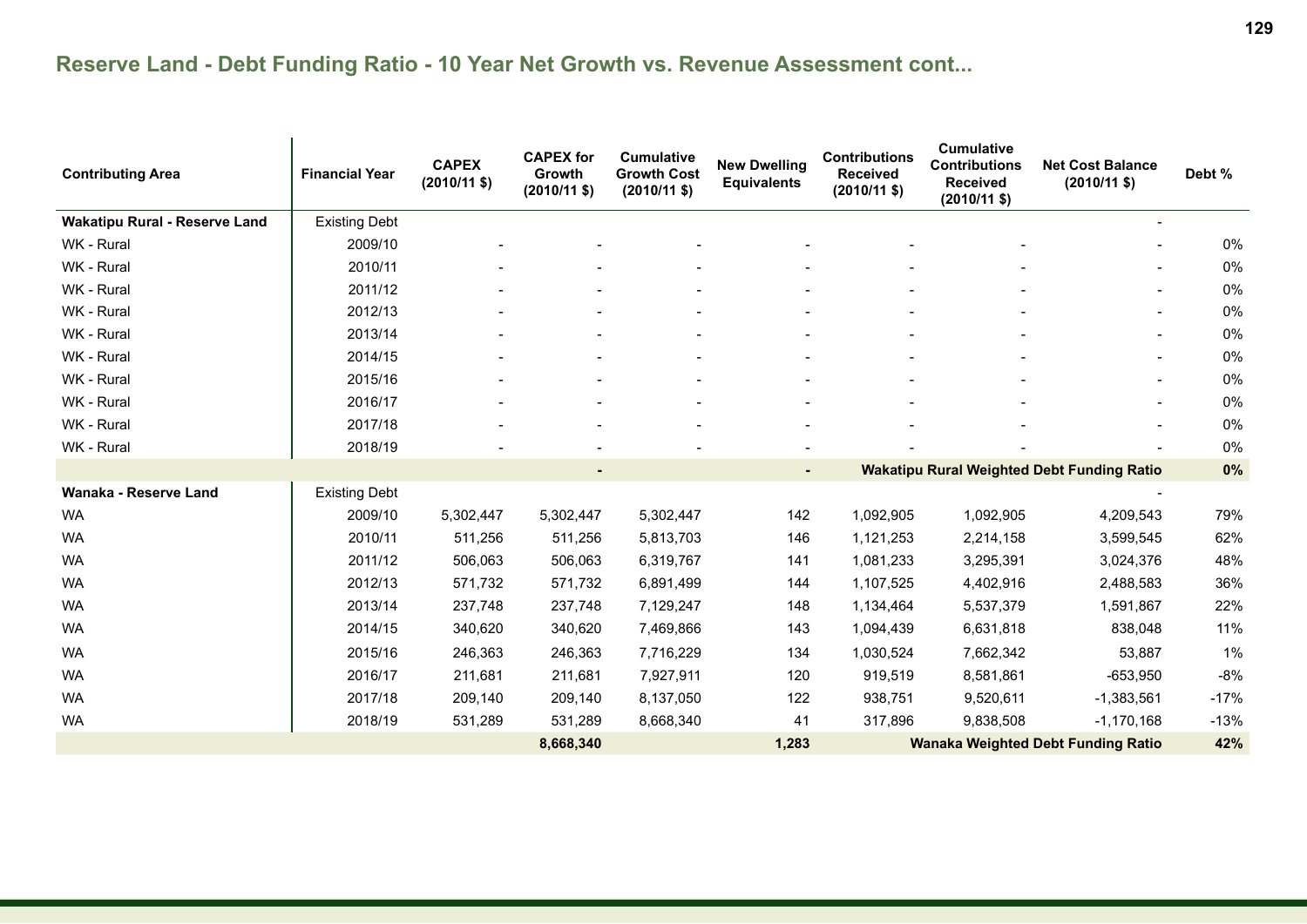| <b>Contributing Area</b>       | <b>Financial Year</b> | <b>CAPEX</b><br>$(2010/11$ \$) | <b>CAPEX for</b><br><b>Growth</b><br>$(2010/11 \text{ $}$ | <b>Cumulative</b><br><b>Growth Cost</b><br>$(2010/11 \text{ $}$ | <b>New Dwelling</b><br><b>Equivalents</b> | <b>Contributions</b><br><b>Received</b><br>$(2010/11$ \$) | <b>Cumulative</b><br><b>Contributions</b><br><b>Received</b><br>$(2010/11 \text{ $}$ | <b>Net Cost Balance</b><br>$(2010/11 \text{ $}$ | Debt % |
|--------------------------------|-----------------------|--------------------------------|-----------------------------------------------------------|-----------------------------------------------------------------|-------------------------------------------|-----------------------------------------------------------|--------------------------------------------------------------------------------------|-------------------------------------------------|--------|
| Luggate/Hawea - Reserve Land   | <b>Existing Debt</b>  |                                |                                                           |                                                                 |                                           |                                                           |                                                                                      |                                                 |        |
| LG                             | 2009/10               | 332,426                        | 332,426                                                   | 332,426                                                         | 26                                        | 163,929                                                   | 163,929                                                                              | 168,498                                         | 51%    |
| LG                             | 2010/11               |                                |                                                           | 332,426                                                         | 26                                        | 167,950                                                   | 331,878                                                                              | 548                                             | 0%     |
| LG                             | 2011/12               | 722,754                        | 722,754                                                   | 1,055,180                                                       | 25                                        | 161,996                                                   | 493,875                                                                              | 561,305                                         | 53%    |
| LG                             | 2012/13               |                                |                                                           | 1,055,180                                                       | 26                                        | 165,714                                                   | 659,588                                                                              | 395,592                                         | 37%    |
| LG                             | 2013/14               | 327,278                        | 327,278                                                   | 1,382,458                                                       | 27                                        | 169,519                                                   | 829,107                                                                              | 553,351                                         | 40%    |
| LG                             | 2014/15               | 629,555                        | 629,555                                                   | 2,012,012                                                       | 34                                        | 220,111                                                   | 1,049,218                                                                            | 962,794                                         | 48%    |
| $\mathsf{L}\mathsf{G}$         | 2015/16               | 401,769                        | 401,769                                                   | 2,413,781                                                       | 45                                        | 287,763                                                   | 1,336,981                                                                            | 1,076,800                                       | 45%    |
| LG                             | 2016/17               | $\overline{\phantom{a}}$       | $\overline{\phantom{a}}$                                  | 2,413,781                                                       | 40                                        | 252,558                                                   | 1,589,539                                                                            | 824,242                                         | 34%    |
| LG                             | 2017/18               | 674,711                        | 674,711                                                   | 3,088,492                                                       | 40                                        | 257,731                                                   | 1,847,269                                                                            | 1,241,223                                       | 40%    |
| LG                             | 2018/19               |                                |                                                           | 3,088,492                                                       | 12                                        | 75,112                                                    | 1,922,381                                                                            | 1,166,111                                       | 38%    |
|                                |                       |                                | 3,088,492                                                 |                                                                 | 301                                       |                                                           |                                                                                      | <b>Luggate Weighted Debt Funding Ratio</b>      | 42%    |
| <b>Makarora - Reserve Land</b> | <b>Existing Debt</b>  |                                |                                                           |                                                                 |                                           |                                                           |                                                                                      |                                                 |        |
| МK                             | 2009/10               |                                |                                                           |                                                                 | 3                                         | 12,908                                                    | 12,908                                                                               | $-12,908$                                       | $0\%$  |
| МK                             | 2010/11               |                                |                                                           |                                                                 | 3                                         | 13,174                                                    | 26,082                                                                               | $-26,082$                                       | $0\%$  |
| MK.                            | 2011/12               | 208,405                        | 208,405                                                   | 208,405                                                         | 3                                         | 12,772                                                    | 38,854                                                                               | 169,552                                         | 81%    |
| МK                             | 2012/13               |                                |                                                           | 208,405                                                         | 3                                         | 13,018                                                    | 51,872                                                                               | 156,534                                         | 75%    |
| MK.                            | 2013/14               |                                |                                                           | 208,405                                                         | 3                                         | 13,270                                                    | 65,142                                                                               | 143,264                                         | 69%    |
| МK                             | 2014/15               |                                |                                                           | 208,405                                                         | 4                                         | 20,803                                                    | 85,944                                                                               | 122,461                                         | 59%    |
| МK                             | 2015/16               |                                |                                                           | 208,405                                                         | 6                                         | 30,985                                                    | 116,929                                                                              | 91,476                                          | 44%    |
| МK                             | 2016/17               |                                |                                                           | 208,405                                                         | 6                                         | 27,540                                                    | 144,469                                                                              | 63,937                                          | 31%    |
| MK                             | 2017/18               |                                |                                                           | 208,405                                                         | 6                                         | 28,083                                                    | 172,552                                                                              | 35,853                                          | 17%    |
| МK                             | 2018/19               |                                |                                                           | 208,405                                                         |                                           | 6,159                                                     | 178,711                                                                              | 29,695                                          | 14%    |
|                                | 208,405<br>37         |                                |                                                           |                                                                 |                                           |                                                           |                                                                                      | <b>Makarora Weighted Debt Funding Ratio</b>     | 58%    |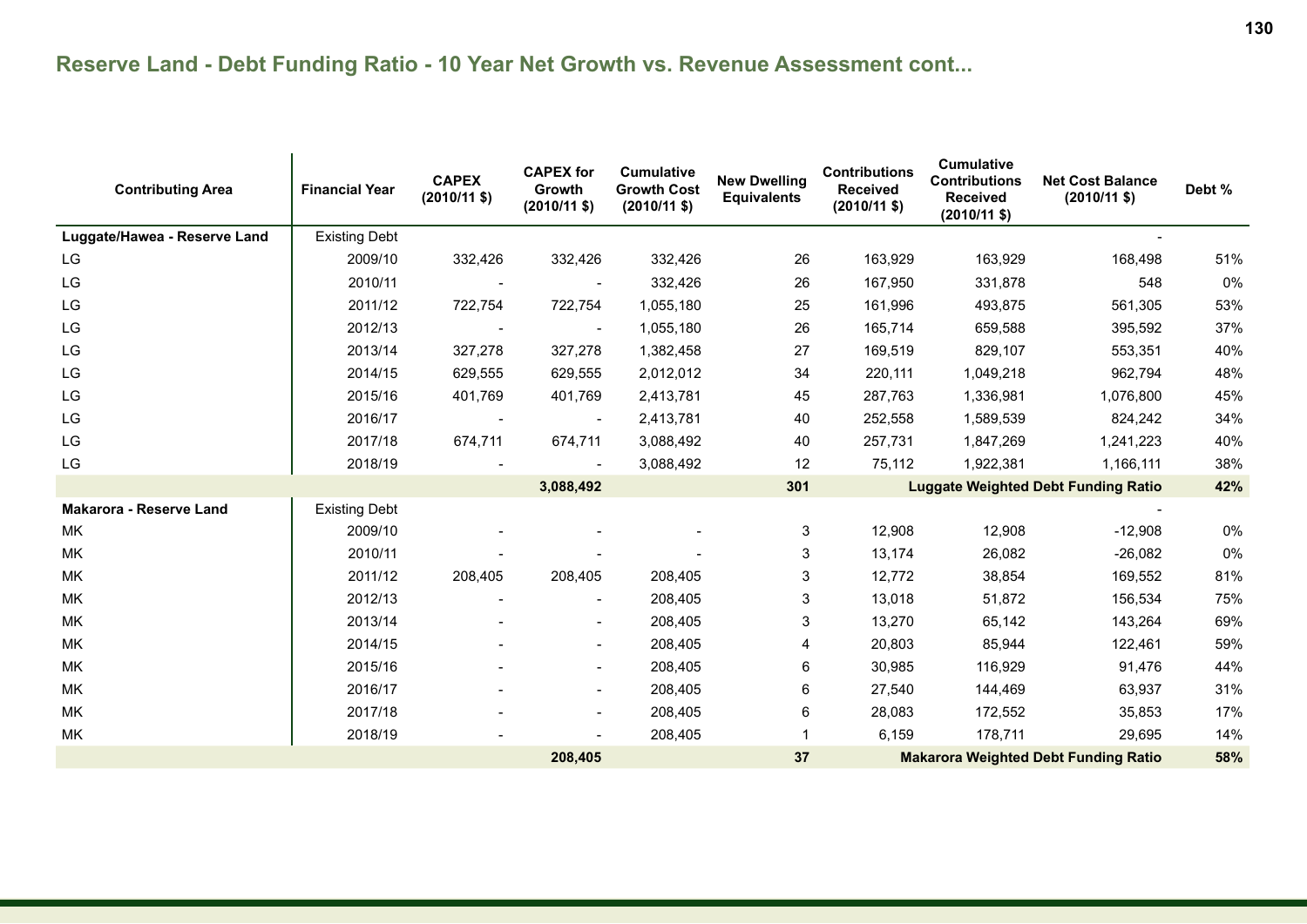| <b>Contributing Area</b>    | <b>Financial Year</b> | <b>CAPEX</b><br>$(2010/11 \text{ $}$ | <b>CAPEX for</b><br>Growth<br>$(2010/11$ \$) | <b>Cumulative</b><br><b>Growth Cost</b><br>$(2010/11 \text{ $}$ | <b>New Dwelling</b><br><b>Equivalents</b> | <b>Contributions</b><br><b>Received</b><br>$(2010/11 \text{ $}$ | <b>Cumulative</b><br><b>Contributions</b><br><b>Received</b><br>$(2010/11 \text{ $}$ | <b>Net Cost Balance</b><br>$(2010/11 \text{ $}$ | Debt % |
|-----------------------------|-----------------------|--------------------------------------|----------------------------------------------|-----------------------------------------------------------------|-------------------------------------------|-----------------------------------------------------------------|--------------------------------------------------------------------------------------|-------------------------------------------------|--------|
| Wanaka Rural - Reserve Land | <b>Existing Debt</b>  |                                      |                                              |                                                                 |                                           |                                                                 |                                                                                      |                                                 |        |
| WA - Rural                  | 2009/10               | $\overline{\phantom{a}}$             | $\overline{\phantom{a}}$                     | $\overline{\phantom{a}}$                                        | $\overline{\phantom{a}}$                  | $\overline{\phantom{a}}$                                        | $\overline{\phantom{a}}$                                                             | $\sim$                                          | 0%     |
| WA - Rural                  | 2010/11               | $\overline{\phantom{a}}$             | $\overline{\phantom{a}}$                     | $\overline{\phantom{a}}$                                        | $\overline{\phantom{0}}$                  | $\overline{\phantom{0}}$                                        |                                                                                      | $\sim$                                          | 0%     |
| WA - Rural                  | 2011/12               | $\overline{\phantom{0}}$             |                                              | $\overline{\phantom{0}}$                                        | $\overline{\phantom{0}}$                  |                                                                 |                                                                                      | $\sim$                                          | 0%     |
| WA - Rural                  | 2012/13               | $\overline{\phantom{a}}$             | $\overline{\phantom{0}}$                     | $\overline{\phantom{a}}$                                        | $\overline{\phantom{0}}$                  | $\overline{\phantom{0}}$                                        | $\overline{\phantom{0}}$                                                             | $\sim$                                          | 0%     |
| WA - Rural                  | 2013/14               | $\blacksquare$                       | $\overline{\phantom{a}}$                     | $\overline{\phantom{a}}$                                        | $\overline{\phantom{0}}$                  | $\overline{\phantom{0}}$                                        | $\overline{\phantom{0}}$                                                             | $\sim$                                          | 0%     |
| WA - Rural                  | 2014/15               | $\blacksquare$                       | $\overline{\phantom{0}}$                     | $\overline{\phantom{a}}$                                        | $\overline{\phantom{0}}$                  | $\overline{\phantom{0}}$                                        | $\overline{\phantom{0}}$                                                             | $\sim$                                          | 0%     |
| WA - Rural                  | 2015/16               | $\overline{\phantom{0}}$             | $\overline{\phantom{0}}$                     | $\overline{\phantom{a}}$                                        | $\overline{\phantom{0}}$                  | $\overline{\phantom{0}}$                                        | $\overline{\phantom{0}}$                                                             | $\sim$                                          | 0%     |
| WA - Rural                  | 2016/17               | $\overline{\phantom{a}}$             | $\overline{\phantom{a}}$                     | $\overline{\phantom{a}}$                                        | $\overline{\phantom{a}}$                  |                                                                 |                                                                                      | $\sim$                                          | 0%     |
| WA - Rural                  | 2017/18               | $\overline{\phantom{a}}$             | $\overline{\phantom{a}}$                     | $\overline{\phantom{a}}$                                        | $\overline{\phantom{a}}$                  | $\overline{\phantom{a}}$                                        | $\overline{\phantom{a}}$                                                             | $\sim$                                          | 0%     |
| WA - Rural                  | 2018/19               |                                      |                                              | $\overline{\phantom{a}}$                                        |                                           |                                                                 |                                                                                      | $\sim$                                          | 0%     |
|                             |                       |                                      | ٠                                            |                                                                 | ۰.                                        |                                                                 |                                                                                      | Wanaka Rural Weighted Debt Funding Ratio        | 0%     |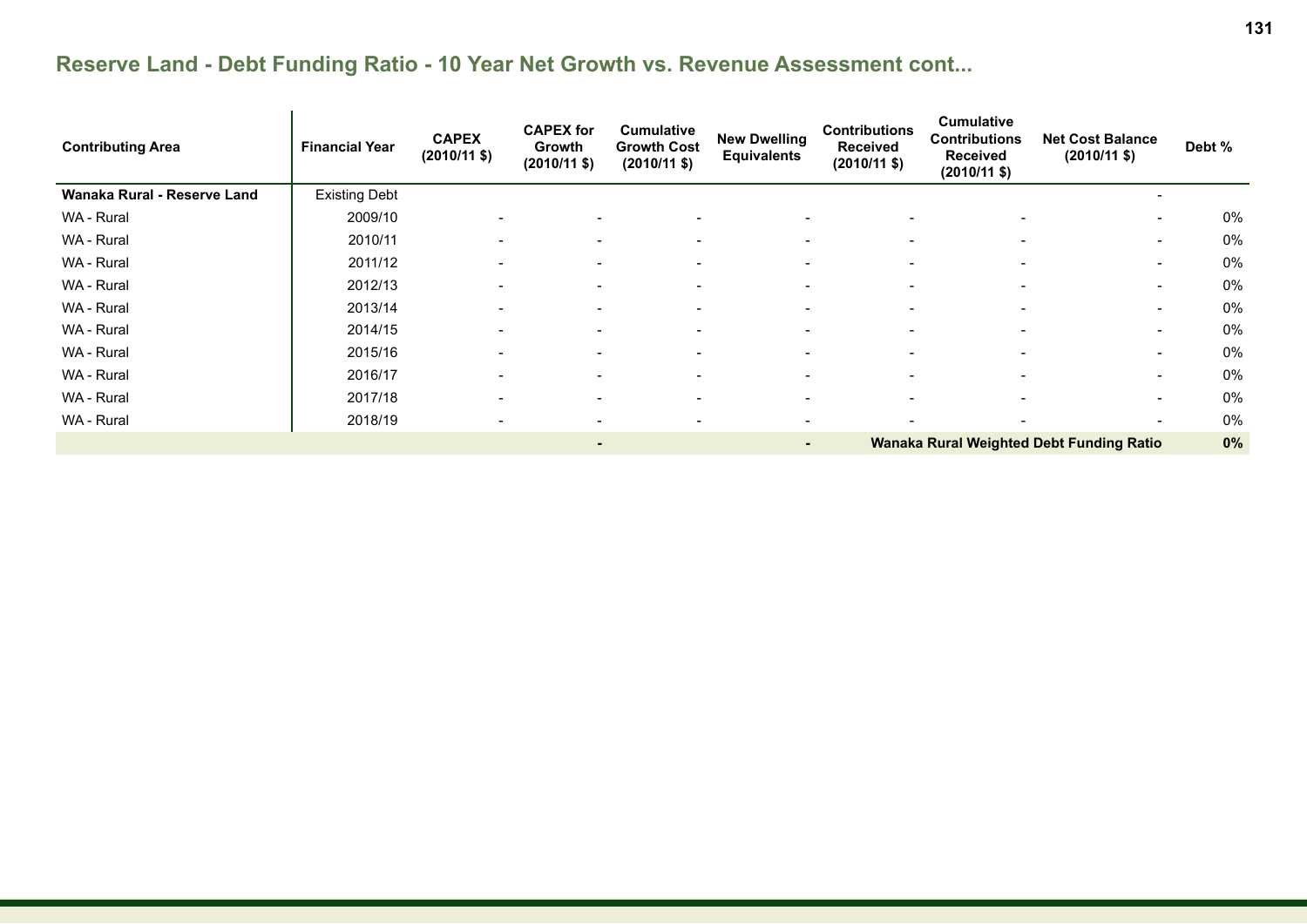# **Transportation - Capital Expenditure for Development Contributions**

| <b>Project Summaries</b>                  | <b>10 Year Total</b><br><b>Capital Cost</b><br>$(2010/11 \text{ $}0)$ | <b>Capital Cost</b><br><b>Funded by Growth</b><br>$(2010/11 \text{ $}$ | <b>Capital Cost</b><br><b>Funded by Other</b><br><b>Sources</b><br>$(2010/11 \text{ $}$ | Percentage<br><b>Attributable to</b><br>Growth | <b>Growth Cost</b><br>(Capacity)<br><b>Consumed in 10</b><br>Year Period - Inc<br><b>Interest</b><br><b>All Expenditure</b><br>$(2010/11 \text{ $}$ | <b>Weighted Average</b><br>No of Dwelling<br><b>Equivalents</b><br><b>Apportioning</b><br><b>Growth Cost Over</b><br>10 Year Period | <b>Contribution</b><br>Per Lot<br>$(2010/11$ \$) |
|-------------------------------------------|-----------------------------------------------------------------------|------------------------------------------------------------------------|-----------------------------------------------------------------------------------------|------------------------------------------------|-----------------------------------------------------------------------------------------------------------------------------------------------------|-------------------------------------------------------------------------------------------------------------------------------------|--------------------------------------------------|
| Wakatipu                                  |                                                                       |                                                                        |                                                                                         |                                                |                                                                                                                                                     |                                                                                                                                     |                                                  |
| Advance property purchase                 |                                                                       |                                                                        |                                                                                         | 0%                                             | 636,428                                                                                                                                             | 8,917                                                                                                                               | 71                                               |
| <b>Amenity Enhancement</b>                | 4,526,990                                                             | 689,114                                                                | 3,837,876                                                                               | 15%                                            | 251,048                                                                                                                                             | 8,917                                                                                                                               | 28                                               |
| Associated improvements                   | 882,686                                                               | 308,940                                                                | 573,746                                                                                 | 35%                                            | 387,566                                                                                                                                             | 8,917                                                                                                                               | 43                                               |
| Cycle facilities                          | 5,751,372                                                             | 1,725,412                                                              | 4,025,961                                                                               | 30%                                            | 1,015,172                                                                                                                                           | 8,917                                                                                                                               | 114                                              |
| Demand management                         | 194,088                                                               | 155,270                                                                | 38,818                                                                                  | 80%                                            | 84,876                                                                                                                                              | 8,917                                                                                                                               | 10                                               |
| Drainage renewals                         | 1,764,458                                                             | 529,337                                                                | 1,235,120                                                                               | 30%                                            | 437,186                                                                                                                                             | 8,917                                                                                                                               | 49                                               |
| <b>Emergency Works Contingency</b>        | 1,084,000                                                             |                                                                        | 1,084,000                                                                               | 0%                                             |                                                                                                                                                     | 8,917                                                                                                                               |                                                  |
| Kerb & Channel Construction               | 1,185,619                                                             | 355,686                                                                | 829,933                                                                                 | 30%                                            | 396,748                                                                                                                                             | 8,917                                                                                                                               | 44                                               |
| Minor Improvements                        | 1,971,752                                                             | 394,350                                                                | 1,577,402                                                                               | 20%                                            | 479,767                                                                                                                                             | 8,917                                                                                                                               | 54                                               |
| New roads                                 | 3,791,785                                                             | 3,047,881                                                              | 743,904                                                                                 | 80%                                            | 1,509,073                                                                                                                                           | 8,917                                                                                                                               | 169                                              |
| New traffic management facilities         |                                                                       |                                                                        |                                                                                         | 0%                                             | 9,885                                                                                                                                               | 8,917                                                                                                                               | $\overline{1}$                                   |
| <b>Other Structures</b>                   |                                                                       |                                                                        |                                                                                         | 0%                                             | 2,603                                                                                                                                               | 8,917                                                                                                                               |                                                  |
| Parking Equipment                         |                                                                       |                                                                        |                                                                                         | 0%                                             |                                                                                                                                                     | 8,917                                                                                                                               |                                                  |
| Passenger transport infrastructure        | 2,329,400                                                             | 465,880                                                                | 1,863,520                                                                               | 20%                                            | 208,624                                                                                                                                             | 8,917                                                                                                                               | 23                                               |
| Passenger transport road improvements     | 24,261                                                                | 4,852                                                                  | 19,409                                                                                  | 20%                                            | 3,088                                                                                                                                               | 8,917                                                                                                                               |                                                  |
| Pedestrian and Cycle facilities           |                                                                       |                                                                        |                                                                                         | 0%                                             | 773,548                                                                                                                                             | 8,917                                                                                                                               | 87                                               |
| Pedestrian facilities                     | 286,148                                                               | 85,844                                                                 | 200,304                                                                                 | 30%                                            | 709,792                                                                                                                                             | 8,917                                                                                                                               | 80                                               |
| Power Reticulation Undergrounding         | 1,672,457                                                             |                                                                        | 1,672,457                                                                               | 0%                                             |                                                                                                                                                     | 8,917                                                                                                                               |                                                  |
| Preventive maintenance                    |                                                                       |                                                                        |                                                                                         | 0%                                             |                                                                                                                                                     | 8,917                                                                                                                               |                                                  |
| Property purchase (local roads)           | 242,610                                                               | 194,088                                                                | 48,522                                                                                  | 80%                                            | 234,187                                                                                                                                             | 8,917                                                                                                                               | 26                                               |
| Replacement of bridges & other structures | 48,522                                                                | 14,557                                                                 | 33,965                                                                                  | 30%                                            | 9,531                                                                                                                                               | 8,917                                                                                                                               | $\mathbf 1$                                      |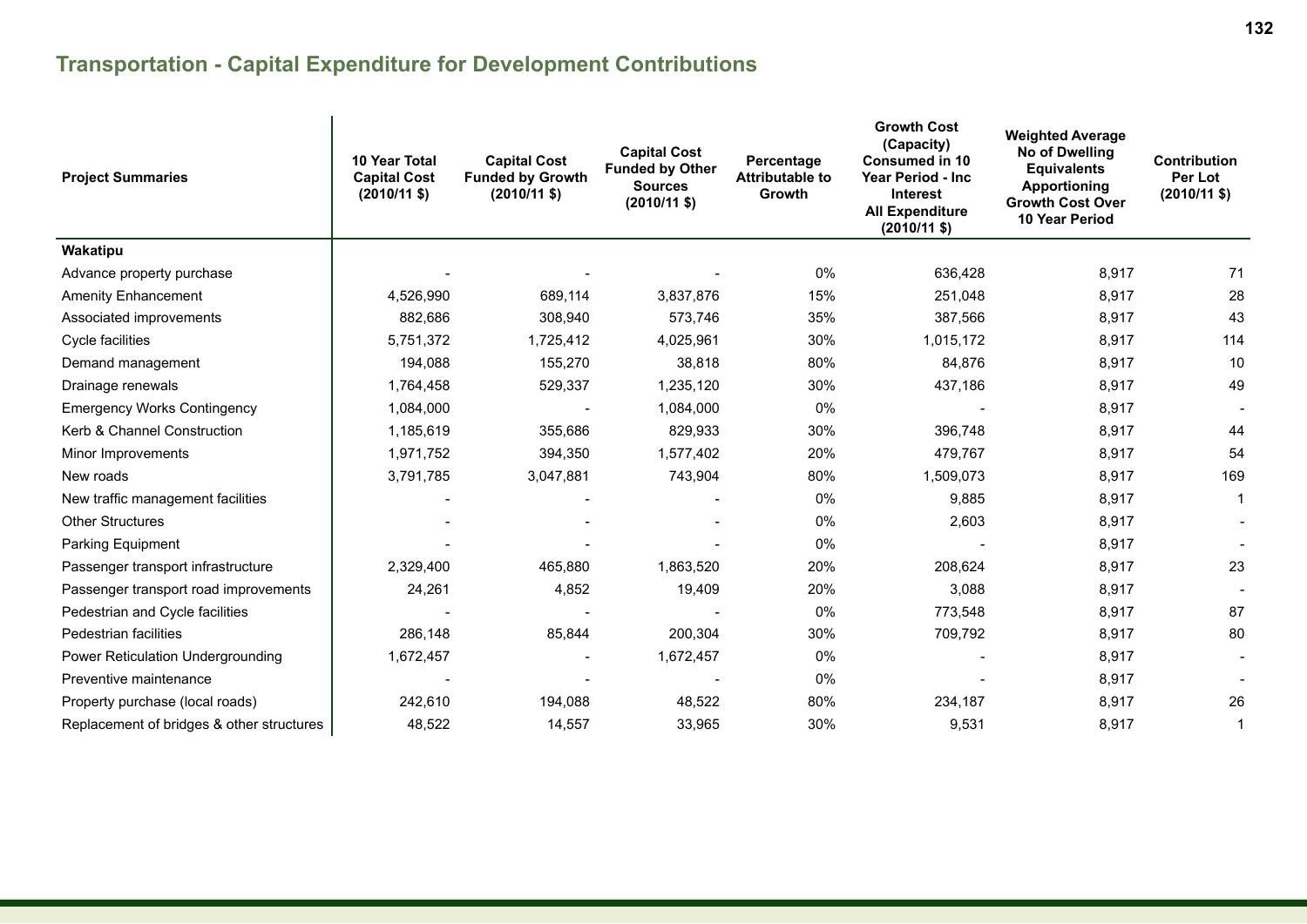| <b>Project Summaries</b>            | <b>10 Year Total</b><br><b>Capital Cost</b><br>$(2010/11 \text{$ }) | <b>Capital Cost</b><br><b>Funded by Growth</b><br>$(2010/11 \text{ $})$ | <b>Capital Cost</b><br><b>Funded by Other</b><br><b>Sources</b><br>$(2010/11 \text{ $}$ | Percentage<br>Attributable to<br><b>Growth</b> | <b>Growth Cost</b><br>(Capacity)<br><b>Consumed in 10</b><br>Year Period - Inc<br><b>Interest</b><br><b>All Expenditure</b><br>(2010/11 \$) | <b>Weighted Average</b><br><b>No of Dwelling</b><br><b>Equivalents</b><br><b>Apportioning</b><br><b>Growth Cost Over</b><br><b>10 Year Period</b> | <b>Contribution</b><br>Per Lot<br>$(2010/11 \text{ $}$ |
|-------------------------------------|---------------------------------------------------------------------|-------------------------------------------------------------------------|-----------------------------------------------------------------------------------------|------------------------------------------------|---------------------------------------------------------------------------------------------------------------------------------------------|---------------------------------------------------------------------------------------------------------------------------------------------------|--------------------------------------------------------|
| Wakatipu continued                  |                                                                     |                                                                         |                                                                                         |                                                |                                                                                                                                             |                                                                                                                                                   |                                                        |
| Road reconstruction                 | 8,715,825                                                           | 2,982,586                                                               | 5,733,239                                                                               | 34%                                            | 1,056,513                                                                                                                                   | 8,917                                                                                                                                             | 111                                                    |
| Roading General                     |                                                                     |                                                                         |                                                                                         | $0\%$                                          | 980,876                                                                                                                                     | 8,917                                                                                                                                             | 110                                                    |
| Seal extension                      |                                                                     |                                                                         |                                                                                         | 0%                                             | 964,969                                                                                                                                     | 8,917                                                                                                                                             | 108                                                    |
| Sealed road pavement rehabilitation | 23,637,686                                                          | 8,257,110                                                               | 15,380,576                                                                              | 35%                                            | 5,678,479                                                                                                                                   | 8,917                                                                                                                                             | 637                                                    |
| Sealed road resurfacing             | 7,435,905                                                           | 1,858,976                                                               | 5,576,929                                                                               | 25%                                            | 1,743,389                                                                                                                                   | 8,917                                                                                                                                             | 196                                                    |
| <b>Street Furniture</b>             |                                                                     |                                                                         |                                                                                         | 0%                                             | 29,414                                                                                                                                      | 8,917                                                                                                                                             | 3                                                      |
| Streetlighting                      | 1,135,619                                                           | 227,124                                                                 | 908,495                                                                                 | 20%                                            | 217,018                                                                                                                                     | 8,917                                                                                                                                             | 24                                                     |
| Structures component replacements   | 929,762                                                             | 278,929                                                                 | 650,834                                                                                 | 30%                                            | 55,244                                                                                                                                      | 8,917                                                                                                                                             | 6                                                      |
| Studies and strategies              | 103,238                                                             | 82,590                                                                  | 20,648                                                                                  | 80%                                            | 466,700                                                                                                                                     | 8,917                                                                                                                                             | 52                                                     |
| Town Centre Improvements            | 10,850,000                                                          | 2,169,000                                                               | 8,681,000                                                                               | 20%                                            | 1,833,468                                                                                                                                   | 8,917                                                                                                                                             | 206                                                    |
| Traffic services renewals           | 482,165                                                             | 144,650                                                                 | 337,516                                                                                 | 30%                                            | 110,698                                                                                                                                     | 8,917                                                                                                                                             | 12                                                     |
| Unsealed road metalling             | 2,892,267                                                           | 289,227                                                                 | 2,603,040                                                                               | 10%                                            | 182,604                                                                                                                                     | 8,917                                                                                                                                             | 20                                                     |
| <b>Total</b>                        | 81,958,615                                                          | 24,261,402                                                              | 57,697,213                                                                              |                                                | 20,472,650                                                                                                                                  |                                                                                                                                                   | 2,292                                                  |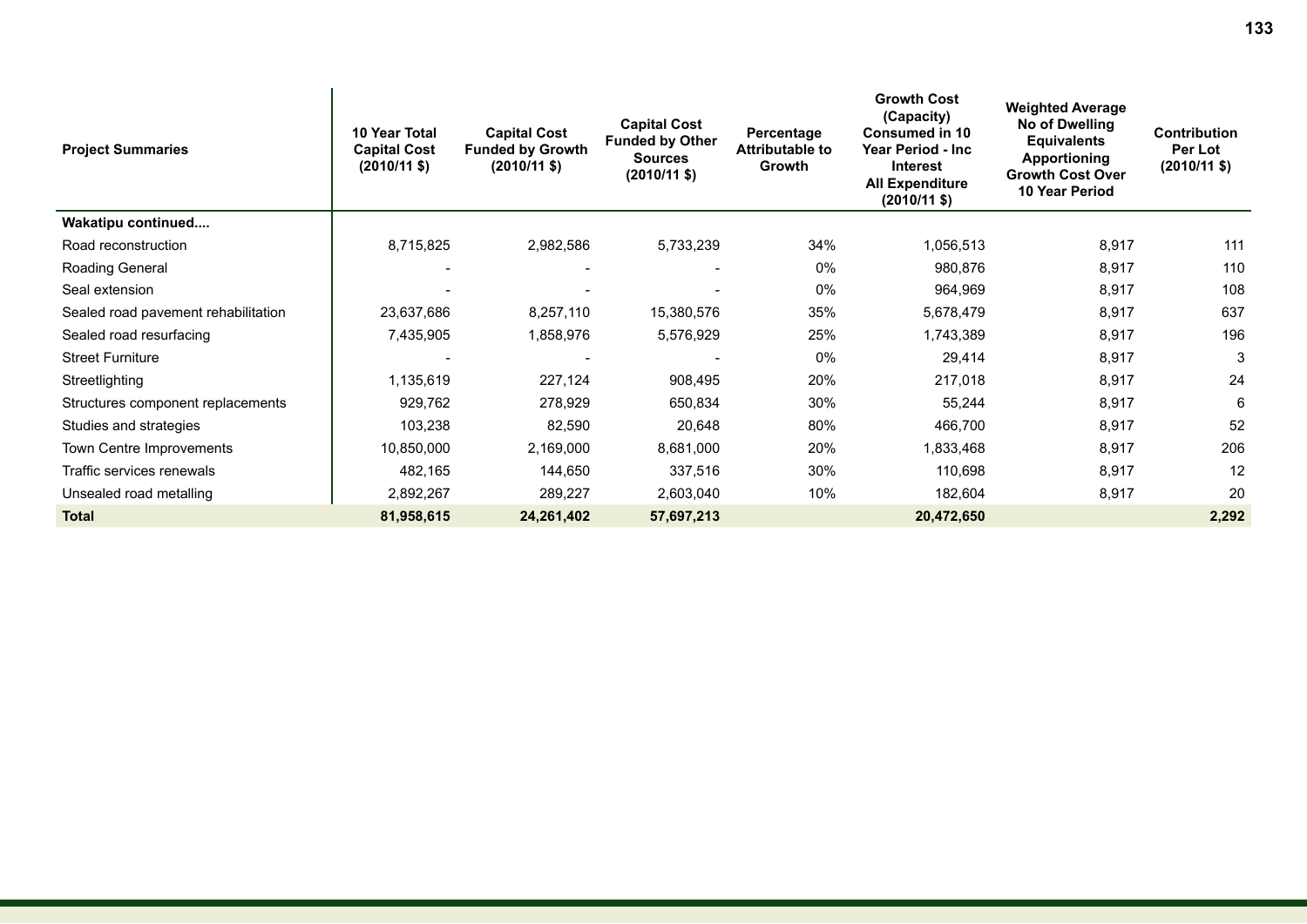### **Transportation - Capital Expenditure for Development Contributions cont....**

| <b>Project Summaries</b>                  | 10 Year Total<br><b>Capital Cost</b><br>$(2010/11$ \$) | <b>Capital Cost</b><br><b>Funded by Growth</b><br>$(2010/11 \text{$ }) | <b>Capital Cost</b><br><b>Funded by Other</b><br><b>Sources</b><br>$(2010/11 \text{ $}$ | Percentage<br><b>Attributable to</b><br>Growth | <b>Growth Cost</b><br>(Capacity)<br><b>Consumed in 10</b><br>Year Period - Inc<br><b>Interest</b><br><b>All Expenditure</b><br>$(2010/11 \text{$ ) | <b>Weighted Average</b><br>No of Dwelling<br><b>Equivalents</b><br>Apportioning<br><b>Growth Cost Over</b><br><b>10 Year Period</b> | <b>Contribution</b><br>Per Lot<br>$(2010/11$ \$) |
|-------------------------------------------|--------------------------------------------------------|------------------------------------------------------------------------|-----------------------------------------------------------------------------------------|------------------------------------------------|----------------------------------------------------------------------------------------------------------------------------------------------------|-------------------------------------------------------------------------------------------------------------------------------------|--------------------------------------------------|
| Wanaka                                    |                                                        |                                                                        |                                                                                         |                                                |                                                                                                                                                    |                                                                                                                                     |                                                  |
| Advance property purchase                 |                                                        |                                                                        |                                                                                         | 0%                                             |                                                                                                                                                    | 4,295                                                                                                                               |                                                  |
| <b>Amenity Enhancement</b>                | 2,091,027                                              |                                                                        | 2,091,027                                                                               | 0%                                             |                                                                                                                                                    | 4,295                                                                                                                               |                                                  |
| Associated improvements                   | 1,922,293                                              | 576,688                                                                | 1,345,605                                                                               | 30%                                            | 224,703                                                                                                                                            | 4,295                                                                                                                               | 52                                               |
| Cycle facilities                          | 3,973,651                                              | 1,187,634                                                              | 2,786,017                                                                               | 30%                                            | 697,754                                                                                                                                            | 4,295                                                                                                                               | 162                                              |
| Demand management                         |                                                        |                                                                        |                                                                                         | 0%                                             | 8,813                                                                                                                                              | 4,295                                                                                                                               | $\overline{2}$                                   |
| Drainage renewals                         | 294,229                                                | 88,269                                                                 | 205,960                                                                                 | 30%                                            | 109,849                                                                                                                                            | 4,295                                                                                                                               | 26                                               |
| <b>Emergency Works Contingency</b>        | 758,800                                                |                                                                        | 758,800                                                                                 | 0%                                             |                                                                                                                                                    | 4,295                                                                                                                               |                                                  |
| Kerb & Channel Construction               | 1,393,714                                              | 418,114                                                                | 975,600                                                                                 | 30%                                            | 723,795                                                                                                                                            | 4,295                                                                                                                               | 169                                              |
| Minor Improvements                        | 907,534                                                | 181,507                                                                | 726,027                                                                                 | 20%                                            | 236,745                                                                                                                                            | 4,295                                                                                                                               | 55                                               |
| New roads                                 | 2,362,501                                              | 1,748,337                                                              | 614,163                                                                                 | 72%                                            | 412,166                                                                                                                                            | 4,295                                                                                                                               | 96                                               |
| New traffic management facilities         |                                                        |                                                                        |                                                                                         | 0%                                             | 537                                                                                                                                                | 4,295                                                                                                                               |                                                  |
| <b>Other Structures</b>                   |                                                        |                                                                        |                                                                                         | 0%                                             |                                                                                                                                                    | 4,295                                                                                                                               |                                                  |
| Parking Equipment                         |                                                        |                                                                        |                                                                                         | 0%                                             |                                                                                                                                                    | 4,295                                                                                                                               |                                                  |
| Passenger transport infrastructure        | 51,295                                                 | 10,259                                                                 | 41,036                                                                                  | 20%                                            | 4,009                                                                                                                                              | 4,295                                                                                                                               |                                                  |
| Pedestrian and Cycle facilities           |                                                        |                                                                        |                                                                                         | 0%                                             | 12,784                                                                                                                                             | 4,295                                                                                                                               | 3                                                |
| Pedestrian facilities                     |                                                        |                                                                        |                                                                                         | 0%                                             | 498,833                                                                                                                                            | 4,295                                                                                                                               | 116                                              |
| Power Reticulation Undergrounding         | 887,848                                                |                                                                        | 887,848                                                                                 | 0%                                             |                                                                                                                                                    | 4,295                                                                                                                               |                                                  |
| Preventive maintenance                    |                                                        |                                                                        |                                                                                         | 0%                                             |                                                                                                                                                    | 4,295                                                                                                                               |                                                  |
| Property purchase (local roads)           |                                                        |                                                                        |                                                                                         | 0%                                             |                                                                                                                                                    | 4,295                                                                                                                               |                                                  |
| Replacement of bridges & other structures |                                                        |                                                                        |                                                                                         | 0%                                             | 108,900                                                                                                                                            | 4,295                                                                                                                               | 25                                               |
| Road reconstruction                       | 2,701,820                                              | 1,094,359                                                              | 1,607,461                                                                               | 40%                                            | 756,389                                                                                                                                            | 4,295                                                                                                                               | 176                                              |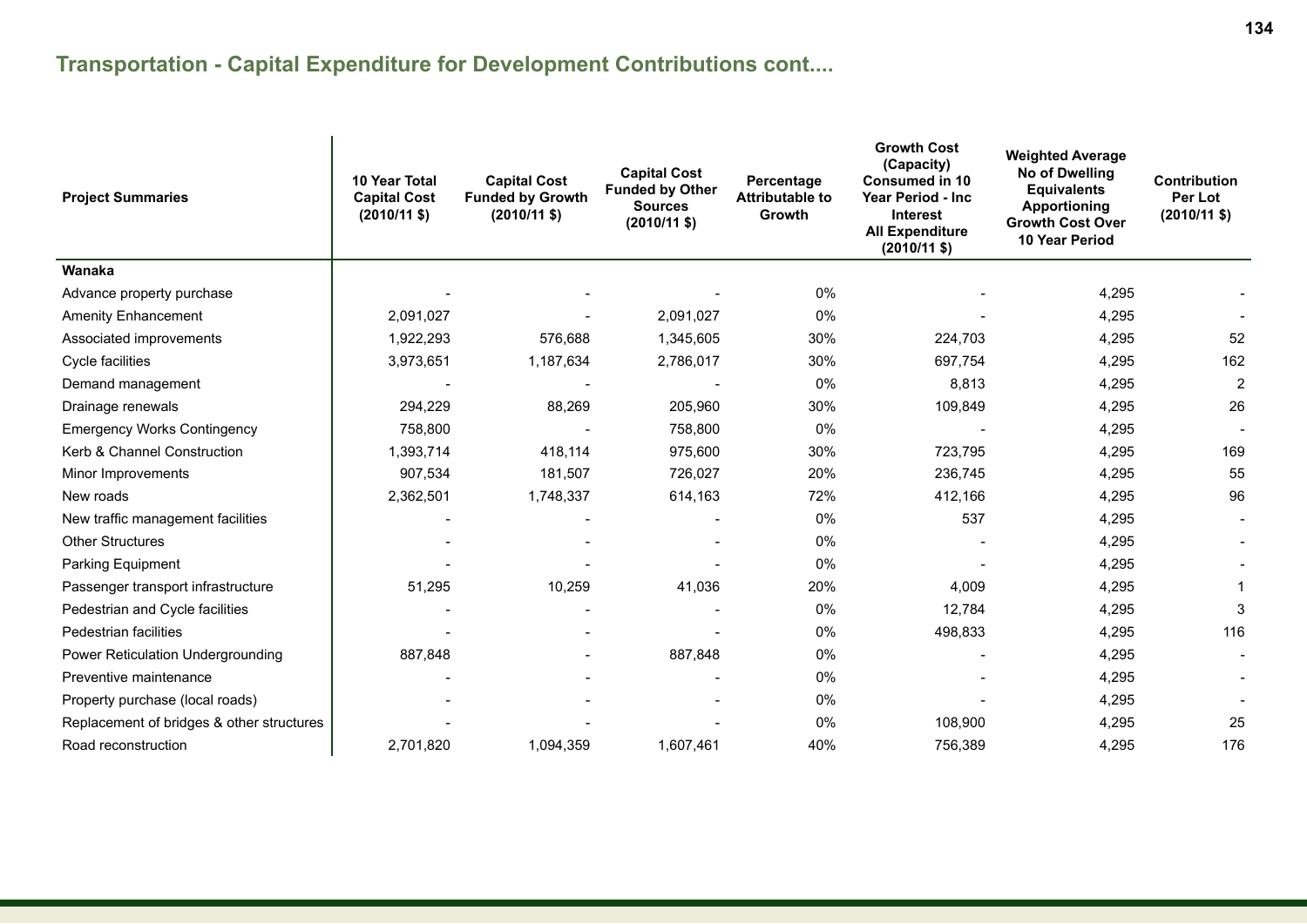| <b>Project Summaries</b>            | 10 Year Total<br><b>Capital Cost</b><br>$(2010/11 \text{ $})$ | <b>Capital Cost</b><br><b>Funded by Growth</b><br>$(2010/11$ \$) | <b>Capital Cost</b><br><b>Funded by Other</b><br><b>Sources</b><br>$(2010/11 \text{$ ) | Percentage<br><b>Attributable to</b><br>Growth | <b>Growth Cost</b><br>(Capacity)<br><b>Consumed in 10</b><br><b>Year Period - Inc.</b><br><b>Interest</b><br><b>All Expenditure</b><br>$(2010/11 \text{ $})$ | <b>Weighted Average</b><br>No of Dwelling<br><b>Equivalents</b><br>Apportioning<br><b>Growth Cost Over</b><br>10 Year Period | Contribution<br>Per Lot<br>$(2010/11 \text{ $}$ |
|-------------------------------------|---------------------------------------------------------------|------------------------------------------------------------------|----------------------------------------------------------------------------------------|------------------------------------------------|--------------------------------------------------------------------------------------------------------------------------------------------------------------|------------------------------------------------------------------------------------------------------------------------------|-------------------------------------------------|
| Wanaka continued                    |                                                               |                                                                  |                                                                                        |                                                |                                                                                                                                                              |                                                                                                                              |                                                 |
| Roading General                     |                                                               |                                                                  |                                                                                        | 0%                                             | 306,733                                                                                                                                                      | 4,295                                                                                                                        | 71                                              |
| Seal extension                      | 9,858,493                                                     | 3,943,397                                                        | 5,915,096                                                                              | 40%                                            | 2,257,418                                                                                                                                                    | 4,295                                                                                                                        | 526                                             |
| Seal extension - residential        |                                                               |                                                                  |                                                                                        | 0%                                             | 1,262,702                                                                                                                                                    | 4,295                                                                                                                        | 294                                             |
| Sealed road pavement rehabilitation | 4,979,331                                                     | 1,576,468                                                        | 3,402,863                                                                              | 32%                                            | 621,758                                                                                                                                                      | 4,295                                                                                                                        | 145                                             |
| Sealed road resurfacing             | 3,759,880                                                     | 751,976                                                          | 3,007,904                                                                              | 20%                                            | 1,279,558                                                                                                                                                    | 4,295                                                                                                                        | 298                                             |
| <b>Street Furniture</b>             | 7,689                                                         | 1,922                                                            | 5,767                                                                                  | 25%                                            | 8,419                                                                                                                                                        | 4,295                                                                                                                        | $\overline{2}$                                  |
| Streetlighting                      | 1,456,140                                                     | 291,995                                                          | 1,164,145                                                                              | 20%                                            | 184,745                                                                                                                                                      | 4,295                                                                                                                        | 43                                              |
| Structures component replacements   | 353,074                                                       | 105,922                                                          | 247,152                                                                                | 30%                                            | 16,133                                                                                                                                                       | 4,295                                                                                                                        | 4                                               |
| Studies and strategies              | 77,429                                                        | 61,943                                                           | 15,486                                                                                 | 80%                                            | 310,943                                                                                                                                                      | 4,295                                                                                                                        | 72                                              |
| Town Centre Improvements            | 2,874,404                                                     | 580,520                                                          | 2,293,884                                                                              | 20%                                            | 389,989                                                                                                                                                      | 4,295                                                                                                                        | 91                                              |
| Traffic services renewals           | 182,237                                                       | 54,671                                                           | 127,566                                                                                | 30%                                            | 47,015                                                                                                                                                       | 4,295                                                                                                                        | 11                                              |
| Unsealed road metalling             | 2,353,829                                                     | 235,383                                                          | 2,118,446                                                                              | 10%                                            | 149,578                                                                                                                                                      | 4,295                                                                                                                        | 35                                              |
| <b>Total</b>                        | 43,247,218                                                    | 12,909,364                                                       | 30,337,853                                                                             |                                                | 10,630,266                                                                                                                                                   |                                                                                                                              | 2,475                                           |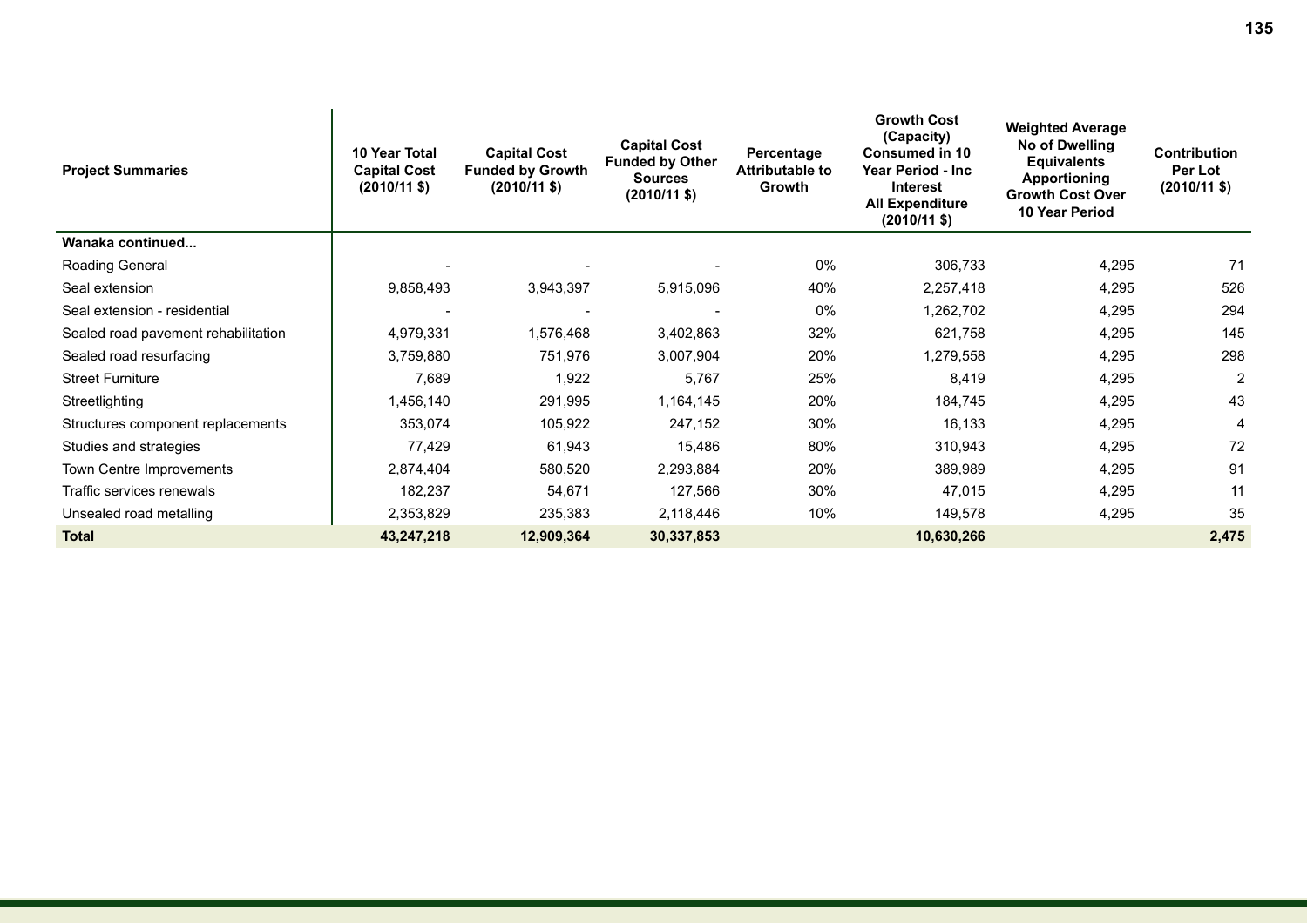# **Transportation - Capital Expenditure for Development Contributions cont....**

| <b>Project Summaries</b>                  | 10 Year Total<br><b>Capital Cost</b><br>$(2010/11 \text{ $}$ | <b>Capital Cost</b><br><b>Funded by Growth</b><br>$(2010/11$ \$) | <b>Capital Cost</b><br><b>Funded by Other</b><br><b>Sources</b><br>$(2010/11 \text{ $}$ | Percentage<br><b>Attributable to</b><br>Growth | <b>Growth Cost</b><br>(Capacity)<br><b>Consumed in 10</b><br>Year Period - Inc<br>Interest<br><b>All Expenditure</b><br>$(2010/11 \text{ $}$ | <b>Weighted Average</b><br>No of Dwelling<br><b>Equivalents</b><br><b>Apportioning</b><br><b>Growth Cost Over</b><br>10 Year Period | <b>Contribution</b><br>Per Lot<br>$(2010/11 \text{ $}$ |
|-------------------------------------------|--------------------------------------------------------------|------------------------------------------------------------------|-----------------------------------------------------------------------------------------|------------------------------------------------|----------------------------------------------------------------------------------------------------------------------------------------------|-------------------------------------------------------------------------------------------------------------------------------------|--------------------------------------------------------|
| <b>District Wide</b>                      |                                                              |                                                                  |                                                                                         |                                                |                                                                                                                                              |                                                                                                                                     |                                                        |
| Advance property purchase                 |                                                              |                                                                  |                                                                                         | $0\%$                                          |                                                                                                                                              | 13,212                                                                                                                              |                                                        |
| <b>Amenity Enhancement</b>                |                                                              |                                                                  |                                                                                         | 0%                                             |                                                                                                                                              | 13,212                                                                                                                              |                                                        |
| Associated improvements                   | 30,971                                                       | 10,840                                                           | 20,131                                                                                  | 35%                                            | 4,946                                                                                                                                        | 13,212                                                                                                                              |                                                        |
| Cycle facilities                          |                                                              |                                                                  |                                                                                         | 0%                                             |                                                                                                                                              | 13,212                                                                                                                              |                                                        |
| Demand management                         |                                                              |                                                                  |                                                                                         | 0%                                             |                                                                                                                                              | 13,212                                                                                                                              |                                                        |
| Drainage renewals                         | 29,939                                                       | 8,982                                                            | 20,957                                                                                  | 30%                                            | 6,112                                                                                                                                        | 13,212                                                                                                                              |                                                        |
| <b>Emergency Works Contingency</b>        |                                                              |                                                                  |                                                                                         | 0%                                             |                                                                                                                                              | 13,212                                                                                                                              |                                                        |
| Kerb & Channel Construction               |                                                              |                                                                  |                                                                                         | $0\%$                                          | 2,700                                                                                                                                        | 13,212                                                                                                                              |                                                        |
| Minor Improvements                        | 27,555                                                       | 5,511                                                            | 22,044                                                                                  | 20%                                            | 13,520                                                                                                                                       | 13,212                                                                                                                              | 1                                                      |
| New roads                                 |                                                              |                                                                  |                                                                                         | 0%                                             |                                                                                                                                              | 13,212                                                                                                                              |                                                        |
| New traffic management facilities         |                                                              |                                                                  |                                                                                         | 0%                                             |                                                                                                                                              | 13,212                                                                                                                              |                                                        |
| <b>Other Structures</b>                   |                                                              |                                                                  |                                                                                         | 0%                                             |                                                                                                                                              | 13,212                                                                                                                              |                                                        |
| Parking Equipment                         |                                                              |                                                                  |                                                                                         | 0%                                             |                                                                                                                                              | 13,212                                                                                                                              |                                                        |
| Passenger transport infrastructure        |                                                              |                                                                  |                                                                                         | 0%                                             |                                                                                                                                              | 13,212                                                                                                                              |                                                        |
| Pedestrian and Cycle facilities           |                                                              |                                                                  |                                                                                         | 0%                                             |                                                                                                                                              | 13,212                                                                                                                              |                                                        |
| Pedestrian facilities                     |                                                              |                                                                  |                                                                                         | 0%                                             |                                                                                                                                              | 13,212                                                                                                                              |                                                        |
| Power Reticulation Undergrounding         |                                                              |                                                                  |                                                                                         | $0\%$                                          |                                                                                                                                              | 13,212                                                                                                                              |                                                        |
| Preventive maintenance                    | 42,454                                                       | 8,491                                                            | 33,963                                                                                  | 20%                                            | 3,959                                                                                                                                        | 13,212                                                                                                                              |                                                        |
| Property purchase (local roads)           |                                                              |                                                                  |                                                                                         | 0%                                             |                                                                                                                                              | 13,212                                                                                                                              |                                                        |
| Replacement of bridges & other structures |                                                              |                                                                  |                                                                                         | $0\%$                                          | 4,589                                                                                                                                        | 13,212                                                                                                                              |                                                        |
| Road reconstruction                       |                                                              |                                                                  |                                                                                         | 0%                                             | 52,306                                                                                                                                       | 13,212                                                                                                                              | 4                                                      |
| Roading General                           |                                                              |                                                                  |                                                                                         | 0%                                             |                                                                                                                                              | 13,212                                                                                                                              |                                                        |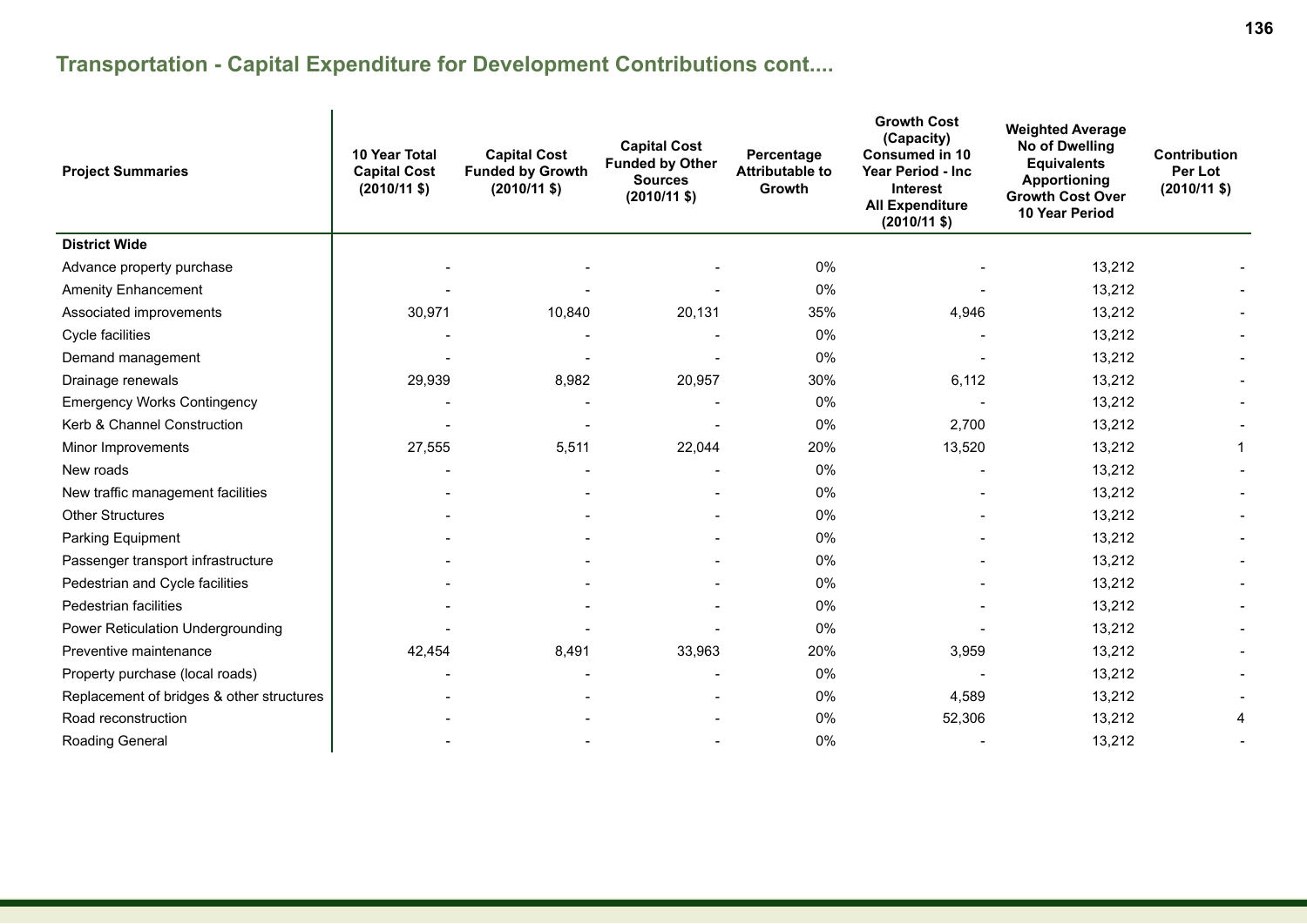| <b>Project Summaries</b>            | 10 Year Total<br><b>Capital Cost</b><br>$(2010/11 \text{$ }) | <b>Capital Cost</b><br><b>Funded by Growth</b><br>$(2010/11 \text{$ }) | <b>Capital Cost</b><br><b>Funded by Other</b><br><b>Sources</b><br>$(2010/11 \text{$ ) | Percentage<br><b>Attributable to</b><br>Growth | <b>Growth Cost</b><br>(Capacity)<br><b>Consumed in 10</b><br>Year Period - Inc<br><b>Interest</b><br><b>All Expenditure</b><br>$(2010/11 \text{$ ) | <b>Weighted Average</b><br>No of Dwelling<br><b>Equivalents</b><br><b>Apportioning</b><br><b>Growth Cost Over</b><br><b>10 Year Period</b> | <b>Contribution</b><br>Per Lot<br>$(2010/11$ \$) |
|-------------------------------------|--------------------------------------------------------------|------------------------------------------------------------------------|----------------------------------------------------------------------------------------|------------------------------------------------|----------------------------------------------------------------------------------------------------------------------------------------------------|--------------------------------------------------------------------------------------------------------------------------------------------|--------------------------------------------------|
| Seal extension                      | $\overline{\phantom{0}}$                                     | $\overline{\phantom{a}}$                                               | $\overline{\phantom{a}}$                                                               | 0%                                             | 129,917                                                                                                                                            | 13,212                                                                                                                                     | 10                                               |
| Sealed road pavement rehabilitation | 415,804                                                      | 145,531                                                                | 270,273                                                                                | 35%                                            | 112,219                                                                                                                                            | 13,212                                                                                                                                     | 8                                                |
| Sealed road resurfacing             | 165,938                                                      | 41,485                                                                 | 124,454                                                                                | 25%                                            | 42,878                                                                                                                                             | 13,212                                                                                                                                     | 3                                                |
| <b>Street Furniture</b>             | ۰                                                            | $\overline{\phantom{a}}$                                               | $\overline{\phantom{a}}$                                                               | 0%                                             |                                                                                                                                                    | 13,212                                                                                                                                     |                                                  |
| Streetlighting                      | $\overline{\phantom{0}}$                                     | $\overline{\phantom{0}}$                                               | $\overline{\phantom{0}}$                                                               | 0%                                             |                                                                                                                                                    | 13,212                                                                                                                                     |                                                  |
| Structures component replacements   | 30,971                                                       | 9,291                                                                  | 21,680                                                                                 | 30%                                            | 1,004                                                                                                                                              | 13,212                                                                                                                                     |                                                  |
| Studies and strategies              |                                                              | $\overline{\phantom{a}}$                                               |                                                                                        | 0%                                             | 946                                                                                                                                                | 13,212                                                                                                                                     |                                                  |
| Town Centre Improvements            |                                                              |                                                                        |                                                                                        | 0%                                             |                                                                                                                                                    | 13,212                                                                                                                                     |                                                  |
| Traffic services renewals           | 10,324                                                       | 3,613                                                                  | 6,710                                                                                  | 35%                                            | 2,068                                                                                                                                              | 13,212                                                                                                                                     |                                                  |
| Unsealed road metalling             | $\overline{\phantom{0}}$                                     |                                                                        | $\overline{\phantom{0}}$                                                               | 0%                                             |                                                                                                                                                    | 13,212                                                                                                                                     |                                                  |
| <b>Total</b>                        | 753,957                                                      | 233,744                                                                | 520,213                                                                                |                                                | 377,164                                                                                                                                            |                                                                                                                                            | 29                                               |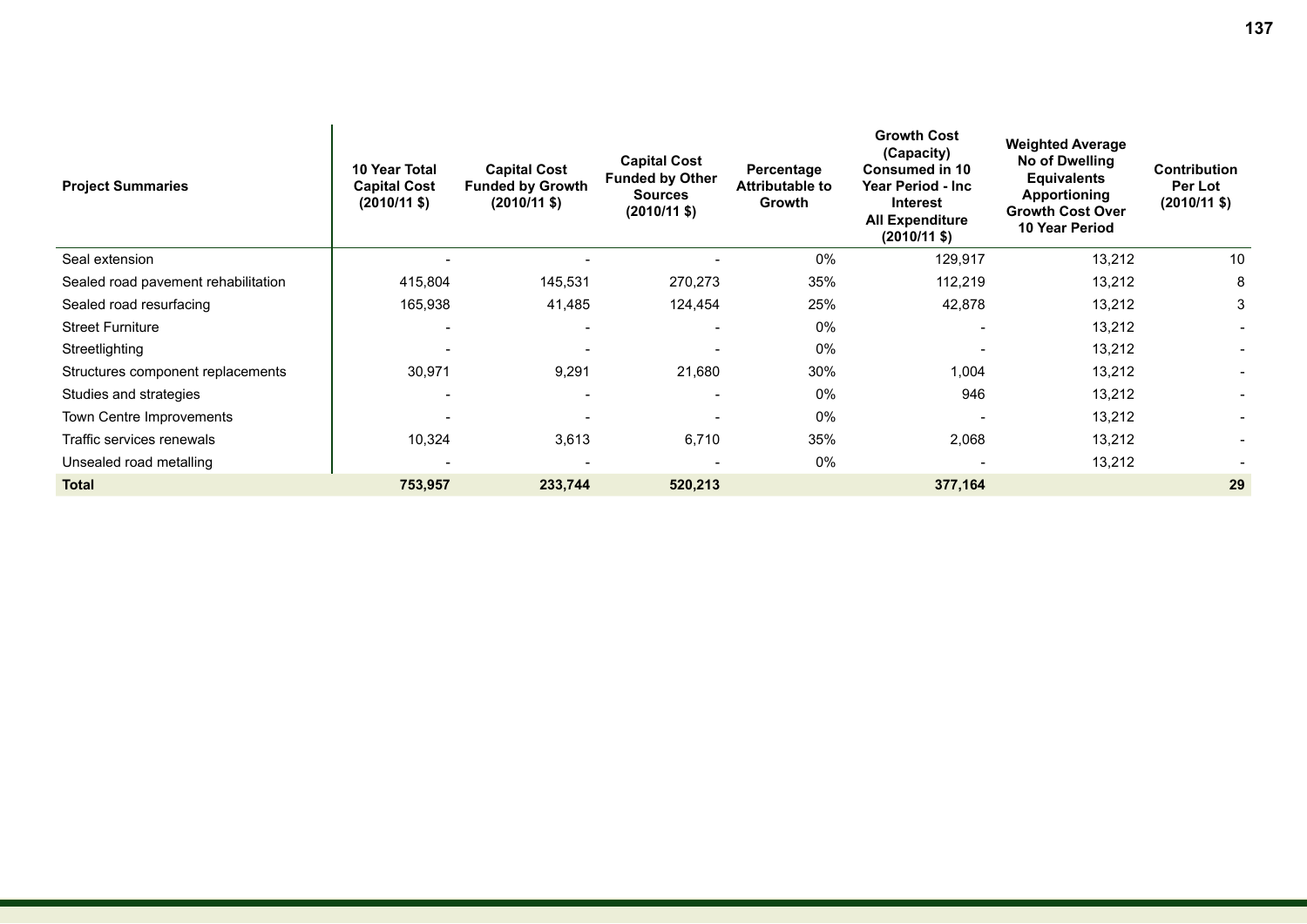| Contributing<br>Area | <b>Financial Year</b> | <b>CAPEX - QLDC</b><br>$(2010/11$ \$) | <b>CAPEX for</b><br>Growth<br>$(2010/11$ \$) | <b>Cumulative</b><br><b>Growth Cost</b><br>$(2010/11 \text{ $}$ | <b>New Dwelling</b><br><b>Equivalents</b> | <b>Contributions</b><br><b>Received</b><br>$(2010/11$ \$) | <b>Cumulative</b><br><b>Contributions</b><br><b>Received</b><br>$(2010/11$ \$) | <b>Debt Balance</b><br>$(2010/11$ \$) | Debt % |
|----------------------|-----------------------|---------------------------------------|----------------------------------------------|-----------------------------------------------------------------|-------------------------------------------|-----------------------------------------------------------|--------------------------------------------------------------------------------|---------------------------------------|--------|
| Wakatipu             | <b>Existing Debt</b>  |                                       |                                              |                                                                 |                                           |                                                           |                                                                                | 10,532,856                            |        |
| Wakatipu             | 2009/10               | 7,719,898                             | 2,536,987                                    | 2,536,987                                                       | 894                                       | 2,052,763                                                 | 2,052,763                                                                      | 11,017,080                            | 84%    |
| Wakatipu             | 2010/11               | 9,806,430                             | 3,593,350                                    | 6,130,337                                                       | 894                                       | 2,052,763                                                 | 4,105,526                                                                      | 12,557,667                            | 75%    |
| Wakatipu             | 2011/12               | 5,682,681                             | 1,816,454                                    | 7,946,791                                                       | 888                                       | 2,039,697                                                 | 6,145,223                                                                      | 12,334,425                            | 67%    |
| Wakatipu             | 2012/13               | 6,104,661                             | 1,431,270                                    | 9,378,062                                                       | 888                                       | 2,039,697                                                 | 8,184,919                                                                      | 11,725,999                            | 59%    |
| Wakatipu             | 2013/14               | 9,051,462                             | 2,405,260                                    | 11,783,322                                                      | 888                                       | 2,039,697                                                 | 10,224,616                                                                     | 12,091,562                            | 54%    |
| Wakatipu             | 2014/15               | 10,890,407                            | 3,020,509                                    | 14,803,831                                                      | 888                                       | 2,039,697                                                 | 12,264,312                                                                     | 13,072,375                            | 52%    |
| Wakatipu             | 2015/16               | 8,813,140                             | 3,003,699                                    | 17,807,530                                                      | 888                                       | 2,039,697                                                 | 14,304,009                                                                     | 14,036,377                            | 50%    |
| Wakatipu             | 2016/17               | 6,815,085                             | 2,010,329                                    | 19,817,859                                                      | 896                                       | 2,056,214                                                 | 16,360,223                                                                     | 13,990,493                            | 46%    |
| Wakatipu             | 2017/18               | 10,711,757                            | 3,010,878                                    | 22,828,737                                                      | 896                                       | 2,056,214                                                 | 18,416,436                                                                     | 14,945,156                            | 45%    |
| Wakatipu             | 2018/19               | 6,363,093                             | 1,432,666                                    | 24,261,402                                                      | 896                                       | 2,056,214                                                 | 20,472,650                                                                     | 14,321,608                            | 41%    |
|                      |                       | 81,958,615                            | 24,261,402                                   |                                                                 | 8,917                                     | 20,472,650                                                | <b>Wakatipu Weighted Debt Funding</b>                                          | <b>Ratio</b>                          | 56%    |
| <b>District Wide</b> | <b>Existing Debt</b>  |                                       |                                              |                                                                 |                                           |                                                           |                                                                                |                                       |        |
| <b>District Wide</b> | 2009/10               | 218,638                               | 72,947                                       | 72,947                                                          | 1363                                      | 38,912                                                    | 38,912                                                                         | 34,035                                | 47%    |
| <b>District Wide</b> | 2010/11               | 203,510                               | 63,559                                       | 136,506                                                         | 1363                                      | 38,912                                                    | 77,824                                                                         | 58,683                                | 43%    |
| <b>District Wide</b> | 2011/12               | 176,964                               | 56,688                                       | 193,194                                                         | 1323                                      | 37,759                                                    | 115,583                                                                        | 77,611                                | 40%    |
| <b>District Wide</b> | 2012/13               | 10,223                                | 2,671                                        | 195,865                                                         | 1323                                      | 37,759                                                    | 153,342                                                                        | 42,523                                | 22%    |
| <b>District Wide</b> | 2013/14               | 46,700                                | 12,306                                       | 208,171                                                         | 1323                                      | 37,759                                                    | 191,101                                                                        | 17,070                                | 8%     |
| <b>District Wide</b> | 2014/15               | 9,073                                 | 2,383                                        | 210,555                                                         | 1323                                      | 37,759                                                    | 228,861                                                                        | $-18,306$                             | $-9%$  |
| <b>District Wide</b> | 2015/16               | 9,983                                 | 2,611                                        | 213,166                                                         | 1323                                      | 37,759                                                    | 266,620                                                                        | $-53,454$                             | $-25%$ |
| <b>District Wide</b> | 2016/17               | 52,471                                | 13,749                                       | 226,915                                                         | 1291                                      | 36,848                                                    | 303,468                                                                        | $-76,553$                             | $-34%$ |
| <b>District Wide</b> | 2017/18               | 6,782                                 | 1,811                                        | 228,725                                                         | 1291                                      | 36,848                                                    | 340,316                                                                        | $-111,590$                            | $-49%$ |
| <b>District Wide</b> | 2018/19               | 19,616                                | 5,019                                        | 233,744                                                         | 1291                                      | 36,848                                                    | 377,164                                                                        | $-143,419$                            | $-61%$ |
|                      |                       | 753,957                               | 233,744                                      |                                                                 | 13,212                                    | 377,164                                                   | <b>Wakatipu/Wanaka Weighted Debt</b>                                           | <b>Funding Ratio</b>                  | 0%     |